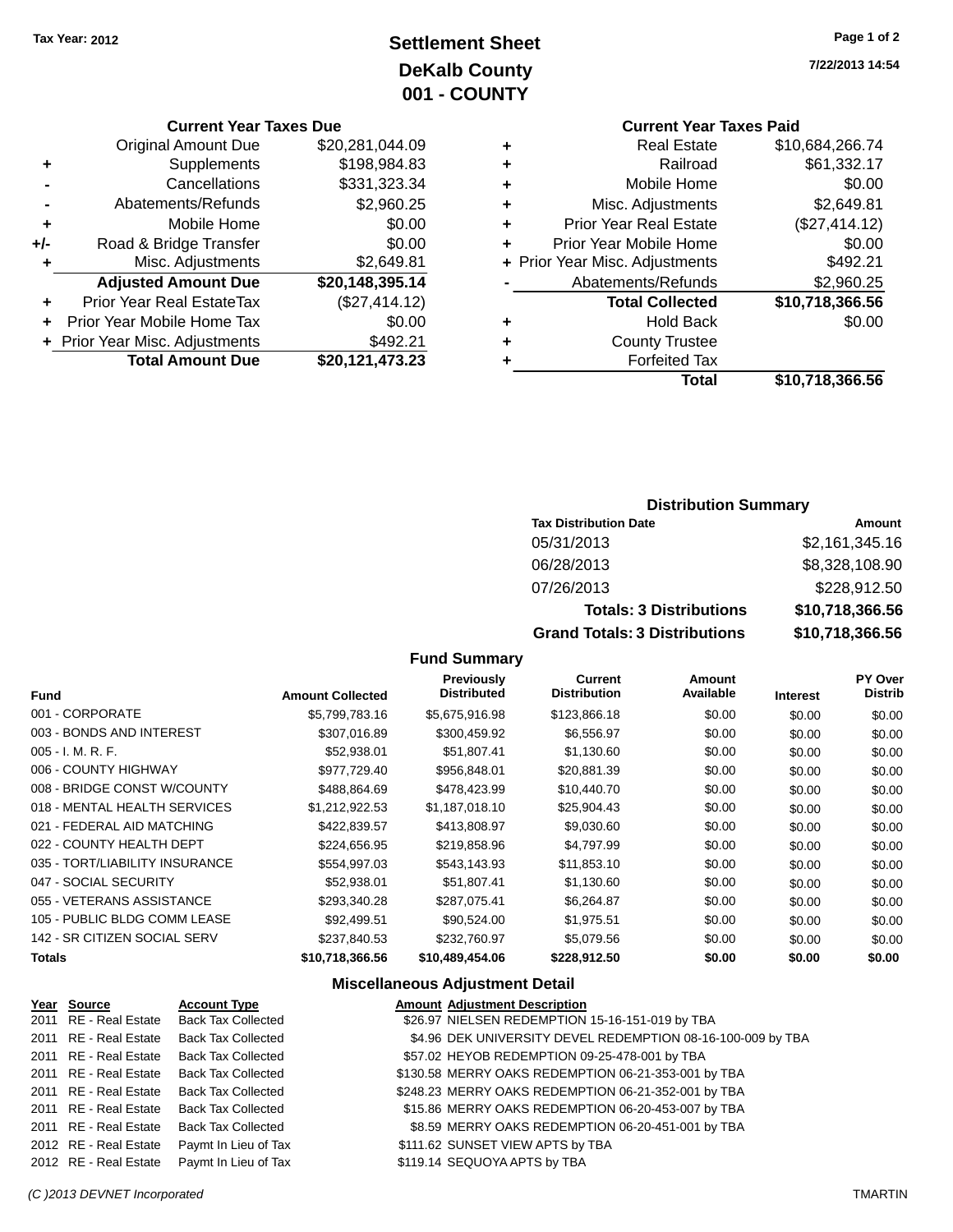## **Settlement Sheet Tax Year: 2012 Page 2 of 2 DeKalb County**

| <b>Miscellaneous Adjustment Detail</b> |  |  |
|----------------------------------------|--|--|
|                                        |  |  |

2012 RE - Real Estate Paymt In Lieu of Tax \$1,058.98 SYCAMORE UNITS by TBA

#### **Abatement Detail**

| <u>Year Source</u>    | <b>Account Type</b>  |           | <b>Amount Adjustment Description</b>           |
|-----------------------|----------------------|-----------|------------------------------------------------|
| 2012 RE - Real Estate | <b>PTAB Decision</b> |           | \$21.90 08-29-200-003 PTAB REFUND by TBA       |
| 2012 RE - Real Estate | <b>PTAB Decision</b> |           | \$1.09 13-15-176-011 PTAB REFUND by TBA        |
| 2012 RE - Real Estate | <b>PTAB Decision</b> |           | \$0.46 08-12-451-008 PTAB REFUND by TBA        |
| 2012 RE - Real Estate | <b>PTAB Decision</b> |           | \$0.39 08-12-451-012 PTAB REFUND by TBA        |
| 2012 RE - Real Estate | PTAB Decision        |           | \$0.20 08-12-451-013 PTAB REFUND by TBA        |
| 2012 RE - Real Estate | PTAB Decision        |           | \$120.50 06-29-427-001 2008 PTAB REFUND by TBA |
| 2012 RE - Real Estate | <b>PTAB Decision</b> |           | \$167.61 06-29-427-002 2008 PTAB REFUND by TBA |
| 2012 RE - Real Estate | <b>PTAB Decision</b> |           | \$280.48 06-29-427-003 2008 PTAB REFUND by TBA |
| 2012 RE - Real Estate | <b>PTAB Decision</b> |           | \$383.21 06-29-427-004 2008 PTAB REFUND by TBA |
| 2012 RE - Real Estate | <b>PTAB Decision</b> |           | \$500.70 06-29-477-002 2008 PTAB REFUND by TBA |
| 2012 RE - Real Estate | <b>PTAB Decision</b> |           | \$4.37 03-30-277-001 2011 PTAB REFUND by TBA   |
| 2012 RE - Real Estate | PTAB Decision        |           | \$1.35 19-27-427-021 2011 PTAB REFUND by TBA   |
| 2012 RE - Real Estate | <b>PTAB Decision</b> |           | \$1.34 01-26-475-004 2011 PTAB REFUND by TBA   |
| 2012 RE - Real Estate | <b>PTAB Decision</b> |           | \$11.28 13-15-327-010 2011 PTAB REFUND by TBA  |
| 2012 RE - Real Estate | PTAB Decision        |           | \$2.60 12-13-100-003 2011 PTAB REFUND by TBA   |
| 2012 RE - Real Estate | <b>RE</b> Abatement  |           | \$121.30 06-29-427-001 2009 PTAB REFUND by TBA |
| 2012 RE - Real Estate | <b>PTAB Decision</b> |           | \$168.69 06-29-427-002 2009 PTAB REFUND by TBA |
| 2012 RE - Real Estate | PTAB Decision        |           | \$282.32 06-29-427-003 2009 PTAB REFUND by TBA |
| 2012 RE - Real Estate | PTAB Decision        |           | \$385.70 06-29-427-004 2009 PTAB REFUND by TBA |
| 2012 RE - Real Estate | <b>PTAB Decision</b> |           | \$503.97 06-29-477-002 2009 PTAB REFUND by TBA |
| 2012 RE - Real Estate | <b>PTAB Decision</b> |           | \$0.77 06-20-453-003 2011 PTAB REFUND by TBA   |
| Tatala Ad antoine     |                      | 00 000 00 |                                                |

**Year Source 19 Account Type Account Type Amount Adjustment Description**<br>
2012 RE - Real Estate Paymt In Lieu of Tax \$1,360.07 DEKALB UNITS by TBA  $\overline{2012}$  RE - Real Estate Paymt In Lieu of Tax **Totals 11 entries \$3,142.02**

| <u>Year Source</u>    | <b>Account Type</b>  | <b>Amount Adjustment Description</b> |
|-----------------------|----------------------|--------------------------------------|
| 2012 RE - Real Estate | PTAB Decision        | \$21.90 08-29-200-003 PTAB REI       |
| 2012 RE - Real Estate | PTAB Decision        | \$1.09 13-15-176-011 PTAB REF        |
| 2012 RE - Real Estate | PTAB Decision        | \$0.46 08-12-451-008 PTAB REI        |
| 2012 RE - Real Estate | <b>PTAB Decision</b> | \$0.39 08-12-451-012 PTAB REI        |
| 2012 RE - Real Estate | PTAB Decision        | \$0.20 08-12-451-013 PTAB REI        |
| 2012 RE - Real Estate | <b>PTAB Decision</b> | \$120.50 06-29-427-001 2008 PTA      |
| 2012 RE - Real Estate | PTAB Decision        | \$167.61 06-29-427-002 2008 PTA      |
| 2012 RE - Real Estate | <b>PTAB Decision</b> | \$280.48 06-29-427-003 2008 PTA      |
| 2012 RE - Real Estate | <b>PTAB Decision</b> | \$383.21 06-29-427-004 2008 PTA      |
| 2012 RE - Real Estate | <b>PTAB Decision</b> | \$500.70 06-29-477-002 2008 PTA      |
| 2012 RE - Real Estate | <b>PTAB Decision</b> | \$4.37 03-30-277-001 2011 PTA        |
| 2012 RE - Real Estate | <b>PTAB Decision</b> | \$1.35 19-27-427-021 2011 PTA        |
| 2012 RE - Real Estate | <b>PTAB Decision</b> | \$1.34 01-26-475-004 2011 PTA        |
| 2012 RE - Real Estate | PTAB Decision        | \$11.28 13-15-327-010 2011 PTA       |
| 2012 RE - Real Estate | <b>PTAB Decision</b> | \$2.60 12-13-100-003 2011 PTA        |
| 2012 RE - Real Estate | <b>RE</b> Abatement  | \$121.30 06-29-427-001 2009 PTA      |
| 2012 RE - Real Estate | <b>PTAB Decision</b> | \$168.69 06-29-427-002 2009 PTA      |
| 2012 RE - Real Estate | <b>PTAB Decision</b> | \$282.32 06-29-427-003 2009 PTA      |
| 2012 RE - Real Estate | <b>PTAB Decision</b> | \$385.70 06-29-427-004 2009 PTA      |
| 2012 RE - Real Estate | <b>PTAB Decision</b> | \$503.97 06-29-477-002 2009 PTA      |
| 2012 RE - Real Estate | <b>PTAB Decision</b> | \$0.77 06-20-453-003 2011 PTA        |
|                       |                      |                                      |

**Totals 21 entries \$2,960.23**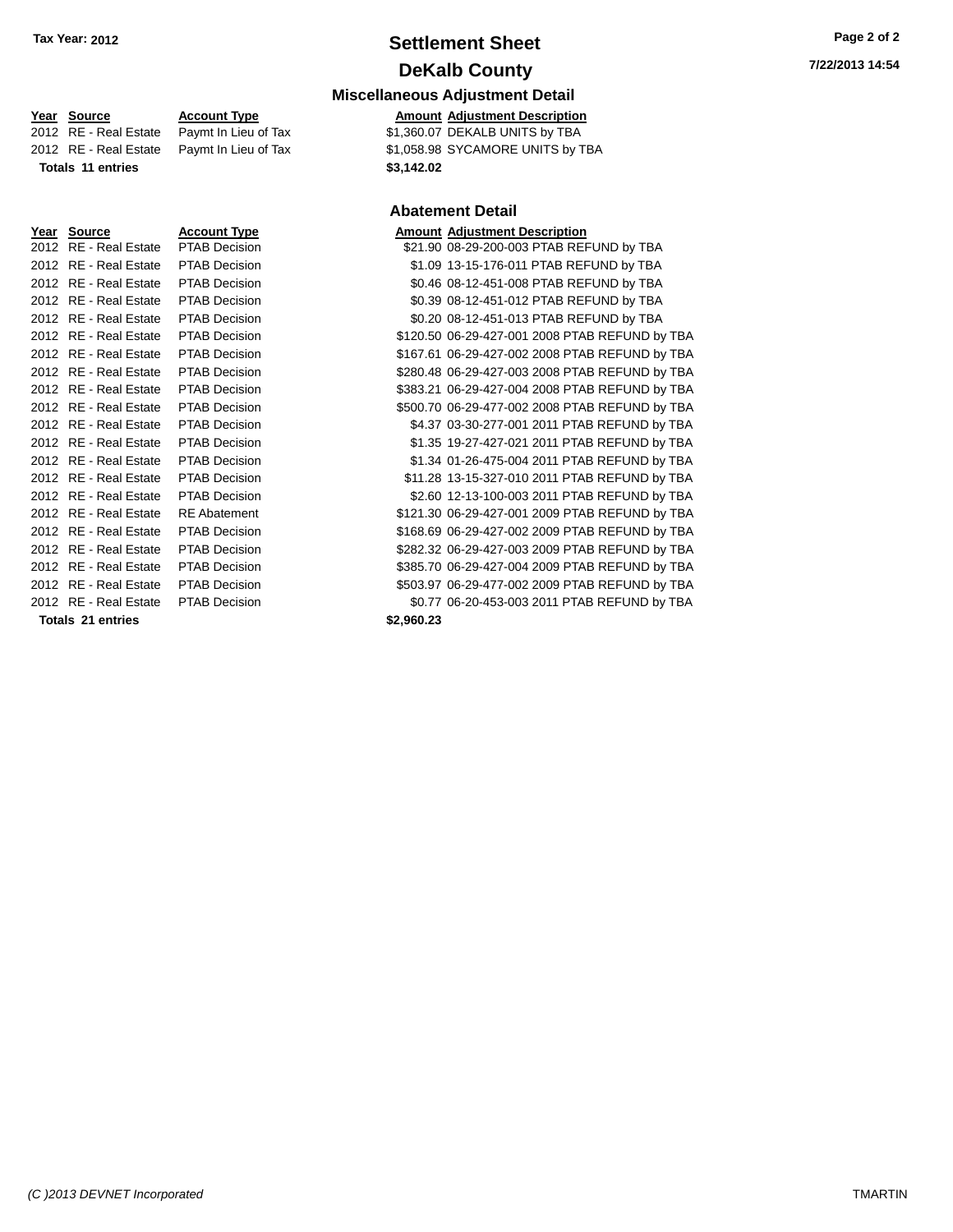## **Settlement Sheet Tax Year: 2012 Page 1 of 2 DeKalb County 002 - FOREST PRESERVE**

**7/22/2013 14:54**

#### **Current Year Taxes Paid**

|        |   | Total                          | \$788,706.77 |
|--------|---|--------------------------------|--------------|
| 18.34  |   | <b>Forfeited Tax</b>           |              |
| 37.60  | ٠ | <b>County Trustee</b>          |              |
| \$0.00 | ٠ | <b>Hold Back</b>               | \$0.00       |
| 56.91) |   | <b>Total Collected</b>         | \$788,706.77 |
| 37.65  |   | Abatements/Refunds             | \$216.65     |
| 93.94  |   | + Prior Year Misc. Adjustments | \$37.60      |
| \$0.00 |   | Prior Year Mobile Home         | \$0.00       |
| \$0.00 | ٠ | <b>Prior Year Real Estate</b>  | (\$2,156.91) |
| 16.65  | ٠ | Misc. Adjustments              | \$193.94     |
| 49.28  | ٠ | Mobile Home                    | \$0.00       |
| 65.79  | ٠ | Railroad                       | \$4,488.92   |
| 43.85  | ٠ | <b>Real Estate</b>             | \$786,359.87 |
|        |   |                                |              |

|     | <b>Current Year Taxes Due</b>    |                |
|-----|----------------------------------|----------------|
|     | <b>Original Amount Due</b>       | \$1,484,343.85 |
| ٠   | Supplements                      | \$23,265.79    |
|     | Cancellations                    | \$24,249.28    |
|     | Abatements/Refunds               | \$216.65       |
| ٠   | Mobile Home                      | \$0.00         |
| +/- | Road & Bridge Transfer           | \$0.00         |
| ٠   | Misc. Adjustments                | \$193.94       |
|     | <b>Adjusted Amount Due</b>       | \$1,483,337.65 |
|     | <b>Prior Year Real EstateTax</b> | (\$2,156.91)   |
|     | Prior Year Mobile Home Tax       | \$0.00         |
|     | + Prior Year Misc. Adjustments   | \$37.60        |
|     | <b>Total Amount Due</b>          | \$1,481,218.34 |
|     |                                  |                |

| <b>Distribution Summary</b>          |              |
|--------------------------------------|--------------|
| <b>Tax Distribution Date</b>         | Amount       |
| 05/31/2013                           | \$158,190.19 |
| 06/28/2013                           | \$613,766.38 |
| 07/26/2013                           | \$16,750.20  |
| <b>Totals: 3 Distributions</b>       | \$788,706.77 |
| <b>Grand Totals: 3 Distributions</b> | \$788,706.77 |

#### **Fund Summary**

| <b>Fund</b>                                         | <b>Amount Collected</b> | Previously<br><b>Distributed</b> | Current<br><b>Distribution</b> | <b>Amount</b><br>Available | <b>Interest</b> | <b>PY Over</b><br><b>Distrib</b> |
|-----------------------------------------------------|-------------------------|----------------------------------|--------------------------------|----------------------------|-----------------|----------------------------------|
| 001 - CORPORATE                                     | \$589,847.78            | \$577.320.86                     | \$12,526.92                    | \$0.00                     | \$0.00          | \$0.00                           |
| $005 - I. M. R. F.$                                 | \$132,869.48            | \$130,047.66                     | \$2.821.82                     | \$0.00                     | \$0.00          | \$0.00                           |
| 035 - TORT JUDGEMENTS/LIABILITY<br><b>INSURANCE</b> | \$53,226.67             | \$52,096.26                      | \$1.130.41                     | \$0.00                     | \$0.00          | \$0.00                           |
| 047 - SOCIAL SECURITY                               | \$12,762.84             | \$12,491.79                      | \$271.05                       | \$0.00                     | \$0.00          | \$0.00                           |
| <b>Totals</b>                                       | \$788,706.77            | \$771,956.57                     | \$16.750.20                    | \$0.00                     | \$0.00          | \$0.00                           |

#### **Miscellaneous Adjustment Detail**

| Year Source           | <b>Account Type</b>       | <b>Amount Adiustment Description</b>                        |
|-----------------------|---------------------------|-------------------------------------------------------------|
| 2011 RE - Real Estate | <b>Back Tax Collected</b> | \$2.06 NIELSEN REDEMPTION 15-16-151-019 by TBA              |
| 2011 RE - Real Estate | <b>Back Tax Collected</b> | \$0.38 DEK UNIVERSITY DEVEL REDEMPTION 08-16-100-009 by TBA |
| 2011 RE - Real Estate | <b>Back Tax Collected</b> | \$4.36 HEYOB REDEMPTION 09-25-478-001 by TBA                |
| 2011 RE - Real Estate | <b>Back Tax Collected</b> | \$9.97 MERRY OAKS REDEMPTION 06-21-353-001 by TBA           |
| 2011 RE - Real Estate | <b>Back Tax Collected</b> | \$18.96 MERRY OAKS REDEMPTION 06-21-352-001 by TBA          |
| 2011 RE - Real Estate | <b>Back Tax Collected</b> | \$1.21 MERRY OAKS REDEMPTION 06-20-453-007 by TBA           |
| 2011 RE - Real Estate | <b>Back Tax Collected</b> | \$0.66 MERRY OAKS REDEMPTION 06-20-451-001 by TBA           |
| 2012 RE - Real Estate | Paymt In Lieu of Tax      | \$8.17 SUNSET VIEW APTS by TBA                              |
| 2012 RE - Real Estate | Paymt In Lieu of Tax      | \$8.72 SEQUOYA APTS by TBA                                  |
| 2012 RE - Real Estate | Paymt In Lieu of Tax      | \$99.54 DEKALB UNITS by TBA                                 |
| 2012 RE - Real Estate | Paymt In Lieu of Tax      | \$77.51 SYCAMORE UNITS by TBA                               |
| Totals 11 entries     |                           | \$231.54                                                    |
|                       |                           |                                                             |

# **Year Source Account Type Amount Adjustment Description** *(C )2013 DEVNET Incorporated* TMARTIN

#### **Abatement Detail**

#### 2012 RE - Real Estate PTAB Decision \$1.60 08-29-200-003 PTAB REFUND by TBA 2012 RE - Real Estate PTAB Decision \$0.08 13-15-176-011 PTAB REFUND by TBA 2012 RE - Real Estate PTAB Decision \$0.03 08-12-451-008 PTAB REFUND by TBA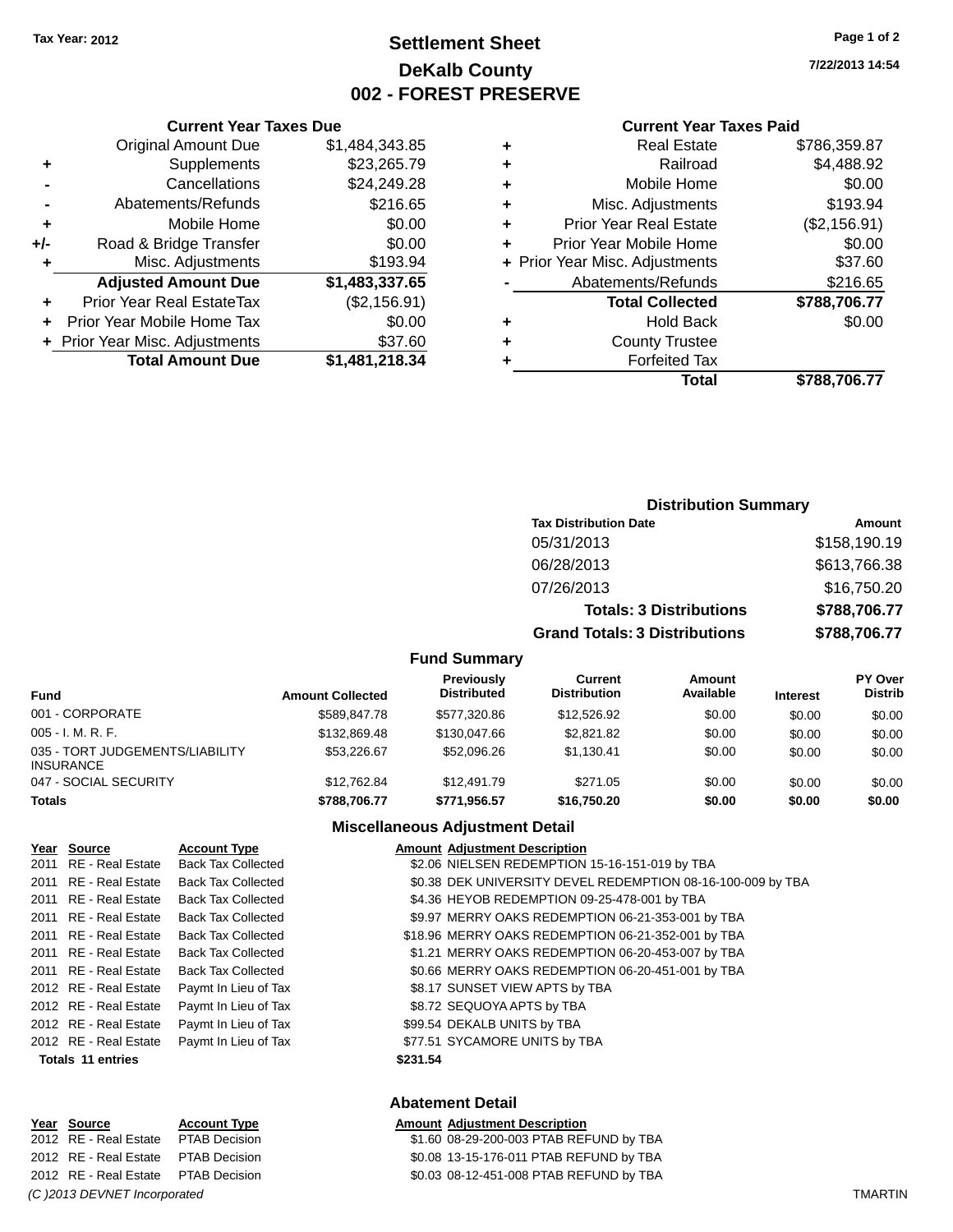| Year Source Account Type            |                      |          | <b>Amount Adjustment Description</b> |
|-------------------------------------|----------------------|----------|--------------------------------------|
| 2012 RE - Real Estate PTAB Decision |                      |          | \$0.03 08-12-451-012 PTAB REI        |
| 2012 RE - Real Estate PTAB Decision |                      |          | \$0.01 08-12-451-013 PTAB REI        |
| 2012 RE - Real Estate               | <b>PTAB Decision</b> |          | \$8.82 06-29-427-001 2008 PTA        |
| 2012 RE - Real Estate               | <b>PTAB Decision</b> |          | \$12.27 06-29-427-002 2008 PTA       |
| 2012 RE - Real Estate               | <b>PTAB Decision</b> |          | \$20.53 06-29-427-003 2008 PTA       |
| 2012 RE - Real Estate               | <b>PTAB Decision</b> |          | \$28.05 06-29-427-004 2008 PTA       |
| 2012 RE - Real Estate               | <b>PTAB Decision</b> |          | \$36.65 06-29-477-002 2008 PTA       |
| 2012 RE - Real Estate               | <b>PTAB Decision</b> |          | \$0.32 03-30-277-001 2011 PTA        |
| 2012 RE - Real Estate               | <b>PTAB Decision</b> |          | \$0.10 19-27-427-021 2011 PTA        |
| 2012 RE - Real Estate PTAB Decision |                      |          | \$0.10 01-26-475-004 2011 PTA        |
| 2012 RE - Real Estate               | <b>PTAB Decision</b> |          | \$0.83 13-15-327-010 2011 PTA        |
| 2012 RE - Real Estate               | <b>PTAB Decision</b> |          | \$0.19 12-13-100-003 2011 PTA        |
| 2012 RE - Real Estate               | <b>RE</b> Abatement  |          | \$8.88 06-29-427-001 2009 PTA        |
| 2012 RE - Real Estate               | <b>PTAB Decision</b> |          | \$12.35 06-29-427-002 2009 PTA       |
| 2012 RE - Real Estate               | <b>PTAB Decision</b> |          | \$20.66 06-29-427-003 2009 PTA       |
| 2012 RE - Real Estate               | <b>PTAB Decision</b> |          | \$28.23 06-29-427-004 2009 PTA       |
| 2012 RE - Real Estate               | PTAB Decision        |          | \$36.88 06-29-477-002 2009 PTA       |
| 2012 RE - Real Estate PTAB Decision |                      |          | \$0.06 06-20-453-003 2011 PTA        |
| Totals 21 entries                   |                      | \$216.67 |                                      |
|                                     |                      |          |                                      |

## **Settlement Sheet Tax Year: 2012 Page 2 of 2 DeKalb County Abatement Detail**

| Year Source              | <b>Account Type</b>  | <b>Amount Adjustment Description</b>          |
|--------------------------|----------------------|-----------------------------------------------|
| 2012 RE - Real Estate    | <b>PTAB Decision</b> | \$0.03 08-12-451-012 PTAB REFUND by TBA       |
| 2012 RE - Real Estate    | <b>PTAB Decision</b> | \$0.01 08-12-451-013 PTAB REFUND by TBA       |
| 2012 RE - Real Estate    | <b>PTAB Decision</b> | \$8.82 06-29-427-001 2008 PTAB REFUND by TBA  |
| 2012 RE - Real Estate    | PTAB Decision        | \$12.27 06-29-427-002 2008 PTAB REFUND by TBA |
| 2012 RE - Real Estate    | <b>PTAB Decision</b> | \$20.53 06-29-427-003 2008 PTAB REFUND by TBA |
| 2012 RE - Real Estate    | <b>PTAB Decision</b> | \$28.05 06-29-427-004 2008 PTAB REFUND by TBA |
| 2012 RE - Real Estate    | <b>PTAB Decision</b> | \$36.65 06-29-477-002 2008 PTAB REFUND by TBA |
| 2012 RE - Real Estate    | PTAB Decision        | \$0.32 03-30-277-001 2011 PTAB REFUND by TBA  |
| 2012 RE - Real Estate    | <b>PTAB Decision</b> | \$0.10 19-27-427-021 2011 PTAB REFUND by TBA  |
| 2012 RE - Real Estate    | PTAB Decision        | \$0.10 01-26-475-004 2011 PTAB REFUND by TBA  |
| 2012 RE - Real Estate    | PTAB Decision        | \$0.83 13-15-327-010 2011 PTAB REFUND by TBA  |
| 2012 RE - Real Estate    | PTAB Decision        | \$0.19 12-13-100-003 2011 PTAB REFUND by TBA  |
| 2012 RE - Real Estate    | <b>RE</b> Abatement  | \$8.88 06-29-427-001 2009 PTAB REFUND by TBA  |
| 2012 RE - Real Estate    | <b>PTAB Decision</b> | \$12.35 06-29-427-002 2009 PTAB REFUND by TBA |
| 2012 RE - Real Estate    | <b>PTAB Decision</b> | \$20.66 06-29-427-003 2009 PTAB REFUND by TBA |
| 2012 RE - Real Estate    | <b>PTAB Decision</b> | \$28.23 06-29-427-004 2009 PTAB REFUND by TBA |
| 2012 RE - Real Estate    | <b>PTAB Decision</b> | \$36.88 06-29-477-002 2009 PTAB REFUND by TBA |
| 2012 RE - Real Estate    | <b>PTAB Decision</b> | \$0.06 06-20-453-003 2011 PTAB REFUND by TBA  |
| <b>Totals 21 entries</b> |                      | \$216.67                                      |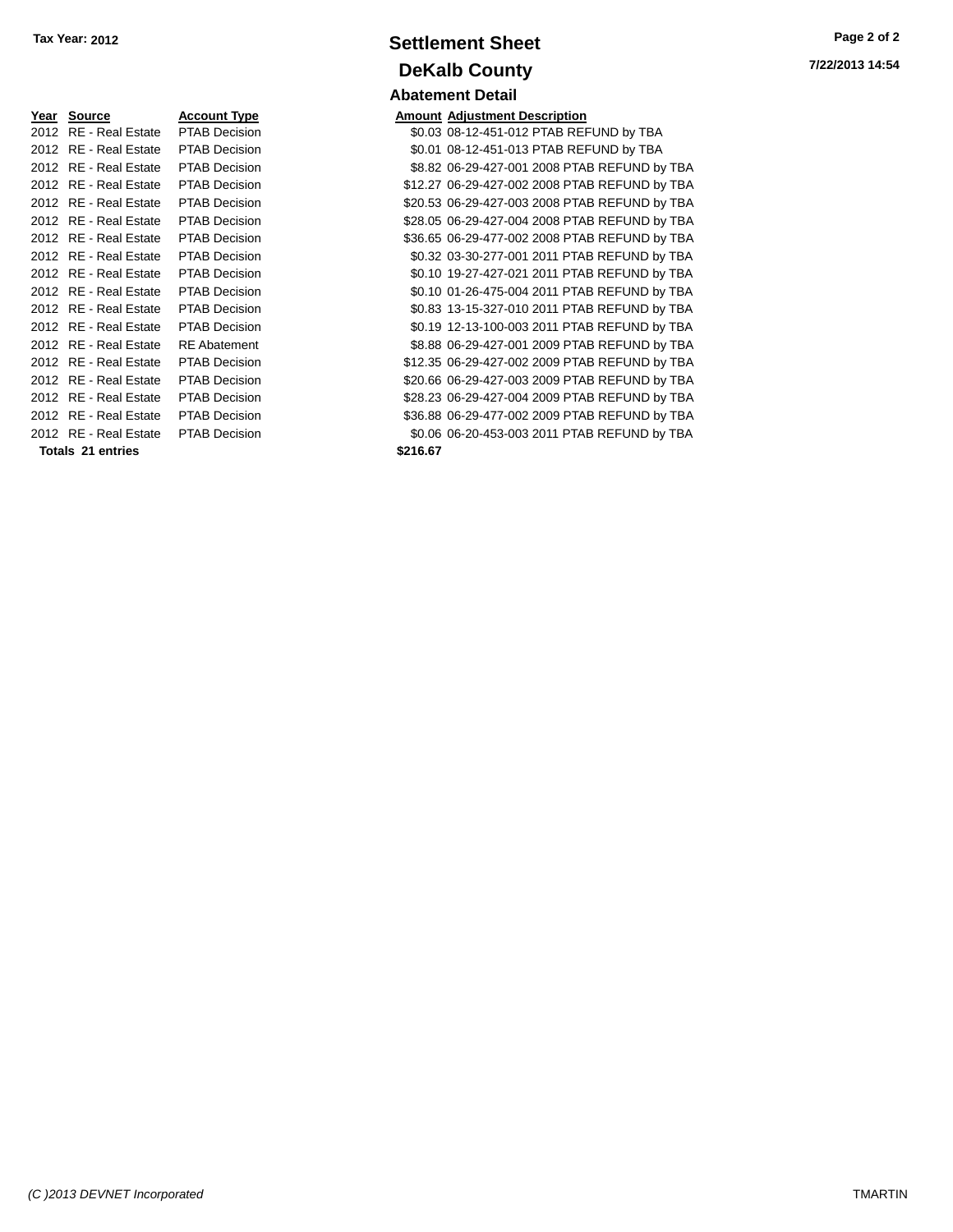## **Settlement Sheet Tax Year: 2012 Page 1 of 1 DeKalb County 003 - AFTON TOWNSHIP**

**7/22/2013 14:54**

## **Current Year Taxes Paid**

|       | <b>Current Year Taxes Due</b>  |             |
|-------|--------------------------------|-------------|
|       | <b>Original Amount Due</b>     | \$73,997.10 |
| ٠     | Supplements                    | \$1,087.47  |
|       | Cancellations                  | \$1,335.37  |
|       | Abatements/Refunds             | \$0.00      |
| ٠     | Mobile Home                    | \$0.00      |
| $+/-$ | Road & Bridge Transfer         | \$0.00      |
| ٠     | Misc. Adjustments              | \$0.00      |
|       | <b>Adjusted Amount Due</b>     | \$73,749.20 |
| ÷     | Prior Year Real EstateTax      | \$0.00      |
|       | Prior Year Mobile Home Tax     | \$0.00      |
|       | + Prior Year Misc. Adjustments | \$0.00      |
|       | <b>Total Amount Due</b>        | \$73.749.20 |
|       |                                |             |

| ٠ | <b>Real Estate</b>             | \$39,635.11 |
|---|--------------------------------|-------------|
| ٠ | Railroad                       | \$584.69    |
| ÷ | Mobile Home                    | \$0.00      |
| ٠ | Misc. Adjustments              | \$0.00      |
| ٠ | <b>Prior Year Real Estate</b>  | \$0.00      |
| ÷ | Prior Year Mobile Home         | \$0.00      |
|   | + Prior Year Misc. Adjustments | \$0.00      |
|   | Abatements/Refunds             | \$0.00      |
|   | <b>Total Collected</b>         | \$40,219.80 |
| ٠ | Hold Back                      | \$0.00      |
| ٠ | <b>County Trustee</b>          |             |
| ٠ | <b>Forfeited Tax</b>           |             |
|   | Total                          | \$40,219.80 |
|   |                                |             |

| <b>Distribution Summary</b>          |             |  |  |  |
|--------------------------------------|-------------|--|--|--|
| <b>Tax Distribution Date</b>         | Amount      |  |  |  |
| 05/31/2013                           | \$7,990.82  |  |  |  |
| 06/28/2013                           | \$31,985.47 |  |  |  |
| 07/26/2013                           | \$243.51    |  |  |  |
| <b>Totals: 3 Distributions</b>       | \$40,219.80 |  |  |  |
| <b>Grand Totals: 3 Distributions</b> | \$40,219.80 |  |  |  |

#### **Fund Summary**

|                                                     |                         | <b>Previously</b><br><b>Distributed</b> | Current<br><b>Distribution</b> | Amount<br>Available |                 | <b>PY Over</b><br><b>Distrib</b> |
|-----------------------------------------------------|-------------------------|-----------------------------------------|--------------------------------|---------------------|-----------------|----------------------------------|
| <b>Fund</b>                                         | <b>Amount Collected</b> |                                         |                                |                     | <b>Interest</b> |                                  |
| 001 - CORPORATE                                     | \$31,000.64             | \$30.812.95                             | \$187.69                       | \$0.00              | \$0.00          | \$0.00                           |
| $005 - I. M. R. F.$                                 | \$3,533.31              | \$3.511.92                              | \$21.39                        | \$0.00              | \$0.00          | \$0.00                           |
| 027 - AUDIT                                         | \$409.35                | \$406.87                                | \$2.48                         | \$0.00              | \$0.00          | \$0.00                           |
| 035 - TORT JUDGEMENTS/LIABILITY<br><b>INSURANCE</b> | \$1.631.53              | \$1.621.65                              | \$9.88                         | \$0.00              | \$0.00          | \$0.00                           |
| 047 - SOCIAL SECURITY                               | \$3.263.04              | \$3,243.29                              | \$19.75                        | \$0.00              | \$0.00          | \$0.00                           |
| 054 - GENERAL ASSISTANCE                            | \$381.93                | \$379.61                                | \$2.32                         | \$0.00              | \$0.00          | \$0.00                           |
| <b>Totals</b>                                       | \$40.219.80             | \$39,976.29                             | \$243.51                       | \$0.00              | \$0.00          | \$0.00                           |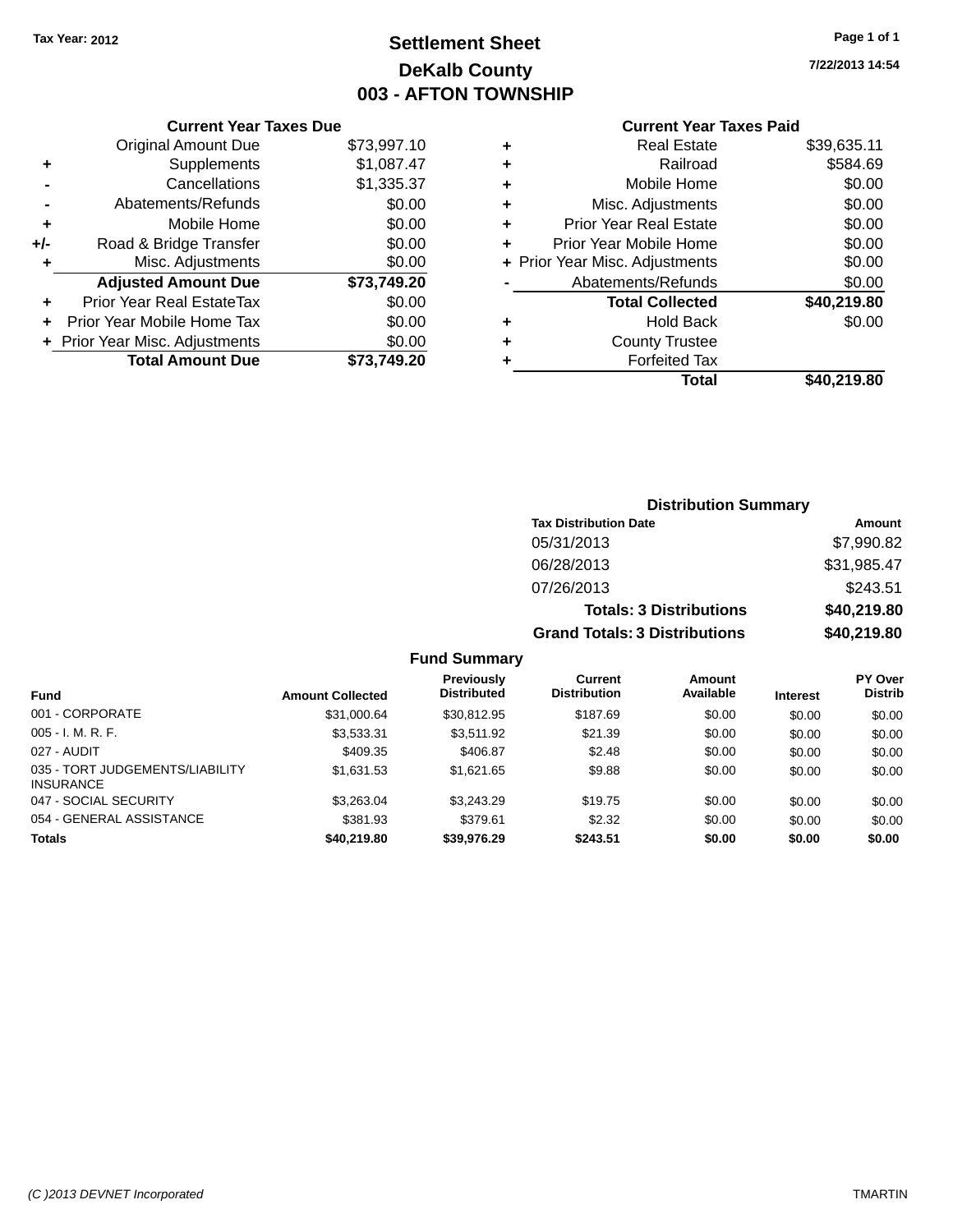## **Settlement Sheet Tax Year: 2012 Page 1 of 1 DeKalb County 004 - AFTON ROAD & BRIDGE**

**7/22/2013 14:54**

#### **Current Year Taxes Paid**

|     | <b>Original Amount Due</b>     | \$306,334.96 |
|-----|--------------------------------|--------------|
| ٠   | Supplements                    | \$4,249.34   |
|     | Cancellations                  | \$5,218.08   |
|     | Abatements/Refunds             | \$0.00       |
| ٠   | Mobile Home                    | \$0.00       |
| +/- | Road & Bridge Transfer         | (\$9,205.76) |
| ٠   | Misc. Adjustments              | \$0.00       |
|     | <b>Adjusted Amount Due</b>     | \$296,160.46 |
| ÷   | Prior Year Real EstateTax      | \$0.00       |
| ÷   | Prior Year Mobile Home Tax     | \$0.00       |
|     | + Prior Year Misc. Adjustments | \$0.00       |
|     | <b>Total Amount Due</b>        | \$296,160.46 |
|     |                                |              |

**Current Year Taxes Due**

| ٠ | <b>Real Estate</b>             | \$154,876.94 |
|---|--------------------------------|--------------|
| ٠ | Railroad                       | \$2,420.51   |
| ٠ | Mobile Home                    | \$0.00       |
| ٠ | Misc. Adjustments              | \$0.00       |
| ٠ | <b>Prior Year Real Estate</b>  | \$0.00       |
| ٠ | Prior Year Mobile Home         | \$0.00       |
|   | + Prior Year Misc. Adjustments | \$0.00       |
|   | Abatements/Refunds             | \$0.00       |
|   | <b>Total Collected</b>         | \$157,297.45 |
| ٠ | Hold Back                      | \$0.00       |
| ٠ | <b>County Trustee</b>          |              |
| ٠ | <b>Forfeited Tax</b>           |              |
|   | Total                          | \$157,297.45 |
|   |                                |              |

**Grand Totals: 3 Distributions \$157,297.45**

| <b>Road and Bridge Summary</b> |             |               | <b>Distribution Summary</b>    |              |  |
|--------------------------------|-------------|---------------|--------------------------------|--------------|--|
| <b>Municipality</b>            | Amt. Due    | Amt. Distrib. | <b>Tax Distribution Date</b>   | Amount       |  |
| CITY OF DEKALB                 | \$16,857.48 | \$9.205.76    | 05/31/2013                     | \$31,225.17  |  |
| Totals                         | \$16,857.48 | \$9,205,76    | 06/28/2013                     | \$125,120.78 |  |
|                                |             |               | 07/26/2013                     | \$951.50     |  |
|                                |             |               | <b>Totals: 3 Distributions</b> | \$157,297.45 |  |

**Fund Summary Fund Interest Amount Collected Distributed PY Over Distrib Amount Available Current Distribution Previously** 007 - ROAD AND BRIDGE \$91,887.82 \$91,332.33 \$555.49 \$0.00 \$0.00 \$0.00 \$0.00 008 - BRIDGE CONST W/COUNTY  $$8,147.84$   $$8,098.51$   $$49.33$   $$0.00$   $$0.00$   $$0.00$ 009 - PERMANENT ROAD \$13,672.96 \$43,408.55 \$264.41 \$0.00 \$0.00 \$0.00 \$0.00 010 - EQUIPMENT AND BUILDING \$13,588.83 \$13,506.56 \$82.27 \$0.00 \$0.00 \$0.00 \$0.00 **Totals \$157,297.45 \$156,345.95 \$951.50 \$0.00 \$0.00 \$0.00**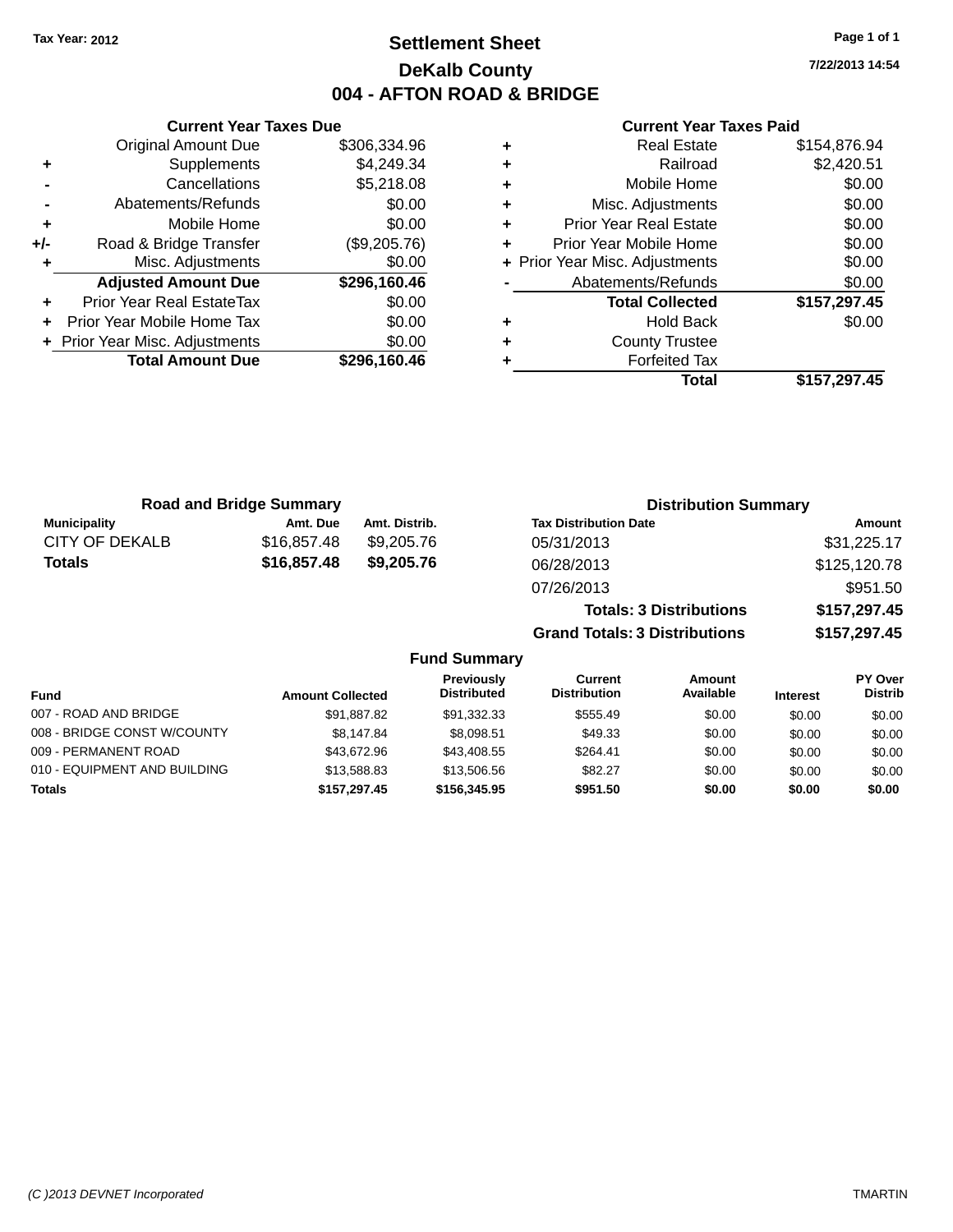## **Settlement Sheet Tax Year: 2012 Page 1 of 1 DeKalb County 005 - CLINTON TOWNSHIP**

**7/22/2013 14:54**

|       | <b>Current Year Taxes Due</b>  |             |
|-------|--------------------------------|-------------|
|       | <b>Original Amount Due</b>     | \$92,811.60 |
| ٠     | Supplements                    | \$369.62    |
|       | Cancellations                  | \$410.62    |
|       | Abatements/Refunds             | \$0.00      |
| ÷     | Mobile Home                    | \$0.00      |
| $+/-$ | Road & Bridge Transfer         | \$0.00      |
| ٠     | Misc. Adjustments              | \$0.00      |
|       | <b>Adjusted Amount Due</b>     | \$92,770.60 |
|       | Prior Year Real EstateTax      | \$0.00      |
|       | Prior Year Mobile Home Tax     | \$0.00      |
|       | + Prior Year Misc. Adjustments | \$0.00      |
|       | <b>Total Amount Due</b>        | \$92,770.60 |
|       |                                |             |

#### **Current Year Taxes Paid**

| ٠ | <b>Real Estate</b>             | \$49,537.31 |
|---|--------------------------------|-------------|
| ٠ | Railroad                       | \$820.11    |
| ÷ | Mobile Home                    | \$0.00      |
| ٠ | Misc. Adjustments              | \$0.00      |
| ٠ | <b>Prior Year Real Estate</b>  | \$0.00      |
| ٠ | Prior Year Mobile Home         | \$0.00      |
|   | + Prior Year Misc. Adjustments | \$0.00      |
|   | Abatements/Refunds             | \$0.00      |
|   | <b>Total Collected</b>         | \$50,357.42 |
| ٠ | <b>Hold Back</b>               | \$0.00      |
| ٠ | <b>County Trustee</b>          |             |
| ٠ | <b>Forfeited Tax</b>           |             |
|   | Total                          | \$50,357.42 |
|   |                                |             |

#### **Distribution Summary Tax Distribution Date Amount** 05/31/2013 \$12,719.96 06/28/2013 \$36,468.54 07/26/2013 \$1,168.92 **Totals: 3 Distributions \$50,357.42 Grand Totals: 3 Distributions \$50,357.42**

#### **Fund Summary**

| <b>Fund</b>                                         | <b>Amount Collected</b> | <b>Previously</b><br><b>Distributed</b> | Current<br><b>Distribution</b> | Amount<br>Available | <b>Interest</b> | <b>PY Over</b><br><b>Distrib</b> |
|-----------------------------------------------------|-------------------------|-----------------------------------------|--------------------------------|---------------------|-----------------|----------------------------------|
| 001 - CORPORATE                                     | \$41,617.29             | \$40.651.24                             | \$966.05                       | \$0.00              | \$0.00          | \$0.00                           |
| $005 - I. M. R. F.$                                 | \$27.70                 | \$27.06                                 | \$0.64                         | \$0.00              | \$0.00          | \$0.00                           |
| 027 - AUDIT                                         | \$27.70                 | \$27.06                                 | \$0.64                         | \$0.00              | \$0.00          | \$0.00                           |
| 035 - TORT JUDGEMENTS/LIABILITY<br><b>INSURANCE</b> | \$1.085.90              | \$1,060.69                              | \$25.21                        | \$0.00              | \$0.00          | \$0.00                           |
| 047 - SOCIAL SECURITY                               | \$2.171.82              | \$2.121.41                              | \$50.41                        | \$0.00              | \$0.00          | \$0.00                           |
| 054 - GENERAL ASSISTANCE                            | \$5.427.01              | \$5,301.04                              | \$125.97                       | \$0.00              | \$0.00          | \$0.00                           |
| <b>Totals</b>                                       | \$50,357.42             | \$49,188.50                             | \$1,168.92                     | \$0.00              | \$0.00          | \$0.00                           |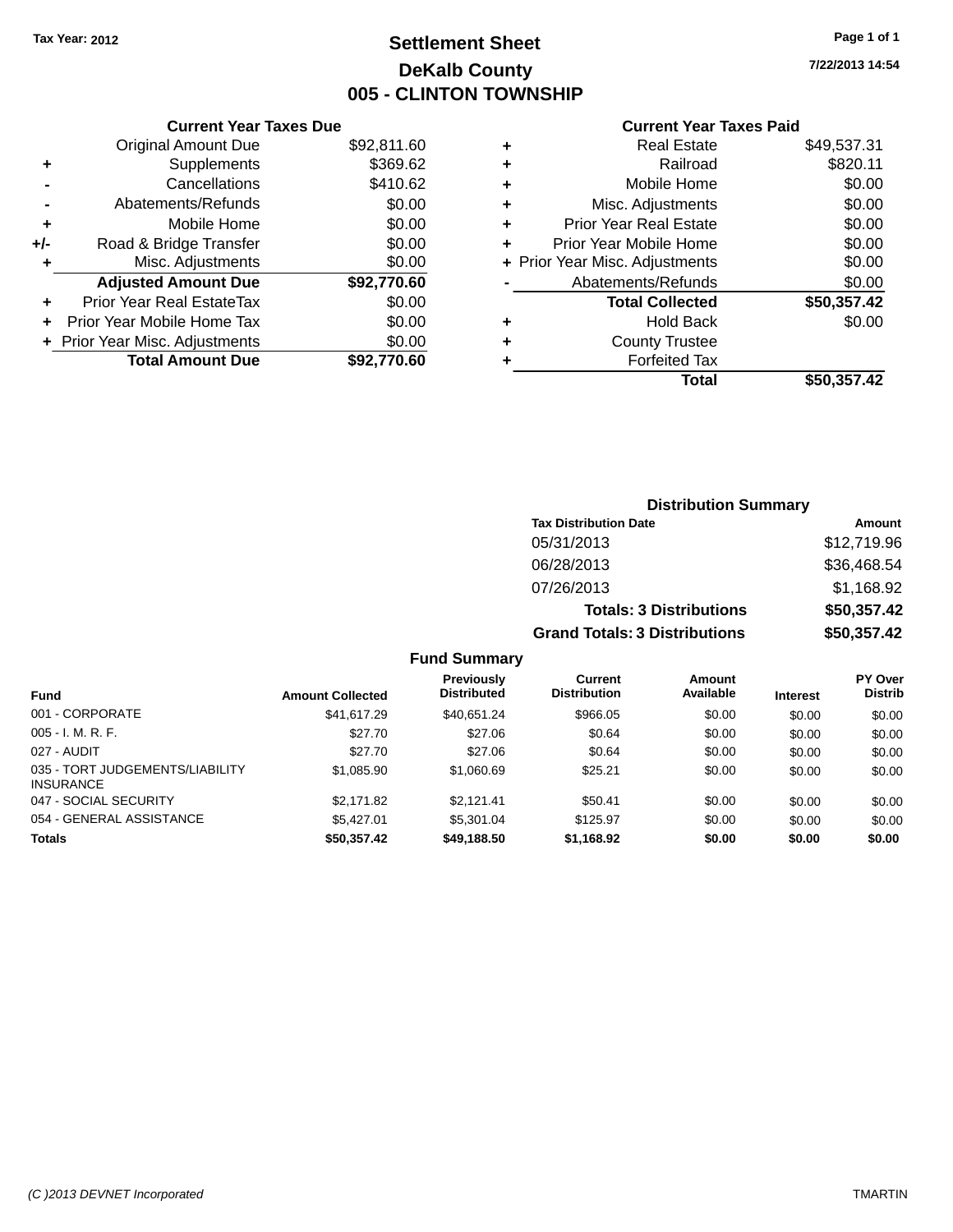## **Settlement Sheet Tax Year: 2012 Page 1 of 1 DeKalb County 006 - CLINTON TWP LIBRARY**

**7/22/2013 14:54**

|     | <b>Current Year Taxes Due</b>  |             |  |  |  |  |
|-----|--------------------------------|-------------|--|--|--|--|
|     | <b>Original Amount Due</b>     | \$84,741.01 |  |  |  |  |
| ٠   | Supplements                    | \$337.49    |  |  |  |  |
|     | Cancellations                  | \$374.90    |  |  |  |  |
|     | Abatements/Refunds             | \$0.00      |  |  |  |  |
| ٠   | Mobile Home                    | \$0.00      |  |  |  |  |
| +/- | Road & Bridge Transfer         | \$0.00      |  |  |  |  |
|     | Misc. Adjustments              | \$0.00      |  |  |  |  |
|     | <b>Adjusted Amount Due</b>     | \$84,703.60 |  |  |  |  |
| ÷   | Prior Year Real EstateTax      | \$0.00      |  |  |  |  |
|     | Prior Year Mobile Home Tax     | \$0.00      |  |  |  |  |
|     | + Prior Year Misc. Adjustments | \$0.00      |  |  |  |  |
|     | <b>Total Amount Due</b>        | \$84,703.60 |  |  |  |  |
|     |                                |             |  |  |  |  |

| ٠ | <b>Real Estate</b>             | \$45,229.61 |
|---|--------------------------------|-------------|
| ٠ | Railroad                       | \$748.79    |
| ٠ | Mobile Home                    | \$0.00      |
| ٠ | Misc. Adjustments              | \$0.00      |
| ٠ | <b>Prior Year Real Estate</b>  | \$0.00      |
| ÷ | Prior Year Mobile Home         | \$0.00      |
|   | + Prior Year Misc. Adjustments | \$0.00      |
|   | Abatements/Refunds             | \$0.00      |
|   | <b>Total Collected</b>         | \$45,978.40 |
| ٠ | Hold Back                      | \$0.00      |
| ٠ | <b>County Trustee</b>          |             |
| ٠ | <b>Forfeited Tax</b>           |             |
|   | Total                          | \$45,978.40 |
|   |                                |             |

|               |                         |                                  | <b>Distribution Summary</b>           |                                |                 |                                  |
|---------------|-------------------------|----------------------------------|---------------------------------------|--------------------------------|-----------------|----------------------------------|
|               |                         |                                  | <b>Tax Distribution Date</b>          |                                |                 | Amount                           |
|               |                         |                                  | 05/31/2013                            |                                |                 | \$11,613.80                      |
|               |                         |                                  | 06/28/2013                            |                                |                 | \$33,297.28                      |
|               |                         |                                  | 07/26/2013                            |                                |                 | \$1,067.32                       |
|               |                         |                                  |                                       | <b>Totals: 3 Distributions</b> |                 | \$45,978.40                      |
|               |                         |                                  | <b>Grand Totals: 3 Distributions</b>  |                                |                 | \$45,978.40                      |
|               |                         | <b>Fund Summary</b>              |                                       |                                |                 |                                  |
| Fund          | <b>Amount Collected</b> | Previously<br><b>Distributed</b> | <b>Current</b><br><b>Distribution</b> | Amount<br>Available            | <b>Interest</b> | <b>PY Over</b><br><b>Distrib</b> |
| 016 - LIBRARY | \$45,978.40             | \$44,911.08                      | \$1,067.32                            | \$0.00                         | \$0.00          | \$0.00                           |
| <b>Totals</b> | \$45,978.40             | \$44,911.08                      | \$1,067.32                            | \$0.00                         | \$0.00          | \$0.00                           |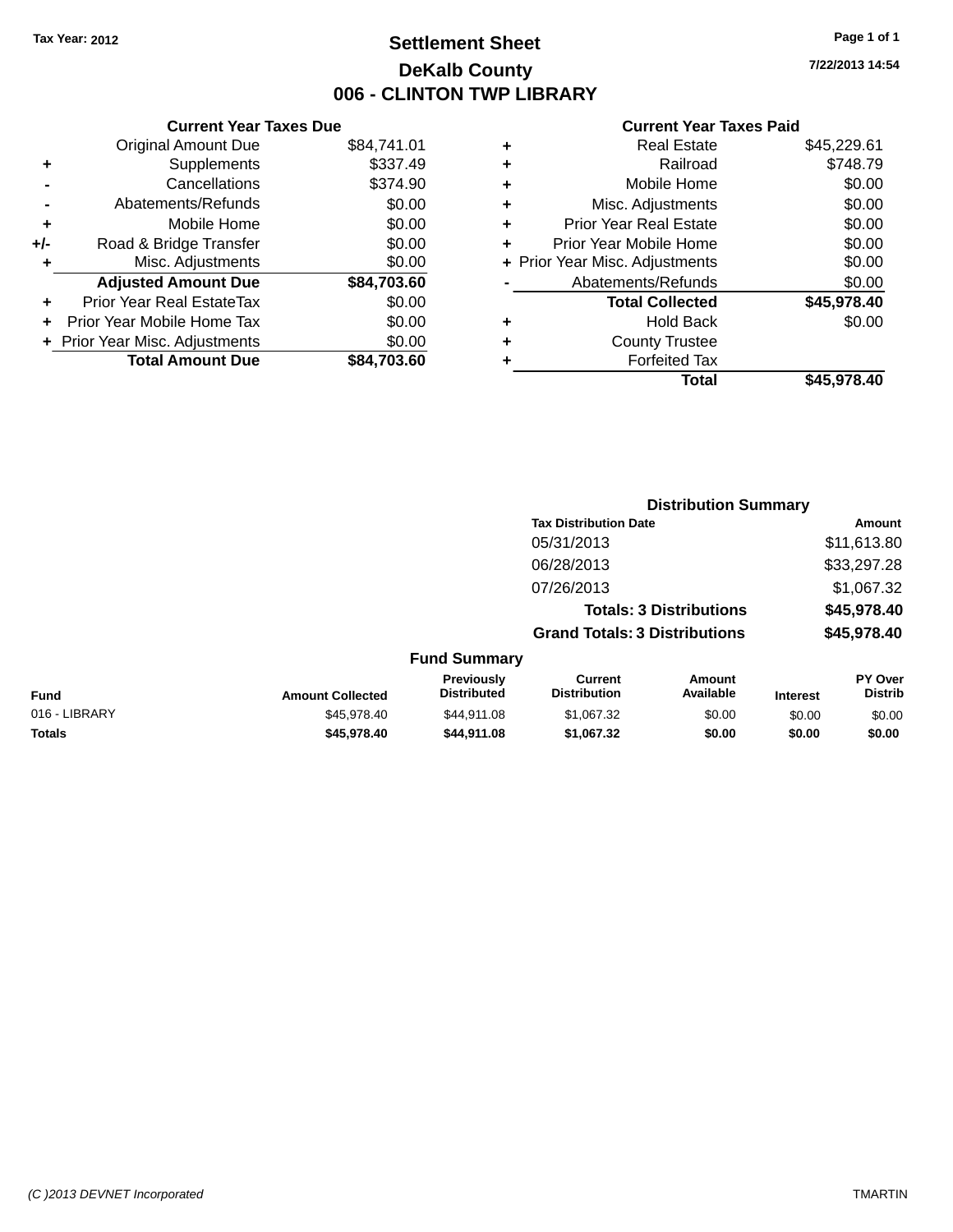## **Settlement Sheet Tax Year: 2012 Page 1 of 1 DeKalb County 007 - CLINTON TWP CEMETERY**

**7/22/2013 14:54**

|     | <b>Current Year Taxes Due</b>  |             |
|-----|--------------------------------|-------------|
|     | <b>Original Amount Due</b>     | \$22,052.66 |
| ٠   | Supplements                    | \$87.83     |
|     | Cancellations                  | \$97.56     |
|     | Abatements/Refunds             | \$0.00      |
| ÷   | Mobile Home                    | \$0.00      |
| +/- | Road & Bridge Transfer         | \$0.00      |
|     | Misc. Adjustments              | \$0.00      |
|     | <b>Adjusted Amount Due</b>     | \$22,042.93 |
|     | Prior Year Real EstateTax      | \$0.00      |
|     | Prior Year Mobile Home Tax     | \$0.00      |
|     | + Prior Year Misc. Adjustments | \$0.00      |
|     | <b>Total Amount Due</b>        | \$22.042.93 |
|     |                                |             |

|   | <b>Real Estate</b>             | \$11,770.32 |
|---|--------------------------------|-------------|
| ٠ | Railroad                       | \$194.87    |
| ٠ | Mobile Home                    | \$0.00      |
| ٠ | Misc. Adjustments              | \$0.00      |
| ٠ | <b>Prior Year Real Estate</b>  | \$0.00      |
| ÷ | Prior Year Mobile Home         | \$0.00      |
|   | + Prior Year Misc. Adjustments | \$0.00      |
|   | Abatements/Refunds             | \$0.00      |
|   | <b>Total Collected</b>         | \$11,965.19 |
| ٠ | Hold Back                      | \$0.00      |
| ٠ | <b>County Trustee</b>          |             |
| ٠ | <b>Forfeited Tax</b>           |             |
|   | Total                          | \$11,965.19 |
|   |                                |             |

|                |                         |                                  | <b>Distribution Summary</b>           |                                |                 |                           |
|----------------|-------------------------|----------------------------------|---------------------------------------|--------------------------------|-----------------|---------------------------|
|                |                         |                                  | <b>Tax Distribution Date</b>          |                                |                 | <b>Amount</b>             |
|                |                         |                                  | 05/31/2013                            |                                |                 | \$3,022.29                |
|                |                         |                                  | 06/28/2013                            |                                |                 | \$8,665.17                |
|                |                         |                                  | 07/26/2013                            |                                |                 | \$277.73                  |
|                |                         |                                  |                                       | <b>Totals: 3 Distributions</b> |                 | \$11,965.19               |
|                |                         |                                  | <b>Grand Totals: 3 Distributions</b>  |                                |                 | \$11,965.19               |
|                |                         | <b>Fund Summary</b>              |                                       |                                |                 |                           |
| <b>Fund</b>    | <b>Amount Collected</b> | Previously<br><b>Distributed</b> | <b>Current</b><br><b>Distribution</b> | Amount<br>Available            | <b>Interest</b> | PY Over<br><b>Distrib</b> |
| 017 - CEMETERY | \$11,965.19             | \$11,687.46                      | \$277.73                              | \$0.00                         | \$0.00          | \$0.00                    |
| <b>Totals</b>  | \$11,965.19             | \$11,687.46                      | \$277.73                              | \$0.00                         | \$0.00          | \$0.00                    |
|                |                         |                                  |                                       |                                |                 |                           |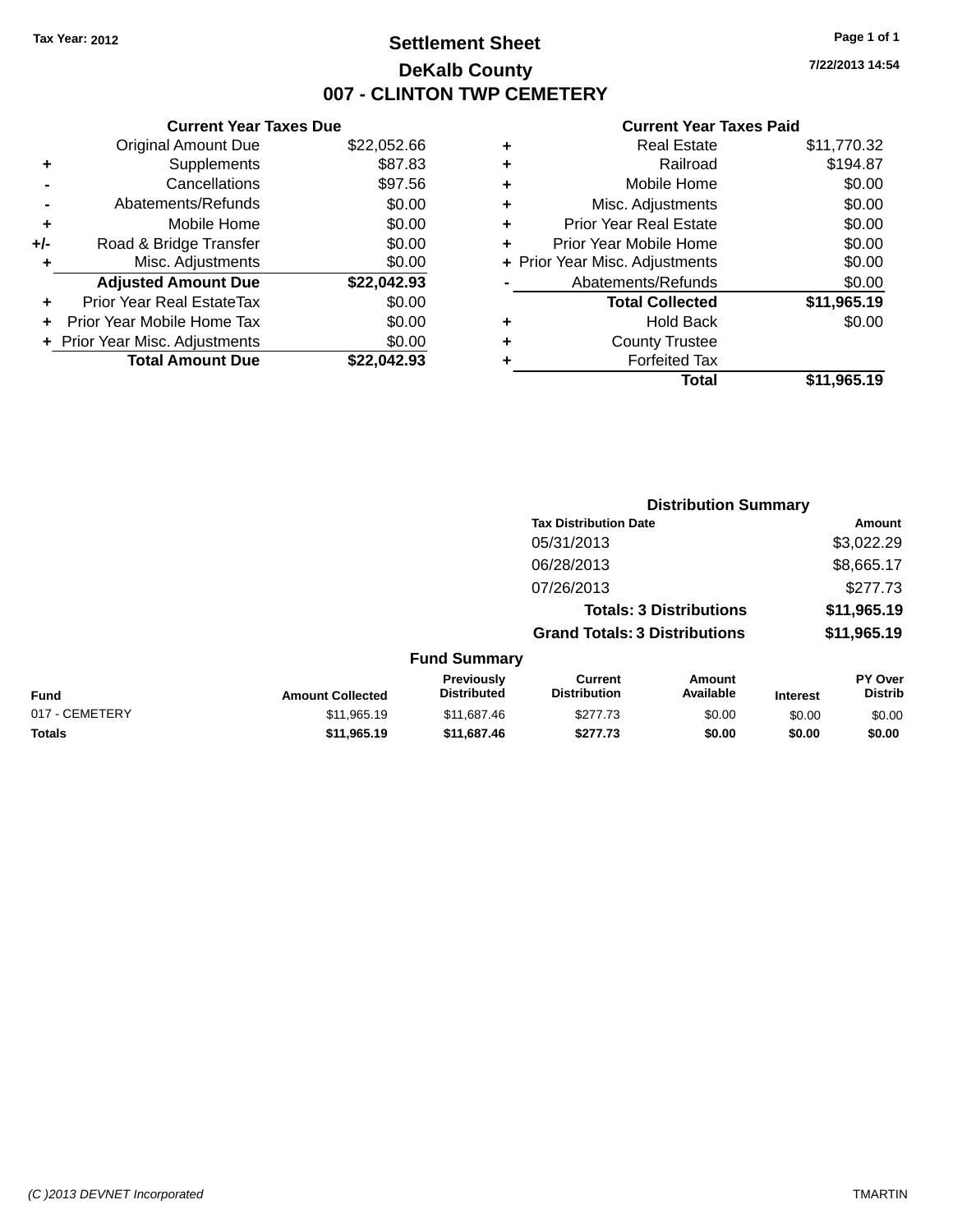## **Settlement Sheet Tax Year: 2012 Page 1 of 1 DeKalb County 008 - CLINTON COMM BLDG**

**7/22/2013 14:54**

|     | <b>Current Year Taxes Due</b>  |            |
|-----|--------------------------------|------------|
|     | <b>Original Amount Due</b>     | \$9,003.99 |
| ٠   | Supplements                    | \$35.86    |
|     | Cancellations                  | \$39.83    |
|     | Abatements/Refunds             | \$0.00     |
| ٠   | Mobile Home                    | \$0.00     |
| +/- | Road & Bridge Transfer         | \$0.00     |
|     | Misc. Adjustments              | \$0.00     |
|     | <b>Adjusted Amount Due</b>     | \$9,000.02 |
| ÷   | Prior Year Real EstateTax      | \$0.00     |
| ÷   | Prior Year Mobile Home Tax     | \$0.00     |
|     | + Prior Year Misc. Adjustments | \$0.00     |
|     | <b>Total Amount Due</b>        | \$9,000.02 |

| ٠ | <b>Real Estate</b>             | \$4,805.88 |
|---|--------------------------------|------------|
| ٠ | Railroad                       | \$79.56    |
| ٠ | Mobile Home                    | \$0.00     |
| ٠ | Misc. Adjustments              | \$0.00     |
| ٠ | <b>Prior Year Real Estate</b>  | \$0.00     |
| ÷ | Prior Year Mobile Home         | \$0.00     |
|   | + Prior Year Misc. Adjustments | \$0.00     |
|   | Abatements/Refunds             | \$0.00     |
|   | <b>Total Collected</b>         | \$4,885.44 |
| ٠ | <b>Hold Back</b>               | \$0.00     |
| ٠ | <b>County Trustee</b>          |            |
| ٠ | <b>Forfeited Tax</b>           |            |
|   | Total                          | \$4.885.44 |
|   |                                |            |

|                 |                         |                                  | <b>Distribution Summary</b>           |                                |                 |                           |
|-----------------|-------------------------|----------------------------------|---------------------------------------|--------------------------------|-----------------|---------------------------|
|                 |                         |                                  | <b>Tax Distribution Date</b>          |                                |                 | Amount                    |
|                 |                         |                                  | 05/31/2013                            |                                |                 | \$1,234.04                |
|                 |                         |                                  | 06/28/2013                            |                                |                 | \$3,537.98                |
|                 |                         |                                  | 07/26/2013                            |                                |                 | \$113.42                  |
|                 |                         |                                  |                                       | <b>Totals: 3 Distributions</b> |                 | \$4,885.44                |
|                 |                         |                                  | <b>Grand Totals: 3 Distributions</b>  |                                |                 | \$4,885.44                |
|                 |                         | <b>Fund Summary</b>              |                                       |                                |                 |                           |
| <b>Fund</b>     | <b>Amount Collected</b> | Previously<br><b>Distributed</b> | <b>Current</b><br><b>Distribution</b> | Amount<br>Available            | <b>Interest</b> | PY Over<br><b>Distrib</b> |
| 001 - CORPORATE | \$4,885.44              | \$4,772.02                       | \$113.42                              | \$0.00                         | \$0.00          | \$0.00                    |
| <b>Totals</b>   | \$4,885.44              | \$4,772.02                       | \$113.42                              | \$0.00                         | \$0.00          | \$0.00                    |
|                 |                         |                                  |                                       |                                |                 |                           |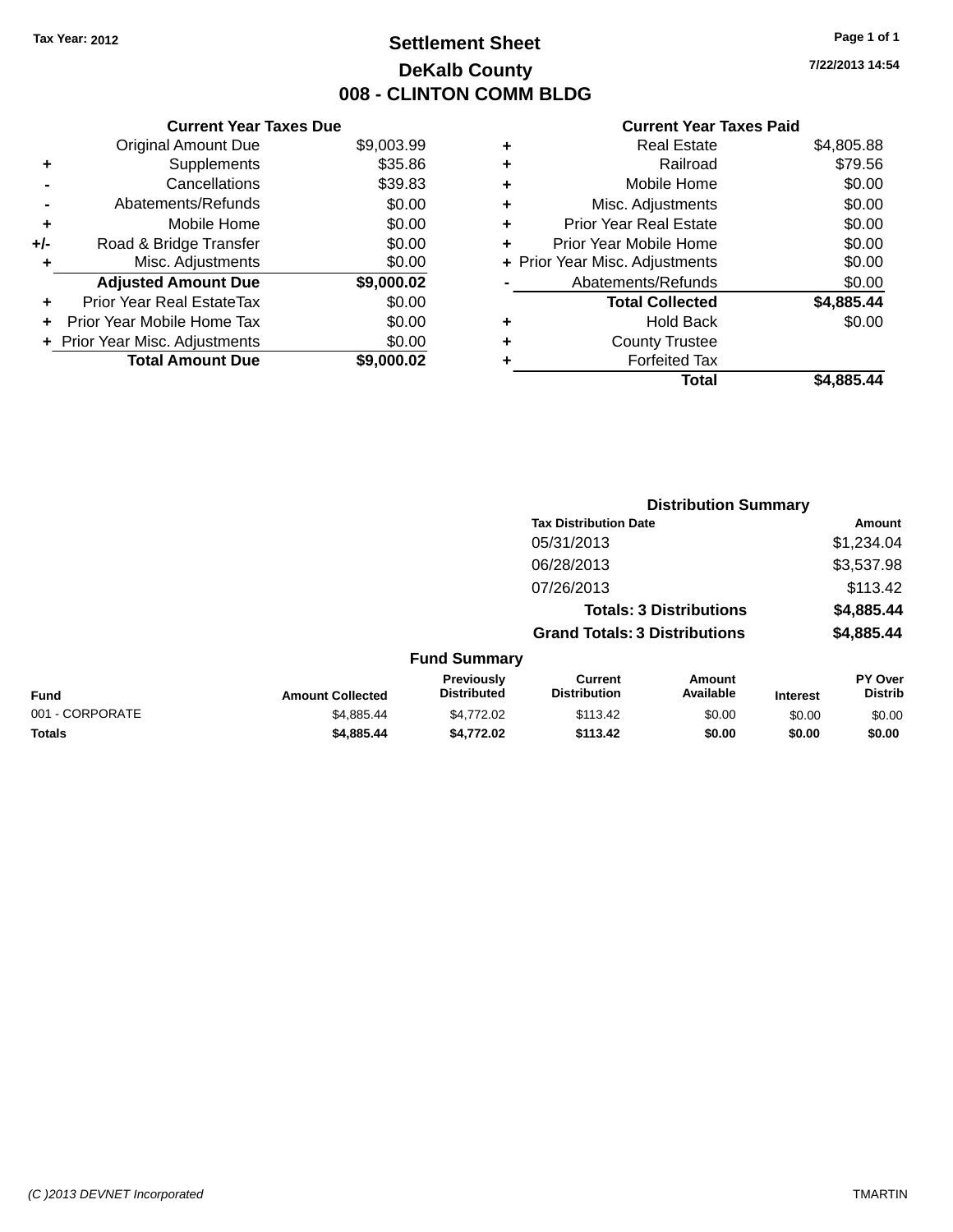## **Settlement Sheet Tax Year: 2012 Page 1 of 1 DeKalb County 009 - CLINTON ROAD & BRIDGE**

**7/22/2013 14:54**

|     | <b>Current Year Taxes Due</b>  |               |  |  |  |
|-----|--------------------------------|---------------|--|--|--|
|     | <b>Original Amount Due</b>     | \$242,005.63  |  |  |  |
| ٠   | Supplements                    | \$825.61      |  |  |  |
|     | Cancellations                  | \$917.11      |  |  |  |
|     | \$0.00<br>Abatements/Refunds   |               |  |  |  |
| ٠   | Mobile Home                    | \$0.00        |  |  |  |
| +/- | Road & Bridge Transfer         | (\$18,627.56) |  |  |  |
| ٠   | Misc. Adjustments              | \$0.00        |  |  |  |
|     | <b>Adjusted Amount Due</b>     | \$223,286.57  |  |  |  |
| ٠   | Prior Year Real EstateTax      | \$0.00        |  |  |  |
| ÷   | Prior Year Mobile Home Tax     | \$0.00        |  |  |  |
|     | + Prior Year Misc. Adjustments | \$0.00        |  |  |  |
|     | <b>Total Amount Due</b>        | \$223,286.57  |  |  |  |
|     |                                |               |  |  |  |

| <b>Road and Bridge Summary</b> |             |               | <b>Distribution Summary</b>          |              |
|--------------------------------|-------------|---------------|--------------------------------------|--------------|
| <b>Municipality</b>            | Amt. Due    | Amt. Distrib. | <b>Tax Distribution Date</b>         | Amount       |
| <b>VILLAGE OF WATERMAN</b>     | \$34,284.97 | \$18.627.56   | 05/31/2013                           | \$28,411.31  |
| <b>Totals</b>                  | \$34,284.97 | \$18,627.56   | 06/28/2013                           | \$81,656.65  |
|                                |             |               | 07/26/2013                           | \$2,610.95   |
|                                |             |               | <b>Totals: 3 Distributions</b>       | \$112,678.91 |
|                                |             |               | <b>Grand Totals: 3 Distributions</b> | \$112,678.91 |

|                                               |                         | <b>Fund Summary</b>                     |                                |                     |                 |                                  |
|-----------------------------------------------|-------------------------|-----------------------------------------|--------------------------------|---------------------|-----------------|----------------------------------|
| <b>Fund</b>                                   | <b>Amount Collected</b> | <b>Previously</b><br><b>Distributed</b> | Current<br><b>Distribution</b> | Amount<br>Available | <b>Interest</b> | <b>PY Over</b><br><b>Distrib</b> |
| 007 - ROAD AND BRIDGE                         | \$44.853.87             | \$43,817.34                             | \$1,036.53                     | \$0.00              | \$0.00          | \$0.00                           |
| 009 - PERMANENT ROAD                          | \$46,119.56             | \$45,048.99                             | \$1,070.57                     | \$0.00              | \$0.00          | \$0.00                           |
| 010 - EQUIPMENT AND BUILDING                  | \$18,992.03             | \$18,551.17                             | \$440.86                       | \$0.00              | \$0.00          | \$0.00                           |
| 035 - TORT JUDGEMENTS/LIABILITY<br><b>INS</b> | \$2.713.45              | \$2,650.46                              | \$62.99                        | \$0.00              | \$0.00          | \$0.00                           |
| <b>Totals</b>                                 | \$112,678.91            | \$110,067.96                            | \$2,610.95                     | \$0.00              | \$0.00          | \$0.00                           |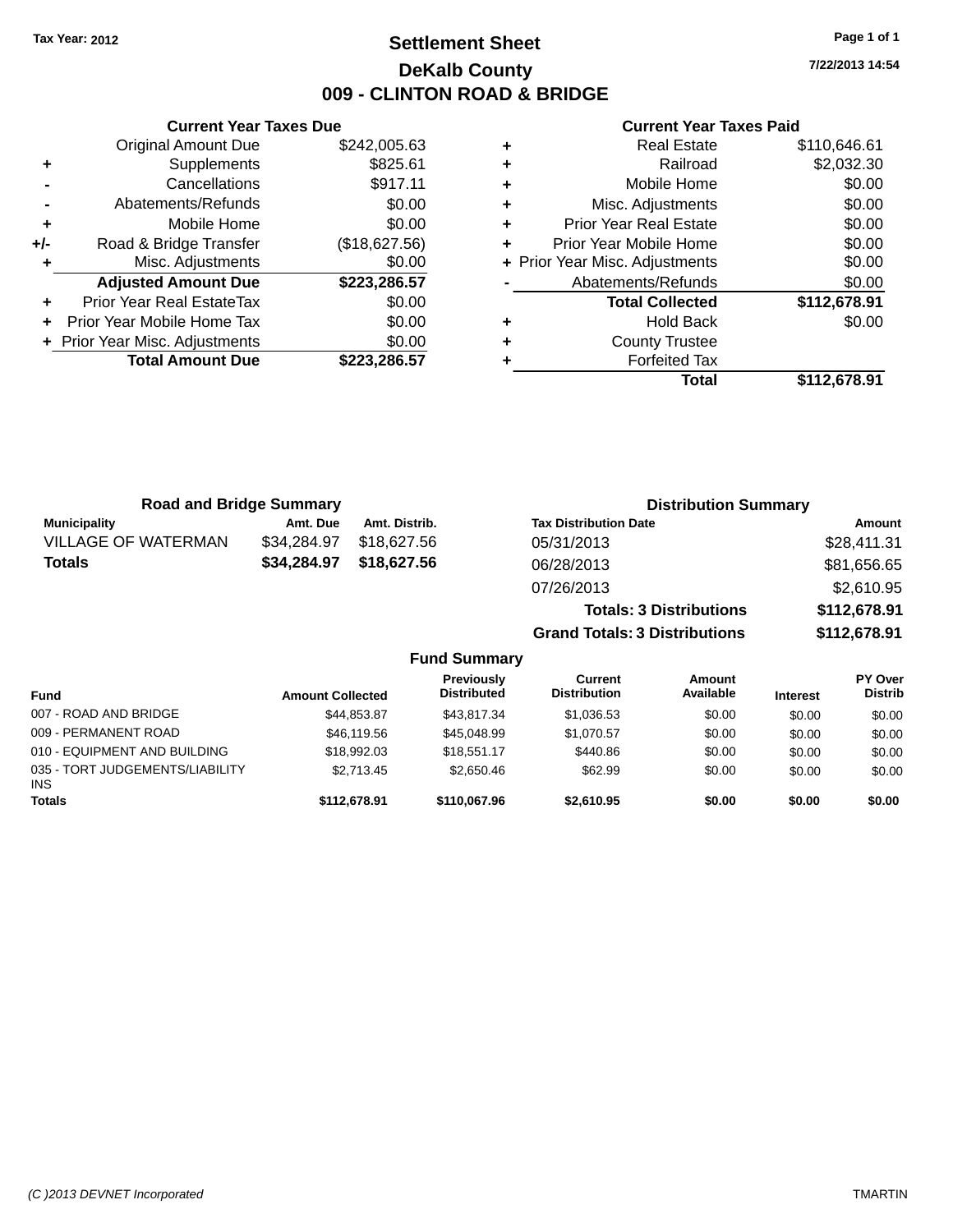## **Settlement Sheet Tax Year: 2012 Page 1 of 1 DeKalb County 010 - CORTLAND TOWNSHIP**

**7/22/2013 14:54**

#### **Current Year Taxes Paid**

|                      | ٠ | \$241,858.80 | <b>Original Amount Due</b>       |       |
|----------------------|---|--------------|----------------------------------|-------|
|                      | ٠ | \$1,913.43   | Supplements                      |       |
| M                    | ٠ | \$2,460.14   | Cancellations                    |       |
| Misc. A              | ٠ | \$0.00       | Abatements/Refunds               |       |
| Prior Year I         | ٠ | \$0.00       | Mobile Home                      |       |
| Prior Year M         |   | \$0.00       | Road & Bridge Transfer           | $+/-$ |
| + Prior Year Misc. A |   | \$0.00       | Misc. Adjustments                |       |
| Abatemer             |   | \$241,312.09 | <b>Adjusted Amount Due</b>       |       |
| Total                |   | (\$8.20)     | <b>Prior Year Real EstateTax</b> | ٠     |
|                      | ٠ | \$0.00       | Prior Year Mobile Home Tax       |       |
| Cou                  | ٠ | \$5.49       | + Prior Year Misc. Adjustments   |       |
| F٥                   |   | \$241,309.38 | <b>Total Amount Due</b>          |       |
|                      |   |              |                                  |       |

**Current Year Taxes Due**

|   | Total                          | \$126,608.61 |
|---|--------------------------------|--------------|
|   | <b>Forfeited Tax</b>           |              |
|   | <b>County Trustee</b>          |              |
|   | <b>Hold Back</b>               | \$0.00       |
|   | <b>Total Collected</b>         | \$126,608.61 |
|   | Abatements/Refunds             | \$0.00       |
|   | + Prior Year Misc. Adjustments | \$5.49       |
| ÷ | Prior Year Mobile Home         | \$0.00       |
| ÷ | <b>Prior Year Real Estate</b>  | (\$8.20)     |
| ÷ | Misc. Adjustments              | \$0.00       |
| ÷ | Mobile Home                    | \$0.00       |
| ÷ | Railroad                       | \$561.21     |
| ٠ | <b>Real Estate</b>             | \$126,050.11 |

## **Distribution Summary Tax Distribution Date Amount** 05/31/2013 \$23,048.31 06/28/2013 \$99,120.80 07/26/2013 \$4,439.50 **Totals: 3 Distributions \$126,608.61 Grand Totals: 3 Distributions \$126,608.61 Fund Summary**

#### **Fund Interest Amount Collected Distributed PY Over Distrib Amount Available Current Distribution Previously** 001 - CORPORATE 6 \$101,917.63 \$98,343.92 \$3,573.71 \$0.00 \$0.00 \$0.00 \$0.00 \$0.00 \$0.00 \$0.00 \$0.00 \$0.00 \$0.00 \$0.00 005 - I. M. R. F. \$6,131.67 \$5,916.66 \$215.01 \$0.00 \$0.00 \$0.00 027 - AUDIT \$1,629.72 \$1,572.57 \$57.15 \$0.00 \$0.00 \$0.00 035 - TORT JUDGEMENTS/LIABILITY INS \$6,588.97 \$6,357.93 \$231.04 \$0.00 \$0.00 \$0.00 047 - SOCIAL SECURITY \$5,580.65 \$5,384.97 \$195.68 \$0.00 \$0.00 \$0.00 054 - GENERAL ASSISTANCE \$4,759.97 \$4,593.06 \$166.91 \$0.00 \$0.00 \$0.00 **Totals \$126,608.61 \$122,169.11 \$4,439.50 \$0.00 \$0.00 \$0.00**

#### **Miscellaneous Adjustment Detail**

#### **Year Source Account Type Amount Adjustment Description**

2011 RE - Real Estate Back Tax Collected \$5.49 HEYOB REDEMPTION 09-25-478-001 by TBA **Totals 1 entries \$5.49**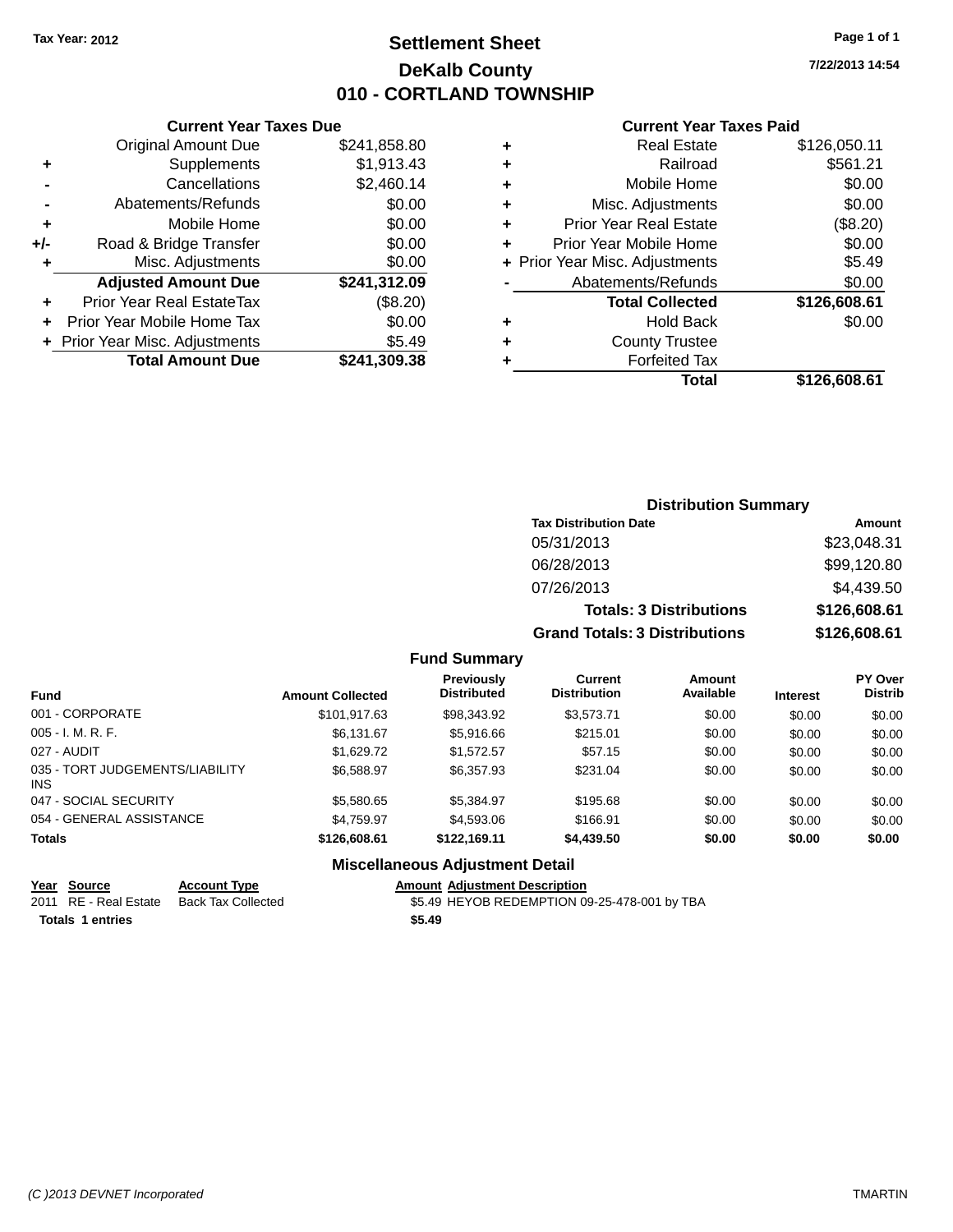## **Settlement Sheet Tax Year: 2012 Page 1 of 1 DeKalb County 011 - CORTLAND ROAD & BRIDGE**

**7/22/2013 14:54**

#### **Current Year Taxes Paid**

|     | <b>Current Year Taxes Due</b>            |               |  |  |  |  |  |
|-----|------------------------------------------|---------------|--|--|--|--|--|
|     | <b>Original Amount Due</b>               | \$438,768.98  |  |  |  |  |  |
| ٠   | Supplements                              | \$3,690.15    |  |  |  |  |  |
|     | Cancellations                            | \$4,062.62    |  |  |  |  |  |
|     | Abatements/Refunds                       | \$0.00        |  |  |  |  |  |
| ٠   | Mobile Home                              | \$0.00        |  |  |  |  |  |
| +/- | Road & Bridge Transfer                   | (\$20,556.07) |  |  |  |  |  |
|     | Misc. Adjustments                        | \$0.00        |  |  |  |  |  |
|     | <b>Adjusted Amount Due</b>               | \$417,840.44  |  |  |  |  |  |
|     | Prior Year Real EstateTax                | (\$14.51)     |  |  |  |  |  |
|     | Prior Year Mobile Home Tax               | \$0.00        |  |  |  |  |  |
|     | \$9.97<br>+ Prior Year Misc. Adjustments |               |  |  |  |  |  |
|     | <b>Total Amount Due</b>                  | \$417,835.90  |  |  |  |  |  |
|     |                                          |               |  |  |  |  |  |

| ٠ | <b>Real Estate</b>             | \$208,421.33 |
|---|--------------------------------|--------------|
| ٠ | Railroad                       | \$1,007.49   |
| ٠ | Mobile Home                    | \$0.00       |
| ٠ | Misc. Adjustments              | \$0.00       |
| ٠ | <b>Prior Year Real Estate</b>  | (\$14.51)    |
| ٠ | Prior Year Mobile Home         | \$0.00       |
|   | + Prior Year Misc. Adjustments | \$9.97       |
|   | Abatements/Refunds             | \$0.00       |
|   | <b>Total Collected</b>         | \$209,424.28 |
| ٠ | <b>Hold Back</b>               | \$0.00       |
| ٠ | <b>County Trustee</b>          |              |
|   | <b>Forfeited Tax</b>           |              |
|   | Total                          | \$209.424.28 |

| <b>Road and Bridge Summary</b> |             |               | <b>Distribution Summary</b>          |              |
|--------------------------------|-------------|---------------|--------------------------------------|--------------|
| <b>Municipality</b>            | Amt. Due    | Amt. Distrib. | <b>Tax Distribution Date</b>         | Amount       |
| TOWN OF CORTLAND               | \$12,093.84 | \$6.345.85    | 05/31/2013                           | \$38,061.79  |
| CITY OF DEKALB                 | \$837.29    | \$439.39      | 06/28/2013                           | \$164,031.36 |
| <b>VILLAGE OF MAPLE PARK</b>   | \$2,788.88  | \$1.463.48    | 07/26/2013                           | \$7,331.13   |
| <b>CITY OF SYCAMORE</b>        | \$23,453.30 | \$12,307.35   | <b>Totals: 3 Distributions</b>       | \$209,424.28 |
| <b>Totals</b>                  | \$39,173.31 | \$20,556.07   | <b>Grand Totals: 3 Distributions</b> | \$209,424.28 |

#### **Fund Summary**

| Fund                                    | <b>Amount Collected</b> | Previously<br><b>Distributed</b> | Current<br><b>Distribution</b> | Amount<br>Available | <b>Interest</b> | <b>PY Over</b><br><b>Distrib</b> |
|-----------------------------------------|-------------------------|----------------------------------|--------------------------------|---------------------|-----------------|----------------------------------|
| 005 - I. M. R. F.                       | \$3,592.08              | \$3,466.28                       | \$125.80                       | \$0.00              | \$0.00          | \$0.00                           |
| 007 - ROAD AND BRIDGE                   | \$25,355.36             | \$24,470.25                      | \$885.11                       | \$0.00              | \$0.00          | \$0.00                           |
| 009 - PERMANENT ROAD                    | \$144.754.69            | \$139,685.44                     | \$5,069.25                     | \$0.00              | \$0.00          | \$0.00                           |
| 010 - EQUIPMENT AND BUILDING            | \$23,278.61             | \$22,463.40                      | \$815.21                       | \$0.00              | \$0.00          | \$0.00                           |
| 027 - AUDIT                             | \$1.561.33              | \$1,506.66                       | \$54.67                        | \$0.00              | \$0.00          | \$0.00                           |
| 035 - TORT JUDGEMENTS/LIABILITY<br>INS. | \$8,287.80              | \$7,997.56                       | \$290.24                       | \$0.00              | \$0.00          | \$0.00                           |
| 047 - SOCIAL SECURITY                   | \$2,594.41              | \$2,503.56                       | \$90.85                        | \$0.00              | \$0.00          | \$0.00                           |
| <b>Totals</b>                           | \$209,424.28            | \$202,093.15                     | \$7,331.13                     | \$0.00              | \$0.00          | \$0.00                           |

#### **Miscellaneous Adjustment Detail**

| Year Source             | <b>Account Type</b> | <b>Amount Adiustment Description</b>         |
|-------------------------|---------------------|----------------------------------------------|
| 2011 RE - Real Estate   | Back Tax Collected  | \$9.97 HEYOB REDEMPTION 09-25-478-001 by TBA |
| <b>Totals 1 entries</b> |                     | \$9.97                                       |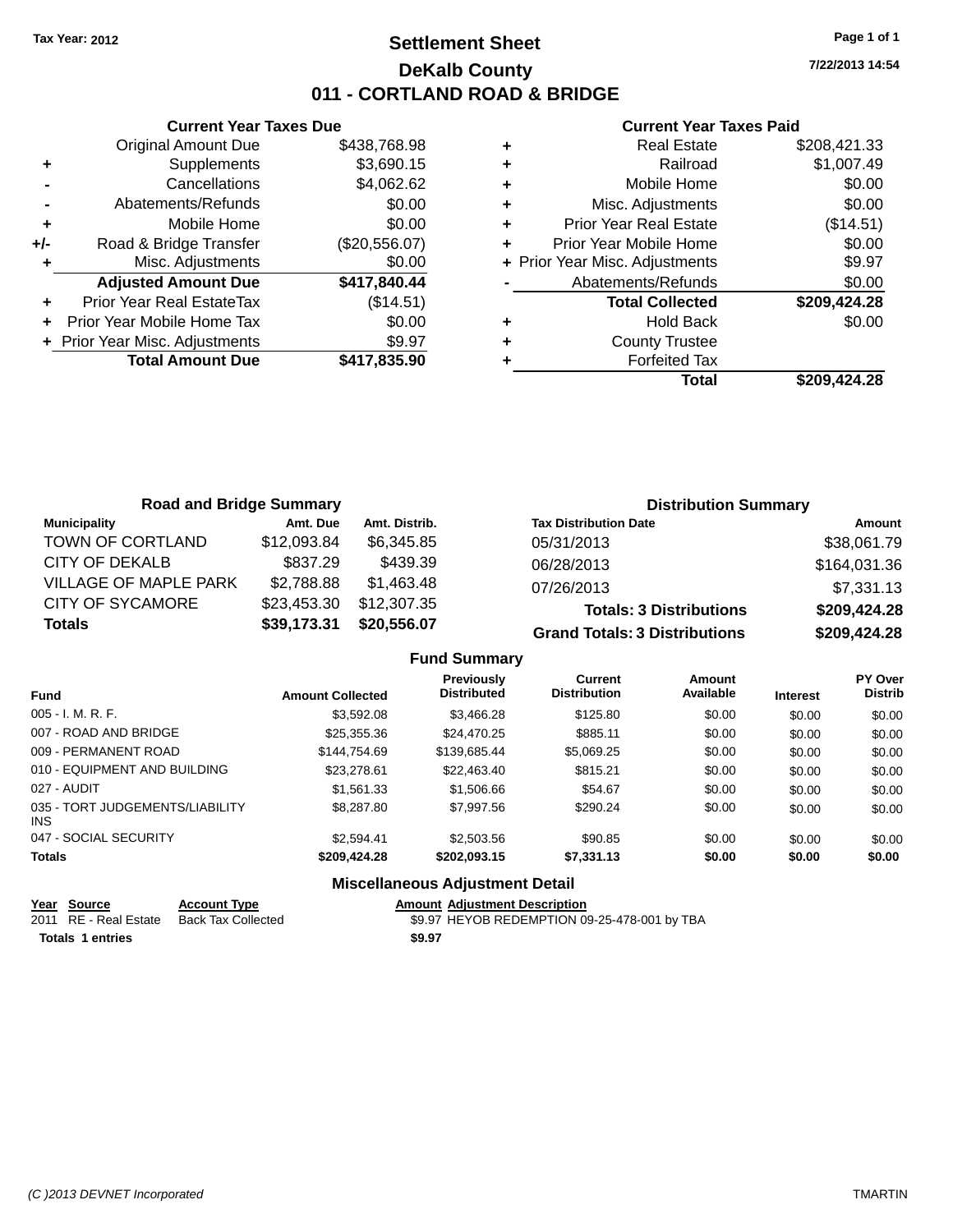## **Settlement Sheet Tax Year: 2012 Page 1 of 1 DeKalb County 012 - DEKALB TOWNSHIP**

**7/22/2013 14:54**

#### **Current Year Taxes Paid**

| <b>Current Year Taxes Due</b>  |              |
|--------------------------------|--------------|
| <b>Original Amount Due</b>     | \$891,526.82 |
| Supplements                    | \$16,268.14  |
| Cancellations                  | \$32,429.18  |
| Abatements/Refunds             | \$3.17       |
| Mobile Home                    | \$0.00       |
| Road & Bridge Transfer         | \$0.00       |
| Misc. Adjustments              | \$188.33     |
| <b>Adjusted Amount Due</b>     | \$875,550.94 |
| Prior Year Real EstateTax      | \$178.39     |
| Prior Year Mobile Home Tax     | \$0.00       |
| + Prior Year Misc. Adjustments | \$0.69       |
| <b>Total Amount Due</b>        | \$875,730.02 |
|                                |              |

| ٠ | <b>Real Estate</b>             | \$455,551.09 |
|---|--------------------------------|--------------|
| ٠ | Railroad                       | \$1,335.69   |
| ٠ | Mobile Home                    | \$0.00       |
| ٠ | Misc. Adjustments              | \$188.33     |
| ٠ | <b>Prior Year Real Estate</b>  | \$178.39     |
| ٠ | Prior Year Mobile Home         | \$0.00       |
|   | + Prior Year Misc. Adjustments | \$0.69       |
|   | Abatements/Refunds             | \$3.17       |
|   | <b>Total Collected</b>         | \$457,251.02 |
| ٠ | <b>Hold Back</b>               | \$0.00       |
| ٠ | <b>County Trustee</b>          |              |
| ٠ | <b>Forfeited Tax</b>           |              |
|   | Total                          | \$457,251.02 |
|   |                                |              |

|                          | <b>Distribution Summary</b>  |                                  |                                      |                     |                 |                           |
|--------------------------|------------------------------|----------------------------------|--------------------------------------|---------------------|-----------------|---------------------------|
|                          | <b>Tax Distribution Date</b> |                                  |                                      |                     | Amount          |                           |
|                          |                              |                                  | 05/31/2013                           |                     |                 | \$90,691.69               |
|                          |                              |                                  | 06/28/2013                           |                     |                 | \$357,824.93              |
|                          |                              |                                  | 07/26/2013                           |                     |                 | \$8,734.40                |
|                          |                              | <b>Totals: 3 Distributions</b>   |                                      | \$457,251.02        |                 |                           |
|                          |                              |                                  | <b>Grand Totals: 3 Distributions</b> |                     | \$457,251.02    |                           |
|                          |                              | <b>Fund Summary</b>              |                                      |                     |                 |                           |
| Fund                     | <b>Amount Collected</b>      | Previously<br><b>Distributed</b> | Current<br><b>Distribution</b>       | Amount<br>Available | <b>Interest</b> | PY Over<br><b>Distrib</b> |
| 001 - CORPORATE          | \$356,300.03                 | \$349,494.00                     | \$6,806.03                           | \$0.00              | \$0.00          | \$0.00                    |
| 054 - GENERAL ASSISTANCE | \$100,950.99                 | \$99,022.62                      | \$1,928.37                           | \$0.00              | \$0.00          | \$0.00                    |
| <b>Totals</b>            | \$457,251.02                 | \$448,516.62                     | \$8,734.40                           | \$0.00              | \$0.00          | \$0.00                    |
|                          |                              |                                  |                                      |                     |                 |                           |

#### **Miscellaneous Adjustment Detail**

|                         | <u>MISCENANEOUS AUJUSUNENT DETAIL</u> |                                                             |  |  |  |
|-------------------------|---------------------------------------|-------------------------------------------------------------|--|--|--|
| Year Source             | <b>Account Type</b>                   | <b>Amount Adjustment Description</b>                        |  |  |  |
| 2011 RE - Real Estate   | <b>Back Tax Collected</b>             | \$0.69 DEK UNIVERSITY DEVEL REDEMPTION 08-16-100-009 by TBA |  |  |  |
| 2012 RE - Real Estate   | Paymt In Lieu of Tax                  | \$188.33 DEKALB UNITS by TBA                                |  |  |  |
| <b>Totals 2 entries</b> |                                       | \$189.02                                                    |  |  |  |
|                         |                                       | <b>Abatement Detail</b>                                     |  |  |  |
| Year Source             | <b>Account Type</b>                   | <b>Amount Adjustment Description</b>                        |  |  |  |

# **Totals 4 entries \$3.17**

2012 RE - Real Estate PTAB Decision \$3.03 08-29-200-003 PTAB REFUND by TBA 2012 RE - Real Estate PTAB Decision \$0.06 08-12-451-008 PTAB REFUND by TBA 2012 RE - Real Estate PTAB Decision \$0.05 08-12-451-012 PTAB REFUND by TBA 2012 RE - Real Estate PTAB Decision \$0.03 08-12-451-013 PTAB REFUND by TBA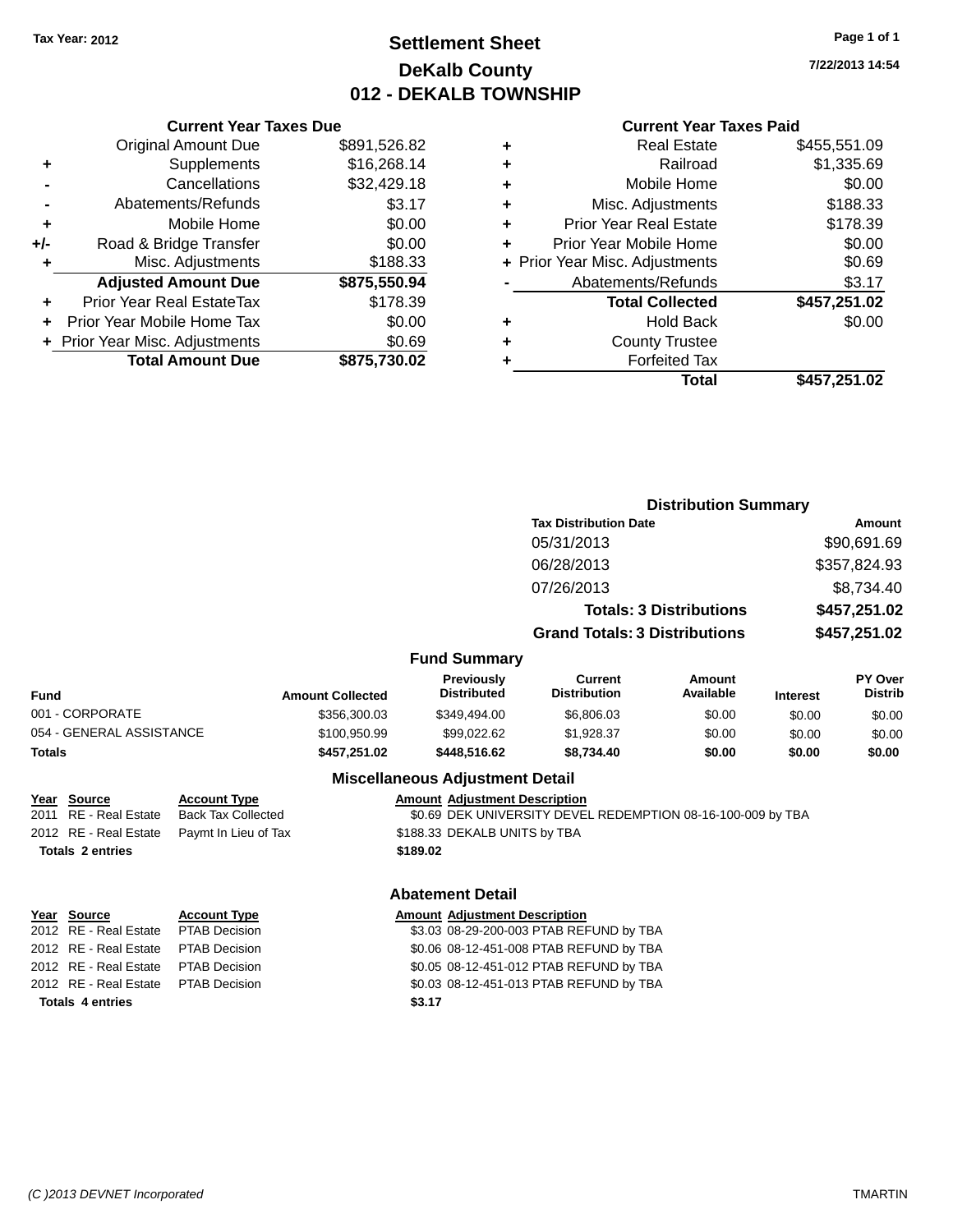## **Settlement Sheet Tax Year: 2012 Page 1 of 1 DeKalb County 013 - DEKALB ROAD & BRIDGE**

**7/22/2013 14:54**

#### **Current Year Taxes Paid**

|     | <b>Original Amount Due</b>     | \$1,044,850.84 | ٠         |
|-----|--------------------------------|----------------|-----------|
|     | Supplements                    | \$29,496.70    | ٠         |
|     | Cancellations                  | \$29,876.39    | ٠         |
|     | Abatements/Refunds             | \$2.92         | ٠         |
|     | Mobile Home                    | \$0.00         | ٠         |
| +/- | Road & Bridge Transfer         | (\$116,523.13) | Pı        |
|     | Misc. Adjustments              | \$220.72       | + Prior Y |
|     | <b>Adjusted Amount Due</b>     | \$928,165.82   |           |
|     | Prior Year Real EstateTax      | \$149.92       |           |
|     | Prior Year Mobile Home Tax     | \$0.00         | ٠         |
|     | + Prior Year Misc. Adjustments | \$0.79         | ٠         |
|     | <b>Total Amount Due</b>        | \$928,316.53   |           |
|     |                                |                |           |

**Current Year Taxes Due**

| ٠ | <b>Real Estate</b>             | \$426,918.48 |
|---|--------------------------------|--------------|
| ٠ | Railroad                       | \$1,316.08   |
| ٠ | Mobile Home                    | \$0.00       |
| ٠ | Misc. Adjustments              | \$220.72     |
| ٠ | <b>Prior Year Real Estate</b>  | \$149.92     |
| ٠ | Prior Year Mobile Home         | \$0.00       |
|   | + Prior Year Misc. Adjustments | \$0.79       |
|   | Abatements/Refunds             | \$2.92       |
|   | <b>Total Collected</b>         | \$428,603.07 |
| ٠ | <b>Hold Back</b>               | \$0.00       |
| ٠ | <b>County Trustee</b>          |              |
|   | <b>Forfeited Tax</b>           |              |
|   | Total                          | \$428,603.07 |
|   |                                |              |

|                         | <b>Road and Bridge Summary</b> |               |                                  |                                       | <b>Distribution Summary</b>    |                 |                           |
|-------------------------|--------------------------------|---------------|----------------------------------|---------------------------------------|--------------------------------|-----------------|---------------------------|
| <b>Municipality</b>     | Amt. Due                       | Amt. Distrib. |                                  | <b>Tax Distribution Date</b>          |                                |                 | Amount                    |
| <b>CITY OF DEKALB</b>   | \$208,242.82 \$108,649.98      |               |                                  | 05/31/2013                            |                                |                 | \$83,537.87               |
| <b>CITY OF SYCAMORE</b> | \$15,088.64                    | \$7,873.15    |                                  | 06/28/2013                            |                                |                 | \$337,018.33              |
| <b>Totals</b>           | \$223,331.46 \$116,523.13      |               |                                  | 07/26/2013                            |                                |                 | \$8,046.87                |
|                         |                                |               |                                  |                                       | <b>Totals: 3 Distributions</b> |                 | \$428,603.07              |
|                         |                                |               |                                  | <b>Grand Totals: 3 Distributions</b>  |                                |                 | \$428,603.07              |
|                         |                                |               | <b>Fund Summary</b>              |                                       |                                |                 |                           |
| <b>Fund</b>             | <b>Amount Collected</b>        |               | Previously<br><b>Distributed</b> | <b>Current</b><br><b>Distribution</b> | Amount<br>Available            | <b>Interest</b> | PY Over<br><b>Distrib</b> |
| 007 - ROAD AND BRIDGE   |                                | \$129.041.49  | \$126,619.90                     | \$2,421.59                            | \$0.00                         | \$0.00          | \$0.00                    |
| 009 - PERMANENT ROAD    |                                | \$247.506.93  | \$242,859.15                     | \$4,647.78                            | \$0.00                         | \$0.00          | \$0.00                    |

| <b>Totals</b>                | \$428.603.07 | \$420,556.20      | \$8,046.87      | \$0.00 | \$0.00 | \$0.00 |
|------------------------------|--------------|-------------------|-----------------|--------|--------|--------|
| 010 - EQUIPMENT AND BUILDING | \$52.054.65  | \$51.077.15       | \$977.50        | \$0.00 | \$0.00 | \$0.00 |
| 009 - PERMANENT ROAD         | \$247.506.93 | \$242,859.15      | \$4,647.78      | \$0.00 | \$0.00 | \$0.00 |
| <u>סטערוער שמער די ושט</u>   | 0.20071.70   | $V = V, V = V, V$ | <b>UL.TL.JU</b> | vv.vv  | vu.vu  | JU.UU  |

#### **Miscellaneous Adjustment Detail**

#### **Year** Source **Account Type Account Adjustment Description**

2011 RE - Real Estate Back Tax Collected \$0.79 DEK UNIVERSITY DEVEL REDEMPTION 08-16-100-009 by TBA 2012 RE - Real Estate Paymt In Lieu of Tax \$220.72 DEKALB UNITS by TBA **Totals 2 entries \$221.51**

#### **Abatement Detail**

| Year Source                         | <b>Account Type</b> |        | <b>Amount Adjustment Description</b>    |
|-------------------------------------|---------------------|--------|-----------------------------------------|
| 2012 RE - Real Estate PTAB Decision |                     |        | \$3.55 08-29-200-003 PTAB REFUND by TBA |
| 2012 RE - Real Estate PTAB Decision |                     |        | \$0.07 08-12-451-008 PTAB REFUND by TBA |
| 2012 RE - Real Estate PTAB Decision |                     |        | \$0.06 08-12-451-012 PTAB REFUND by TBA |
| 2012 RE - Real Estate PTAB Decision |                     |        | \$0.03 08-12-451-013 PTAB REFUND by TBA |
| <b>Totals 4 entries</b>             |                     | \$3.71 |                                         |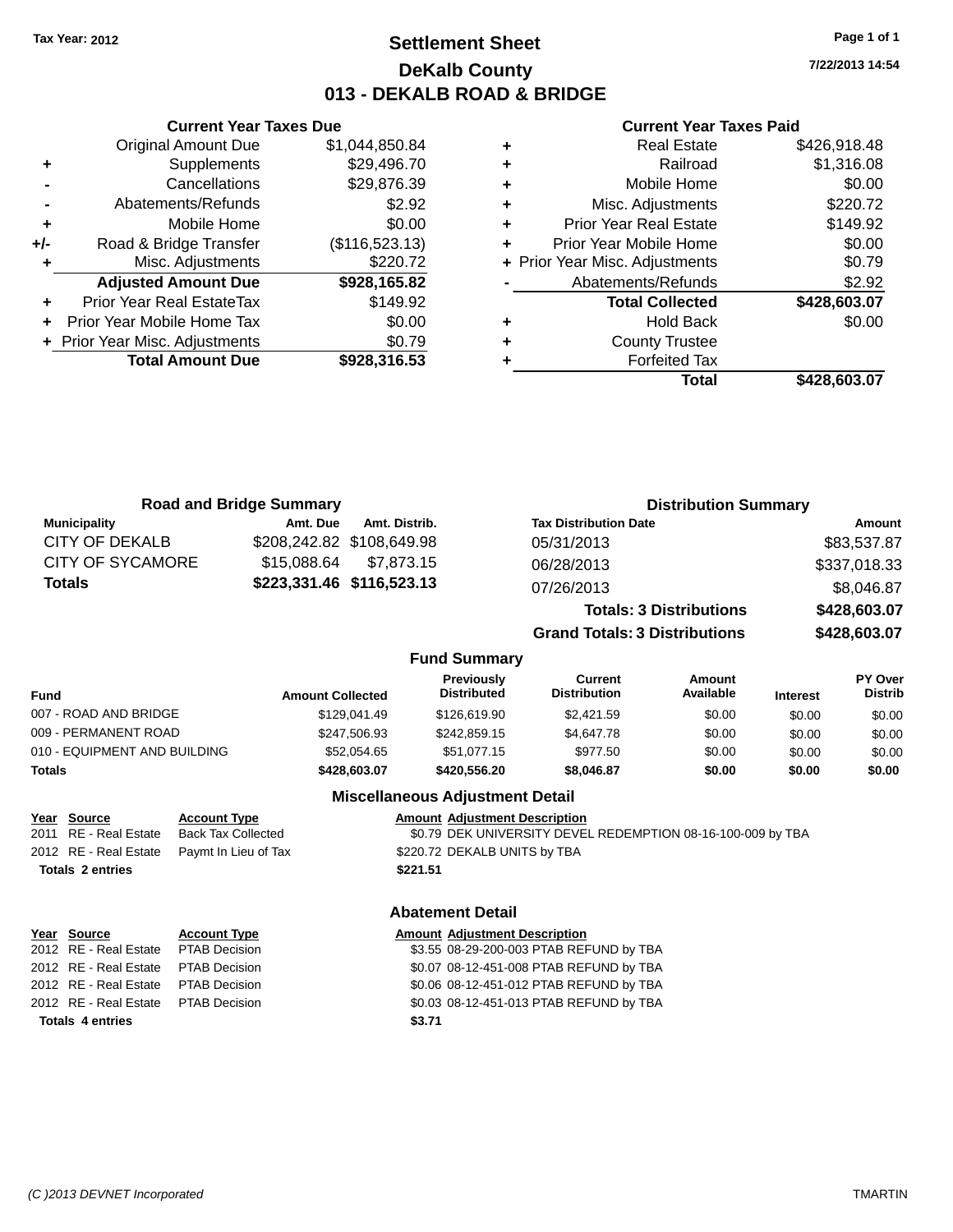## **Settlement Sheet Tax Year: 2012 Page 1 of 1 DeKalb County 014 - FRANKLIN TOWNSHIP**

**7/22/2013 14:54**

| <b>Current Year Taxes Paid</b> |  |  |
|--------------------------------|--|--|
|                                |  |  |

|     | <b>Current Year Taxes Due</b>  |              |  |  |  |  |
|-----|--------------------------------|--------------|--|--|--|--|
|     | <b>Original Amount Due</b>     | \$105,407.28 |  |  |  |  |
| ٠   | Supplements                    | \$249.72     |  |  |  |  |
|     | Cancellations                  | \$305.83     |  |  |  |  |
|     | Abatements/Refunds             | \$0.30       |  |  |  |  |
| ٠   | Mobile Home                    | \$0.00       |  |  |  |  |
| +/- | Road & Bridge Transfer         | \$0.00       |  |  |  |  |
|     | Misc. Adjustments              | \$0.00       |  |  |  |  |
|     | <b>Adjusted Amount Due</b>     | \$105,350.87 |  |  |  |  |
| ٠   | Prior Year Real EstateTax      | (\$19.08)    |  |  |  |  |
|     | Prior Year Mobile Home Tax     | \$0.00       |  |  |  |  |
|     | + Prior Year Misc. Adjustments | \$0.00       |  |  |  |  |
|     | <b>Total Amount Due</b>        | \$105,331.79 |  |  |  |  |
|     |                                |              |  |  |  |  |

| ٠ | <b>Real Estate</b>             | \$56,603.84 |
|---|--------------------------------|-------------|
| ٠ | Railroad                       | \$519.22    |
| ٠ | Mobile Home                    | \$0.00      |
| ٠ | Misc. Adjustments              | \$0.00      |
| ٠ | <b>Prior Year Real Estate</b>  | (\$19.08)   |
| ٠ | Prior Year Mobile Home         | \$0.00      |
|   | + Prior Year Misc. Adjustments | \$0.00      |
|   | Abatements/Refunds             | \$0.30      |
|   | <b>Total Collected</b>         | \$57,103.68 |
| ٠ | <b>Hold Back</b>               | \$0.00      |
| ٠ | <b>County Trustee</b>          |             |
| ٠ | <b>Forfeited Tax</b>           |             |
|   | Total                          | \$57,103.68 |
|   |                                |             |

|                          |                         |                                         |                                       | <b>Distribution Summary</b>    |                 |                           |
|--------------------------|-------------------------|-----------------------------------------|---------------------------------------|--------------------------------|-----------------|---------------------------|
|                          |                         |                                         | <b>Tax Distribution Date</b>          |                                |                 | Amount                    |
|                          |                         |                                         | 05/31/2013                            |                                |                 | \$13,866.35               |
|                          |                         |                                         | 06/28/2013                            |                                |                 | \$41,592.76               |
|                          |                         |                                         | 07/26/2013                            |                                |                 | \$1,644.57                |
|                          |                         |                                         |                                       | <b>Totals: 3 Distributions</b> |                 | \$57,103.68               |
|                          |                         |                                         | <b>Grand Totals: 3 Distributions</b>  |                                |                 | \$57,103.68               |
|                          |                         | <b>Fund Summary</b>                     |                                       |                                |                 |                           |
| <b>Fund</b>              | <b>Amount Collected</b> | <b>Previously</b><br><b>Distributed</b> | <b>Current</b><br><b>Distribution</b> | <b>Amount</b><br>Available     | <b>Interest</b> | PY Over<br><b>Distrib</b> |
| 001 - CORPORATE          | \$50,600.03             | \$49,142.76                             | \$1,457.27                            | \$0.00                         | \$0.00          | \$0.00                    |
| 005 - I. M. R. F.        | \$5,418.51              | \$5,262.46                              | \$156.05                              | \$0.00                         | \$0.00          | \$0.00                    |
| 054 - GENERAL ASSISTANCE | \$1,085.14              | \$1,053.89                              | \$31.25                               | \$0.00                         | \$0.00          | \$0.00                    |
| Totals                   | \$57,103.68             | \$55,459.11                             | \$1,644.57                            | \$0.00                         | \$0.00          | \$0.00                    |
|                          |                         | <b>Abatement Detail</b>                 |                                       |                                |                 |                           |

**Year** Source **Account Type Account Adjustment Description** 

2012 RE - Real Estate PTAB Decision \$0.30 01-26-475-004 2011 PTAB REFUND by TBA **Totals 1 entries \$0.30**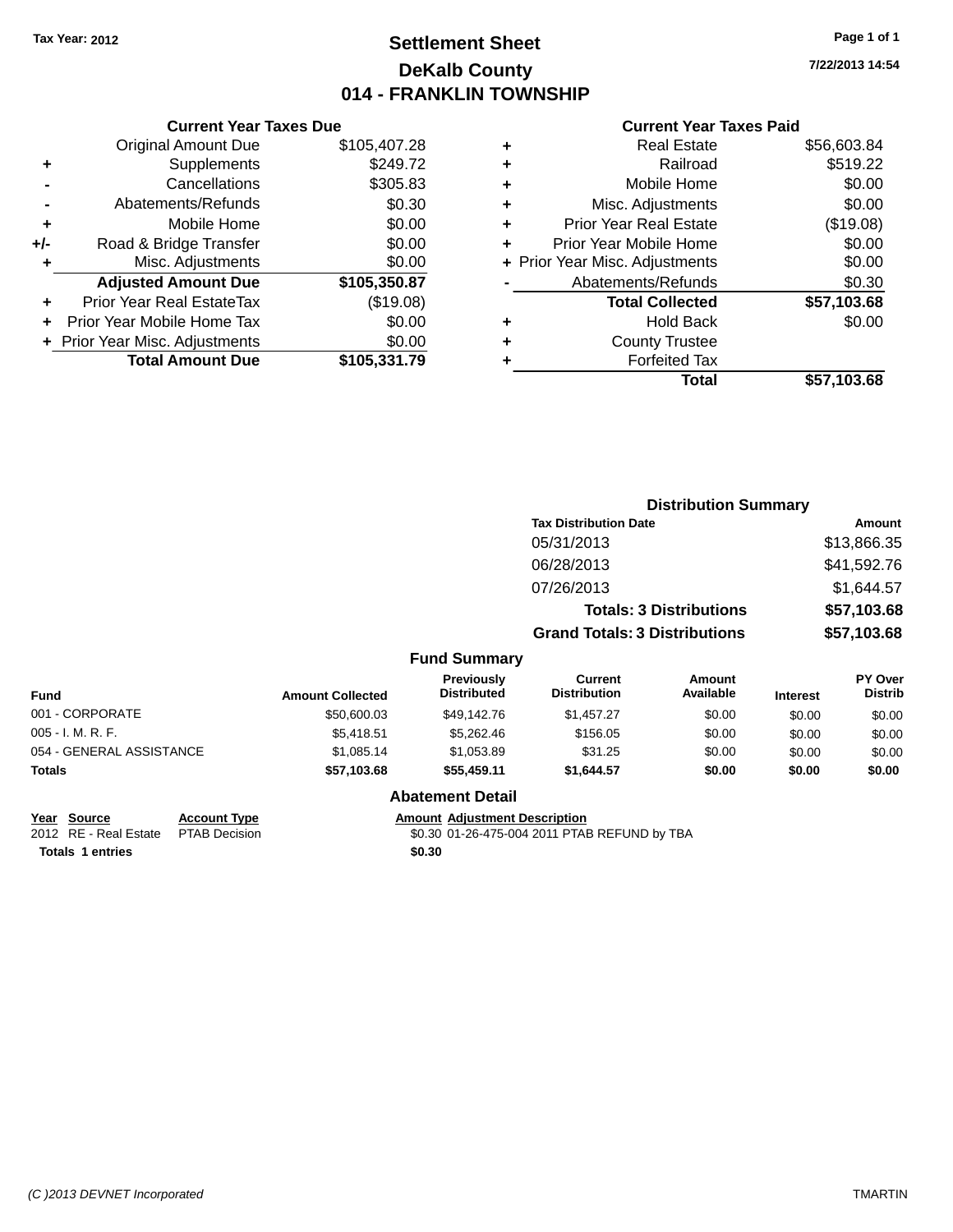## **Settlement Sheet Tax Year: 2012 Page 1 of 1 DeKalb County 015 - FRANKLIN TWP CEMETERY**

**7/22/2013 14:54**

|     | <b>Current Year Taxes Due</b>  |             |
|-----|--------------------------------|-------------|
|     | <b>Original Amount Due</b>     | \$31,156.10 |
| ٠   | Supplements                    | \$73.81     |
|     | Cancellations                  | \$90.41     |
|     | Abatements/Refunds             | \$0.09      |
| ÷   | Mobile Home                    | \$0.00      |
| +/- | Road & Bridge Transfer         | \$0.00      |
|     | Misc. Adjustments              | \$0.00      |
|     | <b>Adjusted Amount Due</b>     | \$31,139.41 |
|     | Prior Year Real EstateTax      | (\$5.50)    |
|     | Prior Year Mobile Home Tax     | \$0.00      |
|     | + Prior Year Misc. Adjustments | \$0.00      |
|     | <b>Total Amount Due</b>        | \$31.133.91 |
|     |                                |             |

|   | <b>Real Estate</b>             | \$16,730.95 |
|---|--------------------------------|-------------|
| ٠ | Railroad                       | \$153.47    |
| ٠ | Mobile Home                    | \$0.00      |
| ٠ | Misc. Adjustments              | \$0.00      |
| ٠ | <b>Prior Year Real Estate</b>  | (\$5.50)    |
| ٠ | Prior Year Mobile Home         | \$0.00      |
|   | + Prior Year Misc. Adjustments | \$0.00      |
|   | Abatements/Refunds             | \$0.09      |
|   | <b>Total Collected</b>         | \$16,878.83 |
| ٠ | <b>Hold Back</b>               | \$0.00      |
|   | <b>County Trustee</b>          |             |
| ٠ | <b>Forfeited Tax</b>           |             |
|   | Total                          | \$16,878.83 |
|   |                                |             |

|                                      |                                             |                         |                                         |                                              | <b>Distribution Summary</b>    |                 |                           |
|--------------------------------------|---------------------------------------------|-------------------------|-----------------------------------------|----------------------------------------------|--------------------------------|-----------------|---------------------------|
|                                      |                                             |                         |                                         | <b>Tax Distribution Date</b>                 |                                |                 | Amount                    |
|                                      |                                             |                         |                                         | 05/31/2013                                   |                                |                 | \$4,098.55                |
|                                      |                                             |                         |                                         | 06/28/2013                                   |                                |                 | \$12,294.21               |
|                                      |                                             |                         |                                         | 07/26/2013                                   |                                |                 | \$486.07                  |
|                                      |                                             |                         |                                         |                                              | <b>Totals: 3 Distributions</b> |                 | \$16,878.83               |
|                                      |                                             |                         |                                         | <b>Grand Totals: 3 Distributions</b>         |                                |                 | \$16,878.83               |
|                                      |                                             |                         | <b>Fund Summary</b>                     |                                              |                                |                 |                           |
| Fund                                 |                                             | <b>Amount Collected</b> | <b>Previously</b><br><b>Distributed</b> | <b>Current</b><br><b>Distribution</b>        | <b>Amount</b><br>Available     | <b>Interest</b> | PY Over<br><b>Distrib</b> |
| 017 - CEMETERY                       |                                             | \$16,878.83             | \$16,392.76                             | \$486.07                                     | \$0.00                         | \$0.00          | \$0.00                    |
| Totals                               |                                             | \$16,878.83             | \$16,392.76                             | \$486.07                                     | \$0.00                         | \$0.00          | \$0.00                    |
|                                      |                                             |                         | <b>Abatement Detail</b>                 |                                              |                                |                 |                           |
| Year Source<br>2012 RE - Real Estate | <b>Account Type</b><br><b>PTAB Decision</b> |                         | <b>Amount Adjustment Description</b>    | \$0.09 01-26-475-004 2011 PTAB REFUND by TBA |                                |                 |                           |
| <b>Totals 1 entries</b>              |                                             |                         | \$0.09                                  |                                              |                                |                 |                           |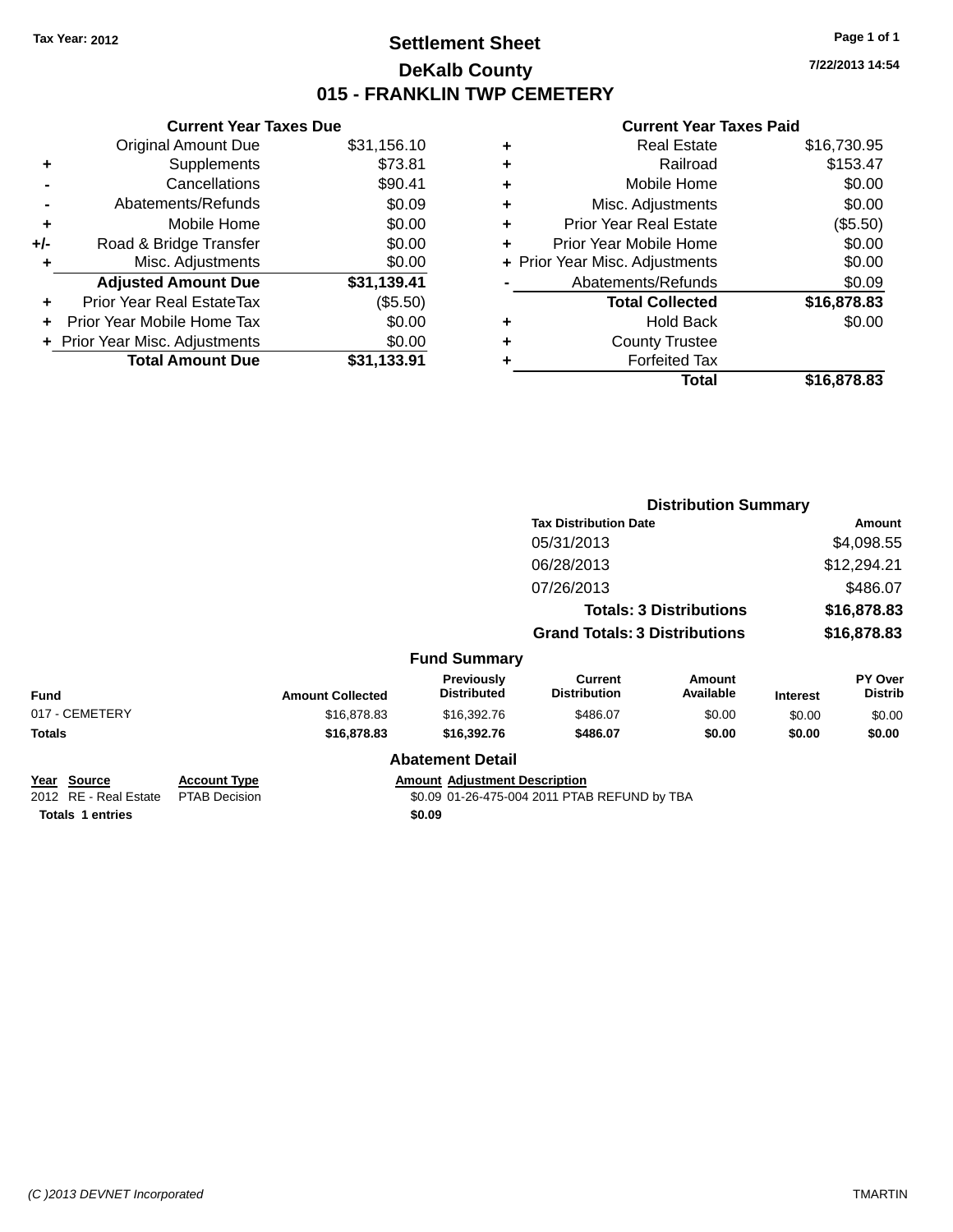## **Settlement Sheet Tax Year: 2012 Page 1 of 1 DeKalb County 016 - FRANKLIN ROAD & BRIDGE**

**7/22/2013 14:54**

#### **Current Year Taxes Paid**

|       | <b>Current Year Taxes Due</b>  |               |
|-------|--------------------------------|---------------|
|       | Original Amount Due            | \$239,012.24  |
| ٠     | Supplements                    | \$512.82      |
|       | Cancellations                  | \$628.12      |
|       | Abatements/Refunds             | \$0.61        |
| ٠     | Mobile Home                    | \$0.00        |
| $+/-$ | Road & Bridge Transfer         | (\$12,130.65) |
| ٠     | Misc. Adjustments              | \$0.00        |
|       | <b>Adjusted Amount Due</b>     | \$226,765.68  |
| ÷     | Prior Year Real EstateTax      | $(\$40.92)$   |
|       | Prior Year Mobile Home Tax     | \$0.00        |
|       | + Prior Year Misc. Adjustments | \$0.00        |
|       | <b>Total Amount Due</b>        | \$226,724.76  |
|       |                                |               |

|   | <b>Real Estate</b>             | \$116,247.49 |
|---|--------------------------------|--------------|
| ٠ | Railroad                       | \$1,144.83   |
| ٠ | Mobile Home                    | \$0.00       |
| ٠ | Misc. Adjustments              | \$0.00       |
| ٠ | <b>Prior Year Real Estate</b>  | $(\$40.92)$  |
| ÷ | Prior Year Mobile Home         | \$0.00       |
|   | + Prior Year Misc. Adjustments | \$0.00       |
|   | Abatements/Refunds             | \$0.61       |
|   | <b>Total Collected</b>         | \$117,350.79 |
| ٠ | Hold Back                      | \$0.00       |
| ٠ | <b>County Trustee</b>          |              |
|   | <b>Forfeited Tax</b>           |              |
|   | Total                          | \$117,350.79 |
|   |                                |              |

| <b>Road and Bridge Summary</b> |             |               | <b>Distribution Summary</b>    |              |  |
|--------------------------------|-------------|---------------|--------------------------------|--------------|--|
| <b>Municipality</b>            | Amt. Due    | Amt. Distrib. | <b>Tax Distribution Date</b>   | Amount       |  |
| <b>VILLAGE OF KIRKLAND</b>     | \$22,363.83 | \$12,130.65   | 05/31/2013                     | \$28,477.34  |  |
| <b>Totals</b>                  | \$22,363.83 | \$12,130.65   | 06/28/2013                     | \$85,496.02  |  |
|                                |             |               | 07/26/2013                     | \$3,377.43   |  |
|                                |             |               | <b>Totals: 3 Distributions</b> | \$117,350.79 |  |

**Grand Totals: 3 Distributions \$117,350.79**

#### **Fund Summary**

| <b>Fund</b>                             | <b>Amount Collected</b> | <b>Previously</b><br><b>Distributed</b> | Current<br><b>Distribution</b> | Amount<br>Available | <b>Interest</b> | PY Over<br><b>Distrib</b> |
|-----------------------------------------|-------------------------|-----------------------------------------|--------------------------------|---------------------|-----------------|---------------------------|
| 007 - ROAD AND BRIDGE                   | \$33,918.53             | \$32,943.95                             | \$974.58                       | \$0.00              | \$0.00          | \$0.00                    |
| 008 - BRIDGE CONST W/COUNTY             | \$12,460.91             | \$12.102.04                             | \$358.87                       | \$0.00              | \$0.00          | \$0.00                    |
| 009 - PERMANENT ROAD                    | \$59,049.23             | \$57,348.61                             | \$1,700.62                     | \$0.00              | \$0.00          | \$0.00                    |
| 010 - EQUIPMENT AND BUILDING            | \$8.127.67              | \$7,893.59                              | \$234.08                       | \$0.00              | \$0.00          | \$0.00                    |
| 035 - TORT JUDGEMENTS/LIABILITY<br>INS. | \$3,250.63              | \$3,157.01                              | \$93.62                        | \$0.00              | \$0.00          | \$0.00                    |
| 047 - SOCIAL SECURITY                   | \$543.82                | \$528.16                                | \$15.66                        | \$0.00              | \$0.00          | \$0.00                    |
| <b>Totals</b>                           | \$117,350.79            | \$113,973,36                            | \$3,377.43                     | \$0.00              | \$0.00          | \$0.00                    |

#### **Abatement Detail**

**<u>Year Source</u> <b>Account Type Amount Adjustment Description**<br>2012 RE - Real Estate PTAB Decision **Amount Adjustment Description** 

\$0.67 01-26-475-004 2011 PTAB REFUND by TBA **Totals 1 entries \$0.67**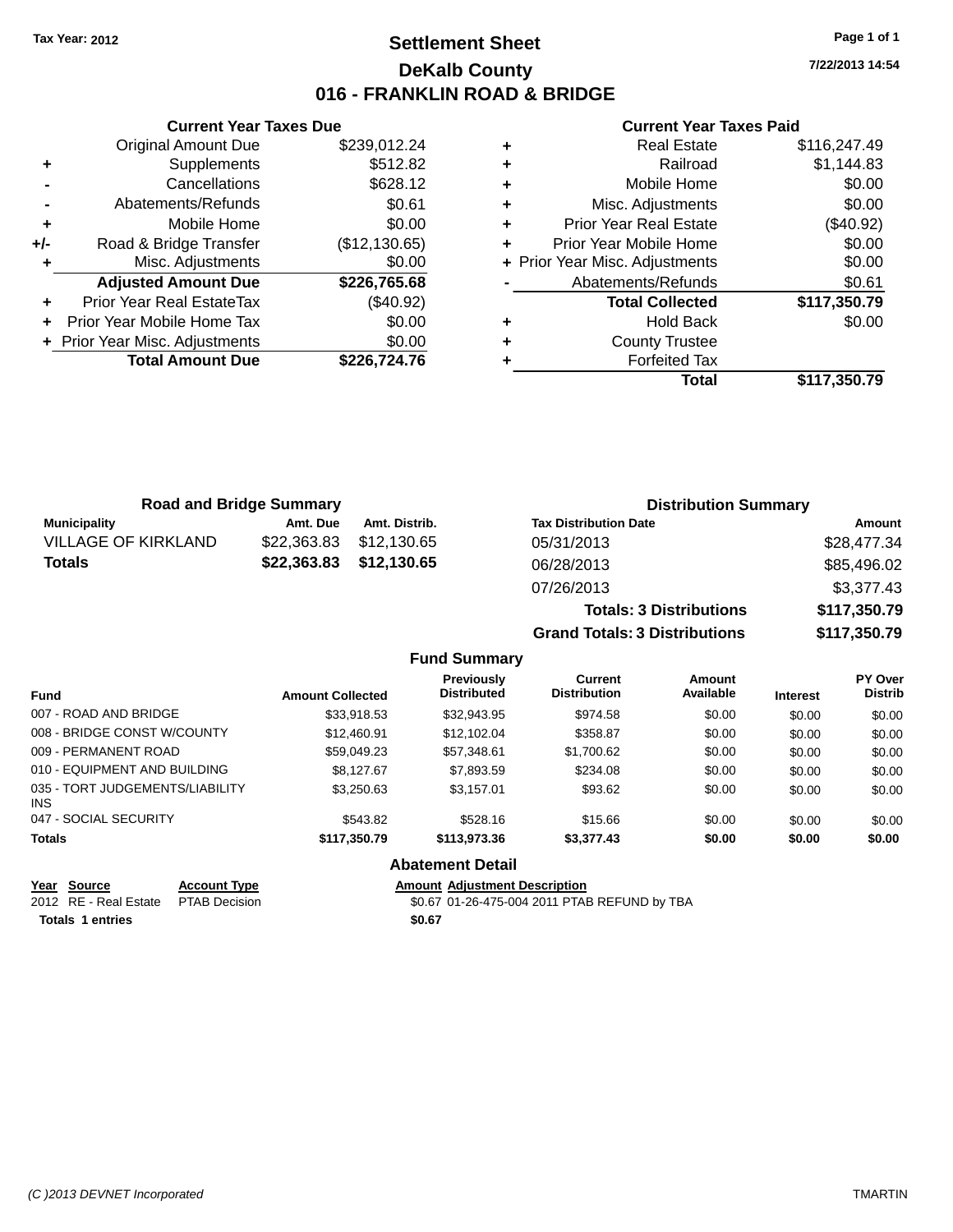## **Settlement Sheet Tax Year: 2012 Page 1 of 1 DeKalb County 017 - GENOA TOWNSHIP**

**7/22/2013 14:54**

#### **Current Year Taxes Paid**

|       | <b>Current Year Taxes Due</b>  |              |
|-------|--------------------------------|--------------|
|       | <b>Original Amount Due</b>     | \$226,993.41 |
| ٠     | Supplements                    | \$1,667.11   |
|       | Cancellations                  | \$2,353.40   |
|       | Abatements/Refunds             | \$0.89       |
| ٠     | Mobile Home                    | \$0.00       |
| $+/-$ | Road & Bridge Transfer         | \$0.00       |
| ٠     | Misc. Adjustments              | \$0.00       |
|       | <b>Adjusted Amount Due</b>     | \$226,306.23 |
| ٠     | Prior Year Real EstateTax      | (\$61.16)    |
|       | Prior Year Mobile Home Tax     | \$0.00       |
|       | + Prior Year Misc. Adjustments | \$0.00       |
|       | <b>Total Amount Due</b>        | \$226,245.07 |
|       |                                |              |

|   | <b>Real Estate</b>             | \$120,333.01 |
|---|--------------------------------|--------------|
| ٠ | Railroad                       | \$941.17     |
| ٠ | Mobile Home                    | \$0.00       |
| ٠ | Misc. Adjustments              | \$0.00       |
| ٠ | <b>Prior Year Real Estate</b>  | (\$61.16)    |
| ٠ | Prior Year Mobile Home         | \$0.00       |
|   | + Prior Year Misc. Adjustments | \$0.00       |
|   | Abatements/Refunds             | \$0.89       |
|   | <b>Total Collected</b>         | \$121,212.13 |
| ٠ | <b>Hold Back</b>               | \$0.00       |
| ٠ | <b>County Trustee</b>          |              |
|   | <b>Forfeited Tax</b>           |              |
|   | Total                          | \$121,212.13 |
|   |                                |              |

|                      |                                         |                                      | <b>Distribution Summary</b>    |          |                                  |
|----------------------|-----------------------------------------|--------------------------------------|--------------------------------|----------|----------------------------------|
|                      |                                         | <b>Tax Distribution Date</b>         |                                |          | Amount                           |
|                      |                                         | 05/31/2013                           |                                |          | \$27,043.47                      |
|                      |                                         | 06/28/2013                           |                                |          | \$92,407.73                      |
|                      |                                         | 07/26/2013                           |                                |          | \$1,760.93                       |
|                      |                                         |                                      | <b>Totals: 3 Distributions</b> |          | \$121,212.13                     |
|                      |                                         | <b>Grand Totals: 3 Distributions</b> |                                |          | \$121,212.13                     |
|                      | <b>Fund Summary</b>                     |                                      |                                |          |                                  |
| <b>int Collected</b> | <b>Previously</b><br><b>Distributed</b> | Current<br><b>Distribution</b>       | Amount<br>Available            | Interest | <b>PY Over</b><br><b>Distrib</b> |

| <b>Fund</b>                                   | <b>Amount Collected</b> | <b>Previously</b><br><b>Distributed</b> | Current<br><b>Distribution</b> | Amount<br>Available | <b>Interest</b> | <b>PY Over</b><br><b>Distrib</b> |
|-----------------------------------------------|-------------------------|-----------------------------------------|--------------------------------|---------------------|-----------------|----------------------------------|
| 001 - CORPORATE                               | \$101.867.65            | \$100.387.75                            | \$1,479.90                     | \$0.00              | \$0.00          | \$0.00                           |
| 035 - TORT JUDGEMENTS/LIABILITY<br><b>INS</b> | \$2,285.45              | \$2,252,25                              | \$33.20                        | \$0.00              | \$0.00          | \$0.00                           |
| 047 - SOCIAL SECURITY                         | \$5.752.00              | \$5.668.44                              | \$83.56                        | \$0.00              | \$0.00          | \$0.00                           |
| 054 - GENERAL ASSISTANCE                      | \$11,307.03             | \$11.142.76                             | \$164.27                       | \$0.00              | \$0.00          | \$0.00                           |
| <b>Totals</b>                                 | \$121.212.13            | \$119,451.20                            | \$1,760.93                     | \$0.00              | \$0.00          | \$0.00                           |

## **Year Source Account Type Account Type Amount Adjustment Description**<br>2012 RE - Real Estate PTAB Decision **1997 1998 10-1998** 10-30-277-001 2011 PTAE

**Totals 1 entries \$0.89**

#### **Abatement Detail**

\$0.89 03-30-277-001 2011 PTAB REFUND by TBA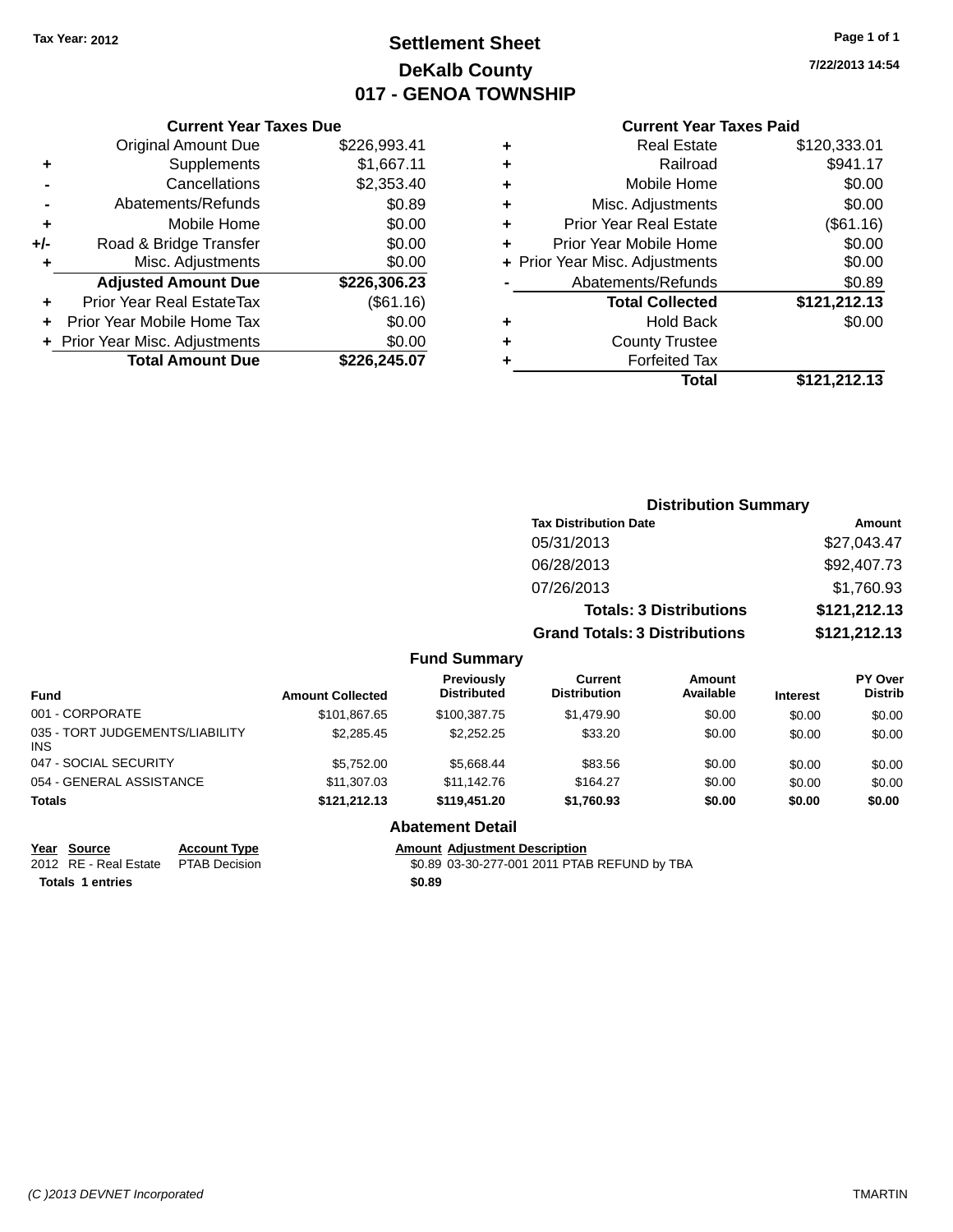## **Settlement Sheet Tax Year: 2012 Page 1 of 1 DeKalb County 018 - GENOA ROAD & BRIDGE**

**7/22/2013 14:54**

#### **Current Year Taxes Paid**

|     | <b>Original Amount Due</b>     | \$170,462.95  |
|-----|--------------------------------|---------------|
| ٠   | Supplements                    | \$1,404.51    |
|     | Cancellations                  | \$1,514.49    |
|     | Abatements/Refunds             | \$0.57        |
| ÷   | Mobile Home                    | \$0.00        |
| +/- | Road & Bridge Transfer         | (\$12,999.31) |
|     | Misc. Adjustments              | \$0.00        |
|     | <b>Adjusted Amount Due</b>     | \$157,353.09  |
| ÷   | Prior Year Real EstateTax      | (\$39.18)     |
| ÷   | Prior Year Mobile Home Tax     | \$0.00        |
|     | + Prior Year Misc. Adjustments | \$0.00        |
|     | <b>Total Amount Due</b>        | \$157,313.91  |
|     |                                |               |

**Current Year Taxes Due**

| ٠ | <b>Real Estate</b>             | \$77,691.14 |
|---|--------------------------------|-------------|
| ٠ | Railroad                       | \$669.96    |
| ٠ | Mobile Home                    | \$0.00      |
| ٠ | Misc. Adjustments              | \$0.00      |
| ٠ | <b>Prior Year Real Estate</b>  | (\$39.18)   |
| ٠ | Prior Year Mobile Home         | \$0.00      |
|   | + Prior Year Misc. Adjustments | \$0.00      |
|   | Abatements/Refunds             | \$0.57      |
|   | <b>Total Collected</b>         | \$78,321.35 |
| ٠ | <b>Hold Back</b>               | \$0.00      |
| ٠ | <b>County Trustee</b>          |             |
| ٠ | <b>Forfeited Tax</b>           |             |
|   | Total                          | \$78,321.35 |
|   |                                |             |

**Totals: 3 Distributions \$78,321.35**

**Grand Totals: 3 Distributions \$78,321.35**

| <b>Road and Bridge Summary</b> |                         |               | <b>Distribution Summary</b>  |             |  |
|--------------------------------|-------------------------|---------------|------------------------------|-------------|--|
| Municipality                   | Amt. Due                | Amt. Distrib. | <b>Tax Distribution Date</b> | Amount      |  |
| <b>CITY OF GENOA</b>           | \$24.231.61 \$12.999.31 |               | 05/31/2013                   | \$17,403.32 |  |
| Totals                         | \$24,231.61 \$12,999.31 |               | 06/28/2013                   | \$59,784.83 |  |
|                                |                         |               | 07/26/2013                   | \$1,133.20  |  |

#### **Fund Summary Fund Interest Amount Collected Distributed PY Over Distrib Amount Available Current Distribution Previously** 007 - ROAD AND BRIDGE \$27,543.20 \$27,145.29 \$397.91 \$0.00 \$0.00 \$0.00 \$0.00 008 - BRIDGE CONST W/COUNTY  $$433.33$   $$427.05$   $$6.28$   $$0.00$   $$0.00$   $$0.00$ 009 - PERMANENT ROAD \$39,906.14 \$39,328.28 \$577.86 \$0.00 \$0.00 \$0.00 010 - EQUIPMENT AND BUILDING \$4,415.73 \$4,351.79 \$63.94 \$0.00 \$0.00 \$0.00 \$0.00 035 - TORT JUDGEMENTS/LIABILITY INS \$4,426.68 \$4,362.58 \$64.10 \$0.00 \$0.00 \$0.00 047 - SOCIAL SECURITY \$1,596.27 \$1,573.16 \$23.11 \$0.00 \$0.00 \$0.00 **Totals \$78,321.35 \$77,188.15 \$1,133.20 \$0.00 \$0.00 \$0.00 Abatement Detail**

**Year Source Account Type Amount Adjustment Description** 2012 RE - Real Estate PTAB Decision \$0.67 03-30-277-001 2011 PTAB REFUND by TBA **Totals 1 entries \$0.67**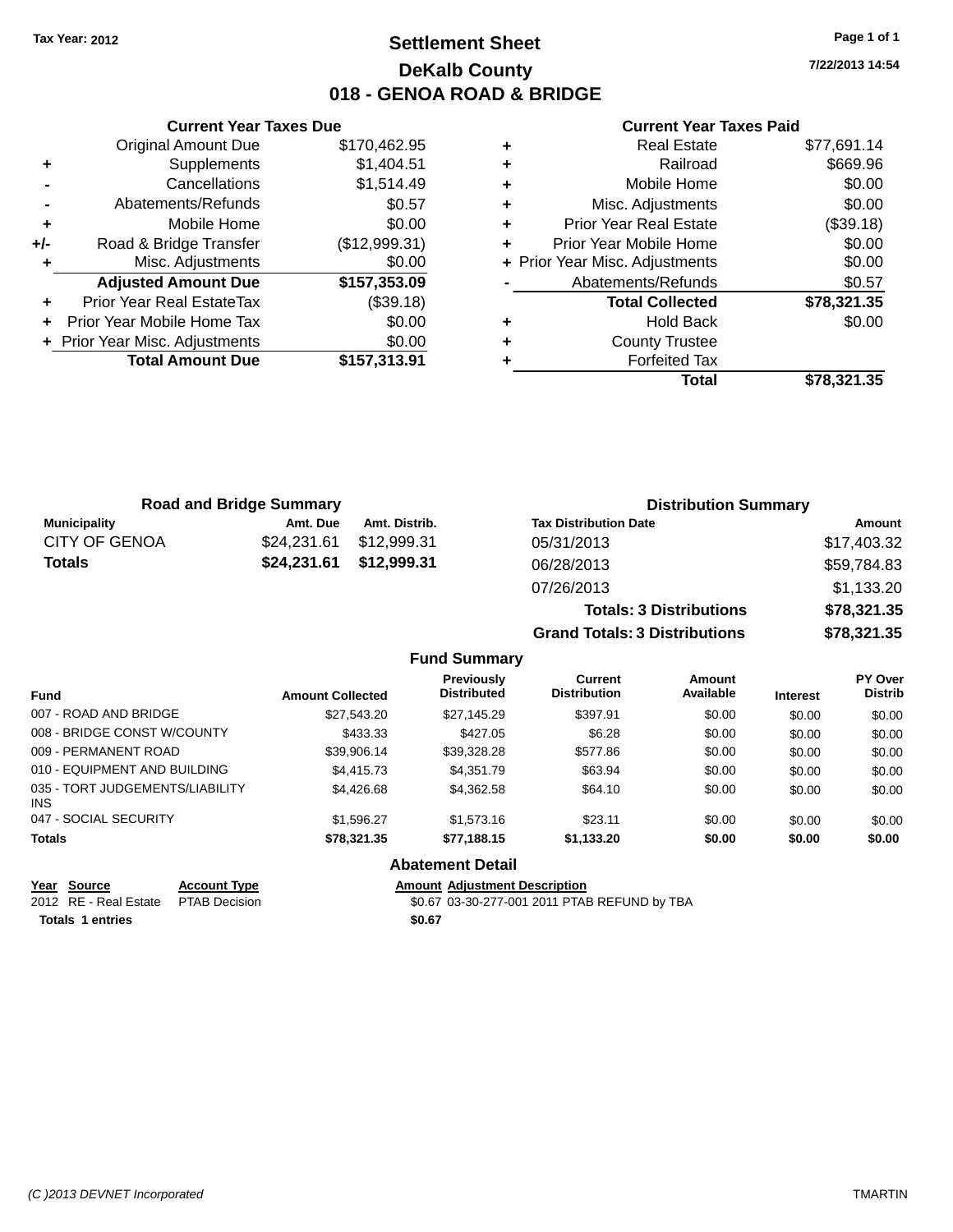## **Settlement Sheet Tax Year: 2012 Page 1 of 1 DeKalb County 019 - KINGSTON TOWNSHIP**

**7/22/2013 14:54**

|     | <b>Current Year Taxes Due</b>  |             |
|-----|--------------------------------|-------------|
|     | <b>Original Amount Due</b>     | \$85,000.04 |
| ٠   | Supplements                    | \$663.32    |
|     | Cancellations                  | \$727.21    |
|     | Abatements/Refunds             | \$0.00      |
| ٠   | Mobile Home                    | \$0.00      |
| +/- | Road & Bridge Transfer         | \$0.00      |
|     | Misc. Adjustments              | \$0.00      |
|     | <b>Adjusted Amount Due</b>     | \$84,936.15 |
| ٠   | Prior Year Real EstateTax      | (\$217.49)  |
|     | Prior Year Mobile Home Tax     | \$0.00      |
|     | + Prior Year Misc. Adjustments | \$0.00      |
|     | <b>Total Amount Due</b>        | \$84.718.66 |
|     |                                |             |

|   | <b>Real Estate</b>             | \$45,769.71 |
|---|--------------------------------|-------------|
| ٠ | Railroad                       | \$503.66    |
| ٠ | Mobile Home                    | \$0.00      |
| ٠ | Misc. Adjustments              | \$0.00      |
| ٠ | <b>Prior Year Real Estate</b>  | (\$217.49)  |
| ٠ | Prior Year Mobile Home         | \$0.00      |
|   | + Prior Year Misc. Adjustments | \$0.00      |
|   | Abatements/Refunds             | \$0.00      |
|   | <b>Total Collected</b>         | \$46,055.88 |
| ٠ | Hold Back                      | \$0.00      |
| ٠ | <b>County Trustee</b>          |             |
| ٠ | <b>Forfeited Tax</b>           |             |
|   | Total                          | \$46,055.88 |
|   |                                |             |

|                         |                                  |                                      | <b>Distribution Summary</b>    |                 |                                  |
|-------------------------|----------------------------------|--------------------------------------|--------------------------------|-----------------|----------------------------------|
|                         |                                  | <b>Tax Distribution Date</b>         |                                |                 | Amount                           |
|                         |                                  | 05/31/2013                           |                                |                 | \$9,864.85                       |
|                         |                                  | 06/28/2013                           |                                |                 | \$35,482.71                      |
|                         |                                  | 07/26/2013                           |                                |                 | \$708.32                         |
|                         |                                  |                                      | <b>Totals: 3 Distributions</b> |                 | \$46,055.88                      |
|                         |                                  | <b>Grand Totals: 3 Distributions</b> |                                |                 | \$46,055.88                      |
|                         | <b>Fund Summary</b>              |                                      |                                |                 |                                  |
| <b>Amount Collected</b> | Previously<br><b>Distributed</b> | Current<br><b>Distribution</b>       | Amount<br>Available            | <b>Interest</b> | <b>PY Over</b><br><b>Distrib</b> |
| \$45.740.32             | \$45,036.85                      | \$703.47                             | \$0.00                         | \$0.00          | \$0.00                           |

| Fund                     | <b>Amount Collected</b> | <b>FICVIOUSIV</b><br><b>Distributed</b> | <b>UULLEIIL</b><br><b>Distribution</b> | AIIVUIIL<br>Available | <b>Interest</b> | гіччы<br>Distrib |
|--------------------------|-------------------------|-----------------------------------------|----------------------------------------|-----------------------|-----------------|------------------|
| 001 - CORPORATE          | \$45.740.32             | \$45.036.85                             | \$703.47                               | \$0.00                | \$0.00          | \$0.00           |
| 054 - GENERAL ASSISTANCE | \$315.56                | \$310.71                                | \$4.85                                 | \$0.00                | \$0.00          | \$0.00           |
| Totals                   | \$46.055.88             | \$45,347,56                             | \$708.32                               | \$0.00                | \$0.00          | \$0.00           |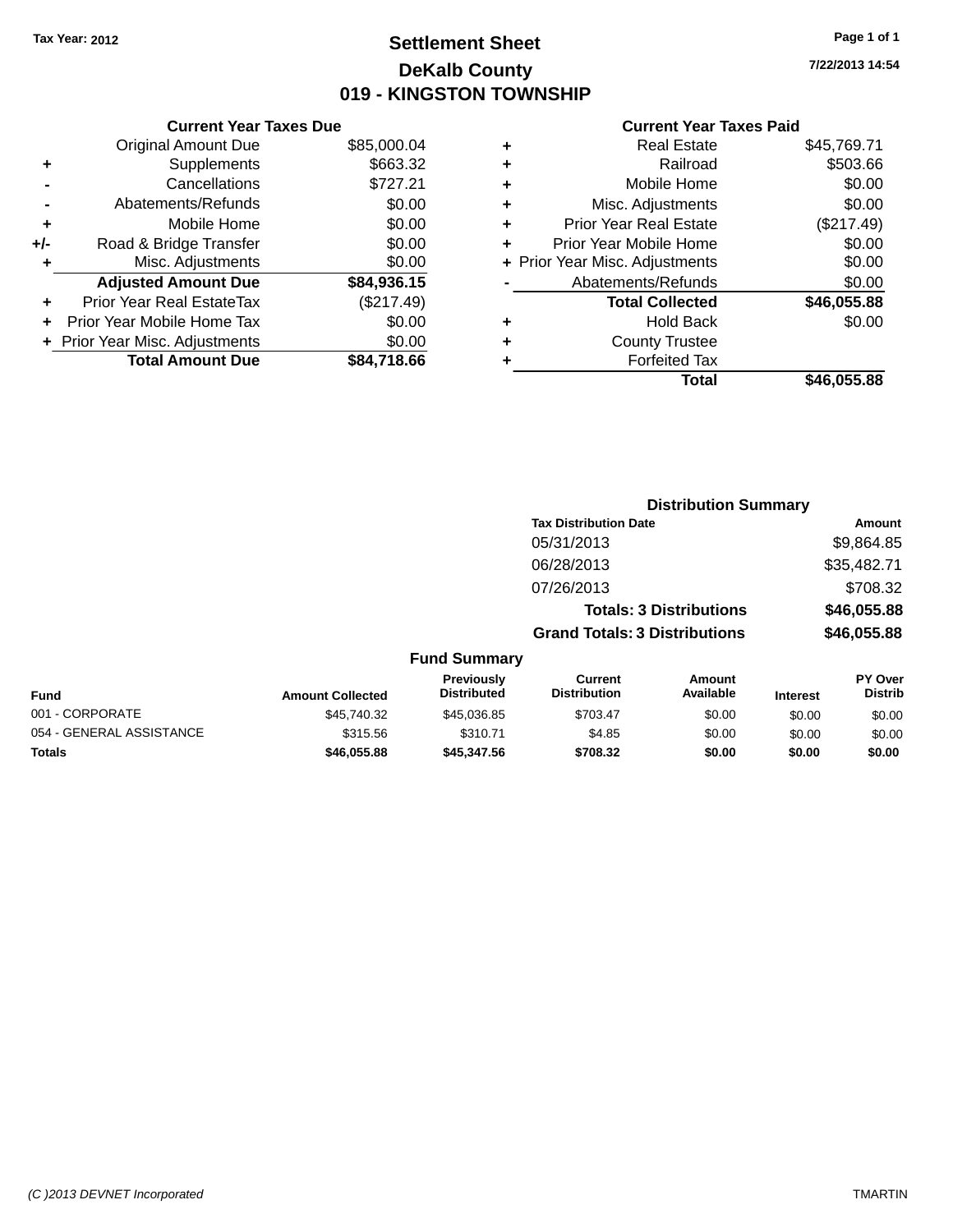## **Settlement Sheet Tax Year: 2012 Page 1 of 1 DeKalb County 020 - KINGSTON ROAD & BRIDGE**

**7/22/2013 14:54**

#### **Current Year Taxes Paid**

|       | <b>Current Year Taxes Due</b>  |                |
|-------|--------------------------------|----------------|
|       | <b>Original Amount Due</b>     | \$343,087.62   |
| ٠     | Supplements                    | \$2,456.92     |
|       | Cancellations                  | \$2,693.61     |
|       | Abatements/Refunds             | \$0.00         |
| ٠     | Mobile Home                    | \$0.00         |
| $+/-$ | Road & Bridge Transfer         | (\$15, 165.13) |
| ٠     | Misc. Adjustments              | \$0.00         |
|       | <b>Adjusted Amount Due</b>     | \$327,685.80   |
| ٠     | Prior Year Real EstateTax      | (\$802.72)     |
|       | Prior Year Mobile Home Tax     | \$0.00         |
|       | + Prior Year Misc. Adjustments | \$0.00         |
|       | <b>Total Amount Due</b>        | \$326,883.08   |
|       |                                |                |

|   | Total                          | \$170,731.31 |
|---|--------------------------------|--------------|
| ٠ | <b>Forfeited Tax</b>           |              |
| ٠ | <b>County Trustee</b>          |              |
| ٠ | <b>Hold Back</b>               | \$0.00       |
|   | <b>Total Collected</b>         | \$170,731.31 |
|   | Abatements/Refunds             | \$0.00       |
|   | + Prior Year Misc. Adjustments | \$0.00       |
| ÷ | Prior Year Mobile Home         | \$0.00       |
| ٠ | <b>Prior Year Real Estate</b>  | (\$802.72)   |
| ٠ | Misc. Adjustments              | \$0.00       |
| ٠ | Mobile Home                    | \$0.00       |
| ٠ | Railroad                       | \$2,002.18   |
|   | <b>Real Estate</b>             | \$169,531.85 |

| <b>Road and Bridge Summary</b> |             |               | <b>Distribution Summary</b>    |              |
|--------------------------------|-------------|---------------|--------------------------------|--------------|
| <b>Municipality</b>            | Amt. Due    | Amt. Distrib. | <b>Tax Distribution Date</b>   | Amount       |
| <b>CITY OF GENOA</b>           | \$10,851.61 | \$5,903,97    | 05/31/2013                     | \$36,541.44  |
| <b>VILLAGE OF KINGSTON</b>     | \$17,024.69 | \$9,261.16    | 06/28/2013                     | \$131,565.50 |
| <b>Totals</b>                  | \$27,876.30 | \$15,165.13   | 07/26/2013                     | \$2,624.37   |
|                                |             |               | <b>Totals: 3 Distributions</b> | \$170,731.31 |

**Grand Totals: 3 Distributions \$170,731.31**

#### **Fund Summary**

| <b>Fund</b>                  | <b>Amount Collected</b> | <b>Previously</b><br><b>Distributed</b> | Current<br><b>Distribution</b> | Amount<br>Available | <b>Interest</b> | PY Over<br><b>Distrib</b> |
|------------------------------|-------------------------|-----------------------------------------|--------------------------------|---------------------|-----------------|---------------------------|
| 007 - ROAD AND BRIDGE        | \$56,845.74             | \$55.972.87                             | \$872.87                       | \$0.00              | \$0.00          | \$0.00                    |
| 008 - BRIDGE CONST W/COUNTY  | \$4.164.65              | \$4,100.60                              | \$64.05                        | \$0.00              | \$0.00          | \$0.00                    |
| 009 - PERMANENT ROAD         | \$95,852.67             | \$94,378.51                             | \$1,474.16                     | \$0.00              | \$0.00          | \$0.00                    |
| 010 - EQUIPMENT AND BUILDING | \$13,868,25             | \$13.654.96                             | \$213.29                       | \$0.00              | \$0.00          | \$0.00                    |
| <b>Totals</b>                | \$170.731.31            | \$168,106.94                            | \$2.624.37                     | \$0.00              | \$0.00          | \$0.00                    |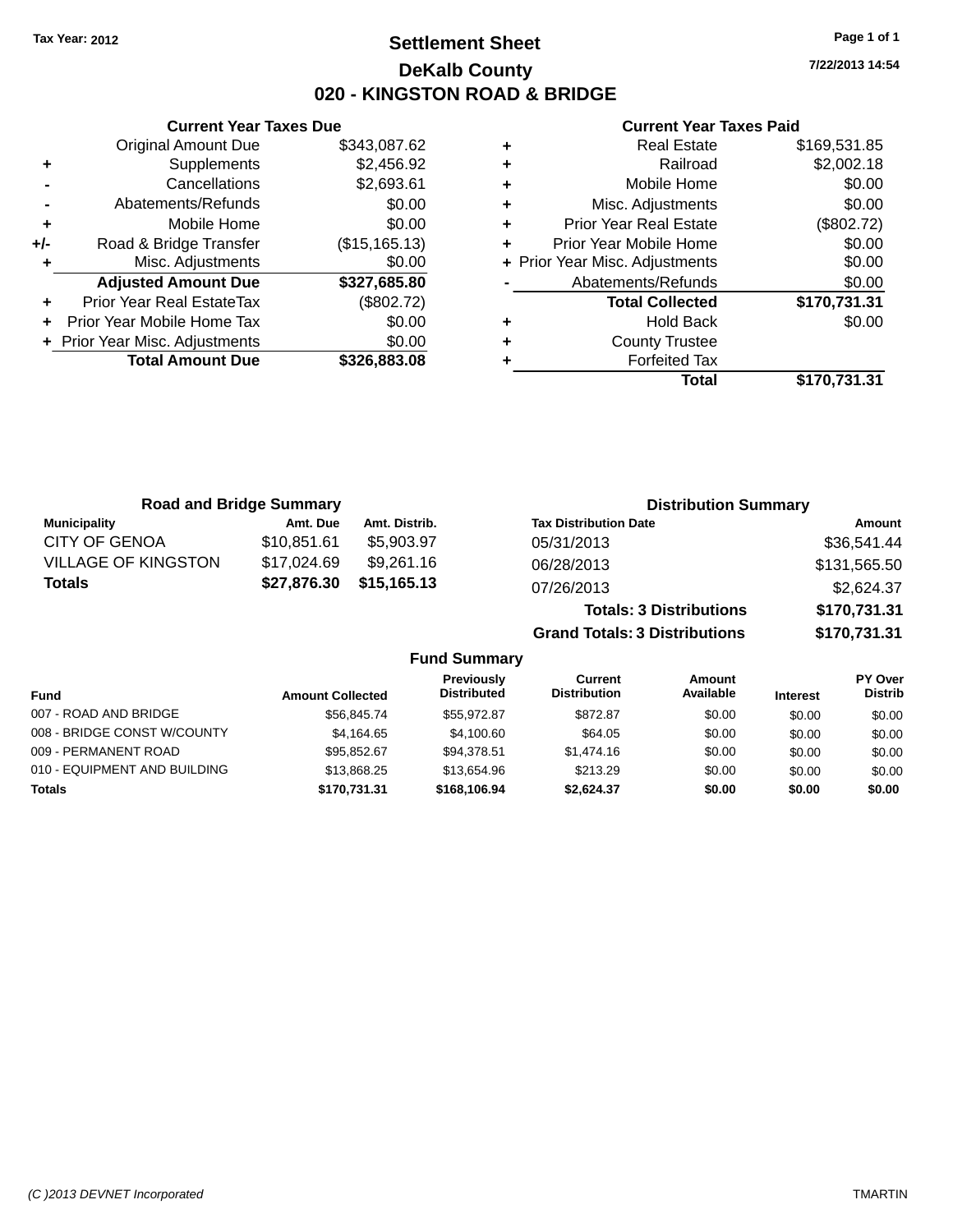## **Settlement Sheet Tax Year: 2012 Page 1 of 1 DeKalb County 021 - KINGSTON TWP CEMETERY**

**7/22/2013 14:54**

|       | <b>Current Year Taxes Due</b>  |             |
|-------|--------------------------------|-------------|
|       | <b>Original Amount Due</b>     | \$14,199.84 |
| ٠     | Supplements                    | \$110.80    |
|       | Cancellations                  | \$121.51    |
|       | Abatements/Refunds             | \$0.00      |
| ٠     | Mobile Home                    | \$0.00      |
| $+/-$ | Road & Bridge Transfer         | \$0.00      |
| ٠     | Misc. Adjustments              | \$0.00      |
|       | <b>Adjusted Amount Due</b>     | \$14,189.13 |
|       | Prior Year Real EstateTax      | (\$36.33)   |
|       | Prior Year Mobile Home Tax     | \$0.00      |
|       | + Prior Year Misc. Adjustments | \$0.00      |
|       | <b>Total Amount Due</b>        | \$14,152.80 |
|       |                                |             |

| ٠ | Real Estate                    | \$7,646.18 |
|---|--------------------------------|------------|
| ٠ | Railroad                       | \$84.15    |
| ٠ | Mobile Home                    | \$0.00     |
| ٠ | Misc. Adjustments              | \$0.00     |
| ٠ | <b>Prior Year Real Estate</b>  | (\$36.33)  |
|   | Prior Year Mobile Home         | \$0.00     |
|   | + Prior Year Misc. Adjustments | \$0.00     |
|   | Abatements/Refunds             | \$0.00     |
|   | <b>Total Collected</b>         | \$7,694.00 |
| ٠ | Hold Back                      | \$0.00     |
| ٠ | <b>County Trustee</b>          |            |
| ٠ | <b>Forfeited Tax</b>           |            |
|   | Total                          | \$7,694.00 |
|   |                                |            |

|                |                         |                                  | <b>Distribution Summary</b>           |                                |                 |                           |
|----------------|-------------------------|----------------------------------|---------------------------------------|--------------------------------|-----------------|---------------------------|
|                |                         |                                  | <b>Tax Distribution Date</b>          |                                |                 | <b>Amount</b>             |
|                |                         |                                  | 05/31/2013                            |                                |                 | \$1,648.00                |
|                |                         |                                  | 06/28/2013                            |                                |                 | \$5,927.67                |
|                |                         |                                  | 07/26/2013                            |                                |                 | \$118.33                  |
|                |                         |                                  |                                       | <b>Totals: 3 Distributions</b> |                 | \$7,694.00                |
|                |                         |                                  | <b>Grand Totals: 3 Distributions</b>  |                                |                 | \$7,694.00                |
|                |                         | <b>Fund Summary</b>              |                                       |                                |                 |                           |
| Fund           | <b>Amount Collected</b> | Previously<br><b>Distributed</b> | <b>Current</b><br><b>Distribution</b> | Amount<br>Available            | <b>Interest</b> | PY Over<br><b>Distrib</b> |
| 017 - CEMETERY | \$7,694.00              | \$7,575.67                       | \$118.33                              | \$0.00                         | \$0.00          | \$0.00                    |
| <b>Totals</b>  | \$7,694.00              | \$7,575.67                       | \$118.33                              | \$0.00                         | \$0.00          | \$0.00                    |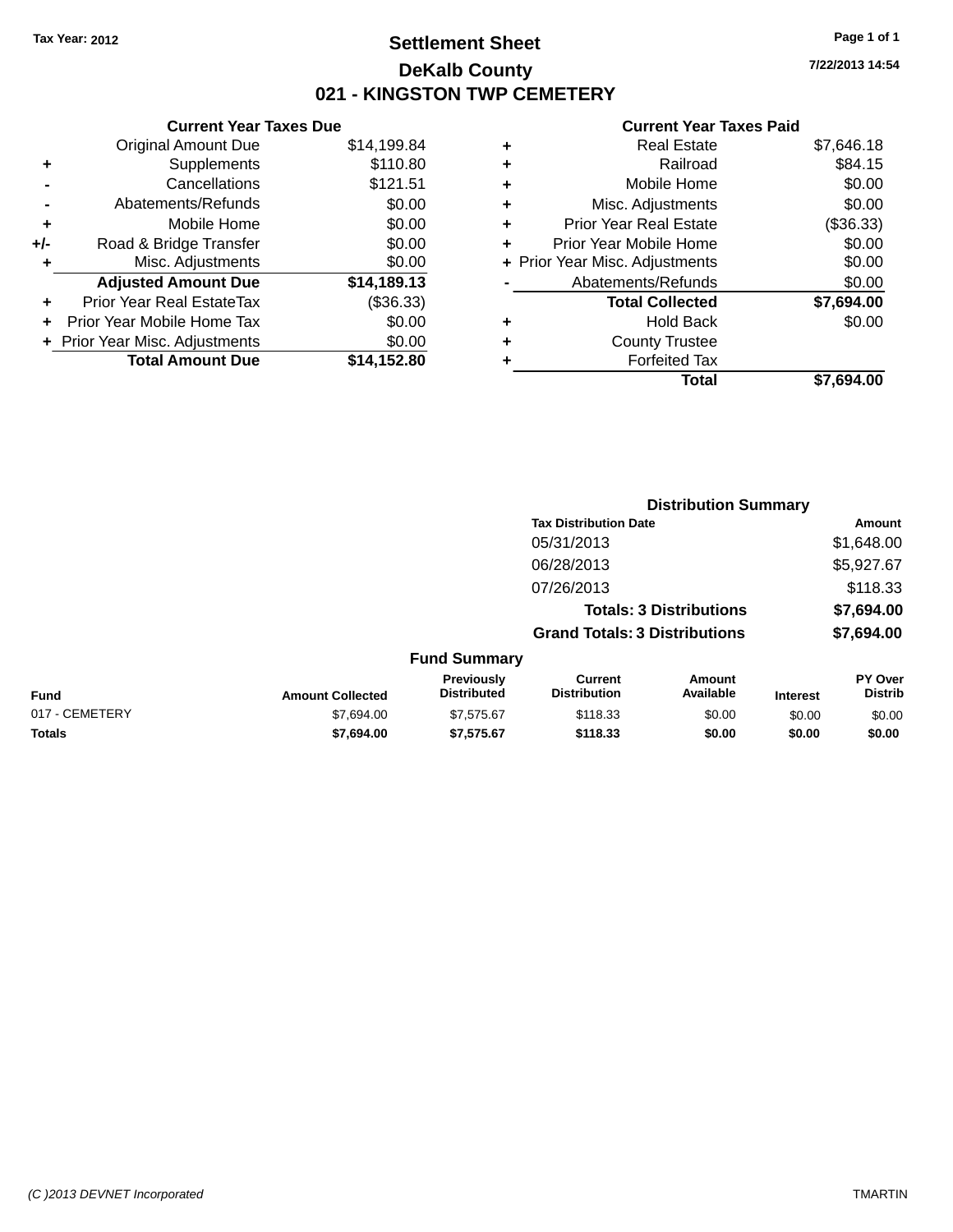## **Settlement Sheet Tax Year: 2012 Page 1 of 1 DeKalb County 022 - MALTA TOWNSHIP**

**7/22/2013 14:54**

|     | <b>Current Year Taxes Due</b>  |             |
|-----|--------------------------------|-------------|
|     | <b>Original Amount Due</b>     | \$62,569.16 |
| ٠   | Supplements                    | \$293.14    |
|     | Cancellations                  | \$346.12    |
|     | Abatements/Refunds             | \$0.00      |
| ٠   | Mobile Home                    | \$0.00      |
| +/- | Road & Bridge Transfer         | \$0.00      |
| ٠   | Misc. Adjustments              | \$0.00      |
|     | <b>Adjusted Amount Due</b>     | \$62,516.18 |
| ٠   | Prior Year Real EstateTax      | \$0.00      |
|     | Prior Year Mobile Home Tax     | \$0.00      |
|     | + Prior Year Misc. Adjustments | \$0.00      |
|     | <b>Total Amount Due</b>        | \$62,516.18 |
|     |                                |             |

|   | <b>Real Estate</b>             | \$33,239.38 |
|---|--------------------------------|-------------|
| ٠ | Railroad                       | \$1,067.36  |
| ٠ | Mobile Home                    | \$0.00      |
| ٠ | Misc. Adjustments              | \$0.00      |
| ٠ | <b>Prior Year Real Estate</b>  | \$0.00      |
| ٠ | Prior Year Mobile Home         | \$0.00      |
|   | + Prior Year Misc. Adjustments | \$0.00      |
|   | Abatements/Refunds             | \$0.00      |
|   | <b>Total Collected</b>         | \$34,306.74 |
| ٠ | Hold Back                      | \$0.00      |
| ٠ | <b>County Trustee</b>          |             |
| ٠ | <b>Forfeited Tax</b>           |             |
|   | Total                          | \$34,306.74 |
|   |                                |             |

|                     |                                      | <b>Distribution Summary</b>    |                |
|---------------------|--------------------------------------|--------------------------------|----------------|
|                     | <b>Tax Distribution Date</b>         |                                | Amount         |
|                     | 05/31/2013                           |                                | \$5,917.89     |
|                     | 06/28/2013                           |                                | \$27,717.45    |
|                     | 07/26/2013                           |                                | \$671.40       |
|                     |                                      | <b>Totals: 3 Distributions</b> | \$34,306.74    |
|                     | <b>Grand Totals: 3 Distributions</b> |                                | \$34,306.74    |
| <b>Fund Summary</b> |                                      |                                |                |
| Previously          | Current                              | Amount                         | <b>PY Over</b> |

| Fund                     | <b>Amount Collected</b> | <b>Previously</b><br><b>Distributed</b> | Current<br><b>Distribution</b> | Amount<br>Available | <b>Interest</b> | <b>PY Over</b><br><b>Distrib</b> |
|--------------------------|-------------------------|-----------------------------------------|--------------------------------|---------------------|-----------------|----------------------------------|
| 001 - CORPORATE          | \$33,908.85             | \$33.245.24                             | \$663.61                       | \$0.00              | \$0.00          | \$0.00                           |
| 054 - GENERAL ASSISTANCE | \$397.89                | \$390.10                                | \$7.79                         | \$0.00              | \$0.00          | \$0.00                           |
| Totals                   | \$34.306.74             | \$33,635,34                             | \$671.40                       | \$0.00              | \$0.00          | \$0.00                           |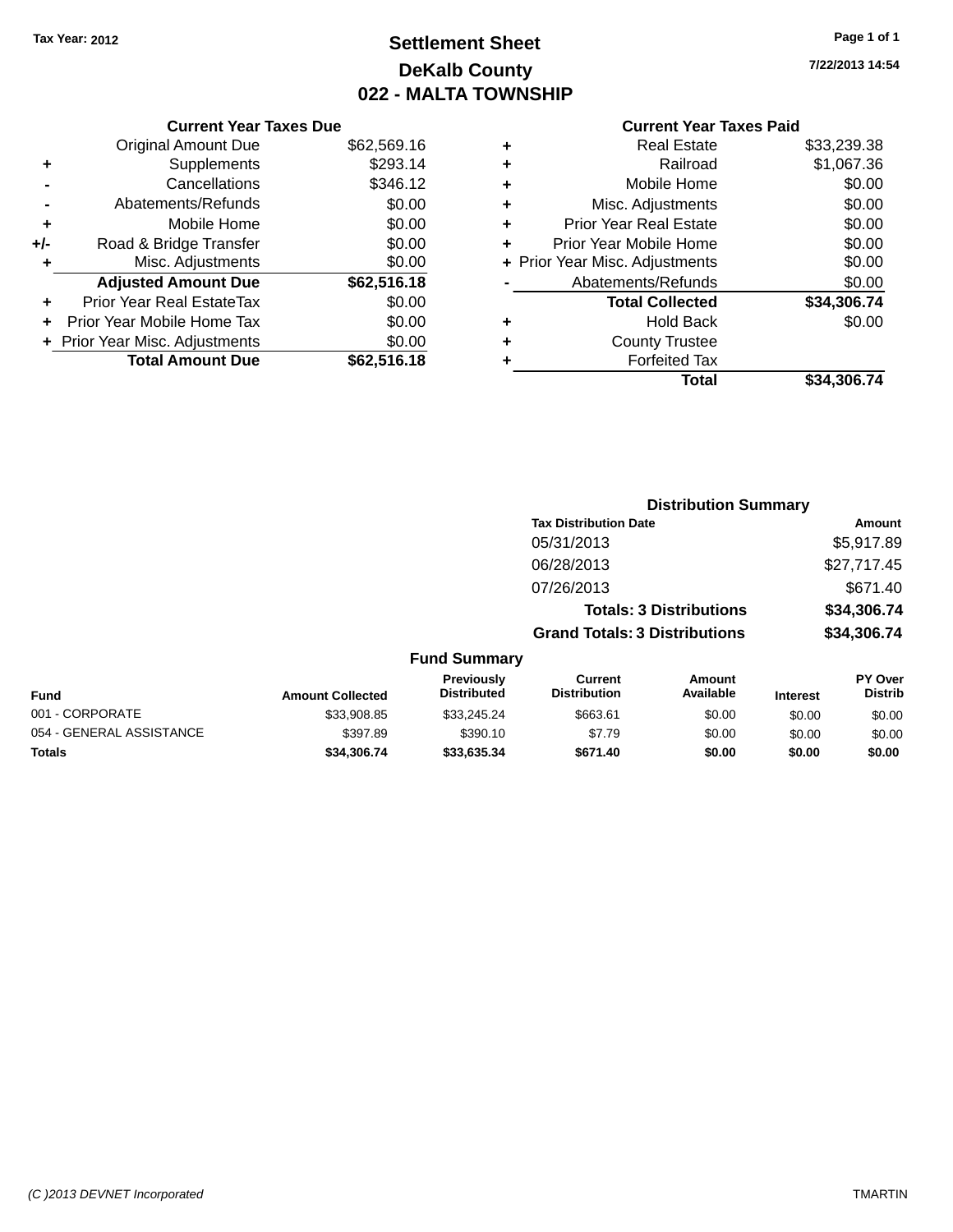## **Settlement Sheet Tax Year: 2012 Page 1 of 1 DeKalb County 023 - MALTA TWP LIBRARY**

**7/22/2013 14:54**

#### **Current Year Taxes Paid**

|     | <b>Current Year Taxes Due</b>    |              |  |  |  |
|-----|----------------------------------|--------------|--|--|--|
|     | <b>Original Amount Due</b>       | \$120,586.03 |  |  |  |
| ٠   | Supplements                      | \$564.93     |  |  |  |
|     | Cancellations                    | \$667.06     |  |  |  |
| -   | Abatements/Refunds               | \$0.00       |  |  |  |
| ٠   | Mobile Home                      | \$0.00       |  |  |  |
| +/- | Road & Bridge Transfer           | \$0.00       |  |  |  |
| ٠   | Misc. Adjustments                | \$0.00       |  |  |  |
|     | <b>Adjusted Amount Due</b>       | \$120,483.90 |  |  |  |
| ٠   | <b>Prior Year Real EstateTax</b> | \$0.00       |  |  |  |
|     | Prior Year Mobile Home Tax       | \$0.00       |  |  |  |
|     | + Prior Year Misc. Adjustments   | \$0.00       |  |  |  |
|     | <b>Total Amount Due</b>          | \$120,483.90 |  |  |  |
|     |                                  |              |  |  |  |

| ٠ | <b>Real Estate</b>             | \$64,060.36 |
|---|--------------------------------|-------------|
| ٠ | Railroad                       | \$2,057.07  |
| ٠ | Mobile Home                    | \$0.00      |
| ٠ | Misc. Adjustments              | \$0.00      |
| ٠ | <b>Prior Year Real Estate</b>  | \$0.00      |
| ÷ | Prior Year Mobile Home         | \$0.00      |
|   | + Prior Year Misc. Adjustments | \$0.00      |
|   | Abatements/Refunds             | \$0.00      |
|   | <b>Total Collected</b>         | \$66,117.43 |
| ٠ | <b>Hold Back</b>               | \$0.00      |
| ٠ | <b>County Trustee</b>          |             |
| ٠ | <b>Forfeited Tax</b>           |             |
|   | Total                          | \$66,117.43 |
|   |                                |             |

|               |                         |                                  |                                       | <b>Distribution Summary</b>    |                 |                           |
|---------------|-------------------------|----------------------------------|---------------------------------------|--------------------------------|-----------------|---------------------------|
|               |                         |                                  | <b>Tax Distribution Date</b>          |                                |                 | Amount                    |
|               |                         |                                  | 05/31/2013                            |                                |                 | \$11,405.28               |
|               |                         |                                  | 06/28/2013                            |                                |                 | \$53,418.25               |
|               |                         |                                  | 07/26/2013                            |                                |                 | \$1,293.90                |
|               |                         |                                  |                                       | <b>Totals: 3 Distributions</b> |                 | \$66,117.43               |
|               |                         |                                  | <b>Grand Totals: 3 Distributions</b>  |                                |                 | \$66,117.43               |
|               |                         | <b>Fund Summary</b>              |                                       |                                |                 |                           |
| Fund          | <b>Amount Collected</b> | Previously<br><b>Distributed</b> | <b>Current</b><br><b>Distribution</b> | Amount<br>Available            | <b>Interest</b> | PY Over<br><b>Distrib</b> |
| 016 - LIBRARY | \$66,117,43             | \$64.823.53                      | \$1,293.90                            | \$0.00                         | \$0.00          | \$0.00                    |

**Totals \$66,117.43 \$64,823.53 \$1,293.90 \$0.00 \$0.00 \$0.00**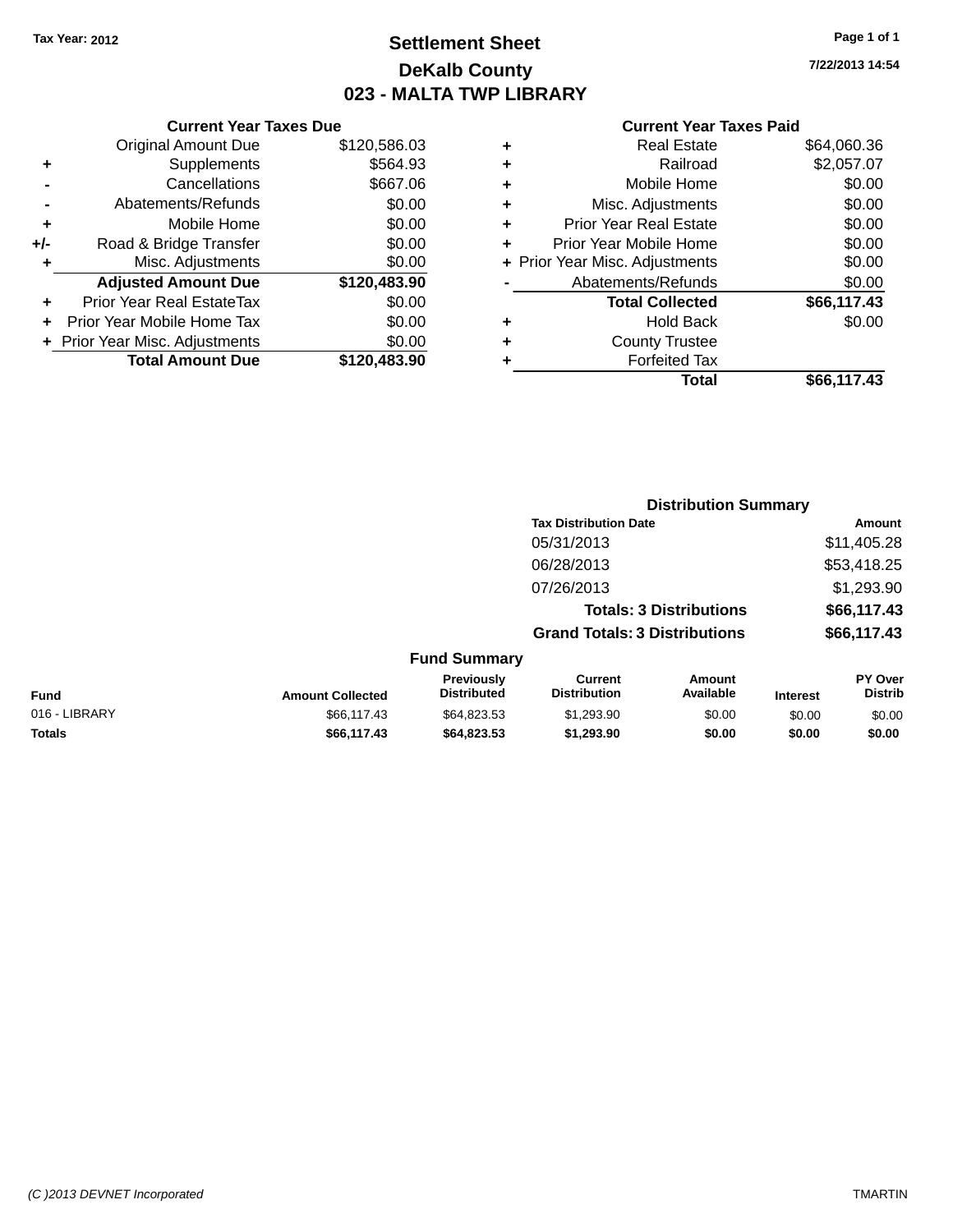## **Settlement Sheet Tax Year: 2012 Page 1 of 1 DeKalb County 024 - MALTA ROAD & BRIDGE**

**7/22/2013 14:54**

#### **Current Year Taxes Paid**

|     | <b>Current Year Taxes Due</b>  |              |
|-----|--------------------------------|--------------|
|     | <b>Original Amount Due</b>     | \$157,406.32 |
| ٠   | Supplements                    | \$682.67     |
|     | Cancellations                  | \$806.06     |
|     | Abatements/Refunds             | \$0.00       |
| ٠   | Mobile Home                    | \$0.00       |
| +/- | Road & Bridge Transfer         | (\$6,251.60) |
|     | Misc. Adjustments              | \$0.00       |
|     | <b>Adjusted Amount Due</b>     | \$151,031.33 |
| ٠   | Prior Year Real EstateTax      | \$0.00       |
|     | Prior Year Mobile Home Tax     | \$0.00       |
|     | + Prior Year Misc. Adjustments | \$0.00       |
|     | <b>Total Amount Due</b>        | \$151,031.33 |
|     |                                |              |

| ٠ | <b>Real Estate</b>             | \$77,410.99 |
|---|--------------------------------|-------------|
| ÷ | Railroad                       | \$2,644.04  |
| ٠ | Mobile Home                    | \$0.00      |
| ٠ | Misc. Adjustments              | \$0.00      |
| ٠ | <b>Prior Year Real Estate</b>  | \$0.00      |
| ٠ | Prior Year Mobile Home         | \$0.00      |
|   | + Prior Year Misc. Adjustments | \$0.00      |
|   | Abatements/Refunds             | \$0.00      |
|   | <b>Total Collected</b>         | \$80,055.03 |
| ٠ | Hold Back                      | \$0.00      |
| ٠ | <b>County Trustee</b>          |             |
| ٠ | <b>Forfeited Tax</b>           |             |
|   | Total                          | \$80,055.03 |
|   |                                |             |

| <b>Road and Bridge Summary</b> |             |               | <b>Distribution Summary</b>    |             |  |
|--------------------------------|-------------|---------------|--------------------------------|-------------|--|
| <b>Municipality</b>            | Amt. Due    | Amt. Distrib. | <b>Tax Distribution Date</b>   | Amount      |  |
| <b>VILLAGE OF MALTA</b>        | \$11,363.88 | \$6,251,60    | 05/31/2013                     | \$13,782.17 |  |
| Totals                         | \$11,363.88 | \$6,251.60    | 06/28/2013                     | \$64,709.29 |  |
|                                |             |               | 07/26/2013                     | \$1,563.57  |  |
|                                |             |               | <b>Totals: 3 Distributions</b> | \$80,055.03 |  |

**Grand Totals: 3 Distributions \$80,055.03**

#### **Fund Summary**

| <b>Fund</b>                  | <b>Amount Collected</b> | Previously<br><b>Distributed</b> | Current<br><b>Distribution</b> | Amount<br>Available | <b>Interest</b> | <b>PY Over</b><br><b>Distrib</b> |
|------------------------------|-------------------------|----------------------------------|--------------------------------|---------------------|-----------------|----------------------------------|
|                              |                         |                                  |                                |                     |                 |                                  |
| 007 - ROAD AND BRIDGE        | \$24.388.56             | \$23.914.37                      | \$474.19                       | \$0.00              | \$0.00          | \$0.00                           |
| 008 - BRIDGE CONST W/COUNTY  | \$10,128.25             | \$9.930.04                       | \$198.21                       | \$0.00              | \$0.00          | \$0.00                           |
| 009 - PERMANENT ROAD         | \$36,396.63             | \$35,684.35                      | \$712.28                       | \$0.00              | \$0.00          | \$0.00                           |
| 010 - EQUIPMENT AND BUILDING | \$9.141.59              | \$8.962.70                       | \$178.89                       | \$0.00              | \$0.00          | \$0.00                           |
| Totals                       | \$80,055,03             | \$78,491.46                      | \$1.563.57                     | \$0.00              | \$0.00          | \$0.00                           |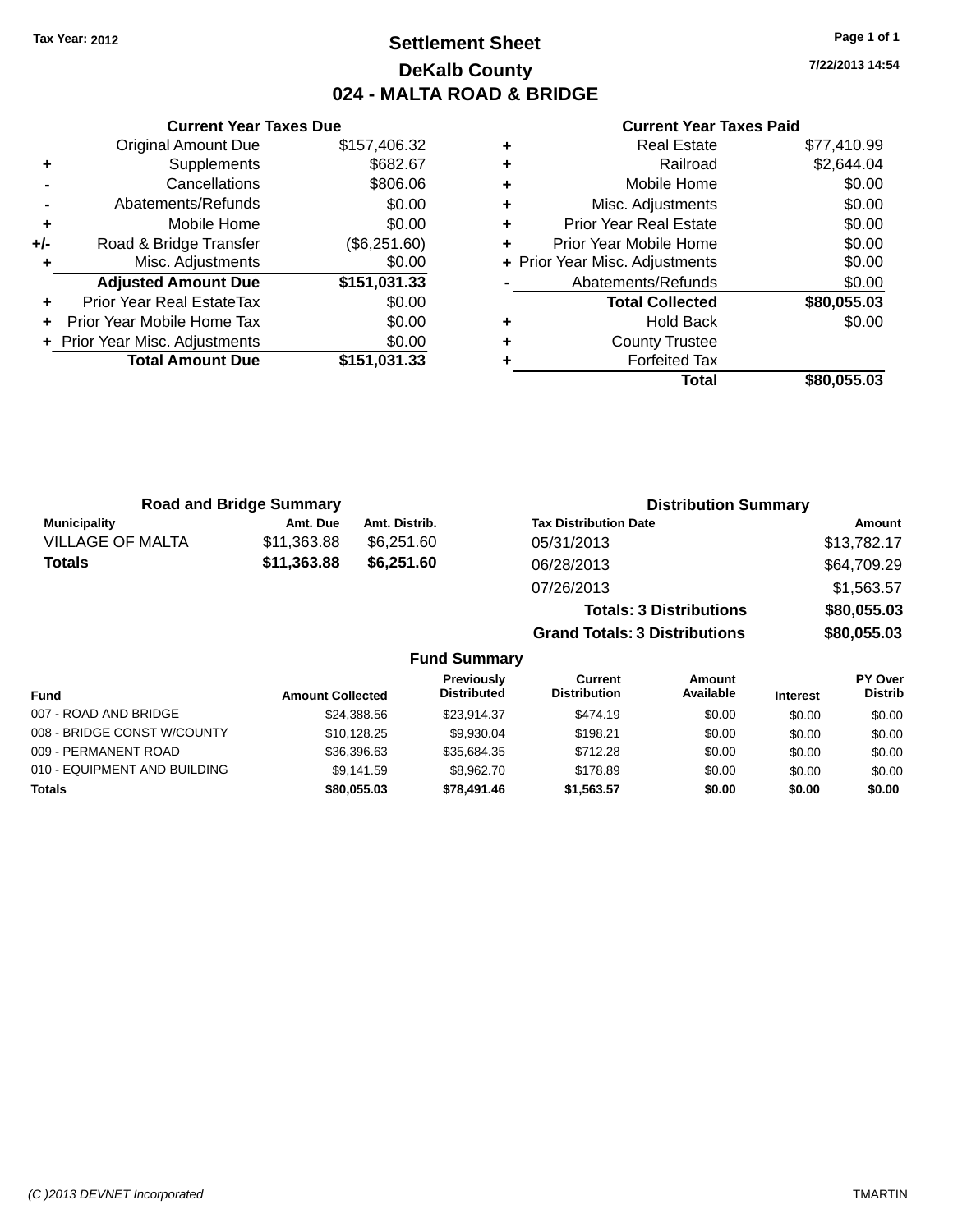## **Settlement Sheet Tax Year: 2012 Page 1 of 1 DeKalb County 025 - MAYFIELD TOWNSHIP**

**7/22/2013 14:54**

|     | <b>Current Year Taxes Due</b>  |             |  |  |  |
|-----|--------------------------------|-------------|--|--|--|
|     | <b>Original Amount Due</b>     | \$95,604.25 |  |  |  |
| ٠   | Supplements                    | \$389.53    |  |  |  |
|     | Cancellations                  | \$647.98    |  |  |  |
|     | Abatements/Refunds             | \$0.00      |  |  |  |
| ٠   | Mobile Home                    | \$0.00      |  |  |  |
| +/- | Road & Bridge Transfer         | \$0.00      |  |  |  |
| ٠   | Misc. Adjustments              | \$0.00      |  |  |  |
|     | <b>Adjusted Amount Due</b>     | \$95,345.80 |  |  |  |
| ÷   | Prior Year Real EstateTax      | \$0.00      |  |  |  |
|     | Prior Year Mobile Home Tax     | \$0.00      |  |  |  |
|     | + Prior Year Misc. Adjustments | \$0.00      |  |  |  |
|     | <b>Total Amount Due</b>        | \$95,345.80 |  |  |  |
|     |                                |             |  |  |  |

|   | <b>Real Estate</b>             | \$52,458.59 |
|---|--------------------------------|-------------|
| ٠ | Railroad                       | \$0.00      |
| ٠ | Mobile Home                    | \$0.00      |
| ٠ | Misc. Adjustments              | \$0.00      |
| ٠ | <b>Prior Year Real Estate</b>  | \$0.00      |
| ÷ | Prior Year Mobile Home         | \$0.00      |
|   | + Prior Year Misc. Adjustments | \$0.00      |
|   | Abatements/Refunds             | \$0.00      |
|   | <b>Total Collected</b>         | \$52,458.59 |
| ٠ | <b>Hold Back</b>               | \$0.00      |
| ٠ | <b>County Trustee</b>          |             |
| ٠ | <b>Forfeited Tax</b>           |             |
|   | Total                          | \$52.458.59 |

|                     |                                      | <b>Distribution Summary</b>    |                |
|---------------------|--------------------------------------|--------------------------------|----------------|
|                     | <b>Tax Distribution Date</b>         |                                | Amount         |
|                     | 05/31/2013                           |                                | \$10,307.95    |
|                     | 06/28/2013                           |                                | \$41,075.28    |
|                     | 07/26/2013                           |                                | \$1,075.36     |
|                     |                                      | <b>Totals: 3 Distributions</b> | \$52,458.59    |
|                     | <b>Grand Totals: 3 Distributions</b> |                                | \$52,458.59    |
| <b>Fund Summary</b> |                                      |                                |                |
| <b>Draviously</b>   | Currant.                             | Amoint                         | <b>DV Over</b> |

| Fund                     | <b>Amount Collected</b> | <b>Previously</b><br><b>Distributed</b> | Current<br><b>Distribution</b> | Amount<br>Available | <b>Interest</b> | <b>PY Over</b><br><b>Distrib</b> |
|--------------------------|-------------------------|-----------------------------------------|--------------------------------|---------------------|-----------------|----------------------------------|
| 001 - CORPORATE          | \$50,262.98             | \$49.232.63                             | \$1,030.35                     | \$0.00              | \$0.00          | \$0.00                           |
| 054 - GENERAL ASSISTANCE | \$2.195.61              | \$2.150.60                              | \$45.01                        | \$0.00              | \$0.00          | \$0.00                           |
| <b>Totals</b>            | \$52,458.59             | \$51,383.23                             | \$1,075.36                     | \$0.00              | \$0.00          | \$0.00                           |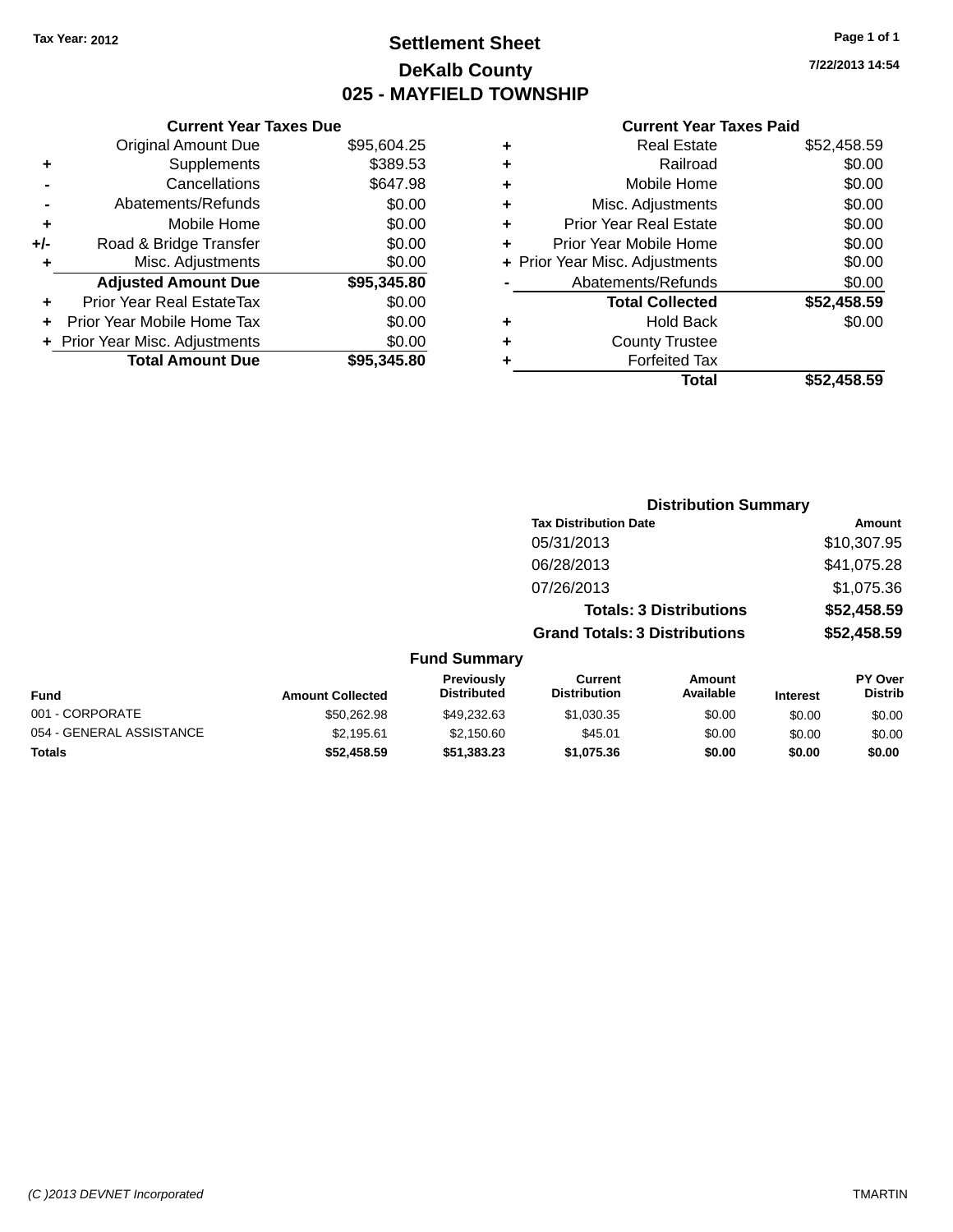## **Settlement Sheet Tax Year: 2012 Page 1 of 1 DeKalb County 026 - MAYFIELD ROAD & BRIDGE**

**7/22/2013 14:54**

#### **Current Year Taxes Paid**

|     | <b>Current Year Taxes Due</b> |              |  |  |
|-----|-------------------------------|--------------|--|--|
|     | Original Amount Due           | \$232,664.55 |  |  |
| ٠   | Supplements                   | \$947.97     |  |  |
|     | Cancellations                 | \$1,576.93   |  |  |
|     | Abatements/Refunds            | \$0.00       |  |  |
| ٠   | Mobile Home                   | \$0.00       |  |  |
| +/- | Road & Bridge Transfer        | \$0.00       |  |  |
| ٠   | Misc. Adjustments             | \$0.00       |  |  |
|     | <b>Adjusted Amount Due</b>    | \$232,035.59 |  |  |
| ٠   | Prior Year Real EstateTax     | \$0.00       |  |  |
| ÷   | Prior Year Mobile Home Tax    | \$0.00       |  |  |
|     | Prior Year Misc. Adjustments  | \$0.00       |  |  |
|     | <b>Total Amount Due</b>       | \$232,035.59 |  |  |

| ٠ | <b>Real Estate</b>             | \$127,663.96 |
|---|--------------------------------|--------------|
| ÷ | Railroad                       | \$0.00       |
| ٠ | Mobile Home                    | \$0.00       |
| ٠ | Misc. Adjustments              | \$0.00       |
| ٠ | <b>Prior Year Real Estate</b>  | \$0.00       |
| ÷ | Prior Year Mobile Home         | \$0.00       |
|   | + Prior Year Misc. Adjustments | \$0.00       |
|   | Abatements/Refunds             | \$0.00       |
|   | <b>Total Collected</b>         | \$127,663.96 |
| ٠ | <b>Hold Back</b>               | \$0.00       |
| ٠ | <b>County Trustee</b>          |              |
| ٠ | <b>Forfeited Tax</b>           |              |
|   | Total                          | \$127,663.96 |
|   |                                |              |

| <b>Distribution Summary</b>          |              |  |  |  |
|--------------------------------------|--------------|--|--|--|
| <b>Tax Distribution Date</b>         | Amount       |  |  |  |
| 05/31/2013                           | \$25,085.58  |  |  |  |
| 06/28/2013                           | \$99,961.37  |  |  |  |
| 07/26/2013                           | \$2,617.01   |  |  |  |
| <b>Totals: 3 Distributions</b>       | \$127,663.96 |  |  |  |
| <b>Grand Totals: 3 Distributions</b> | \$127,663.96 |  |  |  |

#### **Fund Summary**

| <b>Fund</b>                                         | <b>Amount Collected</b> | <b>Previously</b><br><b>Distributed</b> | Current<br><b>Distribution</b> | Amount<br>Available | <b>Interest</b> | <b>PY Over</b><br><b>Distrib</b> |
|-----------------------------------------------------|-------------------------|-----------------------------------------|--------------------------------|---------------------|-----------------|----------------------------------|
| 007 - ROAD AND BRIDGE                               | \$82,194.66             | \$80.509.74                             | \$1,684.92                     | \$0.00              | \$0.00          | \$0.00                           |
| 008 - BRIDGE CONST W/COUNTY                         | \$3,702.39              | \$3,626.49                              | \$75.90                        | \$0.00              | \$0.00          | \$0.00                           |
| 009 - PERMANENT ROAD                                | \$31,189.45             | \$30.550.09                             | \$639.36                       | \$0.00              | \$0.00          | \$0.00                           |
| 010 - EQUIPMENT AND BUILDING                        | \$5,287.97              | \$5.179.57                              | \$108.40                       | \$0.00              | \$0.00          | \$0.00                           |
| 035 - TORT JUDGMENTS, LIABILITY<br><b>INSURANCE</b> | \$3,174.35              | \$3,109.28                              | \$65.07                        | \$0.00              | \$0.00          | \$0.00                           |
| 047 - SOCIAL SECURITY                               | \$2,115.14              | \$2,071.78                              | \$43.36                        | \$0.00              | \$0.00          | \$0.00                           |
| <b>Totals</b>                                       | \$127,663.96            | \$125,046.95                            | \$2,617.01                     | \$0.00              | \$0.00          | \$0.00                           |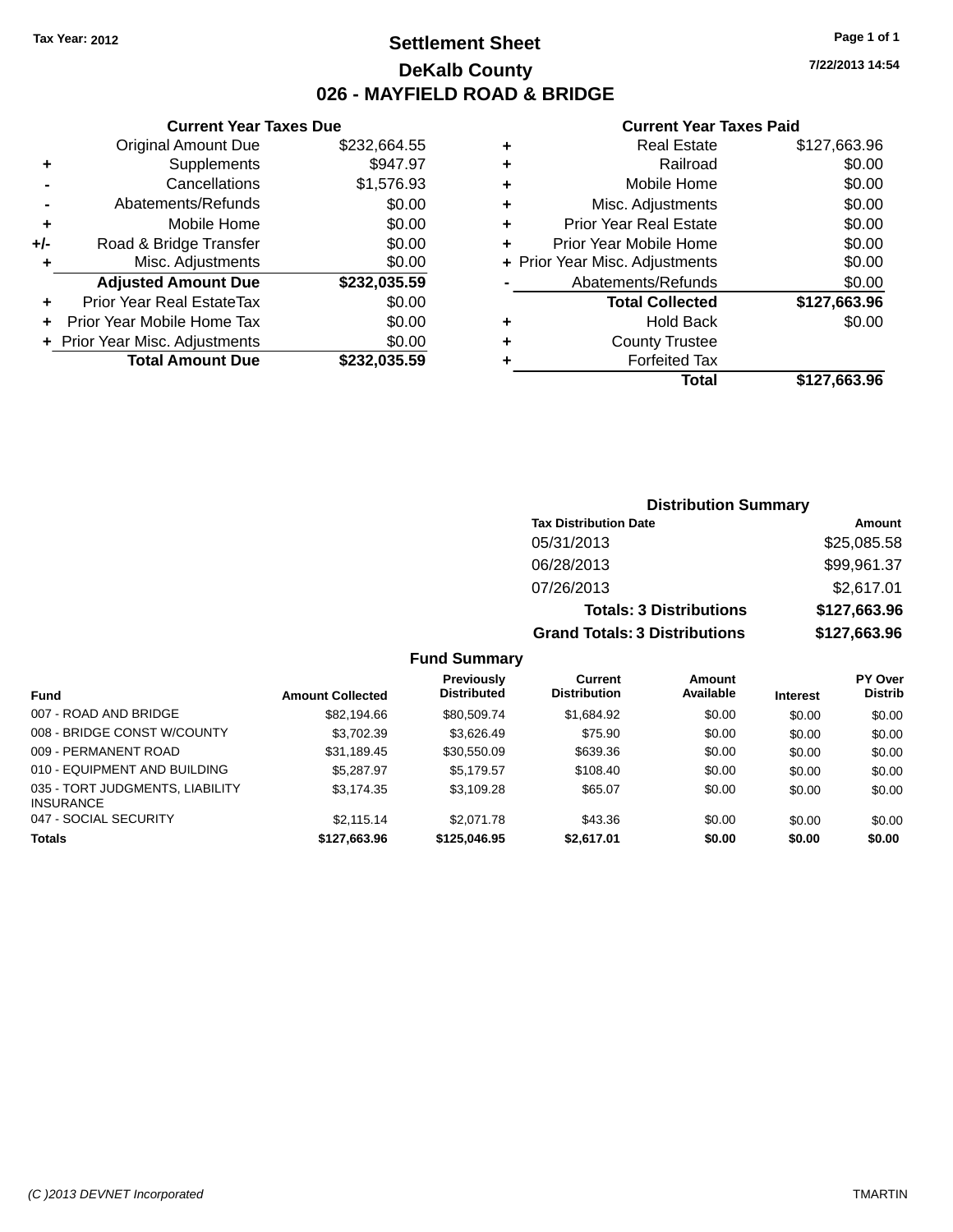## **Settlement Sheet Tax Year: 2012 Page 1 of 1 DeKalb County 027 - MILAN TOWNSHIP**

**7/22/2013 14:54**

|       | <b>Current Year Taxes Due</b>  |             |
|-------|--------------------------------|-------------|
|       | <b>Original Amount Due</b>     | \$40,001.17 |
| ٠     | Supplements                    | \$0.00      |
|       | Cancellations                  | \$0.00      |
|       | Abatements/Refunds             | \$0.00      |
| ٠     | Mobile Home                    | \$0.00      |
| $+/-$ | Road & Bridge Transfer         | \$0.00      |
| ٠     | Misc. Adjustments              | \$0.00      |
|       | <b>Adjusted Amount Due</b>     | \$40,001.17 |
| ٠     | Prior Year Real EstateTax      | \$0.00      |
|       | Prior Year Mobile Home Tax     | \$0.00      |
|       | + Prior Year Misc. Adjustments | \$0.00      |
|       | <b>Total Amount Due</b>        | \$40,001.17 |
|       |                                |             |

| ٠ | <b>Real Estate</b>             | \$22,662.87 |
|---|--------------------------------|-------------|
| ٠ | Railroad                       | \$0.00      |
| ٠ | Mobile Home                    | \$0.00      |
| ٠ | Misc. Adjustments              | \$0.00      |
| ٠ | <b>Prior Year Real Estate</b>  | \$0.00      |
| ٠ | Prior Year Mobile Home         | \$0.00      |
|   | + Prior Year Misc. Adjustments | \$0.00      |
|   | Abatements/Refunds             | \$0.00      |
|   | <b>Total Collected</b>         | \$22,662.87 |
| ٠ | <b>Hold Back</b>               | \$0.00      |
| ٠ | <b>County Trustee</b>          |             |
| ٠ | <b>Forfeited Tax</b>           |             |
|   | <b>Total</b>                   | \$22,662.87 |
|   |                                |             |

|                 |                         |                                  | <b>Distribution Summary</b>           |                                |                 |                                  |
|-----------------|-------------------------|----------------------------------|---------------------------------------|--------------------------------|-----------------|----------------------------------|
|                 |                         |                                  | <b>Tax Distribution Date</b>          |                                |                 | Amount                           |
|                 |                         |                                  | 05/31/2013                            |                                |                 | \$2,387.39                       |
|                 |                         |                                  | 06/28/2013                            |                                |                 | \$20,144.81                      |
|                 |                         |                                  | 07/26/2013                            |                                |                 | \$130.67                         |
|                 |                         |                                  |                                       | <b>Totals: 3 Distributions</b> |                 | \$22,662.87                      |
|                 |                         |                                  | <b>Grand Totals: 3 Distributions</b>  |                                |                 | \$22,662.87                      |
|                 |                         | <b>Fund Summary</b>              |                                       |                                |                 |                                  |
| <b>Fund</b>     | <b>Amount Collected</b> | Previously<br><b>Distributed</b> | <b>Current</b><br><b>Distribution</b> | Amount<br>Available            | <b>Interest</b> | <b>PY Over</b><br><b>Distrib</b> |
| 001 - CORPORATE | \$22,662.87             | \$22,532.20                      | \$130.67                              | \$0.00                         | \$0.00          | \$0.00                           |
| <b>Totals</b>   | \$22,662.87             | \$22,532.20                      | \$130.67                              | \$0.00                         | \$0.00          | \$0.00                           |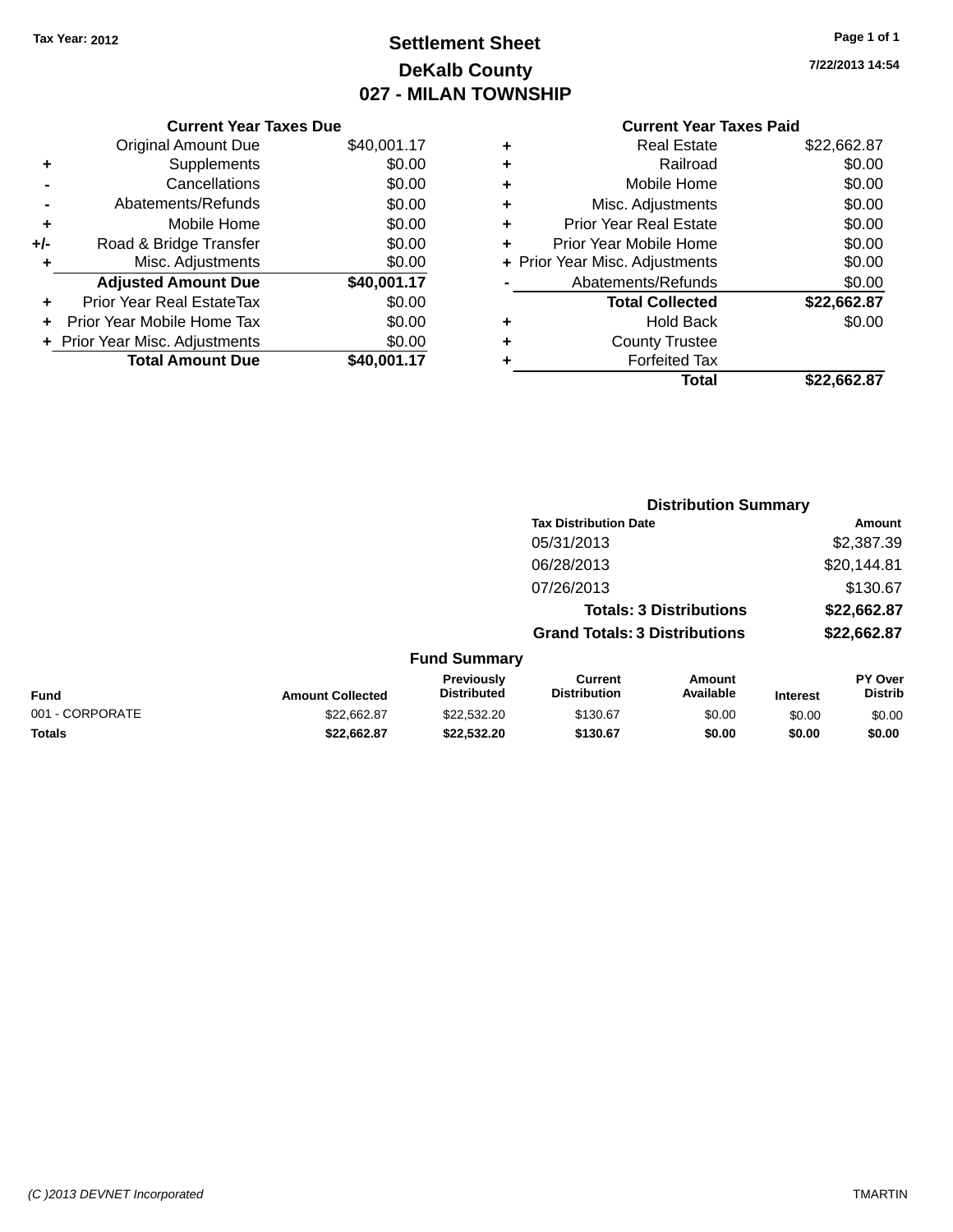## **Settlement Sheet Tax Year: 2012 Page 1 of 1 DeKalb County 028 - MILAN ROAD & BRIDGE**

| <b>Current Year Taxes Due</b>  |             |
|--------------------------------|-------------|
| <b>Original Amount Due</b>     | \$61,756.13 |
| Supplements                    | \$0.00      |
| Cancellations                  | \$0.00      |
| Abatements/Refunds             | \$0.00      |
| Mobile Home                    | \$0.00      |
| Road & Bridge Transfer         | \$0.00      |
| Misc. Adjustments              | \$0.00      |
| <b>Adjusted Amount Due</b>     | \$61,756.13 |
| Prior Year Real EstateTax      | \$0.00      |
| Prior Year Mobile Home Tax     | \$0.00      |
| + Prior Year Misc. Adjustments | \$0.00      |
| <b>Total Amount Due</b>        | \$61,756.13 |
|                                |             |

#### **Current Year Taxes Paid**

| ٠ | <b>Real Estate</b>             | \$34,988.28 |
|---|--------------------------------|-------------|
| ٠ | Railroad                       | \$0.00      |
| ٠ | Mobile Home                    | \$0.00      |
| ٠ | Misc. Adjustments              | \$0.00      |
| ٠ | <b>Prior Year Real Estate</b>  | \$0.00      |
| ٠ | Prior Year Mobile Home         | \$0.00      |
|   | + Prior Year Misc. Adjustments | \$0.00      |
|   | Abatements/Refunds             | \$0.00      |
|   | <b>Total Collected</b>         | \$34,988.28 |
| ٠ | <b>Hold Back</b>               | \$0.00      |
| ٠ | <b>County Trustee</b>          |             |
| ٠ | <b>Forfeited Tax</b>           |             |
|   | Total                          | \$34.988.28 |
|   |                                |             |

|                     | <b>Distribution Summary</b>          |             |
|---------------------|--------------------------------------|-------------|
|                     | <b>Tax Distribution Date</b>         | Amount      |
|                     | 05/31/2013                           | \$3,685.82  |
|                     | 06/28/2013                           | \$31,100.74 |
|                     | 07/26/2013                           | \$201.72    |
|                     | <b>Totals: 3 Distributions</b>       | \$34,988.28 |
|                     | <b>Grand Totals: 3 Distributions</b> | \$34,988.28 |
| <b>Fund Summary</b> |                                      |             |

| <b>Fund</b>                 | <b>Amount Collected</b> | <b>Previously</b><br><b>Distributed</b> | Current<br><b>Distribution</b> | Amount<br>Available | <b>Interest</b> | <b>PY Over</b><br><b>Distrib</b> |
|-----------------------------|-------------------------|-----------------------------------------|--------------------------------|---------------------|-----------------|----------------------------------|
| 007 - ROAD AND BRIDGE       | \$24.021.83             | \$23.883.33                             | \$138.50                       | \$0.00              | \$0.00          | \$0.00                           |
| 008 - BRIDGE CONST W/COUNTY | \$2,466.92              | \$2,452.70                              | \$14.22                        | \$0.00              | \$0.00          | \$0.00                           |
| 009 - PERMANENT ROAD        | \$8.499.53              | \$8.450.53                              | \$49.00                        | \$0.00              | \$0.00          | \$0.00                           |
| Totals                      | \$34,988.28             | \$34,786,56                             | \$201.72                       | \$0.00              | \$0.00          | \$0.00                           |

**7/22/2013 14:54**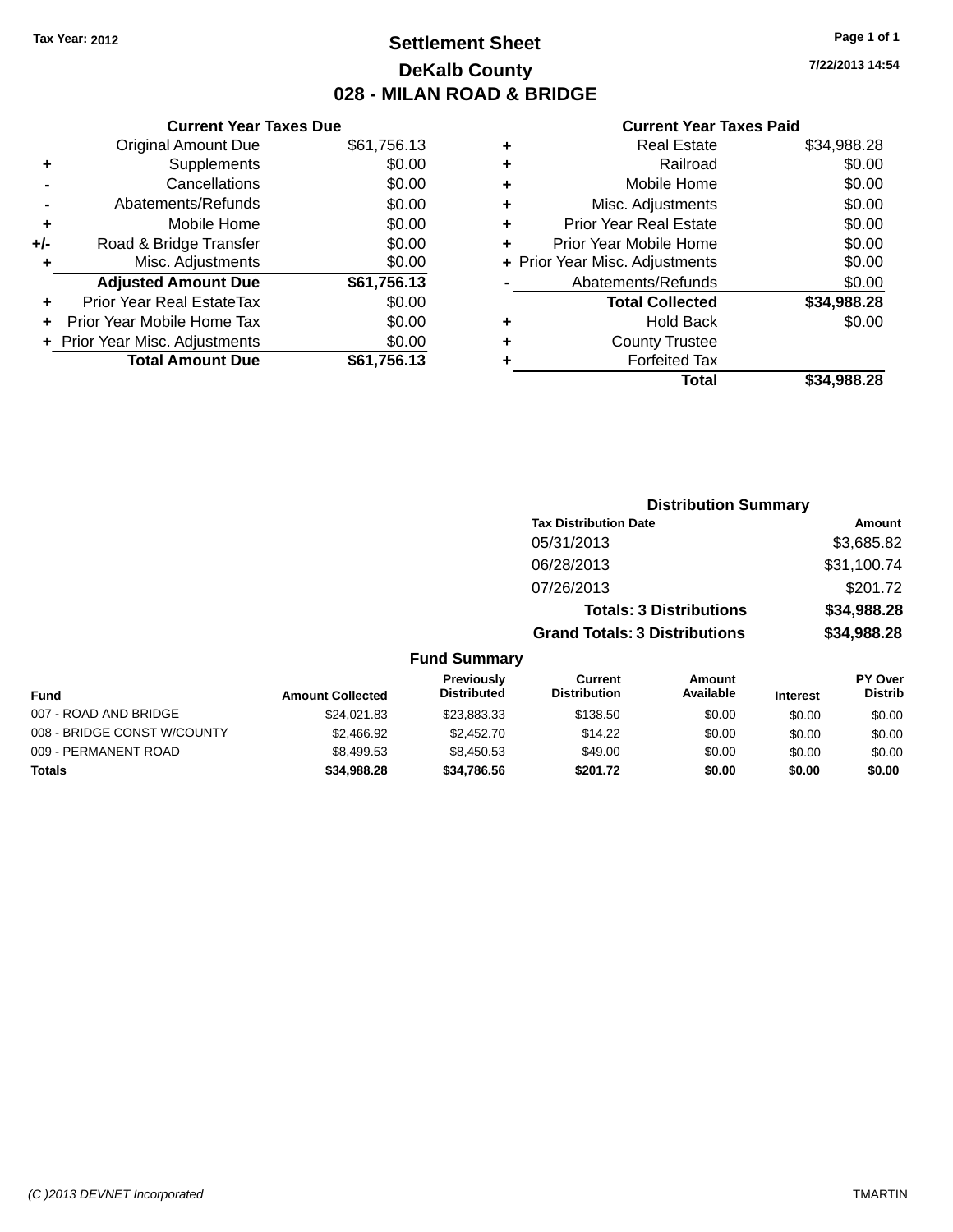## **Settlement Sheet Tax Year: 2012 Page 1 of 1 DeKalb County 029 - PAW PAW TOWNSHIP**

#### **Current Year Taxes Due**

|       | <b>Original Amount Due</b>     | \$65,159.66 |
|-------|--------------------------------|-------------|
| ٠     | Supplements                    | \$577.51    |
|       | Cancellations                  | \$742.33    |
|       | Abatements/Refunds             | \$0.00      |
| ٠     | Mobile Home                    | \$0.00      |
| $+/-$ | Road & Bridge Transfer         | \$0.00      |
| ٠     | Misc. Adjustments              | \$0.00      |
|       | <b>Adjusted Amount Due</b>     | \$64,994.84 |
| ÷     | Prior Year Real EstateTax      | \$0.00      |
|       | Prior Year Mobile Home Tax     | \$0.00      |
|       | + Prior Year Misc. Adjustments | \$0.00      |
|       | <b>Total Amount Due</b>        | \$64.994.84 |

#### **Current Year Taxes Paid**

| ٠ | <b>Real Estate</b>             | \$35,261.39 |
|---|--------------------------------|-------------|
| ٠ | Railroad                       | \$1,249.25  |
| ٠ | Mobile Home                    | \$0.00      |
| ٠ | Misc. Adjustments              | \$0.00      |
| ٠ | <b>Prior Year Real Estate</b>  | \$0.00      |
| ٠ | Prior Year Mobile Home         | \$0.00      |
|   | + Prior Year Misc. Adjustments | \$0.00      |
|   | Abatements/Refunds             | \$0.00      |
|   | <b>Total Collected</b>         | \$36,510.64 |
| ٠ | <b>Hold Back</b>               | \$0.00      |
| ٠ | <b>County Trustee</b>          |             |
| ٠ | <b>Forfeited Tax</b>           |             |
|   | Total                          | \$36,510.64 |
|   |                                |             |

| <b>Distribution Summary</b>          |             |
|--------------------------------------|-------------|
| <b>Tax Distribution Date</b>         | Amount      |
| 05/31/2013                           | \$7,167.33  |
| 06/28/2013                           | \$28,739.40 |
| 07/26/2013                           | \$603.91    |
| <b>Totals: 3 Distributions</b>       | \$36,510.64 |
| <b>Grand Totals: 3 Distributions</b> | \$36,510.64 |

#### **Fund Summary**

| <b>Fund</b>              | <b>Amount Collected</b> | <b>Previously</b><br><b>Distributed</b> | Current<br><b>Distribution</b> | Amount<br>Available | <b>Interest</b> | PY Over<br><b>Distrib</b> |
|--------------------------|-------------------------|-----------------------------------------|--------------------------------|---------------------|-----------------|---------------------------|
| 001 - CORPORATE          | \$34,293.82             | \$33,726.57                             | \$567.25                       | \$0.00              | \$0.00          | \$0.00                    |
| 017 - CEMETERY           | \$1,386.46              | \$1.363.53                              | \$22.93                        | \$0.00              | \$0.00          | \$0.00                    |
| 034 - GENERAL ASSISTANCE | \$830.36                | \$816.63                                | \$13.73                        | \$0.00              | \$0.00          | \$0.00                    |
| <b>Totals</b>            | \$36,510.64             | \$35,906,73                             | \$603.91                       | \$0.00              | \$0.00          | \$0.00                    |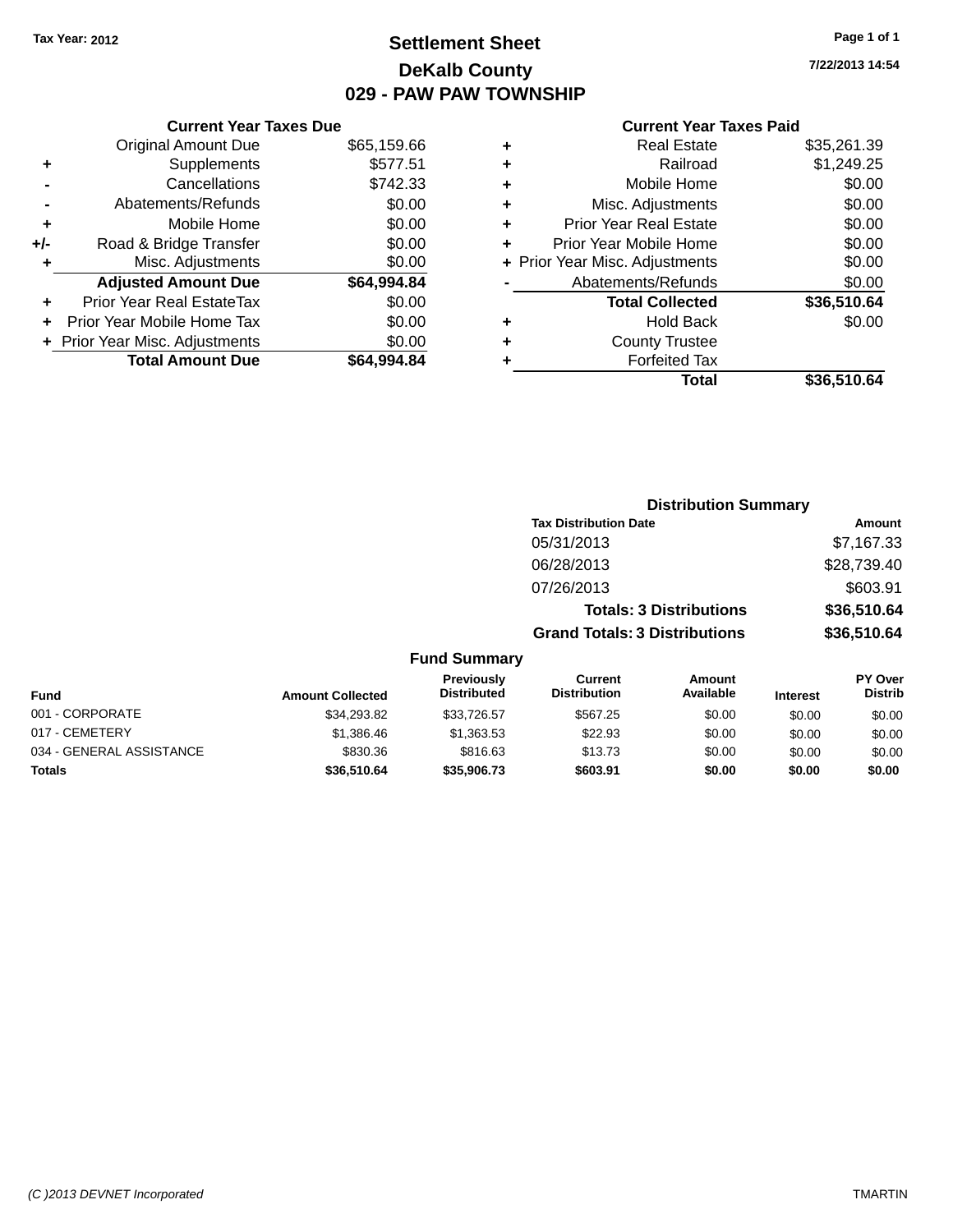## **Settlement Sheet Tax Year: 2012 Page 1 of 1 DeKalb County 030 - PAW PAW ROAD & BRIDGE**

**7/22/2013 14:54**

#### **Current Year Taxes Paid**

|     | <b>Current Year Taxes Due</b>  |             |
|-----|--------------------------------|-------------|
|     | <b>Original Amount Due</b>     | \$89,870.72 |
| ٠   | Supplements                    | \$796.52    |
|     | Cancellations                  | \$1,023.85  |
|     | Abatements/Refunds             | \$0.00      |
| ÷   | Mobile Home                    | \$0.00      |
| +/- | Road & Bridge Transfer         | \$0.00      |
|     | Misc. Adjustments              | \$0.00      |
|     | <b>Adjusted Amount Due</b>     | \$89,643.39 |
| ٠   | Prior Year Real EstateTax      | \$0.00      |
|     | Prior Year Mobile Home Tax     | \$0.00      |
|     | + Prior Year Misc. Adjustments | \$0.00      |
|     | <b>Total Amount Due</b>        | \$89,643.39 |
|     |                                |             |

|   | <b>Real Estate</b>             | \$48,633.98 |
|---|--------------------------------|-------------|
| ٠ | Railroad                       | \$1,723.01  |
| ٠ | Mobile Home                    | \$0.00      |
| ٠ | Misc. Adjustments              | \$0.00      |
| ٠ | <b>Prior Year Real Estate</b>  | \$0.00      |
| ٠ | Prior Year Mobile Home         | \$0.00      |
|   | + Prior Year Misc. Adjustments | \$0.00      |
|   | Abatements/Refunds             | \$0.00      |
|   | <b>Total Collected</b>         | \$50,356.99 |
| ٠ | Hold Back                      | \$0.00      |
| ٠ | <b>County Trustee</b>          |             |
| ٠ | <b>Forfeited Tax</b>           |             |
|   | Total                          | \$50,356.99 |
|   |                                |             |

| <b>Distribution Summary</b>          |             |
|--------------------------------------|-------------|
| <b>Tax Distribution Date</b>         | Amount      |
| 05/31/2013                           | \$9,885.45  |
| 06/28/2013                           | \$39,638.56 |
| 07/26/2013                           | \$832.98    |
| <b>Totals: 3 Distributions</b>       | \$50,356.99 |
| <b>Grand Totals: 3 Distributions</b> | \$50,356.99 |

#### **Fund Summary**

| <b>Fund</b>                                   | <b>Amount Collected</b> | <b>Previously</b><br><b>Distributed</b> | Current<br><b>Distribution</b> | <b>Amount</b><br>Available | <b>Interest</b> | <b>PY Over</b><br><b>Distrib</b> |
|-----------------------------------------------|-------------------------|-----------------------------------------|--------------------------------|----------------------------|-----------------|----------------------------------|
| 007 - ROAD AND BRIDGE                         | \$24.421.62             | \$24,017.65                             | \$403.97                       | \$0.00                     | \$0.00          | \$0.00                           |
| 009 - PERMANENT ROAD                          | \$19.555.79             | \$19,232.31                             | \$323.48                       | \$0.00                     | \$0.00          | \$0.00                           |
| 010 - EQUIPMENT AND BUILDING                  | \$2,687.30              | \$2,642.85                              | \$44.45                        | \$0.00                     | \$0.00          | \$0.00                           |
| 027 - AUDIT                                   | \$403.16                | \$396.49                                | \$6.67                         | \$0.00                     | \$0.00          | \$0.00                           |
| 035 - TORT JUDGEMENTS/LIABILITY<br><b>INS</b> | \$2,595.05              | \$2,552.12                              | \$42.93                        | \$0.00                     | \$0.00          | \$0.00                           |
| 047 - SOCIAL SECURITY                         | \$694.07                | \$682.59                                | \$11.48                        | \$0.00                     | \$0.00          | \$0.00                           |
| <b>Totals</b>                                 | \$50,356.99             | \$49,524.01                             | \$832.98                       | \$0.00                     | \$0.00          | \$0.00                           |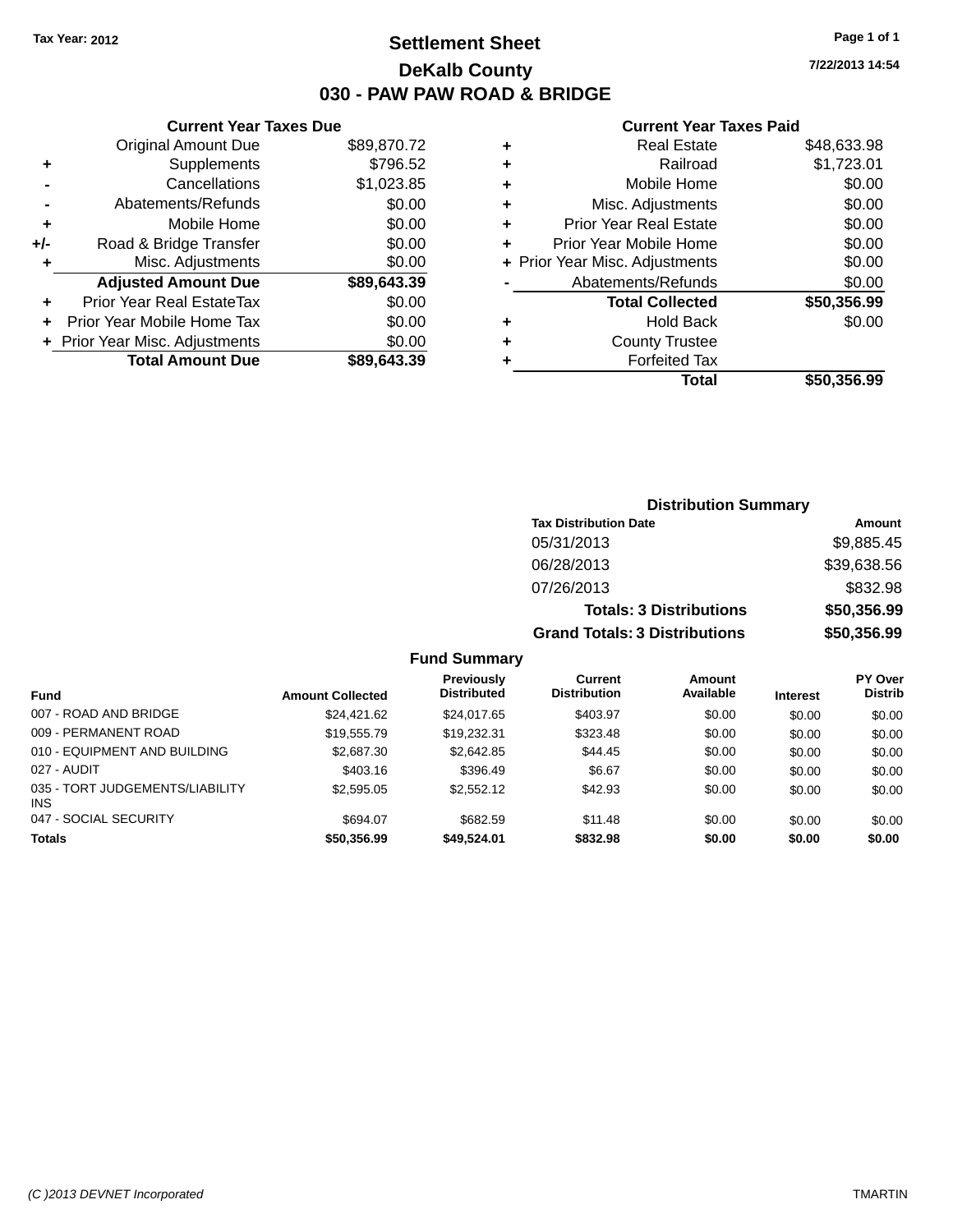## **Settlement Sheet Tax Year: 2012 Page 1 of 1 DeKalb County 031 - PIERCE TOWNSHIP**

**7/22/2013 14:54**

#### **Current Year Taxes Paid**

|     | <b>Current Year Taxes Due</b>  |             |
|-----|--------------------------------|-------------|
|     | <b>Original Amount Due</b>     | \$55,019.62 |
| ٠   | Supplements                    | \$282.94    |
|     | Cancellations                  | \$295.22    |
|     | Abatements/Refunds             | \$0.73      |
| ٠   | Mobile Home                    | \$0.00      |
| +/- | Road & Bridge Transfer         | \$0.00      |
| ٠   | Misc. Adjustments              | \$0.00      |
|     | <b>Adjusted Amount Due</b>     | \$55,006.61 |
| ٠   | Prior Year Real EstateTax      | (\$52.80)   |
|     | Prior Year Mobile Home Tax     | \$0.00      |
|     | + Prior Year Misc. Adjustments | \$0.00      |
|     | <b>Total Amount Due</b>        | \$54,953.81 |
|     |                                |             |

| ٠ | <b>Real Estate</b>             | \$31,609.38 |
|---|--------------------------------|-------------|
| ٠ | Railroad                       | \$0.00      |
| ٠ | Mobile Home                    | \$0.00      |
| ٠ | Misc. Adjustments              | \$0.00      |
| ٠ | <b>Prior Year Real Estate</b>  | (\$52.80)   |
| ٠ | Prior Year Mobile Home         | \$0.00      |
|   | + Prior Year Misc. Adjustments | \$0.00      |
|   | Abatements/Refunds             | \$0.73      |
|   | <b>Total Collected</b>         | \$31,555.85 |
| ٠ | Hold Back                      | \$0.00      |
| ٠ | <b>County Trustee</b>          |             |
|   | <b>Forfeited Tax</b>           |             |
|   | Total                          | \$31,555.85 |
|   |                                |             |

| <b>Distribution Summary</b>          |             |
|--------------------------------------|-------------|
| <b>Tax Distribution Date</b>         | Amount      |
| 05/31/2013                           | \$7,009.34  |
| 06/28/2013                           | \$24,398.28 |
| 07/26/2013                           | \$148.23    |
| <b>Totals: 3 Distributions</b>       | \$31,555.85 |
| <b>Grand Totals: 3 Distributions</b> | \$31,555.85 |

#### **Fund Summary**

| <b>Fund</b>                             | <b>Amount Collected</b> | Previously<br><b>Distributed</b> | Current<br><b>Distribution</b> | <b>Amount</b><br>Available | <b>Interest</b> | <b>PY Over</b><br><b>Distrib</b> |
|-----------------------------------------|-------------------------|----------------------------------|--------------------------------|----------------------------|-----------------|----------------------------------|
| 001 - CORPORATE                         | \$23.526.04             | \$23,415.52                      | \$110.52                       | \$0.00                     | \$0.00          | \$0.00                           |
| $005 - I. M. R. F.$                     | \$1,864.83              | \$1,856.07                       | \$8.76                         | \$0.00                     | \$0.00          | \$0.00                           |
| 027 - AUDIT                             | \$514.02                | \$511.61                         | \$2.41                         | \$0.00                     | \$0.00          | \$0.00                           |
| 035 - TORT JUDGEMENTS/LIABILITY<br>INS. | \$2,352.09              | \$2,341.04                       | \$11.05                        | \$0.00                     | \$0.00          | \$0.00                           |
| 047 - SOCIAL SECURITY                   | \$1,577.98              | \$1.570.57                       | \$7.41                         | \$0.00                     | \$0.00          | \$0.00                           |
| 054 - GENERAL ASSISTANCE                | \$1,720.89              | \$1.712.81                       | \$8.08                         | \$0.00                     | \$0.00          | \$0.00                           |
| <b>Totals</b>                           | \$31,555.85             | \$31,407.62                      | \$148.23                       | \$0.00                     | \$0.00          | \$0.00                           |

#### **Abatement Detail**

**Year Source Account Type Amount Adjustment Description**

\$0.73 12-13-100-003 2011 PTAB REFUND by TBA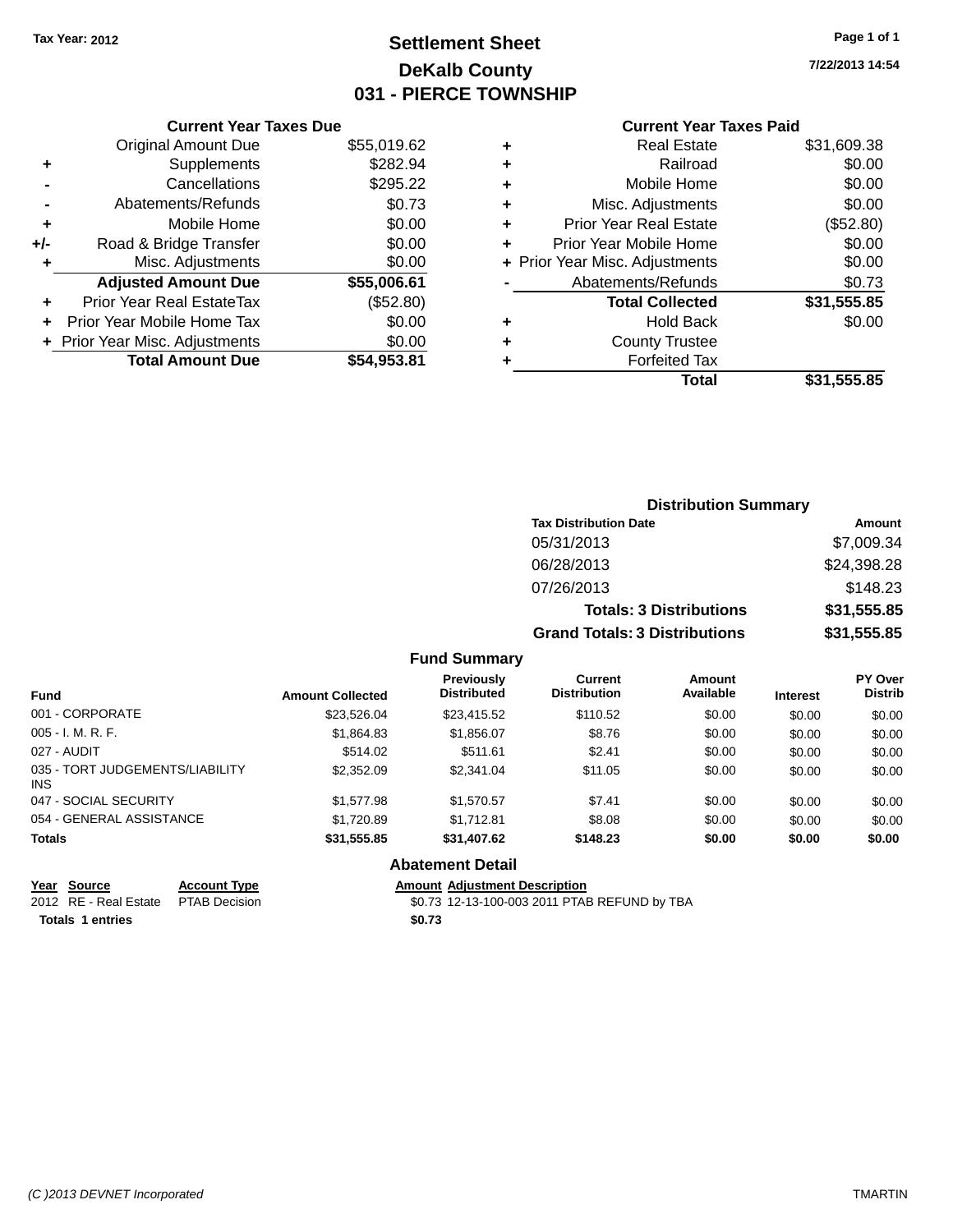## **Settlement Sheet Tax Year: 2012 Page 1 of 1 DeKalb County 032 - PIERCE ROAD & BRIDGE**

**7/22/2013 14:54**

#### **Current Year Taxes Paid**

|     | <b>Current Year Taxes Due</b>  |              |            |
|-----|--------------------------------|--------------|------------|
|     | <b>Original Amount Due</b>     | \$162,040.56 | ٠          |
|     | Supplements                    | \$833.29     | ٠          |
|     | Cancellations                  | \$869.46     | ٠          |
|     | Abatements/Refunds             | \$2.15       | ٠          |
|     | Mobile Home                    | \$0.00       |            |
| +/- | Road & Bridge Transfer         | \$0.00       | Pr         |
|     | Misc. Adjustments              | \$0.00       | + Prior Ye |
|     | <b>Adjusted Amount Due</b>     | \$162,002.24 |            |
|     | Prior Year Real EstateTax      | (\$157.14)   |            |
|     | Prior Year Mobile Home Tax     | \$0.00       |            |
|     | + Prior Year Misc. Adjustments | \$0.00       |            |
|     | <b>Total Amount Due</b>        | \$161,845.10 |            |
|     |                                |              |            |

|   | <b>Real Estate</b>             | \$93,093.37 |
|---|--------------------------------|-------------|
| ٠ | Railroad                       | \$0.00      |
| ٠ | Mobile Home                    | \$0.00      |
| ٠ | Misc. Adjustments              | \$0.00      |
|   | <b>Prior Year Real Estate</b>  | (\$157.14)  |
|   | Prior Year Mobile Home         | \$0.00      |
|   | + Prior Year Misc. Adjustments | \$0.00      |
|   | Abatements/Refunds             | \$2.15      |
|   | <b>Total Collected</b>         | \$92,934.08 |
|   | <b>Hold Back</b>               | \$0.00      |
|   | <b>County Trustee</b>          |             |
|   | <b>Forfeited Tax</b>           |             |
|   | Total                          | \$92,934.08 |
|   |                                |             |

| <b>Distribution Summary</b>          |             |
|--------------------------------------|-------------|
| <b>Tax Distribution Date</b>         | Amount      |
| 05/31/2013                           | \$20,643.25 |
| 06/28/2013                           | \$71,854.32 |
| 07/26/2013                           | \$436.51    |
| <b>Totals: 3 Distributions</b>       | \$92,934.08 |
| <b>Grand Totals: 3 Distributions</b> | \$92,934.08 |

#### **Fund Summary**

| <b>Fund</b>                  | <b>Amount Collected</b> | <b>Previously</b><br><b>Distributed</b> | Current<br><b>Distribution</b> | Amount<br>Available | <b>Interest</b> | <b>PY Over</b><br><b>Distrib</b> |
|------------------------------|-------------------------|-----------------------------------------|--------------------------------|---------------------|-----------------|----------------------------------|
|                              |                         |                                         |                                |                     |                 |                                  |
| $005 - I. M. R. F.$          | \$64.82                 | \$64.51                                 | \$0.31                         | \$0.00              | \$0.00          | \$0.00                           |
| 007 - ROAD AND BRIDGE        | \$66,106.70             | \$65,796.20                             | \$310.50                       | \$0.00              | \$0.00          | \$0.00                           |
| 008 - BRIDGE CONST W/COUNTY  | \$5.248.91              | \$5,224.26                              | \$24.65                        | \$0.00              | \$0.00          | \$0.00                           |
| 009 - PERMANENT ROAD         | \$17.167.32             | \$17,086.69                             | \$80.63                        | \$0.00              | \$0.00          | \$0.00                           |
| 010 - EQUIPMENT AND BUILDING | \$3,676,09              | \$3,658.82                              | \$17.27                        | \$0.00              | \$0.00          | \$0.00                           |
| 047 - SOCIAL SECURITY        | \$670.24                | \$667.09                                | \$3.15                         | \$0.00              | \$0.00          | \$0.00                           |
| <b>Totals</b>                | \$92,934.08             | \$92,497.57                             | \$436.51                       | \$0.00              | \$0.00          | \$0.00                           |

#### **Abatement Detail**

## **Year Source Account Type Amount Adjustment Description**<br>2012 RE - Real Estate PTAB Decision **Amount Adjustment Description**

\$2.15 12-13-100-003 2011 PTAB REFUND by TBA

**Totals 1 entries \$2.15**

*(C )2013 DEVNET Incorporated* TMARTIN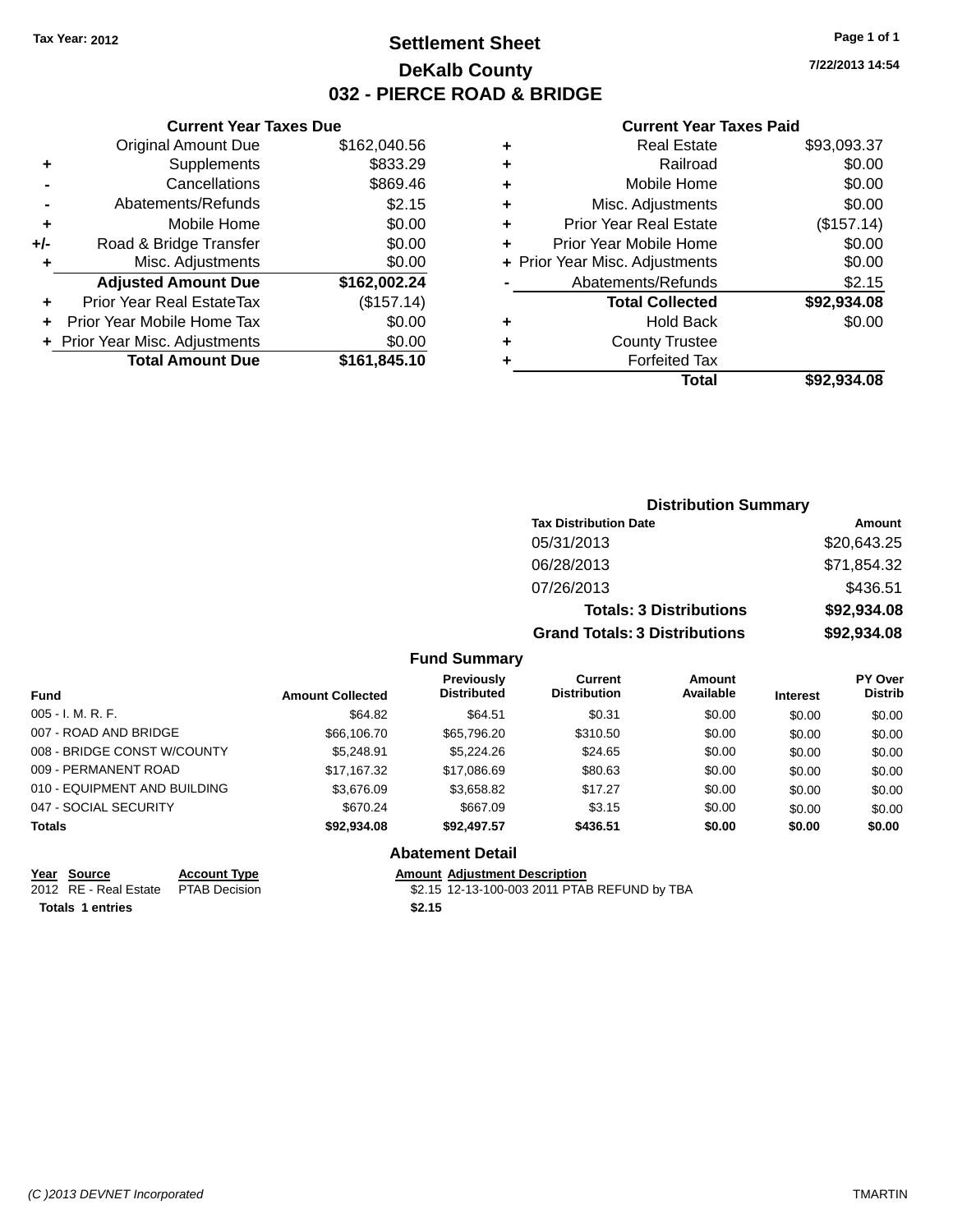## **Settlement Sheet Tax Year: 2012 Page 1 of 1 DeKalb County 033 - SANDWICH TOWNSHIP**

**7/22/2013 14:54**

#### **Current Year Taxes Paid**

|     | <b>Current Year Taxes Due</b>  |              |  |  |
|-----|--------------------------------|--------------|--|--|
|     | <b>Original Amount Due</b>     | \$234,740.07 |  |  |
| ٠   | Supplements                    | \$1,149.90   |  |  |
|     | Cancellations                  | \$1,247.29   |  |  |
|     | Abatements/Refunds             | \$0.19       |  |  |
| ٠   | Mobile Home                    | \$0.00       |  |  |
| +/- | Road & Bridge Transfer         | \$0.00       |  |  |
| ٠   | Misc. Adjustments              | \$0.00       |  |  |
|     | <b>Adjusted Amount Due</b>     | \$234,642.49 |  |  |
| ٠   | Prior Year Real EstateTax      | \$223.32     |  |  |
|     | Prior Year Mobile Home Tax     | \$0.00       |  |  |
|     | + Prior Year Misc. Adjustments | \$0.00       |  |  |
|     | <b>Total Amount Due</b>        | \$234,865.81 |  |  |
|     |                                |              |  |  |

| ٠ | <b>Real Estate</b>             | \$126,368.48 |
|---|--------------------------------|--------------|
| ٠ | Railroad                       | \$378.90     |
| ٠ | Mobile Home                    | \$0.00       |
| ٠ | Misc. Adjustments              | \$0.00       |
| ٠ | <b>Prior Year Real Estate</b>  | \$223.32     |
| ÷ | Prior Year Mobile Home         | \$0.00       |
|   | + Prior Year Misc. Adjustments | \$0.00       |
|   | Abatements/Refunds             | \$0.19       |
|   | <b>Total Collected</b>         | \$126,970.51 |
| ٠ | Hold Back                      | \$0.00       |
| ٠ | <b>County Trustee</b>          |              |
| ٠ | <b>Forfeited Tax</b>           |              |
|   | Total                          | \$126,970.51 |
|   |                                |              |

| <b>Distribution Summary</b>          |              |
|--------------------------------------|--------------|
| <b>Tax Distribution Date</b>         | Amount       |
| 05/31/2013                           | \$30,164.50  |
| 06/28/2013                           | \$93,315.78  |
| 07/26/2013                           | \$3,490.23   |
| <b>Totals: 3 Distributions</b>       | \$126,970.51 |
| <b>Grand Totals: 3 Distributions</b> | \$126,970.51 |

#### **Fund Summary**

| <b>Fund</b>              | <b>Amount Collected</b> | Previously<br><b>Distributed</b> | Current<br><b>Distribution</b> | <b>Amount</b><br>Available | <b>Interest</b> | <b>PY Over</b><br><b>Distrib</b> |
|--------------------------|-------------------------|----------------------------------|--------------------------------|----------------------------|-----------------|----------------------------------|
| 001 - CORPORATE          | \$65,885,80             | \$64,074.70                      | \$1.811.10                     | \$0.00                     | \$0.00          | \$0.00                           |
| $005 - I. M. R. F.$      | \$8.114.41              | \$7,891.36                       | \$223.05                       | \$0.00                     | \$0.00          | \$0.00                           |
| 017 - CEMETERY           | \$38,139.65             | \$37,091.25                      | \$1,048.40                     | \$0.00                     | \$0.00          | \$0.00                           |
| 047 - SOCIAL SECURITY    | \$4,008.71              | \$3,898.51                       | \$110.20                       | \$0.00                     | \$0.00          | \$0.00                           |
| 054 - GENERAL ASSISTANCE | \$10.821.94             | \$10.524.46                      | \$297.48                       | \$0.00                     | \$0.00          | \$0.00                           |
| <b>Totals</b>            | \$126,970.51            | \$123,480,28                     | \$3,490.23                     | \$0.00                     | \$0.00          | \$0.00                           |

#### **Abatement Detail**

**Year** Source **Account Type Account Adjustment Description** 

**Totals 1 entries** 

2012 RE - Real Estate PTAB Decision \$0.19 19-27-427-021 2011 PTAB REFUND by TBA<br> **Totals 1 entries** \$0.19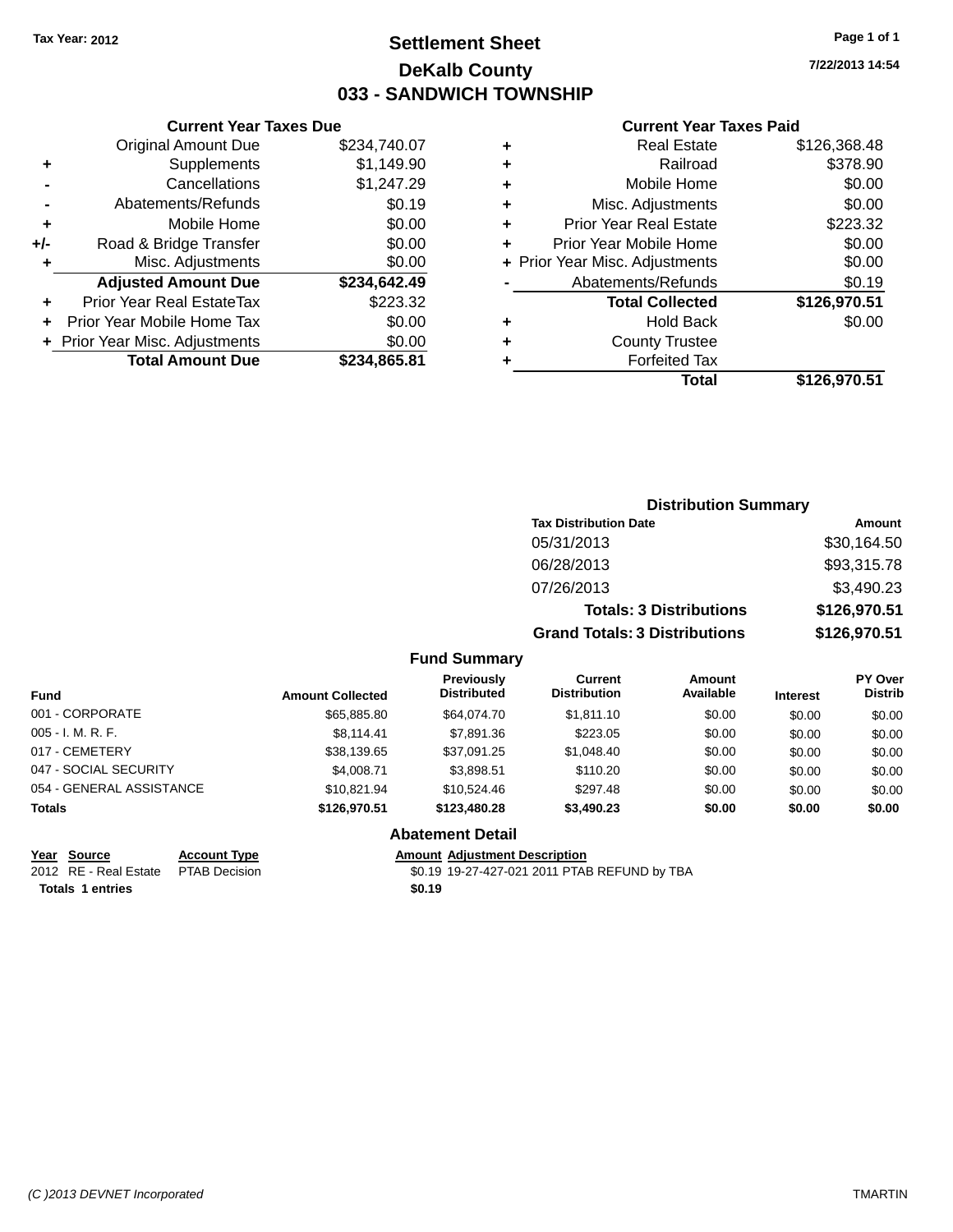## **Settlement Sheet Tax Year: 2012 Page 1 of 1 DeKalb County 034 - SANDWICH PUBLIC LIBRARY DISTRICT**

| Current Year Taxes Due |  |
|------------------------|--|
|------------------------|--|

|     | <b>Total Amount Due</b>        | \$536.292.74 |
|-----|--------------------------------|--------------|
|     | + Prior Year Misc. Adjustments | \$0.00       |
|     | Prior Year Mobile Home Tax     | \$0.00       |
| ÷   | Prior Year Real EstateTax      | \$318.55     |
|     | <b>Adjusted Amount Due</b>     | \$535,974.19 |
| ٠   | Misc. Adjustments              | \$0.00       |
| +/- | Road & Bridge Transfer         | \$0.00       |
| ٠   | Mobile Home                    | \$0.00       |
|     | Abatements/Refunds             | \$0.45       |
|     | Cancellations                  | \$2,849.13   |
| ٠   | Supplements                    | \$2,626.64   |
|     | <b>Original Amount Due</b>     | \$536,197.13 |

#### **Current Year Taxes Paid**

| ٠ | <b>Real Estate</b>             | \$288,653.04 |
|---|--------------------------------|--------------|
| ٠ | Railroad                       | \$865.48     |
| ٠ | Mobile Home                    | \$0.00       |
| ٠ | Misc. Adjustments              | \$0.00       |
| ٠ | <b>Prior Year Real Estate</b>  | \$318.55     |
| ٠ | Prior Year Mobile Home         | \$0.00       |
|   | + Prior Year Misc. Adjustments | \$0.00       |
|   | Abatements/Refunds             | \$0.45       |
|   | <b>Total Collected</b>         | \$289,836.62 |
| ٠ | <b>Hold Back</b>               | \$0.00       |
| ٠ | <b>County Trustee</b>          |              |
| ٠ | <b>Forfeited Tax</b>           |              |
|   | Total                          | \$289,836.62 |
|   |                                |              |

#### **Distribution Summary Tax Distribution Date Amount** 05/31/2013 \$68,699.37 06/28/2013 \$213,164.90 07/26/2013 \$7,972.35 **Totals: 3 Distributions \$289,836.62 Grand Totals: 3 Distributions \$289,836.62**

#### **Fund Summary**

| <b>Amount Collected</b> | Previously<br><b>Distributed</b> | Current<br><b>Distribution</b> | Amount<br>Available | <b>Interest</b> | <b>PY Over</b><br><b>Distrib</b> |
|-------------------------|----------------------------------|--------------------------------|---------------------|-----------------|----------------------------------|
| \$148,823.30            | \$144,729,70                     | \$4,093.60                     | \$0.00              | \$0.00          | \$0.00                           |
| \$109,263.18            | \$106,257,75                     | \$3,005.43                     | \$0.00              | \$0.00          | \$0.00                           |
| \$15,733.79             | \$15,301.01                      | \$432.78                       | \$0.00              | \$0.00          | \$0.00                           |
| \$4,272,77              | \$4,155.24                       | \$117.53                       | \$0.00              | \$0.00          | \$0.00                           |
| \$1,195.29              | \$1,162.41                       | \$32.88                        | \$0.00              | \$0.00          | \$0.00                           |
| \$6,025.39              | \$5,859.66                       | \$165.73                       | \$0.00              | \$0.00          | \$0.00                           |
| \$4,522,90              | \$4,398.50                       | \$124.40                       | \$0.00              | \$0.00          | \$0.00                           |
| \$289,836.62            | \$281,864.27                     | \$7,972.35                     | \$0.00              | \$0.00          | \$0.00                           |
|                         |                                  |                                |                     |                 |                                  |

#### **Abatement Detail**

| Year Source                         | <b>Account Type</b> | Amount |
|-------------------------------------|---------------------|--------|
| 2012 RE - Real Estate PTAB Decision |                     | \$0.45 |
| <b>Totals 1 entries</b>             |                     | \$0.45 |

**Amount Adjustment Description** \$0.45 19-27-427-021 2011 PTAB REFUND by TBA **7/22/2013 14:54**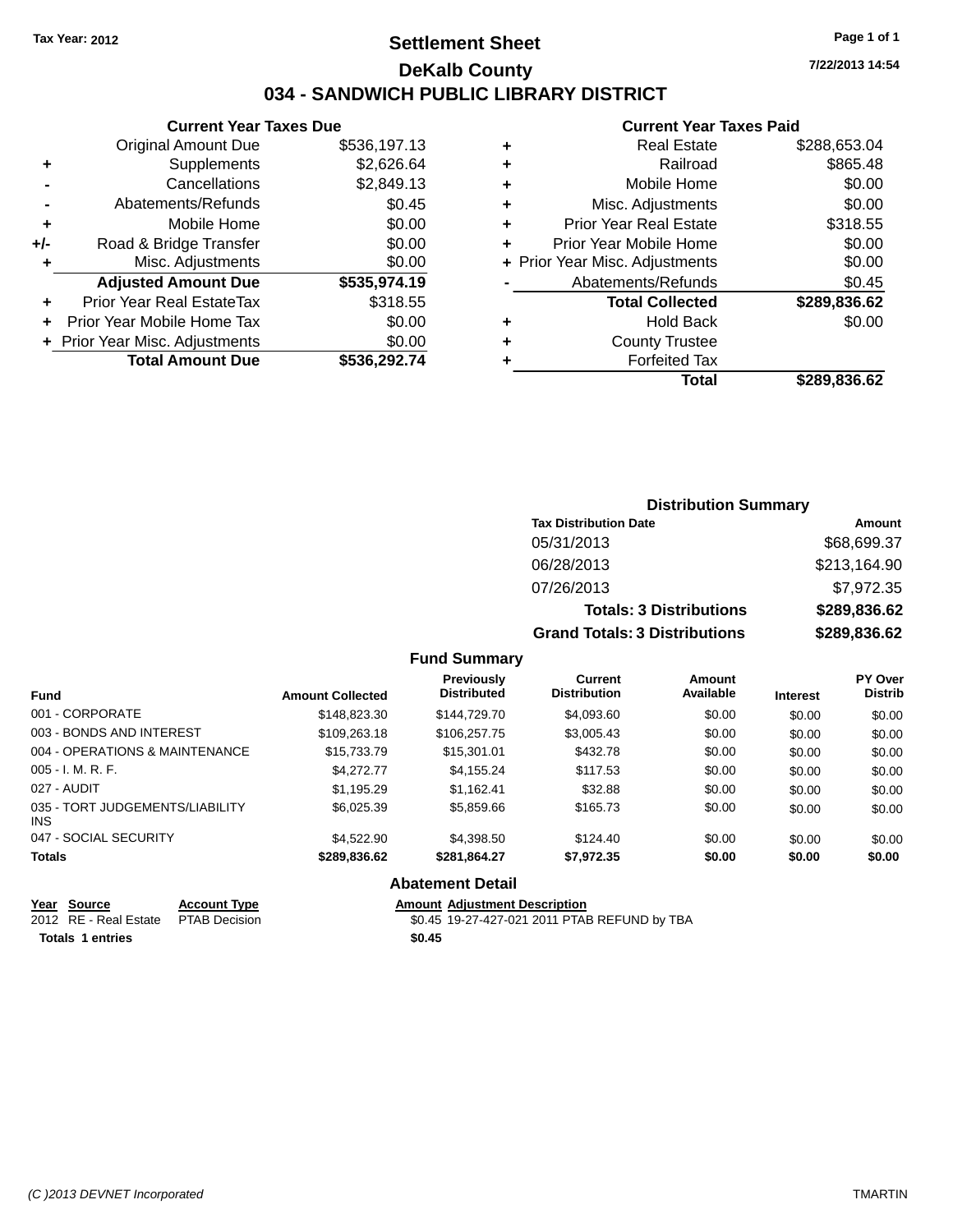## **Settlement Sheet Tax Year: 2012 Page 1 of 1 DeKalb County 035 - SANDWICH ROAD & BRIDGE**

**7/22/2013 14:54**

#### **Current Year Taxes Paid**

|     | <b>Current Year Taxes Due</b>  |               |  |  |  |  |  |
|-----|--------------------------------|---------------|--|--|--|--|--|
|     | <b>Original Amount Due</b>     | \$226,641.59  |  |  |  |  |  |
| ٠   | Supplements                    | \$898.01      |  |  |  |  |  |
|     | Cancellations                  | \$974.09      |  |  |  |  |  |
|     | \$0.15<br>Abatements/Refunds   |               |  |  |  |  |  |
| ٠   | Mobile Home                    | \$0.00        |  |  |  |  |  |
| +/- | Road & Bridge Transfer         | (\$23,404.13) |  |  |  |  |  |
| ٠   | Misc. Adjustments              | \$0.00        |  |  |  |  |  |
|     | <b>Adjusted Amount Due</b>     | \$203,161.23  |  |  |  |  |  |
| ٠   | Prior Year Real EstateTax      | \$173.69      |  |  |  |  |  |
| ÷   | Prior Year Mobile Home Tax     | \$0.00        |  |  |  |  |  |
|     | + Prior Year Misc. Adjustments | \$0.00        |  |  |  |  |  |
|     | <b>Total Amount Due</b>        | \$203,334.92  |  |  |  |  |  |
|     |                                |               |  |  |  |  |  |

| <b>Real Estate</b>             | \$98,688.60 |
|--------------------------------|-------------|
| Railroad                       | \$323.44    |
| Mobile Home                    | \$0.00      |
| Misc. Adjustments              | \$0.00      |
| <b>Prior Year Real Estate</b>  | \$173.69    |
| Prior Year Mobile Home         | \$0.00      |
| + Prior Year Misc. Adjustments | \$0.00      |
| Abatements/Refunds             | \$0.15      |
| <b>Total Collected</b>         | \$99,185.58 |
| <b>Hold Back</b>               | \$0.00      |
| <b>County Trustee</b>          |             |
| <b>Forfeited Tax</b>           |             |
| Total                          | \$99,185.58 |
|                                |             |

| <b>Road and Bridge Summary</b> |             |                     |                                      | <b>Distribution Summary</b> |  |  |
|--------------------------------|-------------|---------------------|--------------------------------------|-----------------------------|--|--|
| <b>Municipality</b>            | Amt. Due    | Amt. Distrib.       | <b>Tax Distribution Date</b>         | Amount                      |  |  |
| <b>CITY OF SANDWICH</b>        | \$43,287.76 | \$23,404.13         | 05/31/2013                           | \$23,556.65                 |  |  |
| <b>Totals</b>                  | \$43,287.76 | \$23,404.13         | 06/28/2013                           | \$72,903.23                 |  |  |
|                                |             |                     | 07/26/2013                           | \$2,725.70                  |  |  |
|                                |             |                     | <b>Totals: 3 Distributions</b>       | \$99,185.58                 |  |  |
|                                |             |                     | <b>Grand Totals: 3 Distributions</b> | \$99,185.58                 |  |  |
|                                |             | <b>Fund Summary</b> |                                      |                             |  |  |

| Fund                         | <b>Amount Collected</b> | Previously<br><b>Distributed</b> | Current<br><b>Distribution</b> | Amount<br>Available | <b>Interest</b> | <b>PY Over</b><br><b>Distrib</b> |
|------------------------------|-------------------------|----------------------------------|--------------------------------|---------------------|-----------------|----------------------------------|
| 007 - ROAD AND BRIDGE        | \$29,751.89             | \$28,934.80                      | \$817.09                       | \$0.00              | \$0.00          | \$0.00                           |
| 009 - PERMANENT ROAD         | \$44.669.98             | \$43,442.07                      | \$1.227.91                     | \$0.00              | \$0.00          | \$0.00                           |
| 010 - EQUIPMENT AND BUILDING | \$24,488.88             | \$23,815,73                      | \$673.15                       | \$0.00              | \$0.00          | \$0.00                           |
| 047 - SOCIAL SECURITY        | \$274.83                | \$267.28                         | \$7.55                         | \$0.00              | \$0.00          | \$0.00                           |
| <b>Totals</b>                | \$99,185,58             | \$96,459.88                      | \$2.725.70                     | \$0.00              | \$0.00          | \$0.00                           |
|                              |                         | <b>Abatement Detail</b>          |                                |                     |                 |                                  |

**Totals 1 entries \$0.19**

**Year** Source **Account Type Account Adjustment Description** 2012 RE - Real Estate PTAB Decision \$0.19 19-27-427-021 2011 PTAB REFUND by TBA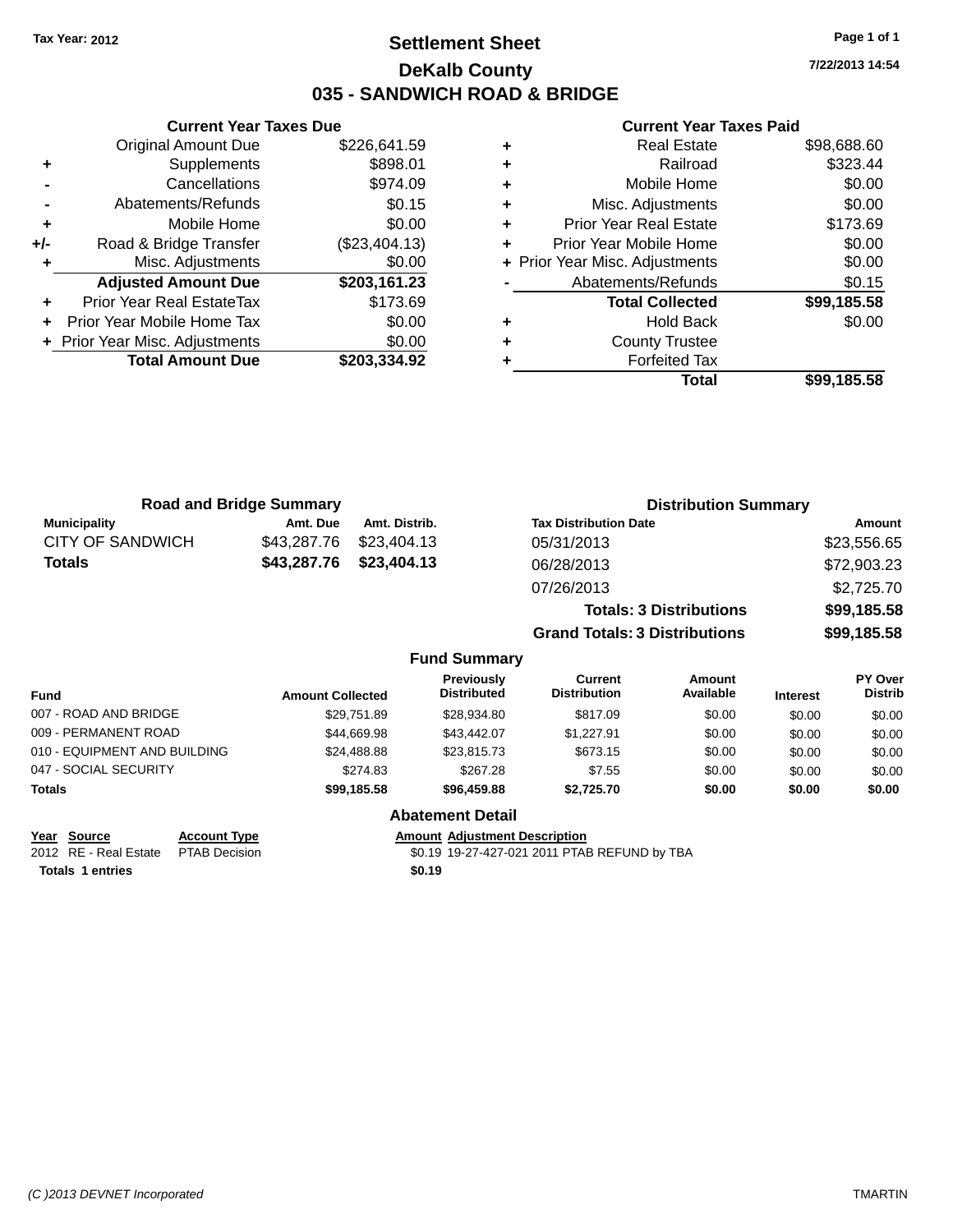## **Settlement Sheet Tax Year: 2012 Page 1 of 1 DeKalb County 036 - SHABBONA TOWNSHIP**

**7/22/2013 14:54**

#### **Current Year Taxes Paid**

|     | <b>Current Year Taxes Due</b>  |             |
|-----|--------------------------------|-------------|
|     | <b>Original Amount Due</b>     | \$95,508.49 |
| ٠   | Supplements                    | \$96.23     |
|     | Cancellations                  | \$130.52    |
|     | Abatements/Refunds             | \$2.84      |
| ٠   | Mobile Home                    | \$0.00      |
| +/- | Road & Bridge Transfer         | \$0.00      |
| ٠   | Misc. Adjustments              | \$27.32     |
|     | <b>Adjusted Amount Due</b>     | \$95,498.68 |
| ٠   | Prior Year Real EstateTax      | (\$376.17)  |
|     | Prior Year Mobile Home Tax     | \$0.00      |
|     | + Prior Year Misc. Adjustments | \$0.00      |
|     | <b>Total Amount Due</b>        | \$95.122.51 |
|     |                                |             |

| ٠ | <b>Real Estate</b>             | \$51,031.64 |
|---|--------------------------------|-------------|
| ٠ | Railroad                       | \$1,484.63  |
| ٠ | Mobile Home                    | \$0.00      |
| ٠ | Misc. Adjustments              | \$27.32     |
| ٠ | <b>Prior Year Real Estate</b>  | (\$376.17)  |
| ÷ | Prior Year Mobile Home         | \$0.00      |
|   | + Prior Year Misc. Adjustments | \$0.00      |
|   | Abatements/Refunds             | \$2.84      |
|   | <b>Total Collected</b>         | \$52,164.58 |
| ٠ | <b>Hold Back</b>               | \$0.00      |
| ٠ | <b>County Trustee</b>          |             |
| ٠ | <b>Forfeited Tax</b>           |             |
|   | Total                          | \$52.164.58 |
|   |                                |             |

|                          |                         | <b>Distribution Summary</b>      |                                       |                                |                 |                                  |
|--------------------------|-------------------------|----------------------------------|---------------------------------------|--------------------------------|-----------------|----------------------------------|
|                          |                         |                                  | <b>Tax Distribution Date</b>          |                                |                 | Amount                           |
|                          |                         |                                  | 05/31/2013                            |                                |                 | \$8,926.61                       |
|                          |                         |                                  | 06/28/2013                            |                                | \$42,123.17     |                                  |
|                          |                         |                                  | 07/26/2013                            |                                |                 | \$1,114.80                       |
|                          |                         |                                  |                                       | <b>Totals: 3 Distributions</b> |                 | \$52,164.58                      |
|                          |                         |                                  | <b>Grand Totals: 3 Distributions</b>  |                                |                 | \$52,164.58                      |
|                          |                         | <b>Fund Summary</b>              |                                       |                                |                 |                                  |
| <b>Fund</b>              | <b>Amount Collected</b> | Previously<br><b>Distributed</b> | <b>Current</b><br><b>Distribution</b> | <b>Amount</b><br>Available     | <b>Interest</b> | <b>PY Over</b><br><b>Distrib</b> |
| 001 - CORPORATE          | \$34,355.87             | \$33,621.65                      | \$734.22                              | \$0.00                         | \$0.00          | \$0.00                           |
| 017 - CEMETERY           | \$17,752.32             | \$17.372.94                      | \$379.38                              | \$0.00                         | \$0.00          | \$0.00                           |
| 054 - GENERAL ASSISTANCE | \$56.39                 | \$55.19                          | \$1.20                                | \$0.00                         | \$0.00          | \$0.00                           |
| Totals                   | \$52,164.58             | \$51,049.78                      | \$1,114.80                            | \$0.00                         | \$0.00          | \$0.00                           |
|                          |                         |                                  |                                       |                                |                 |                                  |

#### **Miscellaneous Adjustment Detail**

**Year Source Account Type Amount Adjustment Description**

2012 RE - Real Estate Paymt In Lieu of Tax \$27.32 SEQUOYA APTS by TBA

**Totals 1 entries \$27.32**

**Totals 2 entries \$2.84**

#### **Abatement Detail**

**Year** Source **Account Type Account Adjustment Description** 2012 RE - Real Estate PTAB Decision \$0.25 13-15-176-011 PTAB REFUND by TBA 2012 RE - Real Estate PTAB Decision \$2.59 13-15-327-010 2011 PTAB REFUND by TBA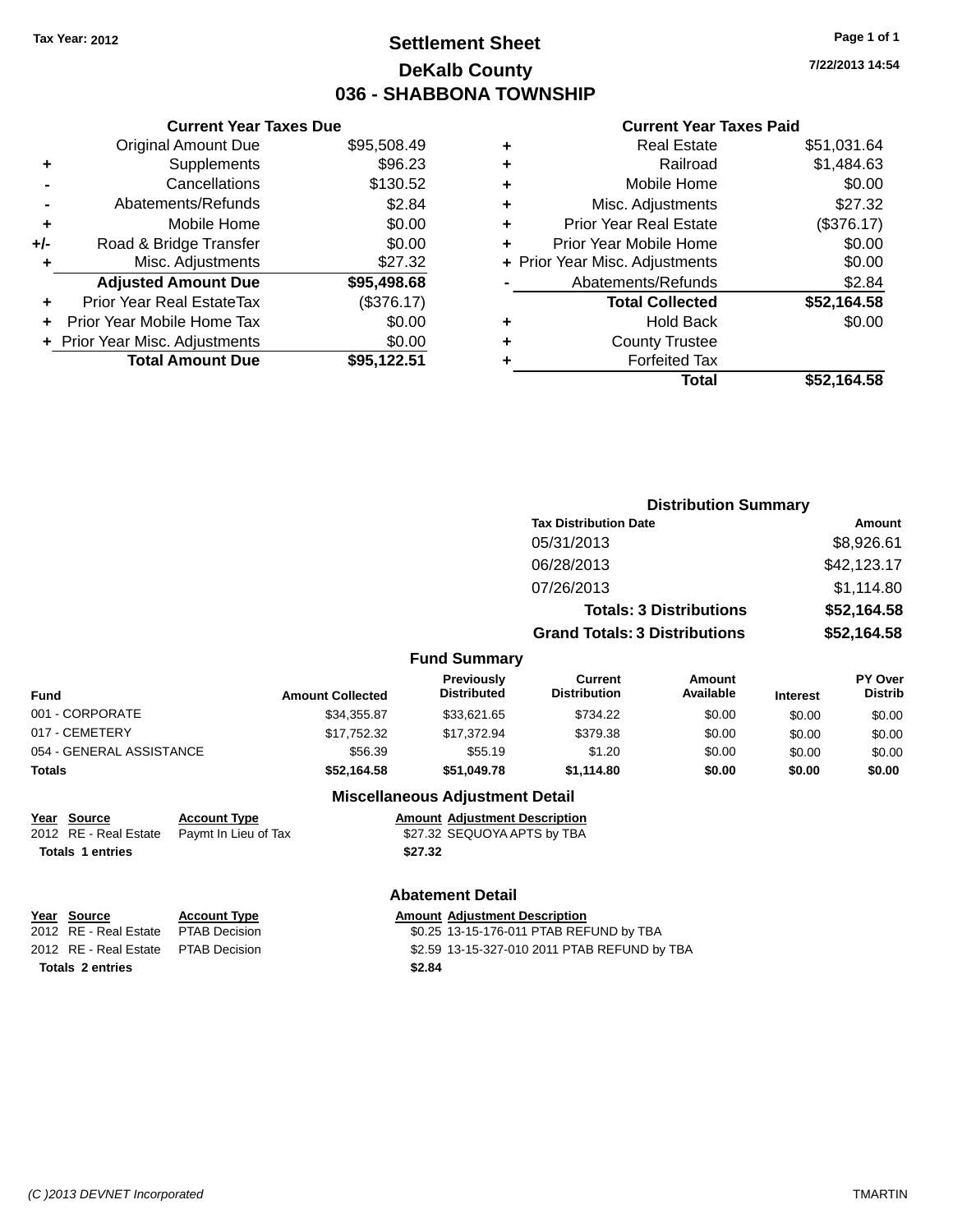## **Settlement Sheet Tax Year: 2012 Page 1 of 1 DeKalb County 037 - SHABBONA ROAD & BRIDGE**

**7/22/2013 14:54**

#### **Current Year Taxes Paid**

|     | <b>Current Year Taxes Due</b>  |              |  |  |  |  |  |
|-----|--------------------------------|--------------|--|--|--|--|--|
|     | <b>Original Amount Due</b>     | \$162,105.30 |  |  |  |  |  |
| ٠   | Supplements                    | \$146.34     |  |  |  |  |  |
|     | Cancellations                  | \$203.58     |  |  |  |  |  |
|     | Abatements/Refunds             | \$4.43       |  |  |  |  |  |
| ٠   | Mobile Home                    | \$0.00       |  |  |  |  |  |
| +/- | Road & Bridge Transfer         | (\$7,087.26) |  |  |  |  |  |
|     | Misc. Adjustments              | \$46.36      |  |  |  |  |  |
|     | <b>Adjusted Amount Due</b>     | \$155,002.73 |  |  |  |  |  |
| ٠   | Prior Year Real EstateTax      | (\$523.09)   |  |  |  |  |  |
|     | Prior Year Mobile Home Tax     | \$0.00       |  |  |  |  |  |
|     | + Prior Year Misc. Adjustments | \$0.00       |  |  |  |  |  |
|     | <b>Total Amount Due</b>        | \$154.479.64 |  |  |  |  |  |
|     |                                |              |  |  |  |  |  |

|   | Total                          | \$81,514.65 |
|---|--------------------------------|-------------|
| ٠ | <b>Forfeited Tax</b>           |             |
| ٠ | <b>County Trustee</b>          |             |
| ٠ | <b>Hold Back</b>               | \$0.00      |
|   | <b>Total Collected</b>         | \$81,514.65 |
|   | Abatements/Refunds             | \$4.43      |
|   | + Prior Year Misc. Adjustments | \$0.00      |
| ٠ | Prior Year Mobile Home         | \$0.00      |
| ٠ | <b>Prior Year Real Estate</b>  | (\$523.09)  |
| ٠ | Misc. Adjustments              | \$46.36     |
| ٠ | Mobile Home                    | \$0.00      |
| ٠ | Railroad                       | \$2,405.09  |
| ٠ | <b>Real Estate</b>             | \$79,590.72 |

| <b>Road and Bridge Summary</b> |             |               | <b>Distribution Summary</b>    |             |  |
|--------------------------------|-------------|---------------|--------------------------------|-------------|--|
| Municipality                   | Amt. Due    | Amt. Distrib. | <b>Tax Distribution Date</b>   | Amount      |  |
| <b>VILLAGE OF LEE</b>          | \$1.572.41  | \$862.47      | 05/31/2013                     | \$13,953.99 |  |
| <b>VILLAGE OF SHABBONA</b>     | \$11,335.41 | \$6,224.79    | 06/28/2013                     | \$65,821.85 |  |
| <b>Totals</b>                  | \$12,907.82 | \$7,087.26    | 07/26/2013                     | \$1,738.81  |  |
|                                |             |               | <b>Totals: 3 Distributions</b> | \$81,514.65 |  |

**Grand Totals: 3 Distributions \$81,514.65**

#### **Fund Summary**

| Fund                         | <b>Amount Collected</b> | <b>Previously</b><br><b>Distributed</b> | Current<br><b>Distribution</b> | Amount<br>Available | <b>Interest</b> | <b>PY Over</b><br><b>Distrib</b> |
|------------------------------|-------------------------|-----------------------------------------|--------------------------------|---------------------|-----------------|----------------------------------|
| 007 - ROAD AND BRIDGE        | \$24.042.92             | \$23.531.47                             | \$511.45                       | \$0.00              | \$0.00          | \$0.00                           |
| 008 - BRIDGE CONST W/COUNTY  | \$16,389,75             | \$16,039.74                             | \$350.01                       | \$0.00              | \$0.00          | \$0.00                           |
| 009 - PERMANENT ROAD         | \$38,784.79             | \$37.956.50                             | \$828.29                       | \$0.00              | \$0.00          | \$0.00                           |
| 010 - EQUIPMENT AND BUILDING | \$2,297.19              | \$2,248.13                              | \$49.06                        | \$0.00              | \$0.00          | \$0.00                           |
| Totals                       | \$81,514.65             | \$79.775.84                             | \$1,738.81                     | \$0.00              | \$0.00          | \$0.00                           |

#### **Miscellaneous Adjustment Detail**

**Year Source • Account Type AMOULT AMOULT Adjustment Description** 

2012 RE - Real Estate Paymt In Lieu of Tax \$46.36 SEQUOYA APTS by TBA **Totals 1 entries \$46.36**

#### **Abatement Detail**

| Year Source                         | <b>Account Type</b> |        | <b>Amount Adjustment Description</b>         |
|-------------------------------------|---------------------|--------|----------------------------------------------|
| 2012 RE - Real Estate               | PTAB Decision       |        | \$0.42 13-15-176-011 PTAB REFUND by TBA      |
| 2012 RE - Real Estate PTAB Decision |                     |        | \$4.39 13-15-327-010 2011 PTAB REFUND by TBA |
| Totals 2 entries                    |                     | \$4.81 |                                              |
|                                     |                     |        |                                              |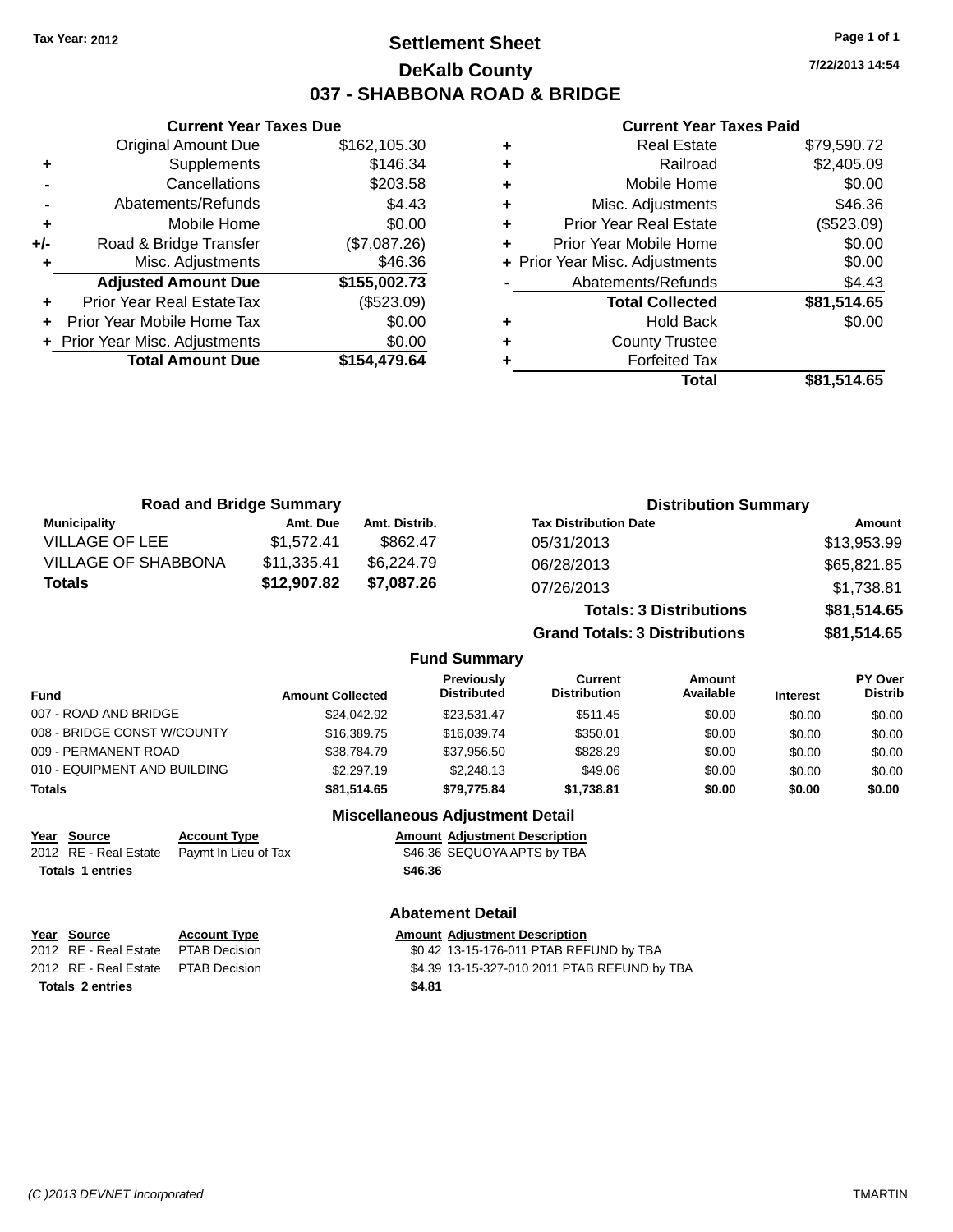## **Settlement Sheet Tax Year: 2012 Page 1 of 1 DeKalb County 038 - SOMONAUK TOWNSHIP**

**7/22/2013 14:54**

#### **Current Year Taxes Paid**

| <b>Current Year Taxes Due</b>  |             |
|--------------------------------|-------------|
| <b>Original Amount Due</b>     | \$78,058.84 |
| Supplements                    | \$619.16    |
| Cancellations                  | \$687.13    |
| Abatements/Refunds             | \$0.00      |
| Mobile Home                    | \$0.00      |
| Road & Bridge Transfer         | \$0.00      |
| Misc. Adjustments              | \$0.00      |
| <b>Adjusted Amount Due</b>     | \$77,990.87 |
| Prior Year Real EstateTax      | \$0.00      |
| Prior Year Mobile Home Tax     | \$0.00      |
| + Prior Year Misc. Adjustments | \$0.00      |
| <b>Total Amount Due</b>        | \$77.990.87 |
|                                |             |

| ٠ | <b>Real Estate</b>             | \$42,533.64 |
|---|--------------------------------|-------------|
| ٠ | Railroad                       | \$611.92    |
| ٠ | Mobile Home                    | \$0.00      |
| ٠ | Misc. Adjustments              | \$0.00      |
| ٠ | <b>Prior Year Real Estate</b>  | \$0.00      |
| ÷ | Prior Year Mobile Home         | \$0.00      |
|   | + Prior Year Misc. Adjustments | \$0.00      |
|   | Abatements/Refunds             | \$0.00      |
|   | <b>Total Collected</b>         | \$43,145.56 |
| ٠ | <b>Hold Back</b>               | \$0.00      |
| ٠ | <b>County Trustee</b>          |             |
| ٠ | <b>Forfeited Tax</b>           |             |
|   | Total                          | \$43,145.56 |
|   |                                |             |

|                          |                         |                                  | <b>Distribution Summary</b>           |                                |                 |                                  |
|--------------------------|-------------------------|----------------------------------|---------------------------------------|--------------------------------|-----------------|----------------------------------|
|                          |                         |                                  | <b>Tax Distribution Date</b>          |                                |                 | <b>Amount</b>                    |
|                          |                         |                                  | 05/31/2013                            |                                |                 | \$11,095.40                      |
|                          |                         |                                  | 06/28/2013                            |                                |                 | \$31,632.91                      |
|                          |                         |                                  | 07/26/2013                            |                                |                 | \$417.25                         |
|                          |                         |                                  |                                       | <b>Totals: 3 Distributions</b> |                 | \$43,145.56                      |
|                          |                         |                                  | <b>Grand Totals: 3 Distributions</b>  |                                |                 | \$43,145.56                      |
|                          |                         | <b>Fund Summary</b>              |                                       |                                |                 |                                  |
| <b>Fund</b>              | <b>Amount Collected</b> | Previously<br><b>Distributed</b> | <b>Current</b><br><b>Distribution</b> | <b>Amount</b><br>Available     | <b>Interest</b> | <b>PY Over</b><br><b>Distrib</b> |
| 001 - CORPORATE          | \$43,005.65             | \$42,589.75                      | \$415.90                              | \$0.00                         | \$0.00          | \$0.00                           |
| 054 - GENERAL ASSISTANCE | \$139.91                | \$138.56                         | \$1.35                                | \$0.00                         | \$0.00          | \$0.00                           |
| <b>Totals</b>            | \$43,145.56             | \$42,728.31                      | \$417.25                              | \$0.00                         | \$0.00          | \$0.00                           |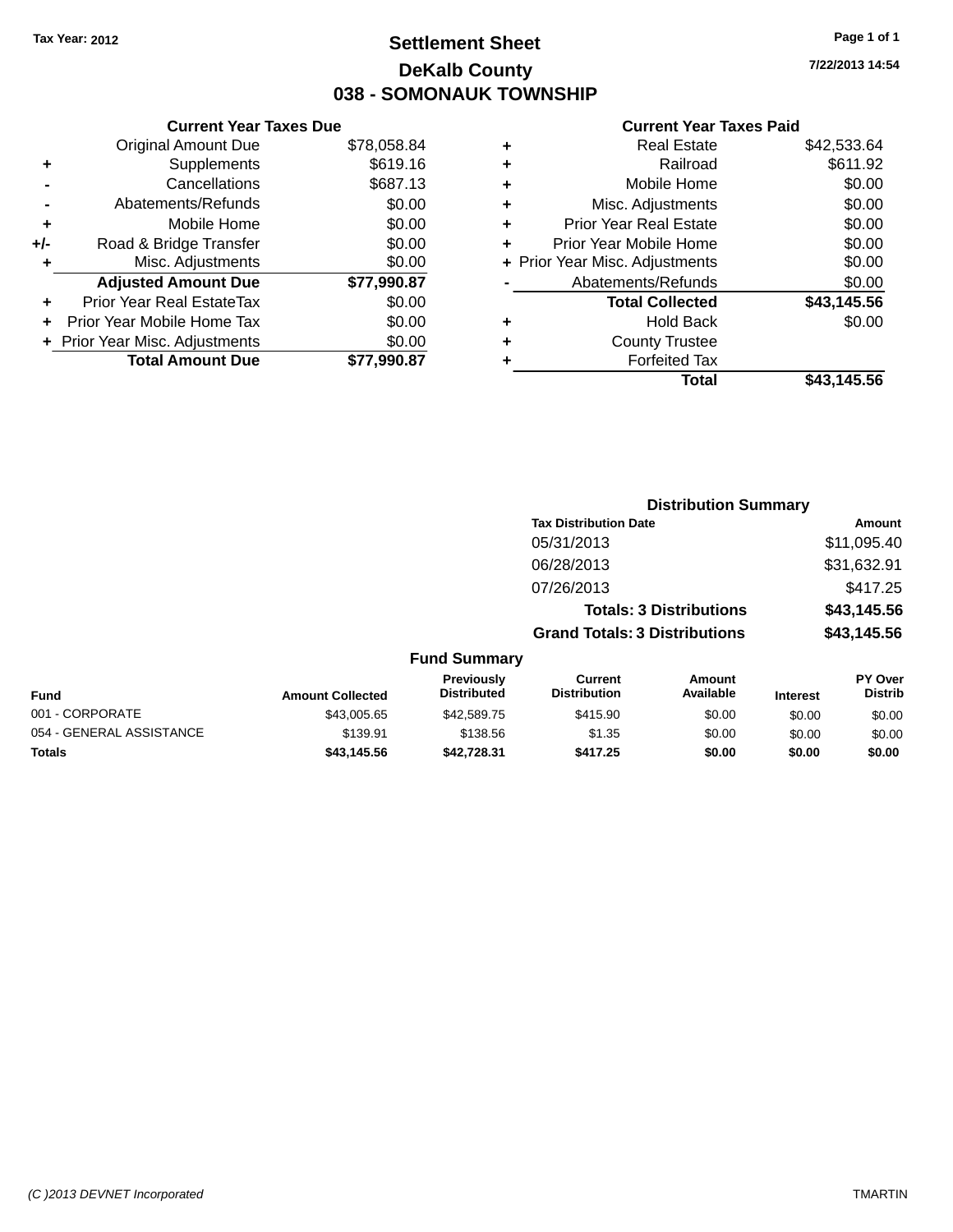## **Settlement Sheet Tax Year: 2012 Page 1 of 1 DeKalb County 039 - SOMONAUK ROAD & BRIDGE**

**Current Year Taxes Due** Original Amount Due \$242,390.99 **+** Supplements \$1,487.16 **-** Cancellations \$1,650.37 **-** Abatements/Refunds \$0.00 **+** Mobile Home \$0.00 **+/-** Road & Bridge Transfer (\$30,127.50) **+** Misc. Adjustments \$0.00 **Adjusted Amount Due \$212,100.28 +** Prior Year Real EstateTax \$0.00 **+** Prior Year Mobile Home Tax \$0.00 **+ Prior Year Misc. Adjustments**  $$0.00$ **Total Amount Due \$212,100.28**

#### **Current Year Taxes Paid**

|   | <b>Real Estate</b>             | \$102,158.64 |
|---|--------------------------------|--------------|
| ٠ | Railroad                       | \$1,690.84   |
| ٠ | Mobile Home                    | \$0.00       |
| ٠ | Misc. Adjustments              | \$0.00       |
| ٠ | <b>Prior Year Real Estate</b>  | \$0.00       |
|   | Prior Year Mobile Home         | \$0.00       |
|   | + Prior Year Misc. Adjustments | \$0.00       |
|   | Abatements/Refunds             | \$0.00       |
|   | <b>Total Collected</b>         | \$103,849.48 |
| ٠ | <b>Hold Back</b>               | \$0.00       |
| ٠ | <b>County Trustee</b>          |              |
|   | <b>Forfeited Tax</b>           |              |
|   | Total                          | \$103,849.48 |
|   |                                |              |

| <b>Road and Bridge Summary</b> |             |               | <b>Distribution Summary</b>    |              |
|--------------------------------|-------------|---------------|--------------------------------|--------------|
| <b>Municipality</b>            | Amt. Due    | Amt. Distrib. | <b>Tax Distribution Date</b>   | Amount       |
| <b>CITY OF SANDWICH</b>        | \$1.096.24  | \$607.38      | 05/31/2013                     | \$26,649.28  |
| <b>VILLAGE OF SOMONAUK</b>     | \$53,320.40 | \$29,520.12   | 06/28/2013                     | \$76,198.09  |
| <b>Totals</b>                  | \$54,416.64 | \$30,127.50   | 07/26/2013                     | \$1,002.11   |
|                                |             |               | <b>Totals: 3 Distributions</b> | \$103,849.48 |

**Grand Totals: 3 Distributions \$103,849.48**

**Fund Summary**

| <b>Fund</b>                  | <b>Amount Collected</b> | <b>Previously</b><br><b>Distributed</b> | Current<br><b>Distribution</b> | Amount<br>Available | <b>Interest</b> | PY Over<br><b>Distrib</b> |
|------------------------------|-------------------------|-----------------------------------------|--------------------------------|---------------------|-----------------|---------------------------|
| 007 - ROAD AND BRIDGE        | \$60.158.65             | \$59.579.04                             | \$579.61                       | \$0.00              | \$0.00          | \$0.00                    |
| 008 - BRIDGE CONST W/COUNTY  | \$26.53                 | \$26.27                                 | \$0.26                         | \$0.00              | \$0.00          | \$0.00                    |
| 009 - PERMANENT ROAD         | \$34,414.13             | \$34.081.34                             | \$332.79                       | \$0.00              | \$0.00          | \$0.00                    |
| 010 - EQUIPMENT AND BUILDING | \$9,250.17              | \$9.160.72                              | \$89.45                        | \$0.00              | \$0.00          | \$0.00                    |
| <b>Totals</b>                | \$103,849.48            | \$102.847.37                            | \$1,002.11                     | \$0.00              | \$0.00          | \$0.00                    |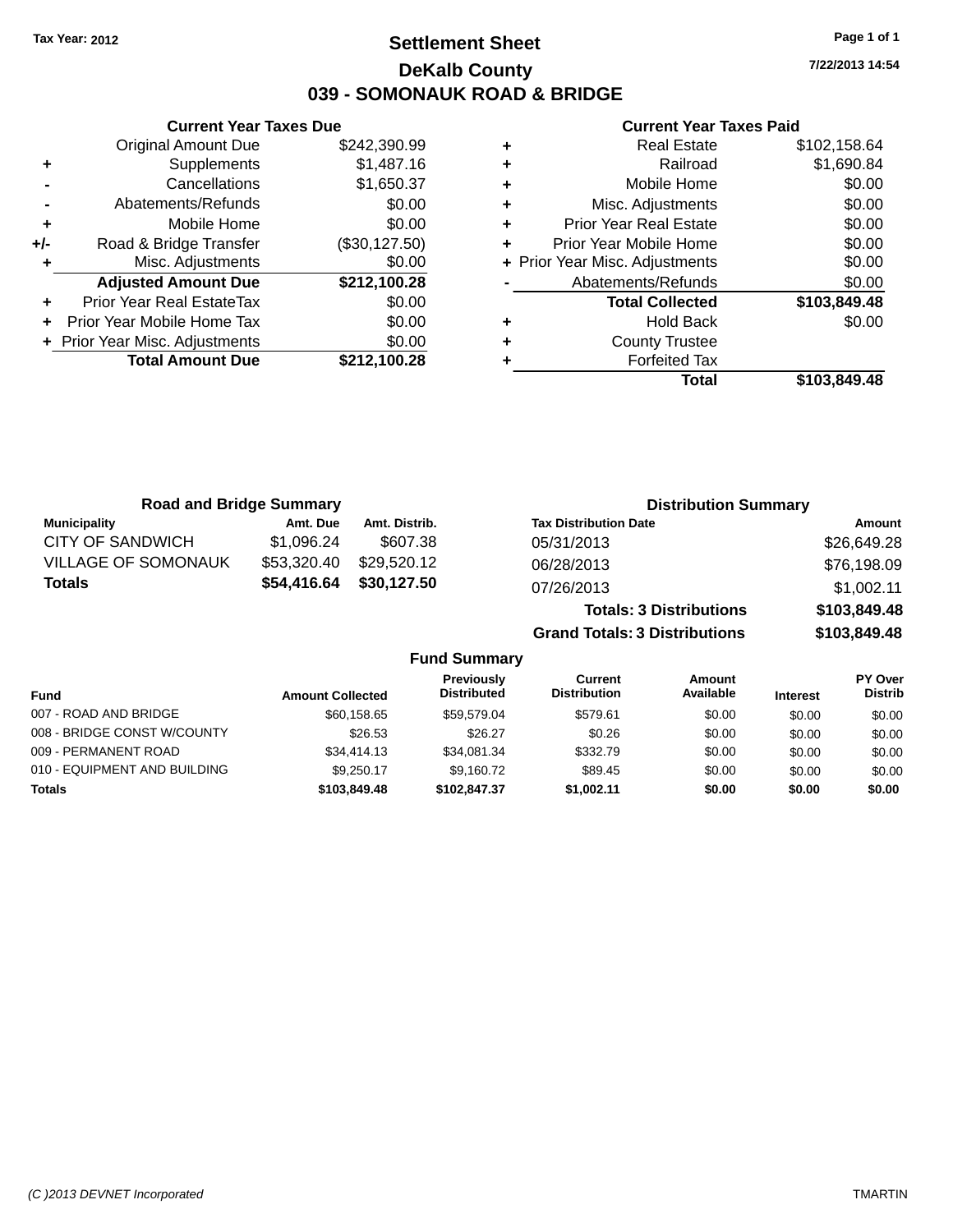## **Settlement Sheet Tax Year: 2012 Page 1 of 1 DeKalb County 040 - SOUTH GROVE TOWNSHIP**

**7/22/2013 14:54**

#### **Current Year Taxes Paid**

| <b>Current Year Taxes Due</b>   |             |
|---------------------------------|-------------|
| <b>Original Amount Due</b>      | \$81,702.84 |
| Supplements<br>٠                | \$658.37    |
| Cancellations                   | \$705.20    |
| Abatements/Refunds              | \$0.00      |
| Mobile Home<br>٠                | \$0.00      |
| Road & Bridge Transfer<br>$+/-$ | \$0.00      |
| Misc. Adjustments               | \$0.00      |
| <b>Adjusted Amount Due</b>      | \$81,656.01 |
| Prior Year Real EstateTax<br>٠  | \$0.00      |
| Prior Year Mobile Home Tax      | \$0.00      |
| + Prior Year Misc. Adjustments  | \$0.00      |
| <b>Total Amount Due</b>         | \$81.656.01 |

| ٠ | <b>Real Estate</b>             | \$46,223.01 |
|---|--------------------------------|-------------|
| ٠ | Railroad                       | \$0.00      |
| ٠ | Mobile Home                    | \$0.00      |
| ٠ | Misc. Adjustments              | \$0.00      |
| ٠ | <b>Prior Year Real Estate</b>  | \$0.00      |
| ٠ | Prior Year Mobile Home         | \$0.00      |
|   | + Prior Year Misc. Adjustments | \$0.00      |
|   | Abatements/Refunds             | \$0.00      |
|   | <b>Total Collected</b>         | \$46,223.01 |
| ٠ | <b>Hold Back</b>               | \$0.00      |
| ٠ | <b>County Trustee</b>          |             |
| ٠ | <b>Forfeited Tax</b>           |             |
|   | Total                          | \$46,223.01 |
|   |                                |             |

|                     |                                      | <b>Distribution Summary</b>    |                |
|---------------------|--------------------------------------|--------------------------------|----------------|
|                     | <b>Tax Distribution Date</b>         |                                | Amount         |
|                     | 05/31/2013                           |                                | \$11,631.40    |
|                     | 06/28/2013                           |                                | \$33,316.98    |
|                     | 07/26/2013                           |                                | \$1,274.63     |
|                     |                                      | <b>Totals: 3 Distributions</b> | \$46,223.01    |
|                     | <b>Grand Totals: 3 Distributions</b> |                                | \$46,223.01    |
| <b>Fund Summary</b> |                                      |                                |                |
| <b>Previously</b>   | Current                              | Amount                         | <b>PY Over</b> |

| <b>Fund</b>                            | <b>Amount Collected</b> | <b>Previously</b><br><b>Distributed</b> | Current<br><b>Distribution</b> | Amount<br>Available | <b>Interest</b> | <b>PY Over</b><br><b>Distrib</b> |
|----------------------------------------|-------------------------|-----------------------------------------|--------------------------------|---------------------|-----------------|----------------------------------|
| 001 - CORPORATE                        | \$28,570.72             | \$27.782.87                             | \$787.85                       | \$0.00              | \$0.00          | \$0.00                           |
| 027 - AUDIT                            | \$283.26                | \$275.45                                | \$7.81                         | \$0.00              | \$0.00          | \$0.00                           |
| 034 - GENERAL ASSISTANCE               | \$10,364.78             | \$10,078.96                             | \$285.82                       | \$0.00              | \$0.00          | \$0.00                           |
| 035 - TORT JUDGEMENTS/LIABILITY<br>INS | \$3,807.57              | \$3.702.57                              | \$105.00                       | \$0.00              | \$0.00          | \$0.00                           |
| 047 - SOCIAL SECURITY                  | \$3.196.68              | \$3,108.53                              | \$88.15                        | \$0.00              | \$0.00          | \$0.00                           |
| <b>Totals</b>                          | \$46,223,01             | \$44,948,38                             | \$1,274.63                     | \$0.00              | \$0.00          | \$0.00                           |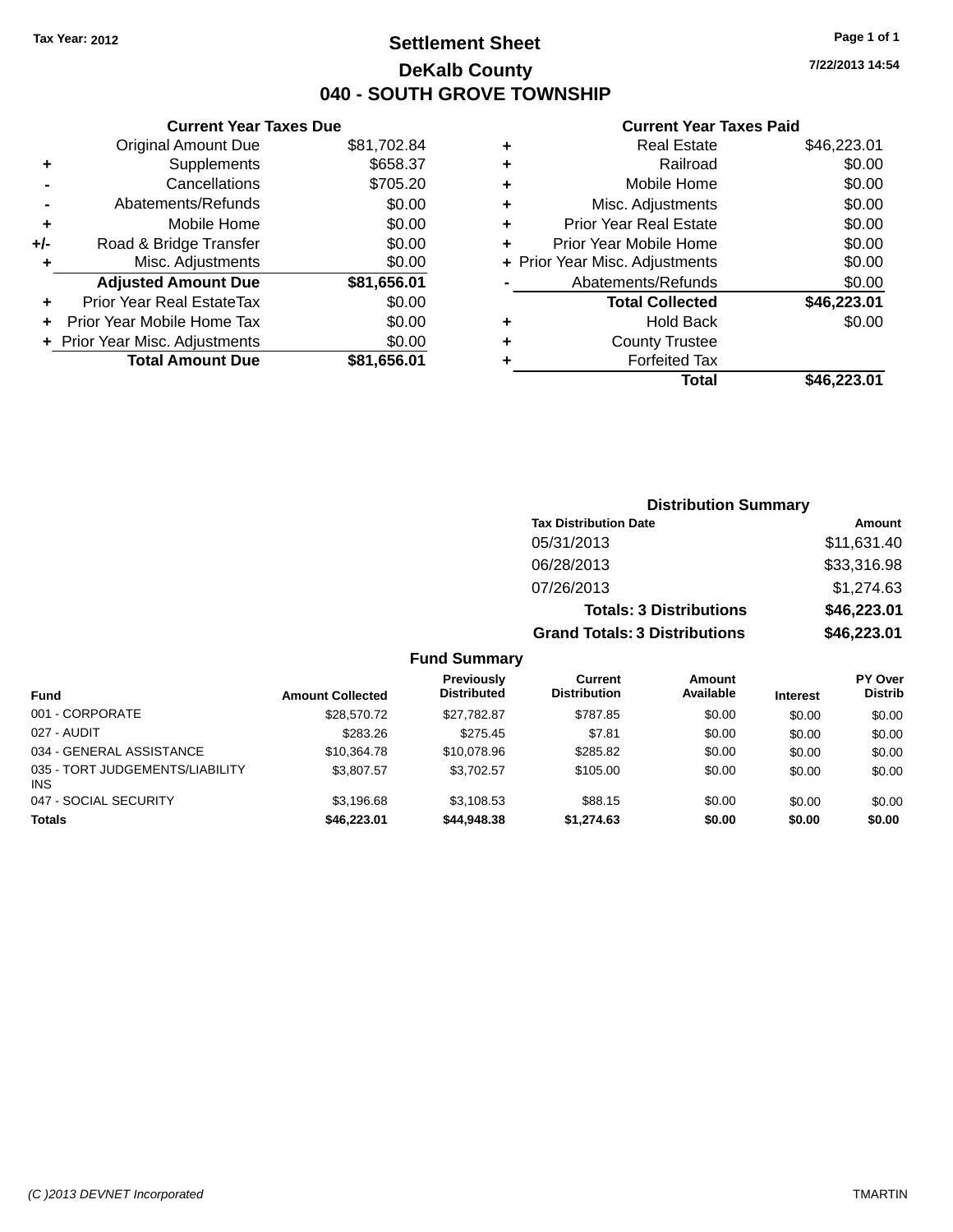## **Settlement Sheet Tax Year: 2012 Page 1 of 1 DeKalb County 041 - SOUTH GROVE ROAD & BRIDGE**

**Current Year Taxes Due**

| <b>Original Amount Due</b>     | \$114,001.82 |
|--------------------------------|--------------|
| Supplements                    | \$918.65     |
| Cancellations                  | \$983.99     |
| Abatements/Refunds             | \$0.00       |
| Mobile Home                    | \$0.00       |
| Road & Bridge Transfer         | \$0.00       |
| Misc. Adjustments              | \$0.00       |
| <b>Adjusted Amount Due</b>     | \$113,936.48 |
| Prior Year Real EstateTax      | \$0.00       |
| Prior Year Mobile Home Tax     | \$0.00       |
| + Prior Year Misc. Adjustments | \$0.00       |
| <b>Total Amount Due</b>        | \$113,936.48 |
|                                |              |

#### **Current Year Taxes Paid**

| ٠ | <b>Real Estate</b>             | \$64,496.15 |
|---|--------------------------------|-------------|
| ٠ | Railroad                       | \$0.00      |
| ٠ | Mobile Home                    | \$0.00      |
| ٠ | Misc. Adjustments              | \$0.00      |
| ٠ | <b>Prior Year Real Estate</b>  | \$0.00      |
| ÷ | Prior Year Mobile Home         | \$0.00      |
|   | + Prior Year Misc. Adjustments | \$0.00      |
|   | Abatements/Refunds             | \$0.00      |
|   | <b>Total Collected</b>         | \$64,496.15 |
| ٠ | <b>Hold Back</b>               | \$0.00      |
| ٠ | <b>County Trustee</b>          |             |
| ٠ | <b>Forfeited Tax</b>           |             |
|   | Total                          | \$64,496.15 |
|   |                                |             |

| <b>Distribution Summary</b>    |             |
|--------------------------------|-------------|
| <b>Tax Distribution Date</b>   | Amount      |
| 05/31/2013                     | \$16,229.61 |
| 06/28/2013                     | \$46,488.00 |
| 07/26/2013                     | \$1,778.54  |
| <b>Totals: 3 Distributions</b> | \$64,496.15 |

**Grand Totals: 3 Distributions \$64,496.15**

#### **Fund Summary**

|                              |                         | Previously         | Current             | Amount    |                 | PY Over        |
|------------------------------|-------------------------|--------------------|---------------------|-----------|-----------------|----------------|
| Fund                         | <b>Amount Collected</b> | <b>Distributed</b> | <b>Distribution</b> | Available | <b>Interest</b> | <b>Distrib</b> |
| 007 - ROAD AND BRIDGE        | \$44,694.29             | \$43.461.80        | \$1.232.49          | \$0.00    | \$0.00          | \$0.00         |
| 008 - BRIDGE CONST W/COUNTY  | \$4,526,08              | \$4.401.27         | \$124.81            | \$0.00    | \$0.00          | \$0.00         |
| 009 - PERMANENT ROAD         | \$9.052.17              | \$8,802.55         | \$249.62            | \$0.00    | \$0.00          | \$0.00         |
| 010 - EQUIPMENT AND BUILDING | \$6.223.61              | \$6.051.99         | \$171.62            | \$0.00    | \$0.00          | \$0.00         |
| <b>Totals</b>                | \$64,496.15             | \$62,717.61        | \$1.778.54          | \$0.00    | \$0.00          | \$0.00         |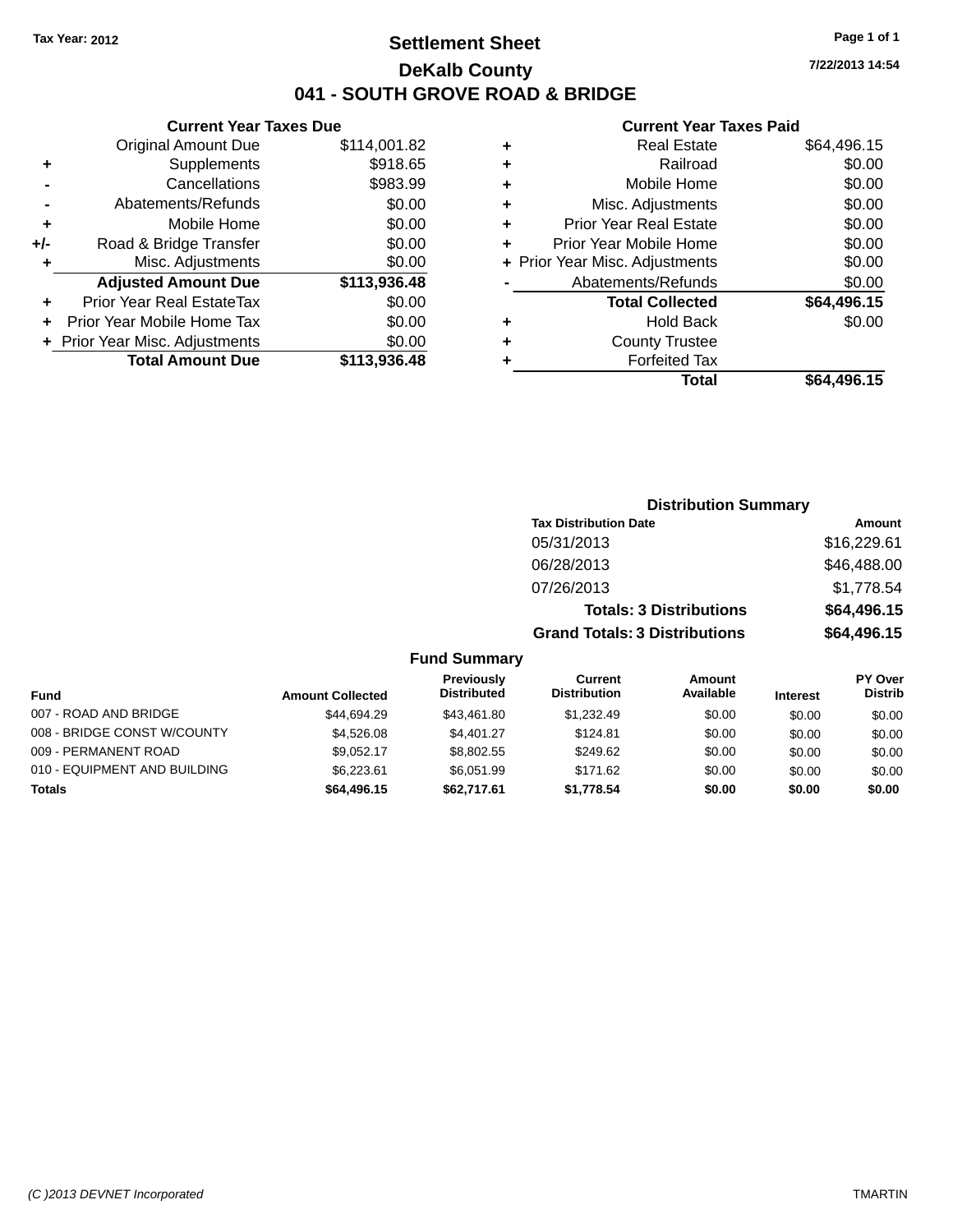## **Settlement Sheet Tax Year: 2012 Page 1 of 1 DeKalb County 042 - SQUAW GROVE TOWNSHIP**

**7/22/2013 14:54**

#### **Current Year Taxes Paid**

|     | <b>Current Year Taxes Due</b>  |              |  |  |  |
|-----|--------------------------------|--------------|--|--|--|
|     | <b>Original Amount Due</b>     | \$121,005.12 |  |  |  |
| ٠   | Supplements                    | \$497.73     |  |  |  |
|     | Cancellations                  | \$543.14     |  |  |  |
|     | Abatements/Refunds             | \$0.00       |  |  |  |
| ٠   | Mobile Home                    | \$0.00       |  |  |  |
| +/- | Road & Bridge Transfer         | \$0.00       |  |  |  |
| ٠   | Misc. Adjustments              | \$17.81      |  |  |  |
|     | <b>Adjusted Amount Due</b>     | \$120,977.52 |  |  |  |
| ٠   | Prior Year Real EstateTax      | \$0.00       |  |  |  |
|     | Prior Year Mobile Home Tax     | \$0.00       |  |  |  |
|     | + Prior Year Misc. Adjustments | \$4.41       |  |  |  |
|     | <b>Total Amount Due</b>        | \$120,981.93 |  |  |  |
|     |                                |              |  |  |  |

|   | <b>Real Estate</b>             | \$64,431.97 |
|---|--------------------------------|-------------|
| ٠ | Railroad                       | \$672.25    |
| ٠ | Mobile Home                    | \$0.00      |
| ٠ | Misc. Adjustments              | \$17.81     |
| ٠ | <b>Prior Year Real Estate</b>  | \$0.00      |
| ٠ | Prior Year Mobile Home         | \$0.00      |
|   | + Prior Year Misc. Adjustments | \$4.41      |
|   | Abatements/Refunds             | \$0.00      |
|   | <b>Total Collected</b>         | \$65,126.44 |
| ٠ | Hold Back                      | \$0.00      |
| ٠ | <b>County Trustee</b>          |             |
| ٠ | <b>Forfeited Tax</b>           |             |
|   | Total                          | \$65,126.44 |
|   |                                |             |

|         | <b>Distribution Summary</b>          |             |
|---------|--------------------------------------|-------------|
|         | <b>Tax Distribution Date</b>         | Amount      |
|         | 05/31/2013                           | \$11,606.36 |
|         | 06/28/2013                           | \$51,904.12 |
|         | 07/26/2013                           | \$1,615.96  |
|         | <b>Totals: 3 Distributions</b>       | \$65,126.44 |
|         | <b>Grand Totals: 3 Distributions</b> | \$65,126.44 |
| Summary |                                      |             |

| Fund                     | <b>Amount Collected</b> | <b>Previously</b><br><b>Distributed</b> | Current<br><b>Distribution</b> | <b>Amount</b><br>Available | <b>Interest</b> | PY Over<br><b>Distrib</b> |
|--------------------------|-------------------------|-----------------------------------------|--------------------------------|----------------------------|-----------------|---------------------------|
| 001 - CORPORATE          | \$41,709.58             | \$40.674.66                             | \$1.034.92                     | \$0.00                     | \$0.00          | \$0.00                    |
| 017 - CEMETERY           | \$7.107.17              | \$6,930.83                              | \$176.34                       | \$0.00                     | \$0.00          | \$0.00                    |
| 019 - COMMUNITY BUILDING | \$14.424.21             | \$14,066.30                             | \$357.91                       | \$0.00                     | \$0.00          | \$0.00                    |
| 054 - GENERAL ASSISTANCE | \$1,885.48              | \$1,838,69                              | \$46.79                        | \$0.00                     | \$0.00          | \$0.00                    |
| <b>Totals</b>            | \$65,126,44             | \$63,510.48                             | \$1,615.96                     | \$0.00                     | \$0.00          | \$0.00                    |

#### **Miscellaneous Adjustment Detail**

**Fund** 

#### **Year** Source **Account Type Account Adjustment Description**

**Totals 2 entries \$22.22**

2011 RE - Real Estate Back Tax Collected \$4.41 NIELSEN REDEMPTION 15-16-151-019 by TBA 2012 RE - Real Estate Paymt In Lieu of Tax \$17.81 SUNSET VIEW APTS by TBA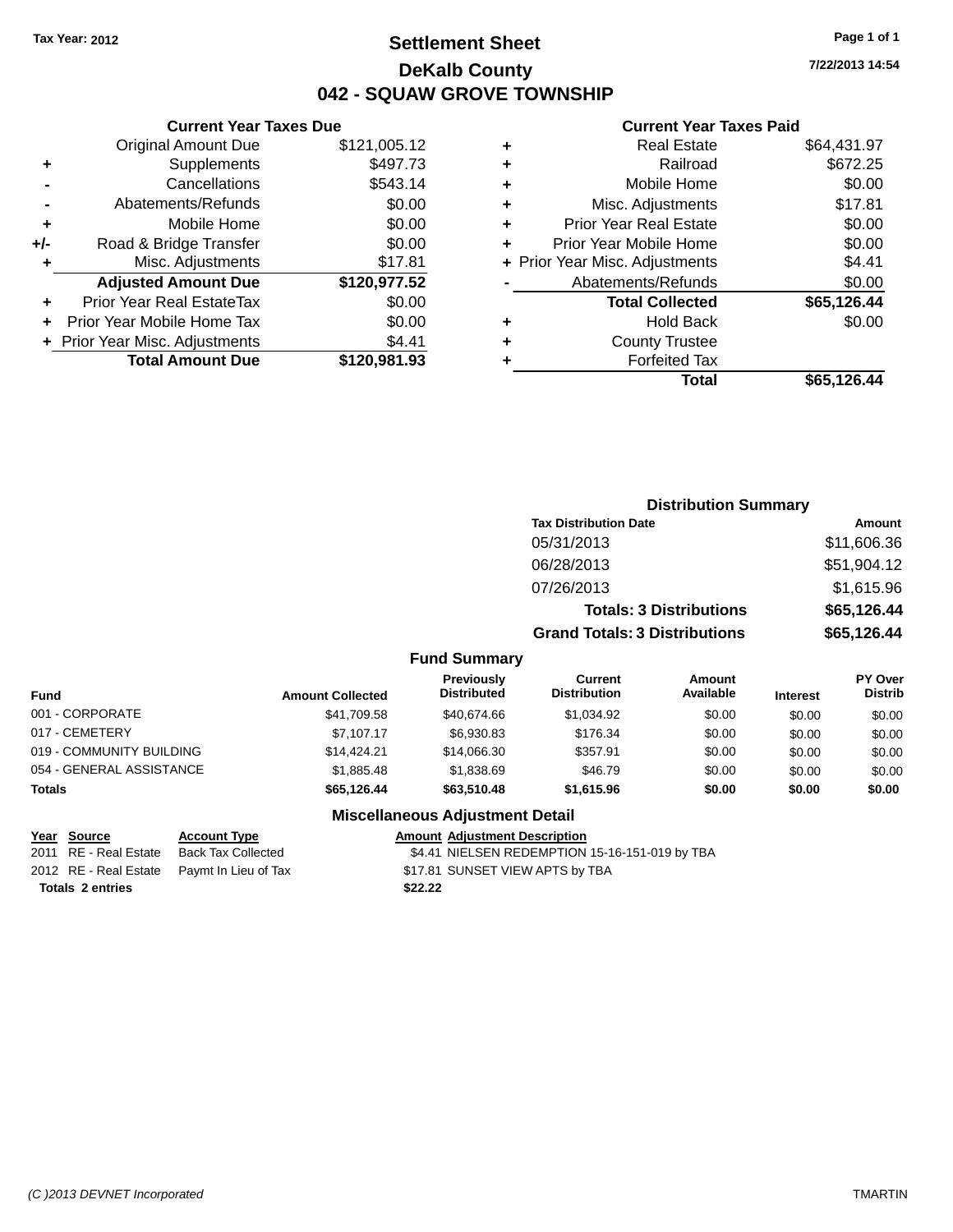## **Settlement Sheet Tax Year: 2012 Page 1 of 1 DeKalb County 043 - HINCKLEY PUBLIC LIBRARY DISTRICT**

**Current Year Taxes Due**

|       | Gullellt I call Taxes Due        |              |
|-------|----------------------------------|--------------|
|       | <b>Original Amount Due</b>       | \$168,567.35 |
| ٠     | Supplements                      | \$693.39     |
|       | Cancellations                    | \$756.59     |
|       | Abatements/Refunds               | \$0.00       |
| ٠     | Mobile Home                      | \$0.00       |
| $+/-$ | Road & Bridge Transfer           | \$0.00       |
|       | Misc. Adjustments                | \$24.80      |
|       | <b>Adjusted Amount Due</b>       | \$168,528.95 |
| ٠     | <b>Prior Year Real EstateTax</b> | \$0.00       |
|       | Prior Year Mobile Home Tax       | \$0.00       |
|       | + Prior Year Misc. Adjustments   | \$5.95       |
|       | <b>Total Amount Due</b>          | \$168,534.90 |
|       |                                  |              |

#### **Current Year Taxes Paid**

| ٠ | <b>Real Estate</b>             | \$89,757.14 |
|---|--------------------------------|-------------|
| ٠ | Railroad                       | \$936.48    |
| ٠ | Mobile Home                    | \$0.00      |
| ٠ | Misc. Adjustments              | \$24.80     |
| ٠ | <b>Prior Year Real Estate</b>  | \$0.00      |
| ٠ | Prior Year Mobile Home         | \$0.00      |
|   | + Prior Year Misc. Adjustments | \$5.95      |
|   | Abatements/Refunds             | \$0.00      |
|   | <b>Total Collected</b>         | \$90,724.37 |
| ٠ | Hold Back                      | \$0.00      |
|   | <b>County Trustee</b>          |             |
| ٠ | <b>Forfeited Tax</b>           |             |
|   | Total                          | \$90,724.37 |
|   |                                |             |

### **Distribution Summary Tax Distribution Date Amount** 05/31/2013 \$16,168.29 06/28/2013 \$72,305.06 07/26/2013 \$2,251.02 **Totals: 3 Distributions \$90,724.37 Grand Totals: 3 Distributions \$90,724.37**

#### **Fund Summary**

| <b>Fund</b>                            | <b>Amount Collected</b> | <b>Previously</b><br><b>Distributed</b> | Current<br><b>Distribution</b> | Amount<br>Available | <b>Interest</b> | <b>PY Over</b><br><b>Distrib</b> |
|----------------------------------------|-------------------------|-----------------------------------------|--------------------------------|---------------------|-----------------|----------------------------------|
| 001 - CORPORATE                        | \$74.740.84             | \$72,886.41                             | \$1,854.43                     | \$0.00              | \$0.00          | \$0.00                           |
| 004 - OPERATIONS & MAINTENANCE         | \$3,707.27              | \$3,615.28                              | \$91.99                        | \$0.00              | \$0.00          | \$0.00                           |
| $005 - I. M. R. F.$                    | \$8,284.12              | \$8,078.58                              | \$205.54                       | \$0.00              | \$0.00          | \$0.00                           |
| 027 - AUDIT                            | \$18.78                 | \$18.31                                 | \$0.47                         | \$0.00              | \$0.00          | \$0.00                           |
| 035 - TORT JUDGEMENTS/LIABILITY<br>INS | \$532.27                | \$519.06                                | \$13.21                        | \$0.00              | \$0.00          | \$0.00                           |
| 047 - SOCIAL SECURITY                  | \$3,441.09              | \$3.355.71                              | \$85.38                        | \$0.00              | \$0.00          | \$0.00                           |
| <b>Totals</b>                          | \$90.724.37             | \$88,473.35                             | \$2.251.02                     | \$0.00              | \$0.00          | \$0.00                           |

#### **Miscellaneous Adjustment Detail**

### **Year Source Account Type Amount Adjustment Description**

2011 RE - Real Estate Back Tax Collected \$5.95 NIELSEN REDEMPTION 15-16-151-019 by TBA 2012 RE - Real Estate Paymt In Lieu of Tax \$24.80 SUNSET VIEW APTS by TBA **Totals 2 entries \$30.75**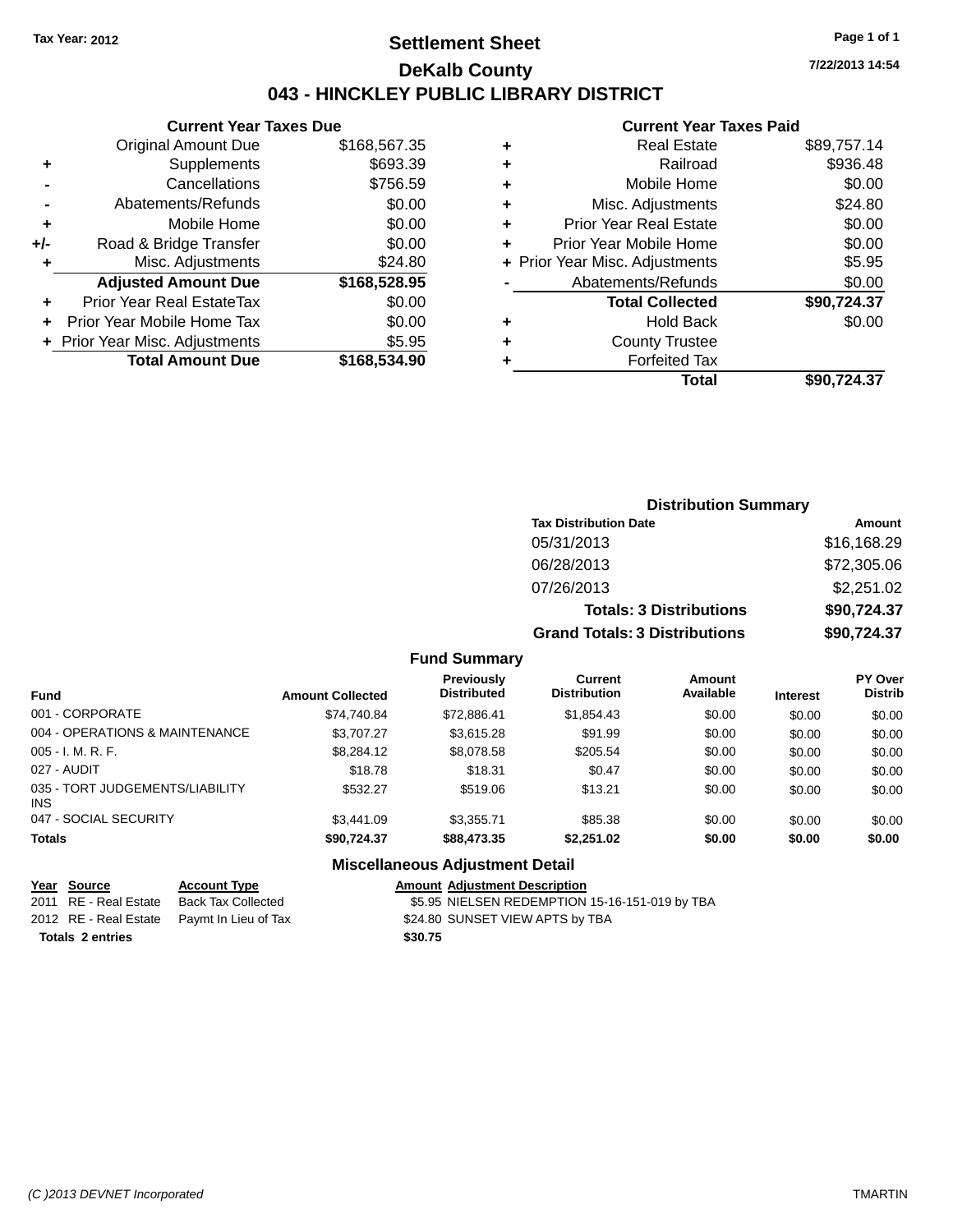## **Settlement Sheet Tax Year: 2012 Page 1 of 1 DeKalb County 044 - SQUAW GROVE ROAD & BRIDGE**

**7/22/2013 14:54**

#### **Current Year Taxes Paid**

|     | <b>Original Amount Due</b>     | \$293,326.51  |
|-----|--------------------------------|---------------|
| ٠   | Supplements                    | \$1,046.24    |
|     | Cancellations                  | \$1,147.66    |
|     | Abatements/Refunds             | \$0.00        |
| ÷   | Mobile Home                    | \$0.00        |
| +/- | Road & Bridge Transfer         | (\$20,131.01) |
|     | Misc. Adjustments              | \$43.16       |
|     | <b>Adjusted Amount Due</b>     | \$273,137.24  |
| ÷   | Prior Year Real EstateTax      | (\$1.49)      |
| ÷   | Prior Year Mobile Home Tax     | \$0.00        |
|     | + Prior Year Misc. Adjustments | \$11.09       |
|     | <b>Total Amount Due</b>        | \$273,146.84  |
|     |                                |               |

**Current Year Taxes Due**

| <b>Real Estate</b>            | \$136,144.41                   |
|-------------------------------|--------------------------------|
| Railroad                      | \$1,543.70                     |
| Mobile Home                   | \$0.00                         |
| Misc. Adjustments             | \$43.16                        |
| <b>Prior Year Real Estate</b> | (\$1.49)                       |
| Prior Year Mobile Home        | \$0.00                         |
|                               | \$11.09                        |
| Abatements/Refunds            | \$0.00                         |
| <b>Total Collected</b>        | \$137,740.87                   |
| <b>Hold Back</b>              | \$0.00                         |
| <b>County Trustee</b>         |                                |
| <b>Forfeited Tax</b>          |                                |
| Total                         | \$137,740.87                   |
|                               | + Prior Year Misc. Adjustments |

**Grand Totals: 3 Distributions \$137,740.87**

| <b>Road and Bridge Summary</b> |                         | <b>Distribution Summary</b> |                                |              |
|--------------------------------|-------------------------|-----------------------------|--------------------------------|--------------|
| <b>Municipality</b>            | Amt. Due                | Amt. Distrib.               | <b>Tax Distribution Date</b>   | Amount       |
| <b>VILLAGE OF HINCKLEY</b>     | \$37,378.72             | \$20,131.01                 | 05/31/2013                     | \$24,525.69  |
| <b>Totals</b>                  | \$37,378.72 \$20,131.01 |                             | 06/28/2013                     | \$109,800.62 |
|                                |                         |                             | 07/26/2013                     | \$3,414.56   |
|                                |                         |                             | <b>Totals: 3 Distributions</b> | \$137,740.87 |

**Fund Summary Fund Interest Amount Collected Distributed PY Over Amount Available Current Distribution Previously** 007 - ROAD AND BRIDGE 60.00 \$18,762.72 \$47,555.87 \$1,206.85 \$0.00 \$0.00 \$0.00 \$0.00 008 - BRIDGE CONST W/COUNTY  $$3,231.16$   $$3,150.99$   $$80.17$   $$0.00$   $$0.00$   $$0.00$ 009 - PERMANENT ROAD \$62,600.00 \$61,046.77 \$1,553.23 \$0.00 \$0.00 \$0.00 \$0.00 010 - EQUIPMENT AND BUILDING \$21,531.34 \$20,997.11 \$534.23 \$0.00 \$0.00 \$0.00 \$0.00 035 - TORT JUDGEMENTS/LIABILITY INS \$1,615.65 \$1,575.57 \$40.08 \$0.00 \$0.00 \$0.00 **Totals \$137,740.87 \$134,326.31 \$3,414.56 \$0.00 \$0.00 \$0.00**

#### **Miscellaneous Adjustment Detail**

| <u>Year Source</u>      | <b>Account Type</b>                        | <b>Amount Adiustment Description</b>            |
|-------------------------|--------------------------------------------|-------------------------------------------------|
| 2011 RE - Real Estate   | Back Tax Collected                         | \$11.09 NIELSEN REDEMPTION 15-16-151-019 by TBA |
|                         | 2012 RE - Real Estate Paymt In Lieu of Tax | \$43.16 SUNSET VIEW APTS by TBA                 |
| <b>Totals 2 entries</b> |                                            | \$54.25                                         |

**Distrib**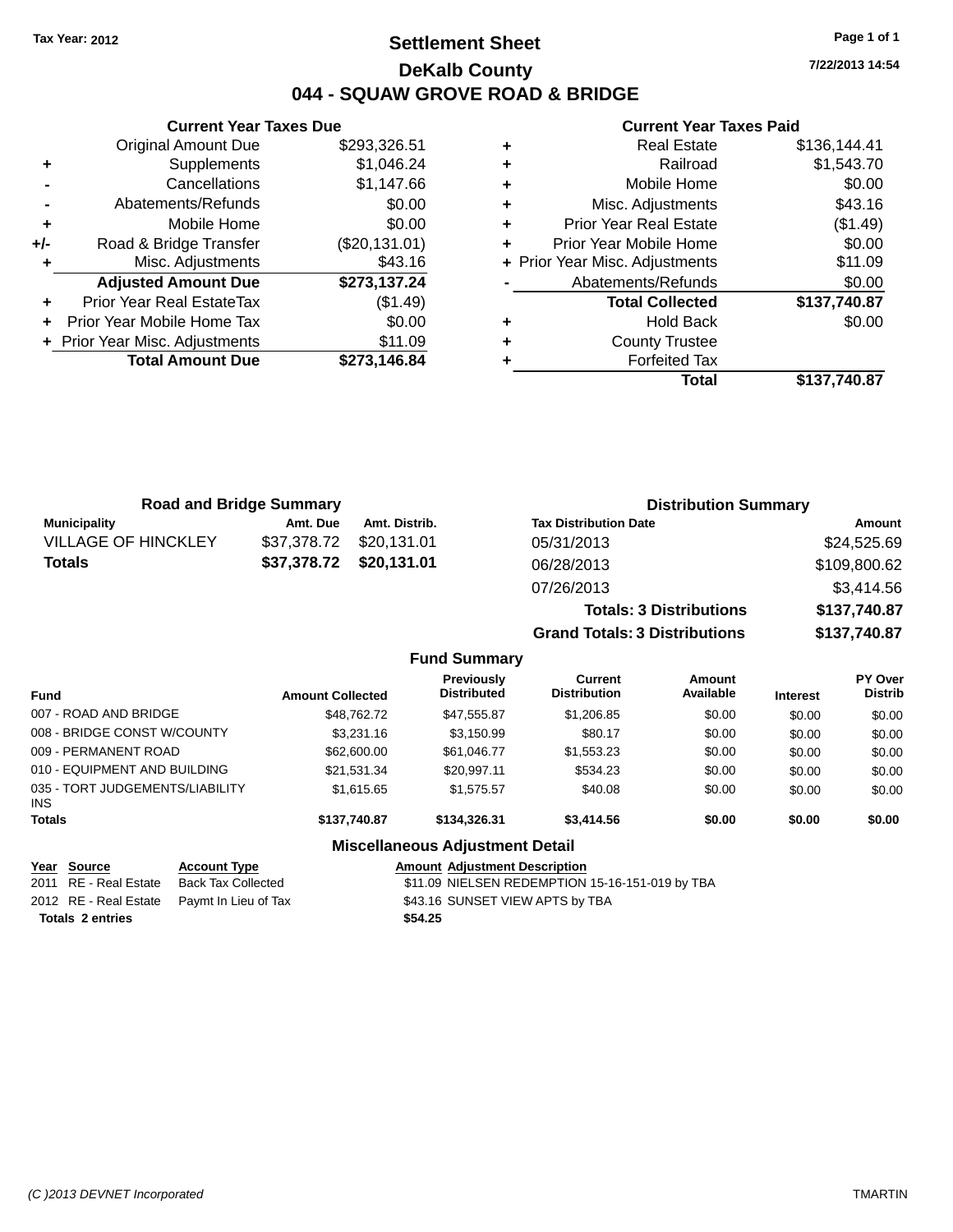## **Settlement Sheet Tax Year: 2012 Page 1 of 2 DeKalb County 045 - SYCAMORE TOWNSHIP**

**7/22/2013 14:54**

#### **Current Year Taxes Paid**

|     | <b>Current Year Taxes Due</b>  |              |  |  |  |  |  |
|-----|--------------------------------|--------------|--|--|--|--|--|
|     | <b>Original Amount Due</b>     | \$385,281.10 |  |  |  |  |  |
| ٠   | Supplements                    | \$1,850.05   |  |  |  |  |  |
|     | Cancellations                  | \$2,096.02   |  |  |  |  |  |
|     | Abatements/Refunds             | \$359.63     |  |  |  |  |  |
| ٠   | Mobile Home                    | \$0.00       |  |  |  |  |  |
| +/- | Road & Bridge Transfer         | \$0.00       |  |  |  |  |  |
| ٠   | Misc. Adjustments              | \$130.64     |  |  |  |  |  |
|     | <b>Adjusted Amount Due</b>     | \$384,806.14 |  |  |  |  |  |
| ٠   | Prior Year Real EstateTax      | (\$3,250.73) |  |  |  |  |  |
|     | Prior Year Mobile Home Tax     | \$0.00       |  |  |  |  |  |
|     | + Prior Year Misc. Adjustments | \$49.01      |  |  |  |  |  |
|     | <b>Total Amount Due</b>        | \$381,604.42 |  |  |  |  |  |

|   | <b>Real Estate</b>             | \$203,279.34 |
|---|--------------------------------|--------------|
| ٠ | Railroad                       | \$102.71     |
| ٠ | Mobile Home                    | \$0.00       |
| ٠ | Misc. Adjustments              | \$130.64     |
| ٠ | <b>Prior Year Real Estate</b>  | (\$3,250.73) |
| ÷ | Prior Year Mobile Home         | \$0.00       |
|   | + Prior Year Misc. Adjustments | \$49.01      |
|   | Abatements/Refunds             | \$359.63     |
|   | <b>Total Collected</b>         | \$199,951.34 |
| ٠ | <b>Hold Back</b>               | \$0.00       |
| ٠ | <b>County Trustee</b>          |              |
| ٠ | <b>Forfeited Tax</b>           |              |
|   | Total                          | \$199,951.34 |
|   |                                |              |

## **Distribution Summary Tax Distribution Date Amount** 05/31/2013 \$37,775.04 06/28/2013 \$157,964.15 07/26/2013 \$4,212.15 **Totals: 3 Distributions \$199,951.34 Grand Totals: 3 Distributions \$199,951.34**

#### **Fund Summary**

| <b>Fund</b>              | <b>Amount Collected</b> | <b>Previously</b><br><b>Distributed</b> | Current<br><b>Distribution</b> | Amount<br>Available | <b>Interest</b> | <b>PY Over</b><br><b>Distrib</b> |
|--------------------------|-------------------------|-----------------------------------------|--------------------------------|---------------------|-----------------|----------------------------------|
| 001 - CORPORATE          | \$185,933.75            | \$182,016.90                            | \$3.916.85                     | \$0.00              | \$0.00          | \$0.00                           |
| $005 - I. M. R. F.$      | \$12,975.83             | \$12,702.48                             | \$273.35                       | \$0.00              | \$0.00          | \$0.00                           |
| 054 - GENERAL ASSISTANCE | \$1.041.76              | \$1.019.81                              | \$21.95                        | \$0.00              | \$0.00          | \$0.00                           |
| <b>Totals</b>            | \$199.951.34            | \$195,739.19                            | \$4,212.15                     | \$0.00              | \$0.00          | \$0.00                           |

#### **Miscellaneous Adjustment Detail**

#### **Year** Source **Account Type Account Adjustment Description**

2011 RE - Real Estate Back Tax Collected \$15.87 MERRY OAKS REDEMPTION 06-21-353-001 by TBA 2011 RE - Real Estate Back Tax Collected \$30.17 MERRY OAKS REDEMPTION 06-21-352-001 by TBA 2011 RE - Real Estate Back Tax Collected \$1.93 MERRY OAKS REDEMPTION 06-20-453-007 by TBA 2011 RE - Real Estate Back Tax Collected \$1.04 MERRY OAKS REDEMPTION 06-20-451-001 by TBA 2012 RE - Real Estate Paymt In Lieu of Tax \$130.64 SYCAMORE UNITS by TBA

## **Totals 5 entries \$179.65**

#### **Abatement Detail**

| Year Source           | <b>Account Type</b>  | <b>Amount Adjustment Description</b>          |
|-----------------------|----------------------|-----------------------------------------------|
| 2012 RE - Real Estate | <b>PTAB Decision</b> | \$14.87 06-29-427-001 2008 PTAB REFUND by TBA |
| 2012 RE - Real Estate | <b>PTAB Decision</b> | \$20.68 06-29-427-002 2008 PTAB REFUND by TBA |
| 2012 RE - Real Estate | PTAB Decision        | \$34.60 06-29-427-003 2008 PTAB REFUND by TBA |
| 2012 RE - Real Estate | PTAB Decision        | \$47.27 06-29-427-004 2008 PTAB REFUND by TBA |
| 2012 RE - Real Estate | <b>PTAB Decision</b> | \$61.77 06-29-477-002 2008 PTAB REFUND by TBA |
| 2012 RE - Real Estate | <b>RE</b> Abatement  | \$14.96 06-29-427-001 2009 PTAB REFUND by TBA |
| 2012 RE - Real Estate | <b>PTAB Decision</b> | \$20.81 06-29-427-002 2009 PTAB REFUND by TBA |
| 2012 RE - Real Estate | PTAB Decision        | \$34.83 06-29-427-003 2009 PTAB REFUND by TBA |
| 2012 RE - Real Estate | <b>PTAB Decision</b> | \$47.58 06-29-427-004 2009 PTAB REFUND by TBA |
| 2012 RE - Real Estate | <b>PTAB Decision</b> | \$62.17 06-29-477-002 2009 PTAB REFUND by TBA |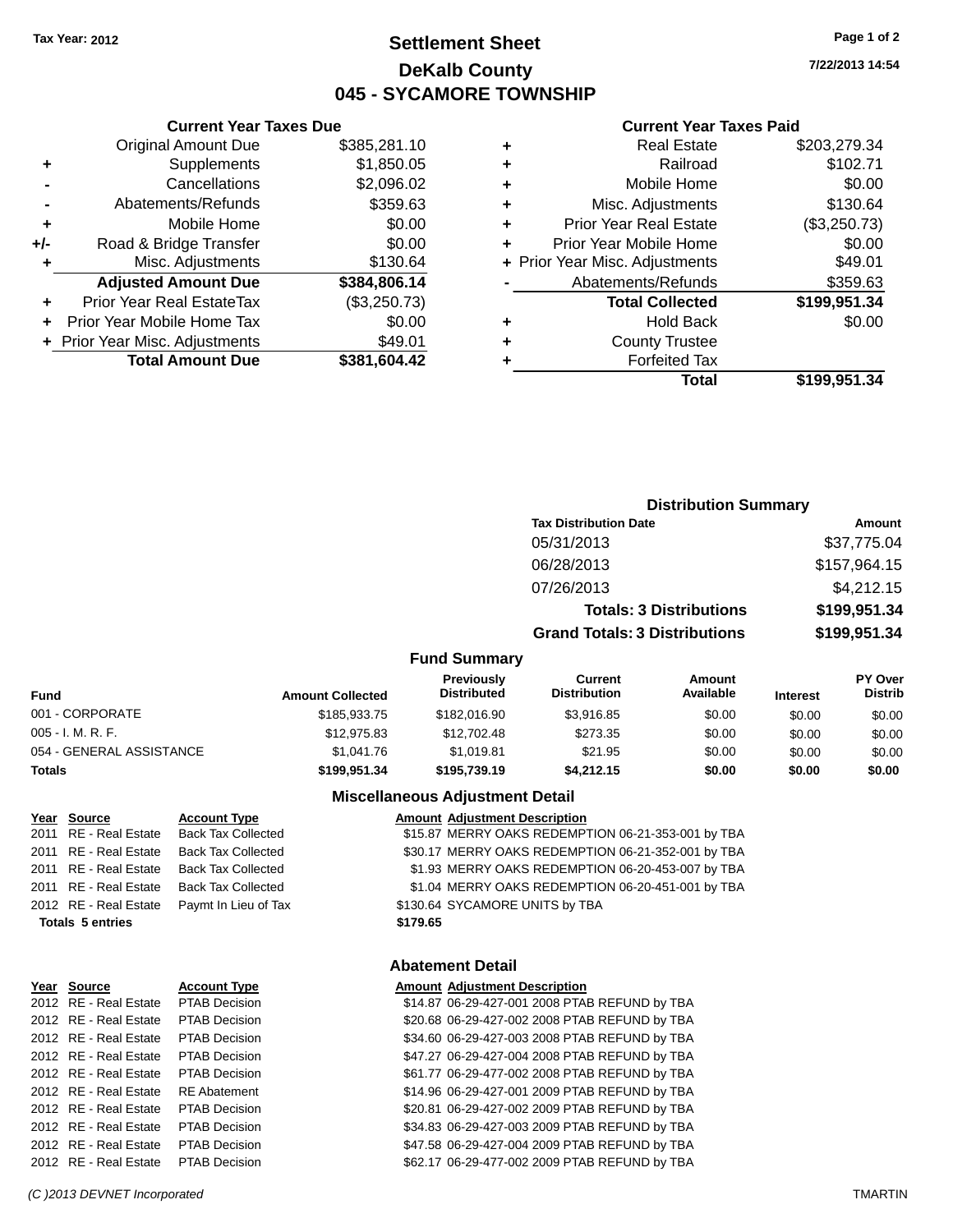## **Settlement Sheet Tax Year: 2012 Page 2 of 2 DeKalb County**

**Abatement Detail**

**Year Source Account Type Annount Adjustment Description**<br>2012 RE - Real Estate PTAB Decision **Amount Adjustment Description** \$0.10 06-20-453-003 2011 PTAB REFUND by TBA

**7/22/2013 14:54**

**Totals 11 entries \$359.64**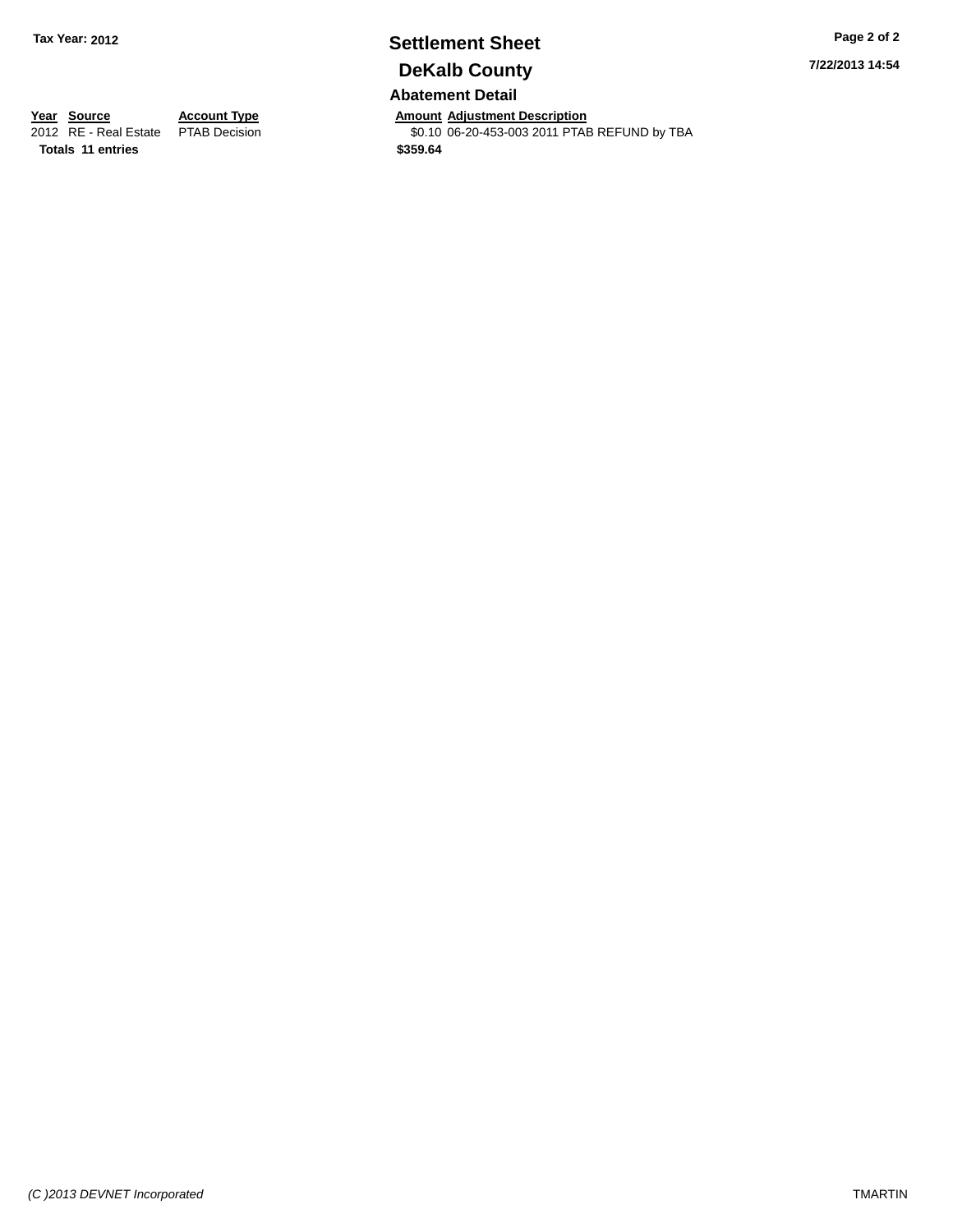## **Settlement Sheet Tax Year: 2012 Page 1 of 2 DeKalb County 046 - SYCAMORE ROAD & BRIDGE**

**7/22/2013 14:54**

#### **Current Year Taxes Paid**

**Grand Totals: 3 Distributions \$399,947.17**

|   | Misc. Adjustments              | \$264.57     |     |
|---|--------------------------------|--------------|-----|
| ٠ |                                |              | + P |
|   | <b>Adjusted Amount Due</b>     | \$774,508.43 |     |
|   | Prior Year Real EstateTax      | (\$6,677.34) |     |
|   | + Prior Year Mobile Home Tax   | \$0.00       |     |
|   | + Prior Year Misc. Adjustments | \$99.25      |     |
|   | <b>Total Amount Due</b>        | \$767,930.34 |     |
|   |                                |              |     |

**Current Year Taxes Due** Original Amount Due \$780,281.58

**+** Supplements \$3,699.03 **-** Cancellations \$4,194.26

| <b>Road and Bridge Summary</b> |            |               | <b>Distribution Summary</b>    |              |  |
|--------------------------------|------------|---------------|--------------------------------|--------------|--|
| <b>Municipality</b>            | Amt. Due   | Amt. Distrib. | <b>Tax Distribution Date</b>   | Amount       |  |
| <b>CITY OF SYCAMORE</b>        | \$9,206,30 | \$4.822.86    | 05/31/2013                     | \$75,590.61  |  |
| <b>Totals</b>                  | \$9,206.30 | \$4,822.86    | 06/28/2013                     | \$315,929.27 |  |
|                                |            |               | 07/26/2013                     | \$8,427.29   |  |
|                                |            |               | <b>Totals: 3 Distributions</b> | \$399,947.17 |  |

**Fund Summary**

| <b>Fund</b>                             | <b>Amount Collected</b> | <b>Previously</b><br><b>Distributed</b> | <b>Current</b><br><b>Distribution</b> | Amount<br>Available | <b>Interest</b> | <b>PY Over</b><br><b>Distrib</b> |
|-----------------------------------------|-------------------------|-----------------------------------------|---------------------------------------|---------------------|-----------------|----------------------------------|
| $005 - I. M. R. F.$                     | \$10,381.52             | \$10.162.79                             | \$218.73                              | \$0.00              | \$0.00          | \$0.00                           |
| 007 - ROAD AND BRIDGE                   | \$8,147.58              | \$7.975.96                              | \$171.62                              | \$0.00              | \$0.00          | \$0.00                           |
| 008 - BRIDGE CONST W/COUNTY             | \$20,243.76             | \$19,817,20                             | \$426.56                              | \$0.00              | \$0.00          | \$0.00                           |
| 009 - PERMANENT ROAD                    | \$278,146.63            | \$272,285.75                            | \$5,860.88                            | \$0.00              | \$0.00          | \$0.00                           |
| 010 - EQUIPMENT AND BUILDING            | \$64.851.46             | \$63,484.97                             | \$1,366.49                            | \$0.00              | \$0.00          | \$0.00                           |
| 035 - TORT JUDGEMENTS/LIABILITY<br>INS. | \$10.382.37             | \$10,163.59                             | \$218.78                              | \$0.00              | \$0.00          | \$0.00                           |
| 047 - SOCIAL SECURITY                   | \$7.793.85              | \$7.629.62                              | \$164.23                              | \$0.00              | \$0.00          | \$0.00                           |
| <b>Totals</b>                           | \$399,947.17            | \$391,519.88                            | \$8,427.29                            | \$0.00              | \$0.00          | \$0.00                           |

#### **Miscellaneous Adjustment Detail**

| Year Source             | <b>Account Type</b>       | <b>Amount Adjustment Description</b>               |
|-------------------------|---------------------------|----------------------------------------------------|
| 2011 RE - Real Estate   | <b>Back Tax Collected</b> | \$32.14 MERRY OAKS REDEMPTION 06-21-353-001 by TBA |
| 2011 RE - Real Estate   | <b>Back Tax Collected</b> | \$61.10 MERRY OAKS REDEMPTION 06-21-352-001 by TBA |
| 2011 RE - Real Estate   | <b>Back Tax Collected</b> | \$3.90 MERRY OAKS REDEMPTION 06-20-453-007 by TBA  |
| 2011 RE - Real Estate   | <b>Back Tax Collected</b> | \$2.11 MERRY OAKS REDEMPTION 06-20-451-001 by TBA  |
| 2012 RE - Real Estate   | Paymt In Lieu of Tax      | \$264.57 SYCAMORE UNITS by TBA                     |
| <b>Totals 5 entries</b> |                           | \$363.82                                           |
|                         |                           | Ahatamant Datail                                   |

| rear Source           | <b>Account Type</b>  |  |
|-----------------------|----------------------|--|
| 2012 RE - Real Estate | <b>PTAB Decision</b> |  |
| 2012 RE - Real Estate | <b>PTAB Decision</b> |  |
| 2012 RE - Real Estate | <b>PTAB Decision</b> |  |
| 2012 RE - Real Estate | <b>PTAB Decision</b> |  |
| 2012 RE - Real Estate | <b>PTAB Decision</b> |  |

**Abatement Detail**

#### **Year** Source **Account Type A** Annount Adjustment Description

\$30.11 06-29-427-001 2008 PTAB REFUND by TBA \$41.87 06-29-427-002 2008 PTAB REFUND by TBA \$70.08 06-29-427-003 2008 PTAB REFUND by TBA \$95.74 06-29-427-004 2008 PTAB REFUND by TBA \$125.09 06-29-477-002 2008 PTAB REFUND by TBA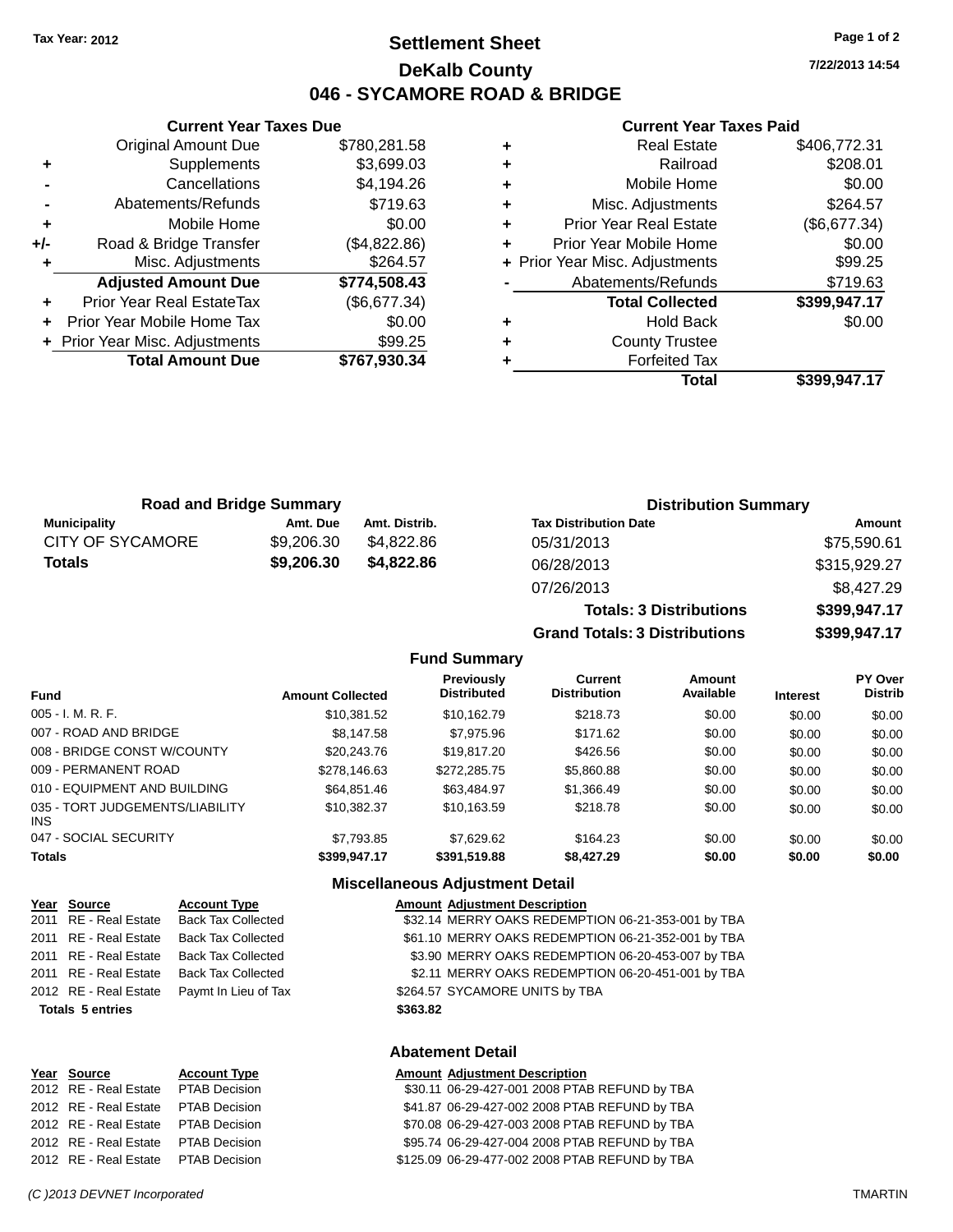## **Settlement Sheet Tax Year: 2012 Page 2 of 2 DeKalb County Abatement Detail**

**Year Source Account Type**<br>
2012 RE - Real Estate RE Abatement **Adjustment Adjustment Description**<br>
\$30.30 06-29-427-001 2009 PTA \$30.30 06-29-427-001 2009 PTAB REFUND by TBA 2012 RE - Real Estate PTAB Decision \$42.14 06-29-427-002 2009 PTAB REFUND by TBA 2012 RE - Real Estate PTAB Decision \$70.53 06-29-427-003 2009 PTAB REFUND by TBA 2012 RE - Real Estate PTAB Decision \$96.36 06-29-427-004 2009 PTAB REFUND by TBA 2012 RE - Real Estate PTAB Decision \$125.90 06-29-477-002 2009 PTAB REFUND by TBA 2012 RE - Real Estate PTAB Decision \$0.19 06-20-453-003 2011 PTAB REFUND by TBA

**Totals 11 entries \$728.31**

| (C) 2013 DEVNET Incorporated | <b>TMARTIN</b> |
|------------------------------|----------------|
|                              |                |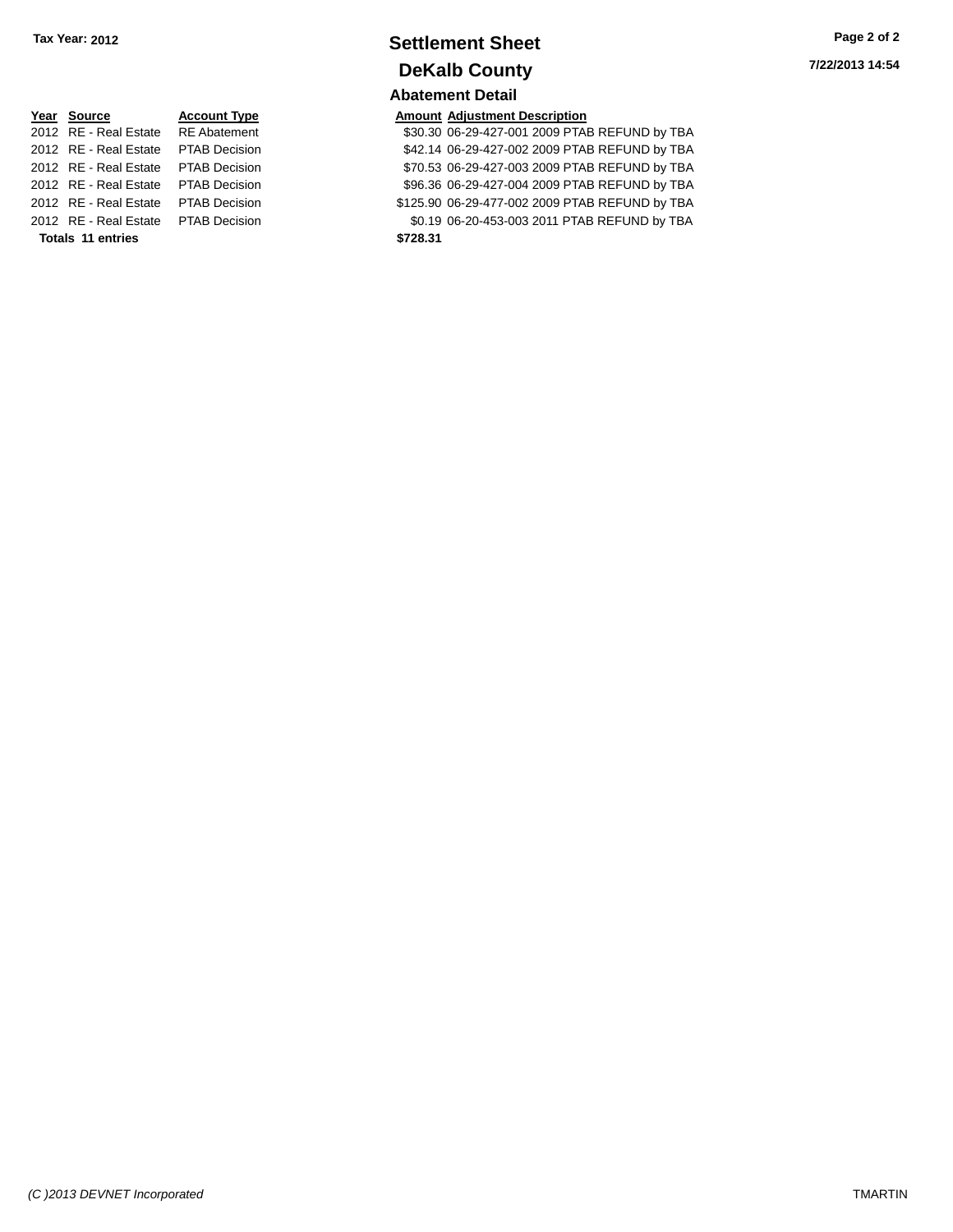## **Settlement Sheet Tax Year: 2012 Page 1 of 1 DeKalb County 047 - VICTOR TOWNSHIP**

**7/22/2013 14:54**

## **Current Year Taxes Paid**

|     | <b>Current Year Taxes Due</b>  |             |
|-----|--------------------------------|-------------|
|     | <b>Original Amount Due</b>     | \$50,614.78 |
| ٠   | Supplements                    | \$141.17    |
|     | Cancellations                  | \$153.79    |
|     | Abatements/Refunds             | \$0.00      |
| ٠   | Mobile Home                    | \$0.00      |
| +/- | Road & Bridge Transfer         | \$0.00      |
| ٠   | Misc. Adjustments              | \$0.00      |
|     | <b>Adjusted Amount Due</b>     | \$50,602.16 |
| ٠   | Prior Year Real EstateTax      | \$0.00      |
|     | Prior Year Mobile Home Tax     | \$0.00      |
|     | + Prior Year Misc. Adjustments | \$0.00      |
|     | <b>Total Amount Due</b>        | \$50,602.16 |
|     |                                |             |

|   | <b>Real Estate</b>             | \$30,457.91 |
|---|--------------------------------|-------------|
| ٠ | Railroad                       | \$13.59     |
| ٠ | Mobile Home                    | \$0.00      |
| ٠ | Misc. Adjustments              | \$0.00      |
| ٠ | <b>Prior Year Real Estate</b>  | \$0.00      |
| ٠ | Prior Year Mobile Home         | \$0.00      |
|   | + Prior Year Misc. Adjustments | \$0.00      |
|   | Abatements/Refunds             | \$0.00      |
|   | <b>Total Collected</b>         | \$30,471.50 |
| ٠ | Hold Back                      | \$0.00      |
| ٠ | <b>County Trustee</b>          |             |
| ٠ | <b>Forfeited Tax</b>           |             |
|   | Total                          | \$30,471.50 |
|   |                                |             |

|                                               |                         |                                  | <b>Distribution Summary</b>          |                                |                 |                           |
|-----------------------------------------------|-------------------------|----------------------------------|--------------------------------------|--------------------------------|-----------------|---------------------------|
|                                               |                         |                                  | <b>Tax Distribution Date</b>         |                                |                 | Amount                    |
|                                               |                         |                                  | 05/31/2013                           |                                |                 | \$5,945.90                |
|                                               |                         |                                  | 06/28/2013                           |                                |                 | \$24,163.73               |
|                                               |                         |                                  | 07/26/2013                           |                                |                 | \$361.87                  |
|                                               |                         |                                  |                                      | <b>Totals: 3 Distributions</b> |                 | \$30,471.50               |
|                                               |                         |                                  | <b>Grand Totals: 3 Distributions</b> |                                | \$30,471.50     |                           |
|                                               |                         | <b>Fund Summary</b>              |                                      |                                |                 |                           |
| <b>Fund</b>                                   | <b>Amount Collected</b> | Previously<br><b>Distributed</b> | Current<br><b>Distribution</b>       | <b>Amount</b><br>Available     | <b>Interest</b> | PY Over<br><b>Distrib</b> |
| 001 - CORPORATE                               | \$28,055.10             | \$27,721.93                      | \$333.17                             | \$0.00                         | \$0.00          | \$0.00                    |
| 034 - GENERAL ASSISTANCE                      | \$1,236.20              | \$1,221.52                       | \$14.68                              | \$0.00                         | \$0.00          | \$0.00                    |
| 035 - TORT JUDGEMENTS/LIABILITY<br><b>INS</b> | \$1,180.20              | \$1,166.18                       | \$14.02                              | \$0.00                         | \$0.00          | \$0.00                    |

**Totals \$30,471.50 \$30,109.63 \$361.87 \$0.00 \$0.00 \$0.00**

**INS**<br>Totals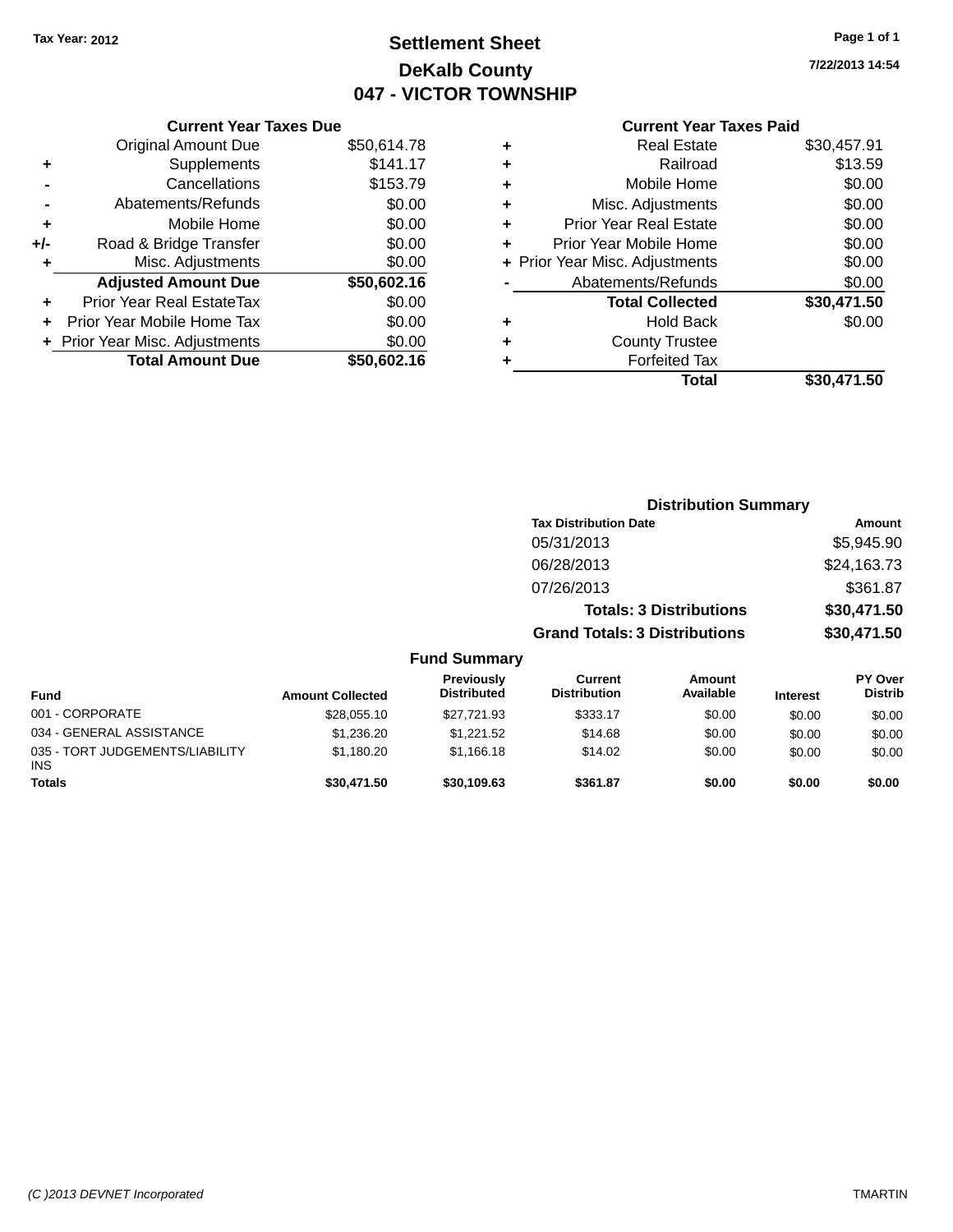## **Settlement Sheet Tax Year: 2012 Page 1 of 1 DeKalb County 048 - VICTOR ROAD & BRIDGE**

**7/22/2013 14:54**

#### **Current Year Taxes Paid**

|     | <b>Current Year Taxes Due</b>  |             |
|-----|--------------------------------|-------------|
|     | <b>Original Amount Due</b>     | \$96,072.08 |
| ٠   | Supplements                    | \$267.94    |
|     | Cancellations                  | \$291.88    |
|     | Abatements/Refunds             | \$0.00      |
| ٠   | Mobile Home                    | \$0.00      |
| +/- | Road & Bridge Transfer         | \$0.00      |
|     | Misc. Adjustments              | \$0.00      |
|     | <b>Adjusted Amount Due</b>     | \$96,048.14 |
| ٠   | Prior Year Real EstateTax      | \$0.00      |
|     | Prior Year Mobile Home Tax     | \$0.00      |
|     | + Prior Year Misc. Adjustments | \$0.00      |
|     | <b>Total Amount Due</b>        | \$96,048.14 |
|     |                                |             |

|   | <b>Real Estate</b>             | \$57,812.09 |
|---|--------------------------------|-------------|
| ٠ | Railroad                       | \$25.80     |
| ٠ | Mobile Home                    | \$0.00      |
| ٠ | Misc. Adjustments              | \$0.00      |
| ٠ | <b>Prior Year Real Estate</b>  | \$0.00      |
| ÷ | Prior Year Mobile Home         | \$0.00      |
|   | + Prior Year Misc. Adjustments | \$0.00      |
|   | Abatements/Refunds             | \$0.00      |
|   | <b>Total Collected</b>         | \$57,837.89 |
| ٠ | Hold Back                      | \$0.00      |
| ٠ | <b>County Trustee</b>          |             |
| ٠ | <b>Forfeited Tax</b>           |             |
|   | Total                          | \$57,837.89 |
|   |                                |             |

|         | <b>Distribution Summary</b>          |             |
|---------|--------------------------------------|-------------|
|         | <b>Tax Distribution Date</b>         | Amount      |
|         | 05/31/2013                           | \$11,285.83 |
|         | 06/28/2013                           | \$45,865.18 |
|         | 07/26/2013                           | \$686.88    |
|         | <b>Totals: 3 Distributions</b>       | \$57,837.89 |
|         | <b>Grand Totals: 3 Distributions</b> | \$57,837.89 |
| Summary |                                      |             |

| <b>Fund</b>                             | <b>Amount Collected</b> | Previously<br><b>Distributed</b> | Current<br><b>Distribution</b> | <b>Amount</b><br>Available |                 | <b>PY Over</b><br><b>Distrib</b> |
|-----------------------------------------|-------------------------|----------------------------------|--------------------------------|----------------------------|-----------------|----------------------------------|
|                                         |                         |                                  |                                |                            | <b>Interest</b> |                                  |
| 007 - ROAD AND BRIDGE                   | \$34.041.95             | \$33,637.66                      | \$404.29                       | \$0.00                     | \$0.00          | \$0.00                           |
| 008 - BRIDGE CONST W/COUNTY             | \$272.35                | \$269.12                         | \$3.23                         | \$0.00                     | \$0.00          | \$0.00                           |
| 009 - PERMANENT ROAD                    | \$15,190.84             | \$15,010.43                      | \$180.41                       | \$0.00                     | \$0.00          | \$0.00                           |
| 010 - EQUIPMENT AND BUILDING            | \$7.140.02              | \$7.055.23                       | \$84.79                        | \$0.00                     | \$0.00          | \$0.00                           |
| 035 - TORT JUDGEMENTS/LIABILITY<br>INS. | \$1.192.73              | \$1.178.57                       | \$14.16                        | \$0.00                     | \$0.00          | \$0.00                           |
| <b>Totals</b>                           | \$57,837.89             | \$57,151.01                      | \$686.88                       | \$0.00                     | \$0.00          | \$0.00                           |

**Fund**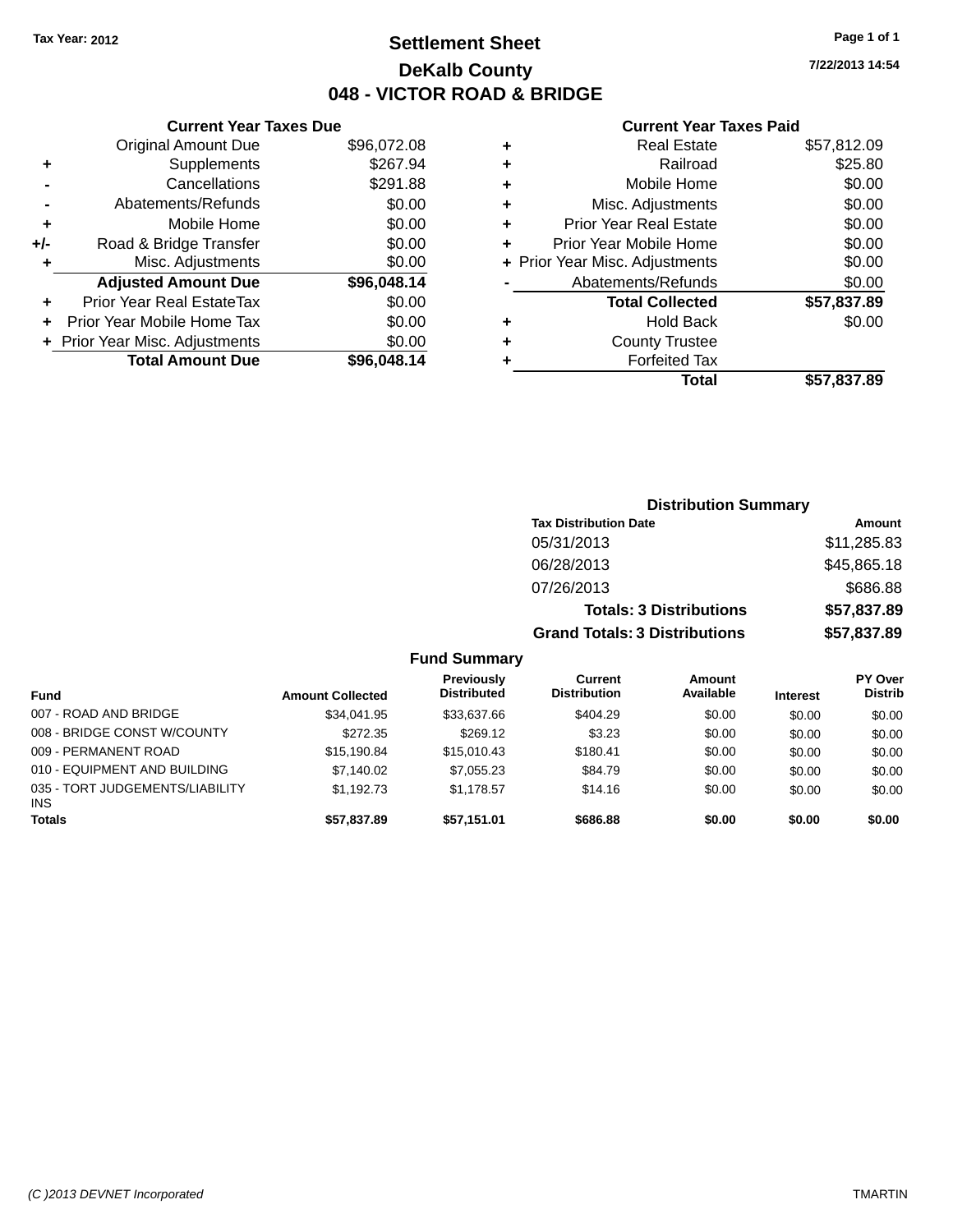## **Settlement Sheet Tax Year: 2012 Page 1 of 1 DeKalb County 056 - TOWN OF CORTLAND**

**7/22/2013 14:54**

#### **Current Year Taxes Paid**

**Grand Totals: 3 Distributions \$309,527.08**

|     | <b>Current Year Taxes Due</b>  |              |   | <b>Current Year Taxes Paid</b> |              |  |
|-----|--------------------------------|--------------|---|--------------------------------|--------------|--|
|     | <b>Original Amount Due</b>     | \$597,393.71 | ٠ | <b>Real Estate</b>             | \$308,992.50 |  |
| ٠   | <b>Supplements</b>             | \$4,095.58   | ٠ | Railroad                       | \$534.73     |  |
|     | Cancellations                  | \$4,519.79   | ٠ | Mobile Home                    | \$0.00       |  |
|     | Abatements/Refunds             | \$0.00       | ٠ | Misc. Adjustments              | \$0.00       |  |
| ÷   | Mobile Home                    | \$0.00       | ٠ | <b>Prior Year Real Estate</b>  | (\$0.15)     |  |
| +/- | Road & Bridge Transfer         | \$6,345.85   | ٠ | Prior Year Mobile Home         | \$0.00       |  |
|     | Misc. Adjustments              | \$0.00       |   | + Prior Year Misc. Adjustments | \$0.00       |  |
|     | <b>Adjusted Amount Due</b>     | \$603,315.35 |   | Abatements/Refunds             | \$0.00       |  |
| ÷.  | Prior Year Real EstateTax      | (\$0.15)     |   | <b>Total Collected</b>         | \$309,527.08 |  |
| ÷.  | Prior Year Mobile Home Tax     | \$0.00       | ٠ | <b>Hold Back</b>               | \$0.00       |  |
|     | + Prior Year Misc. Adjustments | \$0.00       | ٠ | <b>County Trustee</b>          |              |  |
|     | <b>Total Amount Due</b>        | \$603,315.20 |   | <b>Forfeited Tax</b>           |              |  |
|     |                                |              |   | <b>Total</b>                   | \$309,527.08 |  |

| <b>Road and Bridge Summary</b>   |             |               | <b>Distribution Summary</b>    |              |
|----------------------------------|-------------|---------------|--------------------------------|--------------|
| <b>Rd./Br. District</b>          | Amt. Due    | Amt. Distrib. | <b>Tax Distribution Date</b>   | Amount       |
| <b>CORTLAND ROAD &amp; BRIDG</b> | \$12.093.84 | \$6.345.85    | 05/31/2013                     | \$54,422.90  |
| Totals                           | \$12,093.84 | \$6,345.85    | 06/28/2013                     | \$250,291.11 |
|                                  |             |               | 07/26/2013                     | \$4,813.07   |
|                                  |             |               | <b>Totals: 3 Distributions</b> | \$309,527.08 |

**Fund Summary Fund Interest Amount Collected Distributed PY Over Distrib Amount Available Current Distribution Previously** 001 - CORPORATE \$216,989.55 \$213,704.28 \$3,285.27 \$0.00 \$0.00 \$0.00 005 - I. M. R. F. \$27,240.82 \$26,828.39 \$412.43 \$0.00 \$0.00 \$0.00 007 - ROAD AND BRIDGE 6 .00 \$0.00 \$6,345.85 \$6,123.01 \$222.84 \$0.00 \$0.00 \$0.00 \$0.00 014 - POLICE PROTECTION \$34,285.55 \$33,766.46 \$519.09 \$0.00 \$0.00 \$0.00 \$0.00 047 - SOCIAL SECURITY \$24,665.31 \$24,291.87 \$373.44 \$0.00 \$0.00 \$0.00 \$0.00 **Totals \$309,527.08 \$304,714.01 \$4,813.07 \$0.00 \$0.00 \$0.00**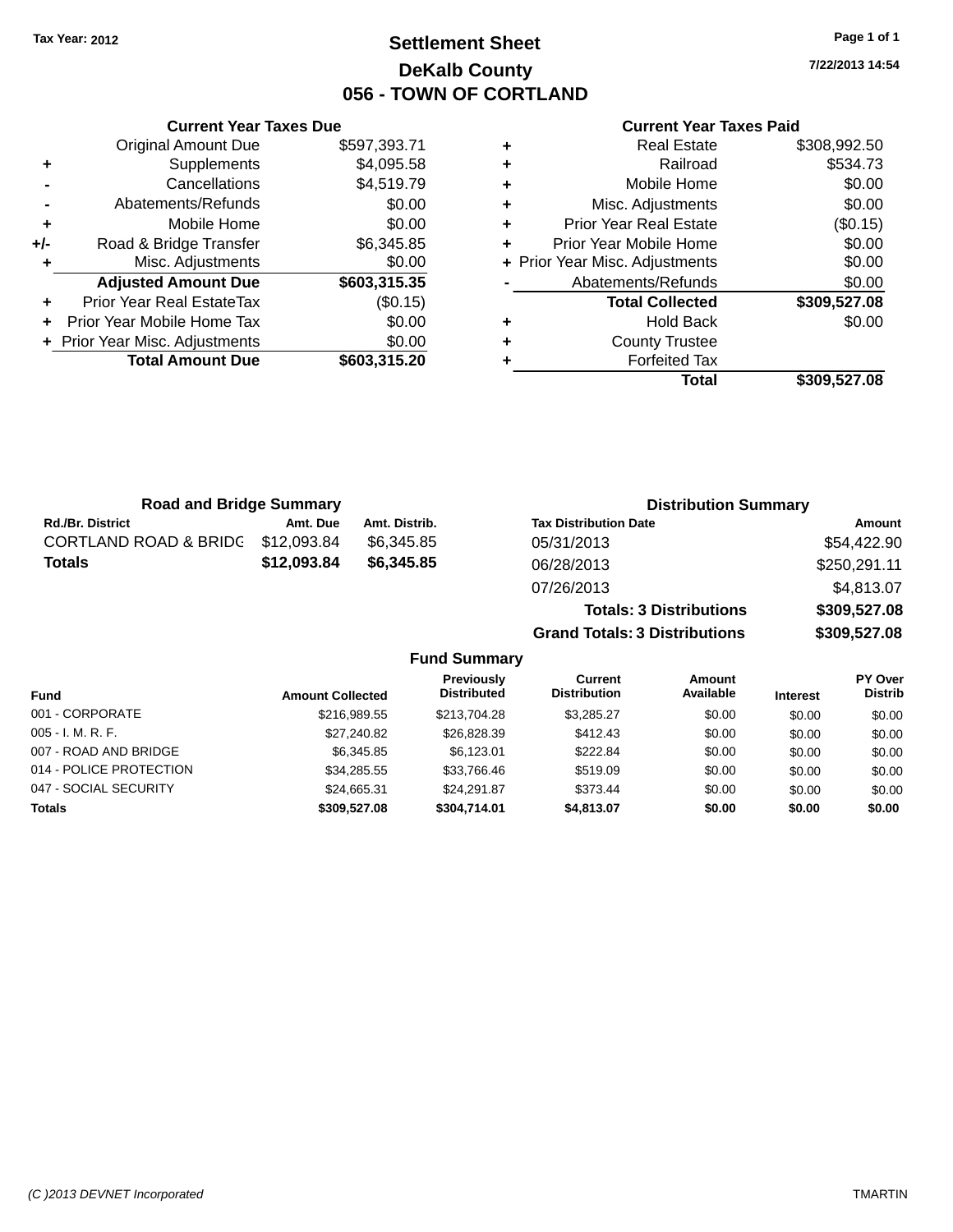## **Settlement Sheet Tax Year: 2012 Page 1 of 1 DeKalb County 057 - CORTLAND LIBRARY**

**7/22/2013 14:54**

#### **Current Year Taxes Paid**

|       | <b>Current Year Taxes Due</b>  |              |
|-------|--------------------------------|--------------|
|       | <b>Original Amount Due</b>     | \$238,053.26 |
| ٠     | Supplements                    | \$1,587.34   |
|       | Cancellations                  | \$1,751.86   |
|       | Abatements/Refunds             | \$0.00       |
| ٠     | Mobile Home                    | \$0.00       |
| $+/-$ | Road & Bridge Transfer         | \$0.00       |
| ٠     | Misc. Adjustments              | \$0.00       |
|       | <b>Adjusted Amount Due</b>     | \$237,888.74 |
| ÷     | Prior Year Real EstateTax      | \$0.00       |
|       | Prior Year Mobile Home Tax     | \$0.00       |
|       | + Prior Year Misc. Adjustments | \$0.00       |
|       | <b>Total Amount Due</b>        | \$237,888.74 |
|       |                                |              |

| ٠ | <b>Real Estate</b>             | \$120,604.89 |
|---|--------------------------------|--------------|
| ٠ | Railroad                       | \$208.85     |
| ٠ | Mobile Home                    | \$0.00       |
| ٠ | Misc. Adjustments              | \$0.00       |
| ٠ | <b>Prior Year Real Estate</b>  | \$0.00       |
| ٠ | Prior Year Mobile Home         | \$0.00       |
|   | + Prior Year Misc. Adjustments | \$0.00       |
|   | Abatements/Refunds             | \$0.00       |
|   | <b>Total Collected</b>         | \$120,813.74 |
| ٠ | <b>Hold Back</b>               | \$0.00       |
| ٠ | <b>County Trustee</b>          |              |
| ٠ | <b>Forfeited Tax</b>           |              |
|   | Total                          | \$120,813.74 |
|   |                                |              |

### **Distribution Summary Tax Distribution Date Amount** 05/31/2013 \$21,225.82 06/28/2013 \$97,758.78 07/26/2013 \$1,829.14 **Totals: 3 Distributions \$120,813.74 Grand Totals: 3 Distributions \$120,813.74**

#### **Fund Summary**

|                                                     |                         | Previously         | <b>Current</b>      | <b>Amount</b> |                 | <b>PY Over</b> |
|-----------------------------------------------------|-------------------------|--------------------|---------------------|---------------|-----------------|----------------|
| <b>Fund</b>                                         | <b>Amount Collected</b> | <b>Distributed</b> | <b>Distribution</b> | Available     | <b>Interest</b> | <b>Distrib</b> |
| 004 - OPERATIONS & MAINTENANCE                      | \$6,281.69              | \$6,186.59         | \$95.10             | \$0.00        | \$0.00          | \$0.00         |
| $005 - I. M. R. F.$                                 | \$7,107.83              | \$7,000.22         | \$107.61            | \$0.00        | \$0.00          | \$0.00         |
| 016 - LIBRARY (township, municipalities)            | \$94,226.26             | \$92,799.66        | \$1,426.60          | \$0.00        | \$0.00          | \$0.00         |
| 027 - AUDIT                                         | \$3.046.69              | \$3,000.56         | \$46.13             | \$0.00        | \$0.00          | \$0.00         |
| 035 - TORT JUDGMENTS, LIABILITY<br><b>INSURANCE</b> | \$4,061.16              | \$3.999.67         | \$61.49             | \$0.00        | \$0.00          | \$0.00         |
| 047 - SOCIAL SECURITY                               | \$6.090.11              | \$5,997.90         | \$92.21             | \$0.00        | \$0.00          | \$0.00         |
| <b>Totals</b>                                       | \$120,813,74            | \$118,984,60       | \$1,829.14          | \$0.00        | \$0.00          | \$0.00         |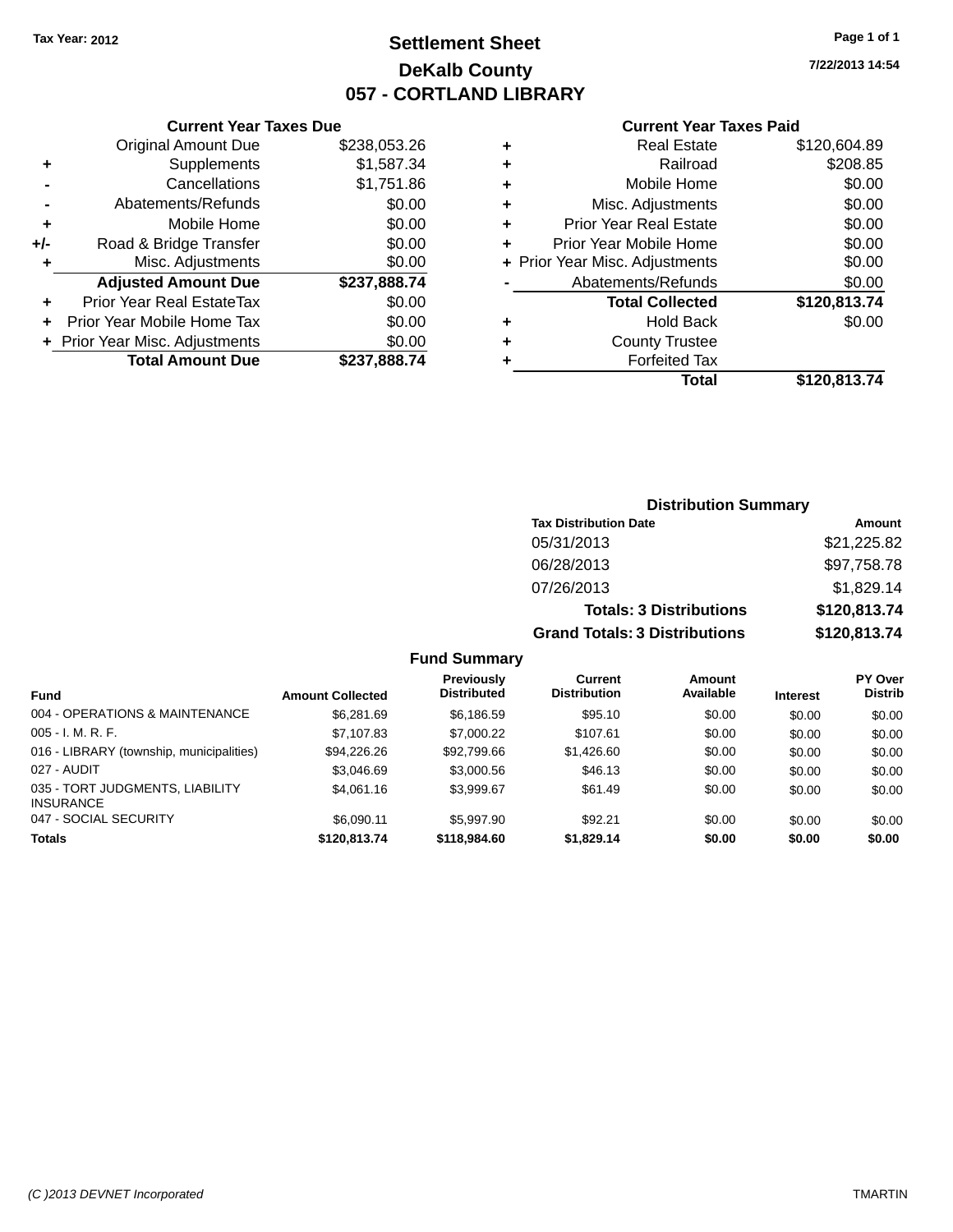**Current Year Taxes Due** Original Amount Due \$4,244,719.08

**Adjusted Amount Due \$4,278,883.07**

**Total Amount Due \$4,279,563.86**

**+** Supplements \$93,880.34 **-** Cancellations \$179,002.89 **-** Abatements/Refunds \$1.49 **+** Mobile Home \$0.00 **+/-** Road & Bridge Transfer \$118,295.13 **+** Misc. Adjustments \$992.90

**+** Prior Year Real EstateTax \$680.79 **+** Prior Year Mobile Home Tax \$0.00 **+** Prior Year Misc. Adjustments  $$0.00$ 

## **Settlement Sheet Tax Year: 2012 Page 1 of 1 DeKalb County 058 - CITY OF DEKALB**

**7/22/2013 14:54**

#### **Current Year Taxes Paid**

| ٠ | <b>Real Estate</b>             | \$2,281,184.80 |
|---|--------------------------------|----------------|
| ٠ | Railroad                       | \$5,228.34     |
| ٠ | Mobile Home                    | \$0.00         |
| ٠ | Misc. Adjustments              | \$992.90       |
| ٠ | <b>Prior Year Real Estate</b>  | \$680.79       |
| ٠ | Prior Year Mobile Home         | \$0.00         |
|   | + Prior Year Misc. Adjustments | \$0.00         |
|   | Abatements/Refunds             | \$1.49         |
|   | <b>Total Collected</b>         | \$2,288,085.34 |
| ٠ | <b>Hold Back</b>               | \$0.00         |
| ٠ | <b>County Trustee</b>          |                |
| ٠ | <b>Forfeited Tax</b>           |                |
|   | Total                          | \$2.288.085.34 |
|   |                                |                |

| <b>Road and Bridge Summary</b>   |             |                           | <b>Distribution Summary</b>    |                |
|----------------------------------|-------------|---------------------------|--------------------------------|----------------|
| <b>Rd./Br. District</b>          | Amt. Due    | Amt. Distrib.             | <b>Tax Distribution Date</b>   | Amount         |
| AFTON ROAD & BRIDGE              | \$16,857.48 | \$9,205.76                | 05/31/2013                     | \$460,528.34   |
| <b>CORTLAND ROAD &amp; BRIDC</b> | \$837.29    | \$439.39                  | 06/28/2013                     | \$1,785,152.11 |
| DEKALB ROAD & BRIDGE             |             | \$208,242.82 \$108,649.98 | 07/26/2013                     | \$42,404.90    |
| <b>Totals</b>                    |             | \$225,937.59 \$118,295.13 | <b>Totals: 3 Distributions</b> | \$2,288,085.35 |
|                                  |             |                           |                                |                |

**Grand Totals: 3 Distributions \$2,288,085.35**

**Fund Summary**

| <b>Fund</b>                 | <b>Amount Collected</b> | <b>Previously</b><br><b>Distributed</b> | <b>Current</b><br><b>Distribution</b> | Amount<br>Available | <b>Interest</b> | <b>PY Over</b><br><b>Distrib</b> |
|-----------------------------|-------------------------|-----------------------------------------|---------------------------------------|---------------------|-----------------|----------------------------------|
| 001 - CORPORATE             | \$0.01                  | \$0.01                                  | \$0.00                                | \$0.00              | \$0.00          | \$0.00                           |
| 003 - BONDS AND INTEREST    | \$0.00                  | \$0.00                                  | \$0.00                                | \$0.00              | \$0.00          | \$0.00                           |
| $005 - I. M. R. F.$         | \$163,747.56            | \$160,706.88                            | \$3,040.68                            | \$0.00              | \$0.00          | \$0.00                           |
| 007 - ROAD AND BRIDGE       | \$118,295.13            | \$116,181,66                            | \$2.113.47                            | \$0.00              | \$0.00          | \$0.00                           |
| 013 - FIREFIGHTER'S PENSION | \$1.062.275.05          | \$1,042,549.37                          | \$19,725.68                           | \$0.00              | \$0.00          | \$0.00                           |
| 015 - POLICE PENSION        | \$705.036.44            | \$691.944.43                            | \$13,092.01                           | \$0.00              | \$0.00          | \$0.00                           |
| 047 - SOCIAL SECURITY       | \$238,731.15            | \$234.298.09                            | \$4,433.06                            | \$0.00              | \$0.00          | \$0.00                           |
| <b>Totals</b>               | \$2,288,085.34          | \$2,245,680.44                          | \$42,404.90                           | \$0.00              | \$0.00          | \$0.00                           |

#### **Miscellaneous Adjustment Detail**

#### **Year Source Account Type Amount Adjustment Description**

| <b>Totals 1 entries</b> |                                            | \$992.90                     |
|-------------------------|--------------------------------------------|------------------------------|
|                         | 2012 RE - Real Estate Paymt In Lieu of Tax | \$992.90 DEKALB UNITS by TBA |

#### **Abatement Detail**

| Year Source                         | <b>Account Type</b> | Amount |
|-------------------------------------|---------------------|--------|
| 2012 RE - Real Estate PTAB Decision |                     | \$0.33 |
| 2012 RE - Real Estate PTAB Decision |                     | \$0.28 |
| 2012 RE - Real Estate PTAB Decision |                     | \$0.14 |
| <b>Totals 3 entries</b>             |                     | \$0.75 |

#### **Amount Adjustment Description** \$0.33 08-12-451-008 PTAB REFUND by TBA \$0.28 08-12-451-012 PTAB REFUND by TBA

\$0.14 08-12-451-013 PTAB REFUND by TBA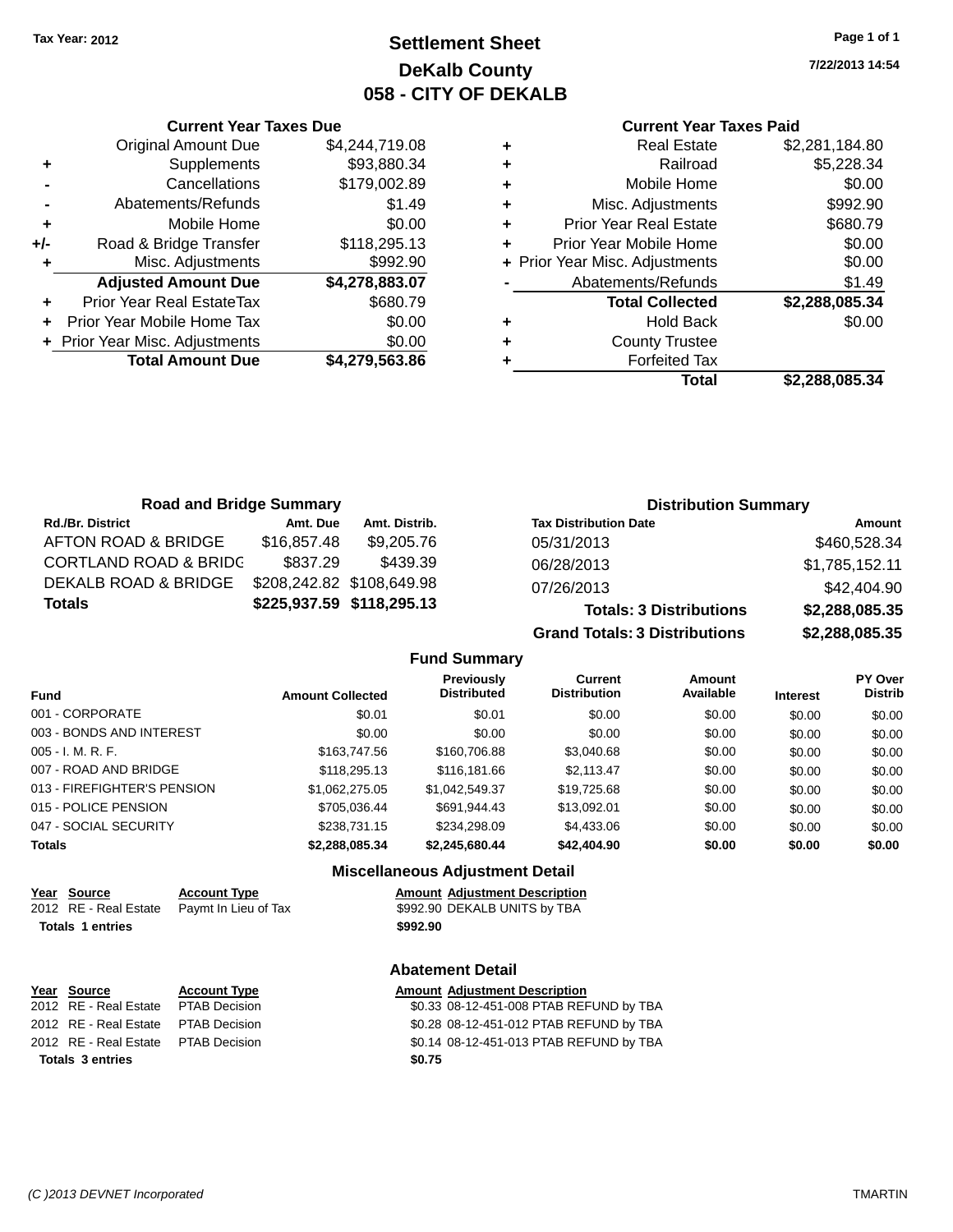## **Settlement Sheet Tax Year: 2012 Page 1 of 1 DeKalb County 059 - DE KALB LIBRARY**

**7/22/2013 14:54**

|     | <b>Current Year Taxes Due</b>  |                |
|-----|--------------------------------|----------------|
|     | <b>Original Amount Due</b>     | \$1,798,552.52 |
| ٠   | Supplements                    | \$35,812.93    |
|     | Cancellations                  | \$72,499.67    |
|     | Abatements/Refunds             | \$0.32         |
| ٠   | Mobile Home                    | \$0.00         |
| +/- | Road & Bridge Transfer         | \$0.00         |
| ٠   | Misc. Adjustments              | \$420.71       |
|     | <b>Adjusted Amount Due</b>     | \$1,762,286.17 |
| ٠   | Prior Year Real EstateTax      | \$275.28       |
| ÷   | Prior Year Mobile Home Tax     | \$0.00         |
|     | + Prior Year Misc. Adjustments | \$0.00         |
|     | <b>Total Amount Due</b>        | \$1,762,561.45 |
|     |                                |                |

|   | <b>Current Year Taxes Paid</b> |              |
|---|--------------------------------|--------------|
| ٠ | <b>Real Estate</b>             | \$916,242.18 |
| ٠ | Railroad                       | \$2,109.68   |
| ٠ | Mobile Home                    | \$0.00       |
| ٠ | Misc. Adjustments              | \$420.71     |
| ٠ | <b>Prior Year Real Estate</b>  | \$275.28     |
| ٠ | Prior Year Mobile Home         | \$0.00       |
|   | + Prior Year Misc. Adjustments | \$0.00       |
|   | Abatements/Refunds             | \$0.32       |
|   | <b>Total Collected</b>         | \$919,047.53 |
| ٠ | <b>Hold Back</b>               | \$0.00       |
|   | <b>County Trustee</b>          |              |
|   | <b>Forfeited Tax</b>           |              |
|   | Total                          | \$919,047.53 |
|   |                                |              |

|                                          |                         |                                                                 |                                       | <b>Distribution Summary</b>    |                 |                           |
|------------------------------------------|-------------------------|-----------------------------------------------------------------|---------------------------------------|--------------------------------|-----------------|---------------------------|
|                                          |                         |                                                                 | <b>Tax Distribution Date</b>          |                                |                 | <b>Amount</b>             |
|                                          |                         |                                                                 | 05/31/2013                            |                                |                 | \$185,335.87              |
|                                          |                         |                                                                 | 06/28/2013                            |                                |                 | \$716,639.52              |
|                                          |                         |                                                                 | 07/26/2013                            |                                |                 | \$17,072.14               |
|                                          |                         |                                                                 |                                       | <b>Totals: 3 Distributions</b> |                 | \$919,047.53              |
|                                          |                         |                                                                 | <b>Grand Totals: 3 Distributions</b>  |                                |                 | \$919,047.53              |
|                                          |                         | <b>Fund Summary</b>                                             |                                       |                                |                 |                           |
| <b>Fund</b>                              | <b>Amount Collected</b> | Previously<br><b>Distributed</b>                                | <b>Current</b><br><b>Distribution</b> | <b>Amount</b><br>Available     | <b>Interest</b> | PY Over<br><b>Distrib</b> |
| 016 - LIBRARY (township, municipalities) | \$919,047.53            | \$901,975.39                                                    | \$17,072.14                           | \$0.00                         | \$0.00          | \$0.00                    |
| <b>Totals</b>                            | \$919,047.53            | \$901,975.39                                                    | \$17,072.14                           | \$0.00                         | \$0.00          | \$0.00                    |
|                                          |                         | Additional Highlight and an Additional Additional Property High |                                       |                                |                 |                           |

#### **Miscellaneous Adjustment Detail**

| Year Source             | <b>Account Type</b>                        | <b>Amount Adjustment Description</b> |
|-------------------------|--------------------------------------------|--------------------------------------|
|                         | 2012 RE - Real Estate Paymt In Lieu of Tax | \$420.71 DEKALB UNITS by TBA         |
| <b>Totals 1 entries</b> |                                            | \$420.71                             |

#### **Abatement Detail**

| Year Source                         | <b>Account Type</b> | <b>Amount Adjustment Description</b> |
|-------------------------------------|---------------------|--------------------------------------|
| 2012 RE - Real Estate PTAB Decision |                     | \$0.14 08-12-451-008 PTAB REF        |
| 2012 BE Bool Ectate BTAB Decision   |                     | 0.420042454042070000                 |

**Totals 3 entries \$0.32**

2012 80.14 08-12-451-008 PTAB REFUND by TBA 2012 RE - Real Estate PTAB Decision \$0.12 08-12-451-012 PTAB REFUND by TBA 2012 RE - Real Estate PTAB Decision \$0.06 08-12-451-013 PTAB REFUND by TBA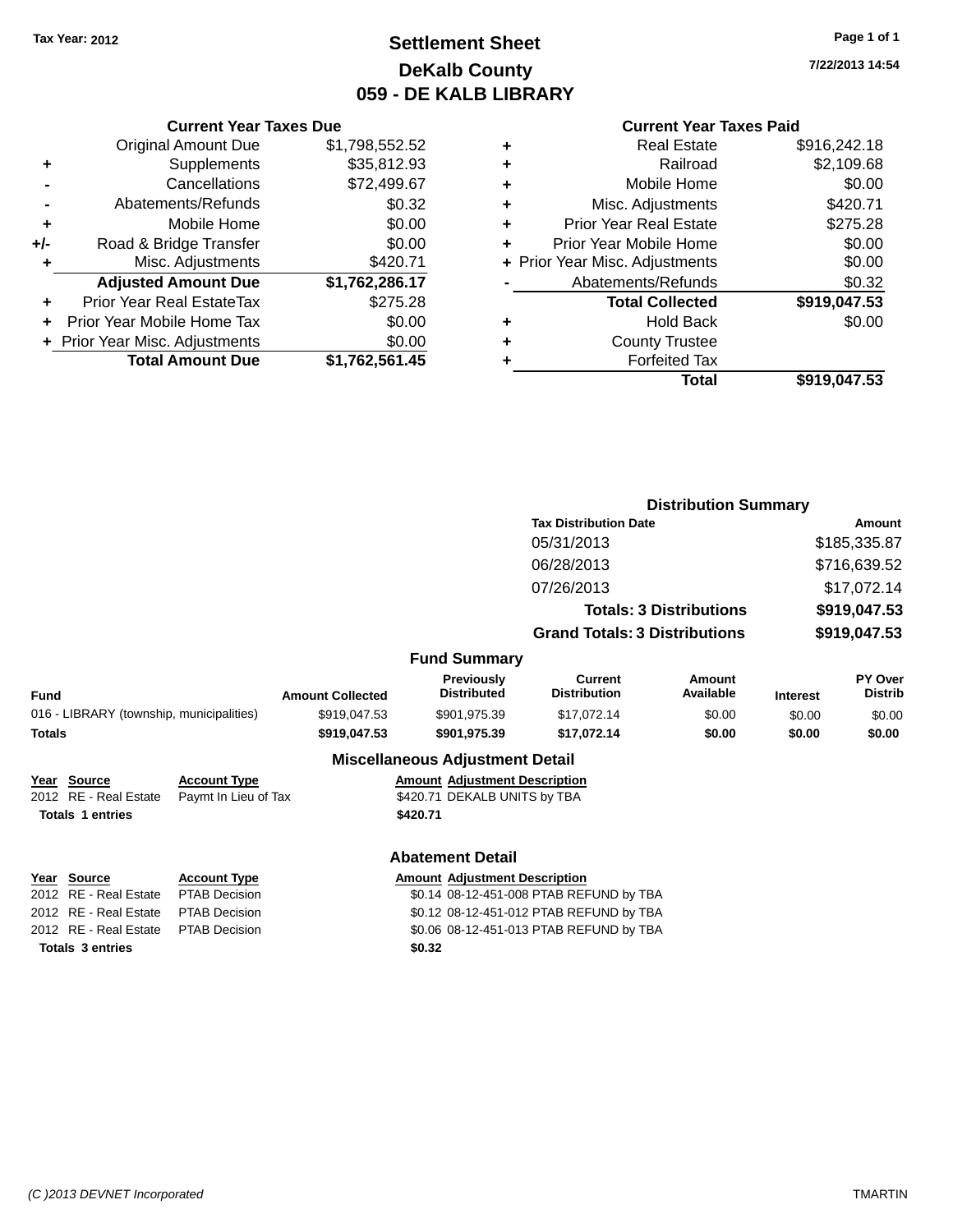## **Settlement Sheet Tax Year: 2012 Page 1 of 1 DeKalb County 060 - DEKALB SSA #3**

| 7/22/2013 14:54 |  |
|-----------------|--|
|                 |  |

|     | <b>Current Year Taxes Due</b>  |        |  |  |  |  |  |
|-----|--------------------------------|--------|--|--|--|--|--|
|     | <b>Original Amount Due</b>     | \$0.00 |  |  |  |  |  |
|     | Supplements                    | \$0.00 |  |  |  |  |  |
|     | Cancellations                  | \$0.00 |  |  |  |  |  |
|     | Abatements/Refunds             | \$0.00 |  |  |  |  |  |
| ٠   | Mobile Home                    | \$0.00 |  |  |  |  |  |
| +/- | Road & Bridge Transfer         | \$0.00 |  |  |  |  |  |
|     | Misc. Adjustments              | \$0.00 |  |  |  |  |  |
|     | <b>Adjusted Amount Due</b>     | \$0.00 |  |  |  |  |  |
|     | Prior Year Real EstateTax      | \$0.00 |  |  |  |  |  |
|     | Prior Year Mobile Home Tax     | \$0.00 |  |  |  |  |  |
|     | + Prior Year Misc. Adjustments | \$0.00 |  |  |  |  |  |
|     | <b>Total Amount Due</b>        | \$0.00 |  |  |  |  |  |
|     |                                |        |  |  |  |  |  |

#### **Current Year Taxes Paid +** Real Estate \$0.00 **+** Railroad \$0.00 **+** Mobile Home \$0.00 **+** Misc. Adjustments \$0.00 **+** Prior Year Real Estate \$0.00 **+** Prior Year Mobile Home \$0.00<br> **+** Prior Year Misc. Adjustments \$0.00 **+ Prior Year Misc. Adjustments -** Abatements/Refunds \$0.00 **Total Collected \$0.00 +** Hold Back \$0.00 **+** County Trustee **+** Forfeited Tax **Total \$0.00**

| <b>Fund Summary</b>        |                         |                                         |                                |                     |                 |                           |
|----------------------------|-------------------------|-----------------------------------------|--------------------------------|---------------------|-----------------|---------------------------|
| <b>Fund</b>                | <b>Amount Collected</b> | <b>Previously</b><br><b>Distributed</b> | Current<br><b>Distribution</b> | Amount<br>Available | <b>Interest</b> | PY Over<br><b>Distrib</b> |
| 023 - SPECIAL SERVICE AREA | \$0.00                  | \$0.00                                  | \$0.00                         | \$0.00              | \$0.00          | \$0.00                    |
| <b>Totals</b>              | \$0.00                  | \$0.00                                  | \$0.00                         | \$0.00              | \$0.00          | \$0.00                    |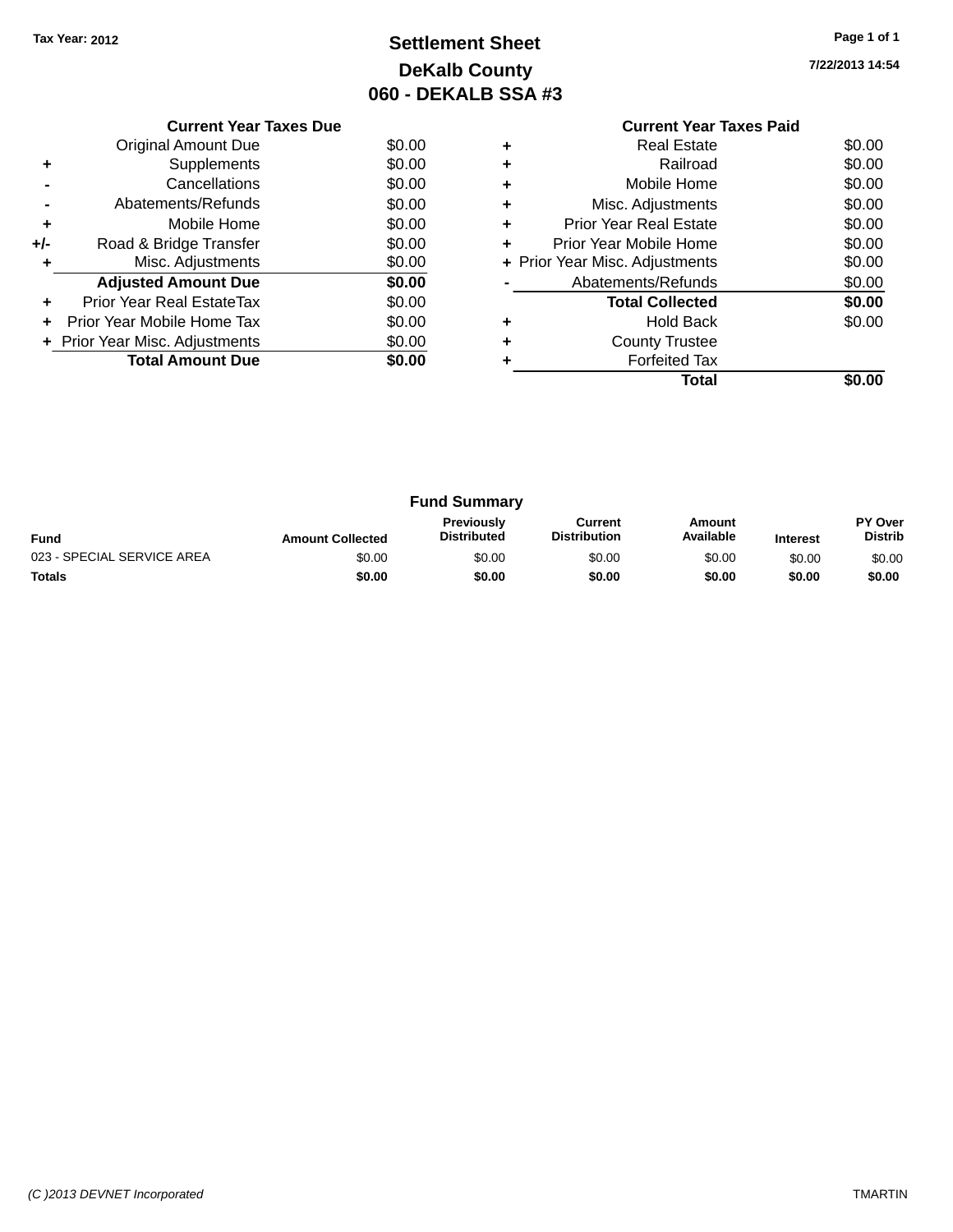## **Settlement Sheet Tax Year: 2012 Page 1 of 1 DeKalb County 061 - DEKALB SSA #4**

**7/22/2013 14:54**

|       | <b>Current Year Taxes Due</b>    |            |
|-------|----------------------------------|------------|
|       | <b>Original Amount Due</b>       | \$1,488.09 |
| ٠     | Supplements                      | \$0.00     |
|       | Cancellations                    | \$0.00     |
|       | Abatements/Refunds               | \$0.00     |
| ٠     | Mobile Home                      | \$0.00     |
| $+/-$ | Road & Bridge Transfer           | \$0.00     |
| ÷     | Misc. Adjustments                | \$0.00     |
|       | <b>Adjusted Amount Due</b>       | \$1,488.09 |
| ÷     | <b>Prior Year Real EstateTax</b> | \$0.00     |
|       | Prior Year Mobile Home Tax       | \$0.00     |
|       | + Prior Year Misc. Adjustments   | \$0.00     |
|       | <b>Total Amount Due</b>          | \$1.488.09 |

|   | <b>Current Year Taxes Paid</b> |          |
|---|--------------------------------|----------|
| ٠ | <b>Real Estate</b>             | \$769.23 |
| ٠ | Railroad                       | \$0.00   |
| ٠ | Mobile Home                    | \$0.00   |
| ٠ | Misc. Adjustments              | \$0.00   |
| ٠ | <b>Prior Year Real Estate</b>  | \$0.00   |
| ٠ | Prior Year Mobile Home         | \$0.00   |
|   | + Prior Year Misc. Adjustments | \$0.00   |
|   | Abatements/Refunds             | \$0.00   |
|   | <b>Total Collected</b>         | \$769.23 |
| ٠ | <b>Hold Back</b>               | \$0.00   |
|   | <b>County Trustee</b>          |          |
|   | <b>Forfeited Tax</b>           |          |
|   | Total                          | \$769.23 |
|   |                                |          |

|                            |                         |                                  |                                       | <b>Distribution Summary</b>    |                 |                           |
|----------------------------|-------------------------|----------------------------------|---------------------------------------|--------------------------------|-----------------|---------------------------|
|                            |                         |                                  | <b>Tax Distribution Date</b>          |                                |                 | Amount                    |
|                            |                         |                                  | 05/31/2013                            |                                |                 | \$153.58                  |
|                            |                         |                                  | 06/28/2013                            |                                |                 | \$600.50                  |
|                            |                         |                                  | 07/26/2013                            |                                |                 | \$15.15                   |
|                            |                         |                                  |                                       | <b>Totals: 3 Distributions</b> |                 | \$769.23                  |
|                            |                         |                                  | <b>Grand Totals: 3 Distributions</b>  |                                |                 | \$769.23                  |
|                            |                         | <b>Fund Summary</b>              |                                       |                                |                 |                           |
| Fund                       | <b>Amount Collected</b> | Previously<br><b>Distributed</b> | <b>Current</b><br><b>Distribution</b> | Amount<br>Available            | <b>Interest</b> | PY Over<br><b>Distrib</b> |
| 023 - SPECIAL SERVICE AREA | \$769.23                | \$754.08                         | \$15.15                               | \$0.00                         | \$0.00          | \$0.00                    |
| <b>Totals</b>              | \$769.23                | \$754.08                         | \$15.15                               | \$0.00                         | \$0.00          | \$0.00                    |
|                            |                         |                                  |                                       |                                |                 |                           |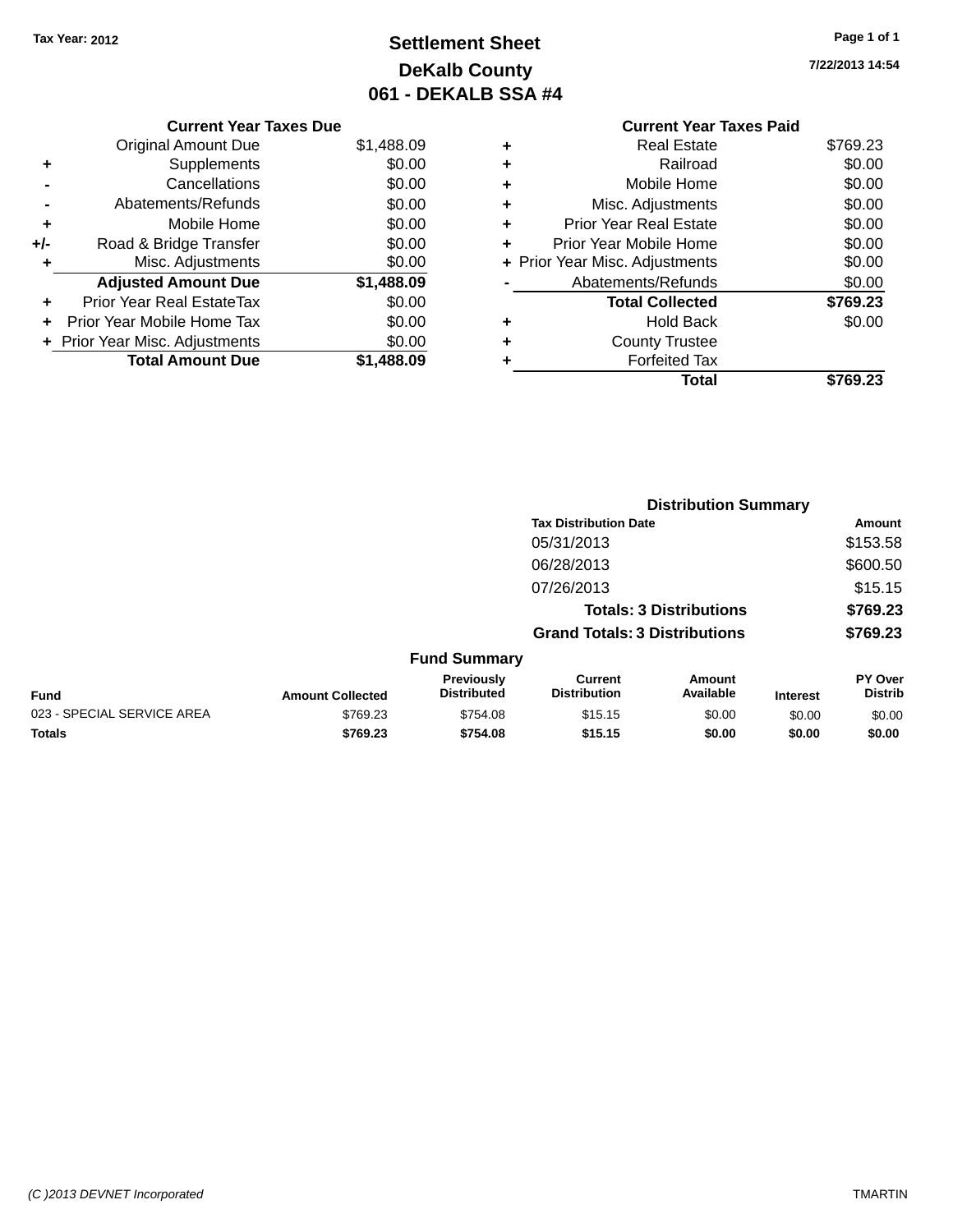## **Settlement Sheet Tax Year: 2012 Page 1 of 1 DeKalb County 062 - CITY OF GENOA**

**7/22/2013 14:54**

#### **Current Year Taxes Paid**

|     | <b>Current Year Taxes Due</b>    |              |  |  |  |  |
|-----|----------------------------------|--------------|--|--|--|--|
|     | <b>Original Amount Due</b>       | \$668,460.98 |  |  |  |  |
| ٠   | Supplements                      | \$5,886.17   |  |  |  |  |
|     | Cancellations                    | \$8,479.39   |  |  |  |  |
|     | Abatements/Refunds               | \$3.52       |  |  |  |  |
| ٠   | Mobile Home                      | \$0.00       |  |  |  |  |
| +/- | Road & Bridge Transfer           | \$18,903.28  |  |  |  |  |
| ٠   | Misc. Adjustments                | \$0.00       |  |  |  |  |
|     | <b>Adjusted Amount Due</b>       | \$684,767.52 |  |  |  |  |
| ٠   | <b>Prior Year Real EstateTax</b> | (\$265.54)   |  |  |  |  |
| ÷   | Prior Year Mobile Home Tax       | \$0.00       |  |  |  |  |
|     | + Prior Year Misc. Adjustments   | \$0.00       |  |  |  |  |
|     | <b>Total Amount Due</b>          | \$684,501.98 |  |  |  |  |
|     |                                  |              |  |  |  |  |

| ٠ | <b>Real Estate</b>             | \$363,202.76 |
|---|--------------------------------|--------------|
| ٠ | Railroad                       | \$888.56     |
| ٠ | Mobile Home                    | \$0.00       |
| ٠ | Misc. Adjustments              | \$0.00       |
| ٠ | <b>Prior Year Real Estate</b>  | (\$265.54)   |
| ٠ | Prior Year Mobile Home         | \$0.00       |
|   | + Prior Year Misc. Adjustments | \$0.00       |
|   | Abatements/Refunds             | \$3.52       |
|   | <b>Total Collected</b>         | \$363,822.26 |
| ٠ | <b>Hold Back</b>               | \$0.00       |
| ٠ | <b>County Trustee</b>          |              |
|   | <b>Forfeited Tax</b>           |              |
|   | Total                          | \$363,822.26 |
|   |                                |              |

| <b>Road and Bridge Summary</b> |             |               | <b>Distribution Summary</b>    |              |  |
|--------------------------------|-------------|---------------|--------------------------------|--------------|--|
| <b>Rd./Br. District</b>        | Amt. Due    | Amt. Distrib. | <b>Tax Distribution Date</b>   | Amount       |  |
| <b>GENOA ROAD &amp; BRIDGE</b> | \$24,231.61 | \$12.999.31   | 05/31/2013                     | \$75,076.67  |  |
| KINGSTON ROAD & BRIDG          | \$10,851.61 | \$5,903.97    | 06/28/2013                     | \$283,372.84 |  |
| Totals                         | \$35,083.22 | \$18,903.28   | 07/26/2013                     | \$5,372.75   |  |
|                                |             |               | <b>Totals: 3 Distributions</b> | \$363,822.26 |  |

**Grand Totals: 3 Distributions \$363,822.26**

#### **Fund Summary**

| <b>Fund</b>              | <b>Amount Collected</b> | Previously<br><b>Distributed</b> | Current<br><b>Distribution</b> | Amount<br>Available | <b>Interest</b> | PY Over<br><b>Distrib</b> |
|--------------------------|-------------------------|----------------------------------|--------------------------------|---------------------|-----------------|---------------------------|
| 001 - CORPORATE          | \$172,459.48            | \$169.913.33                     | \$2.546.15                     | \$0.00              | \$0.00          | \$0.00                    |
| 003 - BONDS AND INTEREST | \$0.00                  | \$0.00                           | \$0.00                         | \$0.00              | \$0.00          | \$0.00                    |
| 007 - ROAD AND BRIDGE    | \$18,903.28             | \$18,622,84                      | \$280.44                       | \$0.00              | \$0.00          | \$0.00                    |
| 014 - POLICE PROTECTION  | \$172.459.50            | \$169.913.34                     | \$2,546.16                     | \$0.00              | \$0.00          | \$0.00                    |
| <b>Totals</b>            | \$363,822,26            | \$358,449.51                     | \$5,372,75                     | \$0.00              | \$0.00          | \$0.00                    |

**Totals 1 entries \$3.42**

**Year Source Account Type Amount Adjustment Description** 2012 RE - Real Estate PTAB Decision \$3.42 03-30-277-001 2011 PTAB REFUND by TBA

**Abatement Detail**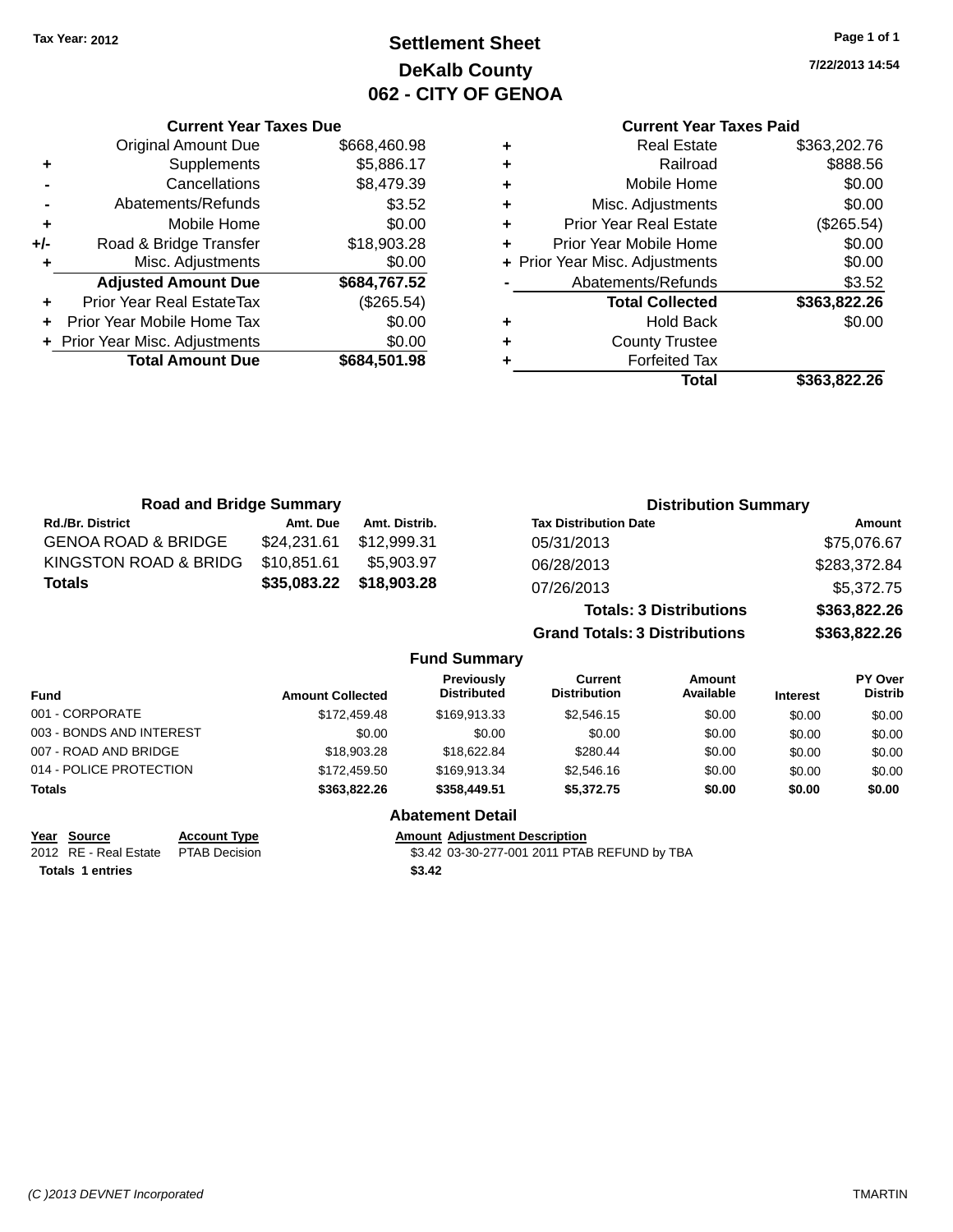## **Settlement Sheet Tax Year: 2012 Page 1 of 1 DeKalb County 063 - VILLAGE OF HINCKLEY**

**7/22/2013 14:54**

#### **Current Year Taxes Paid**

|       | <b>Current Year Taxes Due</b>  |              |
|-------|--------------------------------|--------------|
|       | <b>Original Amount Due</b>     | \$261,322.54 |
| ٠     | Supplements                    | \$1,450.70   |
|       | Cancellations                  | \$1,601.36   |
|       | Abatements/Refunds             | \$0.00       |
| ٠     | Mobile Home                    | \$0.00       |
| $+/-$ | Road & Bridge Transfer         | \$20,131.01  |
|       | Misc. Adjustments              | \$65.83      |
|       | <b>Adjusted Amount Due</b>     | \$281,368.72 |
| ٠     | Prior Year Real EstateTax      | \$1.49       |
|       | Prior Year Mobile Home Tax     | \$0.00       |
|       | + Prior Year Misc. Adjustments | \$0.00       |
|       | <b>Total Amount Due</b>        | \$281,370.21 |
|       |                                |              |

|   | <b>Real Estate</b>             | \$157,099.05 |
|---|--------------------------------|--------------|
| ÷ | Railroad                       | \$686.11     |
| ٠ | Mobile Home                    | \$0.00       |
| ٠ | Misc. Adjustments              | \$65.83      |
| ٠ | <b>Prior Year Real Estate</b>  | \$1.49       |
| ٠ | Prior Year Mobile Home         | \$0.00       |
|   | + Prior Year Misc. Adjustments | \$0.00       |
|   | Abatements/Refunds             | \$0.00       |
|   | <b>Total Collected</b>         | \$157,852.48 |
| ٠ | <b>Hold Back</b>               | \$0.00       |
| ٠ | <b>County Trustee</b>          |              |
| ٠ | <b>Forfeited Tax</b>           |              |
|   | Total                          | \$157,852.48 |
|   |                                |              |

| <b>Road and Bridge Summary</b> |                         |               | <b>Distribution Summary</b>  |              |  |
|--------------------------------|-------------------------|---------------|------------------------------|--------------|--|
| <b>Rd./Br. District</b>        | Amt. Due                | Amt. Distrib. | <b>Tax Distribution Date</b> | Amount       |  |
| SQUAW GROVE ROAD & B           | \$37,378.72             | \$20.131.01   | 05/31/2013                   | \$24,360.09  |  |
| <b>Totals</b>                  | \$37,378.72 \$20,131.01 |               | 06/28/2013                   | \$128,635.80 |  |
|                                |                         |               | 07/26/2013                   | \$4,856.59   |  |

| 07/26/2013                           | \$4,856.59   |
|--------------------------------------|--------------|
| <b>Totals: 3 Distributions</b>       | \$157,852.48 |
| <b>Grand Totals: 3 Distributions</b> | \$157,852.48 |

#### **Fund Summary**

|                                         |                         | Previously<br><b>Distributed</b> | Current<br><b>Distribution</b> | Amount<br>Available |                 | <b>PY Over</b><br><b>Distrib</b> |
|-----------------------------------------|-------------------------|----------------------------------|--------------------------------|---------------------|-----------------|----------------------------------|
| <b>Fund</b>                             | <b>Amount Collected</b> |                                  |                                |                     | <b>Interest</b> |                                  |
| 001 - CORPORATE                         | \$62,991.72             | \$61,000.24                      | \$1,991.48                     | \$0.00              | \$0.00          | \$0.00                           |
| $005 - I. M. R. F.$                     | \$17.183.78             | \$16,640.52                      | \$543.26                       | \$0.00              | \$0.00          | \$0.00                           |
| 007 - ROAD AND BRIDGE                   | \$20.131.01             | \$19,628.46                      | \$502.55                       | \$0.00              | \$0.00          | \$0.00                           |
| 014 - POLICE PROTECTION                 | \$21,349.59             | \$20,674.63                      | \$674.96                       | \$0.00              | \$0.00          | \$0.00                           |
| 027 - AUDIT                             | \$4,583,79              | \$4.438.87                       | \$144.92                       | \$0.00              | \$0.00          | \$0.00                           |
| 035 - TORT JUDGEMENTS/LIABILITY<br>INS. | \$7.812.53              | \$7.565.54                       | \$246.99                       | \$0.00              | \$0.00          | \$0.00                           |
| 047 - SOCIAL SECURITY                   | \$16,038,90             | \$15.531.84                      | \$507.06                       | \$0.00              | \$0.00          | \$0.00                           |
| 048 - SCHOOL CROSSING GUARDS            | \$3.125.87              | \$3.027.04                       | \$98.83                        | \$0.00              | \$0.00          | \$0.00                           |
| 062 - WORKERS COMPENSATION              | \$4,635,29              | \$4,488.75                       | \$146.54                       | \$0.00              | \$0.00          | \$0.00                           |
| <b>Totals</b>                           | \$157,852.48            | \$152,995.89                     | \$4,856.59                     | \$0.00              | \$0.00          | \$0.00                           |

### **Miscellaneous Adjustment Detail**

| Year Source<br><u>in the company of the company of the company of the company of the company of the company of the company of the company of the company of the company of the company of the company of the company of the company of the comp</u> | <b>Account Type</b>                        |         | <b>Amount Adiustment Description</b> |
|-----------------------------------------------------------------------------------------------------------------------------------------------------------------------------------------------------------------------------------------------------|--------------------------------------------|---------|--------------------------------------|
|                                                                                                                                                                                                                                                     | 2012 RE - Real Estate Paymt In Lieu of Tax |         | \$65.83 SUNSET VIEW APTS by TBA      |
| <b>Totals 1 entries</b>                                                                                                                                                                                                                             |                                            | \$65.83 |                                      |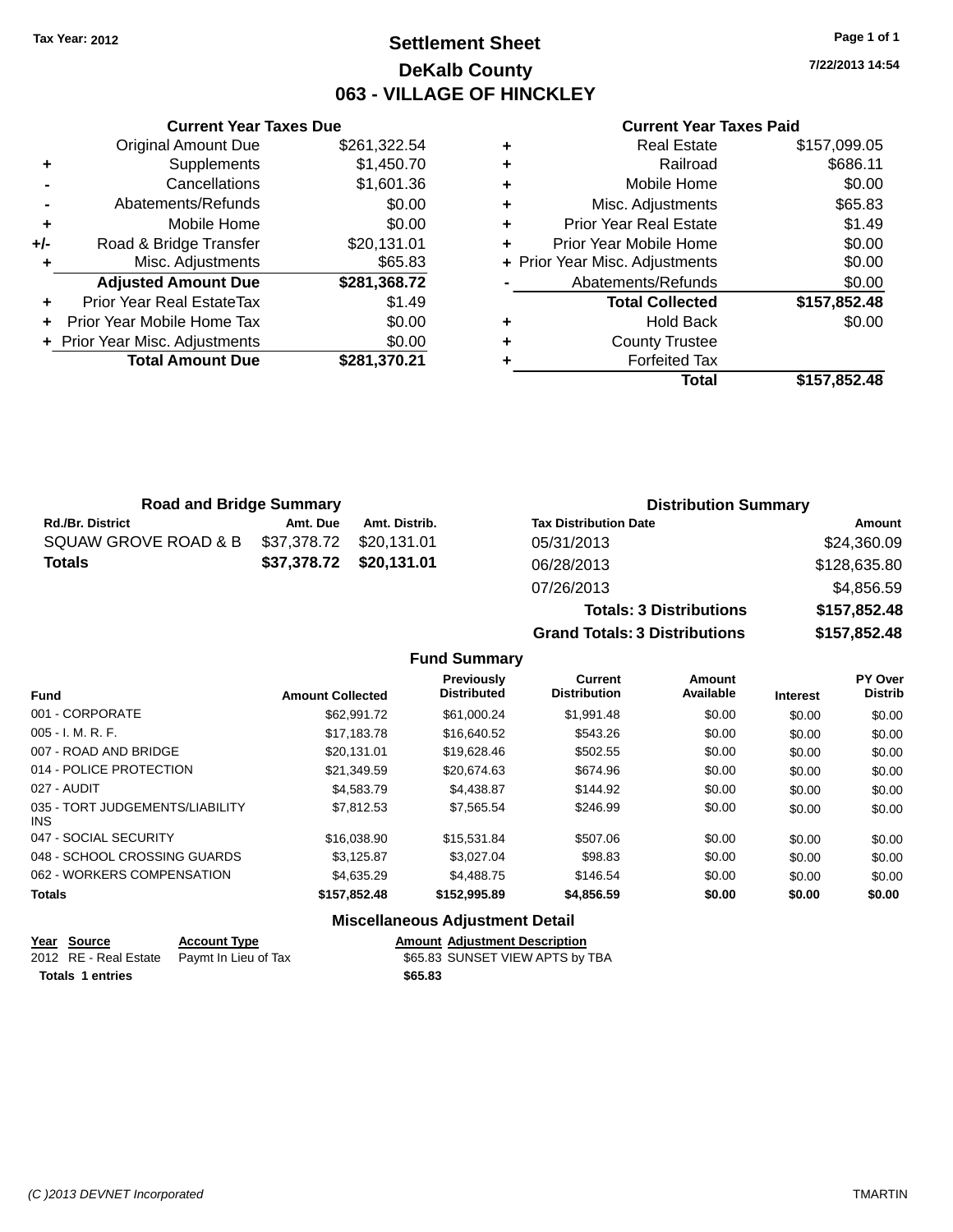## **Settlement Sheet Tax Year: 2012 Page 1 of 1 DeKalb County 064 - VILLAGE OF KINGSTON**

**7/22/2013 14:54**

#### **Current Year Taxes Paid**

|     | <b>Total Amount Due</b>        | \$152,117.27 |
|-----|--------------------------------|--------------|
|     | + Prior Year Misc. Adjustments | \$0.00       |
|     | Prior Year Mobile Home Tax     | \$0.00       |
| ÷   | Prior Year Real EstateTax      | (\$44.65)    |
|     | <b>Adjusted Amount Due</b>     | \$152,161.92 |
|     | Misc. Adjustments              | \$0.00       |
| +/- | Road & Bridge Transfer         | \$9,261.16   |
| ٠   | Mobile Home                    | \$0.00       |
|     | Abatements/Refunds             | \$0.00       |
|     | Cancellations                  | \$529.06     |
| ٠   | Supplements                    | \$412.83     |
|     | <b>Original Amount Due</b>     | \$143,016.99 |
|     |                                |              |

**Current Year Taxes Due**

| ٠ | <b>Real Estate</b>             | \$84,078.26 |
|---|--------------------------------|-------------|
| ٠ | Railroad                       | \$288.21    |
| ٠ | Mobile Home                    | \$0.00      |
| ٠ | Misc. Adjustments              | \$0.00      |
| ٠ | <b>Prior Year Real Estate</b>  | (\$44.65)   |
| ÷ | Prior Year Mobile Home         | \$0.00      |
|   | + Prior Year Misc. Adjustments | \$0.00      |
|   | Abatements/Refunds             | \$0.00      |
|   | <b>Total Collected</b>         | \$84,321.82 |
| ٠ | Hold Back                      | \$0.00      |
| ٠ | <b>County Trustee</b>          |             |
| ٠ | <b>Forfeited Tax</b>           |             |
|   | Total                          | \$84,321.82 |
|   |                                |             |

**Totals: 3 Distributions \$84,321.82**

| <b>Road and Bridge Summary</b> |             | <b>Distribution Summary</b> |                              |             |
|--------------------------------|-------------|-----------------------------|------------------------------|-------------|
| <b>Rd./Br. District</b>        | Amt. Due    | Amt. Distrib.               | <b>Tax Distribution Date</b> | Amount      |
| KINGSTON ROAD & BRIDG          | \$17,024.69 | \$9.261.16                  | 05/31/2013                   | \$15,036.76 |
| <b>Totals</b>                  | \$17,024.69 | \$9,261.16                  | 06/28/2013                   | \$67,966.06 |
|                                |             |                             | 07/26/2013                   | \$1,319.00  |

**Grand Totals: 3 Distributions \$84,321.82 Fund Summary Fund Interest Amount Collected Distributed PY Over Distrib Amount Available Current Distribution Previously** 001 - CORPORATE \$27,018.22 \$26,595.04 \$423.18 \$0.00 \$0.00 \$0.00 005 - I. M. R. F. \$6,297.06 \$6,198.43 \$98.63 \$0.00 \$0.00 \$0.00 007 - ROAD AND BRIDGE 60.00 \$9,261.16 \$9,261.16 \$9,117.81 \$143.35 \$0.00 \$0.00 \$0.00 \$0.00 014 - POLICE PROTECTION \$9,052.24 \$8,910.46 \$141.78 \$0.00 \$0.00 \$0.00 025 - GARBAGE DISPOSAL \$2,756.23 \$2,713.06 \$0.00 \$0.00 \$0.00 \$0.00 027 - AUDIT \$4,198.45 \$4,132.69 \$65.76 \$0.00 \$0.00 \$0.00 031 - WORKING CASH \$289.50 \$284.97 \$4.53 \$0.00 \$0.00 \$0.00 035 - TORT JUDGEMENTS/LIABILITY INS \$21,250.51 \$20,917.67 \$332.84 \$0.00 \$0.00 \$0.00 047 - SOCIAL SECURITY \$4,198.45 \$4,132.69 \$65.76 \$0.00 \$0.00 \$0.00 **Totals \$84,321.82 \$83,002.82 \$1,319.00 \$0.00 \$0.00 \$0.00**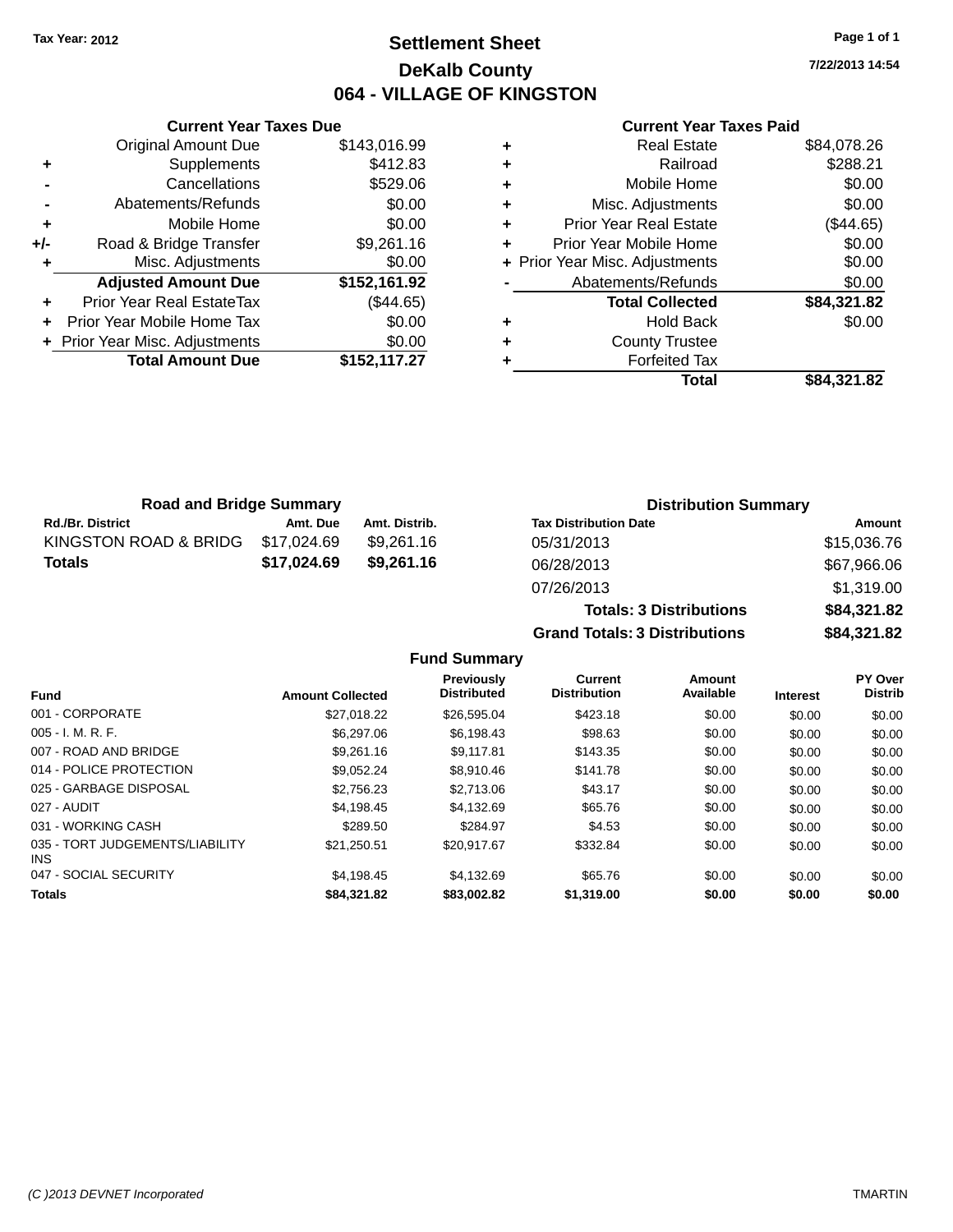## **Settlement Sheet Tax Year: 2012 Page 1 of 1 DeKalb County 065 - VILLAGE OF KIRKLAND**

**7/22/2013 14:54**

#### **Current Year Taxes Paid**

|       | <b>Total Amount Due</b>        | \$201,451.60 |
|-------|--------------------------------|--------------|
|       | + Prior Year Misc. Adjustments | \$0.00       |
|       | Prior Year Mobile Home Tax     | \$0.00       |
|       | Prior Year Real EstateTax      | (\$65.96)    |
|       | <b>Adjusted Amount Due</b>     | \$201,517.56 |
| ٠     | Misc. Adjustments              | \$0.00       |
| $+/-$ | Road & Bridge Transfer         | \$12,130.65  |
| ٠     | Mobile Home                    | \$0.00       |
|       | Abatements/Refunds             | \$1.07       |
|       | Cancellations                  | \$819.12     |
| ٠     | Supplements                    | \$701.79     |
|       | <b>Original Amount Due</b>     | \$189,505.31 |
|       |                                |              |

**Current Year Taxes Due**

|   | <b>Real Estate</b>             | \$110,658.47 |
|---|--------------------------------|--------------|
| ٠ | Railroad                       | \$307.65     |
| ٠ | Mobile Home                    | \$0.00       |
| ٠ | Misc. Adjustments              | \$0.00       |
| ٠ | Prior Year Real Estate         | (\$65.96)    |
|   | Prior Year Mobile Home         | \$0.00       |
|   | + Prior Year Misc. Adjustments | \$0.00       |
|   | Abatements/Refunds             | \$1.07       |
|   | <b>Total Collected</b>         | \$110,899.09 |
| ٠ | Hold Back                      | \$0.00       |
|   | <b>County Trustee</b>          |              |
|   | <b>Forfeited Tax</b>           |              |
|   | Total                          | \$110,899.09 |
|   |                                |              |

**Grand Totals: 3 Distributions \$110,899.09**

| <b>Road and Bridge Summary</b>    |             | <b>Distribution Summary</b> |                                |              |
|-----------------------------------|-------------|-----------------------------|--------------------------------|--------------|
| <b>Rd./Br. District</b>           | Amt. Due    | Amt. Distrib.               | <b>Tax Distribution Date</b>   | Amount       |
| <b>FRANKLIN ROAD &amp; BRIDGE</b> | \$22,363.83 | \$12.130.65                 | 05/31/2013                     | \$28,790.93  |
| <b>Totals</b>                     | \$22,363.83 | \$12,130.65                 | 06/28/2013                     | \$77,757.88  |
|                                   |             |                             | 07/26/2013                     | \$4,350.28   |
|                                   |             |                             | <b>Totals: 3 Distributions</b> | \$110,899.09 |

**Fund Summary Fund Interest Amount Collected Distributed PY Over Distrib Amount Available Current Distribution Previously** 001 - CORPORATE \$42,868.27 \$41,132.75 \$1,735.52 \$0.00 \$0.00 \$0.00 003 - BONDS AND INTEREST  $$0.00$   $$0.00$   $$0.00$   $$0.00$   $$0.00$   $$0.00$   $$0.00$   $$0.00$ 007 - ROAD AND BRIDGE 60.00 \$12,130.65 \$11,779.02 \$351.63 \$0.00 \$0.00 \$0.00 \$0.00 014 - POLICE PROTECTION \$42,868.27 \$41,132.74 \$1,735.53 \$0.00 \$0.00 \$0.00 025 - GARBAGE DISPOSAL \$0.00 \$0.00 \$0.00 \$0.00 \$0.00 \$0.00 027 - AUDIT \$2,607.09 \$2,501.54 \$105.55 \$0.00 \$0.00 \$0.00 035 - TORT JUDGEMENTS/LIABILITY INS \$10,424.81 \$10,002.76 \$422.05 \$0.00 \$0.00 \$0.00 **Totals \$110,899.09 \$106,548.81 \$4,350.28 \$0.00 \$0.00 \$0.00 Abatement Detail Year Source Account Type Amount Adjustment Description**

| rear source                         | ACCOUNT TVDE | Alliount Agiustment Describtion              |
|-------------------------------------|--------------|----------------------------------------------|
| 2012 RE - Real Estate PTAB Decision |              | \$1.01 01-26-475-004 2011 PTAB REFUND by TBA |
| Totals 1 entries                    |              | \$1.01                                       |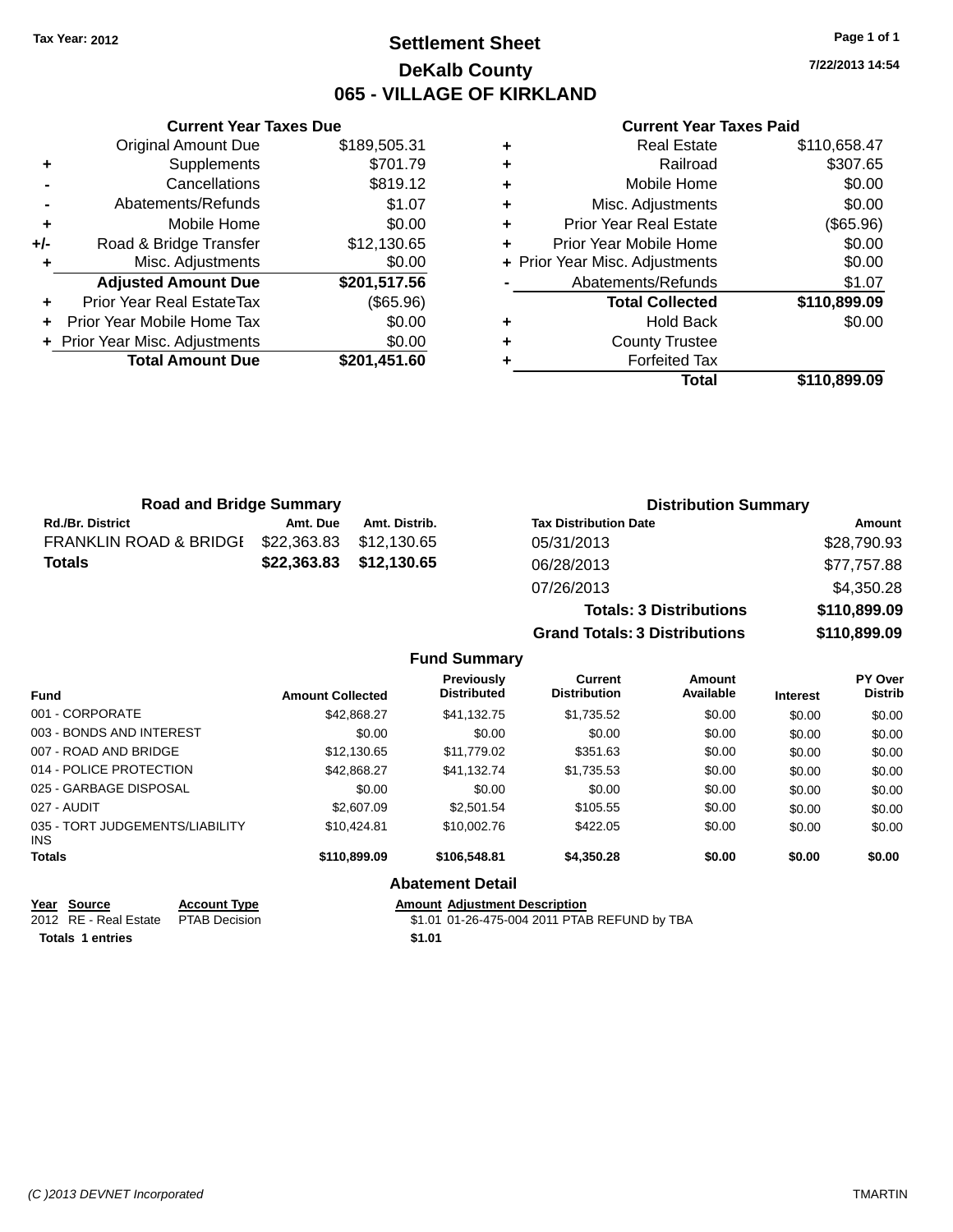## **Settlement Sheet Tax Year: 2012 Page 1 of 1 DeKalb County 066 - KIRKLAND LIBRARY**

**7/22/2013 14:54**

#### **Current Year Taxes Paid**

|     | <b>Current Year Taxes Due</b>     |             |  |  |  |
|-----|-----------------------------------|-------------|--|--|--|
|     | <b>Original Amount Due</b>        | \$46,472.43 |  |  |  |
| ٠   | Supplements                       | \$159.01    |  |  |  |
|     | Cancellations                     | \$184.85    |  |  |  |
|     | Abatements/Refunds                | \$0.25      |  |  |  |
| ٠   | Mobile Home                       | \$0.00      |  |  |  |
| +/- | Road & Bridge Transfer            | \$0.00      |  |  |  |
|     | Misc. Adjustments                 | \$0.00      |  |  |  |
|     | <b>Adjusted Amount Due</b>        | \$46,446.34 |  |  |  |
| ÷   | Prior Year Real EstateTax         | (\$15.06)   |  |  |  |
|     | <b>Prior Year Mobile Home Tax</b> | \$0.00      |  |  |  |
|     | + Prior Year Misc. Adjustments    | \$0.00      |  |  |  |
|     | <b>Total Amount Due</b>           | \$46.431.28 |  |  |  |

| ٠ | Real Estate                    | \$24,168.99 |
|---|--------------------------------|-------------|
| ٠ | Railroad                       | \$67.48     |
| ٠ | Mobile Home                    | \$0.00      |
| ٠ | Misc. Adjustments              | \$0.00      |
| ٠ | <b>Prior Year Real Estate</b>  | (\$15.06)   |
|   | Prior Year Mobile Home         | \$0.00      |
|   | + Prior Year Misc. Adjustments | \$0.00      |
|   | Abatements/Refunds             | \$0.25      |
|   | <b>Total Collected</b>         | \$24,221.16 |
| ٠ | Hold Back                      | \$0.00      |
| ٠ | <b>County Trustee</b>          |             |
|   | <b>Forfeited Tax</b>           |             |
|   | Total                          | \$24.221.16 |
|   |                                |             |

|                                          |                         |                                         | <b>Distribution Summary</b>           |                                |                 |                                  |
|------------------------------------------|-------------------------|-----------------------------------------|---------------------------------------|--------------------------------|-----------------|----------------------------------|
|                                          |                         |                                         | <b>Tax Distribution Date</b>          | Amount                         |                 |                                  |
|                                          |                         |                                         | 05/31/2013                            |                                |                 | \$6,333.46                       |
|                                          |                         |                                         | 06/28/2013                            |                                |                 | \$16,907.13                      |
|                                          |                         |                                         | 07/26/2013                            |                                |                 | \$980.57                         |
|                                          |                         |                                         |                                       | <b>Totals: 3 Distributions</b> |                 | \$24,221.16                      |
|                                          |                         |                                         | <b>Grand Totals: 3 Distributions</b>  |                                |                 | \$24,221.16                      |
|                                          |                         | <b>Fund Summary</b>                     |                                       |                                |                 |                                  |
| <b>Fund</b>                              | <b>Amount Collected</b> | <b>Previously</b><br><b>Distributed</b> | <b>Current</b><br><b>Distribution</b> | <b>Amount</b><br>Available     | <b>Interest</b> | <b>PY Over</b><br><b>Distrib</b> |
| 005 - I. M. R. F.                        | \$4.89                  | \$4.70                                  | \$0.19                                | \$0.00                         | \$0.00          | \$0.00                           |
| 016 - LIBRARY (township, municipalities) | \$23,075.43             | \$22,141.24                             | \$934.19                              | \$0.00                         | \$0.00          | \$0.00                           |
| 047 - SOCIAL SECURITY                    | \$1,140.84              | \$1,094.65                              | \$46.19                               | \$0.00                         | \$0.00          | \$0.00                           |
| Totals                                   | \$24,221.16             | \$23,240.59                             | \$980.57                              | \$0.00                         | \$0.00          | \$0.00                           |
|                                          |                         | <b>Abatement Detail</b>                 |                                       |                                |                 |                                  |

**Year** Source **Account Type Account Adjustment Description Totals 1 entries \$0.25**

2012 RE - Real Estate PTAB Decision \$0.25 01-26-475-004 2011 PTAB REFUND by TBA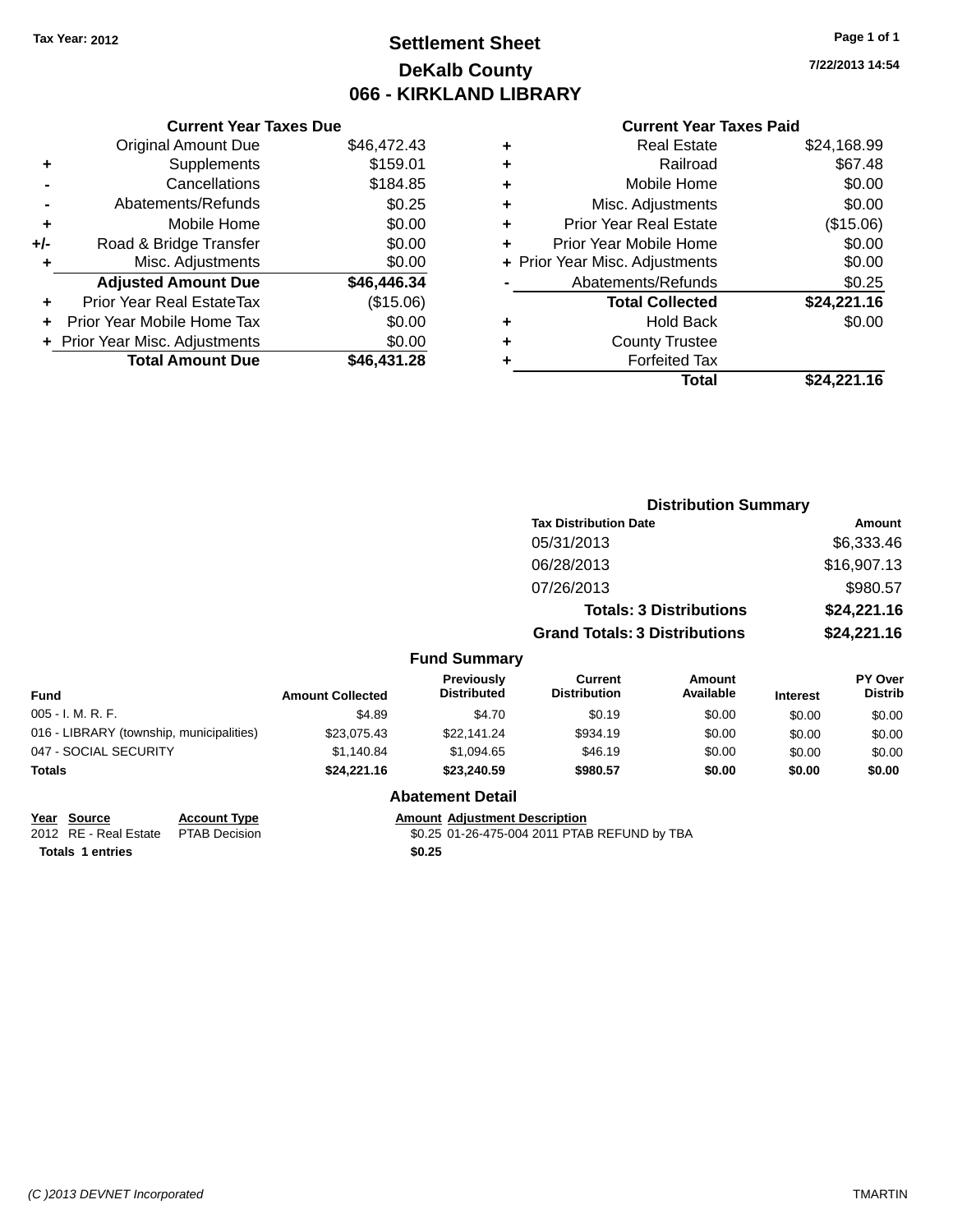## **Settlement Sheet Tax Year: 2012 Page 1 of 1 DeKalb County 067 - VILLAGE OF LEE**

**7/22/2013 14:54**

## **Current Year Taxes Paid**

|     | <b>Total Amount Due</b>        | \$13,071.96 |
|-----|--------------------------------|-------------|
|     | + Prior Year Misc. Adjustments | \$0.00      |
|     | Prior Year Mobile Home Tax     | \$0.00      |
| ÷   | Prior Year Real EstateTax      | (\$246.68)  |
|     | <b>Adjusted Amount Due</b>     | \$13,318.64 |
|     | Misc. Adjustments              | \$0.00      |
| +/- | Road & Bridge Transfer         | \$862.47    |
| ٠   | Mobile Home                    | \$0.00      |
|     | Abatements/Refunds             | \$0.04      |
|     | Cancellations                  | \$2.17      |
| ٠   | Supplements                    | \$2.05      |
|     | <b>Original Amount Due</b>     | \$12,456.33 |
|     |                                |             |

**Current Year Taxes Due**

| ٠ | <b>Real Estate</b>             | \$5,859.74 |
|---|--------------------------------|------------|
| ٠ | Railroad                       | \$194.56   |
| ٠ | Mobile Home                    | \$0.00     |
| ٠ | Misc. Adjustments              | \$0.00     |
| ٠ | <b>Prior Year Real Estate</b>  | (\$246.68) |
| ٠ | Prior Year Mobile Home         | \$0.00     |
|   | + Prior Year Misc. Adjustments | \$0.00     |
|   | Abatements/Refunds             | \$0.04     |
|   | <b>Total Collected</b>         | \$5,807.58 |
| ٠ | <b>Hold Back</b>               | \$0.00     |
| ٠ | <b>County Trustee</b>          |            |
| ٠ | <b>Forfeited Tax</b>           |            |
|   | Total                          | \$5,807.58 |
|   |                                |            |

**Grand Totals: 3 Distributions \$5,807.58**

| <b>Road and Bridge Summary</b> |            |               | <b>Distribution Summary</b>    |            |  |
|--------------------------------|------------|---------------|--------------------------------|------------|--|
| <b>Rd./Br. District</b>        | Amt. Due   | Amt. Distrib. | <b>Tax Distribution Date</b>   | Amount     |  |
| SHABBONA ROAD & BRIDC          | \$1.572.41 | \$862.47      | 05/31/2013                     | \$918.99   |  |
| Totals                         | \$1,572.41 | \$862.47      | 06/28/2013                     | \$4,491.11 |  |
|                                |            |               | 07/26/2013                     | \$397.48   |  |
|                                |            |               | <b>Totals: 3 Distributions</b> | \$5,807.58 |  |

**Fund Summary Fund Interest Amount Collected Distributed PY Over Distrib Amount Available Current Distribution Previously** 001 - CORPORATE 6 \$1,329.93 \$1,228.01 \$101.92 \$0.00 \$0.00 \$0.00 \$0.00 \$0.00 \$0.00 \$0.00 \$0.00 \$0.00 \$0.00 \$0.00 \$0.0 007 - ROAD AND BRIDGE 60.00 \$802.47 \$843.98 \$18.49 \$0.00 \$0.00 \$0.00 \$0.00 025 - GARBAGE DISPOSAL \$469.45 \$433.47 \$0.00 \$0.00 \$0.00 \$0.00 \$0.00 \$0.00 \$0.00 \$0.00 \$0.00 027 - AUDIT \$547.73 \$505.75 \$41.98 \$0.00 \$0.00 \$0.00 035 - TORT JUDGEMENTS/LIABILITY INS \$1,142.35 \$1,054.80 \$87.55 \$0.00 \$0.00 \$0.00 072 - WATERWORKS SYSTEM \$782.41 \$722.45 \$59.96 \$0.00 \$0.00 \$0.00 \$0.00 109 - PRIOR YEAR ADJUSTMENT 6673.24 \$621.64 \$51.60 \$0.00 \$0.00 \$0.00 \$0.00 **Totals \$5,807.58 \$5,410.10 \$397.48 \$0.00 \$0.00 \$0.00**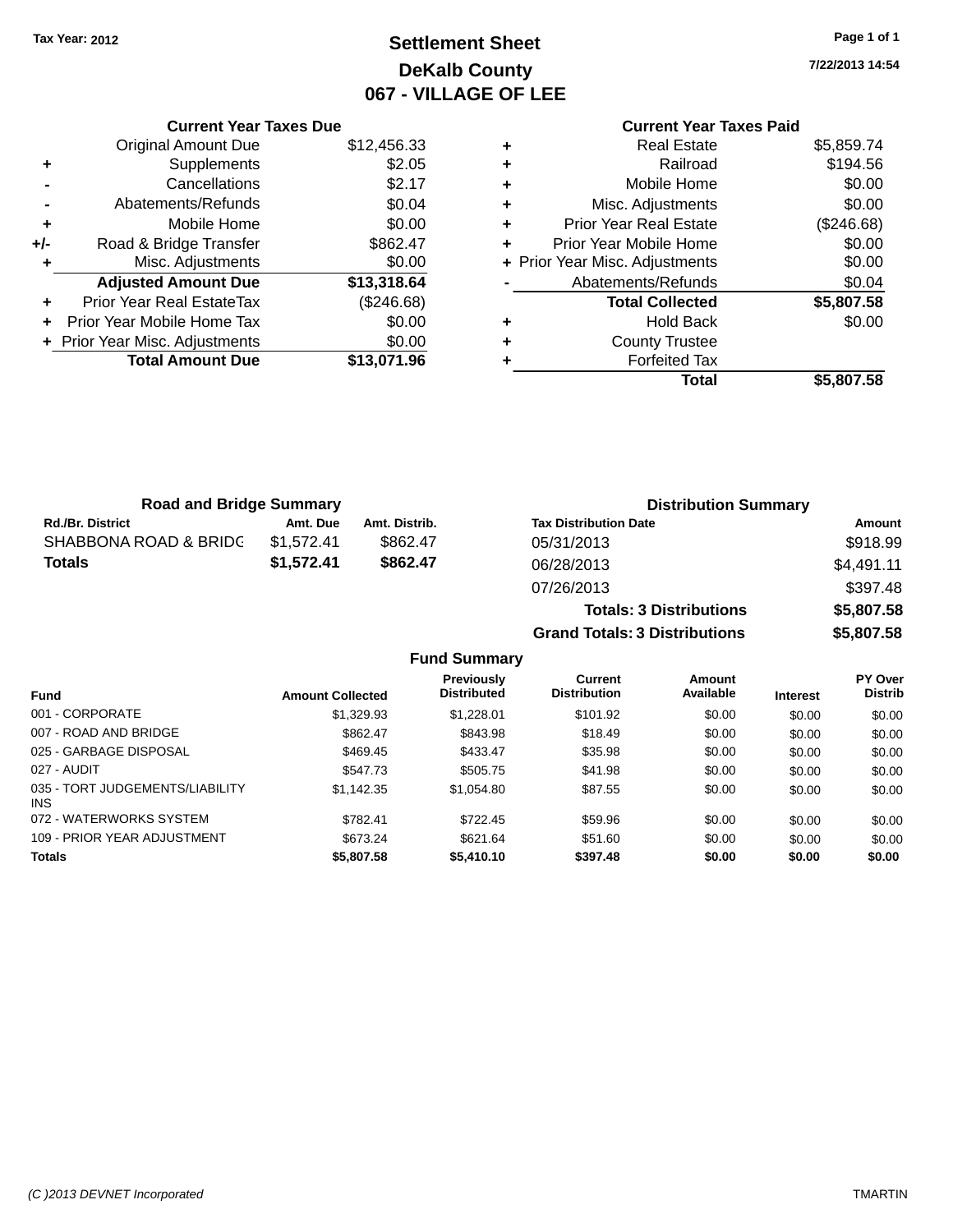## **Settlement Sheet Tax Year: 2012 Page 1 of 1 DeKalb County 068 - VILLAGE OF MALTA**

**7/22/2013 14:54**

#### **Current Year Taxes Paid**

|     | <b>Current Year Taxes Due</b>  |              |
|-----|--------------------------------|--------------|
|     | <b>Original Amount Due</b>     | \$107,506.76 |
| ٠   | Supplements                    | \$511.79     |
|     | Cancellations                  | \$691.63     |
|     | Abatements/Refunds             | \$0.00       |
| ٠   | Mobile Home                    | \$0.00       |
| +/- | Road & Bridge Transfer         | \$6,251.60   |
| ٠   | Misc. Adjustments              | \$0.00       |
|     | <b>Adjusted Amount Due</b>     | \$113,578.52 |
|     | Prior Year Real EstateTax      | \$0.00       |
|     | Prior Year Mobile Home Tax     | \$0.00       |
|     | + Prior Year Misc. Adjustments | \$0.00       |
|     | <b>Total Amount Due</b>        | \$113,578,52 |
|     |                                |              |

| ٠ | <b>Real Estate</b>             | \$62,264.90 |
|---|--------------------------------|-------------|
| ٠ | Railroad                       | \$429.89    |
| ٠ | Mobile Home                    | \$0.00      |
| ٠ | Misc. Adjustments              | \$0.00      |
| ٠ | <b>Prior Year Real Estate</b>  | \$0.00      |
| ٠ | Prior Year Mobile Home         | \$0.00      |
|   | + Prior Year Misc. Adjustments | \$0.00      |
|   | Abatements/Refunds             | \$0.00      |
|   | <b>Total Collected</b>         | \$62,694.79 |
| ٠ | <b>Hold Back</b>               | \$0.00      |
| ٠ | <b>County Trustee</b>          |             |
| ٠ | <b>Forfeited Tax</b>           |             |
|   | Total                          | \$62,694.79 |
|   |                                |             |

| <b>Road and Bridge Summary</b> |             |               | <b>Distribution Summary</b>  |             |  |
|--------------------------------|-------------|---------------|------------------------------|-------------|--|
| <b>Rd./Br. District</b>        | Amt. Due    | Amt. Distrib. | <b>Tax Distribution Date</b> | Amount      |  |
| MALTA ROAD & BRIDGE            | \$11.363.88 | \$6.251.60    | 05/31/2013                   | \$10,992.39 |  |
| Totals                         | \$11,363.88 | \$6.251.60    | 06/28/2013                   | \$49,685.54 |  |
|                                |             |               | 07/26/2013                   | \$2,016,86  |  |

| 07/26/2013                           | \$2,016.86  |
|--------------------------------------|-------------|
| <b>Totals: 3 Distributions</b>       | \$62,694.79 |
| <b>Grand Totals: 3 Distributions</b> | \$62,694.79 |
|                                      |             |

#### **Fund Summary**

|                                         |                         | Previously         | Current             | <b>Amount</b> |                 | <b>PY Over</b> |
|-----------------------------------------|-------------------------|--------------------|---------------------|---------------|-----------------|----------------|
| <b>Fund</b>                             | <b>Amount Collected</b> | <b>Distributed</b> | <b>Distribution</b> | Available     | <b>Interest</b> | <b>Distrib</b> |
| 001 - CORPORATE                         | \$16,801.00             | \$16,238,00        | \$563.00            | \$0.00        | \$0.00          | \$0.00         |
| 003 - BONDS AND INTEREST                | \$0.00                  | \$0.00             | \$0.00              | \$0.00        | \$0.00          | \$0.00         |
| $005 - I. M. R. F.$                     | \$3,675.40              | \$3,552.24         | \$123.16            | \$0.00        | \$0.00          | \$0.00         |
| 007 - ROAD AND BRIDGE                   | \$6.251.60              | \$6,126.16         | \$125.44            | \$0.00        | \$0.00          | \$0.00         |
| 014 - POLICE PROTECTION                 | \$5,775.38              | \$5,581.84         | \$193.54            | \$0.00        | \$0.00          | \$0.00         |
| 025 - GARBAGE DISPOSAL                  | \$525.16                | \$507.56           | \$17.60             | \$0.00        | \$0.00          | \$0.00         |
| 027 - AUDIT                             | \$6,825,68              | \$6,596.95         | \$228.73            | \$0.00        | \$0.00          | \$0.00         |
| 035 - TORT JUDGEMENTS/LIABILITY<br>INS. | \$11.813.04             | \$11,417.19        | \$395.85            | \$0.00        | \$0.00          | \$0.00         |
| 041 - STREET LIGHTING                   | \$3.152.19              | \$3.046.55         | \$105.64            | \$0.00        | \$0.00          | \$0.00         |
| 047 - SOCIAL SECURITY                   | \$7,875,34              | \$7.611.44         | \$263.90            | \$0.00        | \$0.00          | \$0.00         |
| <b>Totals</b>                           | \$62.694.79             | \$60,677.93        | \$2,016.86          | \$0.00        | \$0.00          | \$0.00         |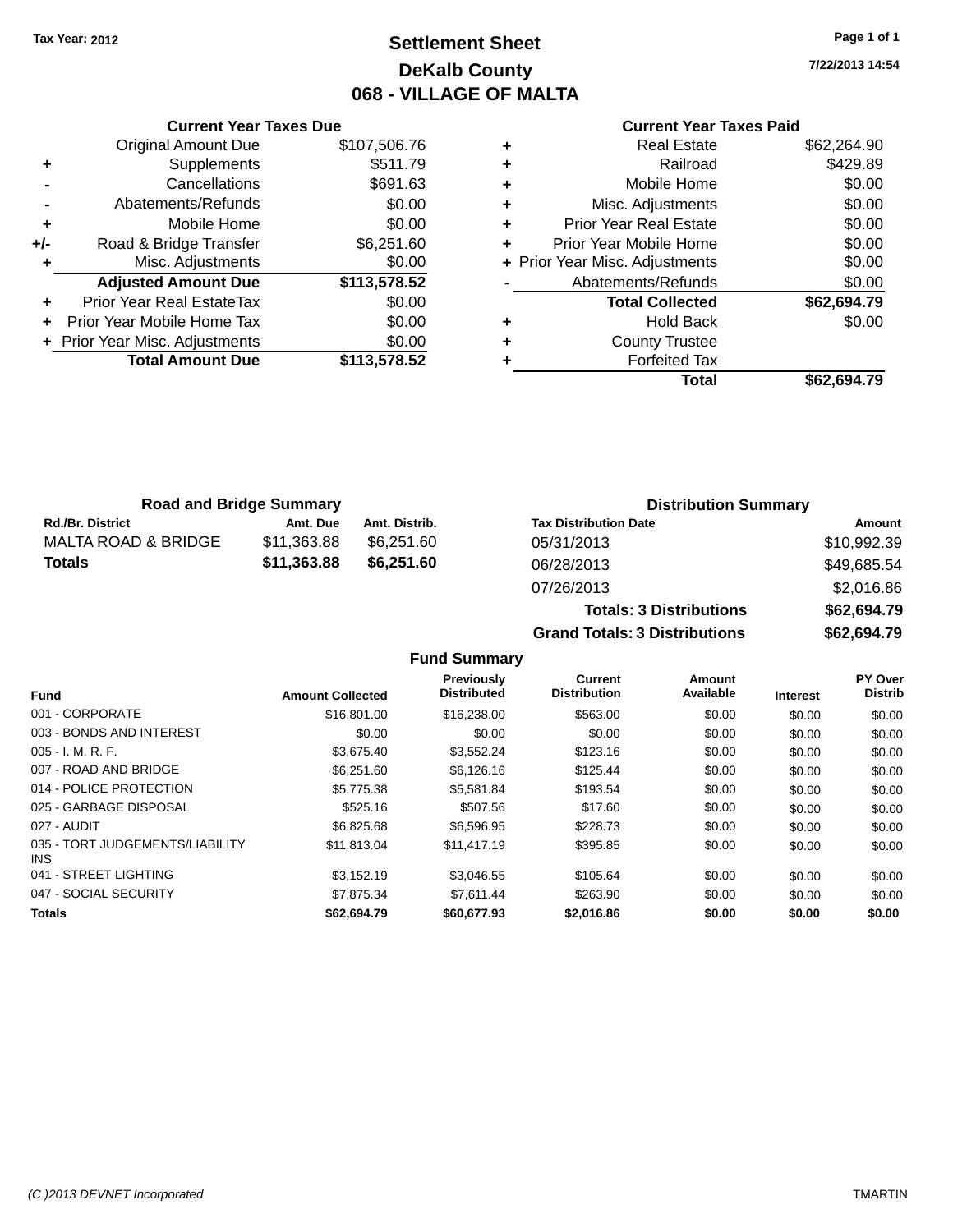## **Settlement Sheet Tax Year: 2012 Page 1 of 1 DeKalb County 069 - VILLAGE OF MAPLE PARK**

**7/22/2013 14:54**

#### **Current Year Taxes Paid**

|     | <b>Original Amount Due</b>     | \$102,204.76 |
|-----|--------------------------------|--------------|
| ٠   | Supplements                    | \$25.91      |
|     | Cancellations                  | \$28.52      |
|     | Abatements/Refunds             | \$0.00       |
| ٠   | Mobile Home                    | \$0.00       |
| +/- | Road & Bridge Transfer         | \$1,463.48   |
|     | Misc. Adjustments              | \$0.00       |
|     | <b>Adjusted Amount Due</b>     | \$103,665.63 |
| ÷   | Prior Year Real EstateTax      | (\$0.04)     |
|     | Prior Year Mobile Home Tax     | \$0.00       |
|     | + Prior Year Misc. Adjustments | \$0.00       |
|     | <b>Total Amount Due</b>        | \$103,665.59 |
|     |                                |              |

**Current Year Taxes Due**

| ٠ | <b>Real Estate</b>             | \$53,896.79 |
|---|--------------------------------|-------------|
| ٠ | Railroad                       | \$0.00      |
| ٠ | Mobile Home                    | \$0.00      |
| ٠ | Misc. Adjustments              | \$0.00      |
| ٠ | <b>Prior Year Real Estate</b>  | (\$0.04)    |
| ٠ | Prior Year Mobile Home         | \$0.00      |
|   | + Prior Year Misc. Adjustments | \$0.00      |
|   | Abatements/Refunds             | \$0.00      |
|   | <b>Total Collected</b>         | \$53,896.75 |
| ٠ | <b>Hold Back</b>               | \$0.00      |
| ٠ | <b>County Trustee</b>          |             |
|   | <b>Forfeited Tax</b>           |             |
|   | Total                          | \$53.896.75 |

**Totals: 3 Distributions \$53,896.75**

**Grand Totals: 3 Distributions \$53,896.75**

| <b>Road and Bridge Summary</b>   |            |               | <b>Distribution Summary</b>  |             |  |
|----------------------------------|------------|---------------|------------------------------|-------------|--|
| <b>Rd./Br. District</b>          | Amt. Due   | Amt. Distrib. | <b>Tax Distribution Date</b> | Amount      |  |
| <b>CORTLAND ROAD &amp; BRIDG</b> | \$2.788.88 | \$1.463.48    | 05/31/2013                   | \$10,554.41 |  |
| Totals                           | \$2,788.88 | \$1,463,48    | 06/28/2013                   | \$42,224.27 |  |
|                                  |            |               | 07/26/2013                   | \$1,118.07  |  |

#### **Fund Summary Fund Interest Amount Collected Distributed PY Over Distrib Amount Available Current Distribution Previously** 001 - CORPORATE \$24,862.87 \$24,357.11 \$505.76 \$0.00 \$0.00 \$0.00 003 - BONDS AND INTEREST  $$0.00$   $$0.00$   $$0.00$   $$0.00$   $$0.00$   $$0.00$   $$0.00$   $$0.00$ 007 - ROAD AND BRIDGE \$1,463.48 \$1,412.00 \$51.48 \$0.00 \$0.00 \$0.00 \$0.00 014 - POLICE PROTECTION \$19,692.52 \$19,291.94 \$400.58 \$0.00 \$0.00 \$0.00 \$0.00 027 - AUDIT \$2,626.22 \$2,572.80 \$53.42 \$0.00 \$0.00 \$0.00 035 - TORT JUDGEMENTS/LIABILITY INS \$5,251.66 \$5,144.83 \$106.83 \$0.00 \$0.00 \$0.00 **Totals \$53,896.75 \$52,778.68 \$1,118.07 \$0.00 \$0.00 \$0.00**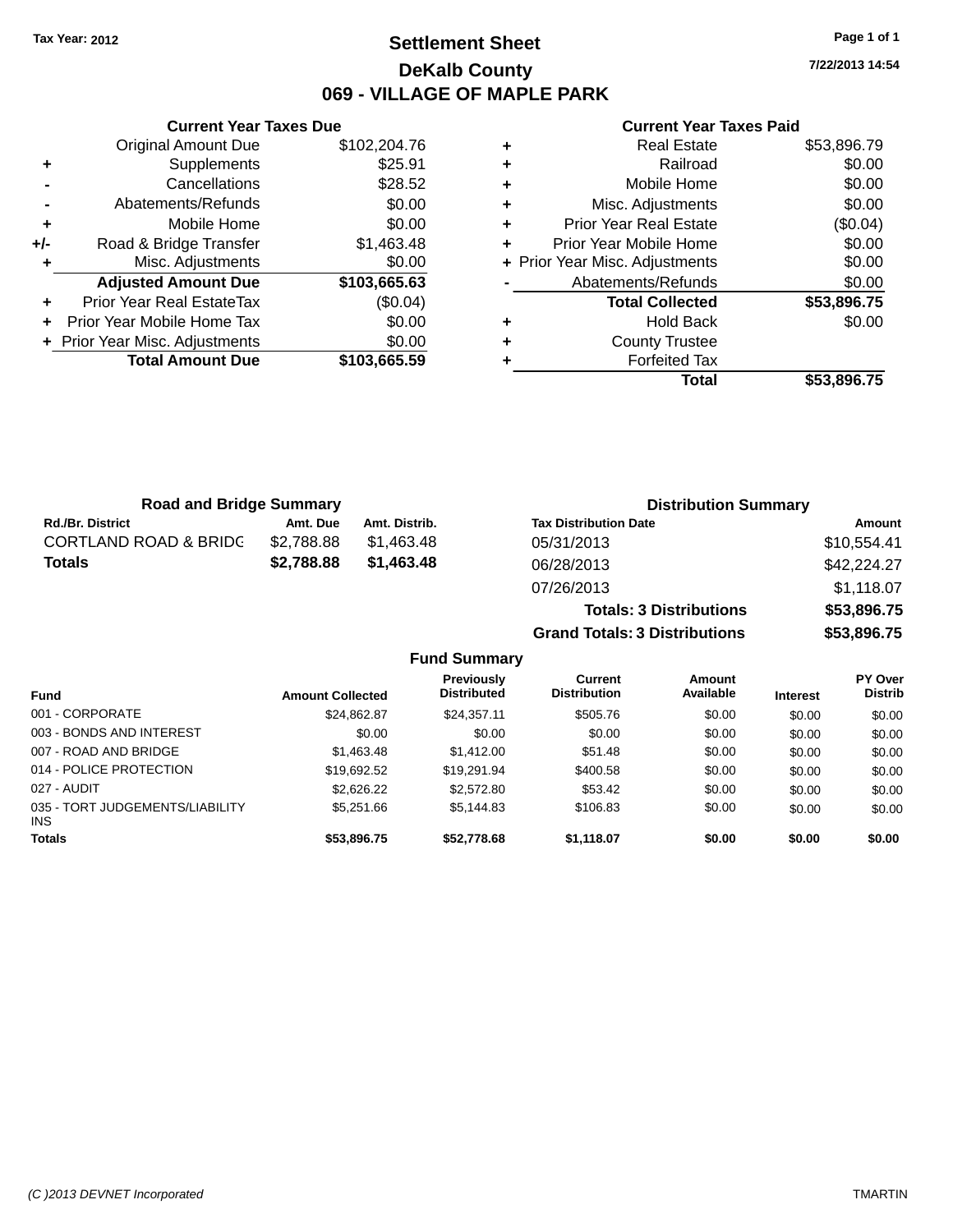## **Settlement Sheet Tax Year: 2012 Page 1 of 1 DeKalb County 070 - MAPLE PARK LIBRARY**

**7/22/2013 14:54**

#### **Current Year Taxes Paid**

|     | <b>Current Year Taxes Due</b>  |             |  |  |  |
|-----|--------------------------------|-------------|--|--|--|
|     | <b>Original Amount Due</b>     | \$10,036.46 |  |  |  |
| ٠   | Supplements                    | \$0.00      |  |  |  |
|     | Cancellations                  | \$0.00      |  |  |  |
|     | Abatements/Refunds             | \$0.00      |  |  |  |
| ٠   | Mobile Home                    | \$0.00      |  |  |  |
| +/- | Road & Bridge Transfer         | \$0.00      |  |  |  |
| ٠   | Misc. Adjustments              | \$0.00      |  |  |  |
|     | <b>Adjusted Amount Due</b>     | \$10,036.46 |  |  |  |
| ÷   | Prior Year Real EstateTax      | \$0.00      |  |  |  |
|     | Prior Year Mobile Home Tax     | \$0.00      |  |  |  |
|     | + Prior Year Misc. Adjustments | \$0.00      |  |  |  |
|     | <b>Total Amount Due</b>        | \$10.036.46 |  |  |  |
|     |                                |             |  |  |  |

| <b>Real Estate</b>             | \$5,215.53 |
|--------------------------------|------------|
| Railroad                       | \$0.00     |
| Mobile Home                    | \$0.00     |
| Misc. Adjustments              | \$0.00     |
| <b>Prior Year Real Estate</b>  | \$0.00     |
| Prior Year Mobile Home         | \$0.00     |
| + Prior Year Misc. Adjustments | \$0.00     |
| Abatements/Refunds             | \$0.00     |
| <b>Total Collected</b>         | \$5,215.53 |
| <b>Hold Back</b>               | \$0.00     |
| <b>County Trustee</b>          |            |
| <b>Forfeited Tax</b>           |            |
| Total                          | \$5,215.53 |
|                                |            |

|                 |                         | <b>Distribution Summary</b>             |                                       |                                |                 |                           |
|-----------------|-------------------------|-----------------------------------------|---------------------------------------|--------------------------------|-----------------|---------------------------|
|                 |                         |                                         | <b>Tax Distribution Date</b>          |                                |                 | <b>Amount</b>             |
|                 |                         |                                         | 05/31/2013                            |                                |                 | \$1,021.85                |
|                 |                         |                                         | 06/28/2013                            |                                |                 | \$4,085.46                |
|                 |                         |                                         | 07/26/2013                            |                                |                 | \$108.22                  |
|                 |                         |                                         |                                       | <b>Totals: 3 Distributions</b> |                 | \$5,215.53                |
|                 |                         |                                         | <b>Grand Totals: 3 Distributions</b>  |                                |                 | \$5,215.53                |
|                 |                         | <b>Fund Summary</b>                     |                                       |                                |                 |                           |
| <b>Fund</b>     | <b>Amount Collected</b> | <b>Previously</b><br><b>Distributed</b> | <b>Current</b><br><b>Distribution</b> | Amount<br>Available            | <b>Interest</b> | PY Over<br><b>Distrib</b> |
| 001 - CORPORATE | \$5,215.53              | \$5,107.31                              | \$108.22                              | \$0.00                         | \$0.00          | \$0.00                    |
| <b>Totals</b>   | \$5,215.53              | \$5,107.31                              | \$108.22                              | \$0.00                         | \$0.00          | \$0.00                    |
|                 |                         |                                         |                                       |                                |                 |                           |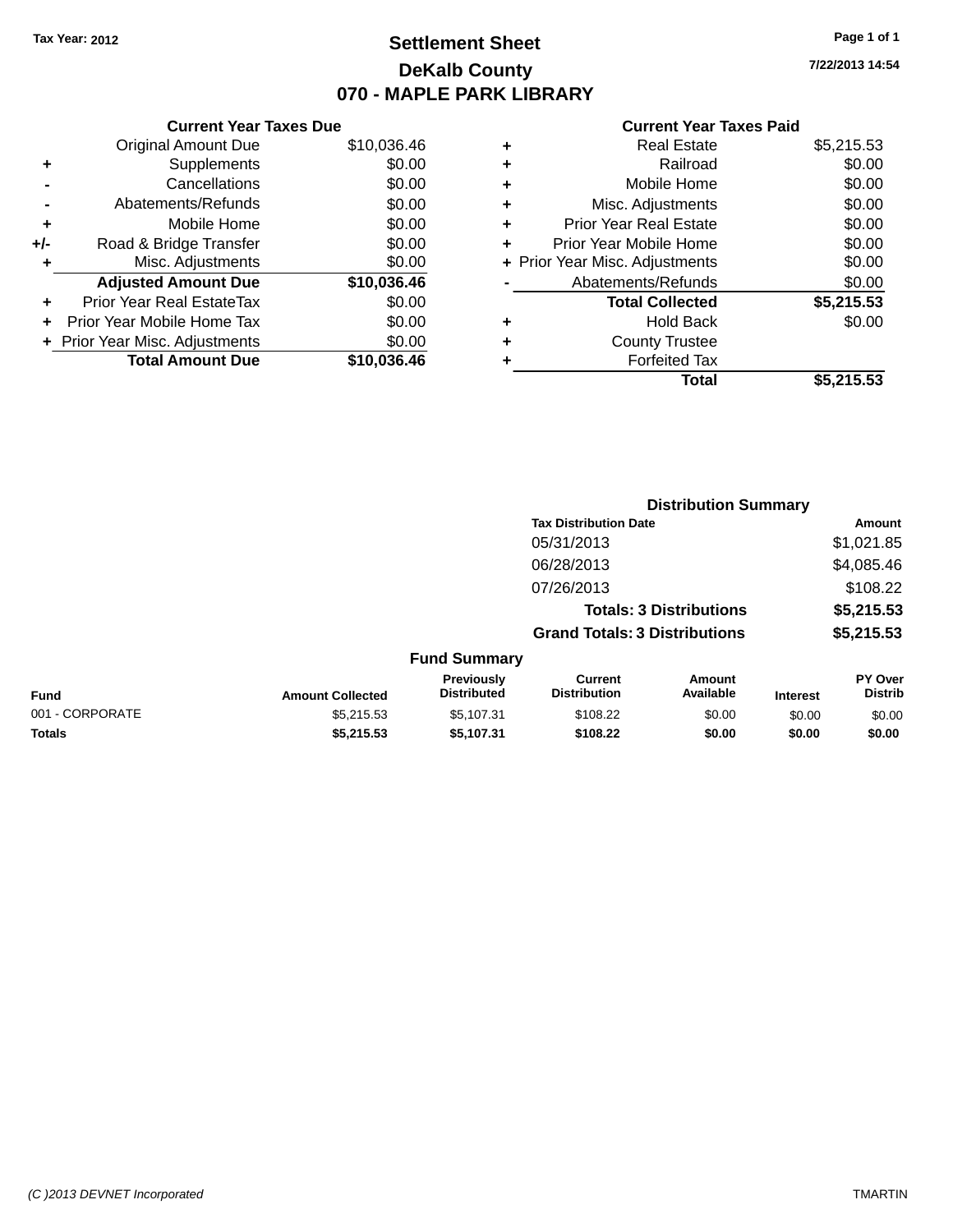**Current Year Taxes Due** Original Amount Due \$1,226,988.13

**Adjusted Amount Due \$1,250,366.63**

**Total Amount Due \$1,251,736.40**

**-** Cancellations \$7,963.78

**+** Supplements \$7,331.96

**-** Abatements/Refunds \$1.19 **+** Mobile Home \$0.00 **+/-** Road & Bridge Transfer \$24,011.51 **+** Misc. Adjustments \$0.00

**+** Prior Year Real EstateTax \$1,369.77 **+** Prior Year Mobile Home Tax \$0.00 **+** Prior Year Misc. Adjustments  $$0.00$ 

## **Settlement Sheet Tax Year: 2012 Page 1 of 1 DeKalb County 071 - CITY OF SANDWICH**

**7/22/2013 14:54**

#### **Current Year Taxes Paid**

| Real Estate                    | \$680,979.49 |
|--------------------------------|--------------|
| Railroad                       | \$1,239.17   |
| Mobile Home                    | \$0.00       |
| Misc. Adjustments              | \$0.00       |
| <b>Prior Year Real Estate</b>  | \$1,369.77   |
| Prior Year Mobile Home         | \$0.00       |
| + Prior Year Misc. Adjustments | \$0.00       |
| Abatements/Refunds             | \$1.19       |
| <b>Total Collected</b>         | \$683,587.24 |
| <b>Hold Back</b>               | \$0.00       |
| <b>County Trustee</b>          |              |
| <b>Forfeited Tax</b>           |              |
| Total                          | \$683.587.24 |
|                                |              |

**Grand Totals: 3 Distributions \$683,587.24**

| <b>Road and Bridge Summary</b> |             |               | <b>Distribution Summary</b>    |              |
|--------------------------------|-------------|---------------|--------------------------------|--------------|
| <b>Rd./Br. District</b>        | Amt. Due    | Amt. Distrib. | <b>Tax Distribution Date</b>   | Amount       |
| SANDWICH ROAD & BRIDG          | \$43,287.76 | \$23.404.13   | 05/31/2013                     | \$164,126.98 |
| SOMONAUK ROAD & BRID(          | \$1,096.24  | \$607.38      | 06/28/2013                     | \$499,386.53 |
| <b>Totals</b>                  | \$44,384.00 | \$24,011.51   | 07/26/2013                     | \$20,073.73  |
|                                |             |               | <b>Totals: 3 Distributions</b> | \$683,587.24 |

**Fund Summary Fund Interest Amount Collected Distributed PY Over Distrib Amount Available Current Distribution Previously** 001 - CORPORATE \$228,037.72 \$221,322.30 \$6,715.42 \$0.00 \$0.00 \$0.00 003 - BONDS AND INTEREST  $$0.00$   $$0.00$   $$0.00$   $$0.00$   $$0.00$   $$0.00$   $$0.00$   $$0.00$ 005 - I. M. R. F. \$68,313.57 \$66,301.82 \$2,011.75 \$0.00 \$0.00 \$0.00 007 - ROAD AND BRIDGE 60.00 \$24,011.51 \$23,361.45 \$650.06 \$0.00 \$0.00 \$0.00 \$0.00 014 - POLICE PROTECTION **\$86,951.21** \$84,390.60 \$2,560.61 \$0.00 \$0.00 \$0.00 \$0.00 015 - POLICE PENSION \$54,434.77 \$52,831.74 \$0.00 \$0.00 \$0.00 \$0.00 \$0.00 027 - AUDIT \$9,006.49 \$8,741.26 \$265.23 \$0.00 \$0.00 \$0.00 035 - TORT JUDGMENTS, LIABILITY INSURANCE \$20,477.19 \$19,874.16 \$603.03 \$0.00 \$0.00 \$0.00 040 - STREET AND BRIDGE 60.00 \$241.40 \$234.30 \$7.10 \$0.00 \$0.00 \$0.00 \$0.00 041 - STREET LIGHTING \$35,513.55 \$34,467.72 \$1,045.83 \$0.00 \$0.00 \$0.00 045 - PUBLIC BENEFIT \$0.00 \$0.00 \$0.00 \$0.00 \$0.00 \$0.00 046 - EMERGENCY SERV & DISASTER OPER \$1,583.66 \$1,537.02 \$46.64 \$0.00 \$0.00 \$0.00 047 - SOCIAL SECURITY 6 \$61,630.09 \$59,815.16 \$1,814.93 \$0.00 \$0.00 \$0.00 \$0.00 \$0.00 \$0.00 \$0.00 \$0.00 \$0.00 \$0.00 \$0.00 048 - SCHOOL CROSSING GUARDS \$6,079.98 \$5,900.93 \$179.05 \$0.00 \$0.00 \$0.00 \$0.00 060 - UNEMPLOYMENT INSURANCE \$9,879.80 \$9,588.85 \$290.95 \$0.00 \$0.00 \$0.00 \$0.00 062 - WORKERS COMPENSATION \$41,912.75 \$40,678.48 \$1,234.27 \$0.00 \$0.00 \$0.00 065 - FORESTRY PROGRAM \$35,513.55 \$34,467.72 \$1,045.83 \$0.00 \$0.00 \$0.00 **Totals \$683,587.24 \$663,513.51 \$20,073.73 \$0.00 \$0.00 \$0.00 Abatement Detail**

| Year Source           | <b>Account Type</b>  |
|-----------------------|----------------------|
| 2012 RE - Real Estate | <b>PTAB Decision</b> |

**Totals 1 entries \$1.15**

**Amount Adjustment Description** \$1.15 19-27-427-021 2011 PTAB REFUND by TBA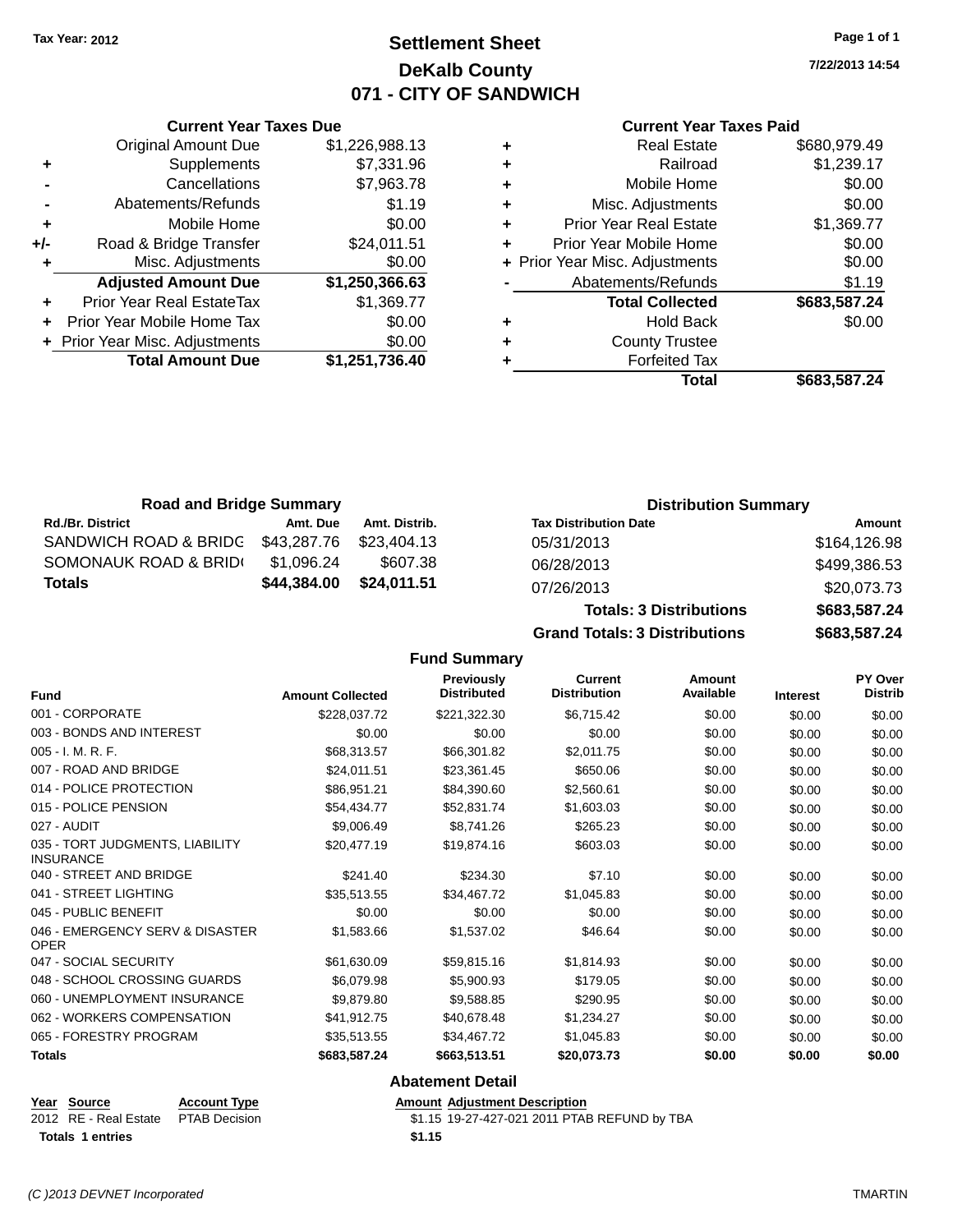## **Settlement Sheet Tax Year: 2012 Page 1 of 1 DeKalb County 072 - VILLAGE OF SHABBONA**

**7/22/2013 14:54**

|       | <b>Current Year Taxes Due</b>  |             |  |  |  |
|-------|--------------------------------|-------------|--|--|--|
|       | <b>Original Amount Due</b>     | \$92,922.30 |  |  |  |
| ÷     | Supplements                    | \$196.78    |  |  |  |
|       | Cancellations                  | \$278.15    |  |  |  |
|       | Abatements/Refunds             | \$7.25      |  |  |  |
| ٠     | Mobile Home                    | \$0.00      |  |  |  |
| $+/-$ | Road & Bridge Transfer         | \$6,224.79  |  |  |  |
| ٠     | Misc. Adjustments              | \$66.50     |  |  |  |
|       | <b>Adjusted Amount Due</b>     | \$99,124.97 |  |  |  |
| ÷     | Prior Year Real EstateTax      | (\$473.64)  |  |  |  |
|       | Prior Year Mobile Home Tax     | \$0.00      |  |  |  |
|       | + Prior Year Misc. Adjustments | \$0.00      |  |  |  |
|       | <b>Total Amount Due</b>        | \$98,651.33 |  |  |  |
|       |                                |             |  |  |  |

|   | Total                          | \$56,872.94 |
|---|--------------------------------|-------------|
| ٠ | <b>Forfeited Tax</b>           |             |
| ٠ | <b>County Trustee</b>          |             |
| ٠ | <b>Hold Back</b>               | \$0.00      |
|   | <b>Total Collected</b>         | \$56,872.94 |
|   | Abatements/Refunds             | \$7.25      |
|   | + Prior Year Misc. Adjustments | \$0.00      |
| ٠ | Prior Year Mobile Home         | \$0.00      |
| ٠ | <b>Prior Year Real Estate</b>  | (\$473.64)  |
| ٠ | Misc. Adjustments              | \$66.50     |
| ٠ | Mobile Home                    | \$0.00      |
| ٠ | Railroad                       | \$850.87    |
| ٠ | <b>Real Estate</b>             | \$56,436.46 |

| <b>Road and Bridge Summary</b>    |             |               | <b>Distribution Summary</b>  |             |  |
|-----------------------------------|-------------|---------------|------------------------------|-------------|--|
| <b>Rd./Br. District</b>           | Amt. Due    | Amt. Distrib. | <b>Tax Distribution Date</b> | Amount      |  |
| SHABBONA ROAD & BRIDC \$11,335.41 |             | \$6.224.79    | 05/31/2013                   | \$14,041.18 |  |
| <b>Totals</b>                     | \$11,335.41 | \$6.224.79    | 06/28/2013                   | \$41,108.72 |  |
|                                   |             |               | 07/26/2013                   | \$1723.04   |  |

| 07/26/2013                           | \$1,723.04  |  |  |
|--------------------------------------|-------------|--|--|
| <b>Totals: 3 Distributions</b>       | \$56,872.94 |  |  |
| <b>Grand Totals: 3 Distributions</b> | \$56,872,94 |  |  |
|                                      |             |  |  |

#### **Fund Summary**

| <b>Fund</b>                  | <b>Amount Collected</b> | Previously<br><b>Distributed</b> | Current<br><b>Distribution</b> | Amount<br>Available | <b>Interest</b> | <b>PY Over</b><br><b>Distrib</b> |
|------------------------------|-------------------------|----------------------------------|--------------------------------|---------------------|-----------------|----------------------------------|
| 001 - CORPORATE              | \$26,597.84             | \$25,763.82                      | \$834.02                       | \$0.00              | \$0.00          | \$0.00                           |
| $005 - I. M. R. F.$          | \$818.88                | \$793.20                         | \$25.68                        | \$0.00              | \$0.00          | \$0.00                           |
| 007 - ROAD AND BRIDGE        | \$6,224.79              | \$6.089.91                       | \$134.88                       | \$0.00              | \$0.00          | \$0.00                           |
| 014 - POLICE PROTECTION      | \$15,520.67             | \$15,033,99                      | \$486.68                       | \$0.00              | \$0.00          | \$0.00                           |
| 047 - SOCIAL SECURITY        | \$5,784.73              | \$5,603.34                       | \$181.39                       | \$0.00              | \$0.00          | \$0.00                           |
| 060 - UNEMPLOYMENT INSURANCE | \$585.64                | \$567.28                         | \$18.36                        | \$0.00              | \$0.00          | \$0.00                           |
| 062 - WORKERS COMPENSATION   | \$1,340.39              | \$1,298.36                       | \$42.03                        | \$0.00              | \$0.00          | \$0.00                           |
| <b>Totals</b>                | \$56,872.94             | \$55,149.90                      | \$1,723.04                     | \$0.00              | \$0.00          | \$0.00                           |

#### **Miscellaneous Adjustment Detail**

| <b>Amount Adjustment Description</b> |
|--------------------------------------|
|                                      |

2012 RE - Real Estate Paymt In Lieu of Tax \$66.50 SEQUOYA APTS by TBA **Totals 1 entries \$66.50**

## **Abatement Detail**

| Year Source                         | <b>Account Type</b> |        | <b>Amount Adiustment Description</b>         |
|-------------------------------------|---------------------|--------|----------------------------------------------|
| 2012 RE - Real Estate PTAB Decision |                     |        | \$0.61 13-15-176-011 PTAB REFUND by TBA      |
| 2012 RE - Real Estate PTAB Decision |                     |        | \$6.30 13-15-327-010 2011 PTAB REFUND by TBA |
| <b>Totals 2 entries</b>             |                     | \$6.91 |                                              |

**Year Source <b>Account Type**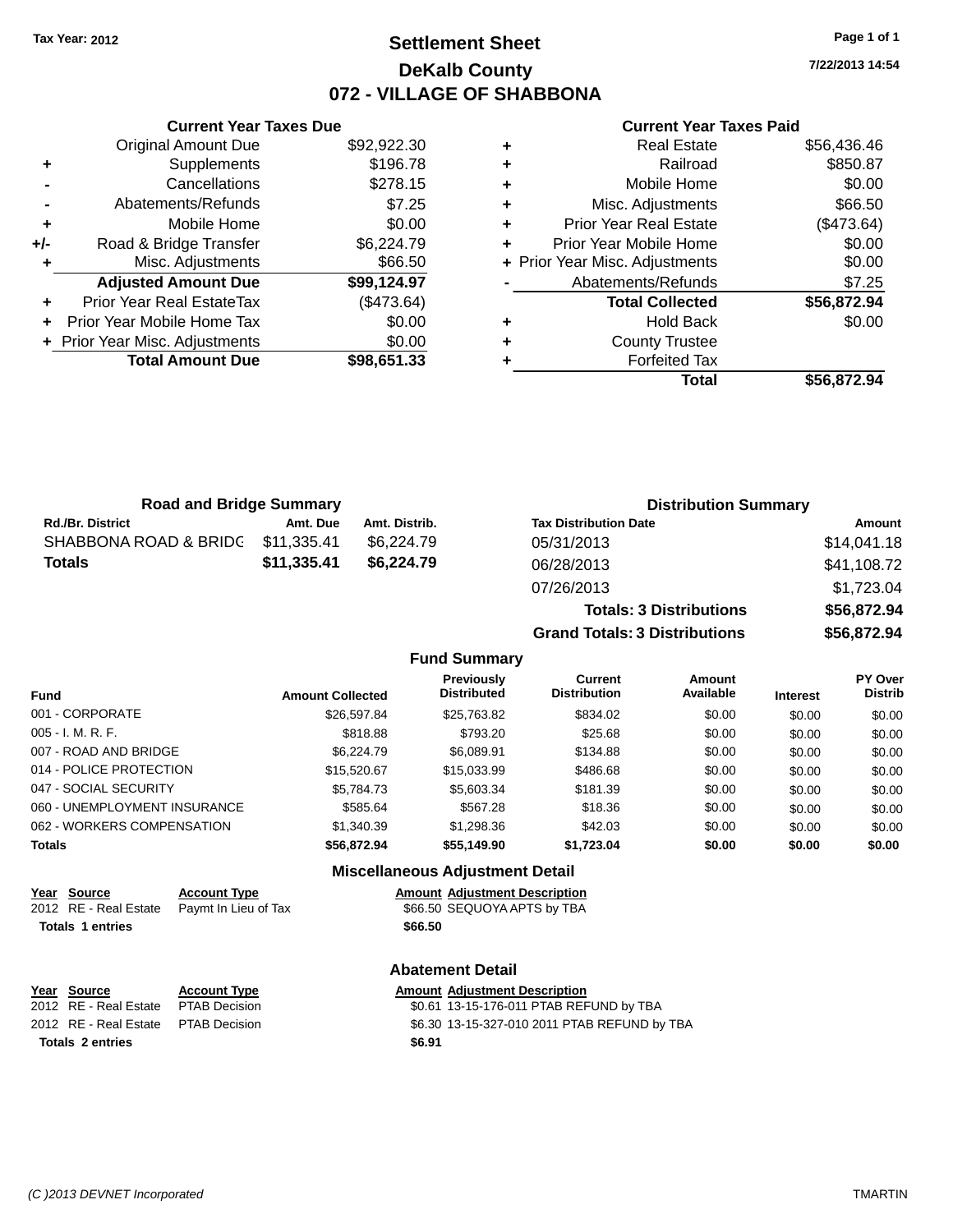## **Settlement Sheet Tax Year: 2012 Page 1 of 1 DeKalb County 073 - FLEWELLIN MEMORIAL LIBRARY**

**7/22/2013 14:54**

#### **Current Year Taxes Paid**

| <b>Current Year Taxes Due</b>  |             |
|--------------------------------|-------------|
| <b>Original Amount Due</b>     | \$24,961.44 |
| Supplements                    | \$48.84     |
| Cancellations                  | \$70.48     |
| Abatements/Refunds             | \$1.85      |
| Mobile Home                    | \$0.00      |
| Road & Bridge Transfer         | \$0.00      |
| Misc. Adjustments              | \$17.86     |
| <b>Adjusted Amount Due</b>     | \$24,955.81 |
| Prior Year Real EstateTax      | (\$115.05)  |
| Prior Year Mobile Home Tax     | \$0.00      |
| + Prior Year Misc. Adjustments | \$0.00      |
| <b>Total Amount Due</b>        | \$24.840.76 |
|                                |             |

|   | <b>Real Estate</b>             | \$13,500.96 |
|---|--------------------------------|-------------|
| ٠ | Railroad                       | \$203.63    |
| ٠ | Mobile Home                    | \$0.00      |
| ٠ | Misc. Adjustments              | \$17.86     |
| ٠ | <b>Prior Year Real Estate</b>  | (\$115.05)  |
| ÷ | Prior Year Mobile Home         | \$0.00      |
|   | + Prior Year Misc. Adjustments | \$0.00      |
|   | Abatements/Refunds             | \$1.85      |
|   | <b>Total Collected</b>         | \$13,605.55 |
| ٠ | Hold Back                      | \$0.00      |
| ٠ | <b>County Trustee</b>          |             |
| ٠ | <b>Forfeited Tax</b>           |             |
|   | Total                          | \$13,605.55 |
|   |                                |             |

|                                                                 |                                             |                                                                                |                                       | <b>Distribution Summary</b>    |                 |                           |
|-----------------------------------------------------------------|---------------------------------------------|--------------------------------------------------------------------------------|---------------------------------------|--------------------------------|-----------------|---------------------------|
|                                                                 |                                             |                                                                                | <b>Tax Distribution Date</b>          |                                |                 | Amount                    |
|                                                                 |                                             |                                                                                | 05/31/2013                            |                                |                 | \$3,482.14                |
|                                                                 |                                             |                                                                                | 06/28/2013                            |                                |                 | \$9,696.81                |
|                                                                 |                                             |                                                                                | 07/26/2013                            |                                |                 | \$426.60                  |
|                                                                 |                                             |                                                                                |                                       | <b>Totals: 3 Distributions</b> |                 | \$13,605.55               |
|                                                                 |                                             |                                                                                | <b>Grand Totals: 3 Distributions</b>  |                                |                 | \$13,605.55               |
|                                                                 |                                             | <b>Fund Summary</b>                                                            |                                       |                                |                 |                           |
| Fund                                                            | <b>Amount Collected</b>                     | <b>Previously</b><br><b>Distributed</b>                                        | <b>Current</b><br><b>Distribution</b> | Amount<br>Available            | <b>Interest</b> | PY Over<br><b>Distrib</b> |
| 001 - CORPORATE                                                 | \$13,605.55                                 | \$13,178.95                                                                    | \$426.60                              | \$0.00                         | \$0.00          | \$0.00                    |
| Totals                                                          | \$13,605.55                                 | \$13,178.95                                                                    | \$426.60                              | \$0.00                         | \$0.00          | \$0.00                    |
|                                                                 |                                             | <b>Miscellaneous Adjustment Detail</b>                                         |                                       |                                |                 |                           |
| Year Source<br>2012 RE - Real Estate<br><b>Totals 1 entries</b> | <b>Account Type</b><br>Paymt In Lieu of Tax | <b>Amount Adjustment Description</b><br>\$17.86 SEQUOYA APTS by TBA<br>\$17.86 |                                       |                                |                 |                           |

# **Totals 2 entries \$1.85**

**Abatement Detail**

**Year Source Account Type Anneurs Amount Adjustment Description**<br>2012 RE - Real Estate PTAB Decision **Amount Adjustment Description** \$0.16 13-15-176-011 PTAB REFUND by TBA

2012 RE - Real Estate PTAB Decision \$1.69 13-15-327-010 2011 PTAB REFUND by TBA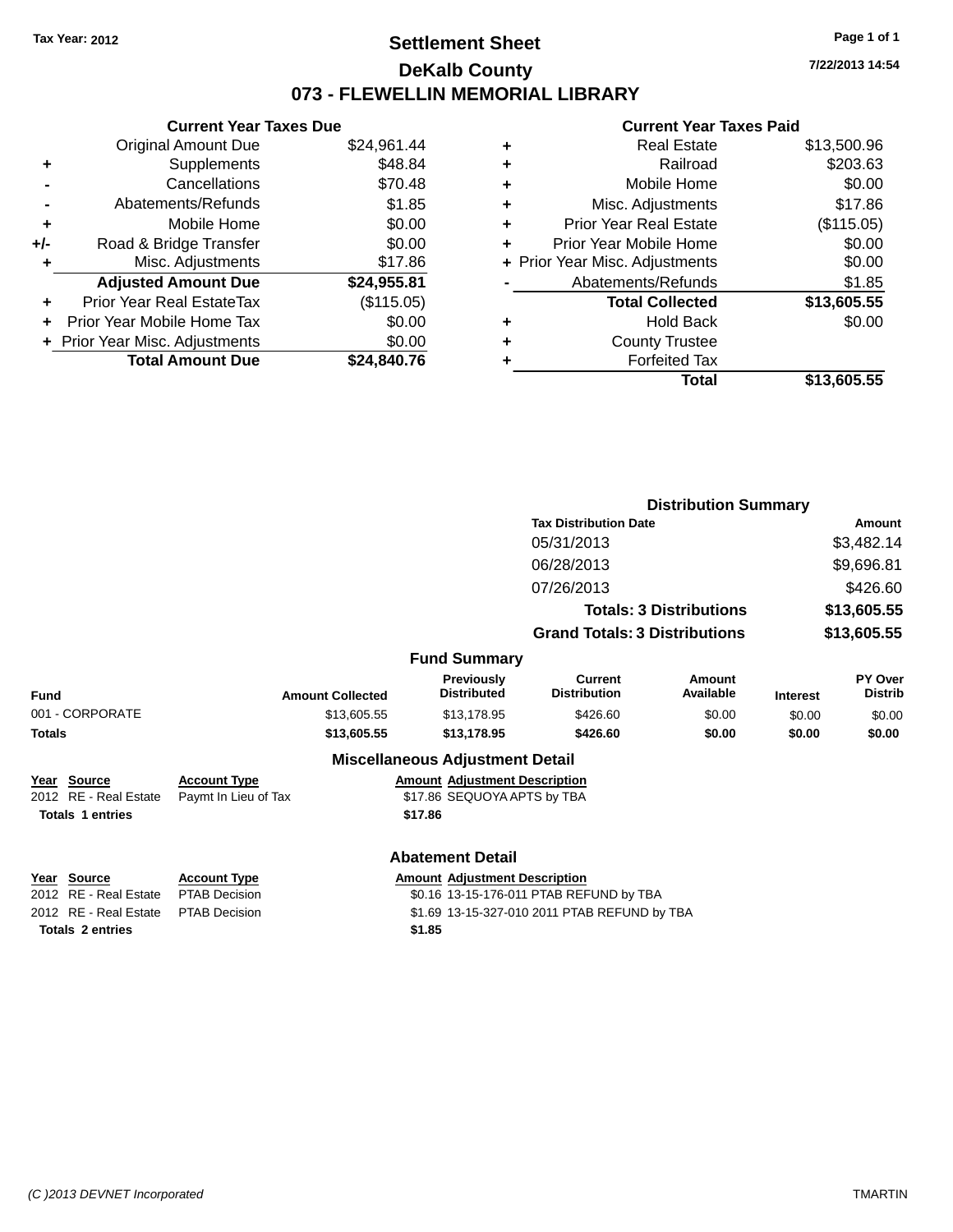## **Settlement Sheet Tax Year: 2012 Page 1 of 1 DeKalb County 074 - VILLAGE OF SOMONAUK**

**7/22/2013 14:54**

#### **Current Year Taxes Paid**

|     | <b>Current Year Taxes Due</b>    |              |
|-----|----------------------------------|--------------|
|     | <b>Original Amount Due</b>       | \$377,172.98 |
| ٠   | Supplements                      | \$3,194.44   |
|     | Cancellations                    | \$3,585.08   |
|     | Abatements/Refunds               | \$0.00       |
| ٠   | Mobile Home                      | \$0.00       |
| +/- | Road & Bridge Transfer           | \$29,520.12  |
| ٠   | Misc. Adjustments                | \$0.00       |
|     | <b>Adjusted Amount Due</b>       | \$406,302.46 |
|     | <b>Prior Year Real EstateTax</b> | \$0.00       |
|     | Prior Year Mobile Home Tax       | \$0.00       |
|     | + Prior Year Misc. Adjustments   | \$0.00       |
|     | <b>Total Amount Due</b>          | \$406.302.46 |
|     |                                  |              |

| \$1,688.63<br>Railroad<br>÷<br>\$0.00<br>Mobile Home<br>٠<br>Misc. Adjustments<br>٠ |        |
|-------------------------------------------------------------------------------------|--------|
|                                                                                     |        |
|                                                                                     |        |
|                                                                                     | \$0.00 |
| \$0.00<br><b>Prior Year Real Estate</b><br>٠                                        |        |
| \$0.00<br>Prior Year Mobile Home<br>÷                                               |        |
| \$0.00<br>+ Prior Year Misc. Adjustments                                            |        |
| \$0.00<br>Abatements/Refunds                                                        |        |
| \$234,211.29<br><b>Total Collected</b>                                              |        |
| \$0.00<br><b>Hold Back</b><br>٠                                                     |        |
| <b>County Trustee</b><br>٠                                                          |        |
| <b>Forfeited Tax</b>                                                                |        |
| Total<br>\$234.211.29                                                               |        |

**Totals: 3 Distributions \$234,211.29**

**Grand Totals: 3 Distributions \$234,211.29**

| <b>Road and Bridge Summary</b> |             |               | <b>Distribution Summary</b>  |              |
|--------------------------------|-------------|---------------|------------------------------|--------------|
| <b>Rd./Br. District</b>        | Amt. Due    | Amt. Distrib. | <b>Tax Distribution Date</b> | Amount       |
| SOMONAUK ROAD & BRIDI          | \$53,320.40 | \$29.520.12   | 05/31/2013                   | \$55,548.88  |
| <b>Totals</b>                  | \$53.320.40 | \$29.520.12   | 06/28/2013                   | \$177,394.51 |
|                                |             |               | 07/26/2013                   | \$1,267.90   |

## **Fund Summary**

| <b>Fund</b>                             | <b>Amount Collected</b> | <b>Previously</b><br><b>Distributed</b> | Current<br><b>Distribution</b> | Amount<br>Available | <b>Interest</b> | <b>PY Over</b><br><b>Distrib</b> |
|-----------------------------------------|-------------------------|-----------------------------------------|--------------------------------|---------------------|-----------------|----------------------------------|
| 001 - CORPORATE                         | \$59.792.97             | \$59,506.58                             | \$286.39                       | \$0.00              | \$0.00          | \$0.00                           |
| 003 - BONDS AND INTEREST                | \$73.963.72             | \$73,609.47                             | \$354.25                       | \$0.00              | \$0.00          | \$0.00                           |
| 007 - ROAD AND BRIDGE                   | \$29.520.12             | \$29,232.60                             | \$287.52                       | \$0.00              | \$0.00          | \$0.00                           |
| 014 - POLICE PROTECTION                 | \$12,853.58             | \$12,792.02                             | \$61.56                        | \$0.00              | \$0.00          | \$0.00                           |
| 025 - GARBAGE DISPOSAL                  | \$7,855.43              | \$7.817.81                              | \$37.62                        | \$0.00              | \$0.00          | \$0.00                           |
| 027 - AUDIT                             | \$10.474.45             | \$10.424.28                             | \$50.17                        | \$0.00              | \$0.00          | \$0.00                           |
| 035 - TORT JUDGEMENTS/LIABILITY<br>INS. | \$20.470.75             | \$20.372.70                             | \$98.05                        | \$0.00              | \$0.00          | \$0.00                           |
| 047 - SOCIAL SECURITY                   | \$19,280.27             | \$19.187.93                             | \$92.34                        | \$0.00              | \$0.00          | \$0.00                           |
| <b>Totals</b>                           | \$234,211.29            | \$232,943.39                            | \$1.267.90                     | \$0.00              | \$0.00          | \$0.00                           |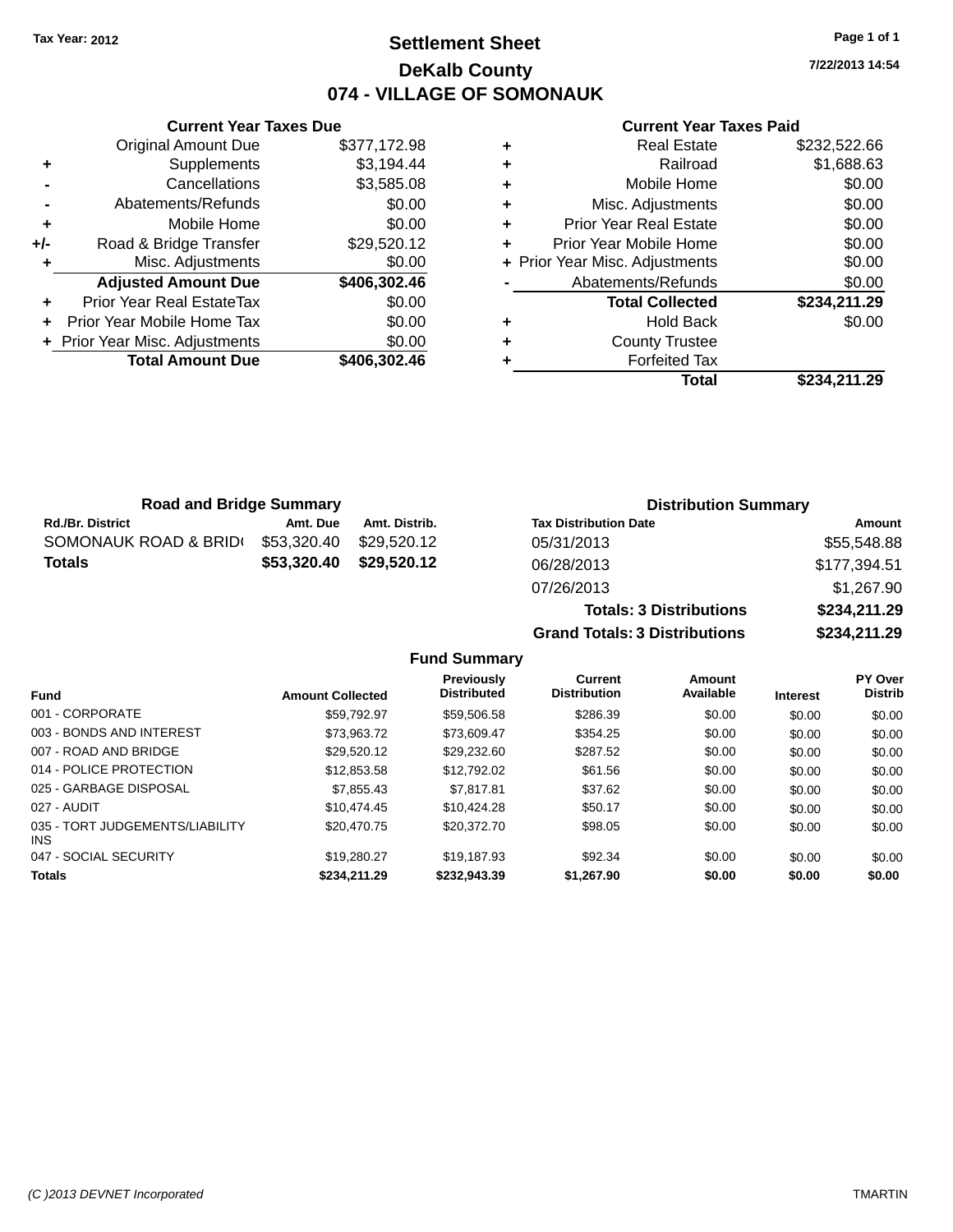## **Settlement Sheet Tax Year: 2012 Page 1 of 1 DeKalb County 075 - SOMONAUK LIBRARY**

**7/22/2013 14:54**

|                | <b>Current Year Taxes Due</b> |              |
|----------------|-------------------------------|--------------|
|                | <b>Original Amount Due</b>    | \$133,349.86 |
| ٠              | Supplements                   | \$1,217.19   |
|                | Cancellations                 | \$1,350.77   |
| $\blacksquare$ | Abatements/Refunds            | \$0.00       |
| ٠              | Mobile Home                   | \$0.00       |
| +/-            | Road & Bridge Transfer        | \$0.00       |
| ÷              | Misc. Adjustments             | \$0.00       |
|                | <b>Adjusted Amount Due</b>    | \$133,216.28 |
|                | Prior Year Real EstateTax     | \$0.00       |
|                | Prior Year Mobile Home Tax    | \$0.00       |

**+ Prior Year Misc. Adjustments**  $$0.00$ 

**Total Amount Due \$133,216.28**

#### **Current Year Taxes Paid**

|   | Real Estate                    | \$72,216.74 |
|---|--------------------------------|-------------|
| ٠ | Railroad                       | \$579.88    |
| ٠ | Mobile Home                    | \$0.00      |
| ٠ | Misc. Adjustments              | \$0.00      |
| ٠ | <b>Prior Year Real Estate</b>  | \$0.00      |
| ٠ | Prior Year Mobile Home         | \$0.00      |
|   | + Prior Year Misc. Adjustments | \$0.00      |
|   | Abatements/Refunds             | \$0.00      |
|   | <b>Total Collected</b>         | \$72,796.62 |
| ٠ | <b>Hold Back</b>               | \$0.00      |
| ٠ | <b>County Trustee</b>          |             |
| ٠ | <b>Forfeited Tax</b>           |             |
|   | Total                          | \$72,796.62 |
|   |                                |             |

### **Distribution Summary Tax Distribution Date Amount** 05/31/2013 \$17,371.63 06/28/2013 \$54,736.21 07/26/2013 \$688.78 **Totals: 3 Distributions \$72,796.62 Grand Totals: 3 Distributions \$72,796.62**

#### **Fund Summary**

| <b>Fund</b>                                   | <b>Amount Collected</b> | Previously<br><b>Distributed</b> | Current<br><b>Distribution</b> | Amount<br>Available | <b>Interest</b> | PY Over<br><b>Distrib</b> |
|-----------------------------------------------|-------------------------|----------------------------------|--------------------------------|---------------------|-----------------|---------------------------|
| 001 - CORPORATE                               | \$31,061.02             | \$30.767.14                      | \$293.88                       | \$0.00              | \$0.00          | \$0.00                    |
| 003 - BONDS AND INTEREST                      | \$29,657.05             | \$29,376.44                      | \$280.61                       | \$0.00              | \$0.00          | \$0.00                    |
| 004 - OPERATIONS & MAINTENANCE                | \$4.141.47              | \$4,102.28                       | \$39.19                        | \$0.00              | \$0.00          | \$0.00                    |
| $005 - I. M. R. F.$                           | \$1,956.85              | \$1,938.33                       | \$18.52                        | \$0.00              | \$0.00          | \$0.00                    |
| 027 - AUDIT                                   | \$1,035.39              | \$1,025.59                       | \$9.80                         | \$0.00              | \$0.00          | \$0.00                    |
| 035 - TORT JUDGEMENTS/LIABILITY<br><b>INS</b> | \$2,060.35              | \$2,040.86                       | \$19.49                        | \$0.00              | \$0.00          | \$0.00                    |
| 047 - SOCIAL SECURITY                         | \$2,884.49              | \$2,857.20                       | \$27.29                        | \$0.00              | \$0.00          | \$0.00                    |
| <b>Totals</b>                                 | \$72,796.62             | \$72,107.84                      | \$688.78                       | \$0.00              | \$0.00          | \$0.00                    |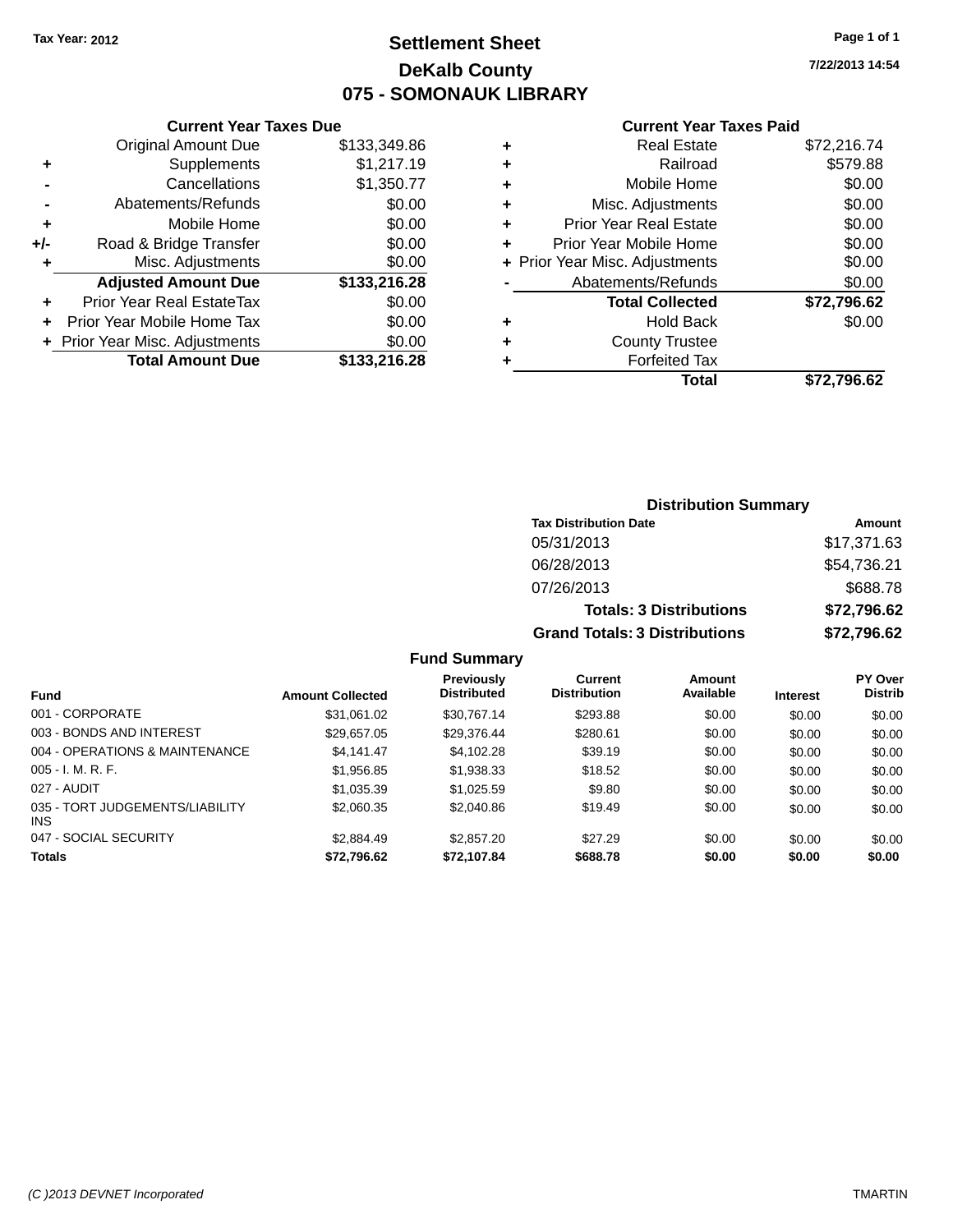### **Settlement Sheet Tax Year: 2012 Page 1 of 2 DeKalb County 076 - CITY OF SYCAMORE**

**7/22/2013 14:54**

#### **Current Year Taxes Paid**

|     | <b>Current Year Taxes Due</b>    |                |           |
|-----|----------------------------------|----------------|-----------|
|     | <b>Original Amount Due</b>       | \$2,626,317.34 | ٠         |
|     | Supplements                      | \$15,173.81    | ٠         |
|     | Cancellations                    | \$19,506.52    | ٠         |
|     | Abatements/Refunds               | \$1,902.58     | ٠         |
|     | Mobile Home                      | \$0.00         | ٠         |
| +/- | Road & Bridge Transfer           | \$25,003.36    |           |
|     | Misc. Adjustments                | \$687.96       | $+$ Prior |
|     | <b>Adjusted Amount Due</b>       | \$2,645,773.37 |           |
|     | <b>Prior Year Real EstateTax</b> | (\$17,104.12)  |           |
|     | Prior Year Mobile Home Tax       | \$0.00         | ٠         |
|     | + Prior Year Misc. Adjustments   | \$266.01       | ٠         |
|     | <b>Total Amount Due</b>          | \$2,628,935.26 |           |
|     |                                  |                |           |

|   | <b>Real Estate</b>             | \$1,397,516.04 |
|---|--------------------------------|----------------|
| ٠ | Railroad                       | \$0.17         |
| ٠ | Mobile Home                    | \$0.00         |
| ٠ | Misc. Adjustments              | \$687.96       |
| ٠ | <b>Prior Year Real Estate</b>  | (\$17,104.12)  |
|   | Prior Year Mobile Home         | \$0.00         |
|   | + Prior Year Misc. Adjustments | \$266.01       |
|   | Abatements/Refunds             | \$1,902.58     |
|   | <b>Total Collected</b>         | \$1,379,463.48 |
| ٠ | <b>Hold Back</b>               | \$0.00         |
|   | <b>County Trustee</b>          |                |
|   | <b>Forfeited Tax</b>           |                |
|   | Total                          | \$1,379,463.48 |
|   |                                |                |

| <b>Road and Bridge Summary</b>   |             |               | <b>Distribution Summary</b>    |                |  |
|----------------------------------|-------------|---------------|--------------------------------|----------------|--|
| <b>Rd./Br. District</b>          | Amt. Due    | Amt. Distrib. | <b>Tax Distribution Date</b>   | Amount         |  |
| <b>CORTLAND ROAD &amp; BRIDC</b> | \$23,453.30 | \$12,307.35   | 05/31/2013                     | \$245,218.03   |  |
| DEKALB ROAD & BRIDGE             | \$15,088.64 | \$7.873.15    | 06/28/2013                     | \$1,089,852.04 |  |
| <b>SYCAMORE ROAD &amp; BRID(</b> | \$9,206.30  | \$4.822.86    | 07/26/2013                     | \$44,393.41    |  |
| <b>Totals</b>                    | \$47,748.24 | \$25,003.36   | <b>Totals: 3 Distributions</b> | \$1,379,463.48 |  |

**Grand Totals: 3 Distributions \$1,379,463.48**

#### **Fund Summary**

| <b>Fund</b>                  | <b>Amount Collected</b> | <b>Previously</b><br><b>Distributed</b> | Current<br><b>Distribution</b> | Amount<br>Available | <b>Interest</b> | <b>PY Over</b><br><b>Distrib</b> |
|------------------------------|-------------------------|-----------------------------------------|--------------------------------|---------------------|-----------------|----------------------------------|
| 001 - CORPORATE              | \$645,867.56            | \$625,024.41                            | \$20.843.15                    | \$0.00              | \$0.00          | \$0.00                           |
| 003 - BONDS AND INTEREST     | \$80.756.96             | \$78.150.81                             | \$2,606.15                     | \$0.00              | \$0.00          | \$0.00                           |
| $005 - I. M. R. F.$          | \$80,547,04             | \$77.947.66                             | \$2.599.38                     | \$0.00              | \$0.00          | \$0.00                           |
| 007 - ROAD AND BRIDGE        | \$25,003.36             | \$24,320.50                             | \$682.86                       | \$0.00              | \$0.00          | \$0.00                           |
| 013 - FIREFIGHTER'S PENSION  | \$267.462.53            | \$258.831.09                            | \$8.631.44                     | \$0.00              | \$0.00          | \$0.00                           |
| 015 - POLICE PENSION         | \$176.138.04            | \$170.453.80                            | \$5.684.24                     | \$0.00              | \$0.00          | \$0.00                           |
| 047 - SOCIAL SECURITY        | \$47,010.60             | \$45,493.49                             | \$1.517.11                     | \$0.00              | \$0.00          | \$0.00                           |
| 048 - SCHOOL CROSSING GUARDS | \$10,316.92             | \$9.983.97                              | \$332.95                       | \$0.00              | \$0.00          | \$0.00                           |
| 143 - MEDICARE               | \$46,360.47             | \$44.864.34                             | \$1.496.13                     | \$0.00              | \$0.00          | \$0.00                           |
| <b>Totals</b>                | \$1,379,463,48          | \$1.335.070.07                          | \$44,393,41                    | \$0.00              | \$0.00          | \$0.00                           |

#### **Miscellaneous Adjustment Detail**

|                         | Year Source           | <b>Account Type</b>       |          | <b>Amount Adjustment Description</b>                |
|-------------------------|-----------------------|---------------------------|----------|-----------------------------------------------------|
|                         | 2011 RE - Real Estate | <b>Back Tax Collected</b> |          | \$86.14 MERRY OAKS REDEMPTION 06-21-353-001 by TBA  |
|                         | 2011 RE - Real Estate | <b>Back Tax Collected</b> |          | \$163.74 MERRY OAKS REDEMPTION 06-21-352-001 by TBA |
|                         | 2011 RE - Real Estate | <b>Back Tax Collected</b> |          | \$10.46 MERRY OAKS REDEMPTION 06-20-453-007 by TBA  |
|                         | 2011 RE - Real Estate | <b>Back Tax Collected</b> |          | \$5.67 MERRY OAKS REDEMPTION 06-20-451-001 by TBA   |
|                         | 2012 RE - Real Estate | Paymt In Lieu of Tax      |          | \$687.96 SYCAMORE UNITS by TBA                      |
| <b>Totals 5 entries</b> |                       |                           | \$953.97 |                                                     |
|                         |                       |                           |          | Ahatamant Datail                                    |

| Year Source           | <b>Account Type</b>  |
|-----------------------|----------------------|
| 2012 RE - Real Estate | <b>PTAB Decision</b> |
| 2012 RE - Real Estate | <b>PTAB Decision</b> |
| 2012 RE - Real Estate | <b>PTAB Decision</b> |
| 2012 RE - Real Estate | <b>PTAB Decision</b> |
|                       |                      |

**Abatement Detail**

#### **<u>Amount Adjustment Description</u>**

\$78.29 06-29-427-001 2008 PTAB REFUND by TBA \$108.88 06-29-427-002 2008 PTAB REFUND by TBA \$182.22 06-29-427-003 2008 PTAB REFUND by TBA \$248.95 06-29-427-004 2008 PTAB REFUND by TBA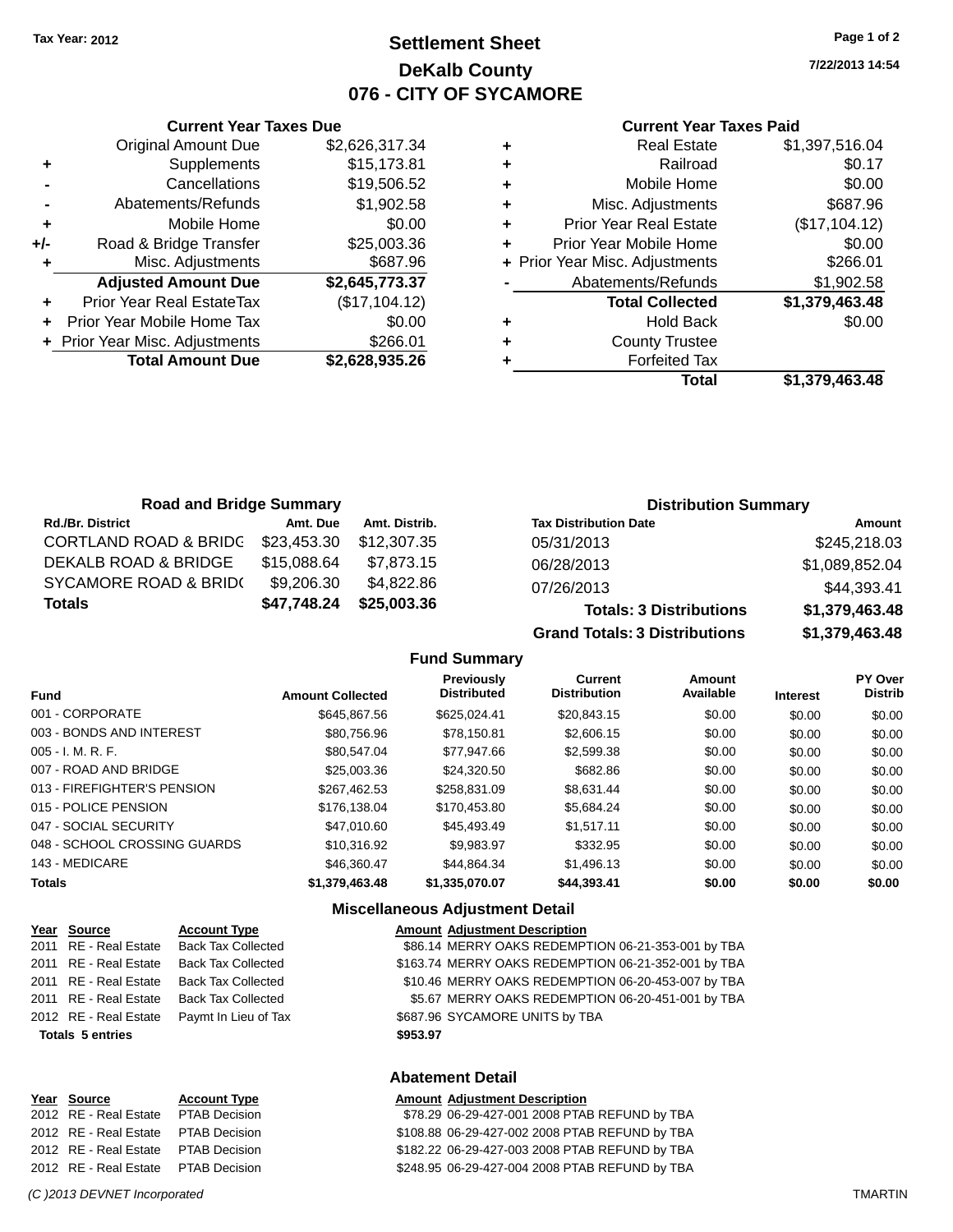| Tax Year: 2012 | <b>Settlement Sheet</b> | Page 2 of 2     |  |
|----------------|-------------------------|-----------------|--|
|                | <b>DeKalb County</b>    | 7/22/2013 14:54 |  |
|                | <b>Abatement Detail</b> |                 |  |

**<u>Year Source</u> <b>Account Type Amount Adjustment Description**<br>2012 RE - Real Estate PTAB Decision **Amount 1998** \$325.27 06-29-477-002 2008 PTAI \$325.27 06-29-477-002 2008 PTAB REFUND by TBA 2012 RE - Real Estate RE Abatement \$78.79 06-29-427-001 2009 PTAB REFUND by TBA 2012 RE - Real Estate PTAB Decision \$109.59 06-29-427-002 2009 PTAB REFUND by TBA 2012 RE - Real Estate PTAB Decision \$183.40 06-29-427-003 2009 PTAB REFUND by TBA 2012 RE - Real Estate PTAB Decision \$250.57 06-29-427-004 2009 PTAB REFUND by TBA 2012 RE - Real Estate PTAB Decision \$327.39 06-29-477-002 2009 PTAB REFUND by TBA 2012 RE - Real Estate PTAB Decision \$0.51 06-20-453-003 2011 PTAB REFUND by TBA **Totals 11 entries \$1,893.86**

| (C) 2013 DEVNET Incorporated | <b>TMARTIN</b> |
|------------------------------|----------------|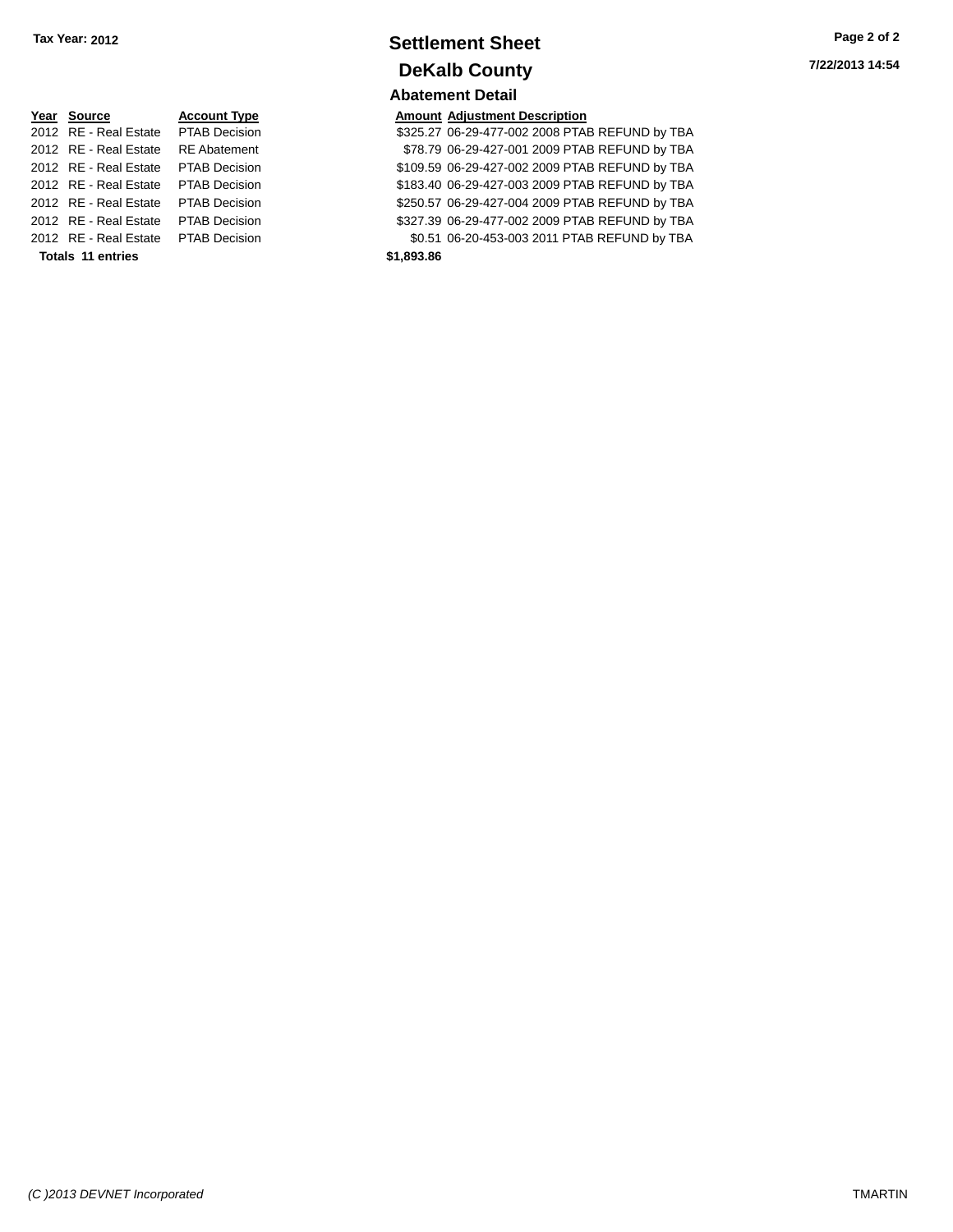**Original Amount Due** 

**Adjusted Amount Due** 

**Total Amount Due** 

**+** Supplements **-** Cancellations **-** Abatements/Refunds **+** Mobile Home **+/-** Road & Bridge Transfer **+** Misc. Adjustments

**+** Prior Year Real EstateTax **+** Prior Year Mobile Home Tax **+** Prior Year Misc. Adjustments

### **Settlement Sheet Tax Year: 2012 Page 1 of 2 DeKalb County 077 - SYCAMORE LIBRARY**

**7/22/2013 14:54**

#### **Current Year Taxes Paid**

| <b>Current Year Taxes Due</b> |              |   | <b>Current Year Taxes Paid</b> |              |  |
|-------------------------------|--------------|---|--------------------------------|--------------|--|
| ıl Amount Due                 | \$943,434.45 | ٠ | <b>Real Estate</b>             | \$492,673.75 |  |
| Supplements                   | \$4,491.16   | ٠ | Railroad                       | \$0.06       |  |
| Cancellations                 | \$6,705.10   | ٠ | Mobile Home                    | \$0.00       |  |
| ents/Refunds                  | \$680.30     | ÷ | Misc. Adjustments              | \$247.13     |  |
| Mobile Home                   | \$0.00       | ÷ | <b>Prior Year Real Estate</b>  | (\$5,414.84) |  |
| ridge Transfer                | \$0.00       | ÷ | Prior Year Mobile Home         | \$0.00       |  |
| . Adjustments                 | \$247.13     |   | + Prior Year Misc. Adjustments | \$92.71      |  |
| <b>Amount Due</b>             | \$940,787.34 |   | Abatements/Refunds             | \$680.30     |  |
| eal EstateTax:                | (\$5,414.84) |   | <b>Total Collected</b>         | \$486,918.51 |  |
| pile Home Tax                 | \$0.00       | ÷ | <b>Hold Back</b>               | \$0.00       |  |
| . Adjustments                 | \$92.71      | ÷ | <b>County Trustee</b>          |              |  |
| <b>Amount Due</b>             | \$935,465.21 |   | <b>Forfeited Tax</b>           |              |  |
|                               |              |   | Total                          | \$486 918 51 |  |

| Total | \$486,918.51 |
|-------|--------------|
| а тах |              |

| <b>Distribution Summary</b>          |              |
|--------------------------------------|--------------|
| <b>Tax Distribution Date</b>         | Amount       |
| 05/31/2013                           | \$86,383.87  |
| 06/28/2013                           | \$384,826.42 |
| 07/26/2013                           | \$15,708.22  |
| <b>Totals: 3 Distributions</b>       | \$486,918.51 |
| <b>Grand Totals: 3 Distributions</b> | \$486,918.51 |

#### **Fund Summary**

| <b>Fund</b>                              | <b>Amount Collected</b> | <b>Previously</b><br><b>Distributed</b> | Current<br><b>Distribution</b> | <b>Amount</b><br>Available | <b>Interest</b> | <b>PY Over</b><br><b>Distrib</b> |
|------------------------------------------|-------------------------|-----------------------------------------|--------------------------------|----------------------------|-----------------|----------------------------------|
| 005 - I. M. R. F.                        | \$0.00                  | \$0.00                                  | \$0.00                         | \$0.00                     | \$0.00          | \$0.00                           |
| 016 - LIBRARY (township, municipalities) | \$486.918.51            | \$471.210.29                            | \$15,708,22                    | \$0.00                     | \$0.00          | \$0.00                           |
| 027 - AUDIT                              | \$0.00                  | \$0.00                                  | \$0.00                         | \$0.00                     | \$0.00          | \$0.00                           |
| 047 - SOCIAL SECURITY                    | \$0.00                  | \$0.00                                  | \$0.00                         | \$0.00                     | \$0.00          | \$0.00                           |
| <b>Totals</b>                            | \$486,918.51            | \$471.210.29                            | \$15,708.22                    | \$0.00                     | \$0.00          | \$0.00                           |

#### **Miscellaneous Adjustment Detail**

#### **Year** Source **Account Type Account Adjustment Description**

2011 RE - Real Estate Back Tax Collected \$30.02 MERRY OAKS REDEMPTION 06-21-353-001 by TBA 2011 RE - Real Estate Back Tax Collected \$57.07 MERRY OAKS REDEMPTION 06-21-352-001 by TBA 2011 RE - Real Estate Back Tax Collected \$3.65 MERRY OAKS REDEMPTION 06-20-453-007 by TBA 2011 RE - Real Estate Back Tax Collected \$1.97 MERRY OAKS REDEMPTION 06-20-451-001 by TBA 2012 RE - Real Estate Paymt In Lieu of Tax \$247.13 SYCAMORE UNITS by TBA

#### **Abatement Detail**

#### **Type Amount Adjustment Description**

| $1991 - 999199$                      |                      |                                                |
|--------------------------------------|----------------------|------------------------------------------------|
| 2012 RE - Real Estate  PTAB Decision |                      | \$28.12 06-29-427-001 2008 PTAB REFUND by TBA  |
| 2012 RE - Real Estate                | <b>PTAB Decision</b> | \$39.11 06-29-427-002 2008 PTAB REFUND by TBA  |
| 2012 RE - Real Estate                | <b>PTAB Decision</b> | \$65.46 06-29-427-003 2008 PTAB REFUND by TBA  |
| 2012 RE - Real Estate                | <b>PTAB Decision</b> | \$89.43 06-29-427-004 2008 PTAB REFUND by TBA  |
| 2012 RE - Real Estate                | PTAB Decision        | \$116.84 06-29-477-002 2008 PTAB REFUND by TBA |
| 2012 RE - Real Estate                | <b>RE</b> Abatement  | \$28.30 06-29-427-001 2009 PTAB REFUND by TBA  |
| 2012 RE - Real Estate                | <b>PTAB Decision</b> | \$39.37 06-29-427-002 2009 PTAB REFUND by TBA  |
| 2012 RE - Real Estate                | <b>PTAB Decision</b> | \$65.88 06-29-427-003 2009 PTAB REFUND by TBA  |
| 2012 RE - Real Estate                | <b>PTAB Decision</b> | \$90.01 06-29-427-004 2009 PTAB REFUND by TBA  |

#### **Totals 5 entries \$339.84**

| Year Source           | <b>Account Type</b>  |
|-----------------------|----------------------|
| 2012 RE - Real Estate | <b>PTAB Decision</b> |
| 2012 RE - Real Estate | <b>PTAB Decision</b> |
| 2012 RE - Real Estate | PTAB Decision        |
| 2012 RE - Real Estate | <b>PTAB Decision</b> |
| 2012 RE - Real Estate | <b>PTAB Decision</b> |
| 2012 RE - Real Estate | <b>RE</b> Abatement  |
| 2012 RE - Real Estate | PTAB Decision        |
| 2012 RE - Real Estate | <b>PTAB Decision</b> |
| 2012 RE - Real Estate | <b>PTAB Decision</b> |
|                       |                      |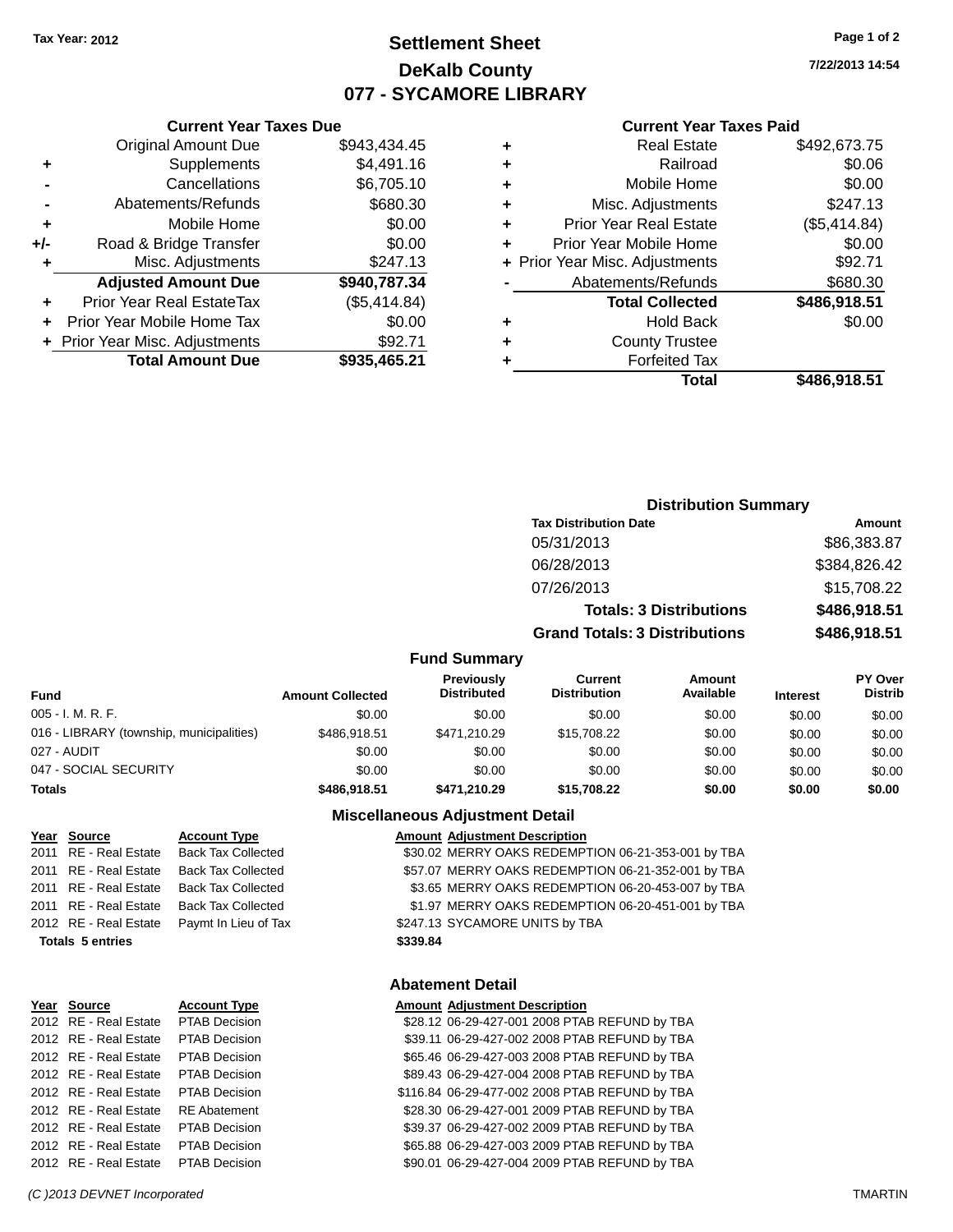## **Settlement Sheet Tax Year: 2012 Page 2 of 2 DeKalb County**

#### **Abatement Detail**

**7/22/2013 14:54**

**Totals 11 entries \$680.30**

**Year Source Account Type Amount Adjustment Description**<br>2012 RE - Real Estate PTAB Decision **Amount 1708** 8117.60 06-29-477-002 2009 PTAE \$117.60 06-29-477-002 2009 PTAB REFUND by TBA 2012 RE - Real Estate PTAB Decision \$0.18 06-20-453-003 2011 PTAB REFUND by TBA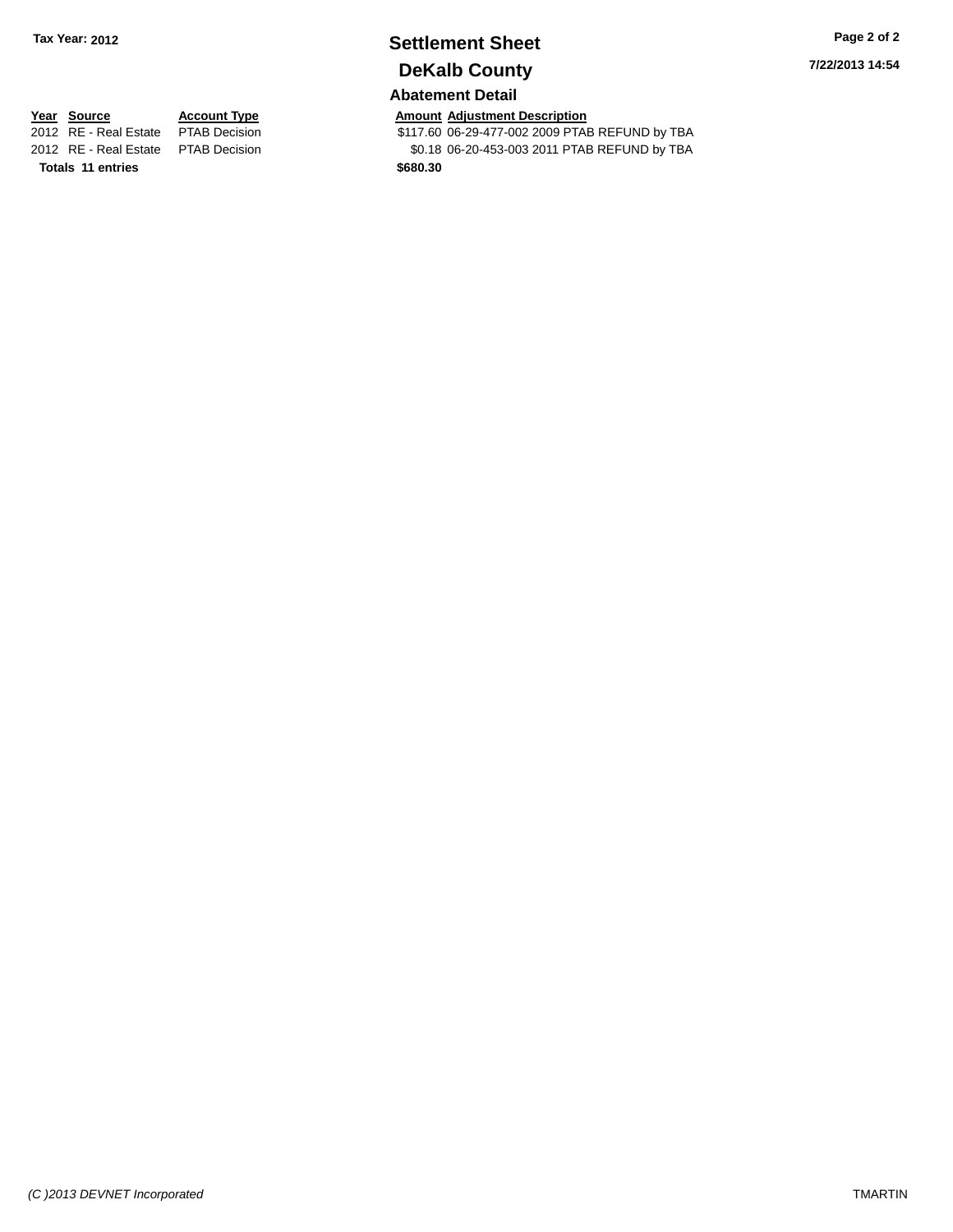### **Settlement Sheet Tax Year: 2012 Page 1 of 1 DeKalb County 078 - VILLAGE OF WATERMAN**

**7/22/2013 14:54**

#### **Current Year Taxes Paid**

|     | <b>Original Amount Due</b>     | \$168,914.87 |
|-----|--------------------------------|--------------|
| ٠   | Supplements                    | \$732.69     |
|     | Cancellations                  | \$837.93     |
|     | Abatements/Refunds             | \$0.00       |
| ÷   | Mobile Home                    | \$0.00       |
| +/- | Road & Bridge Transfer         | \$18,627.56  |
|     | Misc. Adjustments              | \$0.00       |
|     | <b>Adjusted Amount Due</b>     | \$187,437.19 |
| ÷   | Prior Year Real EstateTax      | \$0.00       |
| ÷   | Prior Year Mobile Home Tax     | \$0.00       |
|     | + Prior Year Misc. Adjustments | \$0.00       |
|     | <b>Total Amount Due</b>        | \$187,437.19 |
|     |                                |              |

**Current Year Taxes Due**

| ٠ | <b>Real Estate</b>             | \$107,645.47 |
|---|--------------------------------|--------------|
| ٠ | Railroad                       | \$628.67     |
| ٠ | Mobile Home                    | \$0.00       |
| ٠ | Misc. Adjustments              | \$0.00       |
| ٠ | <b>Prior Year Real Estate</b>  | \$0.00       |
| ٠ | Prior Year Mobile Home         | \$0.00       |
|   | + Prior Year Misc. Adjustments | \$0.00       |
|   | Abatements/Refunds             | \$0.00       |
|   | <b>Total Collected</b>         | \$108,274.14 |
| ٠ | <b>Hold Back</b>               | \$0.00       |
| ٠ | <b>County Trustee</b>          |              |
|   | <b>Forfeited Tax</b>           |              |
|   | Total                          | \$108.274.14 |

**Grand Totals: 3 Distributions \$108,274.14**

| <b>Road and Bridge Summary</b>   |             |               | <b>Distribution Summary</b>    |              |
|----------------------------------|-------------|---------------|--------------------------------|--------------|
| <b>Rd./Br. District</b>          | Amt. Due    | Amt. Distrib. | <b>Tax Distribution Date</b>   | Amount       |
| <b>CLINTON ROAD &amp; BRIDGE</b> | \$34,284.97 | \$18.627.56   | 05/31/2013                     | \$32,568.47  |
| Totals                           | \$34,284.97 | \$18,627.56   | 06/28/2013                     | \$73,233.19  |
|                                  |             |               | 07/26/2013                     | \$2,472.48   |
|                                  |             |               | <b>Totals: 3 Distributions</b> | \$108,274.14 |

**Fund Summary Fund Interest Amount Collected Distributed PY Over Distrib Amount Available Current Distribution Previously** 001 - CORPORATE \$49,727.50 \$48,598.44 \$1,129.06 \$0.00 \$0.00 \$0.00 007 - ROAD AND BRIDGE 60.00 \$18,627.56 \$18,190.51 \$437.05 \$0.00 \$0.00 \$0.00 \$0.00 014 - POLICE PROTECTION \$14,744.63 \$14,744.63 \$14,409.85 \$334.78 \$0.00 \$0.00 \$0.00 027 - AUDIT \$7,511.04 \$7,340.50 \$170.54 \$0.00 \$0.00 \$0.00 035 - TORT JUDGEMENTS/LIABILITY INS \$15,984.34 \$15,621.41 \$362.93 \$0.00 \$0.00 \$0.00 047 - SOCIAL SECURITY \$1,462.31 \$1,429.11 \$33.20 \$0.00 \$0.00 \$0.00 073 - CHLORINATION OF SEWAGE \$216.76 \$216.76 \$211.84 \$4.92 \$0.00 \$0.00 \$0.00 \$0.00 **Totals \$108,274.14 \$105,801.66 \$2,472.48 \$0.00 \$0.00 \$0.00**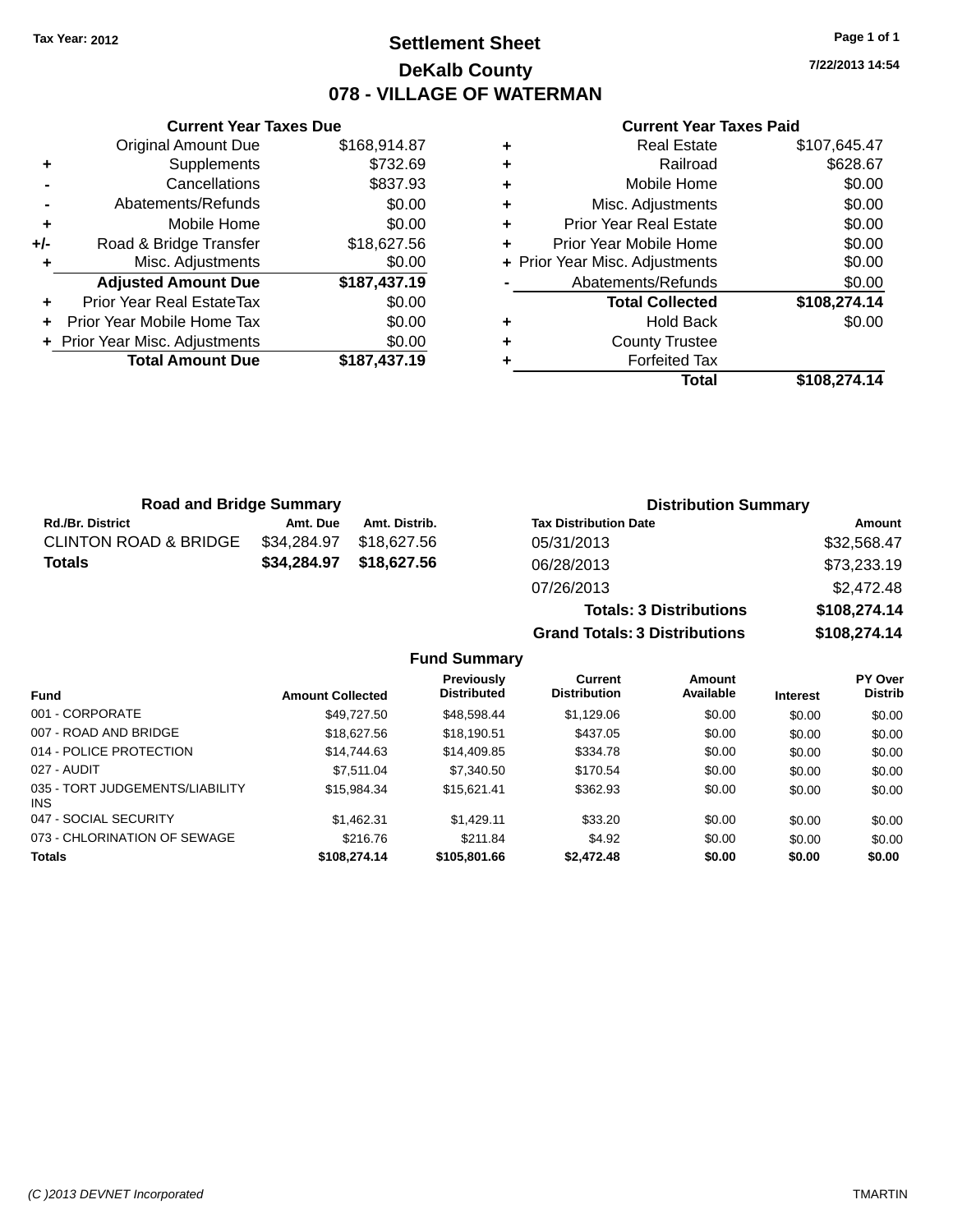### **Settlement Sheet Tax Year: 2012 Page 1 of 1 DeKalb County 079 - HINCKLEY SPEC SERV #1**

**7/22/2013 14:54**

|     | <b>Current Year Taxes Due</b>  |          |
|-----|--------------------------------|----------|
|     | <b>Original Amount Due</b>     | \$832.13 |
| ٠   | Supplements                    | \$0.00   |
|     | Cancellations                  | \$0.00   |
|     | Abatements/Refunds             | \$0.00   |
| ٠   | Mobile Home                    | \$0.00   |
| +/- | Road & Bridge Transfer         | \$0.00   |
| ٠   | Misc. Adjustments              | \$0.00   |
|     | <b>Adjusted Amount Due</b>     | \$832.13 |
| ÷   | Prior Year Real EstateTax      | \$0.00   |
| ÷   | Prior Year Mobile Home Tax     | \$0.00   |
|     | + Prior Year Misc. Adjustments | \$0.00   |
|     | <b>Total Amount Due</b>        | \$832.13 |

|   | Total                          | \$429.47 |
|---|--------------------------------|----------|
| ٠ | <b>Forfeited Tax</b>           |          |
| ٠ | <b>County Trustee</b>          |          |
| ٠ | <b>Hold Back</b>               | \$0.00   |
|   | <b>Total Collected</b>         | \$429.47 |
|   | Abatements/Refunds             | \$0.00   |
|   | + Prior Year Misc. Adjustments | \$0.00   |
| ٠ | Prior Year Mobile Home         | \$0.00   |
| ÷ | <b>Prior Year Real Estate</b>  | \$0.00   |
| ٠ | Misc. Adjustments              | \$0.00   |
| ٠ | Mobile Home                    | \$0.00   |
| ٠ | Railroad                       | \$0.00   |
| ٠ | <b>Real Estate</b>             | \$429.47 |
|   |                                |          |

|                            | <b>Distribution Summary</b>  |                                  |                                       |                                |                 |                           |  |
|----------------------------|------------------------------|----------------------------------|---------------------------------------|--------------------------------|-----------------|---------------------------|--|
|                            | <b>Tax Distribution Date</b> |                                  |                                       |                                | Amount          |                           |  |
|                            |                              |                                  | 05/31/2013                            |                                |                 | \$12.32                   |  |
|                            |                              |                                  | 06/28/2013                            |                                |                 | \$417.15                  |  |
|                            |                              |                                  |                                       | <b>Totals: 2 Distributions</b> |                 | \$429.47                  |  |
|                            |                              |                                  | <b>Grand Totals: 2 Distributions</b>  |                                |                 | \$429.47                  |  |
|                            |                              | <b>Fund Summary</b>              |                                       |                                |                 |                           |  |
| <b>Fund</b>                | <b>Amount Collected</b>      | Previously<br><b>Distributed</b> | <b>Current</b><br><b>Distribution</b> | Amount<br>Available            | <b>Interest</b> | PY Over<br><b>Distrib</b> |  |
| 023 - SPECIAL SERVICE AREA | \$429.47                     | \$429.47                         | \$0.00                                | \$0.00                         | \$0.00          | \$0.00                    |  |
| <b>Totals</b>              | \$429.47                     | \$429.47                         | \$0.00                                | \$0.00                         | \$0.00          | \$0.00                    |  |
|                            |                              |                                  |                                       |                                |                 |                           |  |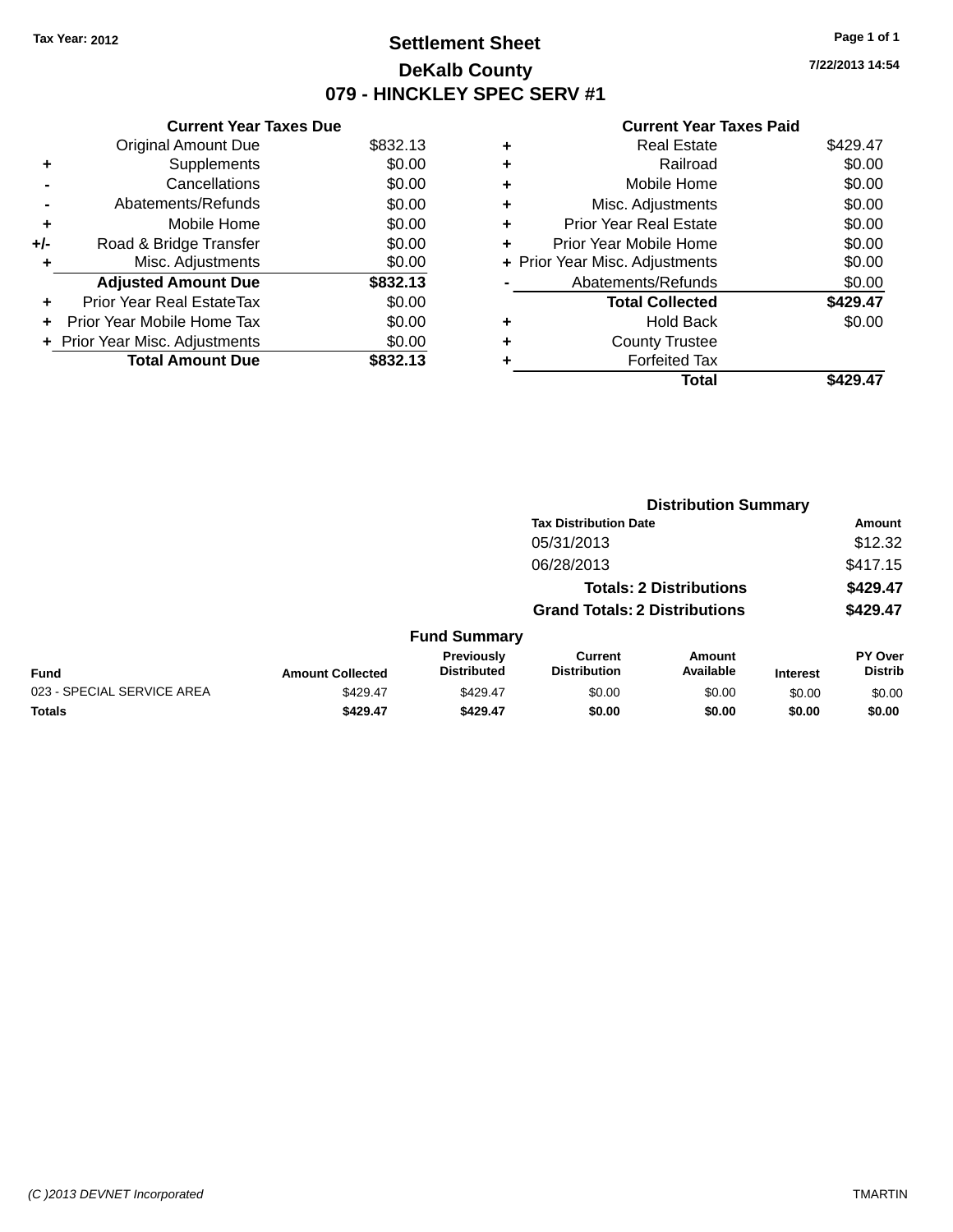### **Settlement Sheet Tax Year: 2012 Page 1 of 1 DeKalb County 080 - HINCKLEY SPEC SERV #2**

**7/22/2013 14:54**

| <b>Current Year Taxes Paid</b> |  |  |  |
|--------------------------------|--|--|--|
|--------------------------------|--|--|--|

|     | <b>Current Year Taxes Due</b>  |        |  |  |  |  |  |
|-----|--------------------------------|--------|--|--|--|--|--|
|     | Original Amount Due<br>\$0.00  |        |  |  |  |  |  |
| ٠   | Supplements                    | \$0.00 |  |  |  |  |  |
|     | Cancellations                  | \$0.00 |  |  |  |  |  |
|     | Abatements/Refunds             | \$0.00 |  |  |  |  |  |
| ٠   | Mobile Home                    | \$0.00 |  |  |  |  |  |
| +/- | Road & Bridge Transfer         | \$0.00 |  |  |  |  |  |
| ٠   | Misc. Adjustments              | \$0.00 |  |  |  |  |  |
|     | <b>Adjusted Amount Due</b>     | \$0.00 |  |  |  |  |  |
| ٠   | Prior Year Real EstateTax      | \$0.00 |  |  |  |  |  |
| ÷   | Prior Year Mobile Home Tax     | \$0.00 |  |  |  |  |  |
|     | + Prior Year Misc. Adjustments | \$0.00 |  |  |  |  |  |
|     | <b>Total Amount Due</b>        | \$0.00 |  |  |  |  |  |
|     |                                |        |  |  |  |  |  |

|   | <b>Forfeited Tax</b><br>Total  |        |
|---|--------------------------------|--------|
|   | <b>County Trustee</b>          |        |
| ٠ | <b>Hold Back</b>               | \$0.00 |
|   | <b>Total Collected</b>         | \$0.00 |
|   | Abatements/Refunds             | \$0.00 |
|   | + Prior Year Misc. Adjustments | \$0.00 |
| ٠ | Prior Year Mobile Home         | \$0.00 |
| ٠ | <b>Prior Year Real Estate</b>  | \$0.00 |
| ٠ | Misc. Adjustments              | \$0.00 |
| ٠ | Mobile Home                    | \$0.00 |
| ٠ | Railroad                       | \$0.00 |
|   | <b>Real Estate</b>             | \$0.00 |

| <b>Fund Summary</b>        |                         |                                         |                                |                     |                 |                                  |
|----------------------------|-------------------------|-----------------------------------------|--------------------------------|---------------------|-----------------|----------------------------------|
| <b>Fund</b>                | <b>Amount Collected</b> | <b>Previously</b><br><b>Distributed</b> | Current<br><b>Distribution</b> | Amount<br>Available | <b>Interest</b> | <b>PY Over</b><br><b>Distrib</b> |
| 023 - SPECIAL SERVICE AREA | \$0.00                  | \$0.00                                  | \$0.00                         | \$0.00              | \$0.00          | \$0.00                           |
| <b>Totals</b>              | \$0.00                  | \$0.00                                  | \$0.00                         | \$0.00              | \$0.00          | \$0.00                           |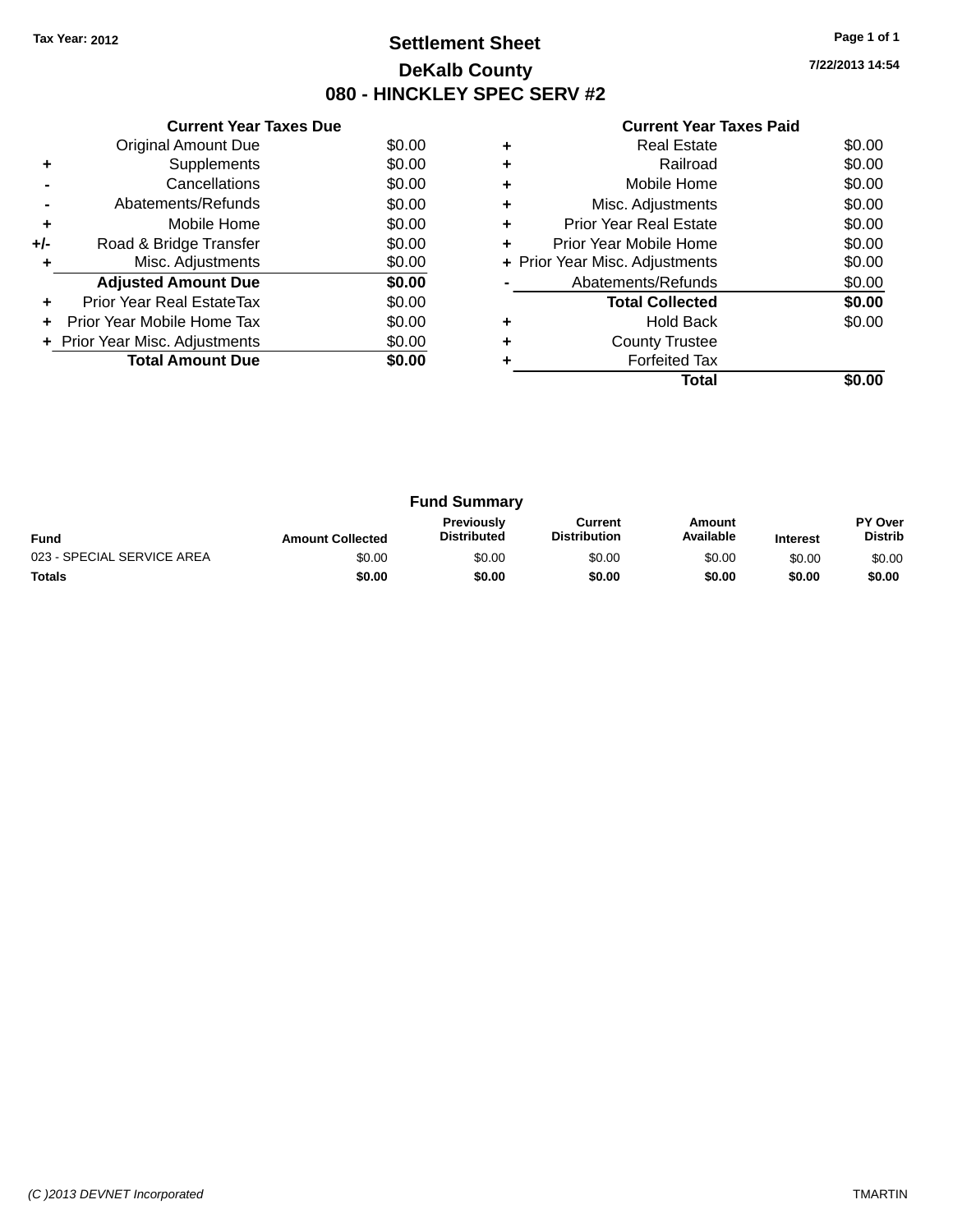### **Settlement Sheet Tax Year: 2012 Page 1 of 1 DeKalb County 081 - MAPLE PARK SSA#1**

**7/22/2013 14:54**

|     | <b>Current Year Taxes Due</b>  |        |
|-----|--------------------------------|--------|
|     | <b>Original Amount Due</b>     | \$0.00 |
| ٠   | Supplements                    | \$0.00 |
|     | Cancellations                  | \$0.00 |
|     | Abatements/Refunds             | \$0.00 |
| ٠   | Mobile Home                    | \$0.00 |
| +/- | Road & Bridge Transfer         | \$0.00 |
| ٠   | Misc. Adjustments              | \$0.00 |
|     | <b>Adjusted Amount Due</b>     | \$0.00 |
| ٠   | Prior Year Real EstateTax      | \$0.00 |
| ÷   | Prior Year Mobile Home Tax     | \$0.00 |
|     | + Prior Year Misc. Adjustments | \$0.00 |
|     | <b>Total Amount Due</b>        | \$0.00 |
|     |                                |        |

|   | <b>Real Estate</b>             | \$0.00 |
|---|--------------------------------|--------|
| ٠ | Railroad                       | \$0.00 |
| ٠ | Mobile Home                    | \$0.00 |
| ٠ | Misc. Adjustments              | \$0.00 |
| ٠ | Prior Year Real Estate         | \$0.00 |
|   | Prior Year Mobile Home         | \$0.00 |
|   | + Prior Year Misc. Adjustments | \$0.00 |
|   | Abatements/Refunds             | \$0.00 |
|   | <b>Total Collected</b>         | \$0.00 |
|   | <b>Hold Back</b>               | \$0.00 |
|   | <b>County Trustee</b>          |        |
|   | <b>Forfeited Tax</b>           |        |
|   | Total                          |        |

| <b>Fund Summary</b>        |                         |                                         |                                |                     |                 |                           |
|----------------------------|-------------------------|-----------------------------------------|--------------------------------|---------------------|-----------------|---------------------------|
| <b>Fund</b>                | <b>Amount Collected</b> | <b>Previously</b><br><b>Distributed</b> | Current<br><b>Distribution</b> | Amount<br>Available | <b>Interest</b> | PY Over<br><b>Distrib</b> |
| 023 - SPECIAL SERVICE AREA | \$0.00                  | \$0.00                                  | \$0.00                         | \$0.00              | \$0.00          | \$0.00                    |
| <b>Totals</b>              | \$0.00                  | \$0.00                                  | \$0.00                         | \$0.00              | \$0.00          | \$0.00                    |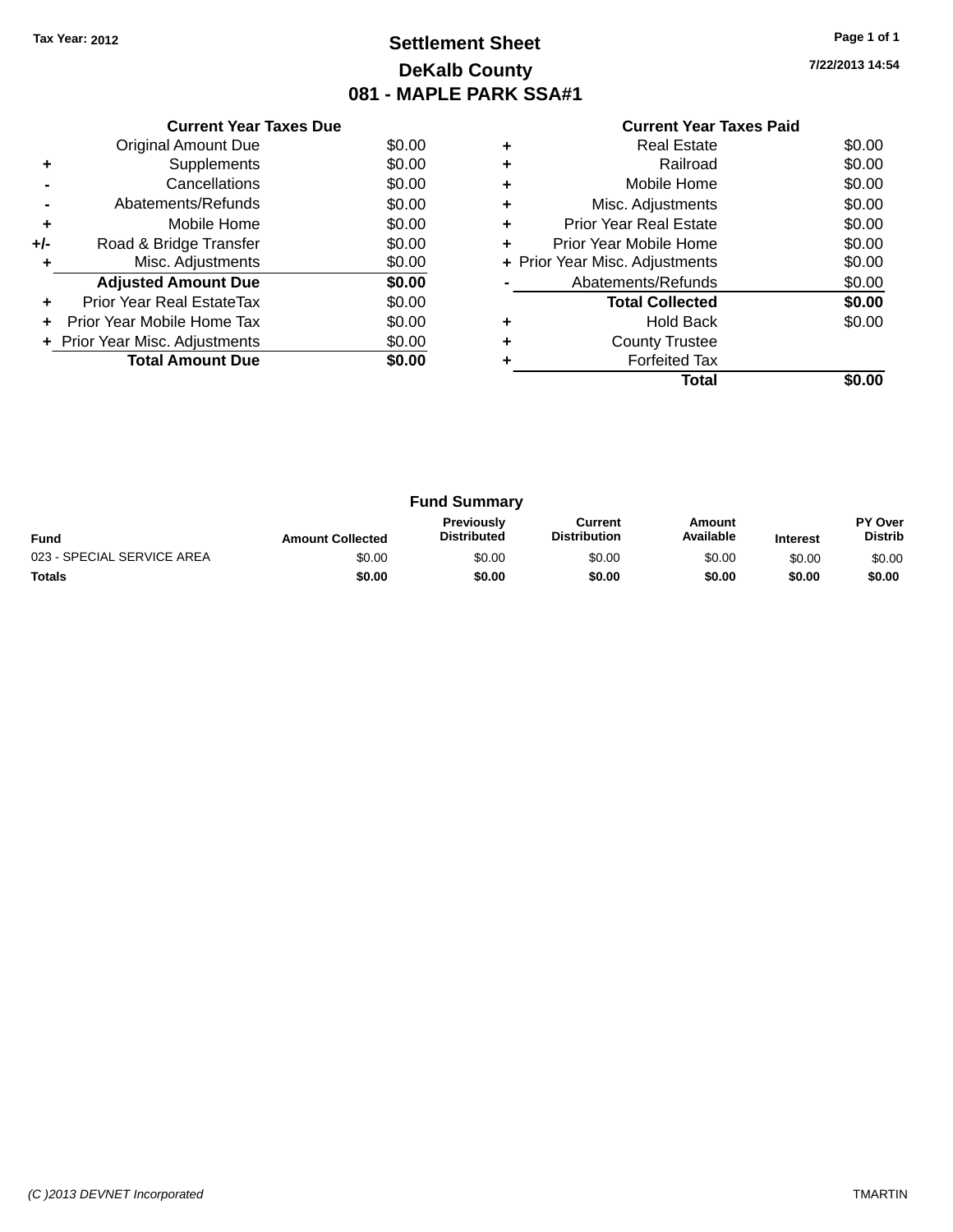### **Settlement Sheet Tax Year: 2012 Page 1 of 1 DeKalb County 082 - MAPLE PARK SSA #2**

**7/22/2013 14:54**

|     | <b>Current Year Taxes Due</b>  |        |
|-----|--------------------------------|--------|
|     | <b>Original Amount Due</b>     | \$0.00 |
| ٠   | Supplements                    | \$0.00 |
|     | Cancellations                  | \$0.00 |
|     | Abatements/Refunds             | \$0.00 |
| ٠   | Mobile Home                    | \$0.00 |
| +/- | Road & Bridge Transfer         | \$0.00 |
|     | Misc. Adjustments              | \$0.00 |
|     | <b>Adjusted Amount Due</b>     | \$0.00 |
|     | Prior Year Real EstateTax      | \$0.00 |
|     | Prior Year Mobile Home Tax     | \$0.00 |
|     | + Prior Year Misc. Adjustments | \$0.00 |
|     | <b>Total Amount Due</b>        | \$0.00 |
|     |                                |        |

|   | Real Estate                    | \$0.00 |
|---|--------------------------------|--------|
| ٠ | Railroad                       | \$0.00 |
| ٠ | Mobile Home                    | \$0.00 |
| ٠ | Misc. Adjustments              | \$0.00 |
| ٠ | <b>Prior Year Real Estate</b>  | \$0.00 |
| ٠ | Prior Year Mobile Home         | \$0.00 |
|   | + Prior Year Misc. Adjustments | \$0.00 |
|   | Abatements/Refunds             | \$0.00 |
|   | <b>Total Collected</b>         | \$0.00 |
|   | <b>Hold Back</b>               | \$0.00 |
| ٠ | <b>County Trustee</b>          |        |
|   | <b>Forfeited Tax</b>           |        |
|   | Total                          |        |

| <b>Fund Summary</b>        |                         |                                         |                                |                     |                 |                           |
|----------------------------|-------------------------|-----------------------------------------|--------------------------------|---------------------|-----------------|---------------------------|
| <b>Fund</b>                | <b>Amount Collected</b> | <b>Previously</b><br><b>Distributed</b> | Current<br><b>Distribution</b> | Amount<br>Available | <b>Interest</b> | PY Over<br><b>Distrib</b> |
| 023 - SPECIAL SERVICE AREA | \$0.00                  | \$0.00                                  | \$0.00                         | \$0.00              | \$0.00          | \$0.00                    |
| <b>Totals</b>              | \$0.00                  | \$0.00                                  | \$0.00                         | \$0.00              | \$0.00          | \$0.00                    |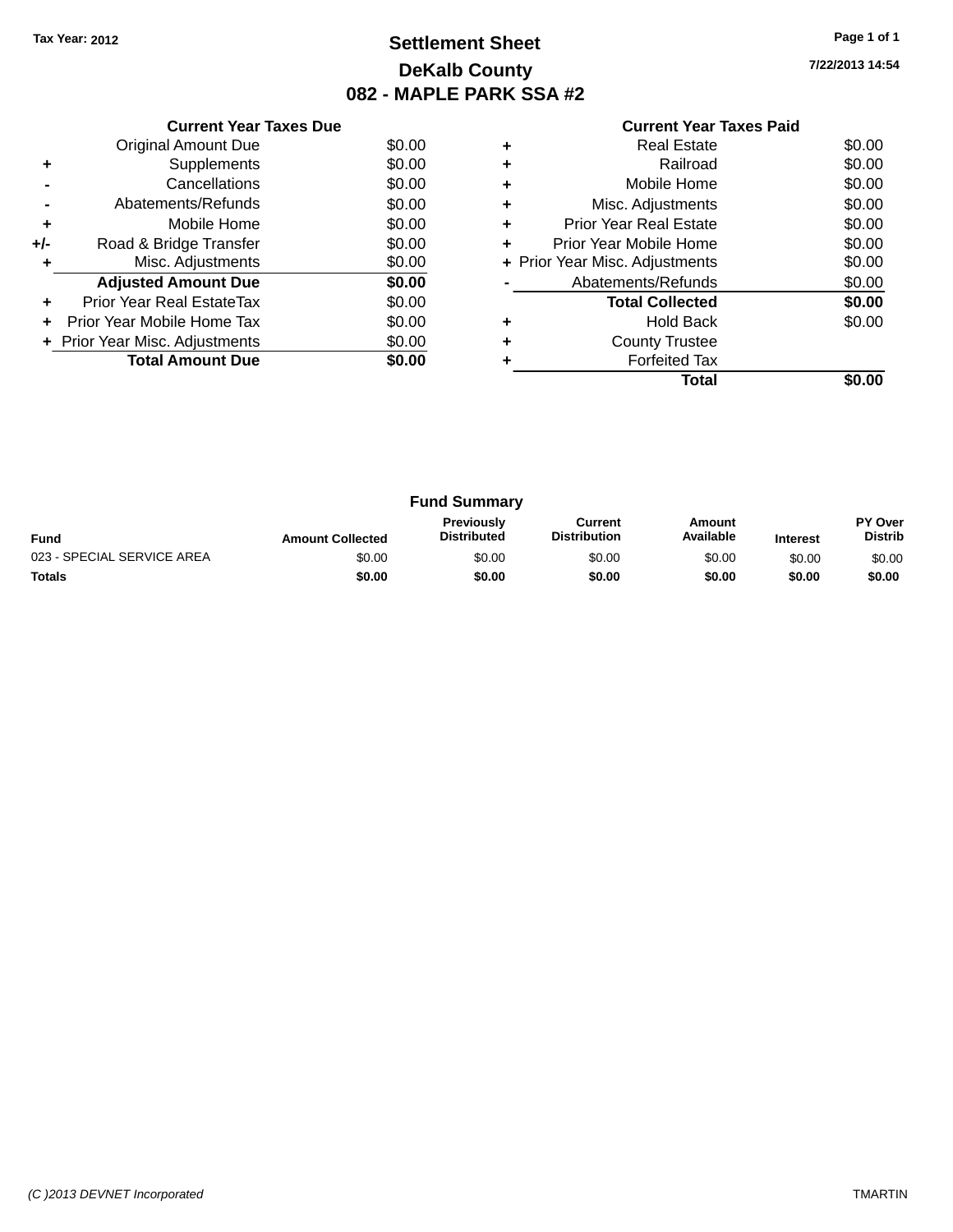### **Settlement Sheet Tax Year: 2012 Page 1 of 1 DeKalb County 083 - TOWN OF CORTLAND SBA #1**

**7/22/2013 14:54**

| <b>Current Year Taxes Paid</b> |  |  |  |
|--------------------------------|--|--|--|
|--------------------------------|--|--|--|

|     | <b>Current Year Taxes Due</b>  |        |
|-----|--------------------------------|--------|
|     | Original Amount Due            | \$0.00 |
| ٠   | Supplements                    | \$0.00 |
|     | Cancellations                  | \$0.00 |
|     | Abatements/Refunds             | \$0.00 |
| ٠   | Mobile Home                    | \$0.00 |
| +/- | Road & Bridge Transfer         | \$0.00 |
|     | Misc. Adjustments              | \$0.00 |
|     | <b>Adjusted Amount Due</b>     | \$0.00 |
| ٠   | Prior Year Real EstateTax      | \$0.00 |
|     | Prior Year Mobile Home Tax     | \$0.00 |
|     | + Prior Year Misc. Adjustments | \$0.00 |
|     | <b>Total Amount Due</b>        | \$0.00 |
|     |                                |        |

|   | <b>Real Estate</b>             | \$0.00 |
|---|--------------------------------|--------|
|   | Railroad                       | \$0.00 |
| ٠ | Mobile Home                    | \$0.00 |
| ٠ | Misc. Adjustments              | \$0.00 |
| ٠ | Prior Year Real Estate         | \$0.00 |
| ٠ | Prior Year Mobile Home         | \$0.00 |
|   | + Prior Year Misc. Adjustments | \$0.00 |
|   | Abatements/Refunds             | \$0.00 |
|   | <b>Total Collected</b>         | \$0.00 |
|   | <b>Hold Back</b>               | \$0.00 |
|   | <b>County Trustee</b>          |        |
|   | <b>Forfeited Tax</b>           |        |
|   | Total                          |        |

| <b>Fund Summary</b>      |                         |                                         |                                |                     |                 |                                  |
|--------------------------|-------------------------|-----------------------------------------|--------------------------------|---------------------|-----------------|----------------------------------|
| <b>Fund</b>              | <b>Amount Collected</b> | <b>Previously</b><br><b>Distributed</b> | Current<br><b>Distribution</b> | Amount<br>Available | <b>Interest</b> | <b>PY Over</b><br><b>Distrib</b> |
| 003 - BONDS AND INTEREST | \$0.00                  | \$0.00                                  | \$0.00                         | \$0.00              | \$0.00          | \$0.00                           |
| <b>Totals</b>            | \$0.00                  | \$0.00                                  | \$0.00                         | \$0.00              | \$0.00          | \$0.00                           |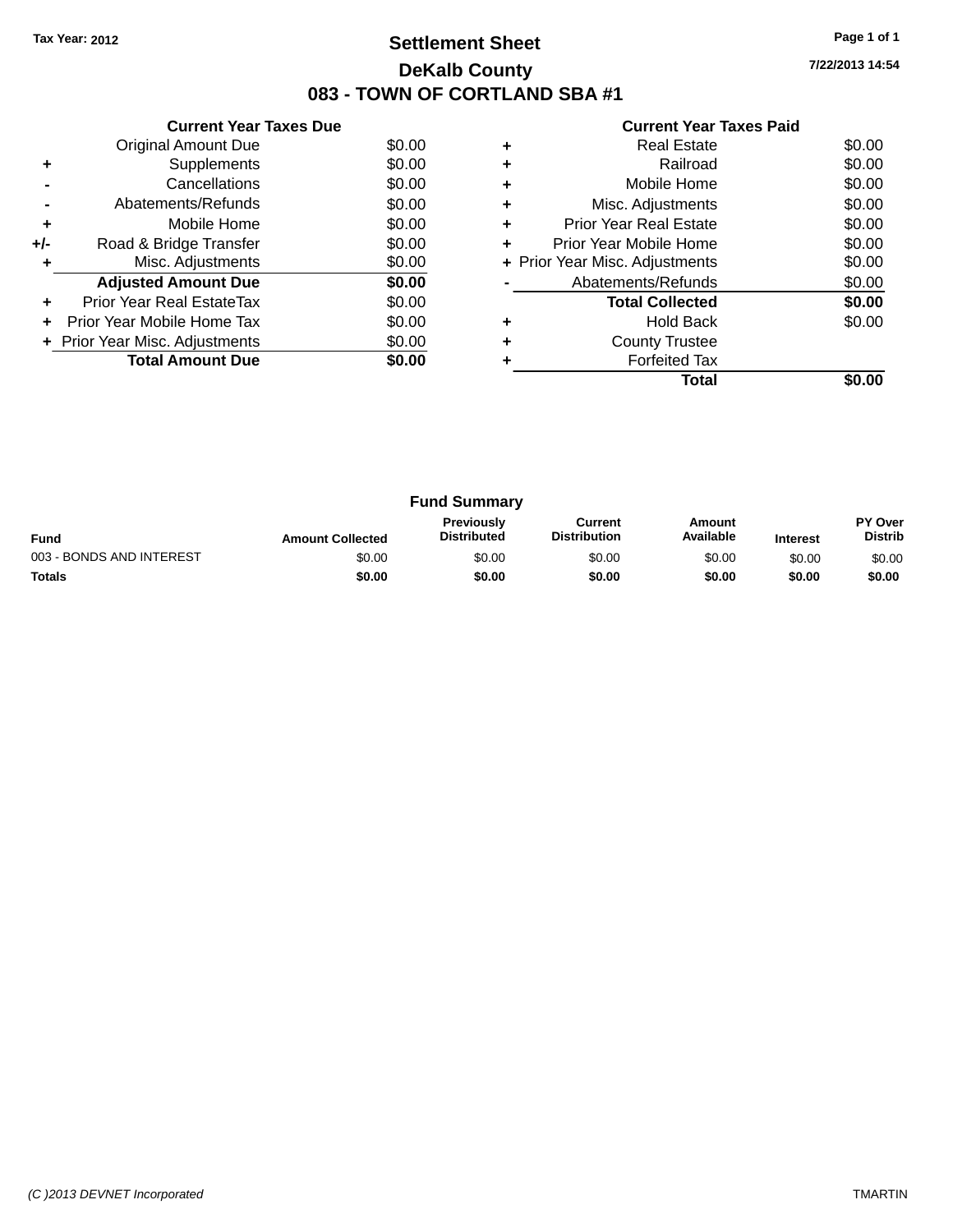### **Settlement Sheet Tax Year: 2012 Page 1 of 1 DeKalb County 084 - SANDWICH SSA #1**

**7/22/2013 14:54**

|     | <b>Current Year Taxes Due</b>  |        |  |  |  |  |
|-----|--------------------------------|--------|--|--|--|--|
|     | Original Amount Due            | \$0.00 |  |  |  |  |
| ٠   | Supplements                    | \$0.00 |  |  |  |  |
|     | Cancellations                  | \$0.00 |  |  |  |  |
|     | Abatements/Refunds             | \$0.00 |  |  |  |  |
| ٠   | Mobile Home                    | \$0.00 |  |  |  |  |
| +/- | Road & Bridge Transfer         | \$0.00 |  |  |  |  |
| ٠   | Misc. Adjustments<br>\$0.00    |        |  |  |  |  |
|     | <b>Adjusted Amount Due</b>     | \$0.00 |  |  |  |  |
| ٠   | Prior Year Real EstateTax      | \$0.00 |  |  |  |  |
| ÷   | Prior Year Mobile Home Tax     | \$0.00 |  |  |  |  |
|     | + Prior Year Misc. Adjustments | \$0.00 |  |  |  |  |
|     | <b>Total Amount Due</b>        | \$0.00 |  |  |  |  |
|     |                                |        |  |  |  |  |

### **Current Year Taxes Paid +** Real Estate \$0.00 **+** Railroad \$0.00 **+** Mobile Home \$0.00 **+** Misc. Adjustments \$0.00 **+** Prior Year Real Estate \$0.00

|           | Total                          | \$0.00 |
|-----------|--------------------------------|--------|
| ÷         | <b>Forfeited Tax</b>           |        |
| $\ddot{}$ | <b>County Trustee</b>          |        |
| ÷         | <b>Hold Back</b>               | \$0.00 |
|           | <b>Total Collected</b>         | \$0.00 |
|           | Abatements/Refunds             | \$0.00 |
|           | + Prior Year Misc. Adjustments | \$0.00 |
| $\ddot{}$ | Prior Year Mobile Home         | \$0.00 |

| <b>Fund Summary</b> |                         |                                         |                                |                     |                 |                                  |
|---------------------|-------------------------|-----------------------------------------|--------------------------------|---------------------|-----------------|----------------------------------|
| <b>Fund</b>         | <b>Amount Collected</b> | <b>Previously</b><br><b>Distributed</b> | Current<br><b>Distribution</b> | Amount<br>Available | <b>Interest</b> | <b>PY Over</b><br><b>Distrib</b> |
| 023 - CORPORATE     | \$0.00                  | \$0.00                                  | \$0.00                         | \$0.00              | \$0.00          | \$0.00                           |
| <b>Totals</b>       | \$0.00                  | \$0.00                                  | \$0.00                         | \$0.00              | \$0.00          | \$0.00                           |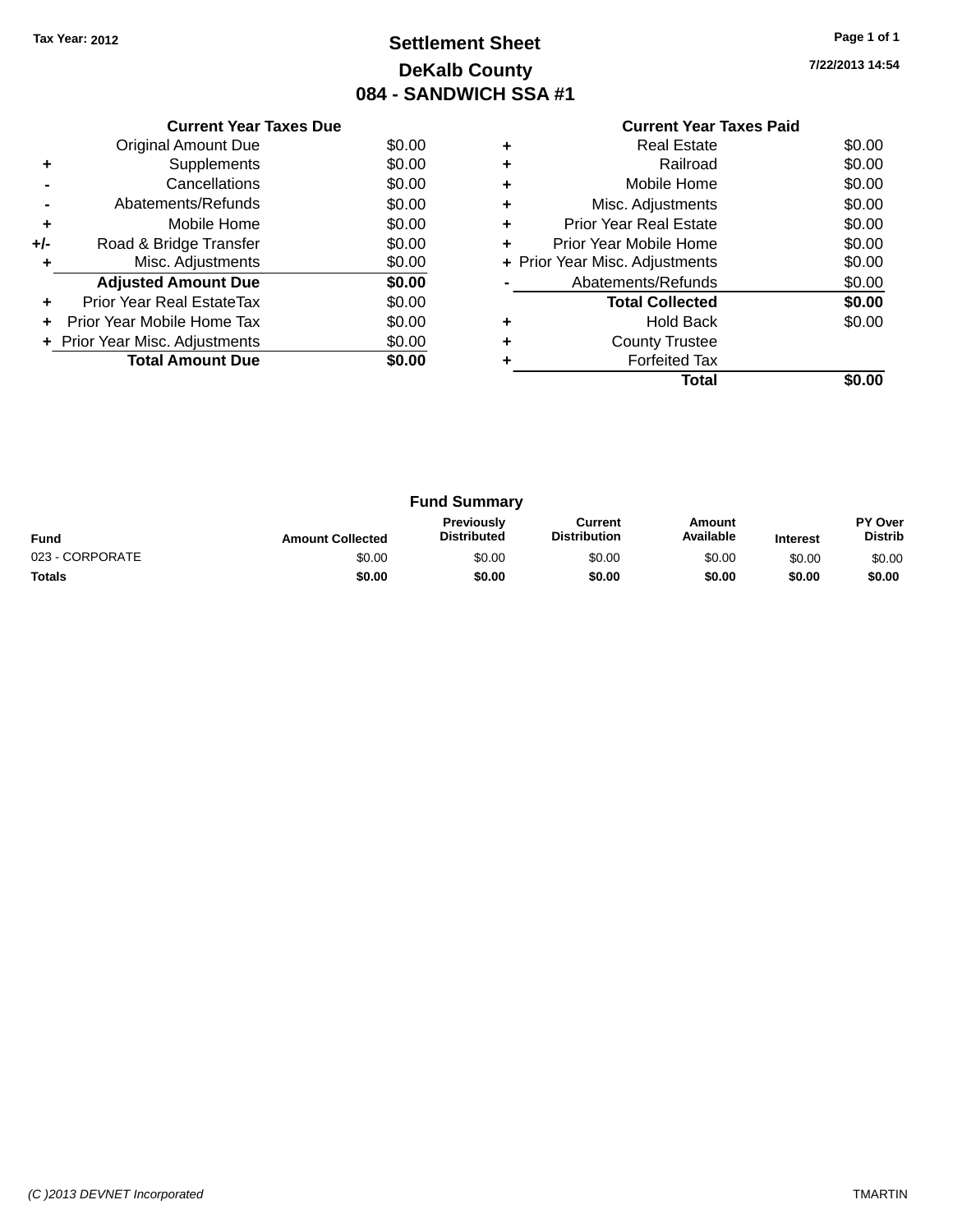### **Settlement Sheet Tax Year: 2012 Page 1 of 1 DeKalb County 085 - BURLINGTON FIRE**

**7/22/2013 14:54**

|     | <b>Current Year Taxes Due</b>  |            |
|-----|--------------------------------|------------|
|     | <b>Original Amount Due</b>     | \$8,193.33 |
| ٠   | Supplements                    | \$0.00     |
|     | Cancellations                  | \$0.00     |
|     | Abatements/Refunds             | \$0.00     |
| ٠   | Mobile Home                    | \$0.00     |
| +/- | Road & Bridge Transfer         | \$0.00     |
| ٠   | Misc. Adjustments              | \$0.00     |
|     | <b>Adjusted Amount Due</b>     | \$8,193.33 |
| ٠   | Prior Year Real EstateTax      | \$0.00     |
|     | Prior Year Mobile Home Tax     | \$0.00     |
|     | + Prior Year Misc. Adjustments | \$0.00     |
|     | <b>Total Amount Due</b>        | \$8.193.33 |
|     |                                |            |

| ٠ | <b>Real Estate</b>             | \$3,965.56 |
|---|--------------------------------|------------|
| ٠ | Railroad                       | \$176.07   |
| ٠ | Mobile Home                    | \$0.00     |
| ٠ | Misc. Adjustments              | \$0.00     |
| ٠ | <b>Prior Year Real Estate</b>  | \$0.00     |
| ٠ | Prior Year Mobile Home         | \$0.00     |
|   | + Prior Year Misc. Adjustments | \$0.00     |
|   | Abatements/Refunds             | \$0.00     |
|   | <b>Total Collected</b>         | \$4,141.63 |
| ٠ | <b>Hold Back</b>               | \$0.00     |
| ٠ | <b>County Trustee</b>          |            |
| ٠ | <b>Forfeited Tax</b>           |            |
|   | Total                          | \$4,141.63 |
|   |                                |            |

|                 |                         |                                  | <b>Distribution Summary</b>           |                                |                 |                                  |
|-----------------|-------------------------|----------------------------------|---------------------------------------|--------------------------------|-----------------|----------------------------------|
|                 |                         |                                  | <b>Tax Distribution Date</b>          |                                |                 | Amount                           |
|                 |                         |                                  | 05/31/2013                            |                                |                 | \$541.24                         |
|                 |                         |                                  | 06/28/2013                            |                                |                 | \$3,600.39                       |
|                 |                         |                                  |                                       | <b>Totals: 2 Distributions</b> |                 | \$4,141.63                       |
|                 |                         |                                  | <b>Grand Totals: 2 Distributions</b>  |                                |                 | \$4,141.63                       |
|                 |                         | <b>Fund Summary</b>              |                                       |                                |                 |                                  |
| <b>Fund</b>     | <b>Amount Collected</b> | Previously<br><b>Distributed</b> | <b>Current</b><br><b>Distribution</b> | Amount<br>Available            | <b>Interest</b> | <b>PY Over</b><br><b>Distrib</b> |
| 001 - CORPORATE | \$2,366.64              | \$2,366.64                       | \$0.00                                | \$0.00                         | \$0.00          | \$0.00                           |
| 064 - AMBULANCE | \$1,774.99              | \$1,774.99                       | \$0.00                                | \$0.00                         | \$0.00          | \$0.00                           |
| <b>Totals</b>   | \$4,141.63              | \$4,141.63                       | \$0.00                                | \$0.00                         | \$0.00          | \$0.00                           |
|                 |                         |                                  |                                       |                                |                 |                                  |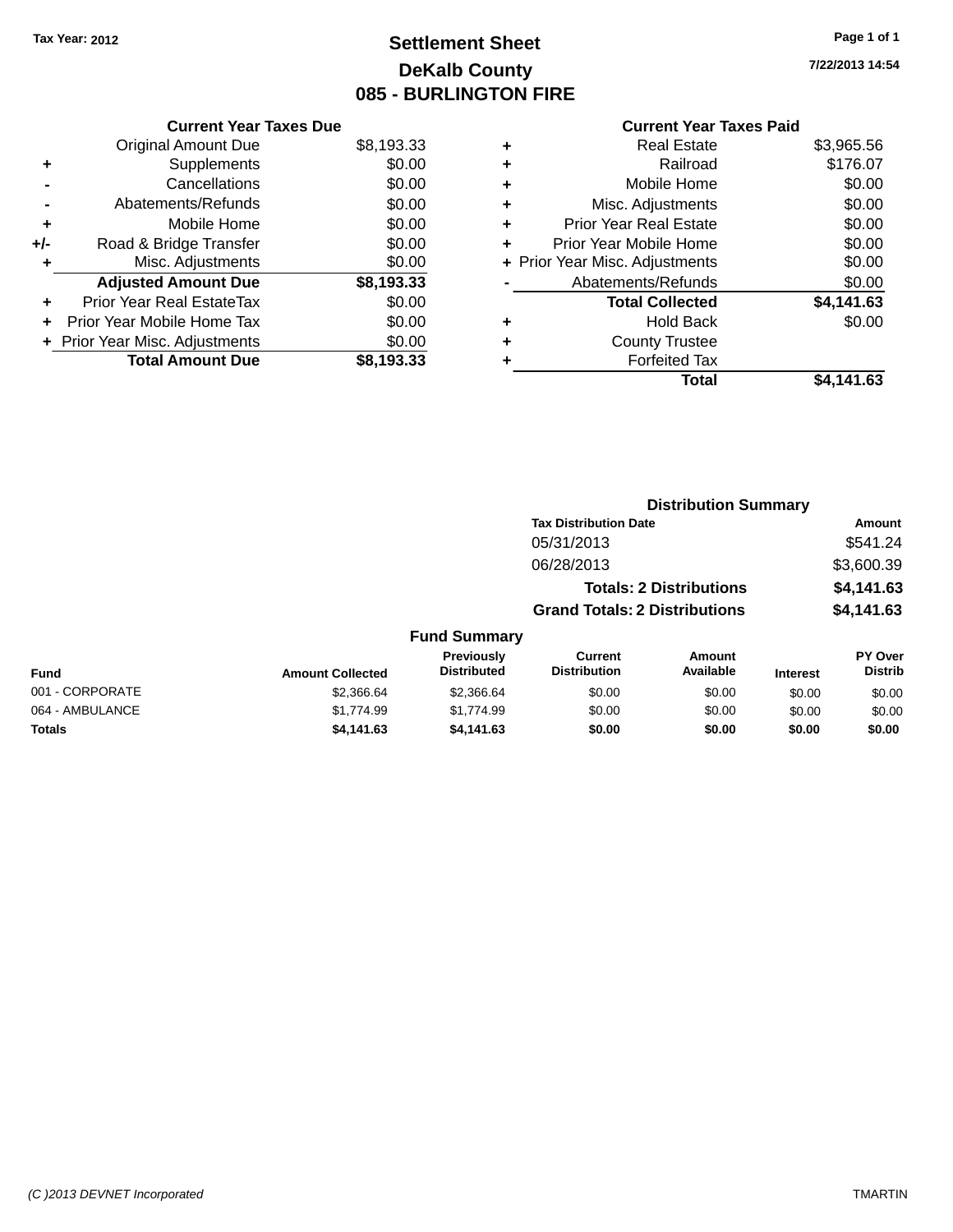### **Settlement Sheet Tax Year: 2012 Page 1 of 1 DeKalb County 086 - CORTLAND FIRE**

### **7/22/2013 14:54**

|     | <b>Current Year Taxes Due</b>  |              |
|-----|--------------------------------|--------------|
|     | <b>Original Amount Due</b>     | \$452,746.83 |
| ٠   | Supplements                    | \$3,333.98   |
|     | Cancellations                  | \$3,851.31   |
|     | Abatements/Refunds             | \$0.00       |
| ٠   | Mobile Home                    | \$0.00       |
| +/- | Road & Bridge Transfer         | \$0.00       |
|     | Misc. Adjustments              | \$0.00       |
|     | <b>Adjusted Amount Due</b>     | \$452,229.50 |
| ÷   | Prior Year Real EstateTax      | \$0.00       |
|     | Prior Year Mobile Home Tax     | \$0.00       |
|     | + Prior Year Misc. Adjustments | \$0.00       |
|     | <b>Total Amount Due</b>        | \$452.229.50 |

| ٠ | <b>Real Estate</b>             | \$233,408.38 |
|---|--------------------------------|--------------|
| ٠ | Railroad                       | \$1,282.92   |
| ٠ | Mobile Home                    | \$0.00       |
| ٠ | Misc. Adjustments              | \$0.00       |
| ٠ | <b>Prior Year Real Estate</b>  | \$0.00       |
| ÷ | Prior Year Mobile Home         | \$0.00       |
|   | + Prior Year Misc. Adjustments | \$0.00       |
|   | Abatements/Refunds             | \$0.00       |
|   | <b>Total Collected</b>         | \$234,691.30 |
| ٠ | <b>Hold Back</b>               | \$0.00       |
| ٠ | <b>County Trustee</b>          |              |
| ٠ | <b>Forfeited Tax</b>           |              |
|   | Total                          | \$234,691.30 |

|                     | <b>Distribution Summary</b>          |              |
|---------------------|--------------------------------------|--------------|
|                     | <b>Tax Distribution Date</b>         | Amount       |
|                     | 05/31/2013                           | \$45,142.27  |
|                     | 06/28/2013                           | \$186,332.75 |
|                     | 07/26/2013                           | \$3,216.28   |
|                     | <b>Totals: 3 Distributions</b>       | \$234,691.30 |
|                     | <b>Grand Totals: 3 Distributions</b> | \$234,691.30 |
| <b>Fund Summary</b> |                                      |              |

| Fund            | <b>Amount Collected</b> | <b>Previously</b><br><b>Distributed</b> | Current<br><b>Distribution</b> | Amount<br>Available | <b>Interest</b> | <b>PY Over</b><br><b>Distrib</b> |
|-----------------|-------------------------|-----------------------------------------|--------------------------------|---------------------|-----------------|----------------------------------|
| 001 - CORPORATE | \$118,850.50            | \$117.221.74                            | \$1,628,76                     | \$0.00              | \$0.00          | \$0.00                           |
| 064 - AMBULANCE | \$115,840.80            | \$114,253,28                            | \$1,587.52                     | \$0.00              | \$0.00          | \$0.00                           |
| <b>Totals</b>   | \$234.691.30            | \$231,475.02                            | \$3,216,28                     | \$0.00              | \$0.00          | \$0.00                           |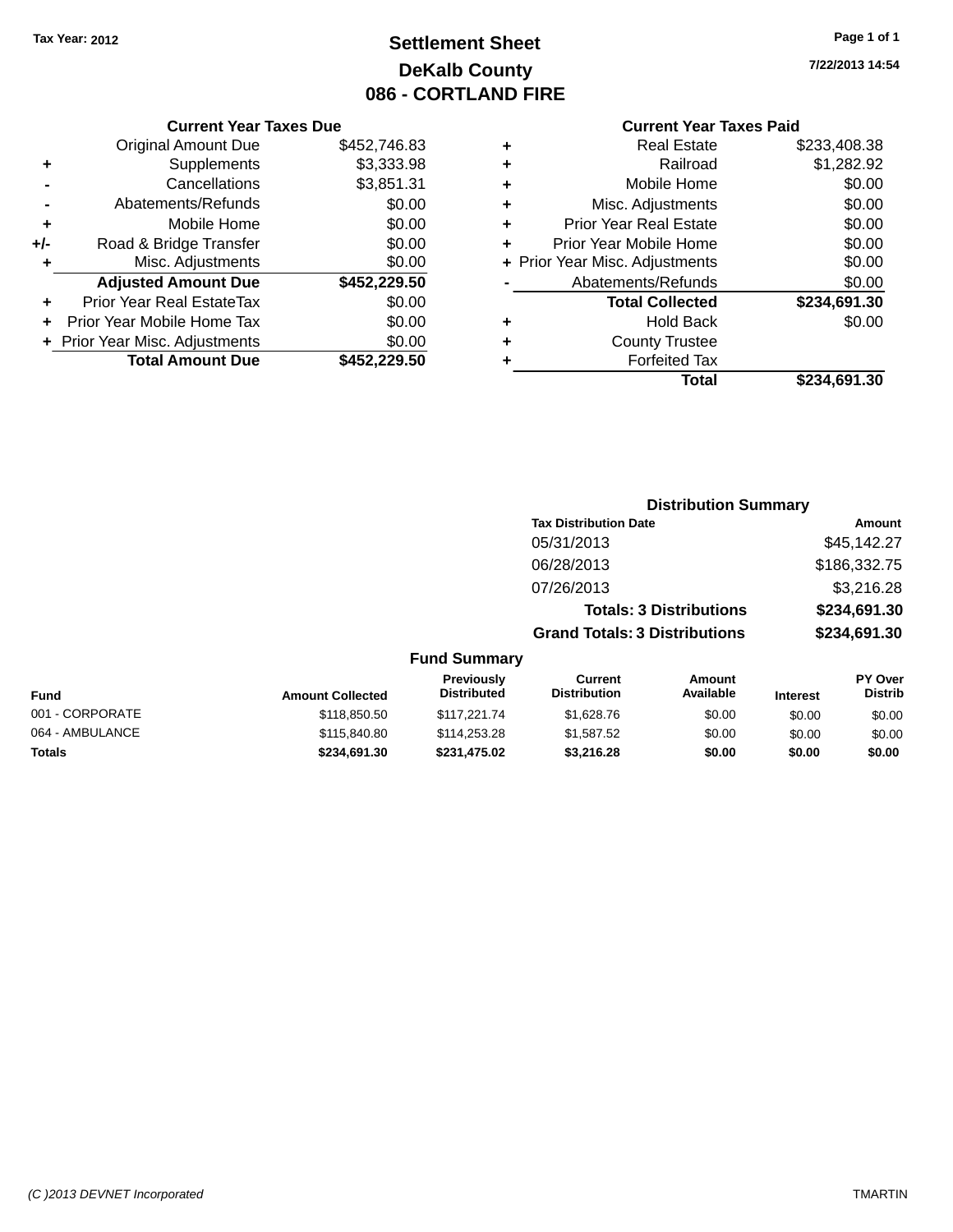## **Settlement Sheet Tax Year: 2012 Page 1 of 1 DeKalb County 087 - DE KALB FIRE**

**7/22/2013 14:54**

|       | <b>Current Year Taxes Due</b>    |              |
|-------|----------------------------------|--------------|
|       | <b>Original Amount Due</b>       | \$128,873.80 |
| ٠     | Supplements                      | \$1,089.33   |
|       | Cancellations                    | \$1,403.92   |
|       | Abatements/Refunds               | \$5.71       |
| ٠     | Mobile Home                      | \$0.00       |
| $+/-$ | Road & Bridge Transfer           | \$0.00       |
| ٠     | Misc. Adjustments                | \$0.00       |
|       | <b>Adjusted Amount Due</b>       | \$128,553.50 |
| ÷     | <b>Prior Year Real EstateTax</b> | (\$109.21)   |
|       | Prior Year Mobile Home Tax       | \$0.00       |
|       | + Prior Year Misc. Adjustments   | \$1.29       |
|       | <b>Total Amount Due</b>          | \$128,445.58 |

| ٠ | <b>Real Estate</b>             | \$69,020.24 |
|---|--------------------------------|-------------|
| ٠ | Railroad                       | \$1,221.83  |
| ٠ | Mobile Home                    | \$0.00      |
| ٠ | Misc. Adjustments              | \$0.00      |
| ٠ | <b>Prior Year Real Estate</b>  | (\$109.21)  |
| ٠ | Prior Year Mobile Home         | \$0.00      |
|   | + Prior Year Misc. Adjustments | \$1.29      |
|   | Abatements/Refunds             | \$5.71      |
|   | <b>Total Collected</b>         | \$70,128.44 |
| ٠ | <b>Hold Back</b>               | \$0.00      |
| ٠ | <b>County Trustee</b>          |             |
| ٠ | <b>Forfeited Tax</b>           |             |
|   |                                |             |
|   | Total                          | \$70,128.44 |

|                         |                           |                                         |                                                             | <b>Distribution Summary</b>    |                 |                           |
|-------------------------|---------------------------|-----------------------------------------|-------------------------------------------------------------|--------------------------------|-----------------|---------------------------|
|                         |                           |                                         |                                                             |                                |                 |                           |
|                         |                           |                                         | <b>Tax Distribution Date</b>                                |                                |                 | Amount                    |
|                         |                           |                                         | 05/31/2013                                                  |                                |                 | \$13,467.99               |
|                         |                           |                                         | 06/28/2013                                                  |                                |                 | \$55,837.92               |
|                         |                           |                                         | 07/26/2013                                                  |                                |                 | \$822.53                  |
|                         |                           |                                         |                                                             | <b>Totals: 3 Distributions</b> |                 | \$70,128.44               |
|                         |                           |                                         | <b>Grand Totals: 3 Distributions</b>                        |                                |                 | \$70,128.44               |
|                         |                           | <b>Fund Summary</b>                     |                                                             |                                |                 |                           |
| <b>Fund</b>             | <b>Amount Collected</b>   | <b>Previously</b><br><b>Distributed</b> | <b>Current</b><br><b>Distribution</b>                       | Amount<br>Available            | <b>Interest</b> | PY Over<br><b>Distrib</b> |
| 001 - CORPORATE         | \$70,128.44               | \$69,305.91                             | \$822.53                                                    | \$0.00                         | \$0.00          | \$0.00                    |
| <b>Totals</b>           | \$70,128.44               | \$69,305.91                             | \$822.53                                                    | \$0.00                         | \$0.00          | \$0.00                    |
|                         |                           | <b>Miscellaneous Adjustment Detail</b>  |                                                             |                                |                 |                           |
| Year Source             | <b>Account Type</b>       | <b>Amount Adjustment Description</b>    |                                                             |                                |                 |                           |
| 2011 RE - Real Estate   | <b>Back Tax Collected</b> |                                         | \$1.29 DEK UNIVERSITY DEVEL REDEMPTION 08-16-100-009 by TBA |                                |                 |                           |
| <b>Totals 1 entries</b> |                           | \$1.29                                  |                                                             |                                |                 |                           |
|                         |                           | <b>Abatement Detail</b>                 |                                                             |                                |                 |                           |
| <u>Year Source</u>      | <b>Account Type</b>       | <b>Amount Adjustment Description</b>    |                                                             |                                |                 |                           |
| 2012 RE - Real Estate   | <b>PTAB Decision</b>      |                                         | \$5.71 08-29-200-003 PTAB REFUND by TBA                     |                                |                 |                           |
| <b>Totals 1 entries</b> |                           | \$5.71                                  |                                                             |                                |                 |                           |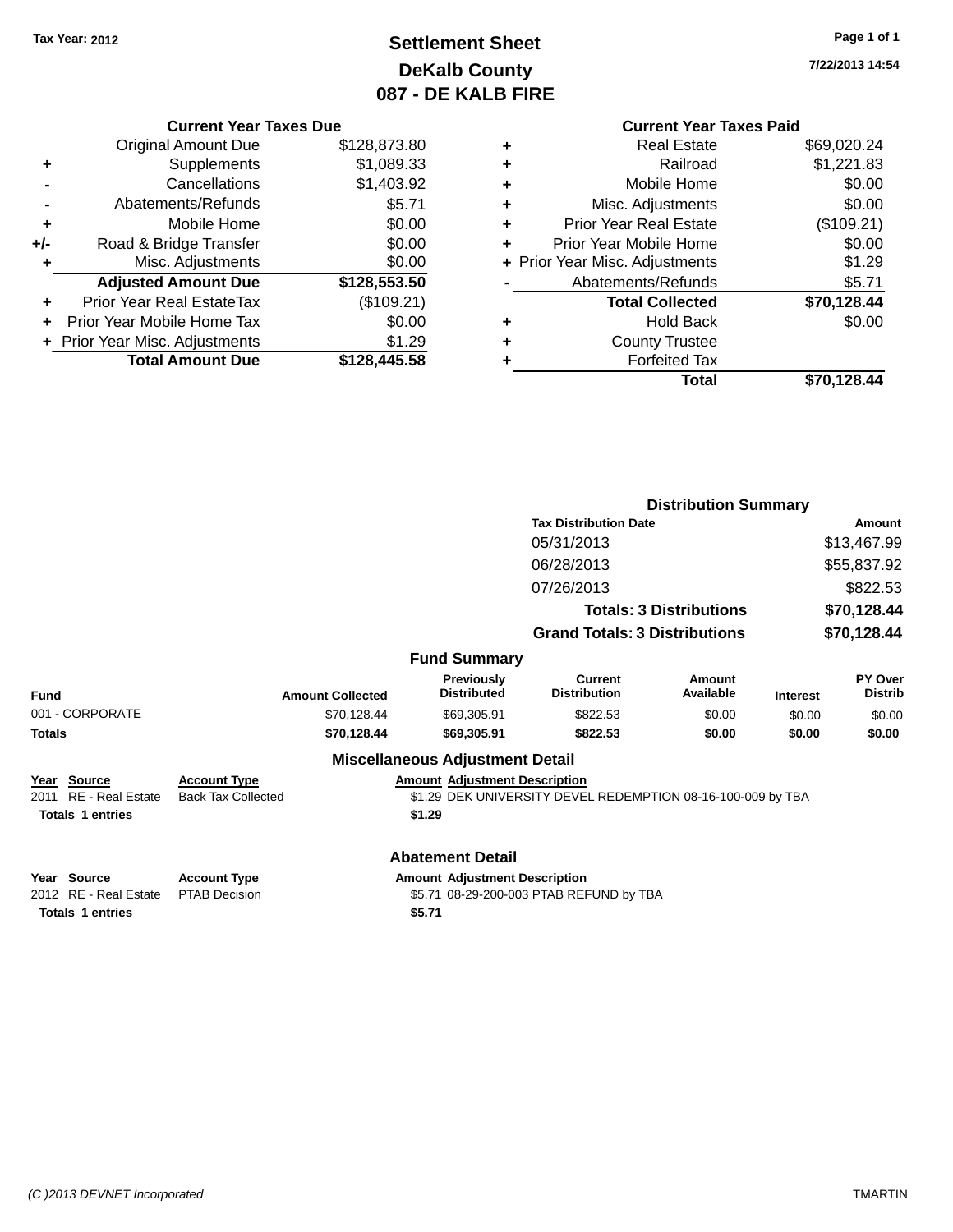## **Settlement Sheet Tax Year: 2012 Page 1 of 1 DeKalb County 088 - EARLVILLE FIRE**

**7/22/2013 14:54**

| <b>Current Year Taxes Due</b>  |            |
|--------------------------------|------------|
| <b>Original Amount Due</b>     | \$2,674.16 |
| Supplements                    | \$0.00     |
| Cancellations                  | \$0.00     |
| Abatements/Refunds             | \$0.00     |
| Mobile Home                    | \$0.00     |
| Road & Bridge Transfer         | \$0.00     |
| Misc. Adjustments              | \$0.00     |
| <b>Adjusted Amount Due</b>     | \$2,674.16 |
| Prior Year Real EstateTax      | \$0.00     |
| Prior Year Mobile Home Tax     | \$0.00     |
| + Prior Year Misc. Adjustments | \$0.00     |
| <b>Total Amount Due</b>        | \$2.674.16 |
|                                |            |

| ٠ | <b>Real Estate</b>             | \$1,422.64 |
|---|--------------------------------|------------|
| ٠ | Railroad                       | \$91.35    |
| ٠ | Mobile Home                    | \$0.00     |
| ٠ | Misc. Adjustments              | \$0.00     |
| ٠ | <b>Prior Year Real Estate</b>  | \$0.00     |
| ٠ | Prior Year Mobile Home         | \$0.00     |
|   | + Prior Year Misc. Adjustments | \$0.00     |
|   | Abatements/Refunds             | \$0.00     |
|   | <b>Total Collected</b>         | \$1,513.99 |
| ٠ | <b>Hold Back</b>               | \$0.00     |
| ٠ | <b>County Trustee</b>          |            |
| ٠ | <b>Forfeited Tax</b>           |            |
|   | Total                          | \$1,513.99 |
|   |                                |            |

|                 |                         |                                  |                                      | <b>Distribution Summary</b>    |                 |                           |
|-----------------|-------------------------|----------------------------------|--------------------------------------|--------------------------------|-----------------|---------------------------|
|                 |                         |                                  | <b>Tax Distribution Date</b>         |                                |                 | Amount                    |
|                 |                         |                                  | 05/31/2013                           |                                |                 | \$434.30                  |
|                 |                         |                                  | 06/28/2013                           |                                |                 | \$976.68                  |
|                 |                         |                                  | 07/26/2013                           |                                |                 | \$103.01                  |
|                 |                         |                                  |                                      | <b>Totals: 3 Distributions</b> |                 | \$1,513.99                |
|                 |                         |                                  | <b>Grand Totals: 3 Distributions</b> |                                |                 | \$1,513.99                |
|                 |                         | <b>Fund Summary</b>              |                                      |                                |                 |                           |
| <b>Fund</b>     | <b>Amount Collected</b> | Previously<br><b>Distributed</b> | Current<br><b>Distribution</b>       | Amount<br>Available            | <b>Interest</b> | PY Over<br><b>Distrib</b> |
| 001 - CORPORATE | \$732.39                | \$682.56                         | \$49.83                              | \$0.00                         | \$0.00          | \$0.00                    |
| 064 - AMBULANCE | \$781.60                | \$728.42                         | \$53.18                              | \$0.00                         | \$0.00          | \$0.00                    |
| <b>Totals</b>   | \$1,513.99              | \$1,410.98                       | \$103.01                             | \$0.00                         | \$0.00          | \$0.00                    |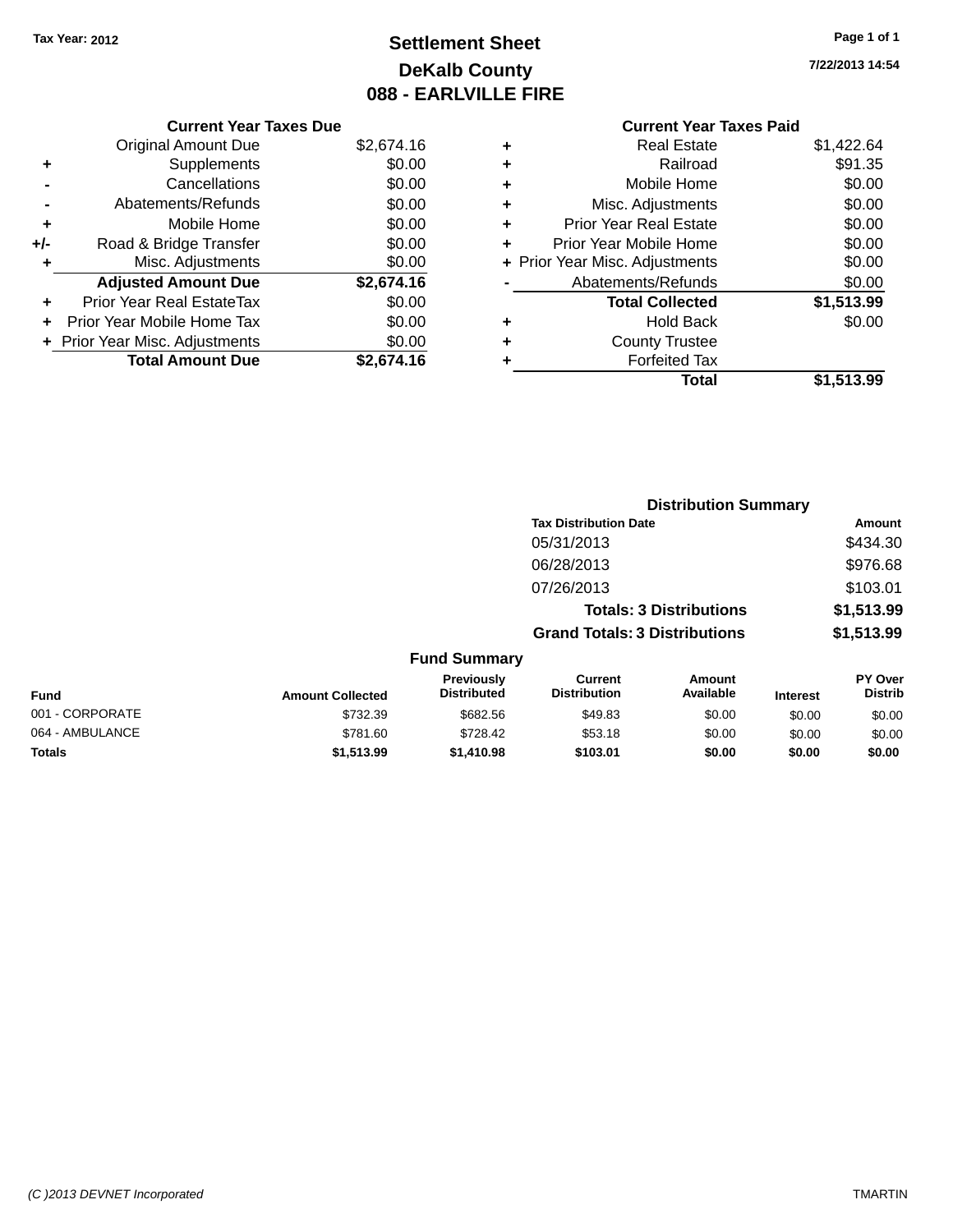### **Settlement Sheet Tax Year: 2012 Page 1 of 1 DeKalb County 089 - GENOA-KINGSTON FIRE**

**7/22/2013 14:54**

#### **Current Year Taxes Paid**

|     | <b>Current Year Taxes Due</b>  |              |  |  |  |  |
|-----|--------------------------------|--------------|--|--|--|--|
|     | <b>Original Amount Due</b>     | \$902,774.98 |  |  |  |  |
| ٠   | Supplements                    | \$7,403.78   |  |  |  |  |
|     | Cancellations                  | \$9,229.18   |  |  |  |  |
|     | Abatements/Refunds             | \$1.91       |  |  |  |  |
| ٠   | Mobile Home                    | \$0.00       |  |  |  |  |
| +/- | Road & Bridge Transfer         | \$0.00       |  |  |  |  |
| ٠   | Misc. Adjustments              | \$0.00       |  |  |  |  |
|     | <b>Adjusted Amount Due</b>     | \$900,947.67 |  |  |  |  |
| ٠   | Prior Year Real EstateTax      | (\$468.17)   |  |  |  |  |
|     | Prior Year Mobile Home Tax     | \$0.00       |  |  |  |  |
|     | + Prior Year Misc. Adjustments | \$0.00       |  |  |  |  |
|     | <b>Total Amount Due</b>        | \$900,479.50 |  |  |  |  |
|     |                                |              |  |  |  |  |

|   | <b>Real Estate</b>             | \$481,214.89 |
|---|--------------------------------|--------------|
| ٠ | Railroad                       | \$3,615.28   |
| ٠ | Mobile Home                    | \$0.00       |
| ٠ | Misc. Adjustments              | \$0.00       |
| ٠ | Prior Year Real Estate         | (\$468.17)   |
| ٠ | Prior Year Mobile Home         | \$0.00       |
|   | + Prior Year Misc. Adjustments | \$0.00       |
|   | Abatements/Refunds             | \$1.91       |
|   | <b>Total Collected</b>         | \$484,360.09 |
| ٠ | Hold Back                      | \$0.00       |
| ٠ | <b>County Trustee</b>          |              |
| ٠ | <b>Forfeited Tax</b>           |              |
|   | Total                          | \$484,360.09 |
|   |                                |              |

|                                         |                         |                                         | <b>Distribution Summary</b>           |                                |                 |                           |
|-----------------------------------------|-------------------------|-----------------------------------------|---------------------------------------|--------------------------------|-----------------|---------------------------|
|                                         |                         |                                         | <b>Tax Distribution Date</b>          |                                |                 | <b>Amount</b>             |
|                                         |                         |                                         | 05/31/2013                            |                                |                 | \$101,326.20              |
|                                         |                         |                                         | 06/28/2013                            |                                |                 | \$375,396.51              |
|                                         |                         |                                         | 07/26/2013                            |                                |                 | \$7,637.38                |
|                                         |                         |                                         |                                       | <b>Totals: 3 Distributions</b> |                 | \$484,360.09              |
|                                         |                         |                                         | <b>Grand Totals: 3 Distributions</b>  |                                |                 | \$484,360.09              |
|                                         |                         | <b>Fund Summary</b>                     |                                       |                                |                 |                           |
| <b>Fund</b>                             | <b>Amount Collected</b> | <b>Previously</b><br><b>Distributed</b> | <b>Current</b><br><b>Distribution</b> | Amount<br>Available            | <b>Interest</b> | PY Over<br><b>Distrib</b> |
| 001 - CORPORATE                         | \$155,432.59            | \$152,981.73                            | \$2,450.86                            | \$0.00                         | \$0.00          | \$0.00                    |
| 035 - TORT JUDGEMENTS/LIABILITY<br>INS. | \$37,149.95             | \$36,564.17                             | \$585.78                              | \$0.00                         | \$0.00          | \$0.00                    |
| 064 - AMBULANCE                         | \$291,777.55            | \$287,176.81                            | \$4,600.74                            | \$0.00                         | \$0.00          | \$0.00                    |
| Totals                                  | \$484,360.09            | \$476,722.71                            | \$7,637.38                            | \$0.00                         | \$0.00          | \$0.00                    |

**Year Source Account Type Account Type Amount Adjustment Description**<br>2012 RE - Real Estate PTAB Decision **1996 Amount 1997-001-2011** PTAE

**Abatement Detail**

\$1.91 03-30-277-001 2011 PTAB REFUND by TBA **Totals 1 entries \$1.91**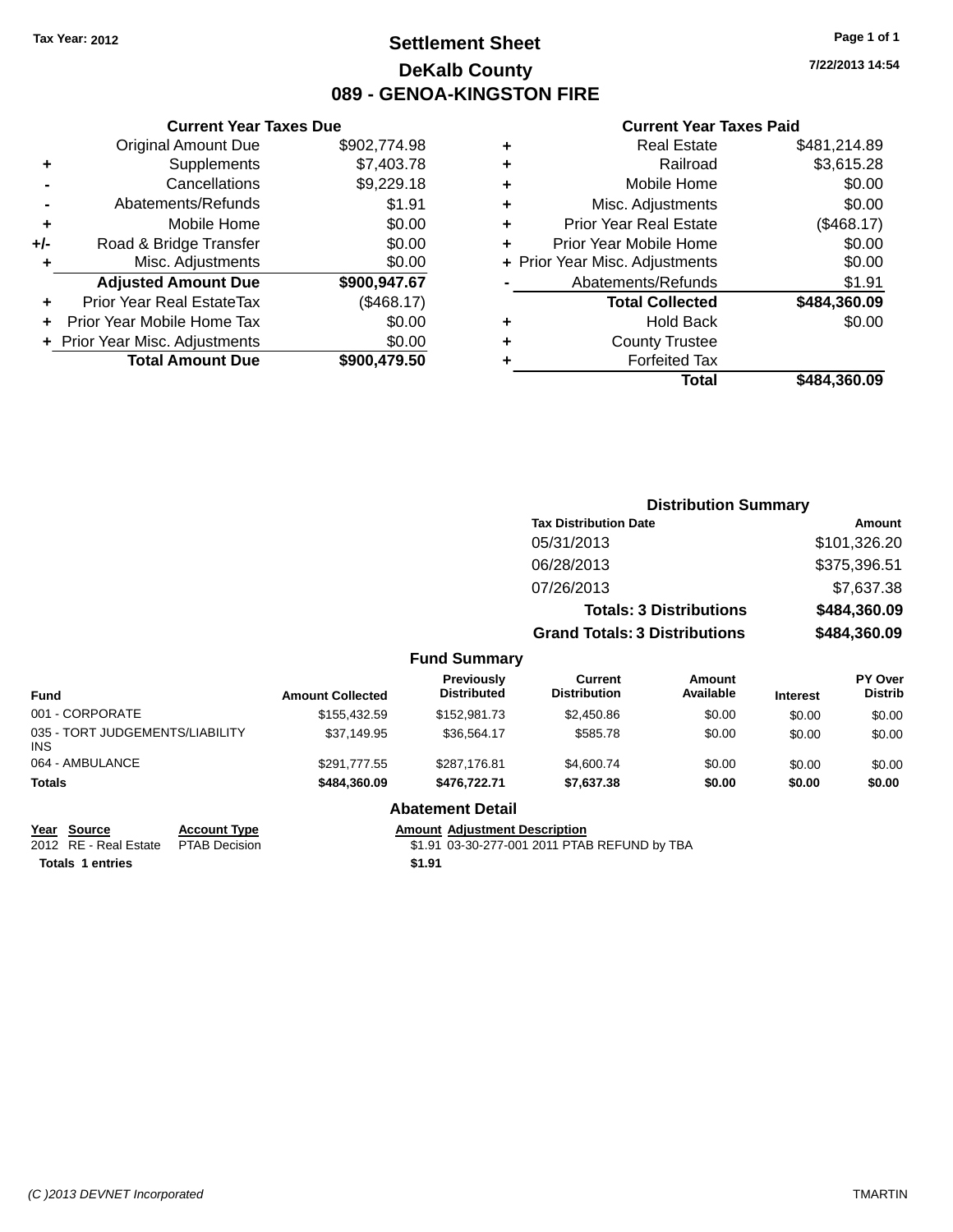### **Settlement Sheet Tax Year: 2012 Page 1 of 1 DeKalb County 090 - HAMPSHIRE FIRE**

**7/22/2013 14:54**

|     | <b>Current Year Taxes Due</b>  |             |
|-----|--------------------------------|-------------|
|     | <b>Original Amount Due</b>     | \$23,892.66 |
| ÷   | Supplements                    | \$0.00      |
|     | Cancellations                  | \$0.00      |
|     | Abatements/Refunds             | \$0.00      |
| ٠   | Mobile Home                    | \$0.00      |
| +/- | Road & Bridge Transfer         | \$0.00      |
|     | Misc. Adjustments              | \$0.00      |
|     | <b>Adjusted Amount Due</b>     | \$23,892.66 |
| ٠   | Prior Year Real EstateTax      | \$0.00      |
|     | Prior Year Mobile Home Tax     | \$0.00      |
|     | + Prior Year Misc. Adjustments | \$0.00      |
|     | <b>Total Amount Due</b>        | \$23,892.66 |
|     |                                |             |

|   | <b>Real Estate</b>             | \$14,725.06 |
|---|--------------------------------|-------------|
| ٠ | Railroad                       | \$236.36    |
| ٠ | Mobile Home                    | \$0.00      |
| ٠ | Misc. Adjustments              | \$0.00      |
| ٠ | <b>Prior Year Real Estate</b>  | \$0.00      |
| ÷ | Prior Year Mobile Home         | \$0.00      |
|   | + Prior Year Misc. Adjustments | \$0.00      |
|   | Abatements/Refunds             | \$0.00      |
|   | <b>Total Collected</b>         | \$14,961.42 |
| ٠ | Hold Back                      | \$0.00      |
| ٠ | <b>County Trustee</b>          |             |
| ٠ | <b>Forfeited Tax</b>           |             |
|   | Total                          | \$14,961.42 |
|   |                                |             |

|                                         |                                       | <b>Distribution Summary</b>    |                                                     |  |
|-----------------------------------------|---------------------------------------|--------------------------------|-----------------------------------------------------|--|
|                                         | <b>Tax Distribution Date</b>          |                                | Amount                                              |  |
|                                         | 05/31/2013                            |                                | \$5,232.83                                          |  |
|                                         | 06/28/2013                            |                                | \$9,648.60                                          |  |
|                                         | 07/26/2013                            |                                | \$79.99                                             |  |
|                                         |                                       | <b>Totals: 3 Distributions</b> | \$14,961.42                                         |  |
|                                         | <b>Grand Totals: 3 Distributions</b>  |                                | \$14,961.42                                         |  |
| <b>Fund Summary</b>                     |                                       |                                |                                                     |  |
| <b>Previously</b><br><b>Dictributad</b> | <b>Current</b><br><b>Distribution</b> | Amount<br>Availahla            | <b>PY Over</b><br><b>Dictrib</b><br>$1 - 1 - 1 - 1$ |  |

| <b>Fund</b>                 | <b>Amount Collected</b> | <b>Previously</b><br><b>Distributed</b> | uurrent<br><b>Distribution</b> | Amount<br>Available | <b>Interest</b> | <b>PT OVER</b><br><b>Distrib</b> |
|-----------------------------|-------------------------|-----------------------------------------|--------------------------------|---------------------|-----------------|----------------------------------|
| 001 - CORPORATE             | \$8.380.11              | \$8,335,30                              | \$44.81                        | \$0.00              | \$0.00          | \$0.00                           |
| 013 - FIREFIGHTER'S PENSION | \$296.23                | \$294.65                                | \$1.58                         | \$0.00              | \$0.00          | \$0.00                           |
| 064 - AMBULANCE             | \$6,285,08              | \$6.251.48                              | \$33.60                        | \$0.00              | \$0.00          | \$0.00                           |
| <b>Totals</b>               | \$14,961.42             | \$14,881,43                             | \$79.99                        | \$0.00              | \$0.00          | \$0.00                           |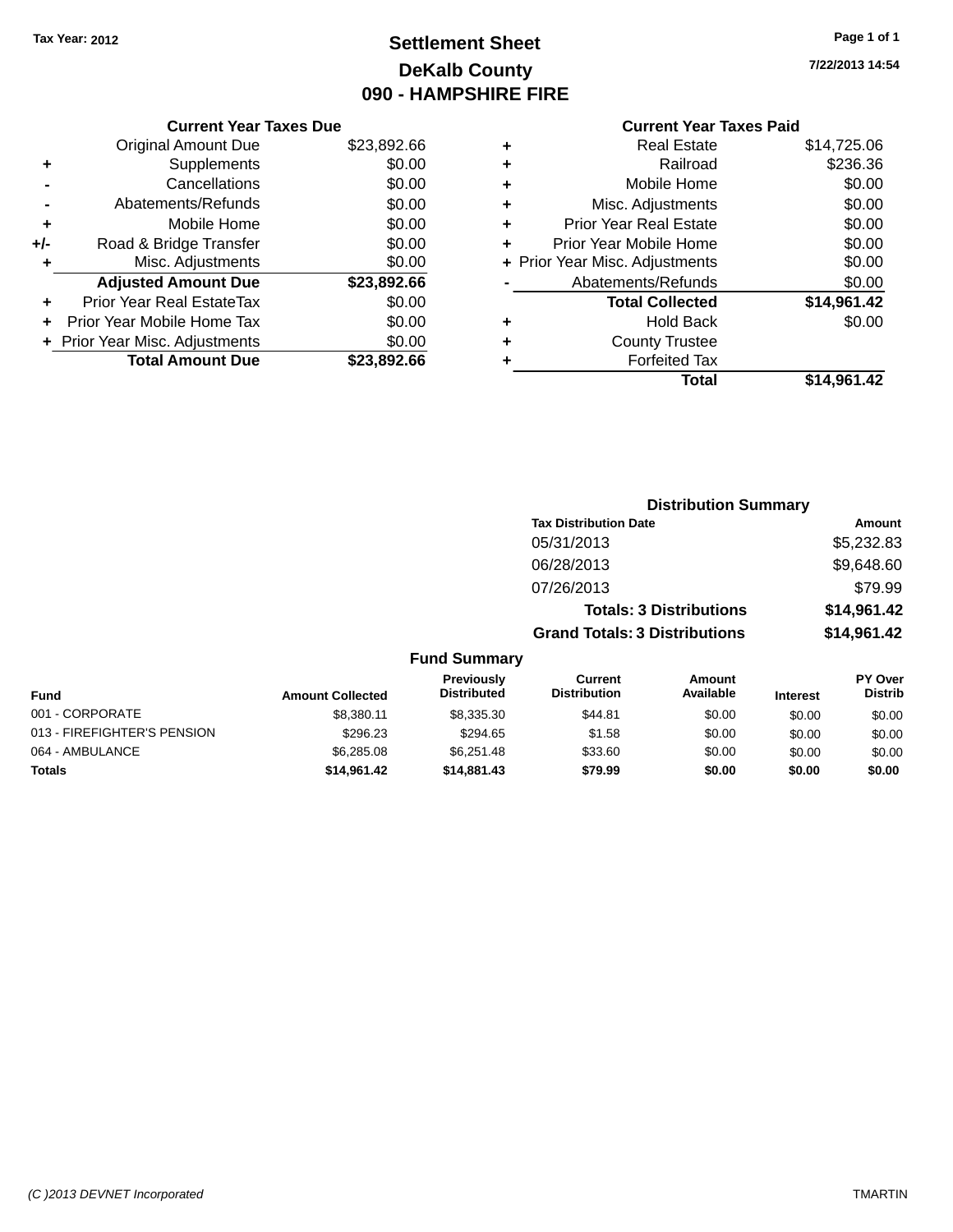## **Settlement Sheet Tax Year: 2012 Page 1 of 1 DeKalb County 091 - HINCKLEY FIRE**

**7/22/2013 14:54**

### **Current Year Taxes Paid**

|       | <b>Current Year Taxes Due</b>  |              |  |  |  |
|-------|--------------------------------|--------------|--|--|--|
|       | <b>Original Amount Due</b>     | \$373,404.09 |  |  |  |
| ٠     | Supplements                    | \$1,393.92   |  |  |  |
|       | Cancellations                  | \$1,521.02   |  |  |  |
|       | Abatements/Refunds             | \$0.00       |  |  |  |
| ٠     | Mobile Home                    | \$0.00       |  |  |  |
| $+/-$ | Road & Bridge Transfer         | \$0.00       |  |  |  |
| ٠     | Misc. Adjustments              | \$49.86      |  |  |  |
|       | <b>Adjusted Amount Due</b>     | \$373,326.85 |  |  |  |
| ÷     | Prior Year Real EstateTax      | \$0.00       |  |  |  |
|       | Prior Year Mobile Home Tax     | \$0.00       |  |  |  |
|       | + Prior Year Misc. Adjustments | \$12.10      |  |  |  |
|       | <b>Total Amount Due</b>        | \$373.338.95 |  |  |  |
|       |                                |              |  |  |  |

| ٠ | <b>Real Estate</b>             | \$200,667.37 |
|---|--------------------------------|--------------|
| ٠ | Railroad                       | \$1,882.62   |
| ٠ | Mobile Home                    | \$0.00       |
| ٠ | Misc. Adjustments              | \$49.86      |
| ٠ | <b>Prior Year Real Estate</b>  | \$0.00       |
| ÷ | Prior Year Mobile Home         | \$0.00       |
|   | + Prior Year Misc. Adjustments | \$12.10      |
|   | Abatements/Refunds             | \$0.00       |
|   | <b>Total Collected</b>         | \$202,611.95 |
| ٠ | <b>Hold Back</b>               | \$0.00       |
| ٠ | <b>County Trustee</b>          |              |
| ٠ | <b>Forfeited Tax</b>           |              |
|   | Total                          | \$202,611.95 |
|   |                                |              |

|                             |                         |                                  | <b>Distribution Summary</b>           |                                |                 |                           |
|-----------------------------|-------------------------|----------------------------------|---------------------------------------|--------------------------------|-----------------|---------------------------|
|                             |                         |                                  | <b>Tax Distribution Date</b>          |                                |                 | Amount                    |
|                             |                         |                                  | 05/31/2013                            |                                |                 | \$36,854.86               |
|                             |                         |                                  | 06/28/2013                            |                                |                 | \$161,185.90              |
|                             |                         |                                  | 07/26/2013                            |                                |                 | \$4,571.19                |
|                             |                         |                                  |                                       | <b>Totals: 3 Distributions</b> |                 | \$202,611.95              |
|                             |                         |                                  | <b>Grand Totals: 3 Distributions</b>  |                                |                 | \$202,611.95              |
|                             |                         | <b>Fund Summary</b>              |                                       |                                |                 |                           |
| <b>Fund</b>                 | <b>Amount Collected</b> | Previously<br><b>Distributed</b> | <b>Current</b><br><b>Distribution</b> | <b>Amount</b><br>Available     | <b>Interest</b> | PY Over<br><b>Distrib</b> |
| 001 - CORPORATE             | \$122,593.38            | \$119,827.51                     | \$2,765.87                            | \$0.00                         | \$0.00          | \$0.00                    |
| 013 - FIREFIGHTER'S PENSION | \$4,722.08              | \$4,615.55                       | \$106.53                              | \$0.00                         | \$0.00          | \$0.00                    |
| 064 - AMBULANCE             | \$75,296.49             | \$73,597.70                      | \$1,698.79                            | \$0.00                         | \$0.00          | \$0.00                    |
| <b>Totals</b>               | \$202,611.95            | \$198,040.76                     | \$4,571.19                            | \$0.00                         | \$0.00          | \$0.00                    |

### **Miscellaneous Adjustment Detail**

#### **Year** Source **Account Type Account Adjustment Description**

2011 RE - Real Estate Back Tax Collected \$12.10 NIELSEN REDEMPTION 15-16-151-019 by TBA 2012 RE - Real Estate Paymt In Lieu of Tax \$49.86 SUNSET VIEW APTS by TBA

*(C )2013 DEVNET Incorporated* TMARTIN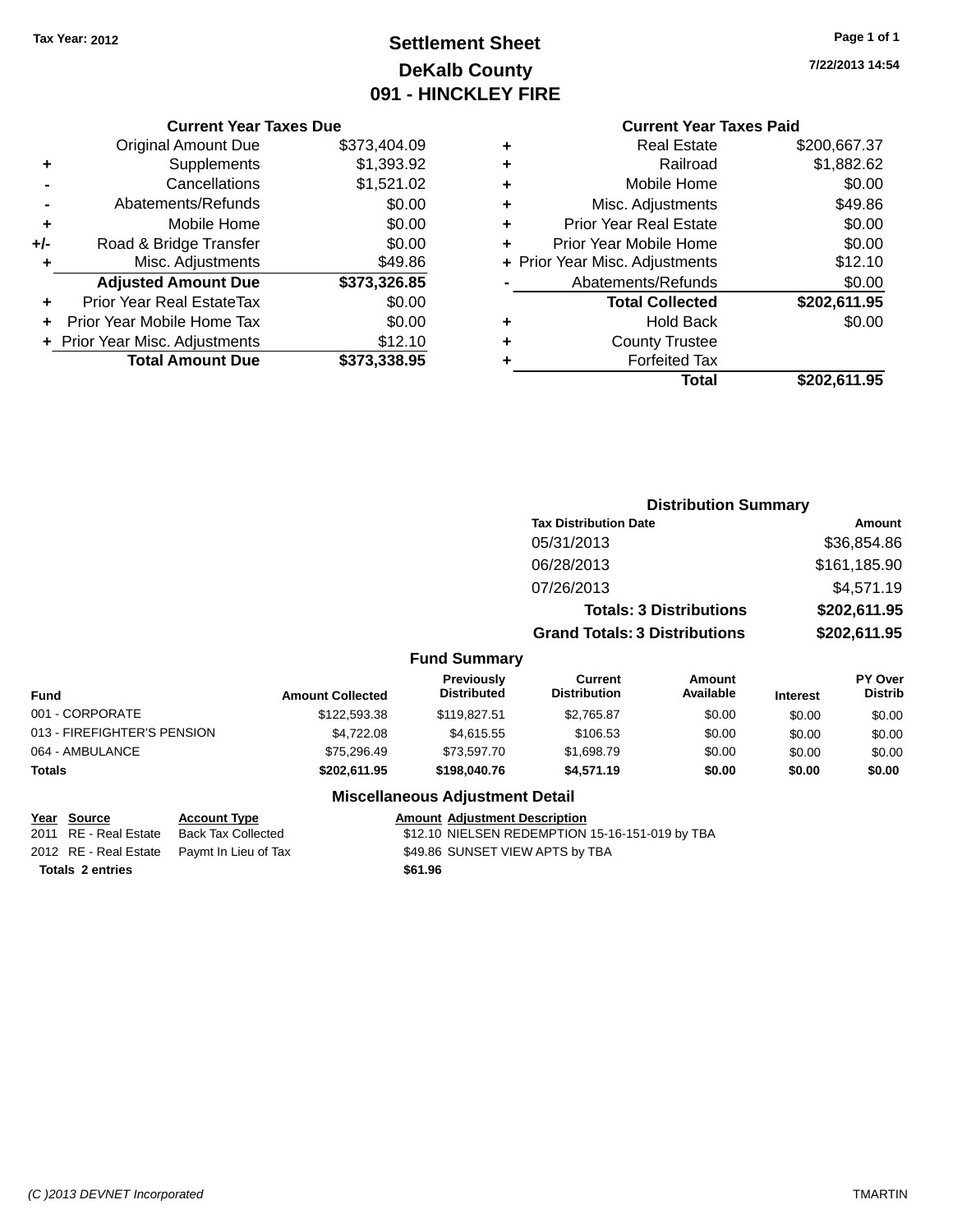### **Settlement Sheet Tax Year: 2012 Page 1 of 1 DeKalb County 092 - KIRKLAND FIRE**

**7/22/2013 14:54**

### **Current Year Taxes Due**

|       | <b>Original Amount Due</b>     | \$324,185.28 |
|-------|--------------------------------|--------------|
| ٠     | Supplements                    | \$1,126.90   |
|       | Cancellations                  | \$1,277.40   |
|       | Abatements/Refunds             | \$0.60       |
| ٠     | Mobile Home                    | \$0.00       |
| $+/-$ | Road & Bridge Transfer         | \$0.00       |
| ٠     | Misc. Adjustments              | \$0.00       |
|       | <b>Adjusted Amount Due</b>     | \$324,034.18 |
|       | Prior Year Real EstateTax      | (\$676.33)   |
|       | Prior Year Mobile Home Tax     | \$0.00       |
|       | + Prior Year Misc. Adjustments | \$0.00       |
|       | <b>Total Amount Due</b>        | \$323,357.85 |

### **Current Year Taxes Paid**

|   | Real Estate                    | \$177,791.22 |
|---|--------------------------------|--------------|
| ÷ | Railroad                       | \$1,686.43   |
| ٠ | Mobile Home                    | \$0.00       |
| ٠ | Misc. Adjustments              | \$0.00       |
| ٠ | <b>Prior Year Real Estate</b>  | (\$676.33)   |
| ٠ | Prior Year Mobile Home         | \$0.00       |
|   | + Prior Year Misc. Adjustments | \$0.00       |
|   | Abatements/Refunds             | \$0.60       |
|   | <b>Total Collected</b>         | \$178,800.72 |
| ٠ | <b>Hold Back</b>               | \$0.00       |
| ٠ | <b>County Trustee</b>          |              |
| ٠ | <b>Forfeited Tax</b>           |              |
|   | Total                          | \$178,800.72 |
|   |                                |              |

### **Distribution Summary Tax Distribution Date Amount** 05/31/2013 \$43,390.89 06/28/2013 \$130,033.39 07/26/2013 \$5,376.44 **Totals: 3 Distributions \$178,800.72 Grand Totals: 3 Distributions \$178,800.72**

#### **Fund Summary**

| <b>Fund</b>                                         | <b>Amount Collected</b> | Previously<br><b>Distributed</b> | <b>Current</b><br><b>Distribution</b> | Amount<br>Available | <b>Interest</b> | PY Over<br><b>Distrib</b> |
|-----------------------------------------------------|-------------------------|----------------------------------|---------------------------------------|---------------------|-----------------|---------------------------|
| 001 - CORPORATE                                     | \$103,601.42            | \$100.486.19                     | \$3,115.23                            | \$0.00              | \$0.00          | \$0.00                    |
| 027 - AUDIT                                         | \$1.174.54              | \$1,139.22                       | \$35.32                               | \$0.00              | \$0.00          | \$0.00                    |
| 035 - TORT JUDGMENTS, LIABILITY<br><b>INSURANCE</b> | \$6,357.61              | \$6,166.44                       | \$191.17                              | \$0.00              | \$0.00          | \$0.00                    |
| 062 - WORKERS COMPENSATION                          | \$3.975.47              | \$3.855.93                       | \$119.54                              | \$0.00              | \$0.00          | \$0.00                    |
| 064 - AMBULANCE                                     | \$63,691,68             | \$61,776.50                      | \$1,915.18                            | \$0.00              | \$0.00          | \$0.00                    |
| <b>Totals</b>                                       | \$178,800.72            | \$173,424,28                     | \$5,376.44                            | \$0.00              | \$0.00          | \$0.00                    |

### **Abatement Detail**

**Year** Source **Account Type Account Adjustment Description** 

2012 RE - Real Estate PTAB Decision \$0.60 01-26-475-004 2011 PTAB REFUND by TBA **Totals 1 entries \$0.60**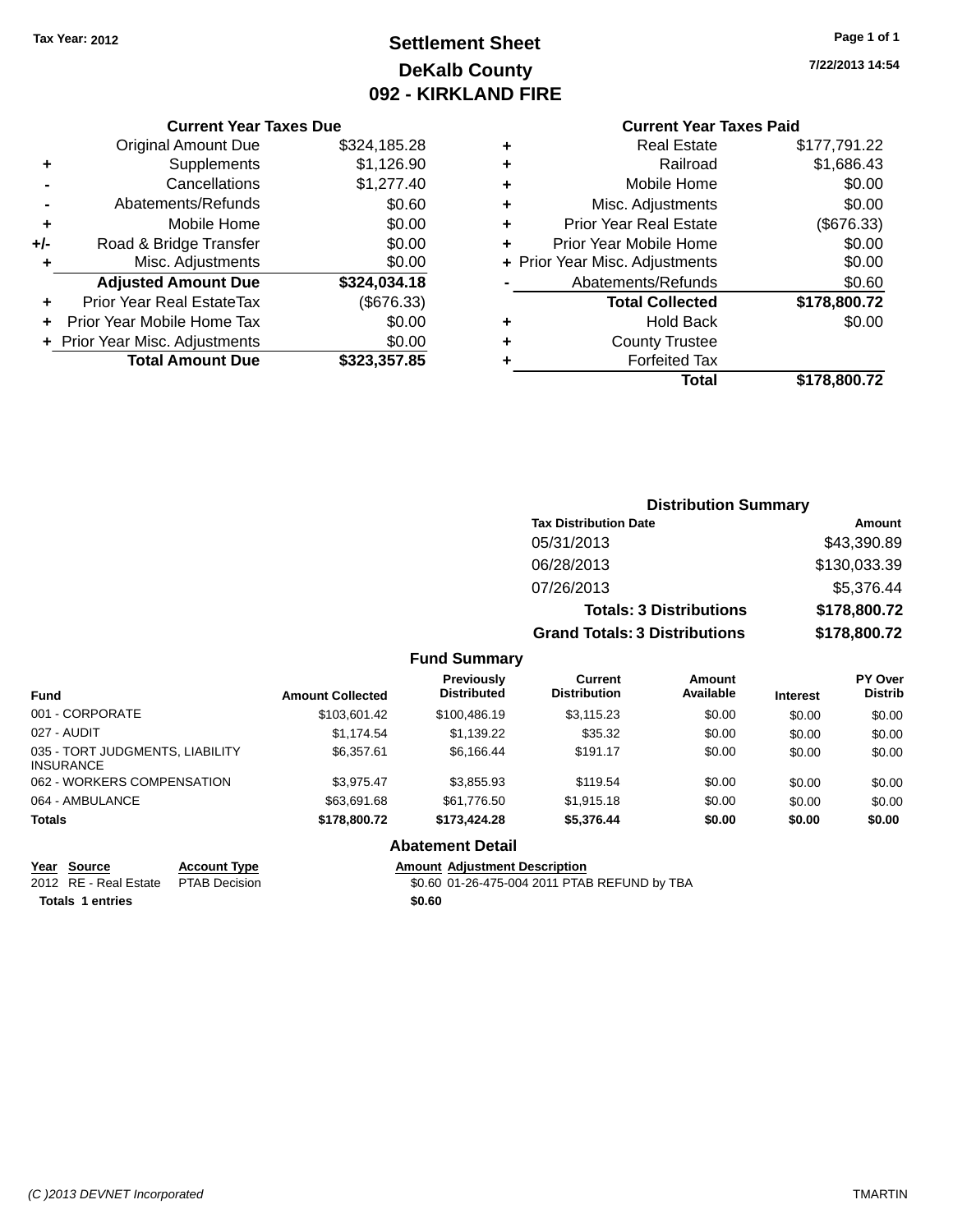## **Settlement Sheet Tax Year: 2012 Page 1 of 1 DeKalb County 093 - LEE FIRE**

| Page 1 of 1 |  |  |
|-------------|--|--|
|             |  |  |

**7/22/2013 14:54**

|   | <b>Current Year Taxes Paid</b> |             |
|---|--------------------------------|-------------|
| ٠ | <b>Real Estate</b>             | \$21,028.21 |
| ٠ | Railroad                       | \$414.30    |
| ٠ | Mobile Home                    | \$0.00      |
| ٠ | Misc. Adjustments              | \$0.00      |
| ٠ | Prior Year Real Estate         | (\$333.68)  |
| ٠ | Prior Year Mobile Home         | \$0.00      |
|   | + Prior Year Misc. Adjustments | \$0.00      |
|   | Abatements/Refunds             | \$0.00      |
|   | <b>Total Collected</b>         | \$21,108.83 |
| ٠ | <b>Hold Back</b>               | \$0.00      |
|   | <b>County Trustee</b>          |             |
|   | <b>Forfeited Tax</b>           |             |
|   | Total                          | \$21.108.83 |
|   |                                |             |

|     | <b>Current Year Taxes Due</b>  |             |
|-----|--------------------------------|-------------|
|     | <b>Original Amount Due</b>     | \$42,046.03 |
| ٠   | Supplements                    | \$0.00      |
|     | Cancellations                  | \$0.00      |
|     | Abatements/Refunds             | \$0.00      |
| ٠   | Mobile Home                    | \$0.00      |
| +/- | Road & Bridge Transfer         | \$0.00      |
| ٠   | Misc. Adjustments              | \$0.00      |
|     | <b>Adjusted Amount Due</b>     | \$42,046.03 |
| ٠   | Prior Year Real EstateTax      | (\$333.68)  |
|     | Prior Year Mobile Home Tax     | \$0.00      |
|     | + Prior Year Misc. Adjustments | \$0.00      |
|     | <b>Total Amount Due</b>        | \$41,712.35 |
|     |                                |             |

|                         |                                         | <b>Distribution Summary</b>           |                                |                 |                                  |  |
|-------------------------|-----------------------------------------|---------------------------------------|--------------------------------|-----------------|----------------------------------|--|
|                         |                                         | <b>Tax Distribution Date</b>          |                                |                 | Amount                           |  |
|                         |                                         | 05/31/2013                            |                                |                 | \$2,179.07                       |  |
|                         |                                         | 06/28/2013                            |                                |                 | \$18,398.14                      |  |
|                         |                                         | 07/26/2013                            |                                |                 | \$531.62                         |  |
|                         |                                         |                                       | <b>Totals: 3 Distributions</b> |                 | \$21,108.83                      |  |
|                         |                                         | <b>Grand Totals: 3 Distributions</b>  |                                |                 | \$21,108.83                      |  |
|                         | <b>Fund Summary</b>                     |                                       |                                |                 |                                  |  |
| <b>Amount Collected</b> | <b>Previously</b><br><b>Distributed</b> | <b>Current</b><br><b>Distribution</b> | Amount<br>Available            | <b>Interest</b> | <b>PY Over</b><br><b>Distrib</b> |  |
| \$1354902               | \$13,207,80                             | \$341.22                              | .SO 00                         | ደሰ ሰሰ           | ፍስ ሰሰ                            |  |

| <b>Fund</b>                                   | <b>Amount Collected</b> | <b>Previously</b><br><b>Distributed</b> | Current<br><b>Distribution</b> | Amount<br>Available | <b>Interest</b> | <b>PY Over</b><br><b>Distrib</b> |
|-----------------------------------------------|-------------------------|-----------------------------------------|--------------------------------|---------------------|-----------------|----------------------------------|
| 001 - CORPORATE                               | \$13,549.02             | \$13,207.80                             | \$341.22                       | \$0.00              | \$0.00          | \$0.00                           |
| 035 - TORT JUDGEMENTS/LIABILITY<br><b>INS</b> | \$1.504.60              | \$1,466.70                              | \$37.90                        | \$0.00              | \$0.00          | \$0.00                           |
| 064 - AMBULANCE                               | \$6.055.21              | \$5.902.71                              | \$152.50                       | \$0.00              | \$0.00          | \$0.00                           |
| <b>Totals</b>                                 | \$21,108.83             | \$20,577.21                             | \$531.62                       | \$0.00              | \$0.00          | \$0.00                           |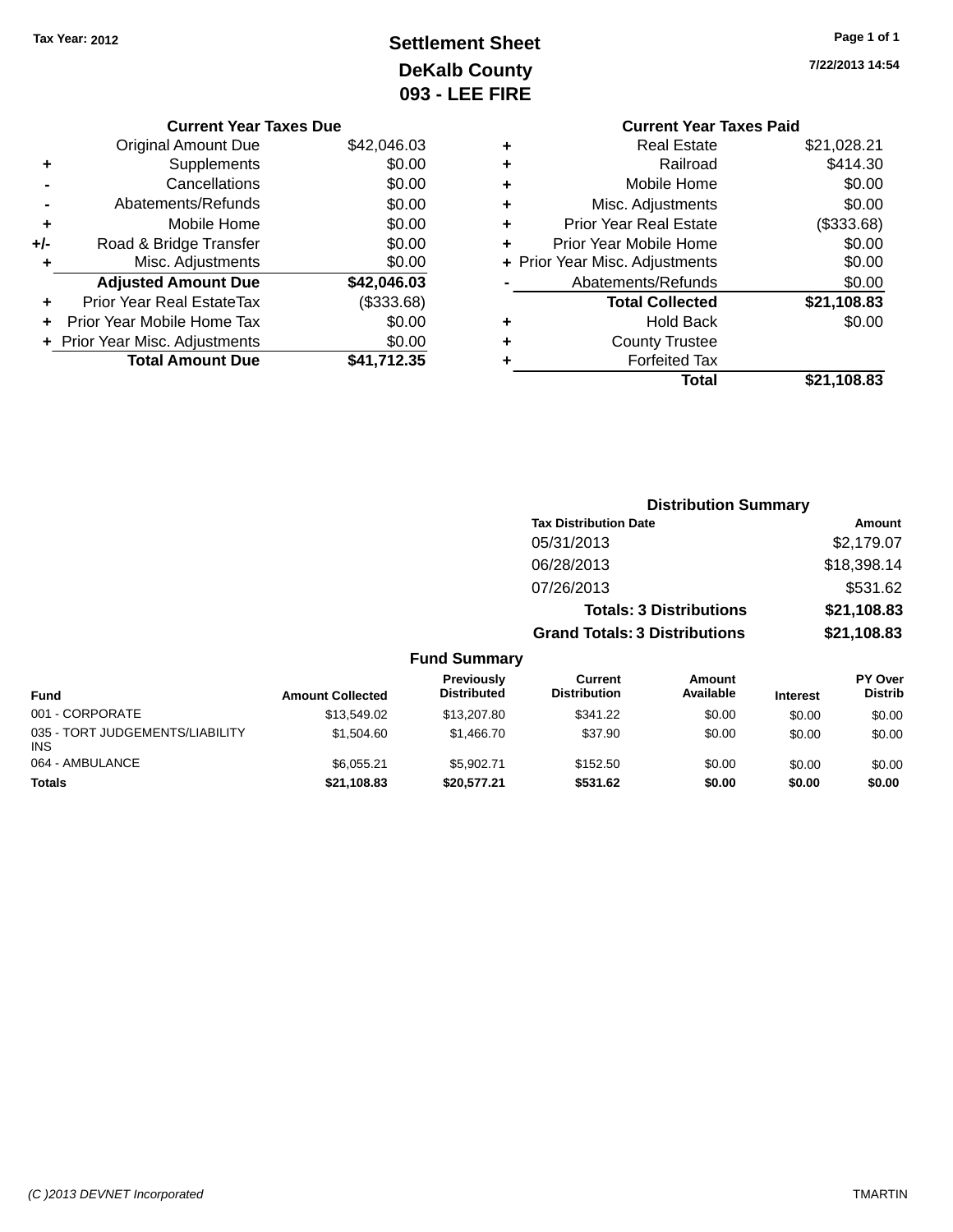## **Settlement Sheet Tax Year: 2012 Page 1 of 1 DeKalb County 094 - LELAND FIRE**

**7/22/2013 14:54**

### **Current Year Taxes Due**

|       | <b>Original Amount Due</b>       | \$26,854.81 |
|-------|----------------------------------|-------------|
|       | Supplements                      | \$374.51    |
|       | Cancellations                    | \$462.76    |
|       | Abatements/Refunds               | \$0.00      |
| ٠     | Mobile Home                      | \$0.00      |
| $+/-$ | Road & Bridge Transfer           | \$0.00      |
| ٠     | Misc. Adjustments                | \$0.00      |
|       | <b>Adjusted Amount Due</b>       | \$26,766.56 |
|       | <b>Prior Year Real EstateTax</b> | \$0.00      |
|       | Prior Year Mobile Home Tax       | \$0.00      |
|       | + Prior Year Misc. Adjustments   | \$0.00      |
|       | <b>Total Amount Due</b>          | \$26,766.56 |

### **Current Year Taxes Paid +** Real Estate \$16,558.61 **+** Railroad \$0.00 **+** Mobile Home \$0.00 **+** Misc. Adjustments \$0.00 **+** Prior Year Real Estate \$0.00 **+** Prior Year Mobile Home \$0.00 **+ Prior Year Misc. Adjustments**  $$0.00$ **-** Abatements/Refunds \$0.00 **Total Collected \$16,558.61 +** Hold Back \$0.00 **+** County Trustee **+** Forfeited Tax **Total \$16,558.61**

|                 |                         |                                  | <b>Distribution Summary</b>           |                                |                 |                           |
|-----------------|-------------------------|----------------------------------|---------------------------------------|--------------------------------|-----------------|---------------------------|
|                 |                         |                                  | <b>Tax Distribution Date</b>          |                                |                 | <b>Amount</b>             |
|                 |                         |                                  | 05/31/2013                            |                                |                 | \$3,624.72                |
|                 |                         |                                  | 06/28/2013                            |                                |                 | \$12,680.00               |
|                 |                         |                                  | 07/26/2013                            |                                |                 | \$253.89                  |
|                 |                         |                                  |                                       | <b>Totals: 3 Distributions</b> |                 | \$16,558.61               |
|                 |                         |                                  | <b>Grand Totals: 3 Distributions</b>  |                                |                 | \$16,558.61               |
|                 |                         | <b>Fund Summary</b>              |                                       |                                |                 |                           |
| <b>Fund</b>     | <b>Amount Collected</b> | Previously<br><b>Distributed</b> | <b>Current</b><br><b>Distribution</b> | Amount<br>Available            | <b>Interest</b> | PY Over<br><b>Distrib</b> |
| 001 - CORPORATE | \$16,558.61             | \$16,304.72                      | \$253.89                              | \$0.00                         | \$0.00          | \$0.00                    |
| <b>Totals</b>   | \$16,558.61             | \$16,304.72                      | \$253.89                              | \$0.00                         | \$0.00          | \$0.00                    |
|                 |                         |                                  |                                       |                                |                 |                           |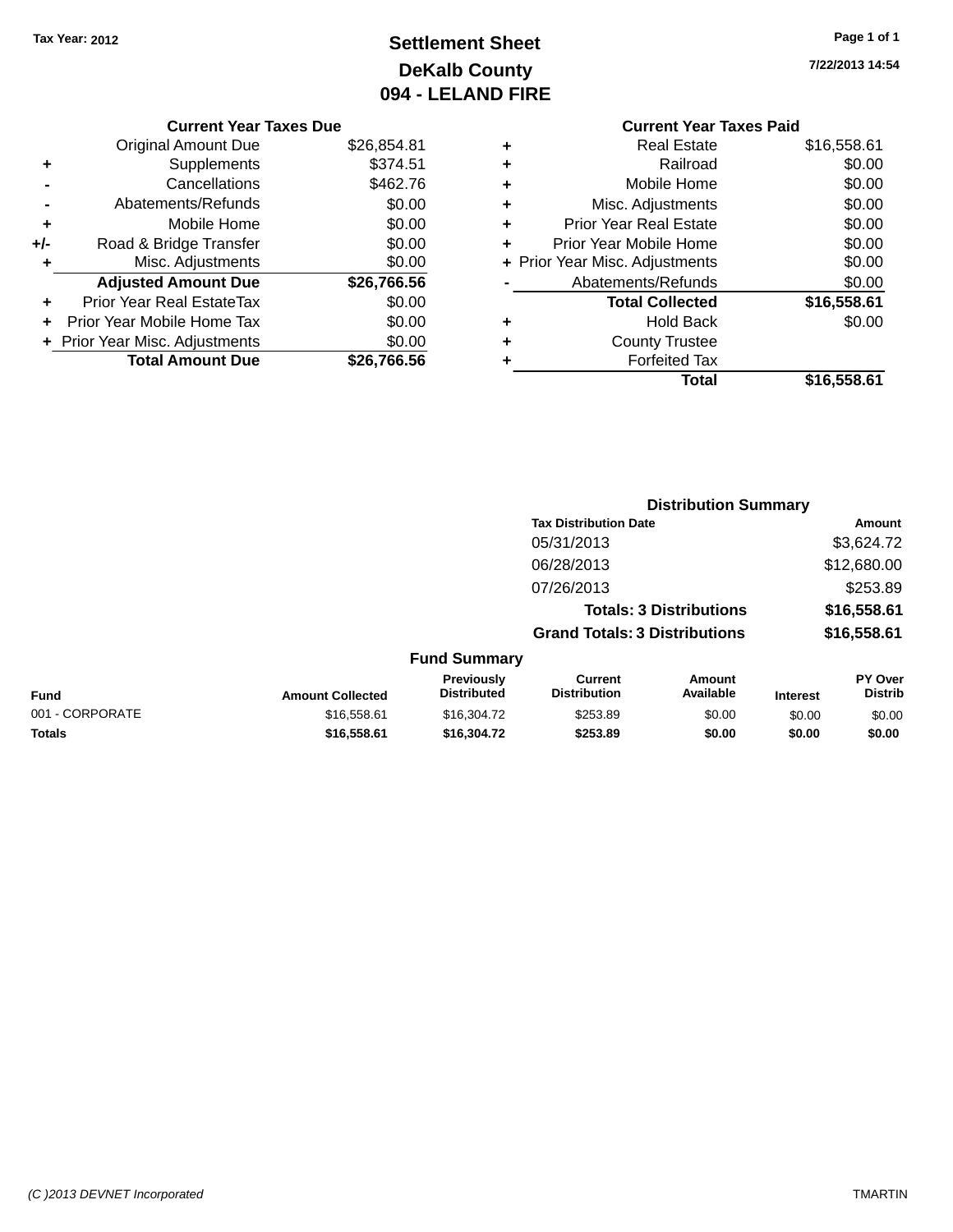## **Settlement Sheet Tax Year: 2012 Page 1 of 1 DeKalb County 095 - MALTA FIRE**

**7/22/2013 14:54**

| <b>Current Year Taxes Due</b>  |             |
|--------------------------------|-------------|
| <b>Original Amount Due</b>     | \$87,548.81 |
| Supplements                    | \$354.10    |
| Cancellations                  | \$409.88    |
| Abatements/Refunds             | \$0.00      |
| Mobile Home                    | \$0.00      |
| Road & Bridge Transfer         | \$0.00      |
| Misc. Adjustments              | \$0.00      |
| <b>Adjusted Amount Due</b>     | \$87,493.03 |
| Prior Year Real EstateTax      | \$0.00      |
|                                |             |
| Prior Year Mobile Home Tax     | \$0.00      |
| + Prior Year Misc. Adjustments | \$0.00      |
|                                |             |

|   | <b>Current Year Taxes Paid</b> |             |
|---|--------------------------------|-------------|
| ٠ | <b>Real Estate</b>             | \$47,288.64 |
| ٠ | Railroad                       | \$968.38    |
| ٠ | Mobile Home                    | \$0.00      |
| ٠ | Misc. Adjustments              | \$0.00      |
| ٠ | <b>Prior Year Real Estate</b>  | \$0.00      |
| ٠ | Prior Year Mobile Home         | \$0.00      |
|   | + Prior Year Misc. Adjustments | \$0.00      |
|   | Abatements/Refunds             | \$0.00      |
|   | <b>Total Collected</b>         | \$48,257.02 |
| ٠ | <b>Hold Back</b>               | \$0.00      |
|   | <b>County Trustee</b>          |             |
| ٠ | <b>Forfeited Tax</b>           |             |
|   | Total                          | \$48,257.02 |
|   |                                |             |

|                 |                         |                                         |                                       | <b>Distribution Summary</b>    |                 |                           |
|-----------------|-------------------------|-----------------------------------------|---------------------------------------|--------------------------------|-----------------|---------------------------|
|                 |                         |                                         | <b>Tax Distribution Date</b>          |                                |                 | <b>Amount</b>             |
|                 |                         |                                         | 05/31/2013                            |                                |                 | \$8,601.57                |
|                 |                         |                                         | 06/28/2013                            |                                |                 | \$38,969.55               |
|                 |                         |                                         | 07/26/2013                            |                                |                 | \$685.90                  |
|                 |                         |                                         |                                       | <b>Totals: 3 Distributions</b> |                 | \$48,257.02               |
|                 |                         |                                         | <b>Grand Totals: 3 Distributions</b>  |                                | \$48,257.02     |                           |
|                 |                         | <b>Fund Summary</b>                     |                                       |                                |                 |                           |
| <b>Fund</b>     | <b>Amount Collected</b> | <b>Previously</b><br><b>Distributed</b> | <b>Current</b><br><b>Distribution</b> | Amount<br>Available            | <b>Interest</b> | PY Over<br><b>Distrib</b> |
| 001 - CORPORATE | \$48,257.02             | \$47,571.12                             | \$685.90                              | \$0.00                         | \$0.00          | \$0.00                    |
| Totals          | \$48,257.02             | \$47,571.12                             | \$685.90                              | \$0.00                         | \$0.00          | \$0.00                    |
|                 |                         |                                         |                                       |                                |                 |                           |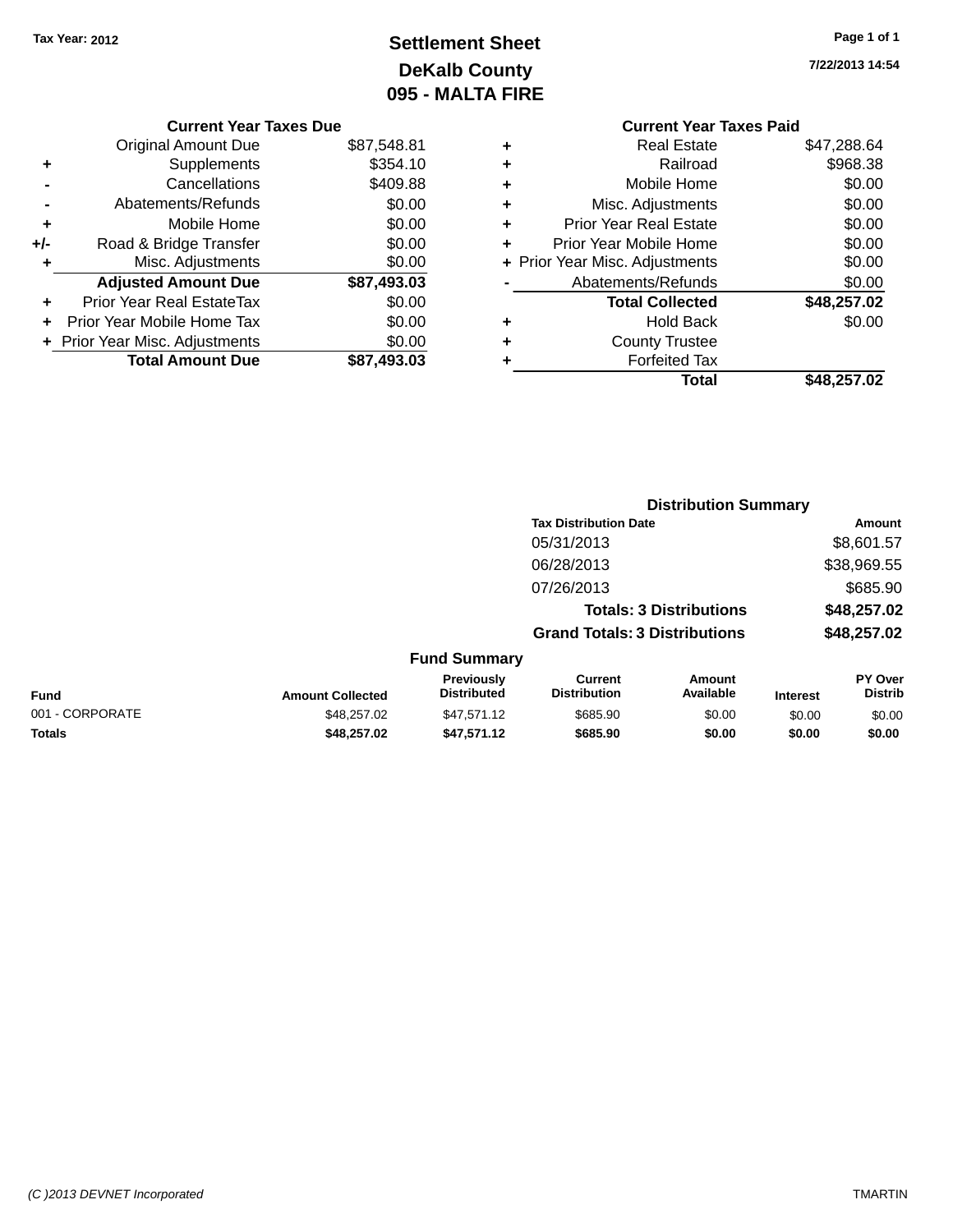### **Settlement Sheet Tax Year: 2012 Page 1 of 1 DeKalb County 096 - MAPLE PARK FIRE**

**7/22/2013 14:54**

|     | <b>Current Year Taxes Due</b>  |              |  |  |  |  |  |
|-----|--------------------------------|--------------|--|--|--|--|--|
|     | <b>Original Amount Due</b>     | \$166,342.18 |  |  |  |  |  |
| ٠   | Supplements                    | \$293.60     |  |  |  |  |  |
|     | Cancellations                  | \$342.50     |  |  |  |  |  |
|     | Abatements/Refunds             | \$1.46       |  |  |  |  |  |
| ٠   | Mobile Home                    | \$0.00       |  |  |  |  |  |
| +/- | Road & Bridge Transfer         | \$0.00       |  |  |  |  |  |
| ٠   | Misc. Adjustments              | \$0.00       |  |  |  |  |  |
|     | <b>Adjusted Amount Due</b>     | \$166,291.82 |  |  |  |  |  |
| ٠   | Prior Year Real EstateTax      | (\$149.05)   |  |  |  |  |  |
|     | Prior Year Mobile Home Tax     | \$0.00       |  |  |  |  |  |
|     | + Prior Year Misc. Adjustments | \$32.33      |  |  |  |  |  |
|     | <b>Total Amount Due</b>        | \$166,175.10 |  |  |  |  |  |
|     |                                |              |  |  |  |  |  |

### **Current Year Taxes Paid**

| ٠ | <b>Real Estate</b>             | \$84,722.20 |
|---|--------------------------------|-------------|
| ٠ | Railroad                       | \$1,881.24  |
| ٠ | Mobile Home                    | \$0.00      |
| ٠ | Misc. Adjustments              | \$0.00      |
| ٠ | <b>Prior Year Real Estate</b>  | (\$149.05)  |
| ٠ | Prior Year Mobile Home         | \$0.00      |
|   | + Prior Year Misc. Adjustments | \$32.33     |
|   | Abatements/Refunds             | \$1.46      |
|   | <b>Total Collected</b>         | \$86,485.26 |
| ٠ | <b>Hold Back</b>               | \$0.00      |
| ٠ | <b>County Trustee</b>          |             |
| ٠ | <b>Forfeited Tax</b>           |             |
|   | Total                          | \$86,485,26 |
|   |                                |             |

#### **Distribution Summary Tax Distribution Date Amount** 05/31/2013 \$16,647.10 06/28/2013 \$68,512.39 07/26/2013 \$1,325.77 **Totals: 3 Distributions \$86,485.26 Grand Totals: 3 Distributions \$86,485.26 Fund Summary PY Over Distrib Amount Available Current Distribution Previously**

| <b>Fund</b>                                   | <b>Amount Collected</b> | <b>Previously</b><br><b>Distributed</b> | Current<br><b>Distribution</b> | Amount<br>Available | <b>Interest</b> | <b>PY Over</b><br><b>Distrib</b> |
|-----------------------------------------------|-------------------------|-----------------------------------------|--------------------------------|---------------------|-----------------|----------------------------------|
| 001 - CORPORATE                               | \$42,982.42             | \$42,323.52                             | \$658.90                       | \$0.00              | \$0.00          | \$0.00                           |
| 013 - FIREFIGHTER'S PENSION                   | \$1,223.50              | \$1,204.74                              | \$18.76                        | \$0.00              | \$0.00          | \$0.00                           |
| 027 - AUDIT                                   | \$205.05                | \$201.91                                | \$3.14                         | \$0.00              | \$0.00          | \$0.00                           |
| 035 - TORT JUDGEMENTS/LIABILITY<br><b>INS</b> | \$8,356.55              | \$8,228,45                              | \$128.10                       | \$0.00              | \$0.00          | \$0.00                           |
| 064 - AMBULANCE                               | \$33,717,74             | \$33,200.87                             | \$516.87                       | \$0.00              | \$0.00          | \$0.00                           |
| Totals                                        | \$86,485,26             | \$85,159,49                             | \$1.325.77                     | \$0.00              | \$0.00          | \$0.00                           |
|                                               |                         | <b>Miscellaneous Adjustment Detail</b>  |                                |                     |                 |                                  |

### **Miscellaneous Adjustment Detail**

| <u>in the contract of the contract of the contract of the contract of the contract of the contract of the contract of the contract of the contract of the contract of the contract of the contract of the contract of the contra</u> | Year Source           | <b>Account Type</b> |         | <b>Amount Adiustment Description</b>          |
|--------------------------------------------------------------------------------------------------------------------------------------------------------------------------------------------------------------------------------------|-----------------------|---------------------|---------|-----------------------------------------------|
|                                                                                                                                                                                                                                      | 2011 RE - Real Estate | Back Tax Collected  |         | \$32.33 HEYOB REDEMPTION 09-25-478-001 by TBA |
|                                                                                                                                                                                                                                      | Totals 1 entries      |                     | \$32.33 |                                               |

#### **Abatement Detail**

#### **Year Source Account Type Amount Adjustment Description**

| 2012 RE - Real Estate PTAB Decision |        | \$1.46 12-13-100-003 2011 PTAB REFUND by TBA |  |
|-------------------------------------|--------|----------------------------------------------|--|
| Totals 1 entries                    | \$1.46 |                                              |  |

**Year Source**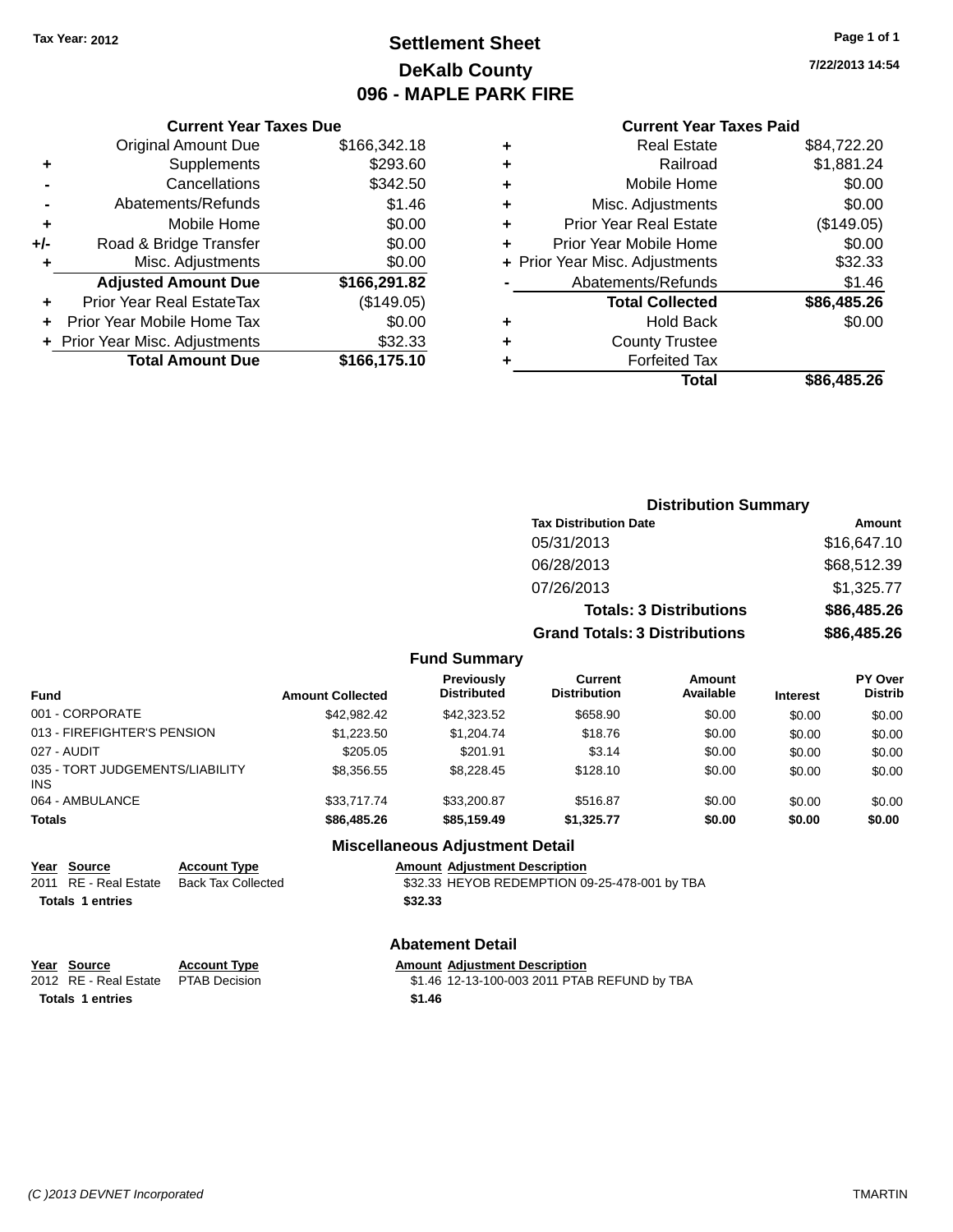### **Settlement Sheet Tax Year: 2012 Page 1 of 1 DeKalb County 097 - PAW PAW FIRE**

**7/22/2013 14:54**

|     | <b>Current Year Taxes Due</b>  |             |
|-----|--------------------------------|-------------|
|     | <b>Original Amount Due</b>     | \$34,559.91 |
| ٠   | Supplements                    | \$27.32     |
|     | Cancellations                  | \$28.85     |
|     | Abatements/Refunds             | \$0.00      |
| ٠   | Mobile Home                    | \$0.00      |
| +/- | Road & Bridge Transfer         | \$0.00      |
|     | Misc. Adjustments              | \$0.00      |
|     | <b>Adjusted Amount Due</b>     | \$34,558.38 |
| ٠   | Prior Year Real EstateTax      | \$0.00      |
|     | Prior Year Mobile Home Tax     | \$0.00      |
|     | + Prior Year Misc. Adjustments | \$0.00      |
|     | <b>Total Amount Due</b>        | \$34.558.38 |
|     |                                |             |

| ٠ | <b>Forfeited Tax</b>                |                       |
|---|-------------------------------------|-----------------------|
|   | <b>County Trustee</b>               |                       |
| ٠ | <b>Total Collected</b><br>Hold Back | \$18,327.18<br>\$0.00 |
|   | Abatements/Refunds                  | \$0.00                |
|   | + Prior Year Misc. Adjustments      | \$0.00                |
| ٠ | Prior Year Mobile Home              | \$0.00                |
| ٠ | <b>Prior Year Real Estate</b>       | \$0.00                |
| ٠ | Misc. Adjustments                   | \$0.00                |
| ٠ | Mobile Home                         | \$0.00                |
| ٠ | Railroad                            | \$753.08              |
| ÷ | <b>Real Estate</b>                  | \$17,574.10           |

|                                               |                         |                                  | <b>Distribution Summary</b>                                            |                     |                 |                           |
|-----------------------------------------------|-------------------------|----------------------------------|------------------------------------------------------------------------|---------------------|-----------------|---------------------------|
|                                               |                         |                                  | <b>Tax Distribution Date</b>                                           |                     |                 | Amount                    |
|                                               |                         |                                  | 05/31/2013                                                             |                     |                 | \$2,463.85                |
|                                               |                         |                                  | 06/28/2013                                                             |                     |                 | \$15,863.33               |
|                                               |                         |                                  | <b>Totals: 2 Distributions</b><br><b>Grand Totals: 2 Distributions</b> |                     |                 | \$18,327.18               |
|                                               |                         |                                  |                                                                        |                     | \$18,327.18     |                           |
|                                               |                         | <b>Fund Summary</b>              |                                                                        |                     |                 |                           |
| Fund                                          | <b>Amount Collected</b> | Previously<br><b>Distributed</b> | Current<br><b>Distribution</b>                                         | Amount<br>Available | <b>Interest</b> | PY Over<br><b>Distrib</b> |
| 001 - CORPORATE                               | \$15,422.40             | \$15,422.40                      | \$0.00                                                                 | \$0.00              | \$0.00          | \$0.00                    |
| 035 - TORT JUDGEMENTS/LIABILITY<br><b>INS</b> | \$1,741.25              | \$1,741.25                       | \$0.00                                                                 | \$0.00              | \$0.00          | \$0.00                    |
| 109 - PRIOR YEAR ADJUSTMENT                   | \$1,163.53              | \$1,163.53                       | \$0.00                                                                 | \$0.00              | \$0.00          | \$0.00                    |
| <b>Totals</b>                                 | \$18,327.18             | \$18,327.18                      | \$0.00                                                                 | \$0.00              | \$0.00          | \$0.00                    |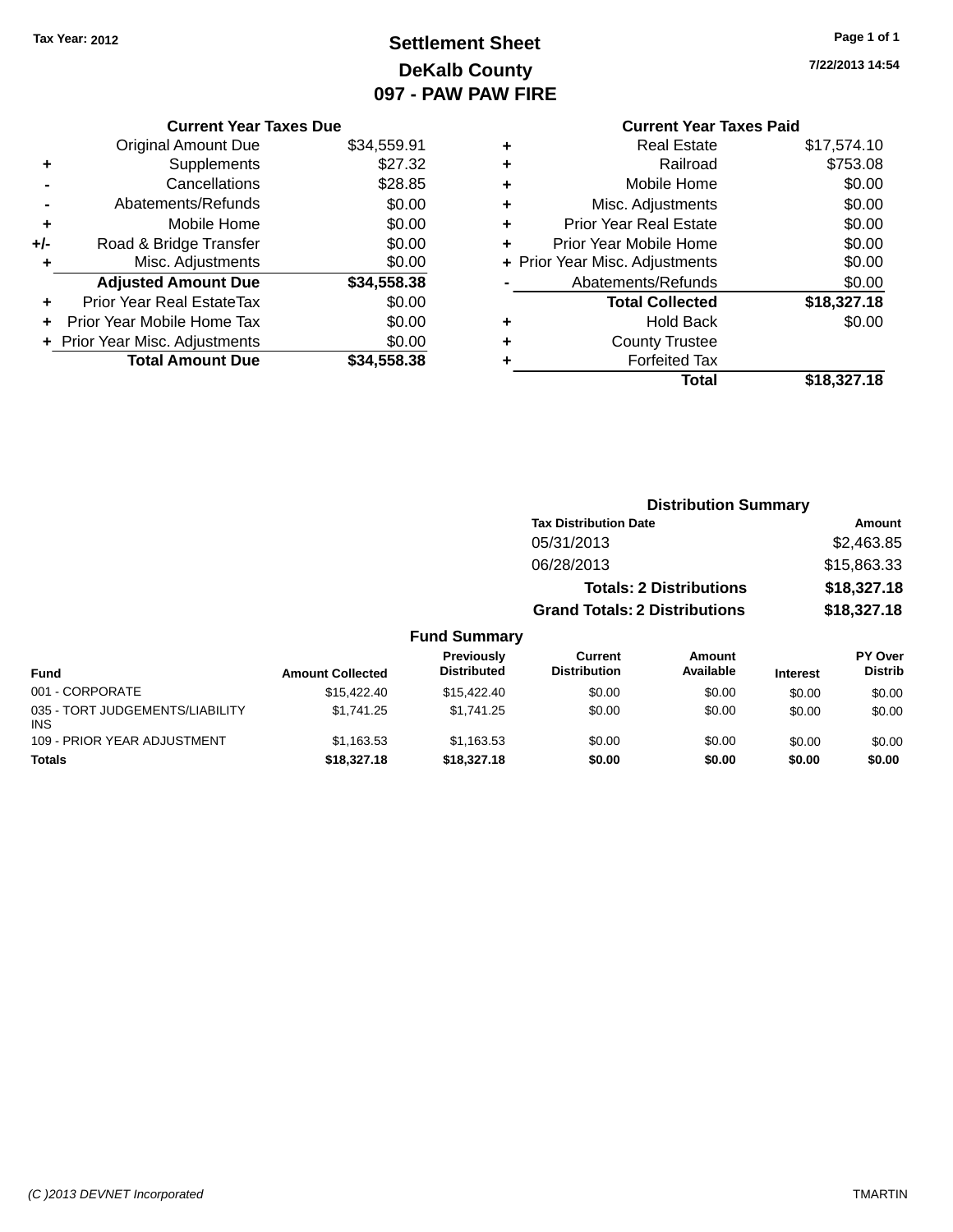### **Settlement Sheet Tax Year: 2012 Page 1 of 1 DeKalb County 098 - SANDWICH FIRE**

**7/22/2013 14:54**

### **Current Year Taxes Paid**

|     | <b>Current Year Taxes Due</b>    |              |
|-----|----------------------------------|--------------|
|     | <b>Original Amount Due</b>       | \$544,165.97 |
| ٠   | Supplements                      | \$2,652.96   |
|     | Cancellations                    | \$2,877.69   |
| -   | Abatements/Refunds               | \$0.45       |
| ٠   | Mobile Home                      | \$0.00       |
| +/- | Road & Bridge Transfer           | \$0.00       |
| ٠   | Misc. Adjustments                | \$0.00       |
|     | <b>Adjusted Amount Due</b>       | \$543,940.79 |
| ٠   | <b>Prior Year Real EstateTax</b> | \$523.87     |
|     | Prior Year Mobile Home Tax       | \$0.00       |
|     | + Prior Year Misc. Adjustments   | \$0.00       |
|     | <b>Total Amount Due</b>          | \$544.464.66 |
|     |                                  |              |

| ٠ | <b>Real Estate</b>             | \$293,039.54 |
|---|--------------------------------|--------------|
| ٠ | Railroad                       | \$874.16     |
| ٠ | Mobile Home                    | \$0.00       |
| ٠ | Misc. Adjustments              | \$0.00       |
| ٠ | <b>Prior Year Real Estate</b>  | \$523.87     |
| ٠ | Prior Year Mobile Home         | \$0.00       |
|   | + Prior Year Misc. Adjustments | \$0.00       |
|   | Abatements/Refunds             | \$0.45       |
|   | <b>Total Collected</b>         | \$294,437.12 |
| ٠ | <b>Hold Back</b>               | \$0.00       |
|   |                                |              |
| ٠ | <b>County Trustee</b>          |              |
| ٠ | <b>Forfeited Tax</b>           |              |
|   | Total                          | \$294,437.12 |

|                                                |                                      |                         |                                      | <b>Distribution Summary</b>                  |                                |                 |                           |
|------------------------------------------------|--------------------------------------|-------------------------|--------------------------------------|----------------------------------------------|--------------------------------|-----------------|---------------------------|
|                                                |                                      |                         |                                      | <b>Tax Distribution Date</b>                 |                                |                 | <b>Amount</b>             |
|                                                |                                      |                         |                                      | 05/31/2013                                   |                                |                 | \$69,965.85               |
|                                                |                                      |                         |                                      | 06/28/2013                                   |                                | \$216,418.96    |                           |
|                                                |                                      |                         |                                      | 07/26/2013                                   |                                | \$8,052.31      |                           |
|                                                |                                      |                         |                                      |                                              | <b>Totals: 3 Distributions</b> |                 | \$294,437.12              |
|                                                |                                      |                         |                                      | <b>Grand Totals: 3 Distributions</b>         |                                | \$294,437.12    |                           |
|                                                |                                      |                         | <b>Fund Summary</b>                  |                                              |                                |                 |                           |
| <b>Fund</b>                                    |                                      | <b>Amount Collected</b> | Previously<br><b>Distributed</b>     | <b>Current</b><br><b>Distribution</b>        | <b>Amount</b><br>Available     | <b>Interest</b> | PY Over<br><b>Distrib</b> |
| 001 - CORPORATE                                |                                      | \$257,946.36            | \$250,892.00                         | \$7,054.36                                   | \$0.00                         | \$0.00          | \$0.00                    |
| 027 - AUDIT                                    |                                      | \$2,558.94              | \$2,488.96                           | \$69.98                                      | \$0.00                         | \$0.00          | \$0.00                    |
| 035 - TORT JUDGEMENTS/LIABILITY<br>INS.        |                                      | \$33,931.82             | \$33,003.85                          | \$927.97                                     | \$0.00                         | \$0.00          | \$0.00                    |
| Totals                                         |                                      | \$294,437.12            | \$286,384.81                         | \$8,052.31                                   | \$0.00                         | \$0.00          | \$0.00                    |
|                                                |                                      |                         | <b>Abatement Detail</b>              |                                              |                                |                 |                           |
| <b>Source</b><br>Year<br>2012 RE - Real Estate | <b>Account Type</b><br>PTAB Decision |                         | <b>Amount Adjustment Description</b> | \$0.45 19-27-427-021 2011 PTAB REFUND by TBA |                                |                 |                           |

**Totals 1 entries \$0.45**

\$0.45 19-27-427-021 2011 PTAB REFUND by TBA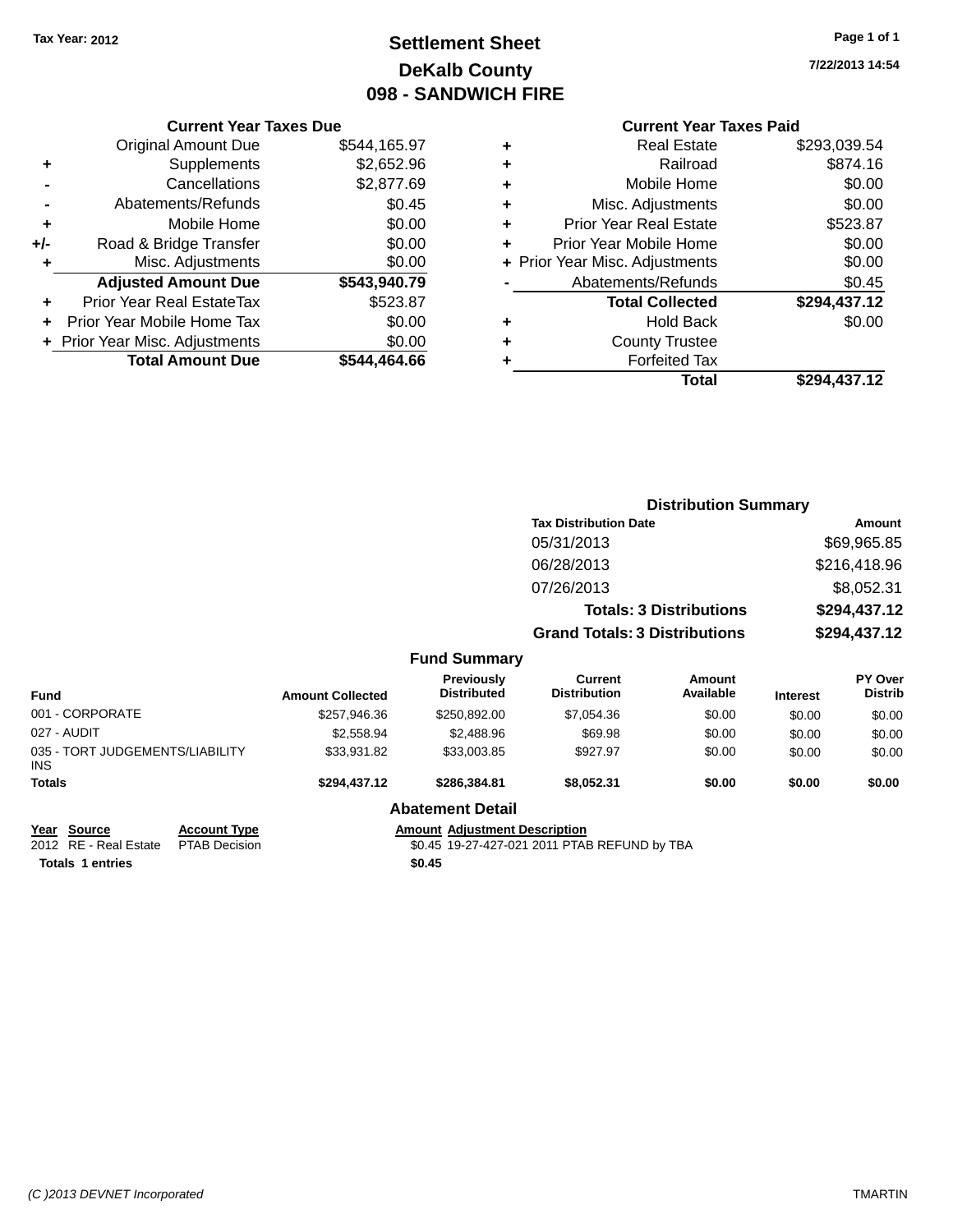### **Settlement Sheet Tax Year: 2012 Page 1 of 1 DeKalb County 099 - SHABBONA FIRE**

**7/22/2013 14:54**

|     | <b>Current Year Taxes Due</b>  |              |
|-----|--------------------------------|--------------|
|     | <b>Original Amount Due</b>     | \$177,849.14 |
| ٠   | Supplements                    | \$124.40     |
|     | Cancellations                  | \$179.51     |
|     | Abatements/Refunds             | \$4.72       |
| ٠   | Mobile Home                    | \$0.00       |
| +/- | Road & Bridge Transfer         | \$0.00       |
|     | Misc. Adjustments              | \$45.50      |
|     | <b>Adjusted Amount Due</b>     | \$177,834.81 |
|     | Prior Year Real EstateTax      | (\$313.42)   |
|     | Prior Year Mobile Home Tax     | \$0.00       |
|     | + Prior Year Misc. Adjustments | \$0.00       |
|     | <b>Total Amount Due</b>        | \$177,521.39 |
|     |                                |              |

| \$99,126.78  |  |
|--------------|--|
| \$2,005.69   |  |
| \$0.00       |  |
| \$45.50      |  |
| (\$313.42)   |  |
| \$0.00       |  |
| \$0.00       |  |
| \$4.72       |  |
| \$100,859.83 |  |
| \$0.00       |  |
|              |  |
|              |  |
| \$100,859.83 |  |
|              |  |

|                                         |                         |                                  | <b>Distribution Summary</b>           |                                |                 |                                  |
|-----------------------------------------|-------------------------|----------------------------------|---------------------------------------|--------------------------------|-----------------|----------------------------------|
|                                         |                         |                                  | <b>Tax Distribution Date</b>          |                                |                 | Amount                           |
|                                         |                         |                                  | 05/31/2013                            |                                |                 | \$15,862.17                      |
|                                         |                         |                                  | 06/28/2013                            |                                |                 | \$83,410.40                      |
|                                         |                         |                                  | 07/26/2013                            |                                |                 | \$1,587.26                       |
|                                         |                         |                                  |                                       | <b>Totals: 3 Distributions</b> |                 | \$100,859.83                     |
|                                         |                         |                                  | <b>Grand Totals: 3 Distributions</b>  |                                | \$100,859.83    |                                  |
|                                         |                         | <b>Fund Summary</b>              |                                       |                                |                 |                                  |
| <b>Fund</b>                             | <b>Amount Collected</b> | Previously<br><b>Distributed</b> | <b>Current</b><br><b>Distribution</b> | <b>Amount</b><br>Available     | <b>Interest</b> | <b>PY Over</b><br><b>Distrib</b> |
| 001 - CORPORATE                         | \$69,346.86             | \$68,255.54                      | \$1,091.32                            | \$0.00                         | \$0.00          | \$0.00                           |
| 035 - TORT JUDGEMENTS/LIABILITY<br>INS. | \$13,771.92             | \$13,555.18                      | \$216.74                              | \$0.00                         | \$0.00          | \$0.00                           |
| 064 - AMBULANCE                         | \$17,741.05             | \$17,461.85                      | \$279.20                              | \$0.00                         | \$0.00          | \$0.00                           |
| <b>Totals</b>                           | \$100,859.83            | \$99,272.57                      | \$1,587.26                            | \$0.00                         | \$0.00          | \$0.00                           |

#### **Miscellaneous Adjustment Detail**

| Year Source             | <b>Account Type</b>                        |         | <b>Amount Adjustment Description</b> |
|-------------------------|--------------------------------------------|---------|--------------------------------------|
|                         | 2012 RE - Real Estate Paymt In Lieu of Tax |         | \$45.50 SEQUOYA APTS by TBA          |
| <b>Totals 1 entries</b> |                                            | \$45.50 |                                      |

#### **Abatement Detail**

| Year Source                         | <b>Account Type</b> |        | <b>Amount Adjustment Description</b>         |
|-------------------------------------|---------------------|--------|----------------------------------------------|
| 2012 RE - Real Estate               | PTAB Decision       |        | \$0.41 13-15-176-011 PTAB REFUND by TBA      |
| 2012 RE - Real Estate PTAB Decision |                     |        | \$4.31 13-15-327-010 2011 PTAB REFUND by TBA |
| <b>Totals 2 entries</b>             |                     | \$4.72 |                                              |
|                                     |                     |        |                                              |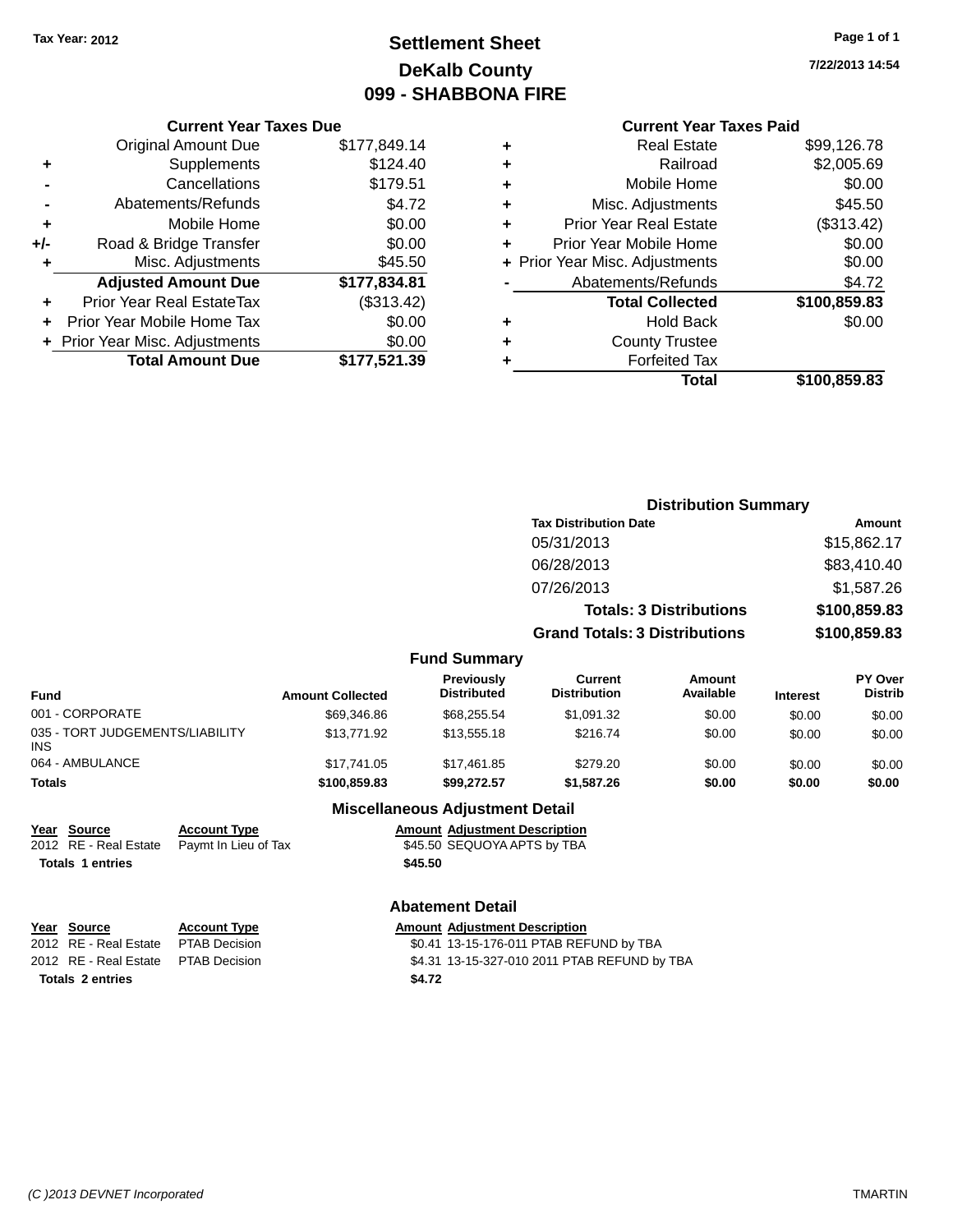### **Settlement Sheet Tax Year: 2012 Page 1 of 1 DeKalb County 100 - SOMONAUK FIRE**

**7/22/2013 14:54**

|     | <b>Current Year Taxes Due</b>  |              |
|-----|--------------------------------|--------------|
|     | <b>Original Amount Due</b>     | \$249,207.65 |
| ٠   | Supplements                    | \$1,785.71   |
|     | Cancellations                  | \$1,981.70   |
|     | Abatements/Refunds             | \$0.00       |
| ٠   | Mobile Home                    | \$0.00       |
| +/- | Road & Bridge Transfer         | \$0.00       |
|     | Misc. Adjustments              | \$0.00       |
|     | <b>Adjusted Amount Due</b>     | \$249,011.66 |
| ٠   | Prior Year Real EstateTax      | \$0.00       |
|     | Prior Year Mobile Home Tax     | \$0.00       |
|     | + Prior Year Misc. Adjustments | \$0.00       |
|     | <b>Total Amount Due</b>        | \$249.011.66 |
|     |                                |              |

|   | Real Estate                    | \$136,827,95 |
|---|--------------------------------|--------------|
| ٠ | Railroad                       | \$1,787.01   |
| ٠ | Mobile Home                    | \$0.00       |
| ٠ | Misc. Adjustments              | \$0.00       |
| ٠ | <b>Prior Year Real Estate</b>  | \$0.00       |
| ٠ | Prior Year Mobile Home         | \$0.00       |
|   | + Prior Year Misc. Adjustments | \$0.00       |
|   | Abatements/Refunds             | \$0.00       |
|   | <b>Total Collected</b>         | \$138,614.96 |
| ٠ | <b>Hold Back</b>               | \$0.00       |
| ٠ | <b>County Trustee</b>          |              |
| ٠ | <b>Forfeited Tax</b>           |              |
|   | Total                          | \$138,614.96 |
|   |                                |              |

|                     |                                      | <b>Distribution Summary</b>    |                |
|---------------------|--------------------------------------|--------------------------------|----------------|
|                     | <b>Tax Distribution Date</b>         |                                | Amount         |
|                     | 05/31/2013                           |                                | \$33,981.70    |
|                     | 06/28/2013                           |                                | \$103,016.09   |
|                     | 07/26/2013                           |                                | \$1,617.17     |
|                     |                                      | <b>Totals: 3 Distributions</b> | \$138,614.96   |
|                     | <b>Grand Totals: 3 Distributions</b> |                                | \$138,614.96   |
| <b>Fund Summary</b> |                                      |                                |                |
| Previously          | $C$ urrent                           | Amount                         | <b>PY Over</b> |

| <b>Fund</b>     | <b>Amount Collected</b> | <b>Previously</b><br><b>Distributed</b> | Current<br><b>Distribution</b> | Amount<br>Available | <b>Interest</b> | PY Over<br><b>Distrib</b> |
|-----------------|-------------------------|-----------------------------------------|--------------------------------|---------------------|-----------------|---------------------------|
| 001 - CORPORATE | \$73.415.47             | \$72.558.96                             | \$856.51                       | \$0.00              | \$0.00          | \$0.00                    |
| 064 - AMBULANCE | \$65,199.49             | \$64,438.83                             | \$760.66                       | \$0.00              | \$0.00          | \$0.00                    |
| <b>Totals</b>   | \$138,614.96            | \$136,997.79                            | \$1.617.17                     | \$0.00              | \$0.00          | \$0.00                    |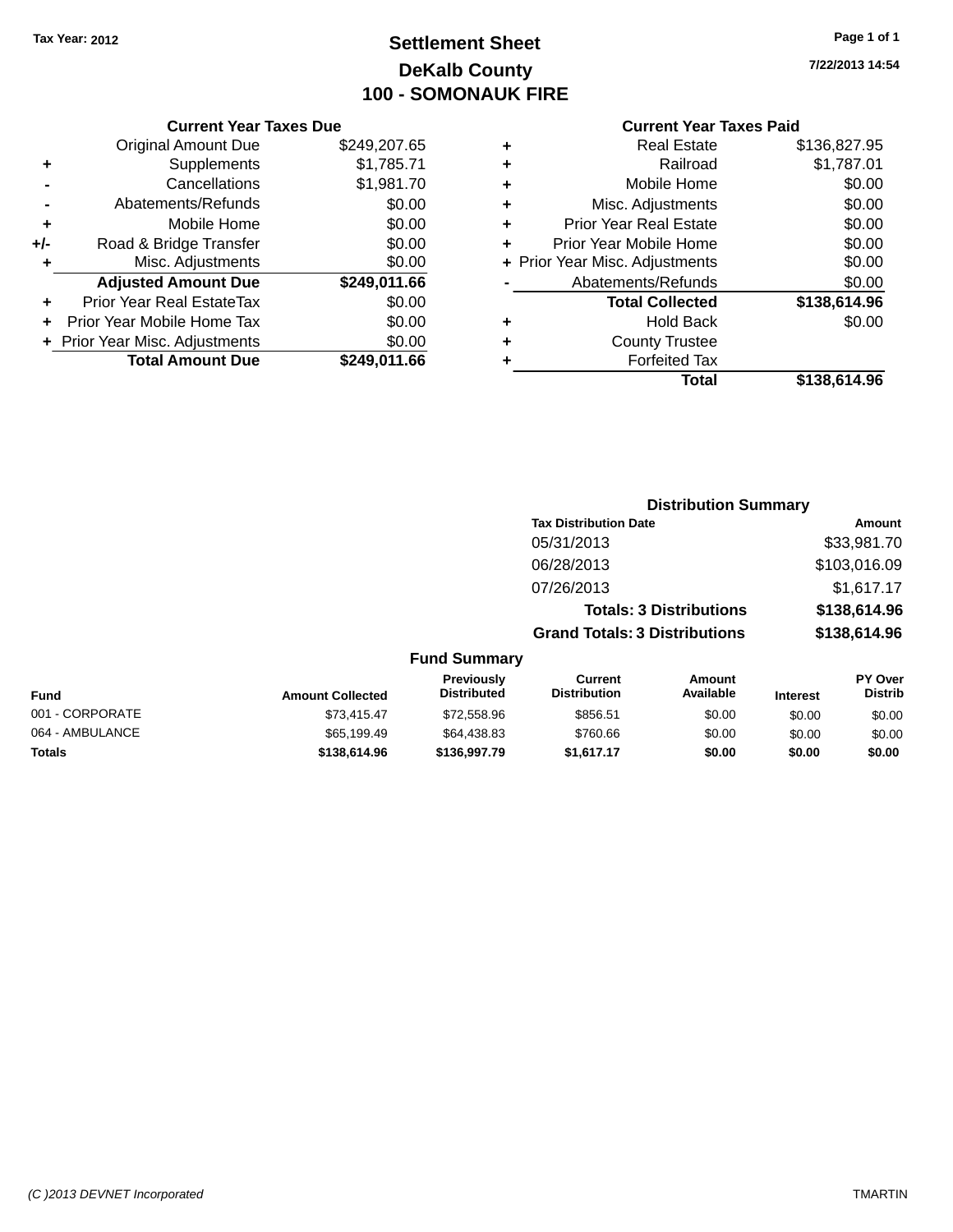## **Settlement Sheet Tax Year: 2012 Page 1 of 1 DeKalb County 101 - SYCAMORE FIRE**

**7/22/2013 14:54**

|     | <b>Current Year Taxes Due</b>  |              |
|-----|--------------------------------|--------------|
|     | <b>Original Amount Due</b>     | \$320,797.06 |
| ٠   | Supplements                    | \$1,832.01   |
|     | Cancellations                  | \$2,221.68   |
|     | Abatements/Refunds             | \$0.00       |
| ٠   | Mobile Home                    | \$0.00       |
| +/- | Road & Bridge Transfer         | \$0.00       |
| ٠   | Misc. Adjustments              | \$0.00       |
|     | <b>Adjusted Amount Due</b>     | \$320,407.39 |
| ÷   | Prior Year Real EstateTax      | \$0.00       |
|     | Prior Year Mobile Home Tax     | \$0.00       |
|     | + Prior Year Misc. Adjustments | \$0.00       |
|     | <b>Total Amount Due</b>        | \$320,407.39 |
|     |                                |              |

|   | <b>Current Year Taxes Paid</b> |              |  |  |  |
|---|--------------------------------|--------------|--|--|--|
| ٠ | <b>Real Estate</b>             | \$175,744.30 |  |  |  |
| ٠ | Railroad                       | \$0.00       |  |  |  |
| ٠ | Mobile Home                    | \$0.00       |  |  |  |
| ٠ | Misc. Adjustments              | \$0.00       |  |  |  |
| ٠ | <b>Prior Year Real Estate</b>  | \$0.00       |  |  |  |
| ٠ | Prior Year Mobile Home         | \$0.00       |  |  |  |
|   | + Prior Year Misc. Adjustments | \$0.00       |  |  |  |
|   | Abatements/Refunds             | \$0.00       |  |  |  |
|   | <b>Total Collected</b>         | \$175,744.30 |  |  |  |
| ٠ | <b>Hold Back</b>               | \$0.00       |  |  |  |
| ٠ | <b>County Trustee</b>          |              |  |  |  |
| ٠ | <b>Forfeited Tax</b>           |              |  |  |  |
|   | Total                          | \$175.744.30 |  |  |  |
|   |                                |              |  |  |  |

|        |                                         |                                       | <b>Distribution Summary</b>    |                 |                                  |
|--------|-----------------------------------------|---------------------------------------|--------------------------------|-----------------|----------------------------------|
|        |                                         | <b>Tax Distribution Date</b>          |                                |                 | Amount                           |
|        |                                         | 05/31/2013                            |                                |                 | \$37,650.23                      |
|        |                                         | 06/28/2013                            |                                |                 | \$134,765.78                     |
|        |                                         | 07/26/2013                            |                                |                 | \$3,328.29                       |
|        |                                         |                                       | <b>Totals: 3 Distributions</b> |                 | \$175,744.30                     |
|        |                                         | <b>Grand Totals: 3 Distributions</b>  |                                |                 | \$175,744.30                     |
|        | <b>Fund Summary</b>                     |                                       |                                |                 |                                  |
| lected | <b>Previously</b><br><b>Distributed</b> | <b>Current</b><br><b>Distribution</b> | Amount<br>Available            | <b>Interest</b> | <b>PY Over</b><br><b>Distrib</b> |

| Fund            | <b>Amount Collected</b> | <b>Previously</b><br><b>Distributed</b> | Current<br><b>Distribution</b> | Amount<br>Available | <b>Interest</b> | <b>PY Over</b><br><b>Distrib</b> |
|-----------------|-------------------------|-----------------------------------------|--------------------------------|---------------------|-----------------|----------------------------------|
| 001 - CORPORATE | \$87,225.58             | \$85,573,68                             | \$1.651.90                     | \$0.00              | \$0.00          | \$0.00                           |
| 064 - AMBULANCE | \$88,518,72             | \$86.842.33                             | \$1.676.39                     | \$0.00              | \$0.00          | \$0.00                           |
| <b>Totals</b>   | \$175,744.30            | \$172,416.01                            | \$3.328.29                     | \$0.00              | \$0.00          | \$0.00                           |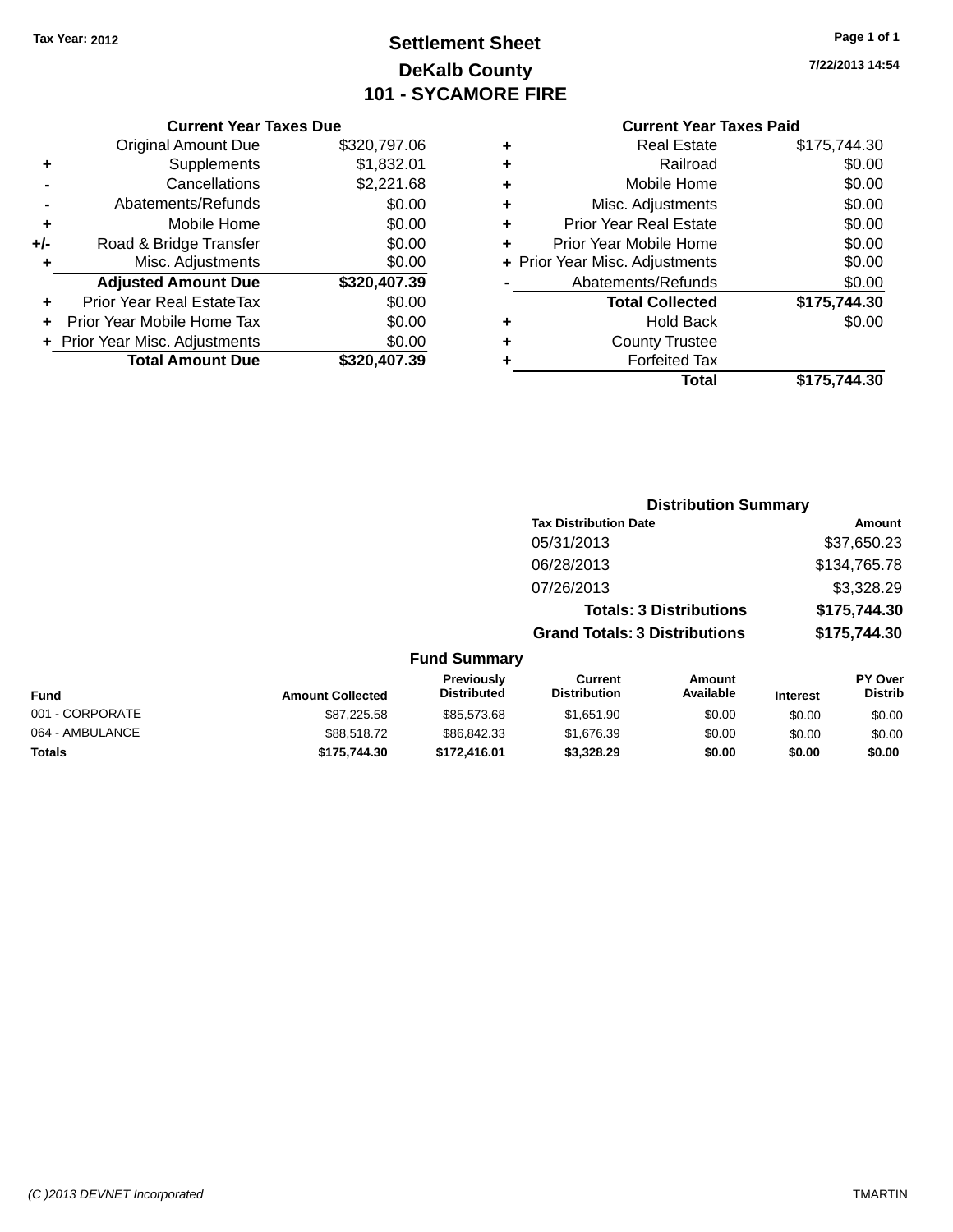### **Settlement Sheet Tax Year: 2012 Page 1 of 1 DeKalb County 102 - WATERMAN FIRE**

**7/22/2013 14:54**

#### **Current Year Taxes Due**

|     | <b>Original Amount Due</b>       | \$140,878.06 |
|-----|----------------------------------|--------------|
| ٠   | Supplements                      | \$628.77     |
|     | Cancellations                    | \$685.69     |
|     | Abatements/Refunds               | \$0.00       |
| ٠   | Mobile Home                      | \$0.00       |
| +/- | Road & Bridge Transfer           | \$0.00       |
| ٠   | Misc. Adjustments                | \$0.00       |
|     | <b>Adjusted Amount Due</b>       | \$140,821.14 |
|     | <b>Prior Year Real EstateTax</b> | \$0.00       |
|     | Prior Year Mobile Home Tax       | \$0.00       |
|     | + Prior Year Misc. Adjustments   | \$0.00       |
|     | <b>Total Amount Due</b>          | \$140,821.14 |

| ٠ | <b>Real Estate</b>             | \$75,556.34 |
|---|--------------------------------|-------------|
| ٠ | Railroad                       | \$1,071.24  |
| ٠ | Mobile Home                    | \$0.00      |
| ٠ | Misc. Adjustments              | \$0.00      |
| ٠ | <b>Prior Year Real Estate</b>  | \$0.00      |
| ٠ | Prior Year Mobile Home         | \$0.00      |
|   | + Prior Year Misc. Adjustments | \$0.00      |
|   | Abatements/Refunds             | \$0.00      |
|   | <b>Total Collected</b>         | \$76,627.58 |
| ٠ | <b>Hold Back</b>               | \$0.00      |
| ٠ | <b>County Trustee</b>          |             |
| ٠ | <b>Forfeited Tax</b>           |             |
|   | Total                          | \$76,627.58 |
|   |                                |             |

|                 |                                         |                                      | <b>Distribution Summary</b>    |                 |                                  |
|-----------------|-----------------------------------------|--------------------------------------|--------------------------------|-----------------|----------------------------------|
|                 |                                         | <b>Tax Distribution Date</b>         |                                |                 | Amount                           |
|                 |                                         | 05/31/2013                           |                                |                 | \$18,721.92                      |
|                 |                                         | 06/28/2013                           |                                |                 | \$56,515.85                      |
|                 |                                         | 07/26/2013                           |                                |                 | \$1,389.81                       |
|                 |                                         |                                      | <b>Totals: 3 Distributions</b> |                 | \$76,627.58                      |
|                 |                                         | <b>Grand Totals: 3 Distributions</b> |                                |                 | \$76,627.58                      |
|                 | <b>Fund Summary</b>                     |                                      |                                |                 |                                  |
| mount Collected | <b>Previously</b><br><b>Distributed</b> | Current<br><b>Distribution</b>       | Amount<br>Available            | <b>Interest</b> | <b>PY Over</b><br><b>Distrib</b> |

| <b>Fund</b>     | <b>Amount Collected</b> | <b>Previously</b><br><b>Distributed</b> | Current<br><b>Distribution</b> | Amount<br>Available | <b>Interest</b> | <b>PY Over</b><br>Distrib |
|-----------------|-------------------------|-----------------------------------------|--------------------------------|---------------------|-----------------|---------------------------|
| 001 - CORPORATE | \$76.627.58             | \$75,237,77                             | \$1.389.81                     | \$0.00              | \$0.00          | \$0.00                    |
| <b>Totals</b>   | \$76.627.58             | \$75.237.77                             | \$1.389.81                     | \$0.00              | \$0.00          | \$0.00                    |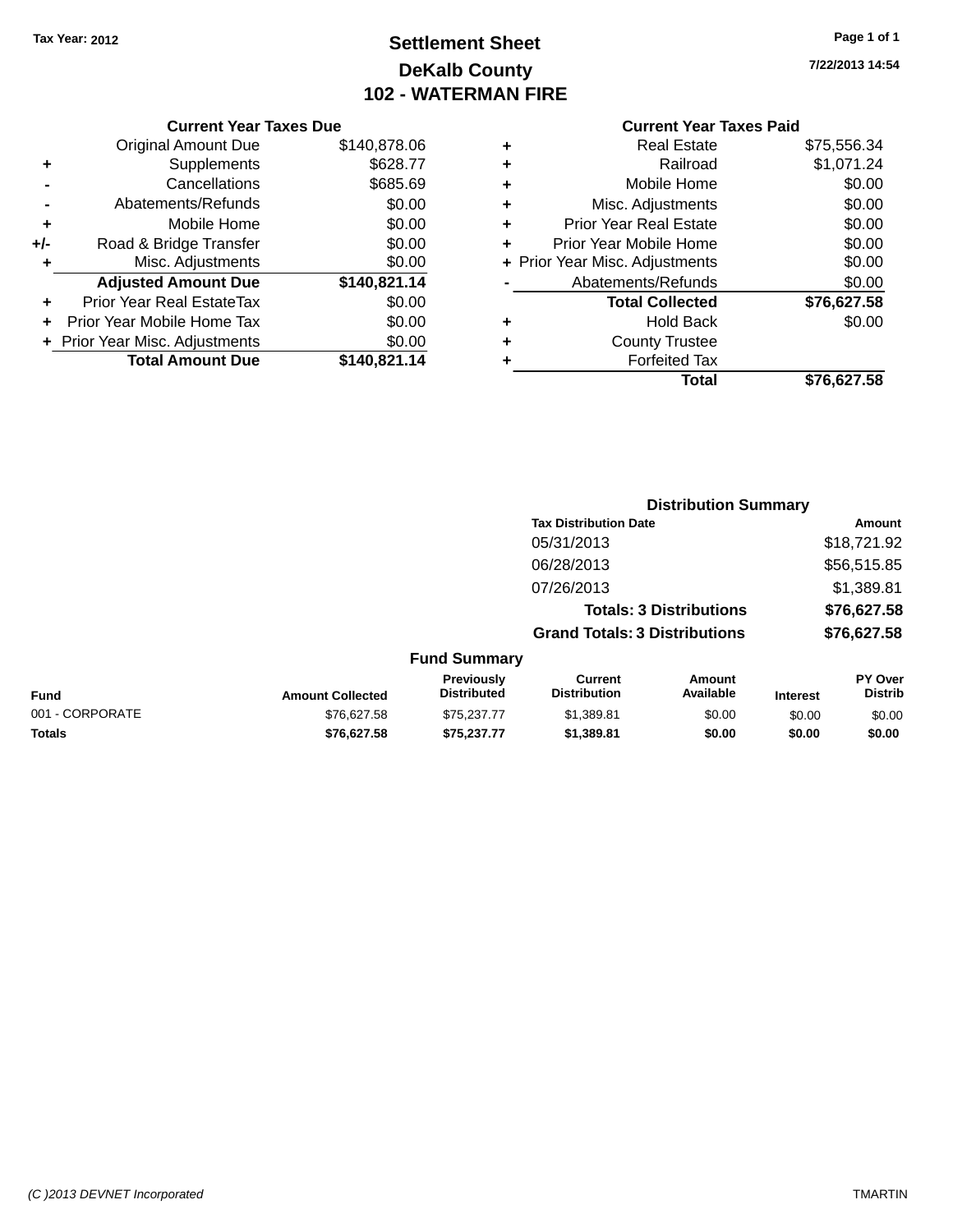### **Settlement Sheet Tax Year: 2012 Page 1 of 1 DeKalb County 103 - EARLVILLE LIBRARY DISTRICT**

**7/22/2013 14:54**

### **Current Year Taxes Paid**

|     | <b>Current Year Taxes Due</b>  |            |
|-----|--------------------------------|------------|
|     | <b>Original Amount Due</b>     | \$4,032.90 |
| ٠   | Supplements                    | \$0.00     |
|     | Cancellations                  | \$0.00     |
|     | Abatements/Refunds             | \$0.00     |
| ÷   | Mobile Home                    | \$0.00     |
| +/- | Road & Bridge Transfer         | \$0.00     |
| ٠   | Misc. Adjustments              | \$0.00     |
|     | <b>Adjusted Amount Due</b>     | \$4,032.90 |
| ٠   | Prior Year Real EstateTax      | \$0.00     |
|     | Prior Year Mobile Home Tax     | \$0.00     |
|     | + Prior Year Misc. Adjustments | \$0.00     |
|     | <b>Total Amount Due</b>        | \$4.032.90 |
|     |                                |            |

|   | <b>Real Estate</b>             | \$2,399.09 |
|---|--------------------------------|------------|
| ٠ | Railroad                       | \$0.00     |
| ٠ | Mobile Home                    | \$0.00     |
| ٠ | Misc. Adjustments              | \$0.00     |
| ٠ | <b>Prior Year Real Estate</b>  | \$0.00     |
| ٠ | Prior Year Mobile Home         | \$0.00     |
|   | + Prior Year Misc. Adjustments | \$0.00     |
|   | Abatements/Refunds             | \$0.00     |
|   | <b>Total Collected</b>         | \$2,399.09 |
| ٠ | <b>Hold Back</b>               | \$0.00     |
|   | <b>County Trustee</b>          |            |
| ٠ | <b>Forfeited Tax</b>           |            |
|   | Total                          | \$2.399.09 |
|   |                                |            |

| <b>Distribution Summary</b>          |            |  |  |  |
|--------------------------------------|------------|--|--|--|
| <b>Tax Distribution Date</b>         | Amount     |  |  |  |
| 05/31/2013                           | \$947.68   |  |  |  |
| 06/28/2013                           | \$1,451.41 |  |  |  |
| <b>Totals: 2 Distributions</b>       | \$2,399.09 |  |  |  |
| <b>Grand Totals: 2 Distributions</b> | \$2,399.09 |  |  |  |

### **Fund Summary**

| <b>Fund</b>                                         | <b>Amount Collected</b> | <b>Previously</b><br><b>Distributed</b> | Current<br><b>Distribution</b> | Amount<br>Available | <b>Interest</b> | <b>PY Over</b><br><b>Distrib</b> |
|-----------------------------------------------------|-------------------------|-----------------------------------------|--------------------------------|---------------------|-----------------|----------------------------------|
| 001 - CORPORATE                                     | \$1,397.86              | \$1,397.86                              | \$0.00                         | \$0.00              | \$0.00          | \$0.00                           |
| 004 - OPERATIONS & MAINTENANCE                      | \$186.38                | \$186.38                                | \$0.00                         | \$0.00              | \$0.00          | \$0.00                           |
| 027 - AUDIT                                         | \$45.94                 | \$45.94                                 | \$0.00                         | \$0.00              | \$0.00          | \$0.00                           |
| 031 - WORKING CASH                                  | \$0.00                  | \$0.00                                  | \$0.00                         | \$0.00              | \$0.00          | \$0.00                           |
| 035 - TORT JUDGMENTS, LIABILITY<br><b>INSURANCE</b> | \$590.08                | \$590.08                                | \$0.00                         | \$0.00              | \$0.00          | \$0.00                           |
| 047 - SOCIAL SECURITY                               | \$178.83                | \$178.83                                | \$0.00                         | \$0.00              | \$0.00          | \$0.00                           |
| <b>Totals</b>                                       | \$2,399.09              | \$2,399.09                              | \$0.00                         | \$0.00              | \$0.00          | \$0.00                           |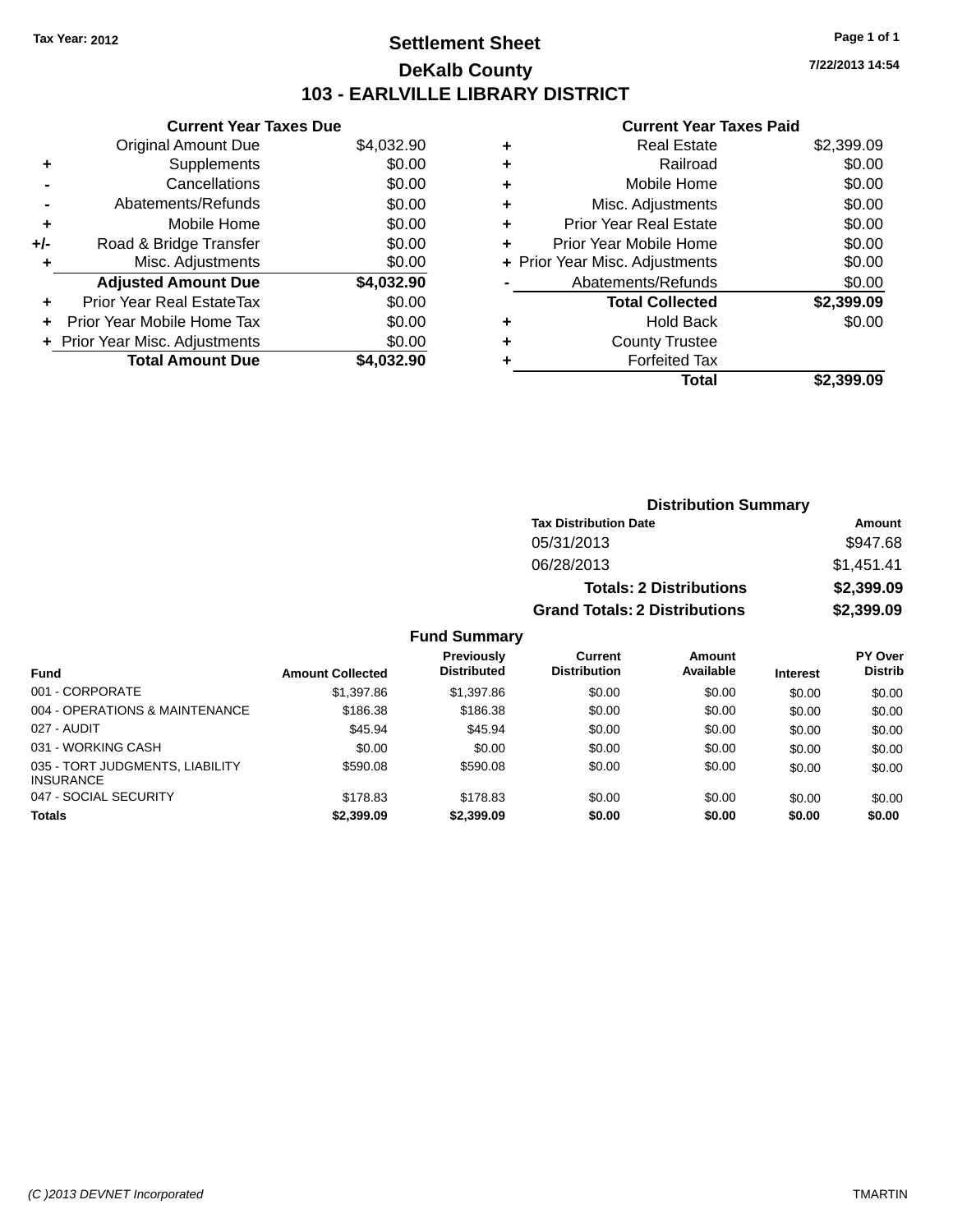### **Settlement Sheet Tax Year: 2012 Page 1 of 2 DeKalb County 110 - DEKALB PARK**

**7/22/2013 14:54**

| <b>Current Year Taxes Due</b> |  |  |  |
|-------------------------------|--|--|--|
|-------------------------------|--|--|--|

|       | <b>Original Amount Due</b>       | \$3,612,969.72 |
|-------|----------------------------------|----------------|
| ٠     | Supplements                      | \$71,698.20    |
|       | Cancellations                    | \$145,145.70   |
|       | Abatements/Refunds               | \$0.64         |
| ٠     | Mobile Home                      | \$0.00         |
| $+/-$ | Road & Bridge Transfer           | \$0.00         |
| ٠     | Misc. Adjustments                | \$842.26       |
|       | <b>Adjusted Amount Due</b>       | \$3,540,363.84 |
| ÷     | <b>Prior Year Real EstateTax</b> | \$533.78       |
|       | Prior Year Mobile Home Tax       | \$0.00         |
|       | + Prior Year Misc. Adjustments   | \$3.07         |
|       | <b>Total Amount Due</b>          | \$3,540,900.69 |

### **Current Year Taxes Paid**

| ٠ | <b>Real Estate</b>             | \$1,841,290.67 |
|---|--------------------------------|----------------|
| ٠ | Railroad                       | \$4,223.62     |
| ٠ | Mobile Home                    | \$0.00         |
| ٠ | Misc. Adjustments              | \$842.26       |
| ٠ | <b>Prior Year Real Estate</b>  | \$533.78       |
| ٠ | Prior Year Mobile Home         | \$0.00         |
|   | + Prior Year Misc. Adjustments | \$3.07         |
|   | Abatements/Refunds             | \$0.64         |
|   | <b>Total Collected</b>         | \$1,846,892.76 |
| ٠ | <b>Hold Back</b>               | \$0.00         |
| ٠ | <b>County Trustee</b>          |                |
| ٠ | <b>Forfeited Tax</b>           |                |
|   | Total                          | \$1,846,892.76 |
|   |                                |                |

### **Distribution Summary**

| <b>Tax Distribution Date</b>         | Amount         |
|--------------------------------------|----------------|
| 05/31/2013                           | \$373,226.54   |
| 06/28/2013                           | \$1,439,065.19 |
| 07/26/2013                           | \$34,601.03    |
| <b>Totals: 3 Distributions</b>       | \$1,846,892.76 |
| <b>Grand Totals: 3 Distributions</b> | \$1,846,892.76 |

#### **Fund Summary**

| <b>Fund</b>                             | <b>Amount Collected</b> | <b>Previously</b><br><b>Distributed</b> | Current<br><b>Distribution</b> | Amount<br>Available | <b>Interest</b> | PY Over<br><b>Distrib</b> |
|-----------------------------------------|-------------------------|-----------------------------------------|--------------------------------|---------------------|-----------------|---------------------------|
| 001 - CORPORATE                         | \$497.988.74            | \$488,659.06                            | \$9,329.68                     | \$0.00              | \$0.00          | \$0.00                    |
| 003 - BONDS AND INTEREST                | \$605.782.67            | \$594.433.49                            | \$11,349.18                    | \$0.00              | \$0.00          | \$0.00                    |
| $005 - I. M. R. F.$                     | \$127,755.13            | \$125,361.67                            | \$2,393.46                     | \$0.00              | \$0.00          | \$0.00                    |
| 027 - AUDIT                             | \$13,689.18             | \$13,432.71                             | \$256.47                       | \$0.00              | \$0.00          | \$0.00                    |
| 035 - TORT JUDGEMENTS/LIABILITY<br>INS. | \$38,359.97             | \$37,641.31                             | \$718.66                       | \$0.00              | \$0.00          | \$0.00                    |
| 047 - SOCIAL SECURITY                   | \$94.023.46             | \$92,261.96                             | \$1.761.50                     | \$0.00              | \$0.00          | \$0.00                    |
| 060 - UNEMPLOYMENT INSURANCE            | \$30.693.51             | \$30,118.48                             | \$575.03                       | \$0.00              | \$0.00          | \$0.00                    |
| 062 - WORKERS COMPENSATION              | \$25,572.07             | \$25.092.99                             | \$479.08                       | \$0.00              | \$0.00          | \$0.00                    |
| 122 - RECREATION                        | \$233,497.11            | \$229,122.61                            | \$4,374.50                     | \$0.00              | \$0.00          | \$0.00                    |
| 123 - AQUARIUM AND MUSEUM               | \$70,010.18             | \$68,698.55                             | \$1,311,63                     | \$0.00              | \$0.00          | \$0.00                    |
| 126 - REC PROGRAMS/HANDICAPPED          | \$109.520.74            | \$107.468.90                            | \$2.051.84                     | \$0.00              | \$0.00          | \$0.00                    |
| <b>Totals</b>                           | \$1.846.892.76          | \$1.812.291.73                          | \$34,601.03                    | \$0.00              | \$0.00          | \$0.00                    |

### **Miscellaneous Adjustment Detail**

| <u>Year Source</u>      | <b>Account Type</b>                        | <b>Amount Adjustment Description</b>                        |
|-------------------------|--------------------------------------------|-------------------------------------------------------------|
| 2011 RE - Real Estate   | <b>Back Tax Collected</b>                  | \$3.07 DEK UNIVERSITY DEVEL REDEMPTION 08-16-100-009 by TBA |
|                         | 2012 RE - Real Estate Paymt In Lieu of Tax | \$842.26 DEKALB UNITS by TBA                                |
| <b>Totals 2 entries</b> |                                            | \$845.33                                                    |
|                         |                                            |                                                             |
|                         |                                            |                                                             |

### **Abatement Detail**

| Year Source                         | <b>Account Type</b> | <b>Amount Adiustment Description</b>    |
|-------------------------------------|---------------------|-----------------------------------------|
| 2012 RE - Real Estate PTAB Decision |                     | \$0.28 08-12-451-008 PTAB REFUND by TBA |
| 2012 RE - Real Estate PTAB Decision |                     | \$0.24 08-12-451-012 PTAB REFUND by TBA |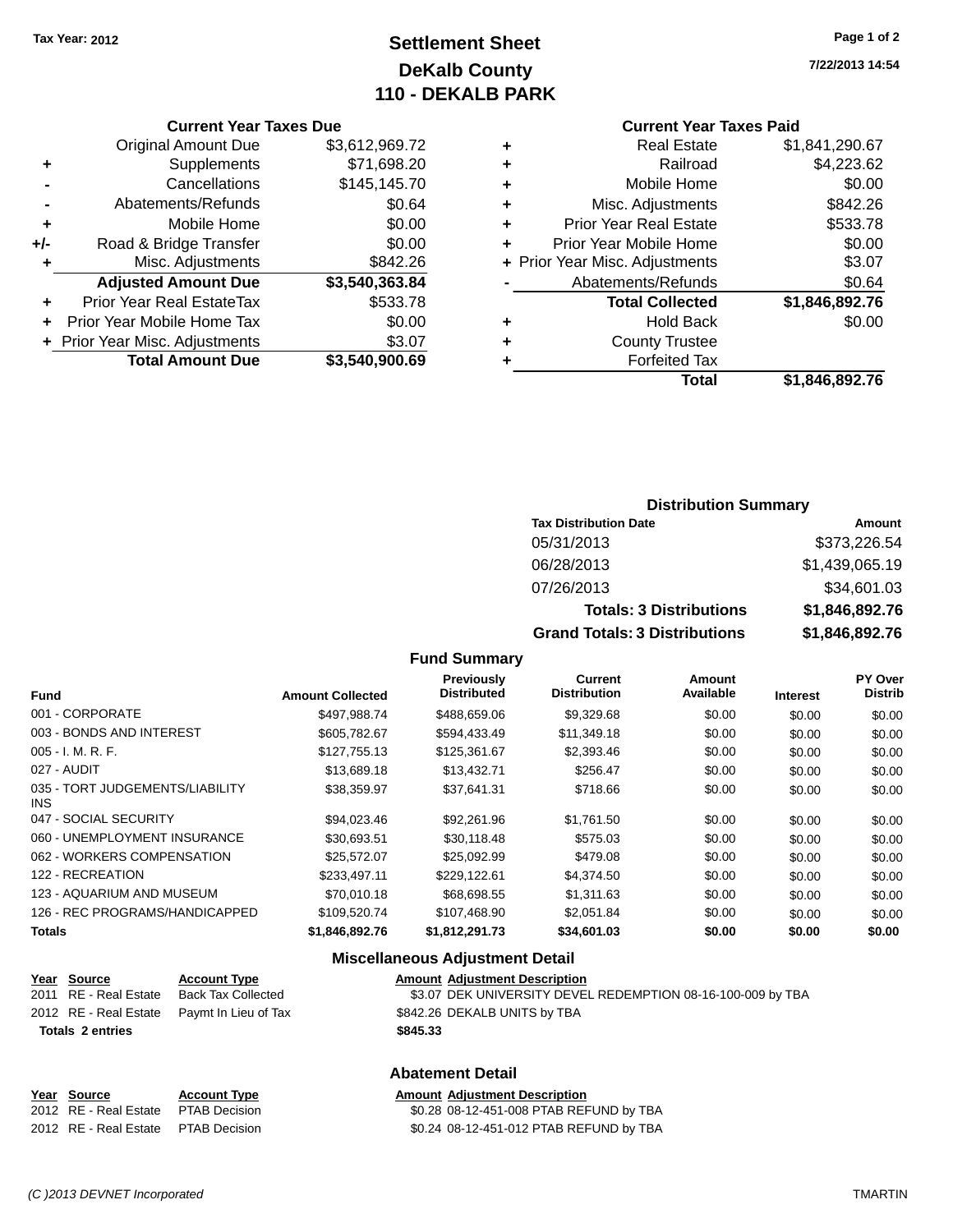## **Settlement Sheet Tax Year: 2012 Page 2 of 2 DeKalb County**

**Abatement Detail**

**Year Source Account Type Anneurs Amount Adjustment Description**<br>
2012 RE - Real Estate PTAB Decision **Amount 2012** 08-12-451-013 PTAB REF \$0.12 08-12-451-013 PTAB REFUND by TBA **7/22/2013 14:54**

**Totals 3 entries \$0.64**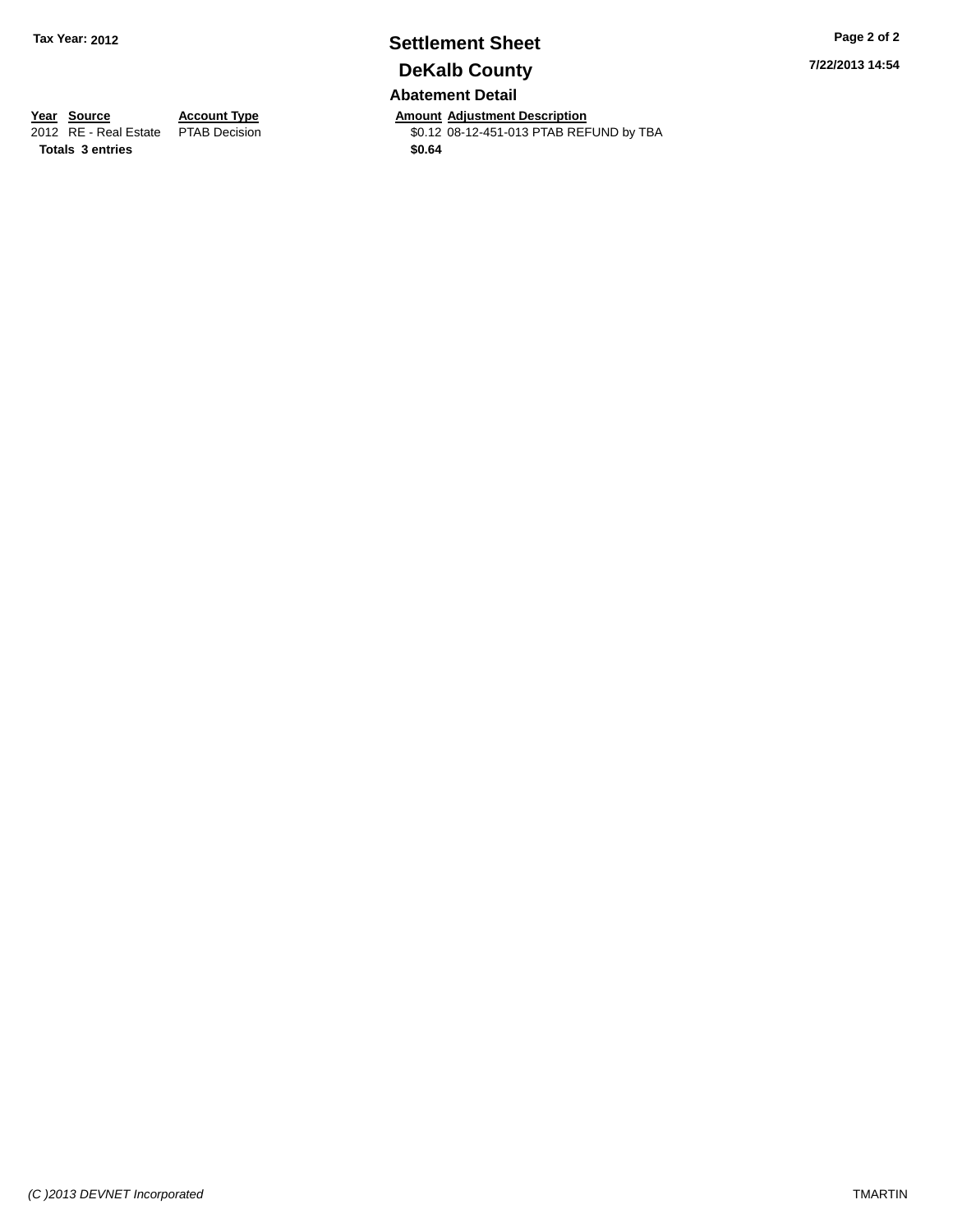### **Settlement Sheet Tax Year: 2012 Page 1 of 1 DeKalb County 111 - FRANKLIN TWP PARK**

**7/22/2013 14:54**

#### **Current Year Taxes Paid**

| <b>Current Year Taxes Due</b>          |             |  |  |  |  |  |
|----------------------------------------|-------------|--|--|--|--|--|
| <b>Original Amount Due</b>             | \$38,826.47 |  |  |  |  |  |
| Supplements                            | \$91.98     |  |  |  |  |  |
| Cancellations                          | \$112.65    |  |  |  |  |  |
| Abatements/Refunds                     | \$0.11      |  |  |  |  |  |
| Mobile Home                            | \$0.00      |  |  |  |  |  |
| Road & Bridge Transfer<br>+/-          |             |  |  |  |  |  |
| Misc. Adjustments                      | \$0.00      |  |  |  |  |  |
| <b>Adjusted Amount Due</b>             | \$38,805.69 |  |  |  |  |  |
| Prior Year Real EstateTax              | (\$6.85)    |  |  |  |  |  |
| \$0.00<br>Prior Year Mobile Home Tax   |             |  |  |  |  |  |
| \$0.00<br>Prior Year Misc. Adjustments |             |  |  |  |  |  |
| <b>Total Amount Due</b>                | \$38.798.84 |  |  |  |  |  |
|                                        |             |  |  |  |  |  |

|   | <b>Real Estate</b>             | \$20,849.89 |
|---|--------------------------------|-------------|
| ٠ | Railroad                       | \$191.25    |
| ٠ | Mobile Home                    | \$0.00      |
| ٠ | Misc. Adjustments              | \$0.00      |
| ٠ | <b>Prior Year Real Estate</b>  | (\$6.85)    |
| ٠ | Prior Year Mobile Home         | \$0.00      |
|   | + Prior Year Misc. Adjustments | \$0.00      |
|   | Abatements/Refunds             | \$0.11      |
|   | <b>Total Collected</b>         | \$21,034.18 |
| ٠ | Hold Back                      | \$0.00      |
| ٠ | <b>County Trustee</b>          |             |
|   | <b>Forfeited Tax</b>           |             |
|   | Total                          | \$21,034.18 |
|   |                                |             |

|                                                 |                         |                                  | <b>Distribution Summary</b>           |                                |                 |                           |
|-------------------------------------------------|-------------------------|----------------------------------|---------------------------------------|--------------------------------|-----------------|---------------------------|
|                                                 |                         |                                  | <b>Tax Distribution Date</b>          |                                |                 | Amount                    |
|                                                 |                         |                                  | 05/31/2013                            |                                |                 | \$5,107.54                |
|                                                 |                         |                                  | 06/28/2013                            |                                |                 | \$15,320.84               |
|                                                 |                         |                                  | 07/26/2013                            |                                |                 | \$605.80                  |
|                                                 |                         |                                  |                                       | <b>Totals: 3 Distributions</b> |                 | \$21,034.18               |
|                                                 |                         |                                  | <b>Grand Totals: 3 Distributions</b>  |                                |                 | \$21,034.18               |
|                                                 |                         | <b>Fund Summary</b>              |                                       |                                |                 |                           |
| <b>Fund</b>                                     | <b>Amount Collected</b> | Previously<br><b>Distributed</b> | <b>Current</b><br><b>Distribution</b> | Amount<br>Available            | <b>Interest</b> | PY Over<br><b>Distrib</b> |
| 001 - CORPORATE                                 | \$19,703.60             | \$19,136.12                      | \$567.48                              | \$0.00                         | \$0.00          | \$0.00                    |
| 035 - TORT JUDGEMENTS/LIABILITY<br><b>INS</b>   | \$1,330.58              | \$1,292.26                       | \$38.32                               | \$0.00                         | \$0.00          | \$0.00                    |
| <b>Totals</b>                                   | \$21,034.18             | \$20,428.38                      | \$605.80                              | \$0.00                         | \$0.00          | \$0.00                    |
|                                                 |                         | <b>Abatement Detail</b>          |                                       |                                |                 |                           |
| $\mathbf{v}$ and $\mathbf{v}$<br>$\blacksquare$ |                         | .                                |                                       |                                |                 |                           |

**Totals 1 entries \$0.11**

**Year Source Account Type Account Type Amount Adjustment Description**<br>2012 RE - Real Estate PTAB Decision **Amount 1998** 11 01-26-475-004 2011 PTAE \$0.11 01-26-475-004 2011 PTAB REFUND by TBA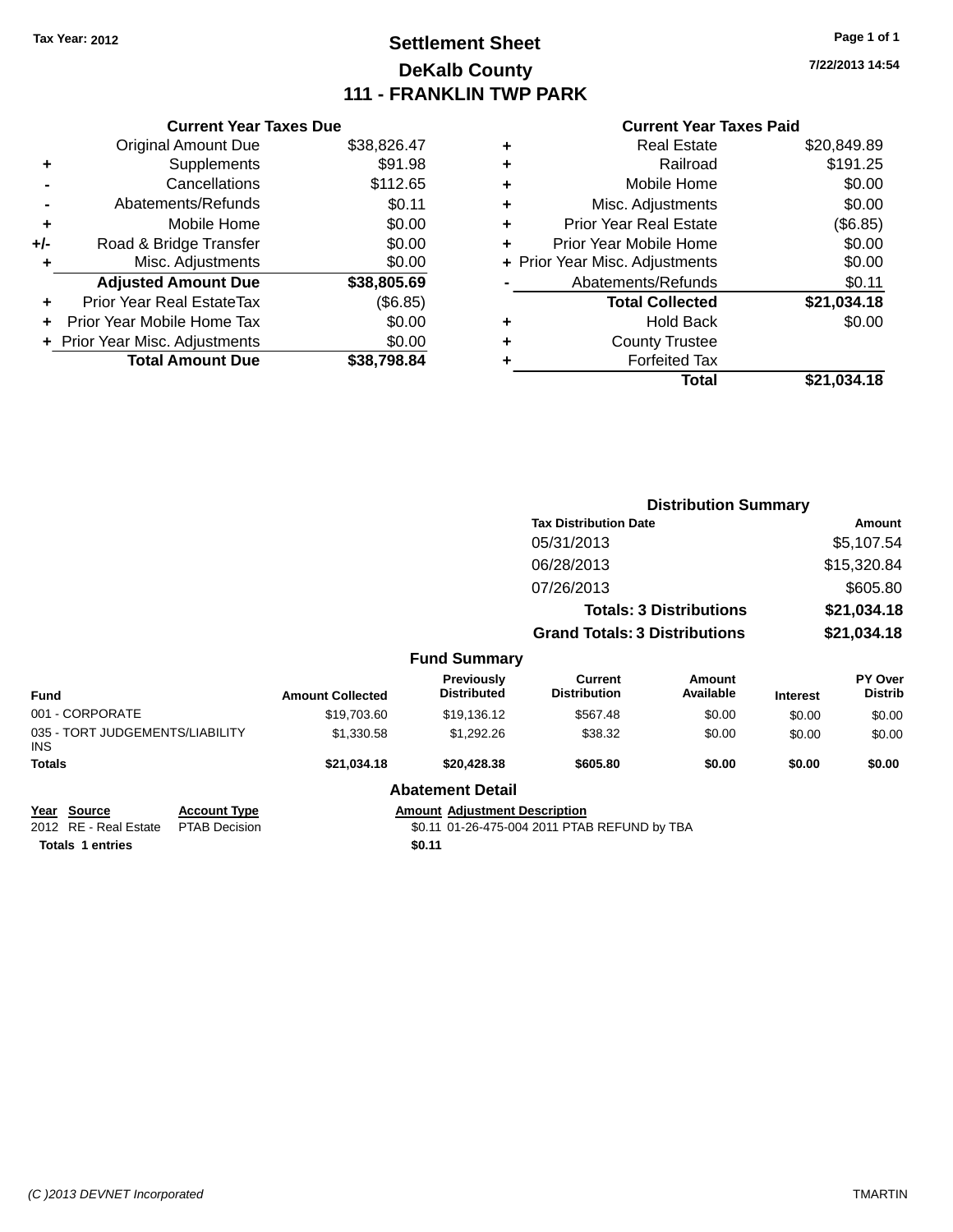### **Settlement Sheet Tax Year: 2012 Page 1 of 1 DeKalb County 112 - GENOA TWP PARK**

**7/22/2013 14:54**

#### **Current Year Taxes Paid**

|     | <b>Current Year Taxes Due</b>  |              |  |
|-----|--------------------------------|--------------|--|
|     | <b>Original Amount Due</b>     | \$585,684.25 |  |
| ٠   | Supplements                    | \$4,933.62   |  |
|     | Cancellations                  | \$6,072.15   |  |
|     | Abatements/Refunds             | \$2.29       |  |
| ٠   | Mobile Home                    | \$0.00       |  |
| +/- | Road & Bridge Transfer         | \$0.00       |  |
| ٠   | Misc. Adjustments              | \$0.00       |  |
|     | <b>Adjusted Amount Due</b>     | \$584,543.43 |  |
| ٠   | Prior Year Real EstateTax      | (\$159.20)   |  |
|     | Prior Year Mobile Home Tax     | \$0.00       |  |
|     | + Prior Year Misc. Adjustments | \$0.00       |  |
|     | <b>Total Amount Due</b>        | \$584,384.23 |  |
|     |                                |              |  |

|   | <b>Real Estate</b>             | \$310,797.34 |
|---|--------------------------------|--------------|
| ٠ | Railroad                       | \$2,428.39   |
| ٠ | Mobile Home                    | \$0.00       |
| ÷ | Misc. Adjustments              | \$0.00       |
| ٠ | <b>Prior Year Real Estate</b>  | (\$159.20)   |
| ÷ | Prior Year Mobile Home         | \$0.00       |
|   | + Prior Year Misc. Adjustments | \$0.00       |
|   | Abatements/Refunds             | \$2.29       |
|   | <b>Total Collected</b>         | \$313,064.24 |
| ٠ | <b>Hold Back</b>               | \$0.00       |
| ٠ | <b>County Trustee</b>          |              |
| ٠ | <b>Forfeited Tax</b>           |              |
|   | Total                          | \$313,064.24 |
|   |                                |              |

### **Distribution Summary Tax Distribution Date Amount** 05/31/2013 \$69,777.13 06/28/2013 \$238,743.63 07/26/2013 \$4,543.48 **Totals: 3 Distributions \$313,064.24 Grand Totals: 3 Distributions \$313,064.24**

#### **Fund Summary**

| <b>Fund</b>                             | <b>Amount Collected</b> | <b>Previously</b><br><b>Distributed</b> | <b>Current</b><br><b>Distribution</b> | Amount<br>Available | <b>Interest</b> | PY Over<br><b>Distrib</b> |
|-----------------------------------------|-------------------------|-----------------------------------------|---------------------------------------|---------------------|-----------------|---------------------------|
| 001 - CORPORATE                         | \$86,700.34             | \$85,442.06                             | \$1,258.28                            | \$0.00              | \$0.00          | \$0.00                    |
| 003 - BONDS AND INTEREST                | \$139,395.60            | \$137,372.56                            | \$2,023.04                            | \$0.00              | \$0.00          | \$0.00                    |
| $005 - I. M. R. F.$                     | \$487.13                | \$480.06                                | \$7.07                                | \$0.00              | \$0.00          | \$0.00                    |
| 027 - AUDIT                             | \$487.13                | \$480.06                                | \$7.07                                | \$0.00              | \$0.00          | \$0.00                    |
| 035 - TORT JUDGEMENTS/LIABILITY<br>INS. | \$0.00                  | \$0.00                                  | \$0.00                                | \$0.00              | \$0.00          | \$0.00                    |
| 047 - SOCIAL SECURITY                   | \$487.13                | \$480.06                                | \$7.07                                | \$0.00              | \$0.00          | \$0.00                    |
| 060 - UNEMPLOYMENT INSURANCE            | \$0.00                  | \$0.00                                  | \$0.00                                | \$0.00              | \$0.00          | \$0.00                    |
| 062 - WORKERS COMPENSATION              | \$487.13                | \$480.06                                | \$7.07                                | \$0.00              | \$0.00          | \$0.00                    |
| 122 - RECREATION                        | \$62,640.07             | \$61,730.98                             | \$909.09                              | \$0.00              | \$0.00          | \$0.00                    |
| 126 - REC PROGRAMS/HANDICAPPED          | \$21.892.58             | \$21.574.86                             | \$317.72                              | \$0.00              | \$0.00          | \$0.00                    |
| 143 - MEDICARE                          | \$487.13                | \$480.06                                | \$7.07                                | \$0.00              | \$0.00          | \$0.00                    |
| <b>Totals</b>                           | \$313,064.24            | \$308,520.76                            | \$4,543.48                            | \$0.00              | \$0.00          | \$0.00                    |

#### **Abatement Detail**

| Year Source                         | <b>Account Type</b> |        | <b>Amount Adiustment Description</b>         |
|-------------------------------------|---------------------|--------|----------------------------------------------|
| 2012 RE - Real Estate PTAB Decision |                     |        | \$2.29 03-30-277-001 2011 PTAB REFUND by TBA |
| <b>Totals 1 entries</b>             |                     | \$2.29 |                                              |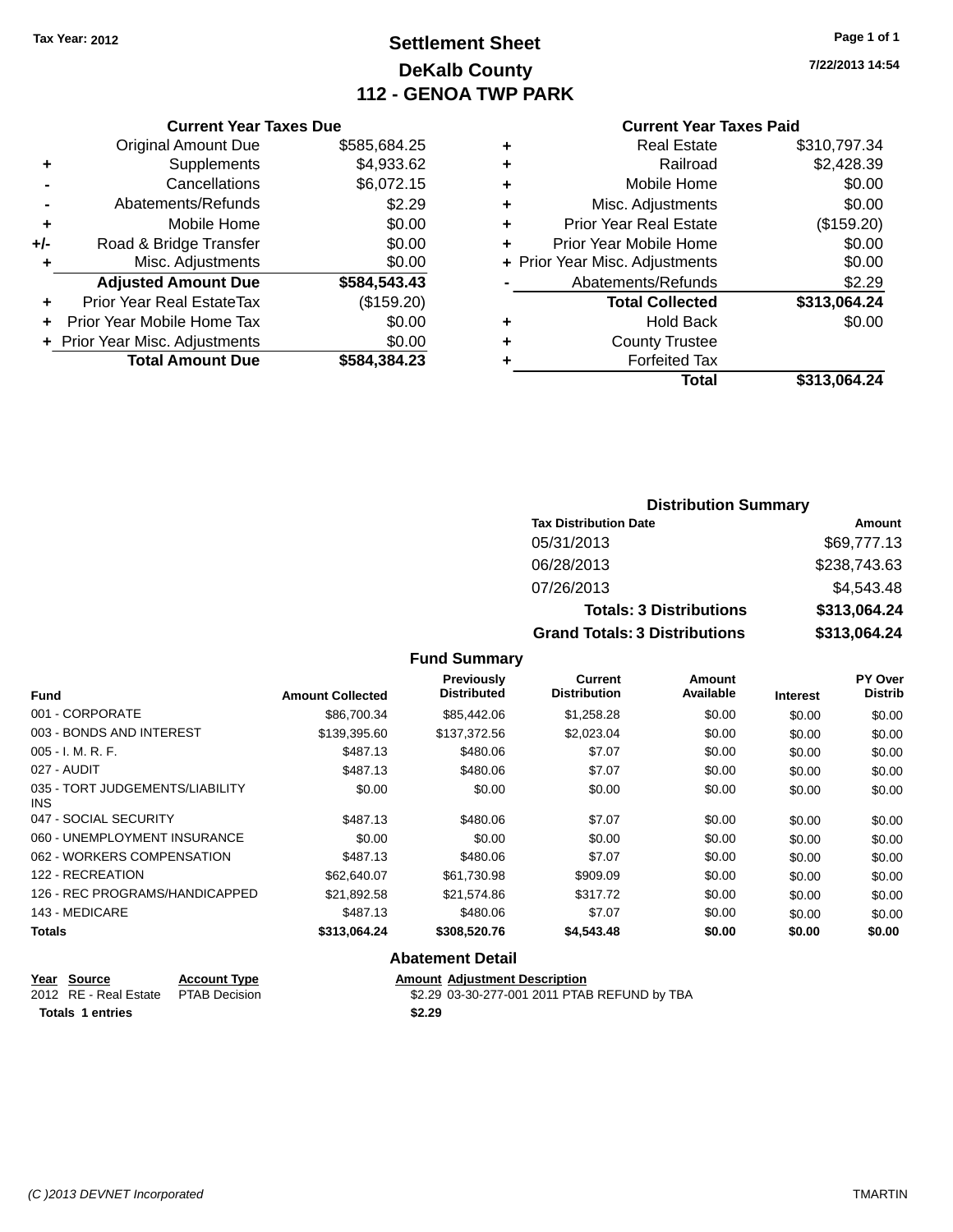### **Settlement Sheet Tax Year: 2012 Page 1 of 1 DeKalb County 113 - KINGSTON TWP PARK**

**7/22/2013 14:54**

|       | <b>Current Year Taxes Due</b>            |             |  |  |  |  |  |
|-------|------------------------------------------|-------------|--|--|--|--|--|
|       | <b>Original Amount Due</b>               | \$49,258.97 |  |  |  |  |  |
| ٠     | Supplements                              | \$384.41    |  |  |  |  |  |
|       | Cancellations                            | \$421.42    |  |  |  |  |  |
|       | Abatements/Refunds                       | \$0.00      |  |  |  |  |  |
| ٠     | Mobile Home                              | \$0.00      |  |  |  |  |  |
| $+/-$ | Road & Bridge Transfer                   | \$0.00      |  |  |  |  |  |
|       | Misc. Adjustments                        | \$0.00      |  |  |  |  |  |
|       | <b>Adjusted Amount Due</b>               | \$49,221.96 |  |  |  |  |  |
| ÷     | Prior Year Real EstateTax                | (\$126.05)  |  |  |  |  |  |
|       | \$0.00<br>Prior Year Mobile Home Tax     |             |  |  |  |  |  |
|       | \$0.00<br>+ Prior Year Misc. Adjustments |             |  |  |  |  |  |
|       | <b>Total Amount Due</b>                  | \$49.095.91 |  |  |  |  |  |
|       |                                          |             |  |  |  |  |  |

| ٠ | <b>Real Estate</b>             | \$26,524.62 |
|---|--------------------------------|-------------|
| ٠ | Railroad                       | \$291.88    |
| ٠ | Mobile Home                    | \$0.00      |
| ٠ | Misc. Adjustments              | \$0.00      |
| ٠ | <b>Prior Year Real Estate</b>  | (\$126.05)  |
| ٠ | Prior Year Mobile Home         | \$0.00      |
|   | + Prior Year Misc. Adjustments | \$0.00      |
|   | Abatements/Refunds             | \$0.00      |
|   | <b>Total Collected</b>         | \$26,690.45 |
| ٠ | Hold Back                      | \$0.00      |
|   | <b>County Trustee</b>          |             |
| ٠ | <b>Forfeited Tax</b>           |             |
|   | Total                          | \$26,690.45 |
|   |                                |             |

|                     |                                      | <b>Distribution Summary</b>    |                |
|---------------------|--------------------------------------|--------------------------------|----------------|
|                     | <b>Tax Distribution Date</b>         |                                | Amount         |
|                     | 05/31/2013                           |                                | \$5,716.88     |
|                     | 06/28/2013                           |                                | \$20,563.12    |
|                     | 07/26/2013                           |                                | \$410.45       |
|                     |                                      | <b>Totals: 3 Distributions</b> | \$26,690.45    |
|                     | <b>Grand Totals: 3 Distributions</b> |                                | \$26,690.45    |
| <b>Fund Summary</b> |                                      |                                |                |
| Previously          | Current                              | Amount                         | <b>PY Over</b> |

| <b>Fund Summary</b> |  |  |
|---------------------|--|--|
|                     |  |  |

| <b>Fund</b>                                   | <b>Amount Collected</b> | <b>Previously</b><br><b>Distributed</b> | Current<br><b>Distribution</b> | Amount<br>Available | <b>Interest</b> | <b>PY Over</b><br><b>Distrib</b> |
|-----------------------------------------------|-------------------------|-----------------------------------------|--------------------------------|---------------------|-----------------|----------------------------------|
| 001 - CORPORATE                               | \$20,935.49             | \$20.613.53                             | \$321.96                       | \$0.00              | \$0.00          | \$0.00                           |
| 035 - TORT JUDGEMENTS/LIABILITY<br><b>INS</b> | \$2.931.45              | \$2,886.38                              | \$45.07                        | \$0.00              | \$0.00          | \$0.00                           |
| 122 - RECREATION                              | \$2.823.51              | \$2,780.09                              | \$43.42                        | \$0.00              | \$0.00          | \$0.00                           |
| <b>Totals</b>                                 | \$26,690.45             | \$26,280.00                             | \$410.45                       | \$0.00              | \$0.00          | \$0.00                           |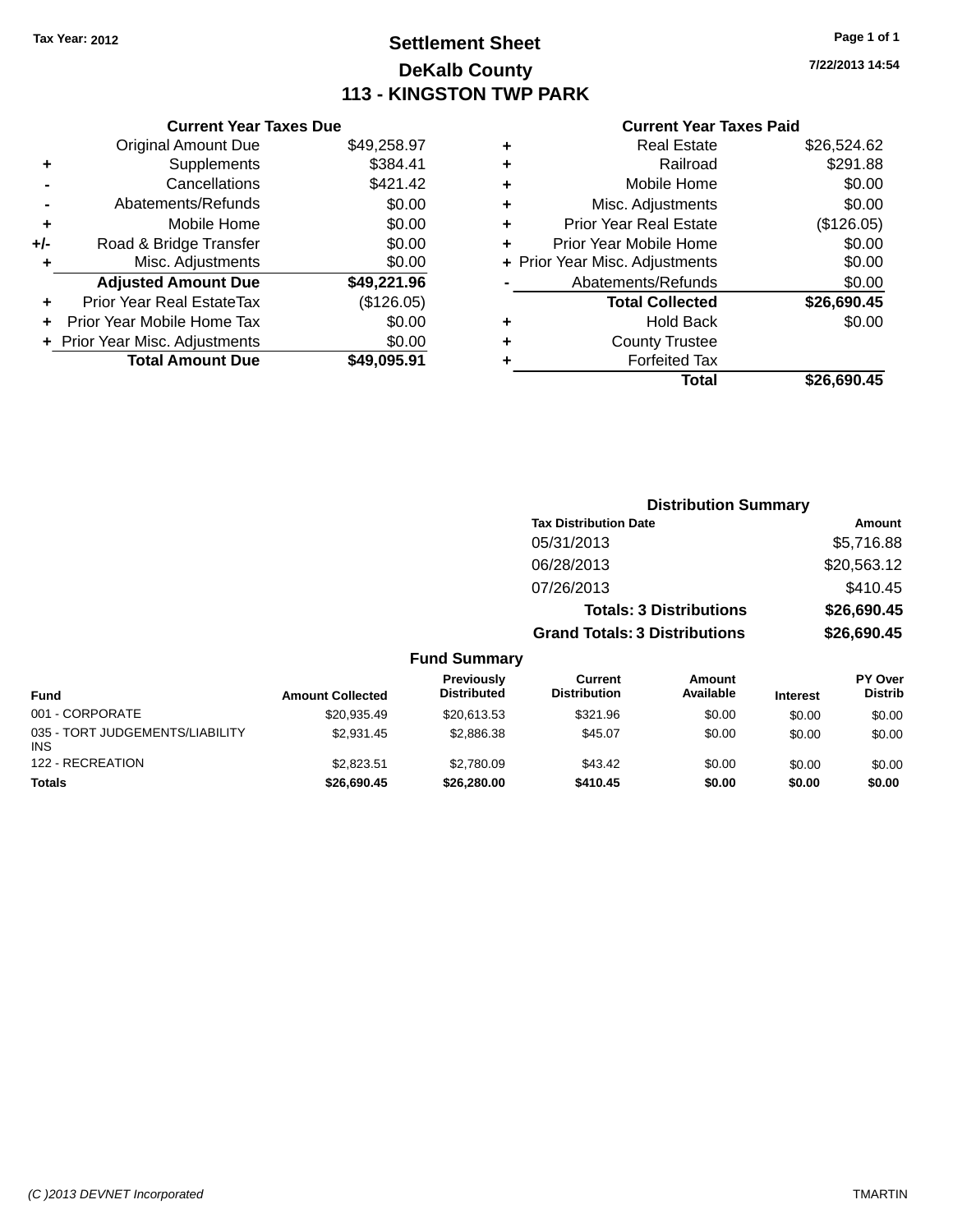### **Settlement Sheet Tax Year: 2012 Page 1 of 1 DeKalb County 114 - SANDWICH PARK**

**7/22/2013 14:54**

#### **Current Year Taxes Paid**

|     | <b>Current Year Taxes Due</b>              |              |  |  |  |  |
|-----|--------------------------------------------|--------------|--|--|--|--|
|     | \$456,082.87<br><b>Original Amount Due</b> |              |  |  |  |  |
| ٠   | Supplements                                | \$2,647.77   |  |  |  |  |
|     | Cancellations                              | \$2,875.99   |  |  |  |  |
|     | Abatements/Refunds                         | \$0.43       |  |  |  |  |
| ÷   | Mobile Home                                | \$0.00       |  |  |  |  |
| +/- | Road & Bridge Transfer                     | \$0.00       |  |  |  |  |
| ٠   | Misc. Adjustments                          | \$0.00       |  |  |  |  |
|     | <b>Adjusted Amount Due</b>                 | \$455,854.22 |  |  |  |  |
| ٠   | Prior Year Real EstateTax                  | \$487.87     |  |  |  |  |
|     | Prior Year Mobile Home Tax                 | \$0.00       |  |  |  |  |
|     | + Prior Year Misc. Adjustments             | \$0.00       |  |  |  |  |
|     | <b>Total Amount Due</b>                    | \$456.342.09 |  |  |  |  |
|     |                                            |              |  |  |  |  |

| ٠ | <b>Real Estate</b>             | \$244,231.75 |
|---|--------------------------------|--------------|
| ٠ | Railroad                       | \$445.63     |
| ٠ | Mobile Home                    | \$0.00       |
| ٠ | Misc. Adjustments              | \$0.00       |
| ٠ | <b>Prior Year Real Estate</b>  | \$487.87     |
| ÷ | Prior Year Mobile Home         | \$0.00       |
|   | + Prior Year Misc. Adjustments | \$0.00       |
|   | Abatements/Refunds             | \$0.43       |
|   | <b>Total Collected</b>         | \$245,164.82 |
| ٠ | Hold Back                      | \$0.00       |
| ٠ | <b>County Trustee</b>          |              |
| ٠ | <b>Forfeited Tax</b>           |              |
|   | <b>Total</b>                   | \$245,164.82 |
|   |                                |              |

| <b>Distribution Summary</b>          |              |  |  |  |  |
|--------------------------------------|--------------|--|--|--|--|
| <b>Tax Distribution Date</b>         | Amount       |  |  |  |  |
| 05/31/2013                           | \$58,904.96  |  |  |  |  |
| 06/28/2013                           | \$179,043.08 |  |  |  |  |
| 07/26/2013                           | \$7,216.78   |  |  |  |  |
| <b>Totals: 3 Distributions</b>       | \$245,164.82 |  |  |  |  |
| <b>Grand Totals: 3 Distributions</b> | \$245,164.82 |  |  |  |  |

### **Fund Summary**

| <b>Fund</b>                             | <b>Amount Collected</b> | Previously<br><b>Distributed</b> | Current<br><b>Distribution</b> | Amount<br>Available | <b>Interest</b> | PY Over<br><b>Distrib</b> |
|-----------------------------------------|-------------------------|----------------------------------|--------------------------------|---------------------|-----------------|---------------------------|
| 001 - CORPORATE                         | \$87.996.50             | \$85,406.21                      | \$2,590.29                     | \$0.00              | \$0.00          | \$0.00                    |
| 003 - BONDS AND INTEREST                | \$53,148,06             | \$51,583.57                      | \$1.564.49                     | \$0.00              | \$0.00          | \$0.00                    |
| $005 - I. M. R. F.$                     | \$15,648.13             | \$15,187.50                      | \$460.63                       | \$0.00              | \$0.00          | \$0.00                    |
| 027 - AUDIT                             | \$1.467.57              | \$1.424.37                       | \$43.20                        | \$0.00              | \$0.00          | \$0.00                    |
| 035 - TORT JUDGEMENTS/LIABILITY<br>INS. | \$4.892.26              | \$4.748.25                       | \$144.01                       | \$0.00              | \$0.00          | \$0.00                    |
| 047 - SOCIAL SECURITY                   | \$4,892.26              | \$4.748.25                       | \$144.01                       | \$0.00              | \$0.00          | \$0.00                    |
| 060 - UNEMPLOYMENT INSURANCE            | \$4,892.26              | \$4.748.25                       | \$144.01                       | \$0.00              | \$0.00          | \$0.00                    |
| 122 - RECREATION                        | \$68,682.70             | \$66,660.92                      | \$2,021.78                     | \$0.00              | \$0.00          | \$0.00                    |
| 125 - PAVING & LIGHTING, STREETS        | \$3,545,08              | \$3,440.72                       | \$104.36                       | \$0.00              | \$0.00          | \$0.00                    |
| <b>Totals</b>                           | \$245,164.82            | \$237.948.04                     | \$7,216.78                     | \$0.00              | \$0.00          | \$0.00                    |

#### **Abatement Detail**

| Year Source                         | <b>Account Type</b> |        | <b>Amount Adjustment Description</b>         |
|-------------------------------------|---------------------|--------|----------------------------------------------|
| 2012 RE - Real Estate PTAB Decision |                     |        | \$0.43 19-27-427-021 2011 PTAB REFUND by TBA |
| <b>Totals 1 entries</b>             |                     | \$0.43 |                                              |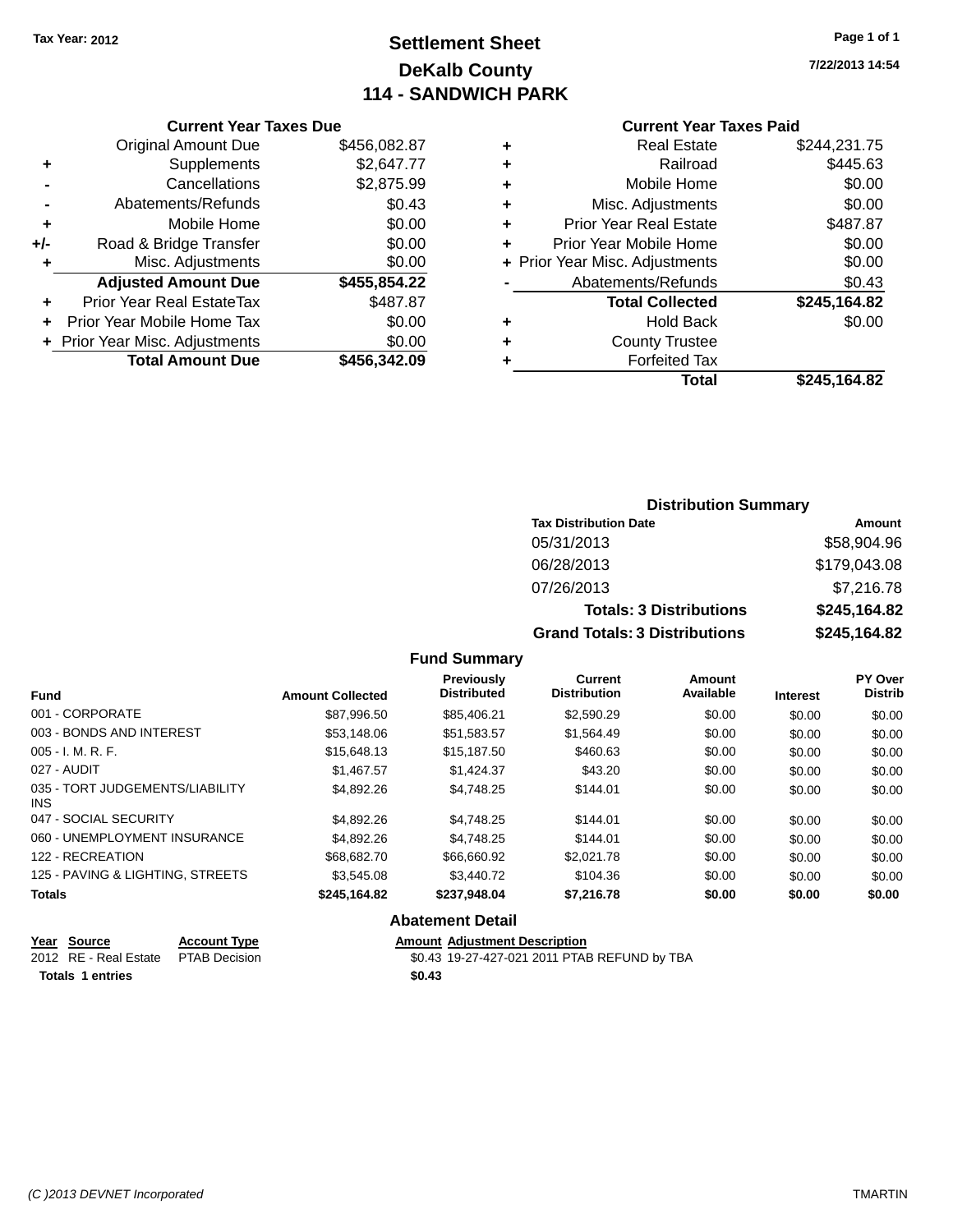## **Settlement Sheet Tax Year: 2012 Page 1 of 2 DeKalb County 115 - SYCAMORE PARK**

**7/22/2013 14:54**

#### **Current Year Taxes Paid**

| ٠ | <b>Real Estate</b>             | \$1,168,594.30 |
|---|--------------------------------|----------------|
| ٠ | Railroad                       | \$0.14         |
| ٠ | Mobile Home                    | \$0.00         |
| ٠ | Misc. Adjustments              | \$546.88       |
| ٠ | <b>Prior Year Real Estate</b>  | (\$12,092.92)  |
| ٠ | Prior Year Mobile Home         | \$0.00         |
|   | + Prior Year Misc. Adjustments | \$206.03       |
|   | Abatements/Refunds             | \$1,505.50     |
|   | <b>Total Collected</b>         | \$1,155,748.93 |
| ٠ | <b>Hold Back</b>               | \$0.00         |
| ٠ | <b>County Trustee</b>          |                |
|   | <b>Forfeited Tax</b>           |                |
|   | Total                          | \$1,155,748.93 |
|   |                                |                |

|     | <b>Current Year Taxes Due</b>    |                |
|-----|----------------------------------|----------------|
|     | <b>Original Amount Due</b>       | \$2,232,672.89 |
| ٠   | Supplements                      | \$12,598.86    |
|     | Cancellations                    | \$16,099.80    |
|     | Abatements/Refunds               | \$1,505.50     |
| ٠   | Mobile Home                      | \$0.00         |
| +/- | Road & Bridge Transfer           | \$0.00         |
| ٠   | Misc. Adjustments                | \$546.88       |
|     | <b>Adjusted Amount Due</b>       | \$2,228,213.33 |
|     | <b>Prior Year Real EstateTax</b> | (\$12,092.92)  |
| ÷   | Prior Year Mobile Home Tax       | \$0.00         |
|     | + Prior Year Misc. Adjustments   | \$206.03       |
|     | <b>Total Amount Due</b>          | \$2,216,326.44 |

#### **Distribution Summary**

| <b>Tax Distribution Date</b>         | Amount         |
|--------------------------------------|----------------|
| 05/31/2013                           | \$210,116.34   |
| 06/28/2013                           | \$908,544.35   |
| 07/26/2013                           | \$37,088.24    |
| <b>Totals: 3 Distributions</b>       | \$1,155,748.93 |
| <b>Grand Totals: 3 Distributions</b> | \$1,155,748.93 |

#### **Fund Summary**

| <b>Fund</b>                                    | <b>Amount Collected</b> | <b>Previously</b><br><b>Distributed</b> | <b>Current</b><br><b>Distribution</b> | Amount<br>Available | <b>Interest</b> | PY Over<br><b>Distrib</b> |
|------------------------------------------------|-------------------------|-----------------------------------------|---------------------------------------|---------------------|-----------------|---------------------------|
| 001 - CORPORATE                                | \$249,286.97            | \$241,287.28                            | \$7,999.69                            | \$0.00              | \$0.00          | \$0.00                    |
| 003 - BONDS AND INTEREST                       | \$293,976.31            | \$284,542.54                            | \$9,433.77                            | \$0.00              | \$0.00          | \$0.00                    |
| $005 - I. M. R. F.$                            | \$44,503.27             | \$43,075.16                             | \$1,428.11                            | \$0.00              | \$0.00          | \$0.00                    |
| 014 - POLICE PROTECTION                        | \$41.60                 | \$40.26                                 | \$1.34                                | \$0.00              | \$0.00          | \$0.00                    |
| 027 - AUDIT                                    | \$4,869.16              | \$4.712.91                              | \$156.25                              | \$0.00              | \$0.00          | \$0.00                    |
| 035 - TORT JUDGEMENTS/LIABILITY<br>INS.        | \$22,272.42             | \$21,557.71                             | \$714.71                              | \$0.00              | \$0.00          | \$0.00                    |
| 039 - PLAYGROUND AND RECREATION<br><b>COMM</b> | \$184,916.38            | \$178,982.37                            | \$5,934.01                            | \$0.00              | \$0.00          | \$0.00                    |
| 047 - SOCIAL SECURITY                          | \$38.812.37             | \$37,566.87                             | \$1,245.50                            | \$0.00              | \$0.00          | \$0.00                    |
| 122 - RECREATION                               | \$234.843.55            | \$227,307,37                            | \$7,536.18                            | \$0.00              | \$0.00          | \$0.00                    |
| 125 - PAVING & LIGHTING, STREETS               | \$41.60                 | \$40.26                                 | \$1.34                                | \$0.00              | \$0.00          | \$0.00                    |
| 126 - REC PROGRAMS/HANDICAPPED                 | \$82,185.30             | \$79,547.96                             | \$2,637.34                            | \$0.00              | \$0.00          | \$0.00                    |
| <b>Totals</b>                                  | \$1,155,748.93          | \$1,118,660.69                          | \$37,088.24                           | \$0.00              | \$0.00          | \$0.00                    |

#### **Miscellaneous Adjustment Detail**

| Year Source             | <b>Account Type</b>       | <b>Amount Adjustment Description</b>                |
|-------------------------|---------------------------|-----------------------------------------------------|
| 2011 RE - Real Estate   | <b>Back Tax Collected</b> | \$66.72 MERRY OAKS REDEMPTION 06-21-353-001 by TBA  |
| 2011 RE - Real Estate   | <b>Back Tax Collected</b> | \$126.82 MERRY OAKS REDEMPTION 06-21-352-001 by TBA |
| 2011 RE - Real Estate   | <b>Back Tax Collected</b> | \$8.10 MERRY OAKS REDEMPTION 06-20-453-007 by TBA   |
| 2011 RE - Real Estate   | <b>Back Tax Collected</b> | \$4.39 MERRY OAKS REDEMPTION 06-20-451-001 by TBA   |
| 2012 RE - Real Estate   | Paymt In Lieu of Tax      | \$546.88 SYCAMORE UNITS by TBA                      |
| <b>Totals 5 entries</b> |                           | \$752.91                                            |
|                         |                           |                                                     |

| Year Source                 | <b>Account Type</b>                 | <b>Amount Adiustment Description</b>          |                |
|-----------------------------|-------------------------------------|-----------------------------------------------|----------------|
|                             | 2012 RE - Real Estate PTAB Decision | \$62.23 06-29-427-001 2008 PTAB REFUND by TBA |                |
| (C)2013 DEVNET Incorporated |                                     |                                               | <b>TMARTIN</b> |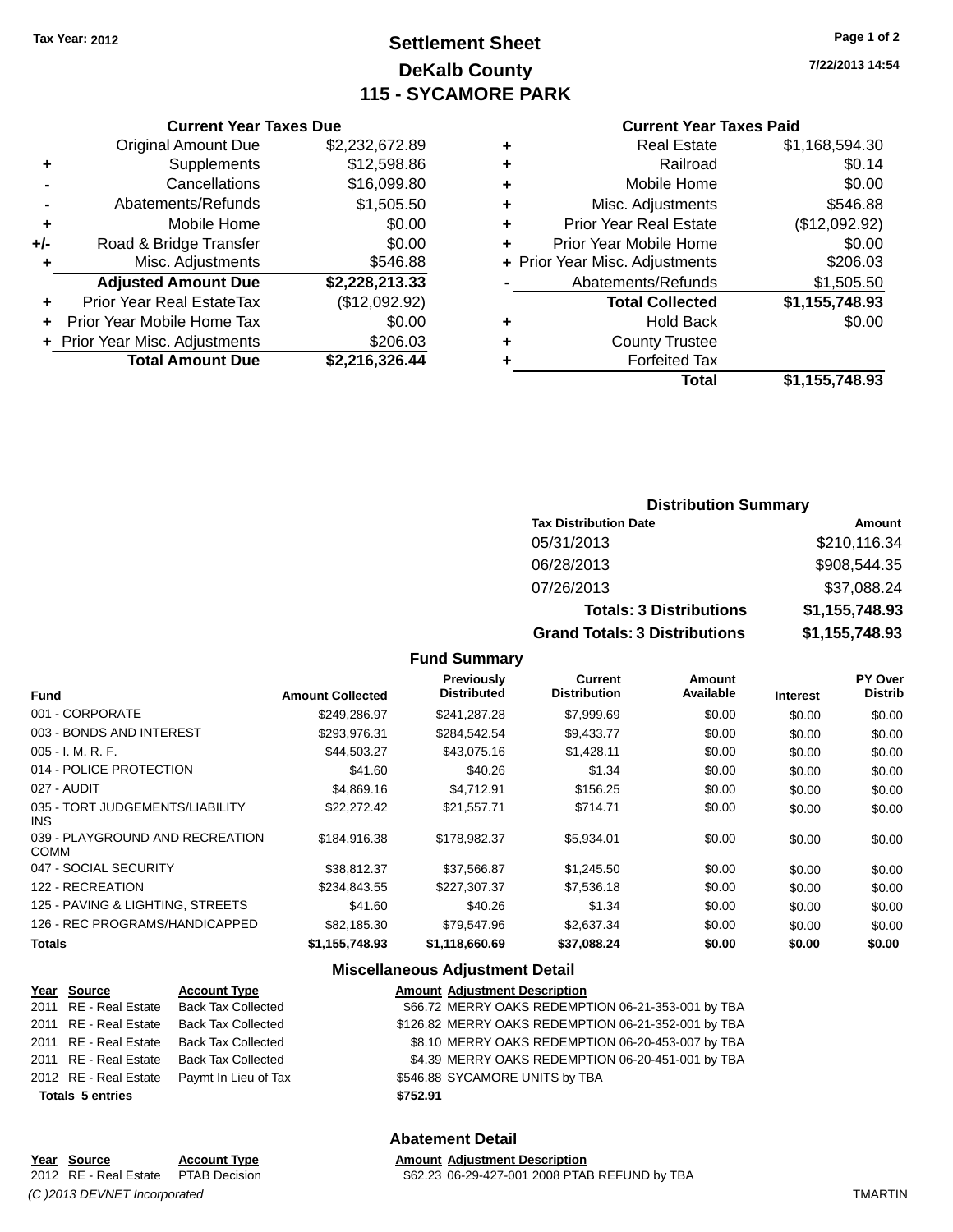| Year Source              | <b>Account Type</b>  | Amount     |
|--------------------------|----------------------|------------|
| 2012 RE - Real Estate    | <b>PTAB Decision</b> | \$86.55    |
| 2012 RE - Real Estate    | <b>PTAB Decision</b> | \$144.85   |
| 2012 RE - Real Estate    | <b>PTAB Decision</b> | \$197.90   |
| 2012 RE - Real Estate    | <b>PTAB Decision</b> | \$258.57   |
| 2012 RE - Real Estate    | <b>RE</b> Abatement  | \$62.64    |
| 2012 RE - Real Estate    | <b>PTAB Decision</b> | \$87.12    |
| 2012 RE - Real Estate    | <b>PTAB Decision</b> | \$145.79   |
| 2012 RE - Real Estate    | <b>PTAB Decision</b> | \$199.19   |
| 2012 RE - Real Estate    | <b>PTAB Decision</b> | \$260.25   |
| 2012 RE - Real Estate    | <b>PTAB Decision</b> | \$0.40     |
| <b>Totals 11 entries</b> |                      | \$1.505.49 |

### **Settlement Sheet Tax Year: 2012 Page 2 of 2 DeKalb County Abatement Detail**

#### **Amount Adjustment Description**

\$86.55 06-29-427-002 2008 PTAB REFUND by TBA \$144.85 06-29-427-003 2008 PTAB REFUND by TBA \$197.90 06-29-427-004 2008 PTAB REFUND by TBA \$258.57 06-29-477-002 2008 PTAB REFUND by TBA \$62.64 06-29-427-001 2009 PTAB REFUND by TBA \$87.12 06-29-427-002 2009 PTAB REFUND by TBA \$145.79 06-29-427-003 2009 PTAB REFUND by TBA \$199.19 06-29-427-004 2009 PTAB REFUND by TBA \$260.25 06-29-477-002 2009 PTAB REFUND by TBA \$0.40 06-20-453-003 2011 PTAB REFUND by TBA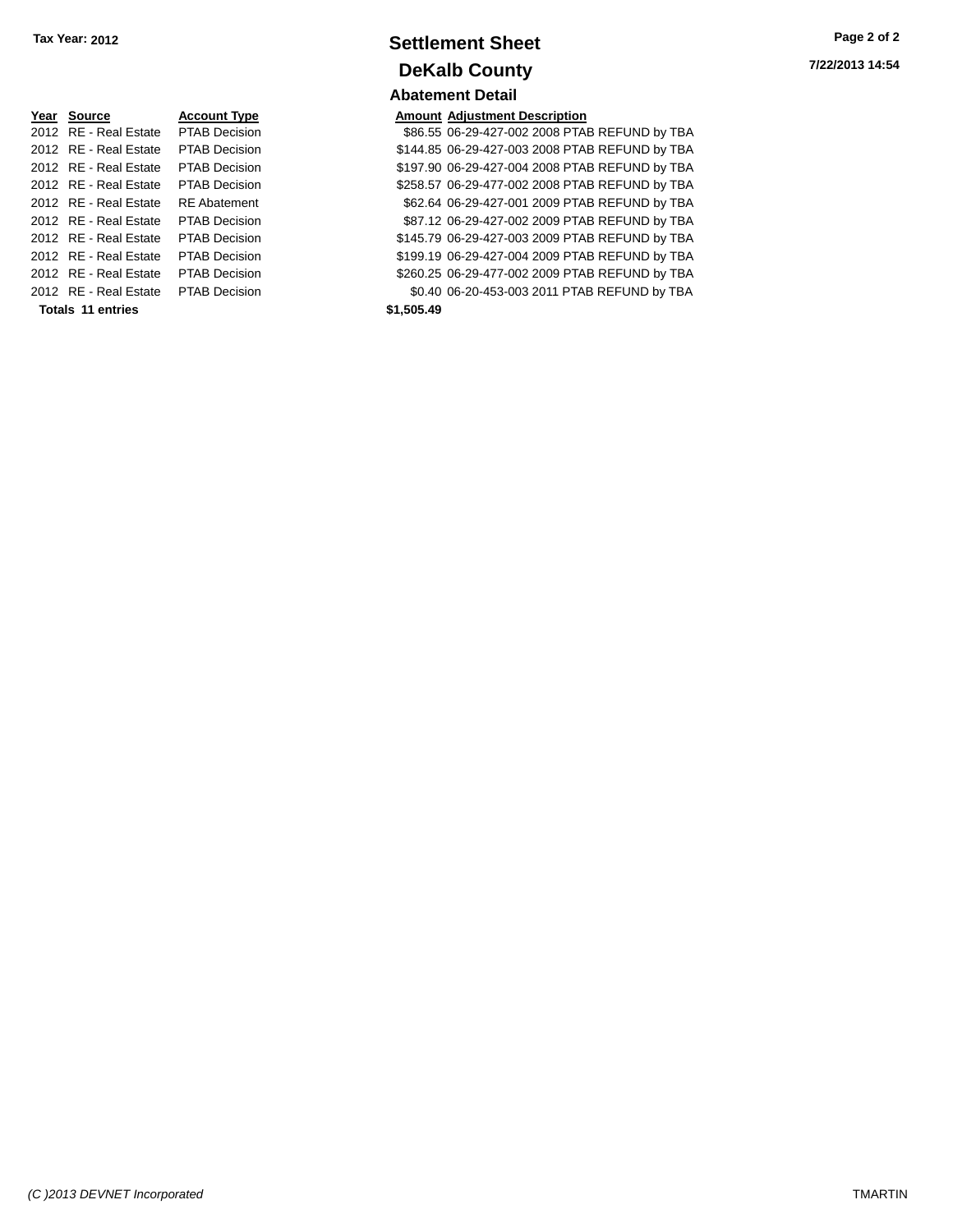## **Settlement Sheet Tax Year: 2012 Page 1 of 1 DeKalb County 120 - SCHOOL DISTRICT 1**

**7/22/2013 14:54**

#### **Current Year Taxes Paid**

|       | <b>Current Year Taxes Due</b>  |              |
|-------|--------------------------------|--------------|
|       | <b>Original Amount Due</b>     | \$435,427.02 |
| ٠     | Supplements                    | \$3,024.09   |
|       | Cancellations                  | \$4,839.05   |
|       | Abatements/Refunds             | \$0.00       |
| ٠     | Mobile Home                    | \$0.00       |
| $+/-$ | Road & Bridge Transfer         | \$0.00       |
|       | Misc. Adjustments              | \$0.00       |
|       | <b>Adjusted Amount Due</b>     | \$433,612.06 |
| ٠     | Prior Year Real EstateTax      | \$0.00       |
|       | Prior Year Mobile Home Tax     | \$0.00       |
|       | + Prior Year Misc. Adjustments | \$0.00       |
|       | <b>Total Amount Due</b>        | \$433,612.06 |
|       |                                |              |

| ٠ | <b>Real Estate</b>             | \$267,215.87 |
|---|--------------------------------|--------------|
| ٠ | Railroad                       | \$0.00       |
| ٠ | Mobile Home                    | \$0.00       |
| ٠ | Misc. Adjustments              | \$0.00       |
| ٠ | <b>Prior Year Real Estate</b>  | \$0.00       |
| ٠ | Prior Year Mobile Home         | \$0.00       |
|   | + Prior Year Misc. Adjustments | \$0.00       |
|   | Abatements/Refunds             | \$0.00       |
|   | <b>Total Collected</b>         | \$267,215.87 |
| ٠ | Hold Back                      | \$0.00       |
| ٠ | <b>County Trustee</b>          |              |
|   | <b>Forfeited Tax</b>           |              |
|   | Total                          | \$267,215.87 |
|   |                                |              |

### **Distribution Summary Tax Distribution Date Amount** 05/31/2013 \$63,517.57 06/28/2013 \$197,594.83 07/26/2013 \$6,103.47 **Totals: 3 Distributions \$267,215.87 Grand Totals: 3 Distributions \$267,215.87**

| Fund                                    | <b>Amount Collected</b> | <b>Previously</b><br><b>Distributed</b> | <b>Current</b><br><b>Distribution</b> | Amount<br>Available | <b>Interest</b> | PY Over<br><b>Distrib</b> |
|-----------------------------------------|-------------------------|-----------------------------------------|---------------------------------------|---------------------|-----------------|---------------------------|
| 002 - EDUCATION                         | \$169,982.94            | \$166,100.35                            | \$3,882.59                            | \$0.00              | \$0.00          | \$0.00                    |
| 003 - BONDS AND INTEREST                | \$25,524.73             | \$24,941.72                             | \$583.01                              | \$0.00              | \$0.00          | \$0.00                    |
| 004 - OPERATIONS & MAINTENANCE          | \$26,151.35             | \$25,554.03                             | \$597.32                              | \$0.00              | \$0.00          | \$0.00                    |
| $005 - I. M. R. F.$                     | \$3,320,70              | \$3.244.85                              | \$75.85                               | \$0.00              | \$0.00          | \$0.00                    |
| 030 - TRANSPORTATION SYSTEM             | \$10.460.44             | \$10.221.51                             | \$238.93                              | \$0.00              | \$0.00          | \$0.00                    |
| 031 - WORKING CASH                      | \$2,615.24              | \$2,555.51                              | \$59.73                               | \$0.00              | \$0.00          | \$0.00                    |
| 032 - FIRE PREV/SFTY/ENERGY             | \$2,615.24              | \$2,555.51                              | \$59.73                               | \$0.00              | \$0.00          | \$0.00                    |
| 033 - SPECIAL EDUCATION                 | \$2,092.04              | \$2,044.26                              | \$47.78                               | \$0.00              | \$0.00          | \$0.00                    |
| 035 - TORT JUDGEMENTS/LIABILITY<br>INS. | \$15,871.82             | \$15,509.29                             | \$362.53                              | \$0.00              | \$0.00          | \$0.00                    |
| 047 - SOCIAL SECURITY                   | \$5,966.13              | \$5,829.86                              | \$136.27                              | \$0.00              | \$0.00          | \$0.00                    |
| 057 - LEASE/PURCHASE/RENTAL             | \$2,615.24              | \$2,555.51                              | \$59.73                               | \$0.00              | \$0.00          | \$0.00                    |
| <b>Totals</b>                           | \$267.215.87            | \$261,112.40                            | \$6.103.47                            | \$0.00              | \$0.00          | \$0.00                    |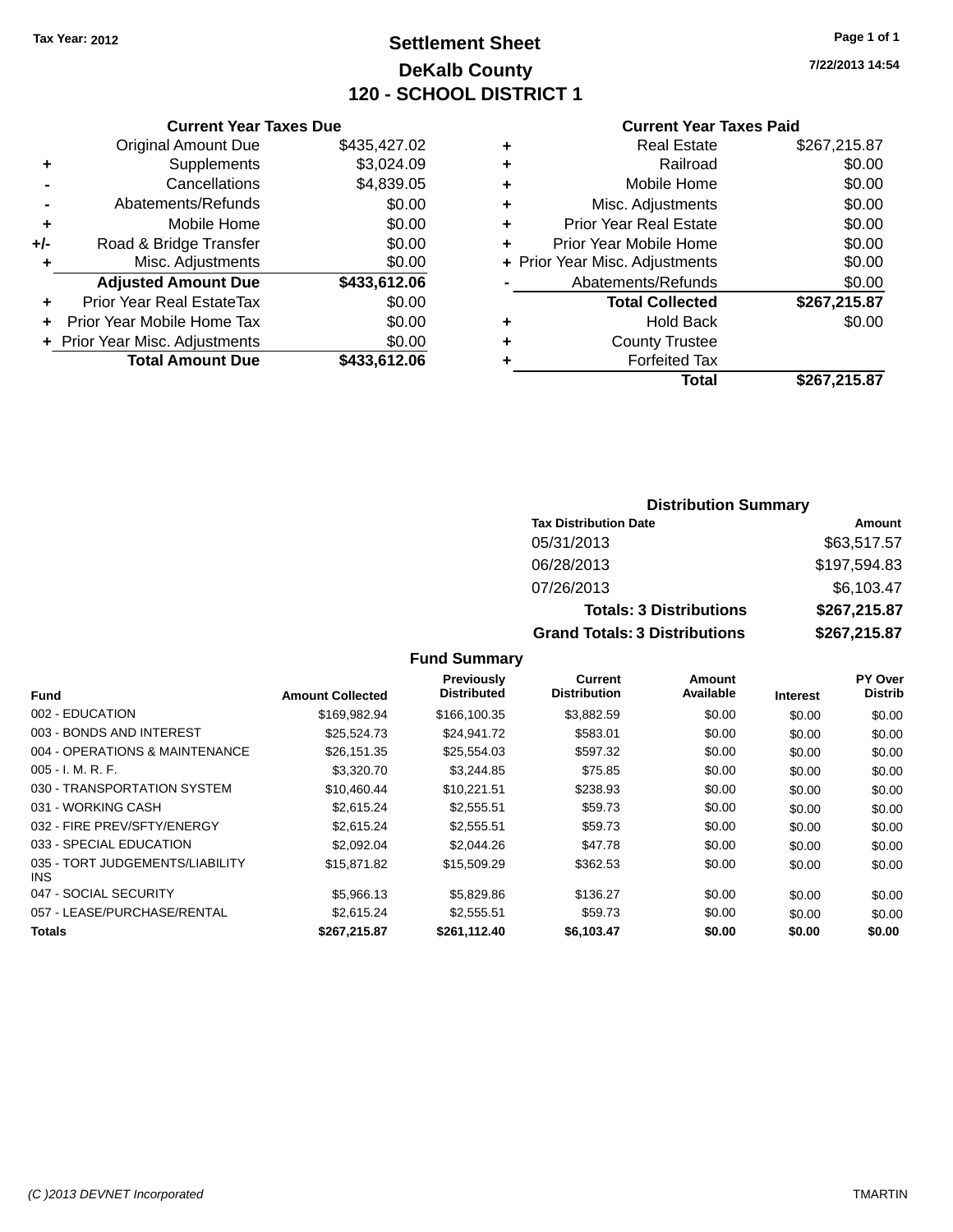## **Settlement Sheet Tax Year: 2012 Page 1 of 1 DeKalb County 121 - SCHOOL DISTRICT 9**

**7/22/2013 14:54**

|     | <b>Current Year Taxes Due</b>    |              |  |  |  |
|-----|----------------------------------|--------------|--|--|--|
|     | Original Amount Due              | \$105,777.17 |  |  |  |
| ٠   | Supplements                      | \$0.00       |  |  |  |
|     | Cancellations                    | \$0.00       |  |  |  |
|     | Abatements/Refunds               | \$0.00       |  |  |  |
| ٠   | Mobile Home                      | \$0.00       |  |  |  |
| +/- | Road & Bridge Transfer           | \$0.00       |  |  |  |
| ٠   | Misc. Adjustments                | \$0.00       |  |  |  |
|     | <b>Adjusted Amount Due</b>       | \$105,777.17 |  |  |  |
|     | <b>Prior Year Real EstateTax</b> | \$0.00       |  |  |  |
| ÷   | Prior Year Mobile Home Tax       | \$0.00       |  |  |  |
|     | + Prior Year Misc. Adjustments   | \$0.00       |  |  |  |
|     | <b>Total Amount Due</b>          | \$105,777.17 |  |  |  |
|     |                                  |              |  |  |  |

#### **Current Year Taxes Paid**

| ٠ | Real Estate                    | \$59,395.46 |
|---|--------------------------------|-------------|
| ٠ | Railroad                       | \$2,966.21  |
| ٠ | Mobile Home                    | \$0.00      |
| ٠ | Misc. Adjustments              | \$0.00      |
| ٠ | <b>Prior Year Real Estate</b>  | \$0.00      |
| ٠ | Prior Year Mobile Home         | \$0.00      |
|   | + Prior Year Misc. Adjustments | \$0.00      |
|   | Abatements/Refunds             | \$0.00      |
|   | <b>Total Collected</b>         | \$62,361.67 |
| ٠ | Hold Back                      | \$0.00      |
| ٠ | <b>County Trustee</b>          |             |
| ٠ | <b>Forfeited Tax</b>           |             |
|   | Total                          | \$62,361.67 |
|   |                                |             |

#### **Distribution Summary Tax Distribution Date Amount** 05/31/2013 \$23,462.20 06/28/2013 \$38,899.47 **Totals: 2 Distributions \$62,361.67 Grand Totals: 2 Distributions \$62,361.67**

|                                         |                         | Previously         | Current             | Amount    |                 | PY Over        |
|-----------------------------------------|-------------------------|--------------------|---------------------|-----------|-----------------|----------------|
| <b>Fund</b>                             | <b>Amount Collected</b> | <b>Distributed</b> | <b>Distribution</b> | Available | <b>Interest</b> | <b>Distrib</b> |
| 002 - EDUCATION                         | \$39.137.47             | \$39.137.47        | \$0.00              | \$0.00    | \$0.00          | \$0.00         |
| 003 - BONDS AND INTEREST                | \$7,635.25              | \$7,635.25         | \$0.00              | \$0.00    | \$0.00          | \$0.00         |
| 004 - OPERATIONS & MAINTENANCE          | \$6.898.01              | \$6.898.01         | \$0.00              | \$0.00    | \$0.00          | \$0.00         |
| $005 - I. M. R. F.$                     | \$895.77                | \$895.77           | \$0.00              | \$0.00    | \$0.00          | \$0.00         |
| 030 - TRANSPORTATION SYSTEM             | \$1,956.85              | \$1,956.85         | \$0.00              | \$0.00    | \$0.00          | \$0.00         |
| 031 - WORKING CASH                      | \$489.23                | \$489.23           | \$0.00              | \$0.00    | \$0.00          | \$0.00         |
| 032 - FIRE PREV/SFTY/ENERGY             | \$489.23                | \$489.23           | \$0.00              | \$0.00    | \$0.00          | \$0.00         |
| 033 - SPECIAL EDUCATION                 | \$391.39                | \$391.39           | \$0.00              | \$0.00    | \$0.00          | \$0.00         |
| 035 - TORT JUDGEMENTS/LIABILITY<br>INS. | \$2,752.46              | \$2,752.46         | \$0.00              | \$0.00    | \$0.00          | \$0.00         |
| 047 - SOCIAL SECURITY                   | \$1,226.78              | \$1,226.78         | \$0.00              | \$0.00    | \$0.00          | \$0.00         |
| 057 - LEASE/PURCHASE/RENTAL             | \$489.23                | \$489.23           | \$0.00              | \$0.00    | \$0.00          | \$0.00         |
| <b>Totals</b>                           | \$62.361.67             | \$62,361,67        | \$0.00              | \$0.00    | \$0.00          | \$0.00         |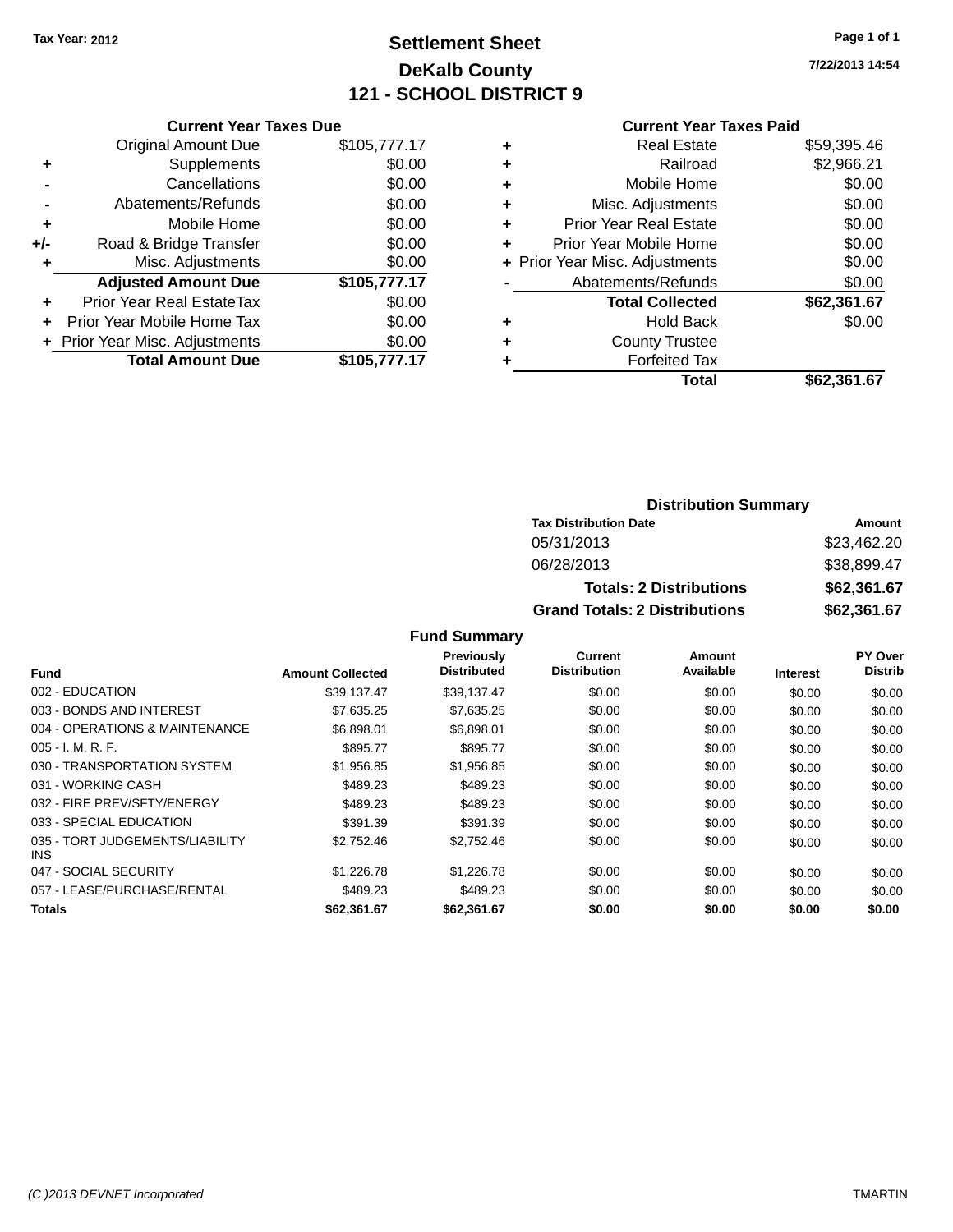## **Settlement Sheet Tax Year: 2012 Page 1 of 1 DeKalb County 122 - SCHOOL DISTRICT 100**

**7/22/2013 14:54**

#### **Current Year Taxes Paid**

|     | <b>Current Year Taxes Due</b>  |             |
|-----|--------------------------------|-------------|
|     | <b>Original Amount Due</b>     | \$13,590.08 |
| ٠   | Supplements                    | \$0.00      |
|     | Cancellations                  | \$0.00      |
|     | Abatements/Refunds             | \$0.00      |
| ٠   | Mobile Home                    | \$0.00      |
| +/- | Road & Bridge Transfer         | \$0.00      |
| ٠   | Misc. Adjustments              | \$0.00      |
|     | <b>Adjusted Amount Due</b>     | \$13,590.08 |
| ÷   | Prior Year Real EstateTax      | \$0.00      |
| ÷   | Prior Year Mobile Home Tax     | \$0.00      |
|     | + Prior Year Misc. Adjustments | \$0.00      |
|     | <b>Total Amount Due</b>        | \$13,590.08 |
|     |                                |             |

| \$6,220.94 |
|------------|
| \$0.00     |
| \$0.00     |
| \$0.00     |
| \$0.00     |
| \$0.00     |
| \$0.00     |
| \$0.00     |
| \$6,220.94 |
| \$0.00     |
|            |
|            |
| \$6.220.94 |
|            |

| <b>Distribution Summary</b>          |            |  |  |  |
|--------------------------------------|------------|--|--|--|
| <b>Tax Distribution Date</b>         | Amount     |  |  |  |
| 05/31/2013                           | \$3,904.99 |  |  |  |
| 06/28/2013                           | \$2,315.95 |  |  |  |
| <b>Totals: 2 Distributions</b>       | \$6,220.94 |  |  |  |
| <b>Grand Totals: 2 Distributions</b> | \$6,220.94 |  |  |  |

|                                         |                         | Previously         | Current             | Amount    |                 | PY Over        |
|-----------------------------------------|-------------------------|--------------------|---------------------|-----------|-----------------|----------------|
| <b>Fund</b>                             | <b>Amount Collected</b> | <b>Distributed</b> | <b>Distribution</b> | Available | <b>Interest</b> | <b>Distrib</b> |
| 002 - EDUCATION                         | \$3.660.92              | \$3,660.92         | \$0.00              | \$0.00    | \$0.00          | \$0.00         |
| 003 - BONDS AND INTEREST                | \$888.63                | \$888.63           | \$0.00              | \$0.00    | \$0.00          | \$0.00         |
| 004 - OPERATIONS & MAINTENANCE          | \$806.80                | \$806.80           | \$0.00              | \$0.00    | \$0.00          | \$0.00         |
| $005 - I. M. R. F.$                     | \$82.79                 | \$82.79            | \$0.00              | \$0.00    | \$0.00          | \$0.00         |
| 030 - TRANSPORTATION SYSTEM             | \$298.58                | \$298.58           | \$0.00              | \$0.00    | \$0.00          | \$0.00         |
| 031 - WORKING CASH                      | \$0.00                  | \$0.00             | \$0.00              | \$0.00    | \$0.00          | \$0.00         |
| 032 - FIRE PREV/SFTY/ENERGY             | \$54.31                 | \$54.31            | \$0.00              | \$0.00    | \$0.00          | \$0.00         |
| 033 - SPECIAL EDUCATION                 | \$166.27                | \$166.27           | \$0.00              | \$0.00    | \$0.00          | \$0.00         |
| 035 - TORT JUDGEMENTS/LIABILITY<br>INS. | \$128.95                | \$128.95           | \$0.00              | \$0.00    | \$0.00          | \$0.00         |
| 047 - SOCIAL SECURITY                   | \$133.69                | \$133.69           | \$0.00              | \$0.00    | \$0.00          | \$0.00         |
| 057 - LEASE/PURCHASE/RENTAL             | \$0.00                  | \$0.00             | \$0.00              | \$0.00    | \$0.00          | \$0.00         |
| <b>Totals</b>                           | \$6,220,94              | \$6,220,94         | \$0.00              | \$0.00    | \$0.00          | \$0.00         |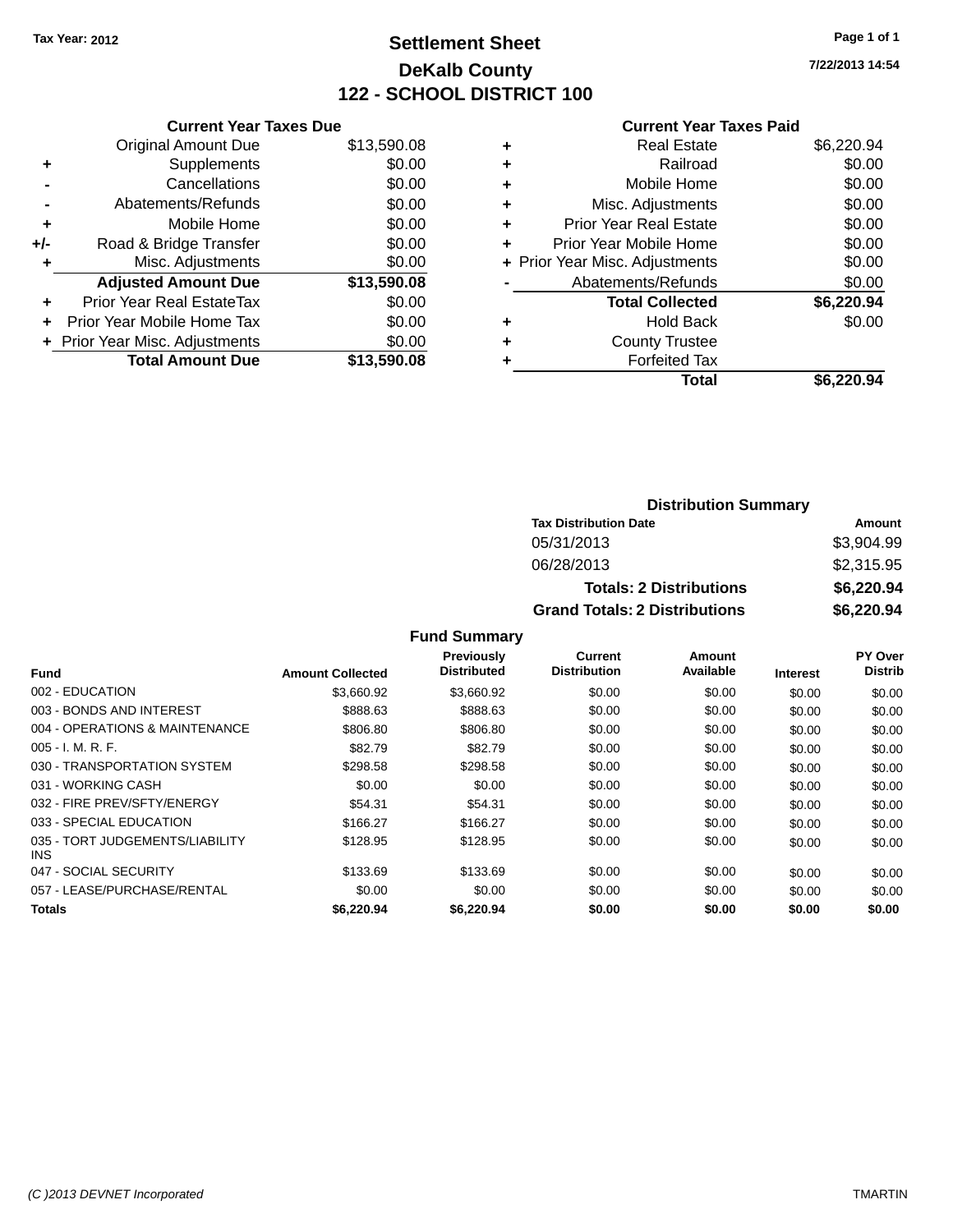## **Settlement Sheet Tax Year: 2012 Page 1 of 1 DeKalb County 123 - SCHOOL DISTRICT 161**

**7/22/2013 14:54**

#### **Current Year Taxes Paid**

|     | <b>Current Year Taxes Due</b>  |             |
|-----|--------------------------------|-------------|
|     | <b>Original Amount Due</b>     | \$69,574.41 |
| ٠   | Supplements                    | \$0.00      |
|     | Cancellations                  | \$0.00      |
|     | Abatements/Refunds             | \$0.00      |
| ٠   | Mobile Home                    | \$0.00      |
| +/- | Road & Bridge Transfer         | \$0.00      |
|     | Misc. Adjustments              | \$0.00      |
|     | <b>Adjusted Amount Due</b>     | \$69,574.41 |
| ÷   | Prior Year Real EstateTax      | \$0.00      |
|     | Prior Year Mobile Home Tax     | \$0.00      |
|     | + Prior Year Misc. Adjustments | \$0.00      |
|     | <b>Total Amount Due</b>        | \$69.574.41 |
|     |                                |             |

| ٠ | <b>Real Estate</b>             | \$42,936.80 |
|---|--------------------------------|-------------|
| ٠ | Railroad                       | \$0.00      |
| ٠ | Mobile Home                    | \$0.00      |
| ٠ | Misc. Adjustments              | \$0.00      |
| ٠ | <b>Prior Year Real Estate</b>  | \$0.00      |
| ٠ | Prior Year Mobile Home         | \$0.00      |
|   | + Prior Year Misc. Adjustments | \$0.00      |
|   | Abatements/Refunds             | \$0.00      |
|   | <b>Total Collected</b>         | \$42,936.80 |
| ٠ | <b>Hold Back</b>               | \$0.00      |
| ٠ | <b>County Trustee</b>          |             |
| ٠ | <b>Forfeited Tax</b>           |             |
|   | Total                          | \$42,936.80 |
|   |                                |             |

#### **Distribution Summary Tax Distribution Date Amount** 05/31/2013 \$8,909.26 06/28/2013 \$34,027.54 **Totals: 2 Distributions \$42,936.80 Grand Totals: 2 Distributions \$42,936.80**

|                                         |                         | Previously<br><b>Distributed</b> | <b>Current</b><br><b>Distribution</b> | Amount<br>Available |                 | PY Over<br><b>Distrib</b> |
|-----------------------------------------|-------------------------|----------------------------------|---------------------------------------|---------------------|-----------------|---------------------------|
| <b>Fund</b>                             | <b>Amount Collected</b> |                                  |                                       |                     | <b>Interest</b> |                           |
| 002 - EDUCATION                         | \$31.022.00             | \$31,022.00                      | \$0.00                                | \$0.00              | \$0.00          | \$0.00                    |
| 003 - BONDS AND INTEREST                | \$1.582.61              | \$1,582.61                       | \$0.00                                | \$0.00              | \$0.00          | \$0.00                    |
| 004 - OPERATIONS & MAINTENANCE          | \$3.256.67              | \$3.256.67                       | \$0.00                                | \$0.00              | \$0.00          | \$0.00                    |
| $005 - I. M. R. F.$                     | \$1.042.38              | \$1.042.38                       | \$0.00                                | \$0.00              | \$0.00          | \$0.00                    |
| 030 - TRANSPORTATION SYSTEM             | \$1,565.22              | \$1,565.22                       | \$0.00                                | \$0.00              | \$0.00          | \$0.00                    |
| 031 - WORKING CASH                      | \$652.77                | \$652.77                         | \$0.00                                | \$0.00              | \$0.00          | \$0.00                    |
| 033 - SPECIAL EDUCATION                 | \$261.19                | \$261.19                         | \$0.00                                | \$0.00              | \$0.00          | \$0.00                    |
| 035 - TORT JUDGEMENTS/LIABILITY<br>INS. | \$1,918.54              | \$1,918.54                       | \$0.00                                | \$0.00              | \$0.00          | \$0.00                    |
| 047 - SOCIAL SECURITY                   | \$982.65                | \$982.65                         | \$0.00                                | \$0.00              | \$0.00          | \$0.00                    |
| 057 - LEASE/PURCHASE/RENTAL             | \$652.77                | \$652.77                         | \$0.00                                | \$0.00              | \$0.00          | \$0.00                    |
| <b>Totals</b>                           | \$42,936.80             | \$42,936.80                      | \$0.00                                | \$0.00              | \$0.00          | \$0.00                    |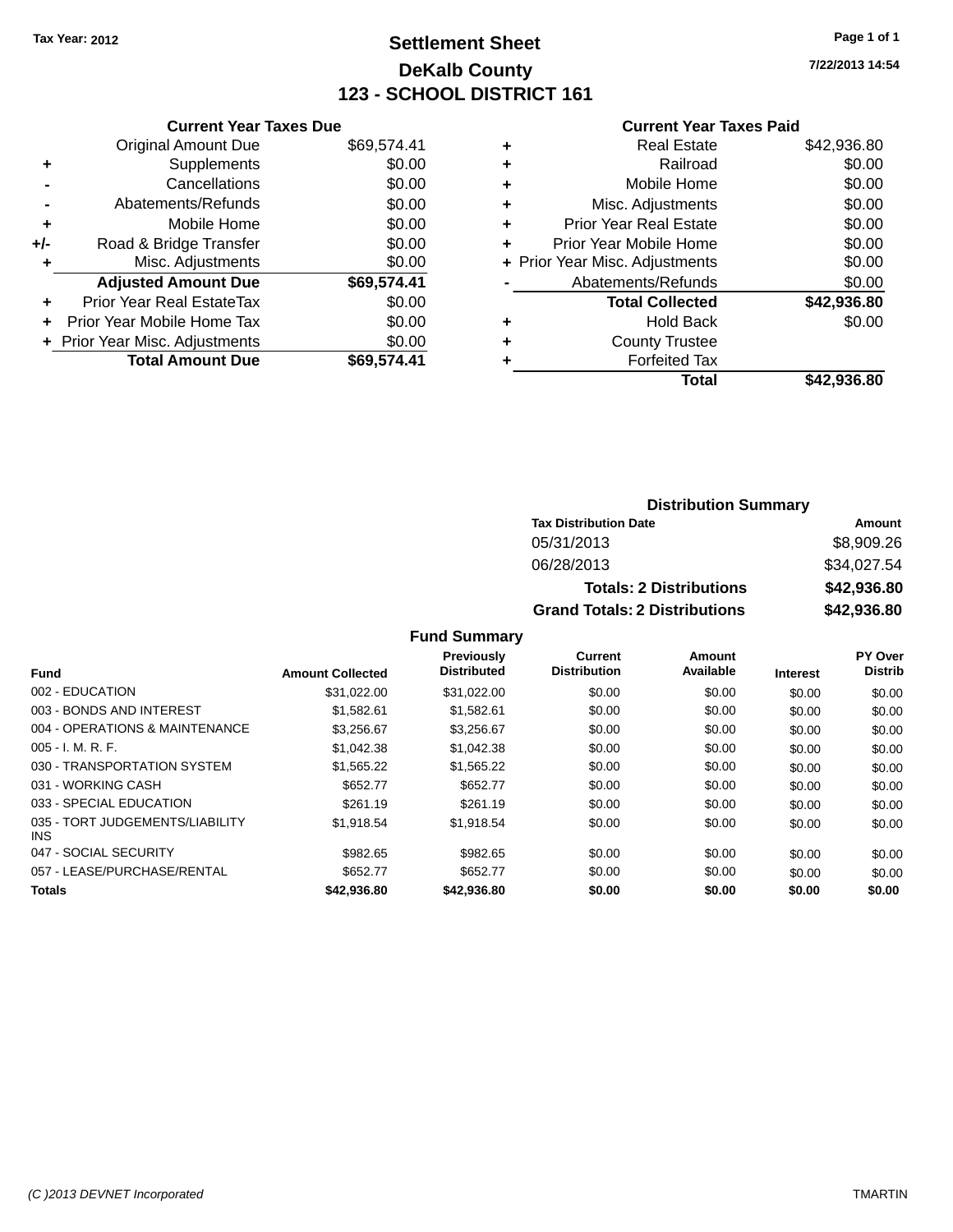## **Settlement Sheet Tax Year: 2012 Page 1 of 1 DeKalb County 124 - SCHOOL DISTRICT 212**

**7/22/2013 14:54**

#### **Current Year Taxes Paid**

|       | <b>Current Year Taxes Due</b>  |              |
|-------|--------------------------------|--------------|
|       | <b>Original Amount Due</b>     | \$263,996.87 |
| ٠     | Supplements                    | \$1,166.05   |
|       | Cancellations                  | \$1,267.86   |
|       | Abatements/Refunds             | \$0.00       |
| ٠     | Mobile Home                    | \$0.00       |
| $+/-$ | Road & Bridge Transfer         | \$0.00       |
| ÷     | Misc. Adjustments              | \$0.00       |
|       | <b>Adjusted Amount Due</b>     | \$263,895.06 |
| ٠     | Prior Year Real EstateTax      | \$0.00       |
|       | Prior Year Mobile Home Tax     | \$0.00       |
|       | + Prior Year Misc. Adjustments | \$0.00       |
|       | <b>Total Amount Due</b>        | \$263,895.06 |
|       |                                |              |

|   | <b>Real Estate</b>             | \$154,850.01 |
|---|--------------------------------|--------------|
| ٠ | Railroad                       | \$0.00       |
| ٠ | Mobile Home                    | \$0.00       |
| ٠ | Misc. Adjustments              | \$0.00       |
| ٠ | Prior Year Real Estate         | \$0.00       |
| ٠ | Prior Year Mobile Home         | \$0.00       |
|   | + Prior Year Misc. Adjustments | \$0.00       |
|   | Abatements/Refunds             | \$0.00       |
|   | <b>Total Collected</b>         | \$154,850.01 |
| ٠ | <b>Hold Back</b>               | \$0.00       |
| ٠ | <b>County Trustee</b>          |              |
| ٠ | <b>Forfeited Tax</b>           |              |
|   | Total                          | \$154,850.01 |
|   |                                |              |

### **Distribution Summary Tax Distribution Date Amount** 05/31/2013 \$51,031.97 06/28/2013 \$99,546.69 07/26/2013 \$4,271.35 **Totals: 3 Distributions \$154,850.01 Grand Totals: 3 Distributions \$154,850.01**

| Fund                                    | <b>Amount Collected</b> | <b>Previously</b><br><b>Distributed</b> | <b>Current</b><br><b>Distribution</b> | Amount<br>Available | <b>Interest</b> | PY Over<br><b>Distrib</b> |
|-----------------------------------------|-------------------------|-----------------------------------------|---------------------------------------|---------------------|-----------------|---------------------------|
| 002 - EDUCATION                         | \$79,093.03             | \$76,911.33                             | \$2,181.70                            | \$0.00              | \$0.00          | \$0.00                    |
| 003 - BONDS AND INTEREST                | \$21,020.43             | \$20,440.61                             | \$579.82                              | \$0.00              | \$0.00          | \$0.00                    |
| 004 - OPERATIONS & MAINTENANCE          | \$15,210.14             | \$14,790.59                             | \$419.55                              | \$0.00              | \$0.00          | \$0.00                    |
| $005 - I. M. R. F.$                     | \$2.911.18              | \$2,830.88                              | \$80.30                               | \$0.00              | \$0.00          | \$0.00                    |
| 030 - TRANSPORTATION SYSTEM             | \$7,300.88              | \$7,099.49                              | \$201.39                              | \$0.00              | \$0.00          | \$0.00                    |
| 031 - WORKING CASH                      | \$3,042.03              | \$2,958.12                              | \$83.91                               | \$0.00              | \$0.00          | \$0.00                    |
| 032 - FIRE PREV/SFTY/ENERGY             | \$76.65                 | \$74.54                                 | \$2.11                                | \$0.00              | \$0.00          | \$0.00                    |
| 033 - SPECIAL EDUCATION                 | \$1.216.81              | \$1.183.25                              | \$33.56                               | \$0.00              | \$0.00          | \$0.00                    |
| 035 - TORT JUDGEMENTS/LIABILITY<br>INS. | \$18,172.58             | \$17.671.31                             | \$501.27                              | \$0.00              | \$0.00          | \$0.00                    |
| 047 - SOCIAL SECURITY                   | \$3.764.25              | \$3.660.42                              | \$103.83                              | \$0.00              | \$0.00          | \$0.00                    |
| 057 - LEASE/PURCHASE/RENTAL             | \$3.042.03              | \$2,958.12                              | \$83.91                               | \$0.00              | \$0.00          | \$0.00                    |
| <b>Totals</b>                           | \$154,850,01            | \$150,578.66                            | \$4,271.35                            | \$0.00              | \$0.00          | \$0.00                    |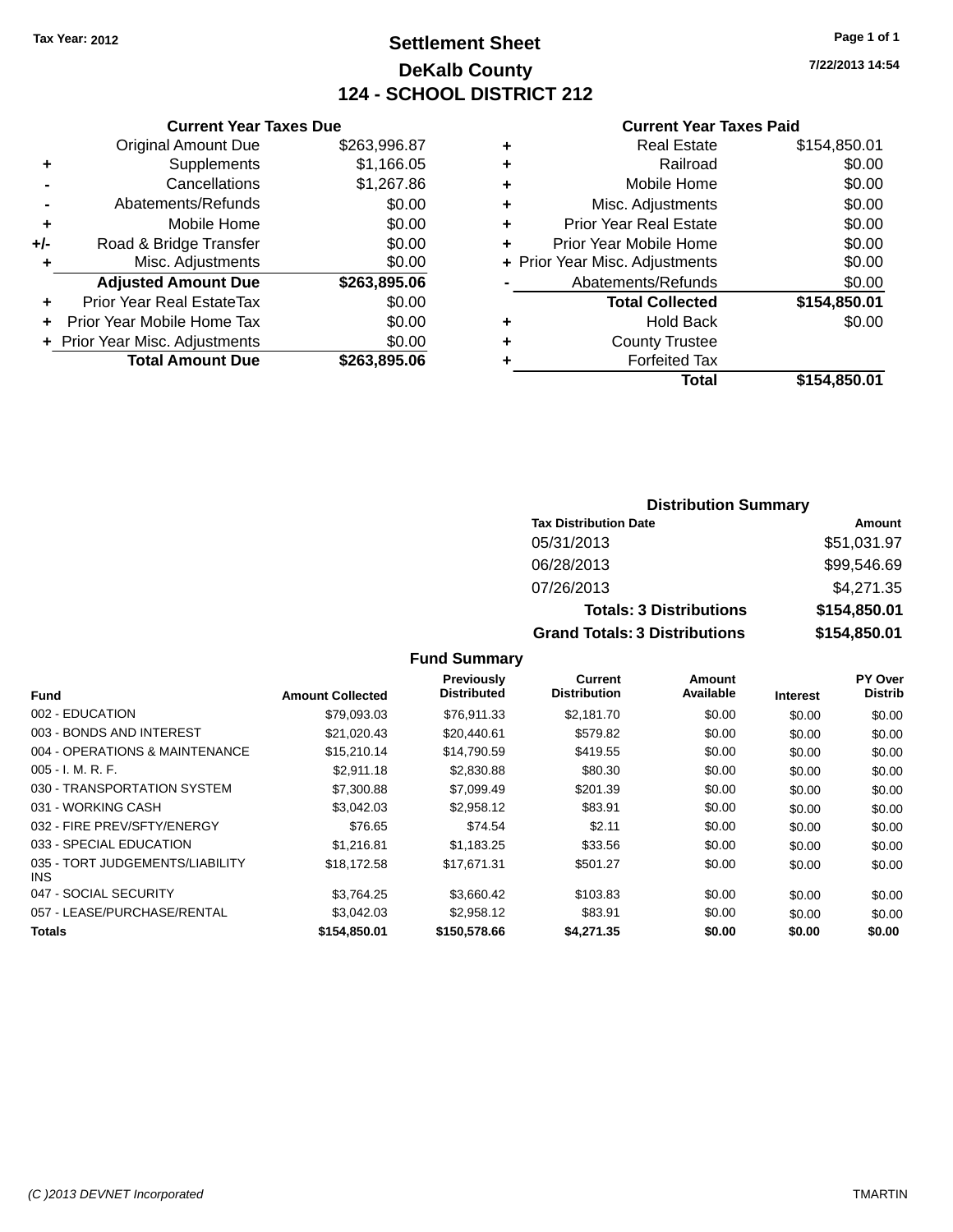## **Settlement Sheet Tax Year: 2012 Page 1 of 1 DeKalb County 125 - SCHOOL DISTRICT 220**

**7/22/2013 14:54**

#### **Current Year Taxes Paid**

| <b>Current Year Taxes Due</b> |                                |
|-------------------------------|--------------------------------|
| <b>Original Amount Due</b>    | \$3,394.25                     |
| Supplements                   | \$0.00                         |
| Cancellations                 | \$0.00                         |
| Abatements/Refunds            | \$0.00                         |
| Mobile Home                   | \$0.00                         |
| Road & Bridge Transfer        | \$0.00                         |
| Misc. Adjustments             | \$0.00                         |
| <b>Adjusted Amount Due</b>    | \$3,394.25                     |
| Prior Year Real EstateTax     | \$0.00                         |
| Prior Year Mobile Home Tax    | \$0.00                         |
|                               | \$0.00                         |
| <b>Total Amount Due</b>       | \$3.394.25                     |
|                               | + Prior Year Misc. Adjustments |

| ٠ | <b>Real Estate</b>             | \$1,697.13 |
|---|--------------------------------|------------|
| ٠ | Railroad                       | \$0.00     |
| ٠ | Mobile Home                    | \$0.00     |
| ٠ | Misc. Adjustments              | \$0.00     |
| ٠ | <b>Prior Year Real Estate</b>  | \$0.00     |
| ٠ | Prior Year Mobile Home         | \$0.00     |
|   | + Prior Year Misc. Adjustments | \$0.00     |
|   | Abatements/Refunds             | \$0.00     |
|   | <b>Total Collected</b>         | \$1,697.13 |
| ٠ | <b>Hold Back</b>               | \$0.00     |
| ٠ | <b>County Trustee</b>          |            |
| ٠ | <b>Forfeited Tax</b>           |            |
|   | Total                          | \$1,697.13 |
|   |                                |            |

| <b>Distribution Summary</b>          |            |  |  |  |  |
|--------------------------------------|------------|--|--|--|--|
| <b>Tax Distribution Date</b>         | Amount     |  |  |  |  |
| 05/31/2013                           | \$585.04   |  |  |  |  |
| 06/28/2013                           | \$1,112.09 |  |  |  |  |
| <b>Totals: 2 Distributions</b>       | \$1,697.13 |  |  |  |  |
| <b>Grand Totals: 2 Distributions</b> | \$1,697.13 |  |  |  |  |

|                                         |                         | Previously         | Current             | Amount    |                 | <b>PY Over</b> |
|-----------------------------------------|-------------------------|--------------------|---------------------|-----------|-----------------|----------------|
| Fund                                    | <b>Amount Collected</b> | <b>Distributed</b> | <b>Distribution</b> | Available | <b>Interest</b> | <b>Distrib</b> |
| 002 - EDUCATION                         | \$854.02                | \$854.02           | \$0.00              | \$0.00    | \$0.00          | \$0.00         |
| 003 - BONDS AND INTEREST                | \$256.88                | \$256.88           | \$0.00              | \$0.00    | \$0.00          | \$0.00         |
| 004 - OPERATIONS & MAINTENANCE          | \$180.35                | \$180.35           | \$0.00              | \$0.00    | \$0.00          | \$0.00         |
| $005 - I. M. R. F.$                     | \$26.25                 | \$26.25            | \$0.00              | \$0.00    | \$0.00          | \$0.00         |
| 030 - TRANSPORTATION SYSTEM             | \$90.66                 | \$90.66            | \$0.00              | \$0.00    | \$0.00          | \$0.00         |
| 031 - WORKING CASH                      | \$21.96                 | \$21.96            | \$0.00              | \$0.00    | \$0.00          | \$0.00         |
| 032 - FIRE PREV/SFTY/ENERGY             | \$21.47                 | \$21.47            | \$0.00              | \$0.00    | \$0.00          | \$0.00         |
| 033 - SPECIAL EDUCATION                 | \$9.54                  | \$9.54             | \$0.00              | \$0.00    | \$0.00          | \$0.00         |
| 035 - TORT JUDGEMENTS/LIABILITY<br>INS. | \$187.03                | \$187.03           | \$0.00              | \$0.00    | \$0.00          | \$0.00         |
| 047 - SOCIAL SECURITY                   | \$27.01                 | \$27.01            | \$0.00              | \$0.00    | \$0.00          | \$0.00         |
| 057 - LEASE/PURCHASE/RENTAL             | \$21.96                 | \$21.96            | \$0.00              | \$0.00    | \$0.00          | \$0.00         |
| <b>Totals</b>                           | \$1.697.13              | \$1.697.13         | \$0.00              | \$0.00    | \$0.00          | \$0.00         |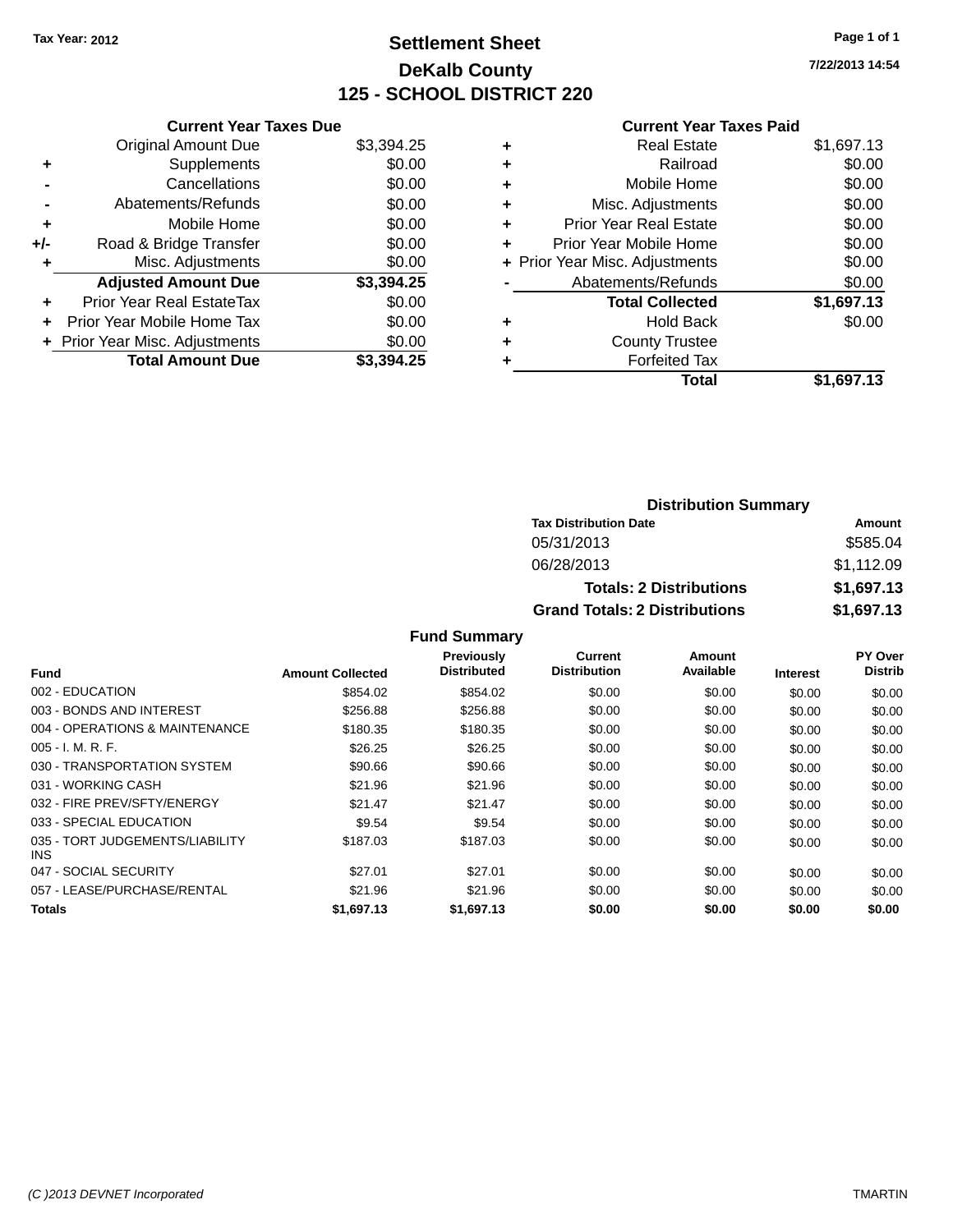## **Settlement Sheet Tax Year: 2012 Page 1 of 1 DeKalb County 126 - SCHOOL DISTRICT 269**

**7/22/2013 14:54**

#### **Current Year Taxes Paid**

|     | <b>Current Year Taxes Due</b>  |              |  |  |  |  |
|-----|--------------------------------|--------------|--|--|--|--|
|     | <b>Original Amount Due</b>     | \$266,835.17 |  |  |  |  |
| ٠   | Supplements                    | \$1,497.80   |  |  |  |  |
|     | \$1,628.57<br>Cancellations    |              |  |  |  |  |
|     | Abatements/Refunds             | \$0.00       |  |  |  |  |
| ٠   | Mobile Home                    | \$0.00       |  |  |  |  |
| +/- | Road & Bridge Transfer         | \$0.00       |  |  |  |  |
| ٠   | Misc. Adjustments              | \$0.00       |  |  |  |  |
|     | <b>Adjusted Amount Due</b>     | \$266,704.40 |  |  |  |  |
| ٠   | Prior Year Real EstateTax      | \$0.00       |  |  |  |  |
| ÷   | Prior Year Mobile Home Tax     | \$0.00       |  |  |  |  |
|     | + Prior Year Misc. Adjustments | \$0.00       |  |  |  |  |
|     | <b>Total Amount Due</b>        | \$266,704.40 |  |  |  |  |

| ٠ | <b>Real Estate</b>             | \$154,663.18 |
|---|--------------------------------|--------------|
| ٠ | Railroad                       | \$0.00       |
| ٠ | Mobile Home                    | \$0.00       |
| ٠ | Misc. Adjustments              | \$0.00       |
| ٠ | <b>Prior Year Real Estate</b>  | \$0.00       |
| ٠ | Prior Year Mobile Home         | \$0.00       |
|   | + Prior Year Misc. Adjustments | \$0.00       |
|   | Abatements/Refunds             | \$0.00       |
|   | <b>Total Collected</b>         | \$154,663.18 |
| ٠ | <b>Hold Back</b>               | \$0.00       |
| ٠ | <b>County Trustee</b>          |              |
|   | <b>Forfeited Tax</b>           |              |
|   | Total                          | \$154,663.18 |
|   |                                |              |

### **Distribution Summary Tax Distribution Date Amount** 05/31/2013 \$56,161.06 06/28/2013 \$93,015.59 07/26/2013 \$5,486.53 **Totals: 3 Distributions \$154,663.18 Grand Totals: 3 Distributions \$154,663.18**

| <b>Fund</b>                             | <b>Amount Collected</b> | <b>Previously</b><br><b>Distributed</b> | Current<br><b>Distribution</b> | Amount<br>Available | <b>Interest</b> | <b>PY Over</b><br><b>Distrib</b> |
|-----------------------------------------|-------------------------|-----------------------------------------|--------------------------------|---------------------|-----------------|----------------------------------|
|                                         |                         |                                         |                                |                     |                 |                                  |
| 002 - EDUCATION                         | \$99,346.84             | \$95,822.60                             | \$3,524.24                     | \$0.00              | \$0.00          | \$0.00                           |
| 003 - BONDS AND INTEREST                | \$0.00                  | \$0.00                                  | \$0.00                         | \$0.00              | \$0.00          | \$0.00                           |
| 004 - OPERATIONS & MAINTENANCE          | \$26,019.45             | \$25,096.43                             | \$923.02                       | \$0.00              | \$0.00          | \$0.00                           |
| $005 - I. M. R. F.$                     | \$2,779.29              | \$2,680.70                              | \$98.59                        | \$0.00              | \$0.00          | \$0.00                           |
| 030 - TRANSPORTATION SYSTEM             | \$5.676.91              | \$5,475.53                              | \$201.38                       | \$0.00              | \$0.00          | \$0.00                           |
| 031 - WORKING CASH                      | \$2,365.42              | \$2.281.51                              | \$83.91                        | \$0.00              | \$0.00          | \$0.00                           |
| 033 - SPECIAL EDUCATION                 | \$946.23                | \$912.66                                | \$33.57                        | \$0.00              | \$0.00          | \$0.00                           |
| 035 - TORT JUDGEMENTS/LIABILITY<br>INS. | \$14,749.75             | \$14.226.52                             | \$523.23                       | \$0.00              | \$0.00          | \$0.00                           |
| 047 - SOCIAL SECURITY                   | \$2,779.29              | \$2,680.70                              | \$98.59                        | \$0.00              | \$0.00          | \$0.00                           |
| <b>Totals</b>                           | \$154,663,18            | \$149,176.65                            | \$5,486.53                     | \$0.00              | \$0.00          | \$0.00                           |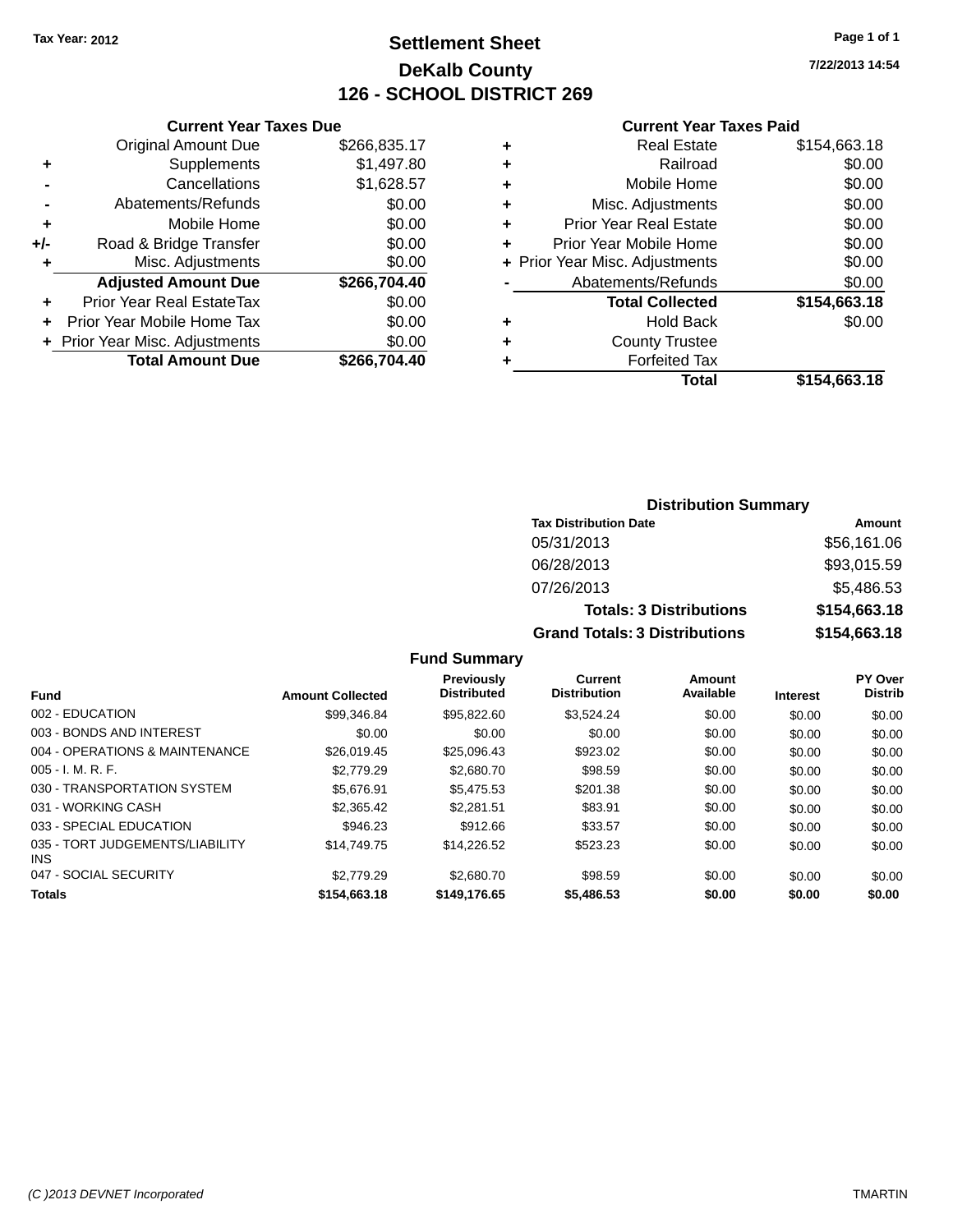## **Settlement Sheet Tax Year: 2012 Page 1 of 1 DeKalb County 127 - SCHOOL DISTRICT 271**

**7/22/2013 14:54**

#### **Current Year Taxes Paid**

|     | <b>Current Year Taxes Due</b>  |             |  |  |  |  |
|-----|--------------------------------|-------------|--|--|--|--|
|     | <b>Original Amount Due</b>     | \$62,890.38 |  |  |  |  |
| ٠   | Supplements                    | \$0.00      |  |  |  |  |
|     | Cancellations                  | \$0.00      |  |  |  |  |
|     | Abatements/Refunds             | \$0.00      |  |  |  |  |
| ٠   | Mobile Home                    | \$0.00      |  |  |  |  |
| +/- | Road & Bridge Transfer         | \$0.00      |  |  |  |  |
| ٠   | Misc. Adjustments              | \$0.00      |  |  |  |  |
|     | <b>Adjusted Amount Due</b>     | \$62,890.38 |  |  |  |  |
| ÷   | Prior Year Real EstateTax      | \$0.00      |  |  |  |  |
|     | Prior Year Mobile Home Tax     | \$0.00      |  |  |  |  |
|     | + Prior Year Misc. Adjustments | \$0.00      |  |  |  |  |
|     | <b>Total Amount Due</b>        | \$62.890.38 |  |  |  |  |
|     |                                |             |  |  |  |  |

| ٠ | <b>Real Estate</b>             | \$35,478.94 |
|---|--------------------------------|-------------|
| ٠ | Railroad                       | \$0.00      |
| ٠ | Mobile Home                    | \$0.00      |
| ٠ | Misc. Adjustments              | \$0.00      |
| ٠ | <b>Prior Year Real Estate</b>  | \$0.00      |
| ٠ | Prior Year Mobile Home         | \$0.00      |
|   | + Prior Year Misc. Adjustments | \$0.00      |
|   | Abatements/Refunds             | \$0.00      |
|   | <b>Total Collected</b>         | \$35,478.94 |
| ٠ | <b>Hold Back</b>               | \$0.00      |
| ٠ | <b>County Trustee</b>          |             |
| ٠ | <b>Forfeited Tax</b>           |             |
|   | Total                          | \$35,478.94 |
|   |                                |             |

#### **Distribution Summary Tax Distribution Date Amount** 05/31/2013 \$8,486.04 06/28/2013 \$26,992.90 **Totals: 2 Distributions \$35,478.94 Grand Totals: 2 Distributions \$35,478.94**

|                                         |                         | <b>Previously</b>  | <b>Current</b>      | Amount    |                 | <b>PY Over</b> |
|-----------------------------------------|-------------------------|--------------------|---------------------|-----------|-----------------|----------------|
| <b>Fund</b>                             | <b>Amount Collected</b> | <b>Distributed</b> | <b>Distribution</b> | Available | <b>Interest</b> | <b>Distrib</b> |
| 002 - EDUCATION                         | \$18,299.85             | \$18,299.85        | \$0.00              | \$0.00    | \$0.00          | \$0.00         |
| 003 - BONDS AND INTEREST                | \$7,025.86              | \$7,025.86         | \$0.00              | \$0.00    | \$0.00          | \$0.00         |
| 004 - OPERATIONS & MAINTENANCE          | \$3,137.15              | \$3,137.15         | \$0.00              | \$0.00    | \$0.00          | \$0.00         |
| $005 - I. M. R. F.$                     | \$915.00                | \$915.00           | \$0.00              | \$0.00    | \$0.00          | \$0.00         |
| 030 - TRANSPORTATION SYSTEM             | \$941.19                | \$941.19           | \$0.00              | \$0.00    | \$0.00          | \$0.00         |
| 031 - WORKING CASH                      | \$178.45                | \$178.45           | \$0.00              | \$0.00    | \$0.00          | \$0.00         |
| 032 - FIRE PREV/SFTY/ENERGY             | \$14.41                 | \$14.41            | \$0.00              | \$0.00    | \$0.00          | \$0.00         |
| 033 - SPECIAL EDUCATION                 | \$144.19                | \$144.19           | \$0.00              | \$0.00    | \$0.00          | \$0.00         |
| 035 - TORT JUDGEMENTS/LIABILITY<br>INS. | \$1,176.45              | \$1,176.45         | \$0.00              | \$0.00    | \$0.00          | \$0.00         |
| 047 - SOCIAL SECURITY                   | \$784.30                | \$784.30           | \$0.00              | \$0.00    | \$0.00          | \$0.00         |
| 057 - LEASE/PURCHASE/RENTAL             | \$196.09                | \$196.09           | \$0.00              | \$0.00    | \$0.00          | \$0.00         |
| 109 - PRIOR YEAR ADJUSTMENT             | \$2,666,00              | \$2,666,00         | \$0.00              | \$0.00    | \$0.00          | \$0.00         |
| <b>Totals</b>                           | \$35,478.94             | \$35,478.94        | \$0.00              | \$0.00    | \$0.00          | \$0.00         |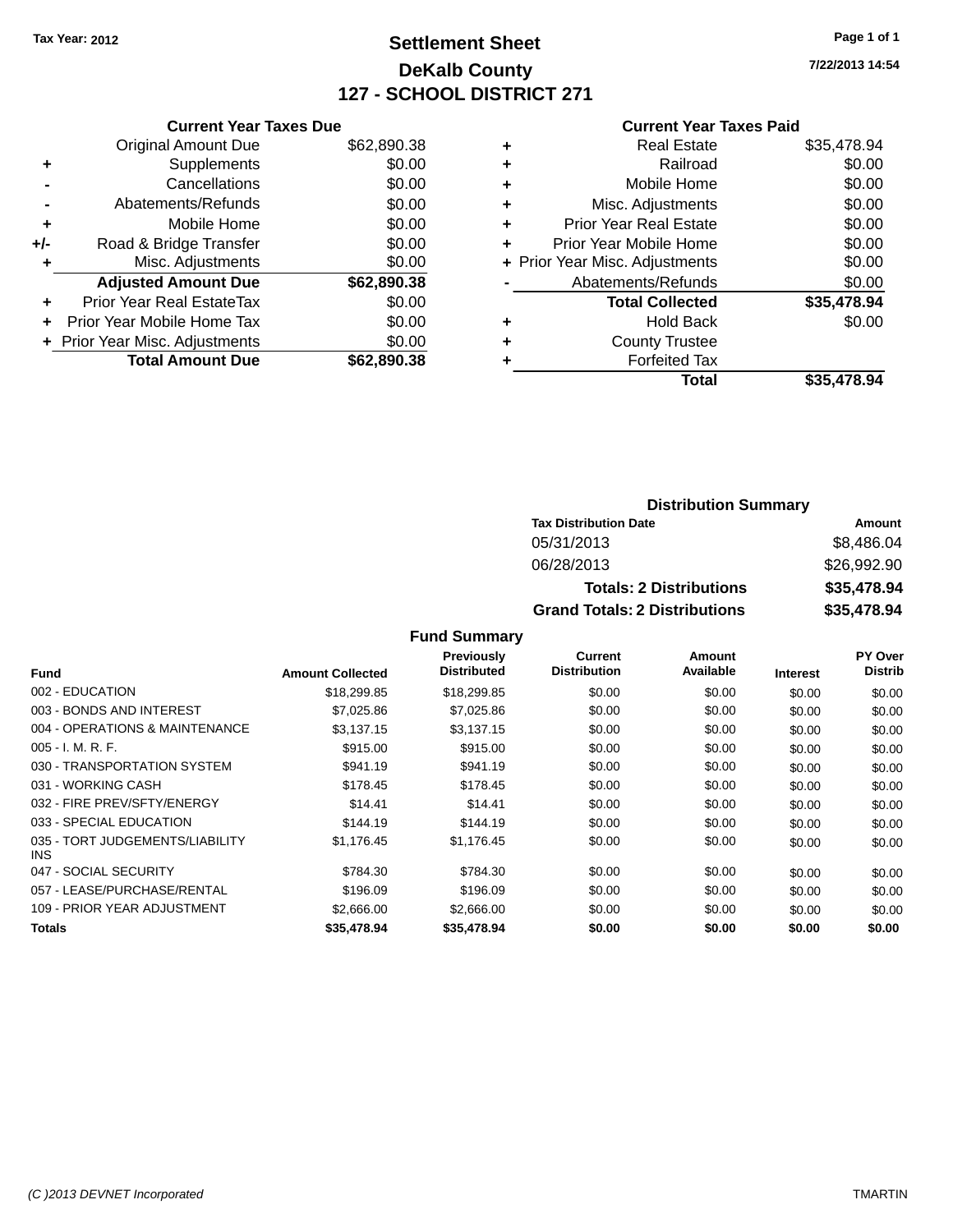## **Settlement Sheet Tax Year: 2012 Page 1 of 1 DeKalb County 128 - SCHOOL DISTRICT 300**

**7/22/2013 14:54**

|     | <b>Current Year Taxes Due</b>  |            |
|-----|--------------------------------|------------|
|     | <b>Original Amount Due</b>     | \$8,457.68 |
|     | Supplements                    | \$0.00     |
|     | Cancellations                  | \$0.00     |
|     | Abatements/Refunds             | \$0.00     |
| ٠   | Mobile Home                    | \$0.00     |
| +/- | Road & Bridge Transfer         | \$0.00     |
|     | Misc. Adjustments              | \$0.00     |
|     | <b>Adjusted Amount Due</b>     | \$8,457.68 |
| ÷   | Prior Year Real EstateTax      | \$0.00     |
| ÷   | Prior Year Mobile Home Tax     | \$0.00     |
|     | + Prior Year Misc. Adjustments | \$0.00     |
|     | <b>Total Amount Due</b>        | \$8.457.68 |
|     |                                |            |

#### **Current Year Taxes Paid**

| <b>Real Estate</b>            | \$5,495.55                     |
|-------------------------------|--------------------------------|
| Railroad                      | \$0.00                         |
| Mobile Home                   | \$0.00                         |
| Misc. Adjustments             | \$0.00                         |
| <b>Prior Year Real Estate</b> | \$0.00                         |
| Prior Year Mobile Home        | \$0.00                         |
|                               | \$0.00                         |
| Abatements/Refunds            | \$0.00                         |
| <b>Total Collected</b>        | \$5,495.55                     |
| <b>Hold Back</b>              | \$0.00                         |
| <b>County Trustee</b>         |                                |
| <b>Forfeited Tax</b>          |                                |
| Total                         | \$5,495.55                     |
|                               | + Prior Year Misc. Adjustments |

### **Distribution Summary Tax Distribution Date Amount** 05/31/2013 \$2,962.13 06/28/2013 \$2,533.42 **Totals: 2 Distributions \$5,495.55 Grand Totals: 2 Distributions \$5,495.55**

|                                               |                         | Previously         | <b>Current</b>      | Amount    |                 | PY Over        |
|-----------------------------------------------|-------------------------|--------------------|---------------------|-----------|-----------------|----------------|
| <b>Fund</b>                                   | <b>Amount Collected</b> | <b>Distributed</b> | <b>Distribution</b> | Available | <b>Interest</b> | <b>Distrib</b> |
| 002 - EDUCATION                               | \$3,668,72              | \$3.668.72         | \$0.00              | \$0.00    | \$0.00          | \$0.00         |
| 003 - BONDS AND INTEREST                      | \$818.73                | \$818.73           | \$0.00              | \$0.00    | \$0.00          | \$0.00         |
| 004 - OPERATIONS & MAINTENANCE                | \$391.13                | \$391.13           | \$0.00              | \$0.00    | \$0.00          | \$0.00         |
| $005 - I. M. R. F.$                           | \$73.34                 | \$73.34            | \$0.00              | \$0.00    | \$0.00          | \$0.00         |
| 030 - TRANSPORTATION SYSTEM                   | \$104.16                | \$104.16           | \$0.00              | \$0.00    | \$0.00          | \$0.00         |
| 031 - WORKING CASH                            | \$0.58                  | \$0.58             | \$0.00              | \$0.00    | \$0.00          | \$0.00         |
| 033 - SPECIAL EDUCATION                       | \$352.75                | \$352.75           | \$0.00              | \$0.00    | \$0.00          | \$0.00         |
| 035 - TORT JUDGEMENTS/LIABILITY<br><b>INS</b> | \$1.65                  | \$1.65             | \$0.00              | \$0.00    | \$0.00          | \$0.00         |
| 047 - SOCIAL SECURITY                         | \$84.49                 | \$84.49            | \$0.00              | \$0.00    | \$0.00          | \$0.00         |
| <b>Totals</b>                                 | \$5,495.55              | \$5,495.55         | \$0.00              | \$0.00    | \$0.00          | \$0.00         |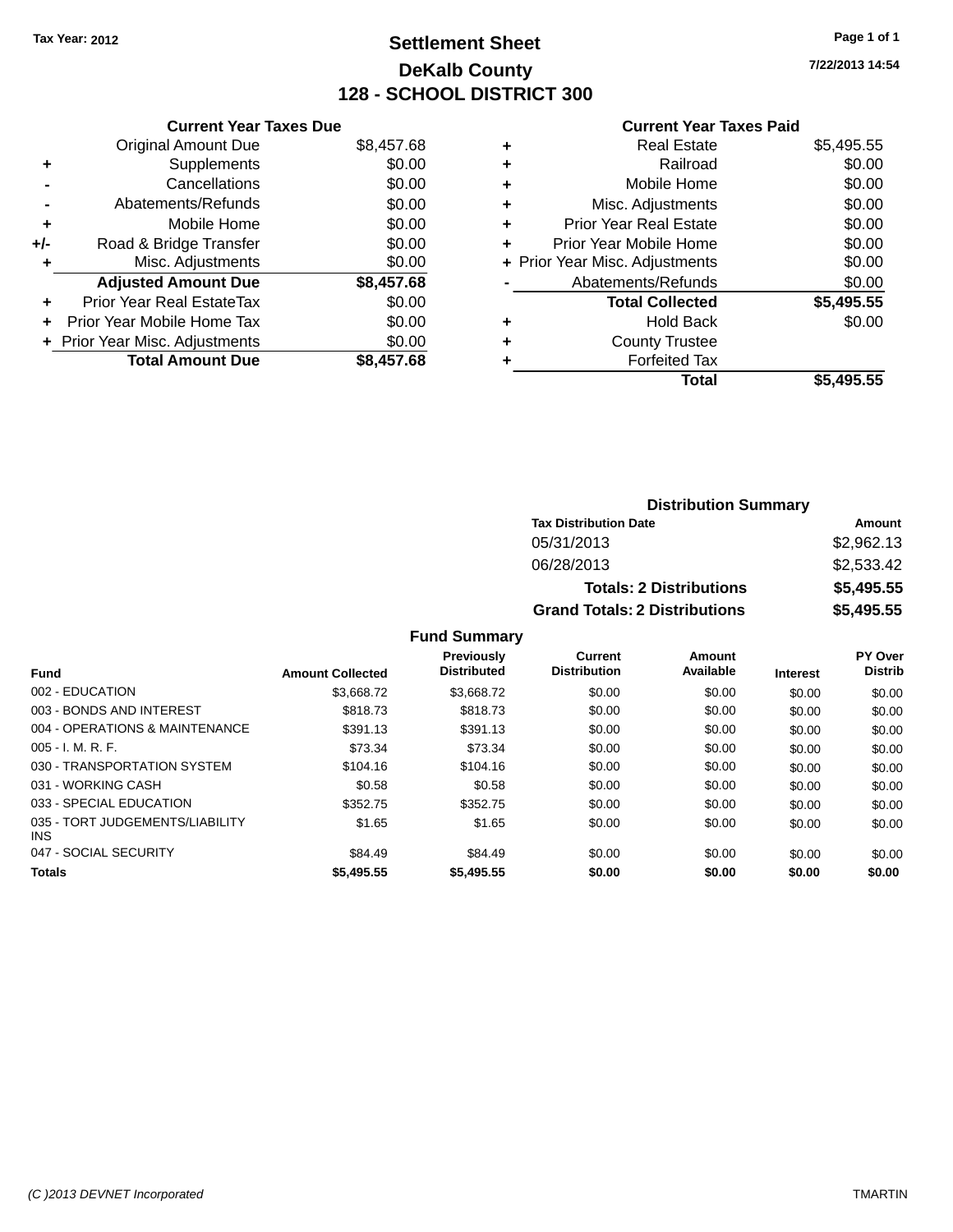## **Settlement Sheet Tax Year: 2012 Page 1 of 1 DeKalb County 129 - SCHOOL DISTRICT 301**

**7/22/2013 14:54**

#### **Current Year Taxes Paid**

|     | <b>Current Year Taxes Due</b>            |            |  |  |  |  |
|-----|------------------------------------------|------------|--|--|--|--|
|     | <b>Original Amount Due</b>               | \$8,645.59 |  |  |  |  |
| ٠   | Supplements                              | \$0.00     |  |  |  |  |
|     | Cancellations                            | \$0.00     |  |  |  |  |
|     | Abatements/Refunds                       | \$0.00     |  |  |  |  |
| ٠   | Mobile Home                              | \$0.00     |  |  |  |  |
| +/- | Road & Bridge Transfer                   | \$0.00     |  |  |  |  |
|     | Misc. Adjustments                        | \$0.00     |  |  |  |  |
|     | <b>Adjusted Amount Due</b>               | \$8,645.59 |  |  |  |  |
| ÷   | Prior Year Real EstateTax                | \$0.00     |  |  |  |  |
| ÷   | Prior Year Mobile Home Tax               | \$0.00     |  |  |  |  |
|     | \$0.00<br>+ Prior Year Misc. Adjustments |            |  |  |  |  |
|     | <b>Total Amount Due</b>                  | \$8.645.59 |  |  |  |  |

|   | <b>Real Estate</b>             | \$2,522.50 |
|---|--------------------------------|------------|
| ÷ | Railroad                       | \$0.00     |
| ٠ | Mobile Home                    | \$0.00     |
| ٠ | Misc. Adjustments              | \$0.00     |
| ٠ | <b>Prior Year Real Estate</b>  | \$0.00     |
| ٠ | Prior Year Mobile Home         | \$0.00     |
|   | + Prior Year Misc. Adjustments | \$0.00     |
|   | Abatements/Refunds             | \$0.00     |
|   | <b>Total Collected</b>         | \$2,522.50 |
| ٠ | <b>Hold Back</b>               | \$0.00     |
| ٠ | <b>County Trustee</b>          |            |
| ٠ | <b>Forfeited Tax</b>           |            |
|   | Total                          | \$2,522.50 |
|   |                                |            |

| <b>Distribution Summary</b>          |            |  |  |  |
|--------------------------------------|------------|--|--|--|
| <b>Tax Distribution Date</b>         | Amount     |  |  |  |
| 06/28/2013                           | \$2,522.50 |  |  |  |
| <b>Totals: 1 Distributions</b>       | \$2,522.50 |  |  |  |
| <b>Grand Totals: 1 Distributions</b> | \$2,522.50 |  |  |  |

| <b>Fund</b>                                         | <b>Amount Collected</b> | <b>Previously</b><br><b>Distributed</b> | Current<br><b>Distribution</b> | Amount<br>Available | <b>Interest</b> | <b>PY Over</b><br><b>Distrib</b> |
|-----------------------------------------------------|-------------------------|-----------------------------------------|--------------------------------|---------------------|-----------------|----------------------------------|
| 002 - EDUCATION                                     | \$1,417.66              | \$1,417.66                              | \$0.00                         | \$0.00              | \$0.00          | \$0.00                           |
| 003 - BONDS AND INTEREST                            | \$434.54                | \$434.54                                | \$0.00                         | \$0.00              | \$0.00          | \$0.00                           |
| 004 - OPERATIONS & MAINTENANCE                      | \$268.69                | \$268.69                                | \$0.00                         | \$0.00              | \$0.00          | \$0.00                           |
| $005 - I. M. R. F.$                                 | \$35.00                 | \$35.00                                 | \$0.00                         | \$0.00              | \$0.00          | \$0.00                           |
| 030 - TRANSPORTATION SYSTEM                         | \$104.54                | \$104.54                                | \$0.00                         | \$0.00              | \$0.00          | \$0.00                           |
| 031 - WORKING CASH                                  | \$5.99                  | \$5.99                                  | \$0.00                         | \$0.00              | \$0.00          | \$0.00                           |
| 033 - SPECIAL EDUCATION                             | \$156.20                | \$156.20                                | \$0.00                         | \$0.00              | \$0.00          | \$0.00                           |
| 035 - TORT JUDGMENTS, LIABILITY<br><b>INSURANCE</b> | \$51.59                 | \$51.59                                 | \$0.00                         | \$0.00              | \$0.00          | \$0.00                           |
| 047 - SOCIAL SECURITY                               | \$48.29                 | \$48.29                                 | \$0.00                         | \$0.00              | \$0.00          | \$0.00                           |
| <b>Totals</b>                                       | \$2.522.50              | \$2.522.50                              | \$0.00                         | \$0.00              | \$0.00          | \$0.00                           |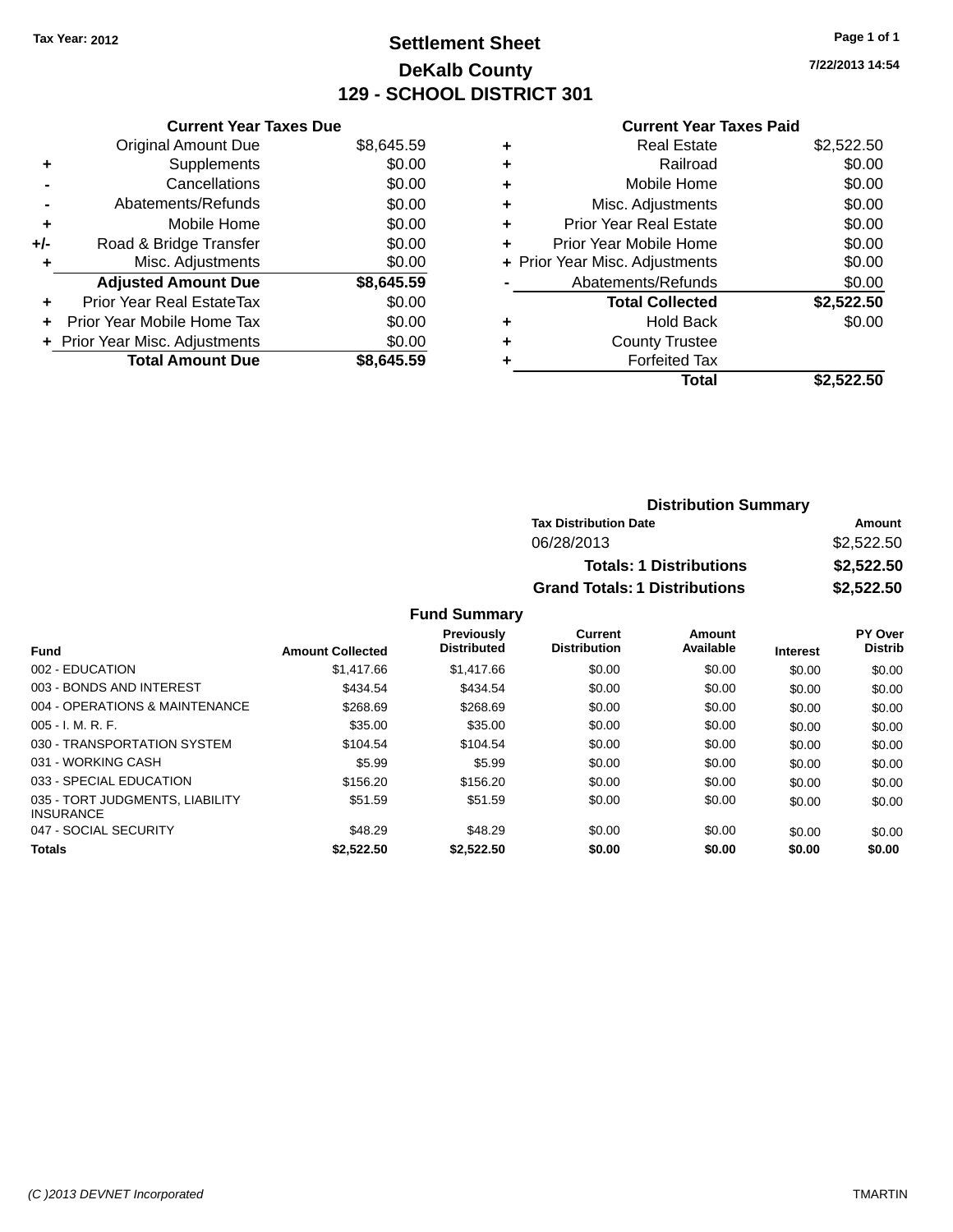**Original Amount Due** 

**Adjusted Amount Due** 

**Total Amount Due** 

**+** Supplements **-** Cancellations **-** Abatements/Refunds **+** Mobile Home **+/-** Road & Bridge Transfer **+** Misc. Adjustments

**+** Prior Year Real EstateTax **+** Prior Year Mobile Home Tax **+ Prior Year Misc. Adjustments** 

## **Settlement Sheet Tax Year: 2012 Page 1 of 1 DeKalb County 130 - SCHOOL DISTRICT 302**

**7/22/2013 14:54**

**Total \$946,033.21**

#### **Current Year Taxes Paid**

| <b>Current Year Taxes Due</b> |                |   | <b>Current Year Taxes Paid</b> |              |  |
|-------------------------------|----------------|---|--------------------------------|--------------|--|
| ่<br>เl Amount Due            | \$1,800,196.23 | ٠ | <b>Real Estate</b>             | \$928,082.32 |  |
| Supplements                   | \$3,225.95     | ٠ | Railroad                       | \$19,223.08  |  |
| Cancellations                 | \$3,763.41     | ٠ | Mobile Home                    | \$0.00       |  |
| าents/Refunds                 | \$16.01        | ٠ | Misc. Adjustments              | \$0.00       |  |
| Mobile Home                   | \$0.00         | ÷ | <b>Prior Year Real Estate</b>  | (\$1,606.92) |  |
| ridge Transfer                | \$0.00         | ÷ | Prior Year Mobile Home         | \$0.00       |  |
| . Adjustments                 | \$0.00         |   | + Prior Year Misc. Adjustments | \$350.74     |  |
| <b>Amount Due</b>             | \$1,799,642.76 |   | Abatements/Refunds             | \$16.01      |  |
| leal EstateTax≀               | (\$1,606.92)   |   | <b>Total Collected</b>         | \$946,033.21 |  |
| bile Home Tax                 | \$0.00         | ٠ | <b>Hold Back</b>               | \$0.00       |  |
| . Adjustments                 | \$350.74       | ÷ | <b>County Trustee</b>          |              |  |
| <b>Amount Due</b>             | \$1,798,386.58 |   | <b>Forfeited Tax</b>           |              |  |
|                               |                |   | Total                          | \$946.033.21 |  |

### **Distribution Summary Tax Distribution Date Amount** 05/31/2013 \$188,022.70 06/28/2013 \$743,443.42 07/26/2013 \$14,567.09 **Totals: 3 Distributions \$946,033.21 Grand Totals: 3 Distributions \$946,033.21**

#### **Fund Summary**

| <b>Fund</b>                    | <b>Amount Collected</b> | Previously<br><b>Distributed</b> | Current<br><b>Distribution</b> | Amount<br>Available | <b>Interest</b> | <b>PY Over</b><br><b>Distrib</b> |
|--------------------------------|-------------------------|----------------------------------|--------------------------------|---------------------|-----------------|----------------------------------|
| 002 - EDUCATION                | \$563.249.22            | \$554,576.26                     | \$8,672.96                     | \$0.00              | \$0.00          | \$0.00                           |
| 003 - BONDS AND INTEREST       | \$181,752.84            | \$178,954.20                     | \$2,798.64                     | \$0.00              | \$0.00          | \$0.00                           |
| 004 - OPERATIONS & MAINTENANCE | \$80,380.65             | \$79,142.94                      | \$1.237.71                     | \$0.00              | \$0.00          | \$0.00                           |
| $005 - I. M. R. F.$            | \$9,570.08              | \$9.422.72                       | \$147.36                       | \$0.00              | \$0.00          | \$0.00                           |
| 030 - TRANSPORTATION SYSTEM    | \$49.759.47             | \$48,993.27                      | \$766.20                       | \$0.00              | \$0.00          | \$0.00                           |
| 031 - WORKING CASH             | \$1,914.78              | \$1,885.30                       | \$29.48                        | \$0.00              | \$0.00          | \$0.00                           |
| 033 - SPECIAL EDUCATION        | \$46,009.39             | \$45,300.93                      | \$708.46                       | \$0.00              | \$0.00          | \$0.00                           |
| 047 - SOCIAL SECURITY          | \$13,396.78             | \$13,190.50                      | \$206.28                       | \$0.00              | \$0.00          | \$0.00                           |
| <b>Totals</b>                  | \$946.033.21            | \$931,466.12                     | \$14,567.09                    | \$0.00              | \$0.00          | \$0.00                           |

#### **Miscellaneous Adjustment Detail**

| <u>Year Source</u>      | <b>Account Type</b> | <b>Amount Adjustment Description</b>           |
|-------------------------|---------------------|------------------------------------------------|
| 2011 RE - Real Estate   | Back Tax Collected  | \$350.74 HEYOB REDEMPTION 09-25-478-001 by TBA |
| <b>Totals 1 entries</b> |                     | \$350.74                                       |
|                         |                     | <b>Abatement Detail</b>                        |

| Year Source                         | <b>Account Type</b> | <b>Amount Adjustment Description</b>          |
|-------------------------------------|---------------------|-----------------------------------------------|
| 2012 RE - Real Estate PTAB Decision |                     | \$16.01 12-13-100-003 2011 PTAB REFUND by TBA |
| <b>Totals 1 entries</b>             |                     | \$16.01                                       |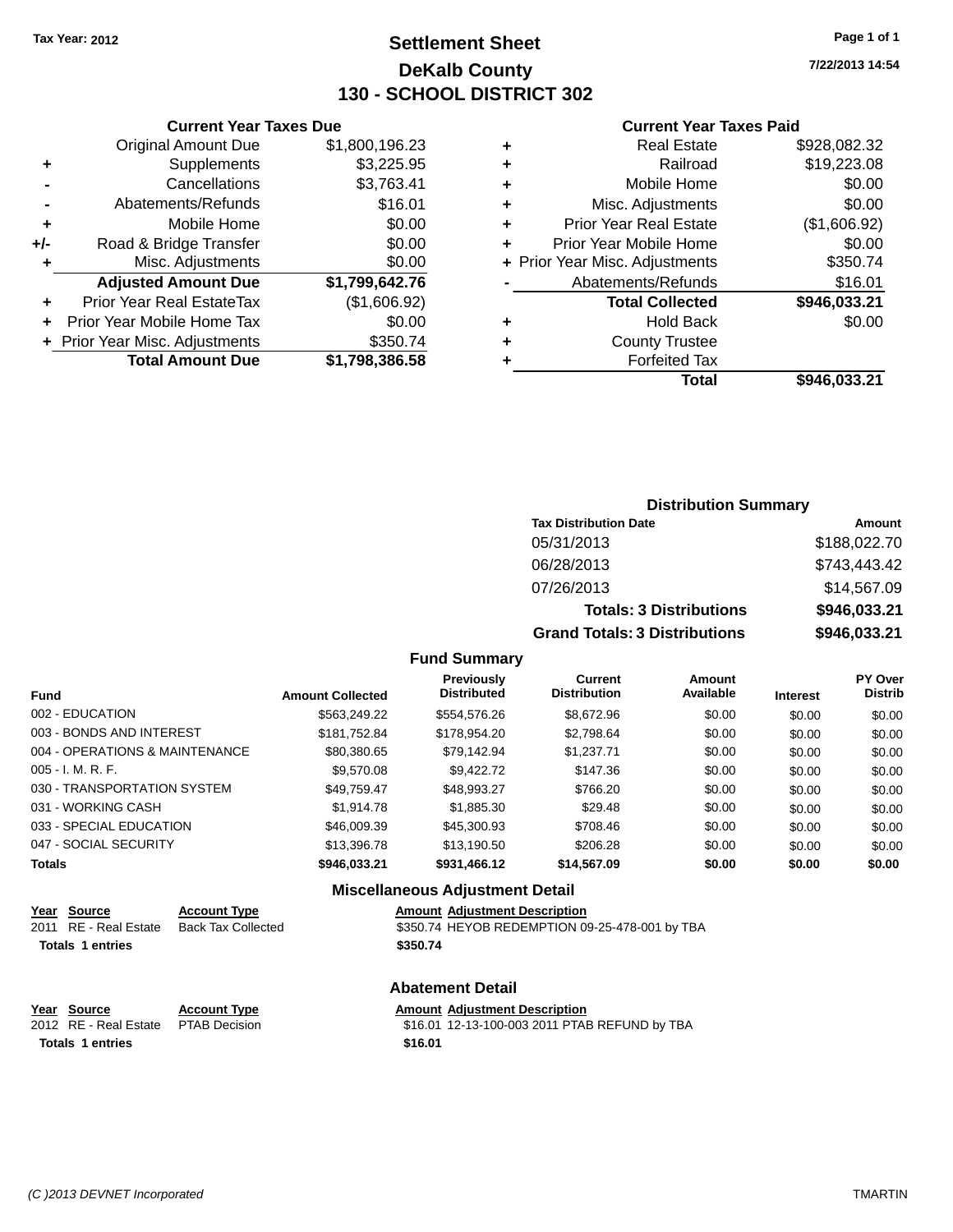**Original Amount Due** 

**Adjusted Amount Due** 

**Total Amount Due** 

**+** Supplements **-** Cancellations **-** Abatements/Refunds  $+$  Mobile Home **+/-** Road & Bridge Transfer **+** Misc. Adjustments

**+** Prior Year Real EstateTax **+** Prior Year Mobile Home Tax **+** Prior Year Misc. Adjustments

## **Settlement Sheet Tax Year: 2012 Page 1 of 1 DeKalb County 131 - SCHOOL DISTRICT 424**

**7/22/2013 14:54**

#### **Current Year Taxes Paid**

| <b>Current Year Taxes Due</b> |                 |   | <b>Current Year Taxes Paid</b> |                |
|-------------------------------|-----------------|---|--------------------------------|----------------|
| ıl Amount Due                 | \$10,036,846.30 | ٠ | <b>Real Estate</b>             | \$5,367,303.86 |
| Supplements                   | \$82,029.90     | ٠ | Railroad                       | \$45,680.56    |
| Cancellations                 | \$96,444.67     | ٠ | Mobile Home                    | \$0.00         |
| ents/Refunds                  | \$22.49         | ÷ | Misc. Adjustments              | \$0.00         |
| Mobile Home                   | \$0.00          | ÷ | <b>Prior Year Real Estate</b>  | (\$5,499.58)   |
| ridge Transfer                | \$0.00          | ÷ | Prior Year Mobile Home         | \$0.00         |
| . Adjustments                 | \$0.00          |   | + Prior Year Misc. Adjustments | \$0.00         |
| <b>Amount Due</b>             | \$10,022,409.04 |   | Abatements/Refunds             | \$22.49        |
| eal EstateTax:                | (\$5,499.58)    |   | <b>Total Collected</b>         | \$5,407,462.35 |
| pile Home Tax                 | \$0.00          | ÷ | <b>Hold Back</b>               | \$0.00         |
| . Adjustments                 | \$0.00          | ٠ | <b>County Trustee</b>          |                |
| <b>Amount Due</b>             | \$10,016,909.46 |   | <b>Forfeited Tax</b>           |                |
|                               |                 |   | Total                          | \$5,407,462,35 |

## **Total \$5,407,462.35**

#### **Distribution Summary Tax Distribution Date Amount** 05/31/2013 \$1,163,548.04 06/28/2013 \$4,161,696.62 07/26/2013 \$82,217.69 **Totals: 3 Distributions \$5,407,462.35 Grand Totals: 3 Distributions \$5,407,462.35**

#### **Fund Summary**

| <b>Fund</b>                             | <b>Amount Collected</b> | Previously<br><b>Distributed</b> | <b>Current</b><br><b>Distribution</b> | Amount<br>Available | <b>Interest</b> | PY Over<br><b>Distrib</b> |
|-----------------------------------------|-------------------------|----------------------------------|---------------------------------------|---------------------|-----------------|---------------------------|
| 002 - EDUCATION                         | \$2,934,954.29          | \$2,890,329.82                   | \$44,624.47                           | \$0.00              | \$0.00          | \$0.00                    |
| 003 - BONDS AND INTEREST                | \$1.107.345.53          | \$1,090,508.91                   | \$16,836.62                           | \$0.00              | \$0.00          | \$0.00                    |
| 004 - OPERATIONS & MAINTENANCE          | \$638,237.37            | \$628,533.30                     | \$9,704.07                            | \$0.00              | \$0.00          | \$0.00                    |
| $005 - I. M. R. F.$                     | \$130,957.92            | \$128,966.77                     | \$1,991.15                            | \$0.00              | \$0.00          | \$0.00                    |
| 030 - TRANSPORTATION SYSTEM             | \$202,390.50            | \$199,313.25                     | \$3,077.25                            | \$0.00              | \$0.00          | \$0.00                    |
| 031 - WORKING CASH                      | \$38,095.58             | \$37,516.35                      | \$579.23                              | \$0.00              | \$0.00          | \$0.00                    |
| 032 - FIRE PREV/SFTY/ENERGY             | \$4,763.97              | \$4,691.54                       | \$72.43                               | \$0.00              | \$0.00          | \$0.00                    |
| 033 - SPECIAL EDUCATION                 | \$47.628.92             | \$46,904.75                      | \$724.17                              | \$0.00              | \$0.00          | \$0.00                    |
| 035 - TORT JUDGEMENTS/LIABILITY<br>INS. | \$112,599.59            | \$110.887.57                     | \$1.712.02                            | \$0.00              | \$0.00          | \$0.00                    |
| 047 - SOCIAL SECURITY                   | \$166,679,63            | \$164,145.35                     | \$2,534.28                            | \$0.00              | \$0.00          | \$0.00                    |
| 057 - LEASE/PURCHASE/RENTAL             | \$23,809.05             | \$23,447.05                      | \$362.00                              | \$0.00              | \$0.00          | \$0.00                    |
| <b>Totals</b>                           | \$5,407,462.35          | \$5,325,244.66                   | \$82,217.69                           | \$0.00              | \$0.00          | \$0.00                    |

| Year Source           | <b>Account Type</b>  |         | <b>Amount Adjustment Description</b>          |
|-----------------------|----------------------|---------|-----------------------------------------------|
| 2012 RE - Real Estate | <b>PTAB Decision</b> |         | \$22.49 03-30-277-001 2011 PTAB REFUND by TBA |
| Totals 1 entries      |                      | \$22.49 |                                               |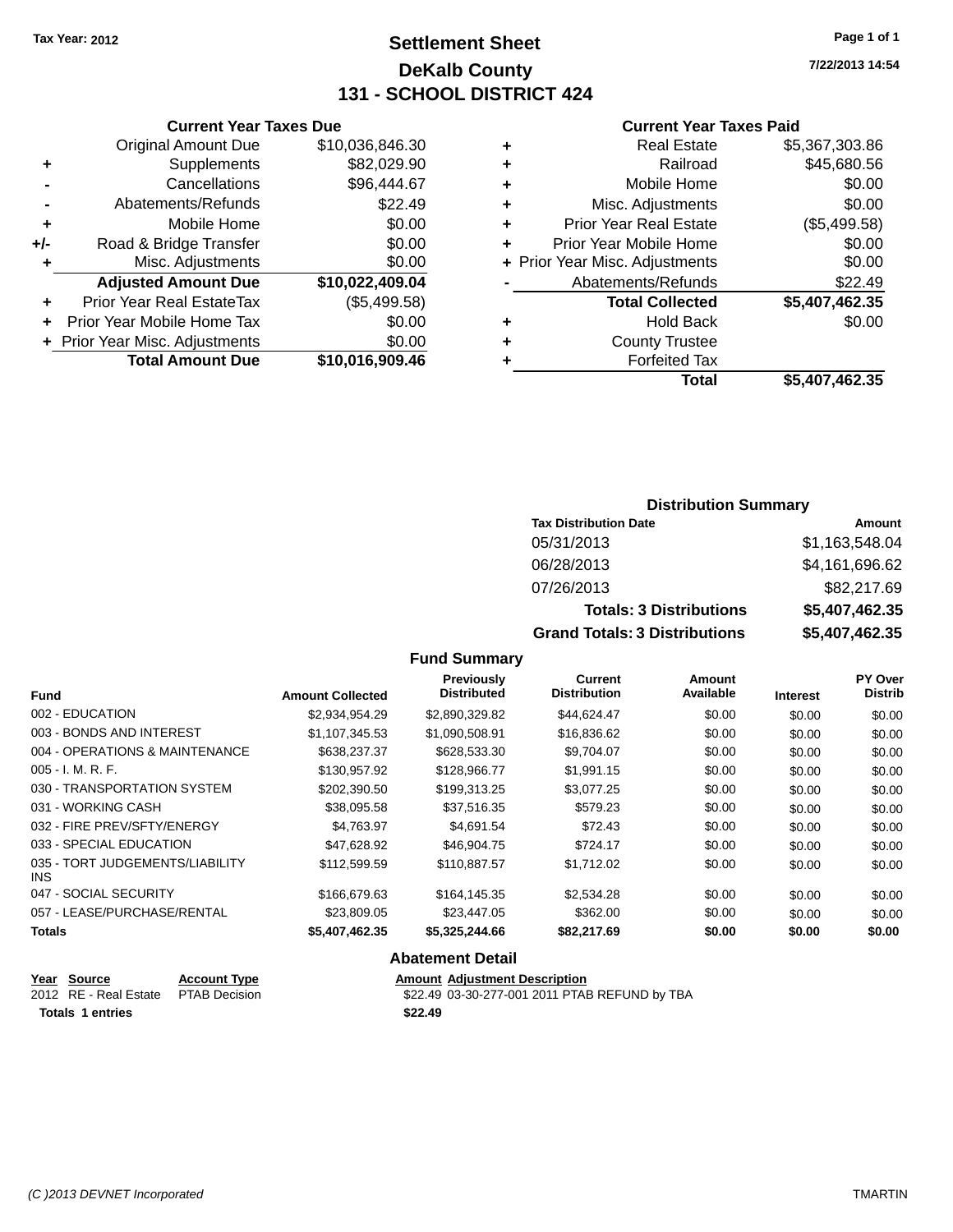## **Settlement Sheet Tax Year: 2012 Page 1 of 1 DeKalb County 132 - SCHOOL DISTRICT 425**

**7/22/2013 14:54**

#### **Current Year Taxes Paid**

| ٠ | <b>Real Estate</b>             | \$4,031,882.70 |
|---|--------------------------------|----------------|
| ٠ | Railroad                       | \$74,010.35    |
| ٠ | Mobile Home                    | \$0.00         |
| ٠ | Misc. Adjustments              | \$595.89       |
| ٠ | <b>Prior Year Real Estate</b>  | (\$7,346.65)   |
| ٠ | Prior Year Mobile Home         | \$0.00         |
|   | + Prior Year Misc. Adjustments | \$0.00         |
|   | Abatements/Refunds             | \$61.87        |
|   | <b>Total Collected</b>         | \$4,099,080.42 |
| ٠ | Hold Back                      | \$0.00         |
| ٠ | <b>County Trustee</b>          |                |
|   | <b>Forfeited Tax</b>           |                |
|   | Total                          | \$4.099.080.42 |

|     | <b>Current Year Taxes Due</b>  |                |
|-----|--------------------------------|----------------|
|     | <b>Original Amount Due</b>     | \$7,456,483.29 |
| ٠   | Supplements                    | \$23,218.68    |
|     | Cancellations                  | \$25,628.33    |
|     | Abatements/Refunds             | \$61.87        |
| ٠   | Mobile Home                    | \$0.00         |
| +/- | Road & Bridge Transfer         | \$0.00         |
| ٠   | Misc. Adjustments              | \$595.89       |
|     | <b>Adjusted Amount Due</b>     | \$7,454,607.66 |
| ٠   | Prior Year Real EstateTax      | (\$7,346.65)   |
| ٠   | Prior Year Mobile Home Tax     | \$0.00         |
|     | + Prior Year Misc. Adjustments | \$0.00         |
|     | <b>Total Amount Due</b>        | \$7,447,261.01 |

| <b>Distribution Summary</b>  |                |  |
|------------------------------|----------------|--|
| <b>Tax Distribution Date</b> | Amount         |  |
| 05/31/2013                   | \$762,890.58   |  |
| 06/28/2013                   | \$3.268.520.88 |  |

07/26/2013 \$67,668.96

**Totals: 3 Distributions \$4,099,080.42 Grand Totals: 3 Distributions \$4,099,080.42**

#### **Fund Summary**

| <b>Fund</b>                                   | <b>Amount Collected</b> | Previously<br><b>Distributed</b> | <b>Current</b><br><b>Distribution</b> | <b>Amount</b><br>Available | <b>Interest</b> | PY Over<br><b>Distrib</b> |
|-----------------------------------------------|-------------------------|----------------------------------|---------------------------------------|----------------------------|-----------------|---------------------------|
| 002 - EDUCATION                               | \$3,005,679.41          | \$2,956,060.68                   | \$49,618.73                           | \$0.00                     | \$0.00          | \$0.00                    |
| 003 - BONDS AND INTEREST                      | \$213,767.05            | \$210,238.11                     | \$3,528.94                            | \$0.00                     | \$0.00          | \$0.00                    |
| 004 - OPERATIONS & MAINTENANCE                | \$281,106.73            | \$276,466.13                     | \$4,640.60                            | \$0.00                     | \$0.00          | \$0.00                    |
| $005 - I. M. R. F.$                           | \$44.708.66             | \$43,970.60                      | \$738.06                              | \$0.00                     | \$0.00          | \$0.00                    |
| 030 - TRANSPORTATION SYSTEM                   | \$278,134.89            | \$273,543.35                     | \$4,591.54                            | \$0.00                     | \$0.00          | \$0.00                    |
| 031 - WORKING CASH                            | \$4.972.17              | \$4,890.09                       | \$82.08                               | \$0.00                     | \$0.00          | \$0.00                    |
| 032 - FIRE PREV/SFTY/ENERGY                   | \$32.292.57             | \$31,759.47                      | \$533.10                              | \$0.00                     | \$0.00          | \$0.00                    |
| 033 - SPECIAL EDUCATION                       | \$79.468.88             | \$78.156.98                      | \$1,311.90                            | \$0.00                     | \$0.00          | \$0.00                    |
| 035 - TORT JUDGEMENTS/LIABILITY<br><b>INS</b> | \$88.413.07             | \$86,953.51                      | \$1,459.56                            | \$0.00                     | \$0.00          | \$0.00                    |
| 047 - SOCIAL SECURITY                         | \$70.536.99             | \$69.372.54                      | \$1.164.45                            | \$0.00                     | \$0.00          | \$0.00                    |
| 057 - LEASE/PURCHASE/RENTAL                   | \$0.00                  | \$0.00                           | \$0.00                                | \$0.00                     | \$0.00          | \$0.00                    |
| <b>Totals</b>                                 | \$4.099.080.42          | \$4,031,411.46                   | \$67.668.96                           | \$0.00                     | \$0.00          | \$0.00                    |

#### **Miscellaneous Adjustment Detail**

| <u>Year Source</u>      | <b>Account Type</b>                        |          | <b>Amount Adiustment Description</b> |
|-------------------------|--------------------------------------------|----------|--------------------------------------|
|                         | 2012 RE - Real Estate Paymt In Lieu of Tax |          | \$595.89 SEQUOYA APTS by TBA         |
| <b>Totals 1 entries</b> |                                            | \$595.89 |                                      |

| Year Source                         | <b>Account Type</b> | <b>Amount Adiustment Description</b>          |
|-------------------------------------|---------------------|-----------------------------------------------|
| 2012 RE - Real Estate PTAB Decision |                     | \$5.42 13-15-176-011 PTAB REFUND by TBA       |
| 2012 RE - Real Estate PTAB Decision |                     | \$56.45 13-15-327-010 2011 PTAB REFUND by TBA |
| <b>Totals 2 entries</b>             |                     | \$61.87                                       |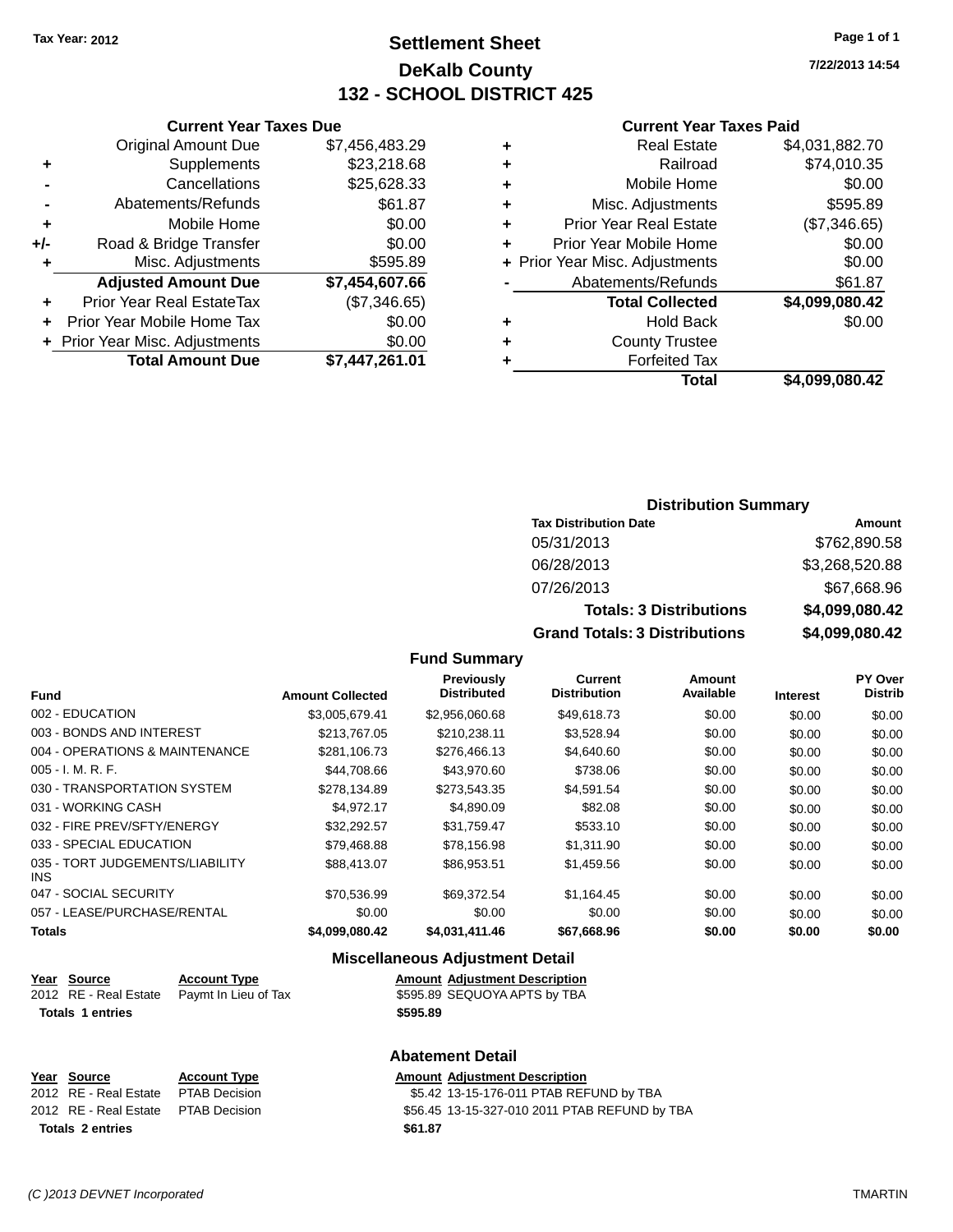## **Settlement Sheet Tax Year: 2012 Page 1 of 1 DeKalb County 133 - SCHOOL DISTRICT 426**

**7/22/2013 14:54**

#### **Current Year Taxes Paid**

|     | <b>Original Amount Due</b>       | \$3,312,241.19 | ٠     |
|-----|----------------------------------|----------------|-------|
|     | Supplements                      | \$10,822.66    | ٠     |
|     | Cancellations                    | \$12,427.60    | ٠     |
|     | Abatements/Refunds               | \$6.74         | ٠     |
|     | Mobile Home                      | \$0.00         | ٠     |
| +/- | Road & Bridge Transfer           | \$0.00         | ٠     |
|     | Misc. Adjustments                | \$0.00         | + Pri |
|     | <b>Adjusted Amount Due</b>       | \$3,310,629.51 |       |
|     | <b>Prior Year Real EstateTax</b> | (\$9,049.20)   |       |
|     | Prior Year Mobile Home Tax       | \$0.00         | ٠     |
|     | + Prior Year Misc. Adjustments   | \$0.00         | ٠     |
|     | <b>Total Amount Due</b>          | \$3,301,580.31 |       |
|     |                                  |                |       |

**Current Year Taxes Due**

| ٠ | <b>Real Estate</b>             | \$1,797,299.49 |
|---|--------------------------------|----------------|
| ٠ | Railroad                       | \$17,026.96    |
| ٠ | Mobile Home                    | \$0.00         |
| ٠ | Misc. Adjustments              | \$0.00         |
| ٠ | <b>Prior Year Real Estate</b>  | (\$9,049.20)   |
| ÷ | Prior Year Mobile Home         | \$0.00         |
|   | + Prior Year Misc. Adjustments | \$0.00         |
|   | Abatements/Refunds             | \$6.74         |
|   | <b>Total Collected</b>         | \$1,805,270.51 |
| ٠ | <b>Hold Back</b>               | \$0.00         |
| ٠ | <b>County Trustee</b>          |                |
| ٠ | <b>Forfeited Tax</b>           |                |
|   | Total                          | \$1,805,270.51 |
|   |                                |                |

#### **Distribution Summary Tax Distribution Date Amount** 05/31/2013 \$404,026.27 06/28/2013 \$1,346,963.33 07/26/2013 \$54,280.91 **Totals: 3 Distributions \$1,805,270.51 Grand Totals: 3 Distributions \$1,805,270.51**

#### **Fund Summary**

| <b>Fund</b>                                   | <b>Amount Collected</b> | Previously<br><b>Distributed</b> | <b>Current</b><br><b>Distribution</b> | <b>Amount</b><br>Available | <b>Interest</b> | PY Over<br><b>Distrib</b> |
|-----------------------------------------------|-------------------------|----------------------------------|---------------------------------------|----------------------------|-----------------|---------------------------|
| 002 - EDUCATION                               | \$1.141.676.50          | \$1,107,348.56                   | \$34,327.94                           | \$0.00                     | \$0.00          | \$0.00                    |
| 003 - BONDS AND INTEREST                      | \$291.890.58            | \$283.114.00                     | \$8.776.58                            | \$0.00                     | \$0.00          | \$0.00                    |
| 004 - OPERATIONS & MAINTENANCE                | \$202.331.11            | \$196,247.41                     | \$6,083.70                            | \$0.00                     | \$0.00          | \$0.00                    |
| $005 - I. M. R. F.$                           | \$27.252.37             | \$26,432.95                      | \$819.42                              | \$0.00                     | \$0.00          | \$0.00                    |
| 030 - TRANSPORTATION SYSTEM                   | \$66,713,78             | \$64,707.82                      | \$2,005.96                            | \$0.00                     | \$0.00          | \$0.00                    |
| 031 - WORKING CASH                            | \$12,649.54             | \$12,269.20                      | \$380.34                              | \$0.00                     | \$0.00          | \$0.00                    |
| 032 - FIRE PREV/SFTY/ENERGY                   | \$8,094.83              | \$7.851.43                       | \$243.40                              | \$0.00                     | \$0.00          | \$0.00                    |
| 033 - SPECIAL EDUCATION                       | \$13,342.75             | \$12.941.56                      | \$401.19                              | \$0.00                     | \$0.00          | \$0.00                    |
| 035 - TORT JUDGEMENTS/LIABILITY<br><b>INS</b> | \$12.649.54             | \$12,269.20                      | \$380.34                              | \$0.00                     | \$0.00          | \$0.00                    |
| 047 - SOCIAL SECURITY                         | \$28,669.51             | \$27.807.47                      | \$862.04                              | \$0.00                     | \$0.00          | \$0.00                    |
| 057 - LEASE/PURCHASE/RENTAL                   | \$0.00                  | \$0.00                           | \$0.00                                | \$0.00                     | \$0.00          | \$0.00                    |
| <b>Totals</b>                                 | \$1,805,270.51          | \$1,750,989.60                   | \$54,280.91                           | \$0.00                     | \$0.00          | \$0.00                    |

| Year Source           | <b>Account Type</b>  | <b>Amount Adjustment Description</b>         |
|-----------------------|----------------------|----------------------------------------------|
| 2012 RE - Real Estate | <b>PTAB Decision</b> | \$6.74 01-26-475-004 2011 PTAB REFUND by TBA |
| Totals 1 entries      |                      | \$6.74                                       |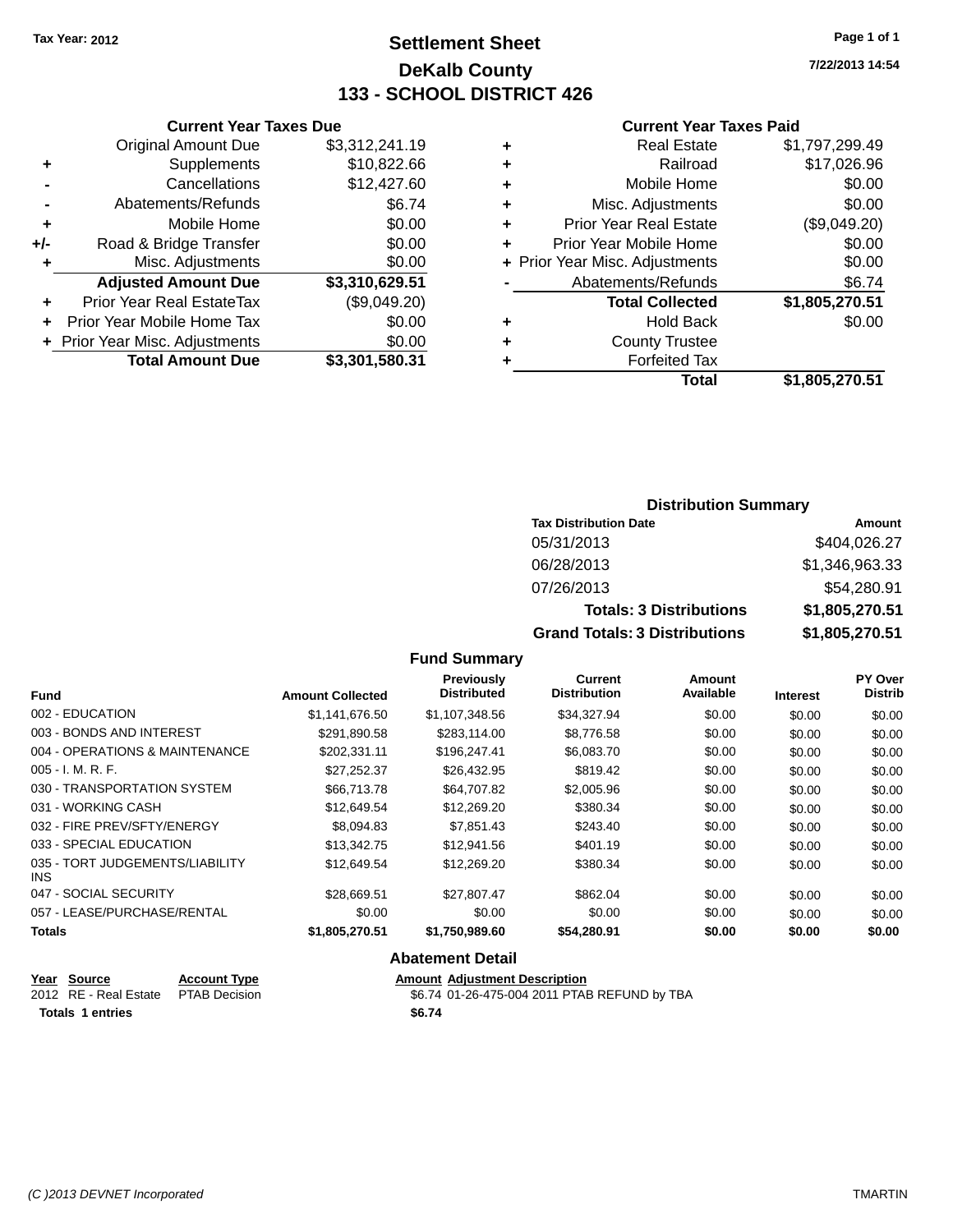## **Settlement Sheet Tax Year: 2012 Page 1 of 2 DeKalb County 134 - SCHOOL DISTRICT 427**

**7/22/2013 14:54**

#### **Current Year Taxes Paid**

|   | <b>Real Estate</b>             | \$15,020,441.87 |
|---|--------------------------------|-----------------|
| ٠ | Railroad                       | \$2,812.90      |
| ٠ | Mobile Home                    | \$0.00          |
| ٠ | Misc. Adjustments              | \$5,961.94      |
| ٠ | <b>Prior Year Real Estate</b>  | (\$145,517.77)  |
| ٠ | Prior Year Mobile Home         | \$0.00          |
|   | + Prior Year Misc. Adjustments | \$2,372.32      |
|   | Abatements/Refunds             | \$16,412.38     |
|   | <b>Total Collected</b>         | \$14,869,658.88 |
| ٠ | <b>Hold Back</b>               | \$0.00          |
| ٠ | <b>County Trustee</b>          |                 |
|   | <b>Forfeited Tax</b>           |                 |
|   | Total                          | \$14.869.658.88 |

|     | <b>Original Amount Due</b>     | \$28,448,944.75 |
|-----|--------------------------------|-----------------|
| ٠   | Supplements                    | \$169,618.51    |
|     | Cancellations                  | \$214,503.69    |
|     | Abatements/Refunds             | \$16,412.38     |
| ٠   | Mobile Home                    | \$0.00          |
| +/- | Road & Bridge Transfer         | \$0.00          |
| ٠   | Misc. Adjustments              | \$5,961.94      |
|     | <b>Adjusted Amount Due</b>     | \$28,393,609.13 |
| ٠   | Prior Year Real EstateTax      | (\$145,517.77)  |
|     | Prior Year Mobile Home Tax     | \$0.00          |
|     | + Prior Year Misc. Adjustments | \$2,372.32      |
|     | <b>Total Amount Due</b>        | \$28,250,463.68 |

**Current Year Taxes Due**

#### **Distribution Summary**

| <b>Tax Distribution Date</b>         | Amount          |
|--------------------------------------|-----------------|
| 05/31/2013                           | \$2,776,462.95  |
| 06/28/2013                           | \$11,682,417.66 |
| 07/26/2013                           | \$410,778.27    |
| <b>Totals: 3 Distributions</b>       | \$14,869,658.88 |
| <b>Grand Totals: 3 Distributions</b> | \$14,869,658.88 |

#### **Fund Summary**

| <b>Fund</b>                    | <b>Amount Collected</b> | <b>Previously</b><br><b>Distributed</b> | <b>Current</b><br><b>Distribution</b> | <b>Amount</b><br>Available | <b>Interest</b> | <b>PY Over</b><br><b>Distrib</b> |
|--------------------------------|-------------------------|-----------------------------------------|---------------------------------------|----------------------------|-----------------|----------------------------------|
| 002 - EDUCATION                | \$9.470.203.20          | \$9,208,586.35                          | \$261.616.85                          | \$0.00                     | \$0.00          | \$0.00                           |
| 003 - BONDS AND INTEREST       | \$2.303.904.94          | \$2.240.258.94                          | \$63,646,00                           | \$0.00                     | \$0.00          | \$0.00                           |
| 004 - OPERATIONS & MAINTENANCE | \$1,356,380.54          | \$1,318,910.17                          | \$37,470.37                           | \$0.00                     | \$0.00          | \$0.00                           |
| $005 - I. M. R. F.$            | \$306,761.05            | \$298,286.69                            | \$8,474.36                            | \$0.00                     | \$0.00          | \$0.00                           |
| 030 - TRANSPORTATION SYSTEM    | \$545,225.78            | \$530.163.77                            | \$15,062.01                           | \$0.00                     | \$0.00          | \$0.00                           |
| 031 - WORKING CASH             | \$118,793,71            | \$115,512.01                            | \$3,281.70                            | \$0.00                     | \$0.00          | \$0.00                           |
| 032 - FIRE PREV/SFTY/ENERGY    | \$133,678.23            | \$129,985.34                            | \$3,692.89                            | \$0.00                     | \$0.00          | \$0.00                           |
| 033 - SPECIAL EDUCATION        | \$106,927.72            | \$103.973.80                            | \$2,953.92                            | \$0.00                     | \$0.00          | \$0.00                           |
| 047 - SOCIAL SECURITY          | \$408,990.00            | \$397.691.53                            | \$11,298.47                           | \$0.00                     | \$0.00          | \$0.00                           |
| 057 - LEASE/PURCHASE/RENTAL    | \$118,793,71            | \$115,512.01                            | \$3,281.70                            | \$0.00                     | \$0.00          | \$0.00                           |
| <b>Totals</b>                  | \$14.869.658.88         | \$14.458.880.61                         | \$410,778.27                          | \$0.00                     | \$0.00          | \$0.00                           |

#### **Miscellaneous Adjustment Detail**

| Year Source             | <b>Account Type</b>       |            | <b>Amount Adjustment Description</b>                  |
|-------------------------|---------------------------|------------|-------------------------------------------------------|
| 2011 RE - Real Estate   | <b>Back Tax Collected</b> |            | \$768.19 MERRY OAKS REDEMPTION 06-21-353-001 by TBA   |
| 2011 RE - Real Estate   | Back Tax Collected        |            | \$1,460.29 MERRY OAKS REDEMPTION 06-21-352-001 by TBA |
| 2011 RE - Real Estate   | <b>Back Tax Collected</b> |            | \$93.31 MERRY OAKS REDEMPTION 06-20-453-007 by TBA    |
| 2011 RE - Real Estate   | <b>Back Tax Collected</b> |            | \$50.53 MERRY OAKS REDEMPTION 06-20-451-001 by TBA    |
| 2012 RE - Real Estate   | Paymt In Lieu of Tax      |            | \$5,961.94 SYCAMORE UNITS by TBA                      |
| <b>Totals 5 entries</b> |                           | \$8,334.26 |                                                       |
|                         |                           |            |                                                       |

#### **Abatement Detail**

|  | <b>Amount Adjustment Description</b>             |
|--|--------------------------------------------------|
|  | \$678.43 06-29-427-001 2008 PTAB REFUND by TBA   |
|  | \$943.58 06-29-427-002 2008 PTAB REFUND by TBA   |
|  | \$1,579.12 06-29-427-003 2008 PTAB REFUND by TBA |

#### *(C )2013 DEVNET Incorporated* TMARTIN

**Year Source Account Type** 2012 RE - Real Estate PTAB Decision 2012 RE - Real Estate PTAB Decision 2012 RE - Real Estate PTAB Decision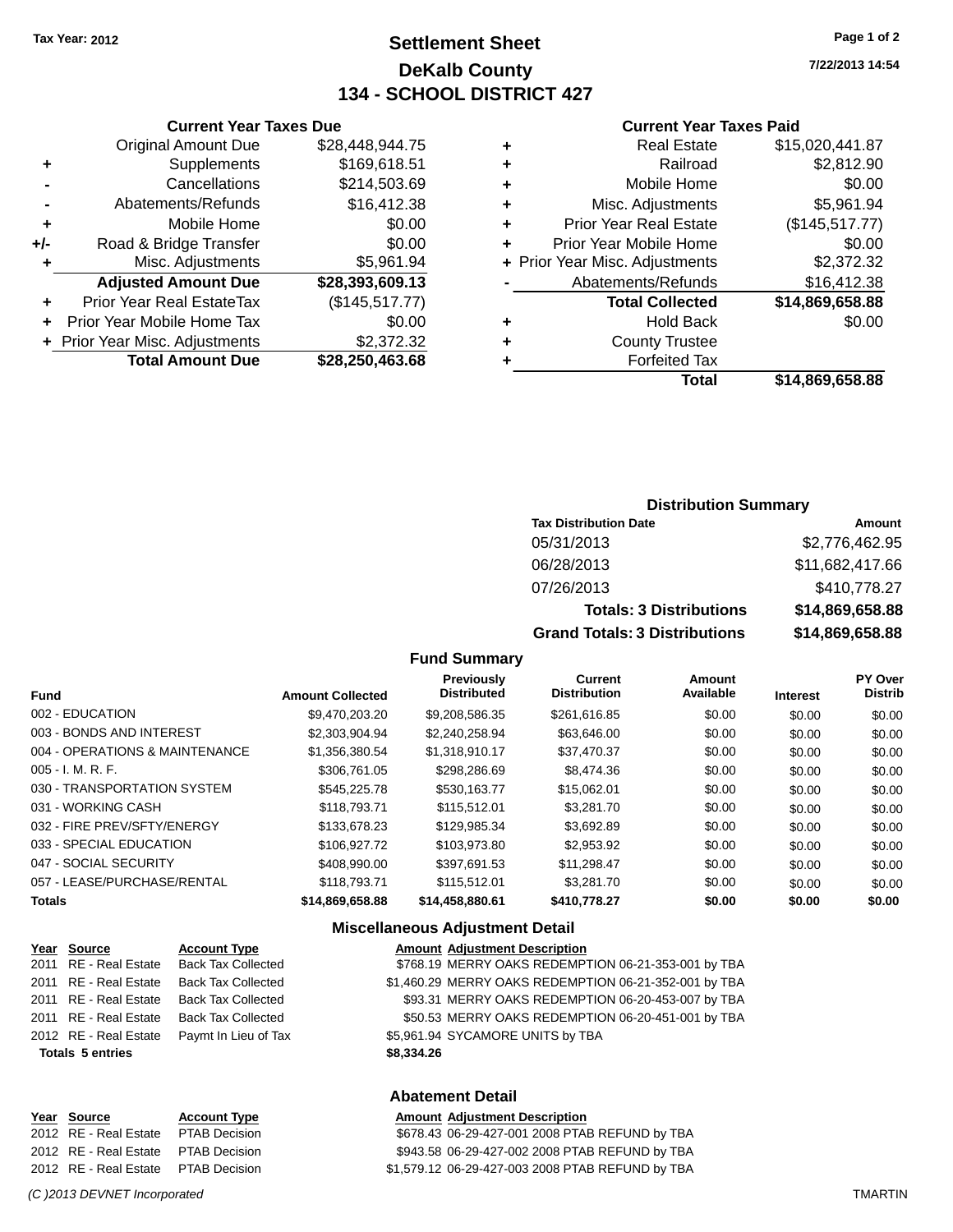| Tax Year: 2012 | <b>Settlement Sheet</b> | Page 2 of 2     |
|----------------|-------------------------|-----------------|
|                | <b>DeKalb County</b>    | 7/22/2013 14:54 |
|                | <b>Abatement Detail</b> |                 |

| Page 2 of 2     |  |  |
|-----------------|--|--|
| 7/22/2013 14:54 |  |  |

| Year Source           | <b>Account Type</b>  | Amount      |
|-----------------------|----------------------|-------------|
| 2012 RE - Real Estate | <b>PTAB Decision</b> | \$2,157.44  |
| 2012 RE - Real Estate | <b>PTAB Decision</b> | \$2,818.85  |
| 2012 RE - Real Estate | <b>RE</b> Abatement  | \$682.84    |
| 2012 RE - Real Estate | <b>PTAB Decision</b> | \$949.72    |
| 2012 RE - Real Estate | <b>PTAB Decision</b> | \$1,589.38  |
| 2012 RE - Real Estate | <b>PTAB Decision</b> | \$2,171.46  |
| 2012 RE - Real Estate | <b>PTAB Decision</b> | \$2,837.17  |
| 2012 RE - Real Estate | <b>PTAB Decision</b> | \$4.38      |
| Totals 11 entries     |                      | \$16,412.37 |

#### **PE Reading Source Amount Adjustment Description** 001 **32,157.44 06-29-427-004 2008 PTAB REFUND by TBA** 2,818.85 06-29-477-002 2008 PTAB REFUND by TBA 2012 8682.84 06-29-427-001 2009 PTAB REFUND by TBA

2012 06-29-427-002 2009 PTAB REFUND by TBA 2012 **2012 Real Estate Ptate Ptate Ptate Ptate Ptate Ptate Ptate Ptate Ptate Ptate Ptate Ptate Ptate Ptate Ptate Pta** 01 **\$2,171.46 06-29-427-004 2009 PTAB REFUND by TBA** 2,837.17 06-29-477-002 2009 PTAB REFUND by TBA 2012 **2012 REAL ESTATE PTAB REAL ESTATE PTAB** REFUND by TBA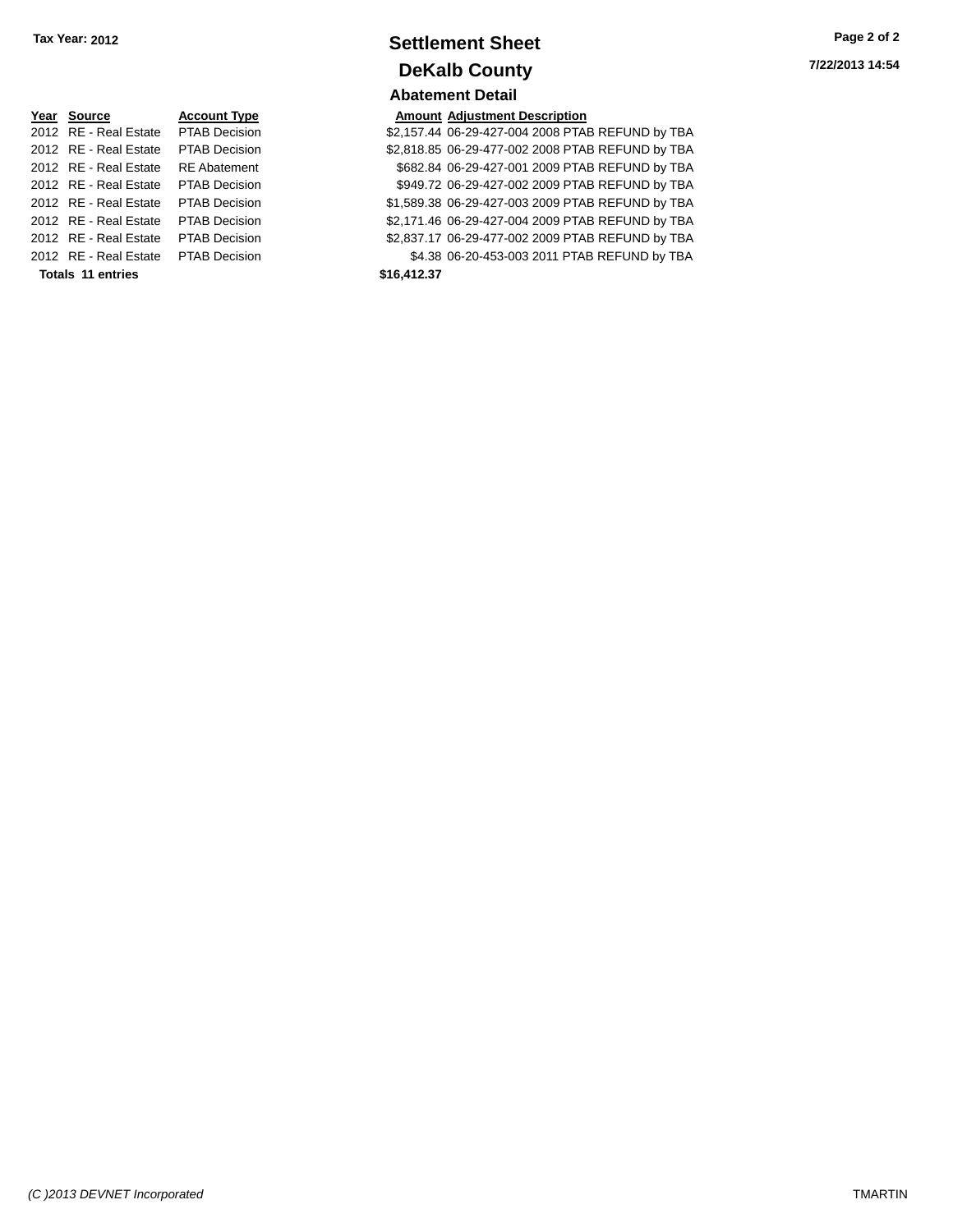## **Settlement Sheet Tax Year: 2012 Page 1 of 2 DeKalb County 135 - SCHOOL DISTRICT 428**

**7/22/2013 14:54**

#### **Current Year Taxes Paid**

|   | Total                          | \$25,293,114.93 |
|---|--------------------------------|-----------------|
| ٠ | <b>Forfeited Tax</b>           |                 |
| ٠ | <b>County Trustee</b>          |                 |
| ٠ | <b>Hold Back</b>               | \$0.00          |
|   | <b>Total Collected</b>         | \$25,293,114.93 |
|   | Abatements/Refunds             | \$147.88        |
|   | + Prior Year Misc. Adjustments | \$31.82         |
| ٠ | Prior Year Mobile Home         | \$0.00          |
| ٠ | <b>Prior Year Real Estate</b>  | \$2,932.58      |
| ÷ | Misc. Adjustments              | \$8,774.90      |
| ٠ | Mobile Home                    | \$0.00          |
| ٠ | Railroad                       | \$125,880.08    |
| ٠ | <b>Real Estate</b>             | \$25,155,643.43 |
|   |                                |                 |

|     | <b>Current Year Taxes Due</b>  |                 |
|-----|--------------------------------|-----------------|
|     | <b>Original Amount Due</b>     | \$48,919,733.05 |
| ٠   | Supplements                    | \$967,737.85    |
|     | Cancellations                  | \$1,603,085.81  |
|     | Abatements/Refunds             | \$147.88        |
| ٠   | Mobile Home                    | \$0.00          |
| +/- | Road & Bridge Transfer         | \$0.00          |
| ٠   | Misc. Adjustments              | \$8,774.90      |
|     | <b>Adjusted Amount Due</b>     | \$48,293,012.11 |
| ٠   | Prior Year Real EstateTax      | \$2,932.58      |
|     | Prior Year Mobile Home Tax     | \$0.00          |
|     | + Prior Year Misc. Adjustments | \$31.82         |
|     | <b>Total Amount Due</b>        | \$48,295,976.51 |
|     |                                |                 |

#### **Distribution Summary**

| <b>Tax Distribution Date</b>         | Amount          |
|--------------------------------------|-----------------|
| 05/31/2013                           | \$4,956,288.54  |
| 06/28/2013                           | \$19,868,010.82 |
| 07/26/2013                           | \$468,815.57    |
| <b>Totals: 3 Distributions</b>       | \$25,293,114.93 |
| <b>Grand Totals: 3 Distributions</b> | \$25,293,114.93 |

#### **Fund Summary**

| Fund                                          | <b>Amount Collected</b> | Previously<br><b>Distributed</b> | <b>Current</b><br><b>Distribution</b> | <b>Amount</b><br>Available | <b>Interest</b> | PY Over<br><b>Distrib</b> |
|-----------------------------------------------|-------------------------|----------------------------------|---------------------------------------|----------------------------|-----------------|---------------------------|
| 002 - EDUCATION                               | \$14,396,588.09         | \$14,129,742.95                  | \$266,845.14                          | \$0.00                     | \$0.00          | \$0.00                    |
| 003 - BONDS AND INTEREST                      | \$2,464,738.18          | \$2,419,053.51                   | \$45,684.67                           | \$0.00                     | \$0.00          | \$0.00                    |
| 004 - OPERATIONS & MAINTENANCE                | \$2,699,357.12          | \$2,649,323.72                   | \$50,033.40                           | \$0.00                     | \$0.00          | \$0.00                    |
| $005 - I. M. R. F.$                           | \$559,483.70            | \$549.113.50                     | \$10,370.20                           | \$0.00                     | \$0.00          | \$0.00                    |
| 030 - TRANSPORTATION SYSTEM                   | \$1,749,474.15          | \$1,717,047.11                   | \$32,427.04                           | \$0.00                     | \$0.00          | \$0.00                    |
| 031 - WORKING CASH                            | \$0.00                  | \$0.00                           | \$0.00                                | \$0.00                     | \$0.00          | \$0.00                    |
| 032 - FIRE PREV/SFTY/ENERGY                   | \$265,577.70            | \$260.655.14                     | \$4,922.56                            | \$0.00                     | \$0.00          | \$0.00                    |
| 033 - SPECIAL EDUCATION                       | \$2.167.291.15          | \$2.127.119.75                   | \$40,171.40                           | \$0.00                     | \$0.00          | \$0.00                    |
| 035 - TORT JUDGEMENTS/LIABILITY<br><b>INS</b> | \$359,313.99            | \$352,653.99                     | \$6,660.00                            | \$0.00                     | \$0.00          | \$0.00                    |
| 047 - SOCIAL SECURITY                         | \$631.290.85            | \$619,589.69                     | \$11,701.16                           | \$0.00                     | \$0.00          | \$0.00                    |
| 057 - LEASE/PURCHASE/RENTAL                   | \$0.00                  | \$0.00                           | \$0.00                                | \$0.00                     | \$0.00          | \$0.00                    |
| <b>Totals</b>                                 | \$25,293,114.93         | \$24.824.299.36                  | \$468.815.57                          | \$0.00                     | \$0.00          | \$0.00                    |

#### **Miscellaneous Adjustment Detail**

| Year Source             | <b>Account Type</b>                        | <b>Amount Adjustment Description</b>                         |
|-------------------------|--------------------------------------------|--------------------------------------------------------------|
| 2011 RE - Real Estate   | Back Tax Collected                         | \$31.82 DEK UNIVERSITY DEVEL REDEMPTION 08-16-100-009 by TBA |
|                         | 2012 RE - Real Estate Paymt In Lieu of Tax | \$8,774.90 DEKALB UNITS by TBA                               |
| <b>Totals 2 entries</b> |                                            | \$8,806.72                                                   |
|                         |                                            |                                                              |
|                         |                                            | <b>Abatement Detail</b>                                      |

# **Year Source Account Type Amount Adjustment Description**<br>2012 RE - Real Estate PTAB Decision **Amount 2008-29-200-003 PTAB REF**

\$141.25 08-29-200-003 PTAB REFUND by TBA 2012 RE - Real Estate PTAB Decision \$2.89 08-12-451-008 PTAB REFUND by TBA 2012 RE - Real Estate PTAB Decision \$2.49 08-12-451-012 PTAB REFUND by TBA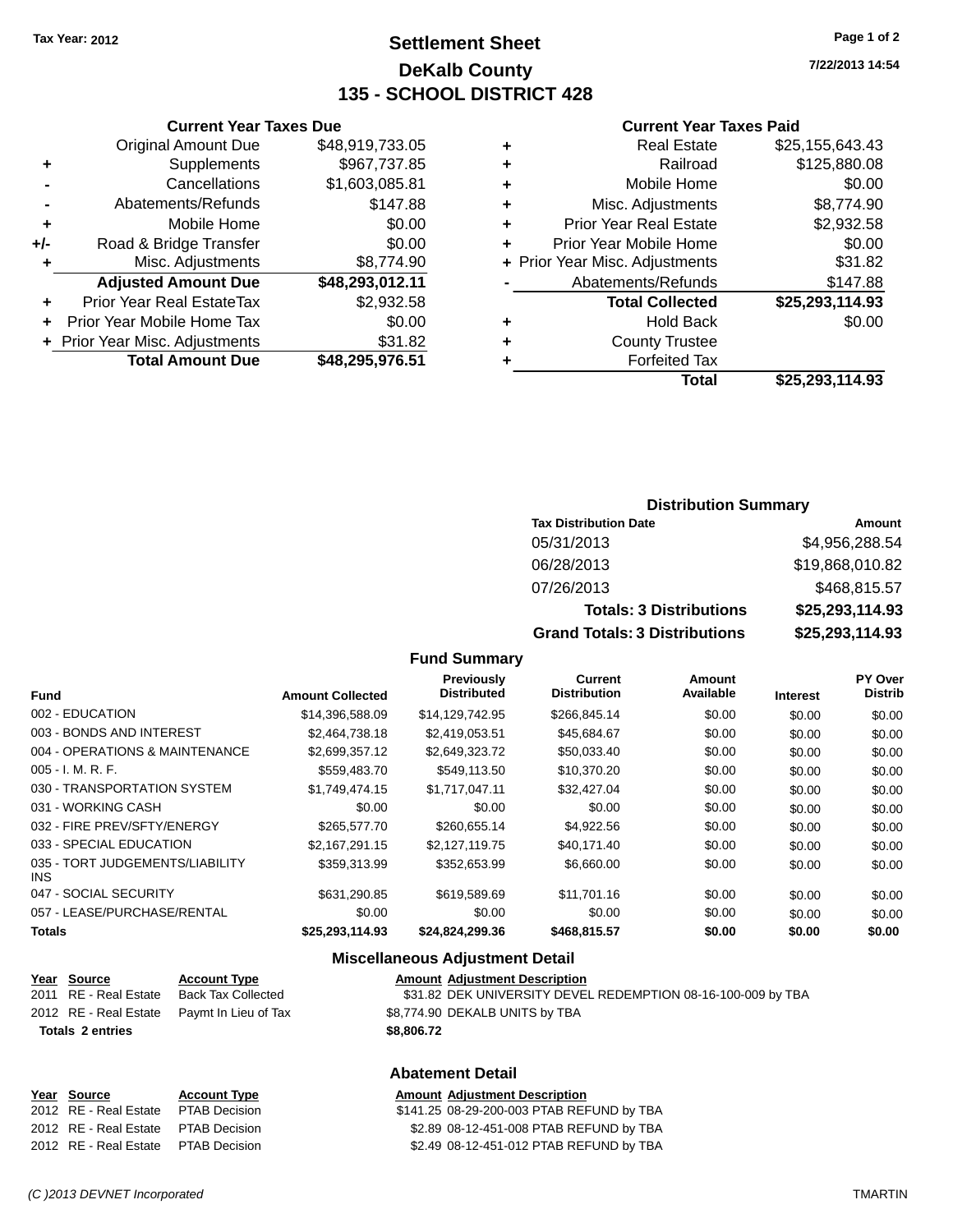## **Settlement Sheet Tax Year: 2012 Page 2 of 2 DeKalb County**

**Abatement Detail**

**Year Source Account Type Annount Adjustment Description**<br>2012 RE - Real Estate PTAB Decision **Amount Adjustment Description** \$1.25 08-12-451-013 PTAB REFUND by TBA **7/22/2013 14:54**

**Totals 4 entries \$147.88**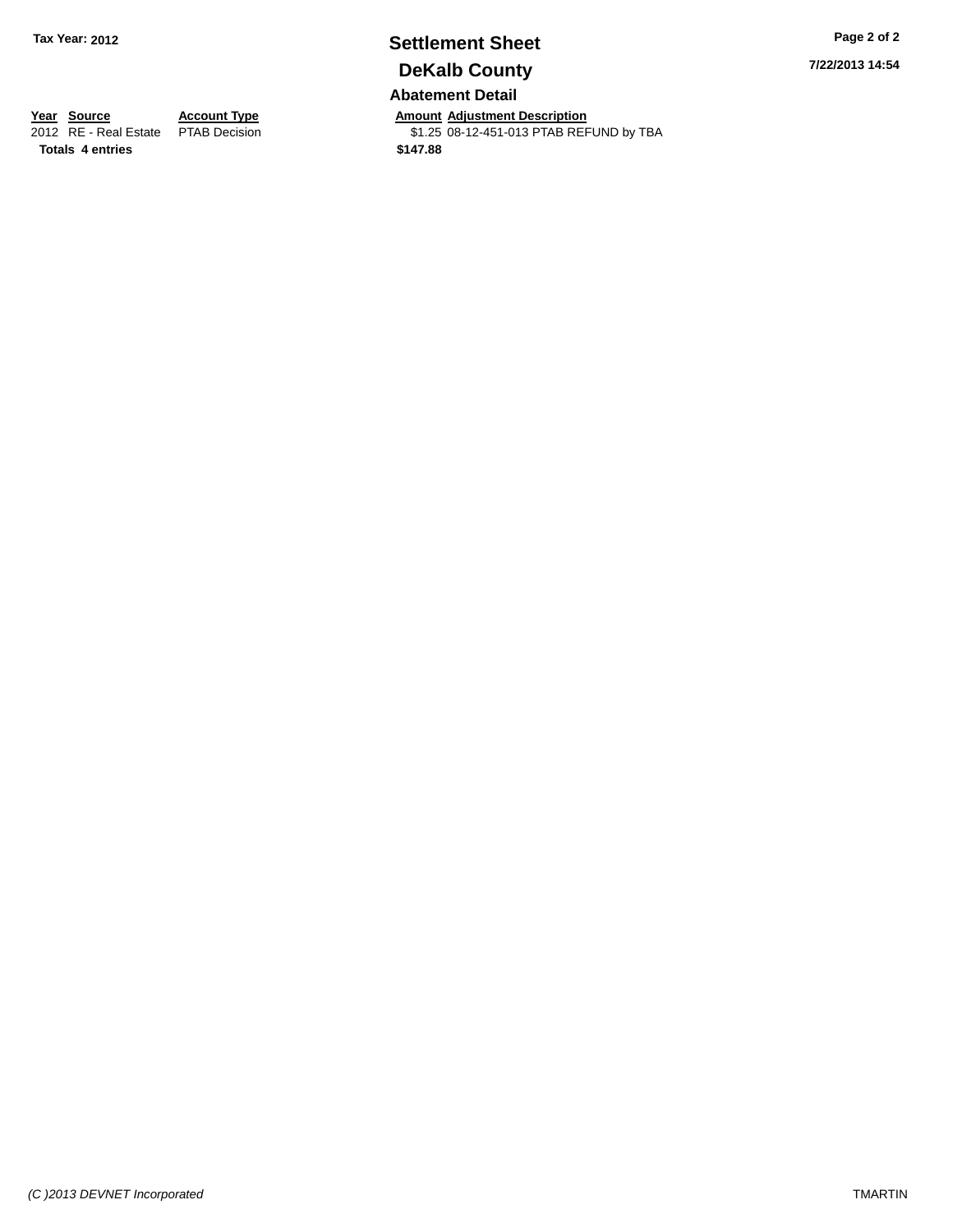## **Settlement Sheet Tax Year: 2012 Page 1 of 1 DeKalb County 136 - SCHOOL DISTRICT 429**

**7/22/2013 14:54**

#### **Current Year Taxes Paid**

|     | <b>Original Amount Due</b>       | \$4,747,205.45 |
|-----|----------------------------------|----------------|
| ٠   | Supplements                      | \$17,452.21    |
|     | Cancellations                    | \$19,043.42    |
|     | Abatements/Refunds               | \$0.00         |
| ÷   | Mobile Home                      | \$0.00         |
| +/- | Road & Bridge Transfer           | \$0.00         |
| ٠   | Misc. Adjustments                | \$624.29       |
|     | <b>Adjusted Amount Due</b>       | \$4,746,238.53 |
| ÷   | <b>Prior Year Real EstateTax</b> | \$0.00         |
| ÷   | Prior Year Mobile Home Tax       | \$0.00         |
|     | + Prior Year Misc. Adjustments   | \$151.10       |
|     | <b>Total Amount Due</b>          | \$4,746,389.63 |
|     |                                  |                |

**Current Year Taxes Due**

| <b>Real Estate</b>            | \$2,550,687.54                 |
|-------------------------------|--------------------------------|
| Railroad                      | \$23,570.82                    |
| Mobile Home                   | \$0.00                         |
| Misc. Adjustments             | \$624.29                       |
| <b>Prior Year Real Estate</b> | \$0.00                         |
| Prior Year Mobile Home        | \$0.00                         |
|                               | \$151.10                       |
| Abatements/Refunds            | \$0.00                         |
| <b>Total Collected</b>        | \$2,575,033.75                 |
| <b>Hold Back</b>              | \$0.00                         |
| <b>County Trustee</b>         |                                |
| <b>Forfeited Tax</b>          |                                |
| Total                         | \$2,575,033.75                 |
|                               | + Prior Year Misc. Adjustments |

#### **Distribution Summary Tax Distribution Date Amount** 05/31/2013 \$474,565.54 06/28/2013 \$2,046,343.83 07/26/2013 \$54,124.38 **Totals: 3 Distributions \$2,575,033.75 Grand Totals: 3 Distributions \$2,575,033.75**

#### **Fund Summary**

| <b>Fund</b>                             | <b>Amount Collected</b> | <b>Previously</b><br><b>Distributed</b> | <b>Current</b><br><b>Distribution</b> | Amount<br>Available | <b>Interest</b> | PY Over<br><b>Distrib</b> |
|-----------------------------------------|-------------------------|-----------------------------------------|---------------------------------------|---------------------|-----------------|---------------------------|
| 002 - EDUCATION                         | \$1,549,140.31          | \$1,516,579.10                          | \$32.561.21                           | \$0.00              | \$0.00          | \$0.00                    |
| 003 - BONDS AND INTEREST                | \$446,255.94            | \$436,876.13                            | \$9,379.81                            | \$0.00              | \$0.00          | \$0.00                    |
| 004 - OPERATIONS & MAINTENANCE          | \$208,992.30            | \$204,599.52                            | \$4,392.78                            | \$0.00              | \$0.00          | \$0.00                    |
| $005 - I. M. R. F.$                     | \$46,767,76             | \$45.784.75                             | \$983.01                              | \$0.00              | \$0.00          | \$0.00                    |
| 030 - TRANSPORTATION SYSTEM             | \$109.614.03            | \$107.310.06                            | \$2,303.97                            | \$0.00              | \$0.00          | \$0.00                    |
| 032 - FIRE PREV/SFTY/ENERGY             | \$296.13                | \$289.90                                | \$6.23                                | \$0.00              | \$0.00          | \$0.00                    |
| 033 - SPECIAL EDUCATION                 | \$114.581.28            | \$112,172.90                            | \$2,408.38                            | \$0.00              | \$0.00          | \$0.00                    |
| 035 - TORT JUDGEMENTS/LIABILITY<br>INS. | \$46,767,76             | \$45.784.75                             | \$983.01                              | \$0.00              | \$0.00          | \$0.00                    |
| 047 - SOCIAL SECURITY                   | \$52.618.24             | \$51.512.26                             | \$1.105.98                            | \$0.00              | \$0.00          | \$0.00                    |
| 057 - LEASE/PURCHASE/RENTAL             | \$0.00                  | \$0.00                                  | \$0.00                                | \$0.00              | \$0.00          | \$0.00                    |
| Totals                                  | \$2,575,033,75          | \$2,520,909.37                          | \$54.124.38                           | \$0.00              | \$0.00          | \$0.00                    |

#### **Miscellaneous Adjustment Detail**

| Year Source             | <b>Account Type</b>                        | <b>Amount Adiustment Description</b>             |
|-------------------------|--------------------------------------------|--------------------------------------------------|
| 2011 RE - Real Estate   | Back Tax Collected                         | \$151.10 NIELSEN REDEMPTION 15-16-151-019 by TBA |
|                         | 2012 RE - Real Estate Paymt In Lieu of Tax | \$624.29 SUNSET VIEW APTS by TBA                 |
| <b>Totals 2 entries</b> |                                            | \$775.39                                         |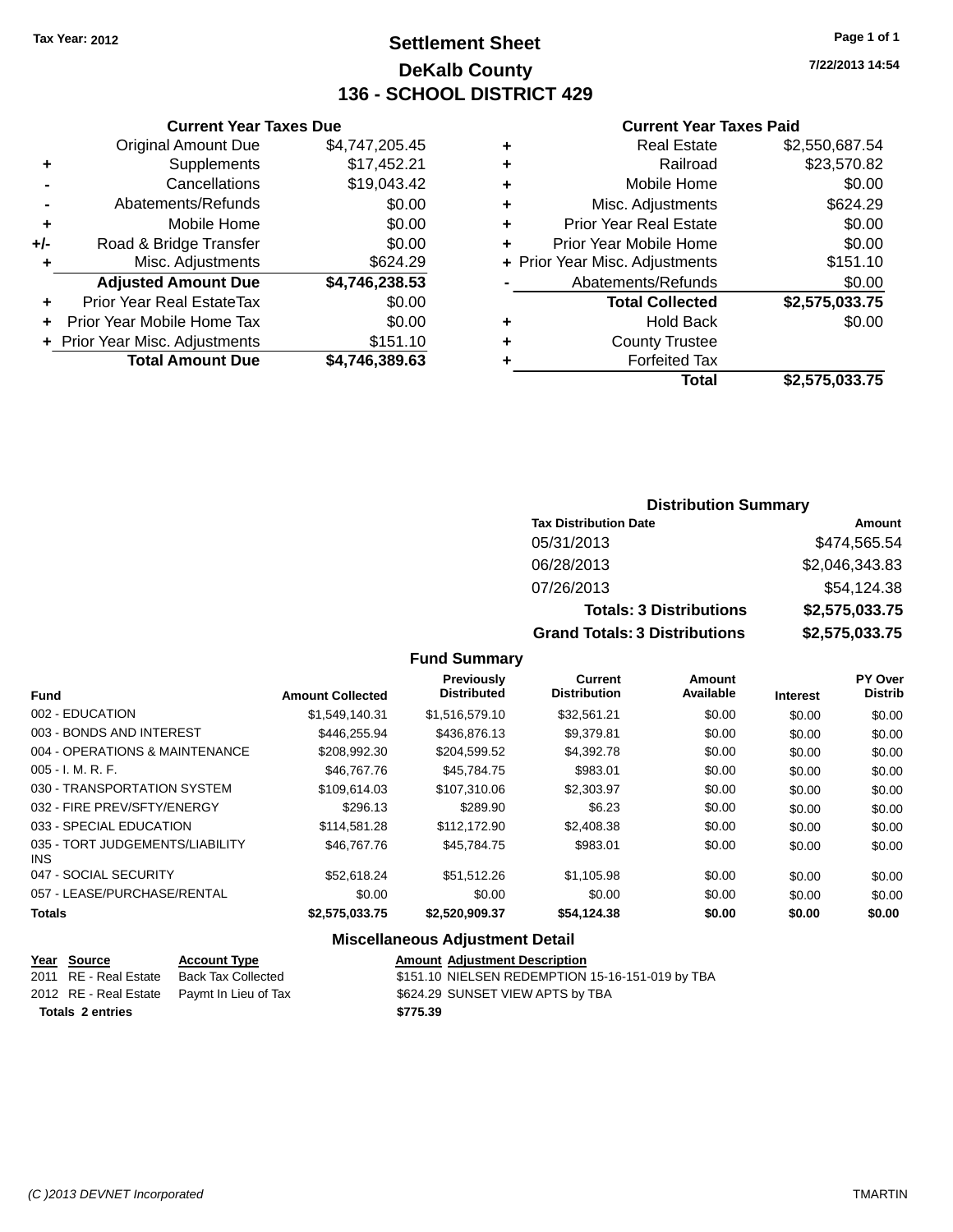## **Settlement Sheet Tax Year: 2012 Page 1 of 1 DeKalb County 137 - SCHOOL DISTRICT 430**

**7/22/2013 14:54**

#### **Current Year Taxes Paid**

|     | <b>Original Amount Due</b>     | \$7,861,349.43 |
|-----|--------------------------------|----------------|
| ٠   | Supplements                    | \$38,881.61    |
|     | Cancellations                  | \$42,232.85    |
|     | Abatements/Refunds             | \$6.30         |
| ٠   | Mobile Home                    | \$0.00         |
| +/- | Road & Bridge Transfer         | \$0.00         |
| ٠   | Misc. Adjustments              | \$0.00         |
|     | <b>Adjusted Amount Due</b>     | \$7,857,991.89 |
| ٠   | Prior Year Real EstateTax      | \$7,499.78     |
| ÷   | Prior Year Mobile Home Tax     | \$0.00         |
|     | + Prior Year Misc. Adjustments | \$0.00         |
|     | <b>Total Amount Due</b>        | \$7,865,491.67 |
|     |                                |                |

**Current Year Taxes Due**

| ٠ | <b>Real Estate</b>             | \$4,234,065.06 |
|---|--------------------------------|----------------|
| ٠ | Railroad                       | \$15,342.47    |
| ٠ | Mobile Home                    | \$0.00         |
| ٠ | Misc. Adjustments              | \$0.00         |
| ٠ | <b>Prior Year Real Estate</b>  | \$7,499.78     |
| ÷ | Prior Year Mobile Home         | \$0.00         |
|   | + Prior Year Misc. Adjustments | \$0.00         |
|   | Abatements/Refunds             | \$6.30         |
|   | <b>Total Collected</b>         | \$4,256,901.01 |
| ٠ | <b>Hold Back</b>               | \$0.00         |
| ٠ | <b>County Trustee</b>          |                |
| ٠ | <b>Forfeited Tax</b>           |                |
|   | Total                          | \$4,256,901.01 |
|   |                                |                |

#### **Distribution Summary Tax Distribution Date Amount** 05/31/2013 \$1,009,651.59 06/28/2013 \$3,134,425.93 07/26/2013 \$112,823.49 **Totals: 3 Distributions \$4,256,901.01 Grand Totals: 3 Distributions \$4,256,901.01**

#### **Fund Summary**

| <b>Fund</b>                             | <b>Amount Collected</b> | <b>Previously</b><br><b>Distributed</b> | <b>Current</b><br><b>Distribution</b> | <b>Amount</b><br>Available | <b>Interest</b> | PY Over<br><b>Distrib</b> |
|-----------------------------------------|-------------------------|-----------------------------------------|---------------------------------------|----------------------------|-----------------|---------------------------|
| 002 - EDUCATION                         | \$3,353,454.62          | \$3,264,575.77                          | \$88,878.85                           | \$0.00                     | \$0.00          | \$0.00                    |
| 003 - BONDS AND INTEREST                | \$264,200.31            | \$257.198.03                            | \$7,002.28                            | \$0.00                     | \$0.00          | \$0.00                    |
| 004 - OPERATIONS & MAINTENANCE          | \$426,192.43            | \$414,896.77                            | \$11,295.66                           | \$0.00                     | \$0.00          | \$0.00                    |
| $005 - I. M. R. F.$                     | \$0.00                  | \$0.00                                  | \$0.00                                | \$0.00                     | \$0.00          | \$0.00                    |
| 030 - TRANSPORTATION SYSTEM             | \$213,053.65            | \$207,406.95                            | \$5,646.70                            | \$0.00                     | \$0.00          | \$0.00                    |
| 031 - WORKING CASH                      | \$0.00                  | \$0.00                                  | \$0.00                                | \$0.00                     | \$0.00          | \$0.00                    |
| 032 - FIRE PREV/SFTY/ENERGY             | \$0.00                  | \$0.00                                  | \$0.00                                | \$0.00                     | \$0.00          | \$0.00                    |
| 033 - SPECIAL EDUCATION                 | \$0.00                  | \$0.00                                  | \$0.00                                | \$0.00                     | \$0.00          | \$0.00                    |
| 035 - TORT JUDGEMENTS/LIABILITY<br>INS. | \$0.00                  | \$0.00                                  | \$0.00                                | \$0.00                     | \$0.00          | \$0.00                    |
| 047 - SOCIAL SECURITY                   | \$0.00                  | \$0.00                                  | \$0.00                                | \$0.00                     | \$0.00          | \$0.00                    |
| 057 - LEASE/PURCHASE/RENTAL             | \$0.00                  | \$0.00                                  | \$0.00                                | \$0.00                     | \$0.00          | \$0.00                    |
| <b>Totals</b>                           | \$4,256,901.01          | \$4,144,077.52                          | \$112,823.49                          | \$0.00                     | \$0.00          | \$0.00                    |

| Year Source           | <b>Account Type</b>  |        | <b>Amount Adiustment Description</b>         |
|-----------------------|----------------------|--------|----------------------------------------------|
| 2012 RE - Real Estate | <b>PTAB Decision</b> |        | \$6.30 19-27-427-021 2011 PTAB REFUND by TBA |
| Totals 1 entries      |                      | \$6.30 |                                              |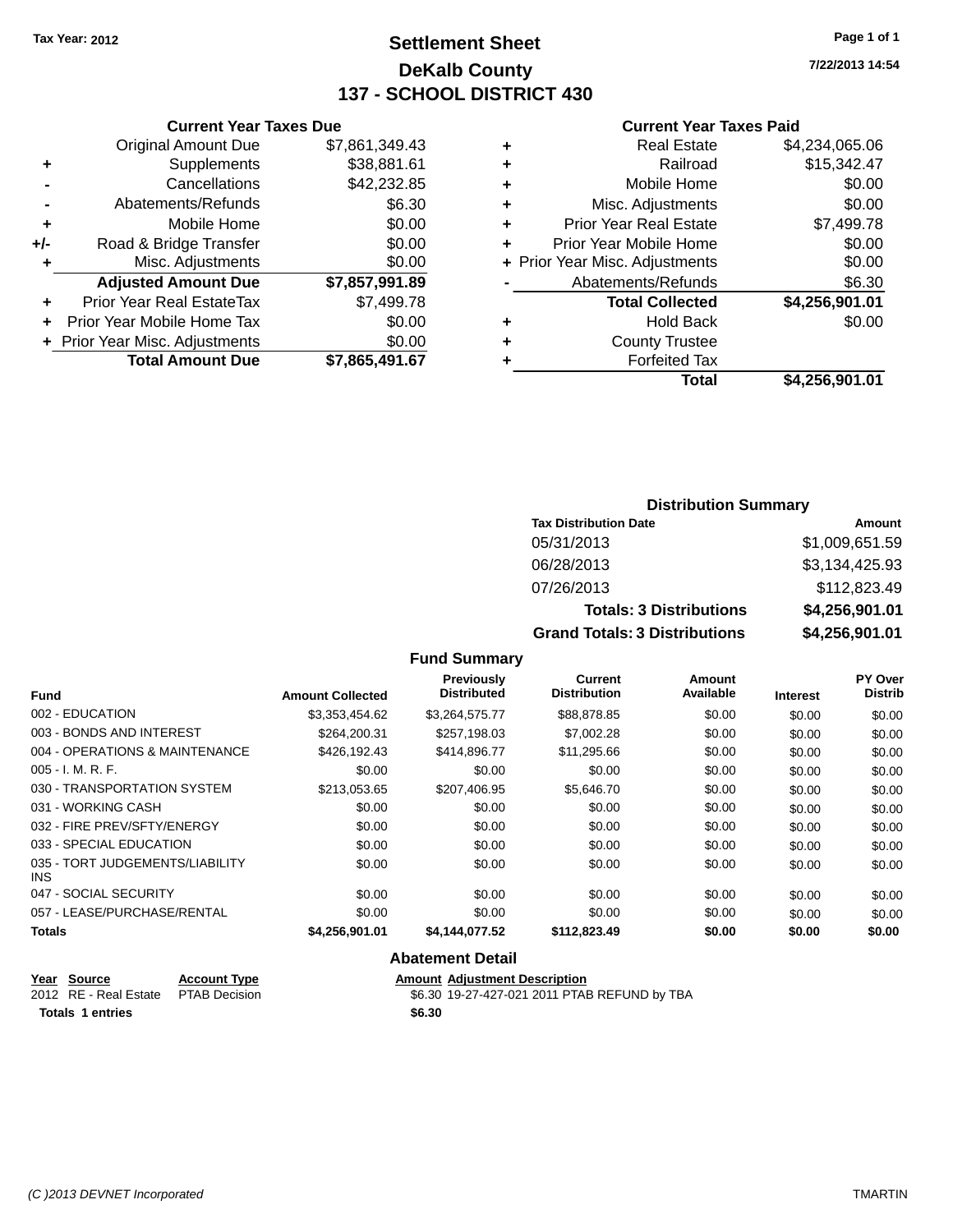## **Settlement Sheet Tax Year: 2012 Page 1 of 1 DeKalb County 139 - SCHOOL DISTRICT 432**

**7/22/2013 14:54**

#### **Current Year Taxes Paid**

|       | <b>Current Year Taxes Due</b>  |                |  |  |  |  |
|-------|--------------------------------|----------------|--|--|--|--|
|       | <b>Original Amount Due</b>     | \$2,241,708.04 |  |  |  |  |
| ٠     | Supplements                    | \$16,067.47    |  |  |  |  |
|       | \$17,815.89<br>Cancellations   |                |  |  |  |  |
|       | Abatements/Refunds             | \$0.00         |  |  |  |  |
| ٠     | Mobile Home                    | \$0.00         |  |  |  |  |
| $+/-$ | Road & Bridge Transfer         | \$0.00         |  |  |  |  |
| ٠     | Misc. Adjustments              | \$0.00         |  |  |  |  |
|       | <b>Adjusted Amount Due</b>     | \$2,239,959.62 |  |  |  |  |
|       | Prior Year Real EstateTax      | \$0.00         |  |  |  |  |
|       | Prior Year Mobile Home Tax     | \$0.00         |  |  |  |  |
|       | + Prior Year Misc. Adjustments | \$0.00         |  |  |  |  |
|       | <b>Total Amount Due</b>        | \$2,239,959.62 |  |  |  |  |

|   | <b>Real Estate</b>             | \$1,237,036.81 |
|---|--------------------------------|----------------|
| ٠ | Railroad                       | \$14,682.00    |
| ٠ | Mobile Home                    | \$0.00         |
| ٠ | Misc. Adjustments              | \$0.00         |
| ٠ | <b>Prior Year Real Estate</b>  | \$0.00         |
| ٠ | Prior Year Mobile Home         | \$0.00         |
|   | + Prior Year Misc. Adjustments | \$0.00         |
|   | Abatements/Refunds             | \$0.00         |
|   | <b>Total Collected</b>         | \$1,251,718.81 |
| ٠ | <b>Hold Back</b>               | \$0.00         |
| ٠ | <b>County Trustee</b>          |                |
| ٠ | <b>Forfeited Tax</b>           |                |
|   | Total                          | \$1,251,718.81 |
|   |                                |                |

#### **Distribution Summary Tax Distribution Date Amount** 05/31/2013 \$313,166.65 06/28/2013 \$922,444.83 07/26/2013 \$16,107.33 **Totals: 3 Distributions \$1,251,718.81 Grand Totals: 3 Distributions \$1,251,718.81**

| <b>Fund</b>                                   | <b>Amount Collected</b> | <b>Previously</b><br><b>Distributed</b> | <b>Current</b><br><b>Distribution</b> | Amount<br>Available | <b>Interest</b> | PY Over<br><b>Distrib</b> |
|-----------------------------------------------|-------------------------|-----------------------------------------|---------------------------------------|---------------------|-----------------|---------------------------|
| 002 - EDUCATION                               | \$742,405.70            | \$732,852.29                            | \$9,553.41                            | \$0.00              | \$0.00          | \$0.00                    |
| 003 - BONDS AND INTEREST                      | \$170.480.35            | \$168,286.58                            | \$2,193.77                            | \$0.00              | \$0.00          | \$0.00                    |
| 004 - OPERATIONS & MAINTENANCE                | \$91,279.09             | \$90,104.50                             | \$1,174.59                            | \$0.00              | \$0.00          | \$0.00                    |
| $005 - I. M. R. F.$                           | \$23,482.24             | \$23.180.07                             | \$302.17                              | \$0.00              | \$0.00          | \$0.00                    |
| 030 - TRANSPORTATION SYSTEM                   | \$48,681.85             | \$48.055.40                             | \$626.45                              | \$0.00              | \$0.00          | \$0.00                    |
| 031 - WORKING CASH                            | \$12,170.45             | \$12,013.84                             | \$156.61                              | \$0.00              | \$0.00          | \$0.00                    |
| 032 - FIRE PREV/SFTY/ENERGY                   | \$12,170.45             | \$12,013.84                             | \$156.61                              | \$0.00              | \$0.00          | \$0.00                    |
| 033 - SPECIAL EDUCATION                       | \$9.735.87              | \$9.610.59                              | \$125.28                              | \$0.00              | \$0.00          | \$0.00                    |
| 035 - TORT JUDGEMENTS/LIABILITY<br><b>INS</b> | \$97.834.36             | \$96,575.41                             | \$1,258.95                            | \$0.00              | \$0.00          | \$0.00                    |
| 047 - SOCIAL SECURITY                         | \$31,308.00             | \$30,905.12                             | \$402.88                              | \$0.00              | \$0.00          | \$0.00                    |
| 057 - LEASE/PURCHASE/RENTAL                   | \$12,170.45             | \$12,013.84                             | \$156.61                              | \$0.00              | \$0.00          | \$0.00                    |
| <b>Totals</b>                                 | \$1,251,718.81          | \$1,235,611.48                          | \$16,107.33                           | \$0.00              | \$0.00          | \$0.00                    |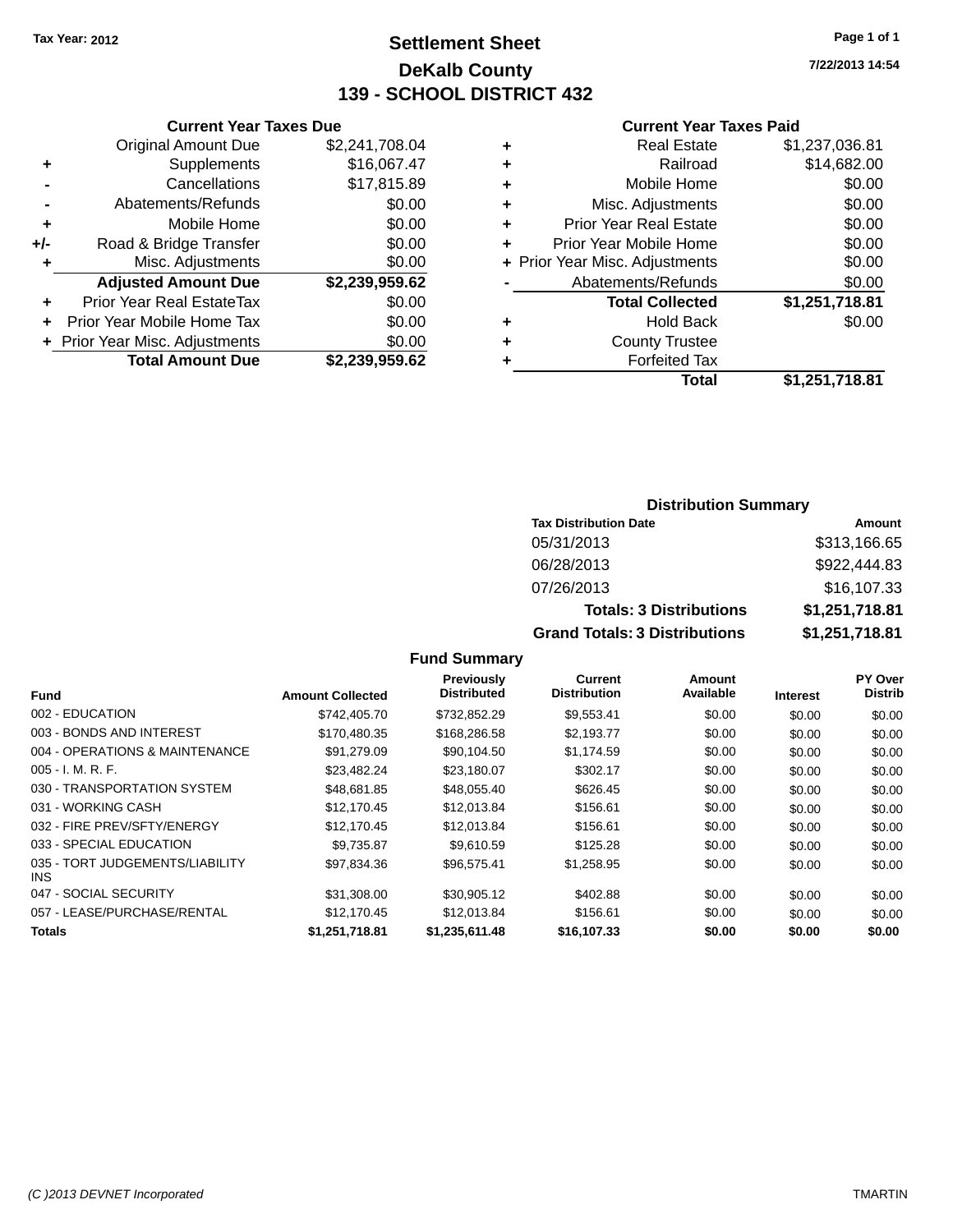## **Settlement Sheet Tax Year: 2012 Page 1 of 1 DeKalb County 141 - CC 509 ELGIN**

**7/22/2013 14:54**

#### **Current Year Taxes Due** Original Amount Due \$5,752.03 **+** Supplements \$0.00 **-** Cancellations \$0.00 **-** Abatements/Refunds \$0.00 **+** Mobile Home \$0.00 **+/-** Road & Bridge Transfer \$0.00 **+** Misc. Adjustments \$0.00 **Adjusted Amount Due \$5,752.03 +** Prior Year Real EstateTax \$0.00 **+** Prior Year Mobile Home Tax \$0.00 **+ Prior Year Misc. Adjustments**  $$0.00$ **Total Amount Due \$5,752.03**

#### **Current Year Taxes Paid +** Real Estate \$2,812.21 **+** Railroad \$0.00 **+** Mobile Home \$0.00 **+** Misc. Adjustments \$0.00 **+** Prior Year Real Estate \$0.00 **Prior Year Mobile Home**

|           | Total                          | \$2,812.21 |
|-----------|--------------------------------|------------|
|           | <b>Forfeited Tax</b>           |            |
| $\ddot{}$ | <b>County Trustee</b>          |            |
| $\ddot{}$ | <b>Hold Back</b>               | \$0.00     |
|           | <b>Total Collected</b>         | \$2,812.21 |
|           | Abatements/Refunds             | \$0.00     |
|           | + Prior Year Misc. Adjustments | \$0.00     |
|           | PIIOI TEAL MODIE HOTHE         | JU.UU      |

#### **Distribution Summary Tax Distribution Date Amount** 05/31/2013 \$1,109.34 06/28/2013 \$1,702.87 **Totals: 2 Distributions \$2,812.21 Grand Totals: 2 Distributions \$2,812.21**

| <b>Fund</b>                                  | <b>Amount Collected</b> | <b>Previously</b><br><b>Distributed</b> | Current<br><b>Distribution</b> | Amount<br>Available | <b>Interest</b> | PY Over<br><b>Distrib</b> |
|----------------------------------------------|-------------------------|-----------------------------------------|--------------------------------|---------------------|-----------------|---------------------------|
| 003 - BONDS AND INTEREST                     | \$618.14                | \$618.14                                | \$0.00                         | \$0.00              | \$0.00          | \$0.00                    |
| 027 - AUDIT                                  | \$4.92                  | \$4.92                                  | \$0.00                         | \$0.00              | \$0.00          | \$0.00                    |
| 035 - TORT JUDGEMENTS/LIABILITY<br>INS.      | \$71.36                 | \$71.36                                 | \$0.00                         | \$0.00              | \$0.00          | \$0.00                    |
| 047 - SOCIAL SECURITY                        | \$33.61                 | \$33.61                                 | \$0.00                         | \$0.00              | \$0.00          | \$0.00                    |
| 136 - OPERATIONS & MAINTENANCE<br>(colleges) | \$474.99                | \$474.99                                | \$0.00                         | \$0.00              | \$0.00          | \$0.00                    |
| 159 - EDUCATIONAL PURPOSES<br>(colleges)     | \$1,609.19              | \$1,609.19                              | \$0.00                         | \$0.00              | \$0.00          | \$0.00                    |
| <b>Totals</b>                                | \$2,812.21              | \$2,812.21                              | \$0.00                         | \$0.00              | \$0.00          | \$0.00                    |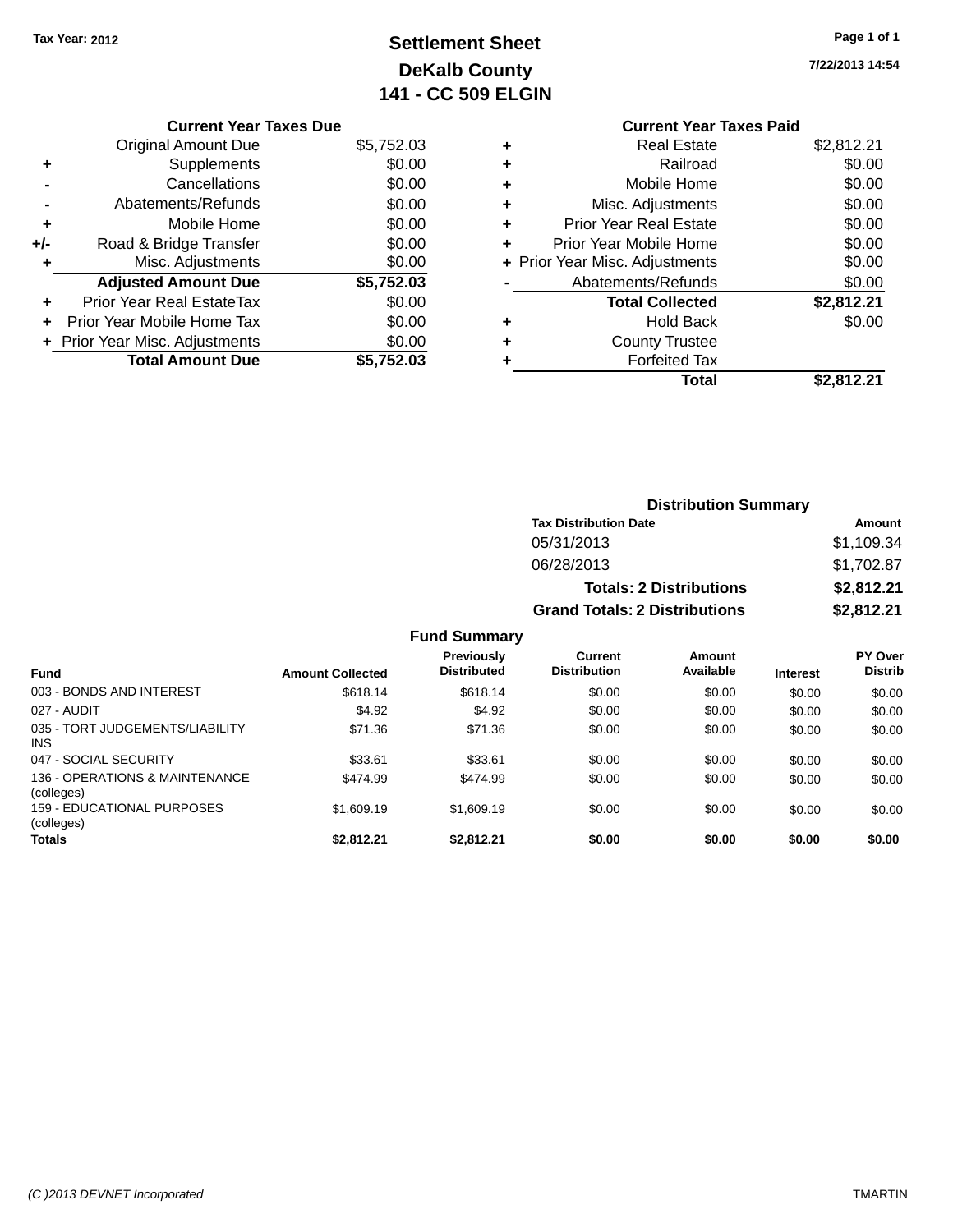## **Settlement Sheet Tax Year: 2012 Page 1 of 1 DeKalb County 142 - CC 511 ROCK VALLEY**

**7/22/2013 14:54**

#### **Current Year Taxes Paid**

|     | <b>Current Year Taxes Due</b> |            |
|-----|-------------------------------|------------|
|     | <b>Original Amount Due</b>    | \$1,056.72 |
| ٠   | Supplements                   | \$0.00     |
|     | Cancellations                 | \$0.00     |
|     | Abatements/Refunds            | \$0.00     |
| ٠   | Mobile Home                   | \$0.00     |
| +/- | Road & Bridge Transfer        | \$0.00     |
|     | Misc. Adjustments             | \$0.00     |
|     | <b>Adjusted Amount Due</b>    | \$1,056.72 |
| ÷   | Prior Year Real EstateTax     | \$0.00     |
|     | Prior Year Mobile Home Tax    | \$0.00     |
|     | Prior Year Misc. Adjustments  | \$0.00     |
|     | <b>Total Amount Due</b>       | \$1.056.72 |

| ٠ | <b>Real Estate</b>             | \$483.71 |
|---|--------------------------------|----------|
| ٠ | Railroad                       | \$0.00   |
| ٠ | Mobile Home                    | \$0.00   |
| ٠ | Misc. Adjustments              | \$0.00   |
| ٠ | <b>Prior Year Real Estate</b>  | \$0.00   |
|   | Prior Year Mobile Home         | \$0.00   |
|   | + Prior Year Misc. Adjustments | \$0.00   |
|   | Abatements/Refunds             | \$0.00   |
|   | <b>Total Collected</b>         | \$483.71 |
| ٠ | Hold Back                      | \$0.00   |
|   | <b>County Trustee</b>          |          |
| ٠ | <b>Forfeited Tax</b>           |          |
|   | Total                          | \$483.71 |
|   |                                |          |

| <b>Distribution Summary</b>          |          |  |  |  |
|--------------------------------------|----------|--|--|--|
| <b>Tax Distribution Date</b>         | Amount   |  |  |  |
| 05/31/2013                           | \$303.63 |  |  |  |
| 06/28/2013                           | \$180.08 |  |  |  |
| <b>Totals: 2 Distributions</b>       | \$483.71 |  |  |  |
| <b>Grand Totals: 2 Distributions</b> | \$483.71 |  |  |  |

| <b>Fund</b>                                  | <b>Amount Collected</b> | <b>Previously</b><br><b>Distributed</b> | Current<br><b>Distribution</b> | Amount<br>Available | <b>Interest</b> | PY Over<br><b>Distrib</b> |
|----------------------------------------------|-------------------------|-----------------------------------------|--------------------------------|---------------------|-----------------|---------------------------|
| 003 - BONDS AND INTEREST                     | \$126.01                | \$126.01                                | \$0.00                         | \$0.00              | \$0.00          | \$0.00                    |
| 027 - AUDIT                                  | \$0.19                  | \$0.19                                  | \$0.00                         | \$0.00              | \$0.00          | \$0.00                    |
| 035 - TORT JUDGEMENTS/LIABILITY<br>INS.      | \$32.52                 | \$32.52                                 | \$0.00                         | \$0.00              | \$0.00          | \$0.00                    |
| 047 - SOCIAL SECURITY                        | \$8.87                  | \$8.87                                  | \$0.00                         | \$0.00              | \$0.00          | \$0.00                    |
| 136 - OPERATIONS & MAINTENANCE<br>(colleges) | \$43.17                 | \$43.17                                 | \$0.00                         | \$0.00              | \$0.00          | \$0.00                    |
| 141 - HLTH. SFTY/HANDICAP<br>ACCESS/ENERGY   | \$24.76                 | \$24.76                                 | \$0.00                         | \$0.00              | \$0.00          | \$0.00                    |
| 159 - EDUCATIONAL PURPOSES<br>(colleges)     | \$248.19                | \$248.19                                | \$0.00                         | \$0.00              | \$0.00          | \$0.00                    |
| <b>Totals</b>                                | \$483.71                | \$483.71                                | \$0.00                         | \$0.00              | \$0.00          | \$0.00                    |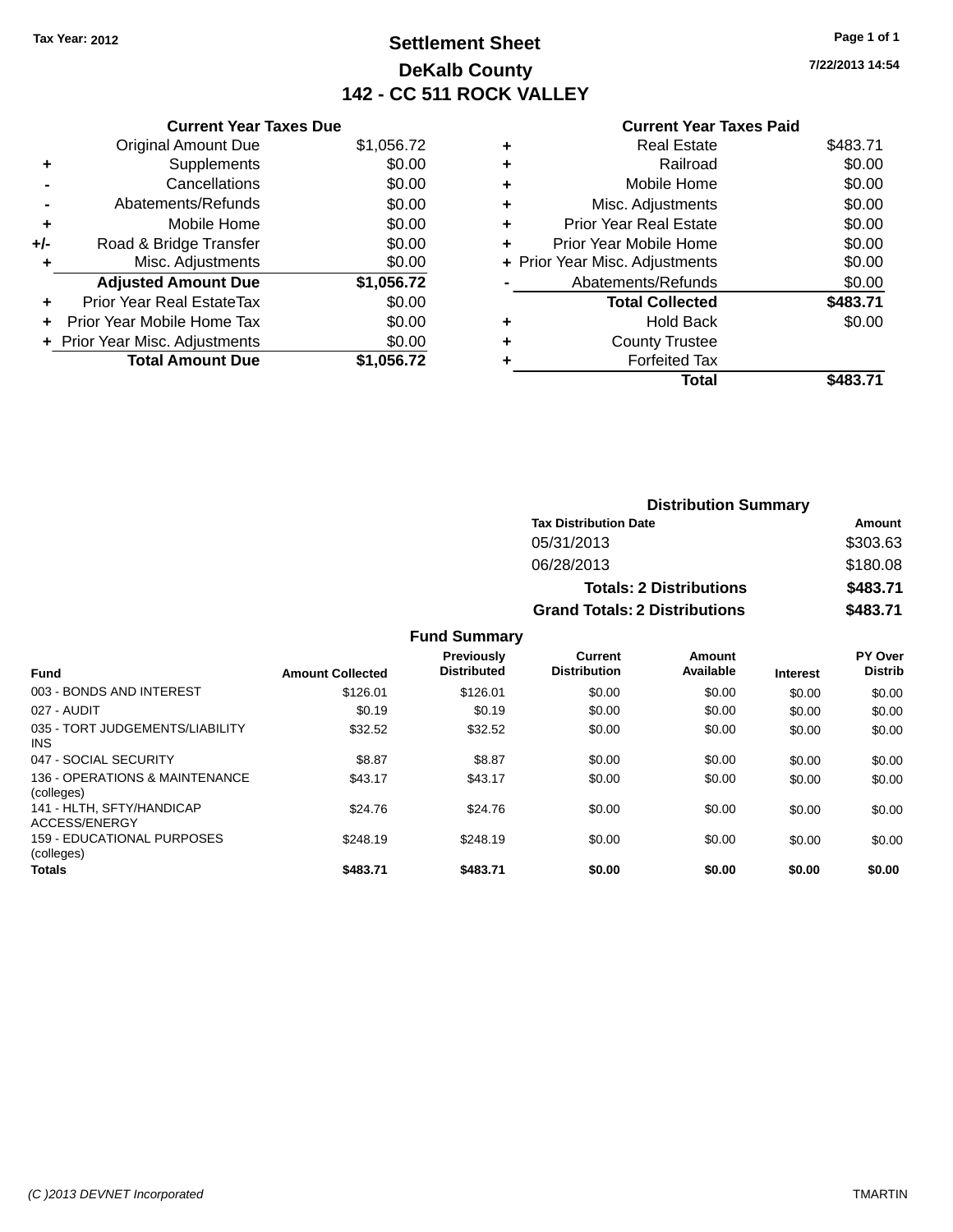## **Settlement Sheet Tax Year: 2012 Page 1 of 1 DeKalb County 143 - CC 513 ILLINOIS VALLEY**

**7/22/2013 14:54**

#### **Current Year Taxes Paid**

|       | <b>Current Year Taxes Due</b>  |            |  |  |  |  |
|-------|--------------------------------|------------|--|--|--|--|
|       | <b>Original Amount Due</b>     | \$5,867.57 |  |  |  |  |
| ٠     | Supplements                    | \$0.00     |  |  |  |  |
|       | \$0.00<br>Cancellations        |            |  |  |  |  |
|       | Abatements/Refunds             | \$0.00     |  |  |  |  |
| ÷     | Mobile Home                    | \$0.00     |  |  |  |  |
| $+/-$ | Road & Bridge Transfer         | \$0.00     |  |  |  |  |
|       | Misc. Adjustments              | \$0.00     |  |  |  |  |
|       | <b>Adjusted Amount Due</b>     | \$5,867.57 |  |  |  |  |
| ÷     | Prior Year Real EstateTax      | \$0.00     |  |  |  |  |
|       | Prior Year Mobile Home Tax     | \$0.00     |  |  |  |  |
|       | + Prior Year Misc. Adjustments | \$0.00     |  |  |  |  |
|       | <b>Total Amount Due</b>        | \$5,867.57 |  |  |  |  |
|       |                                |            |  |  |  |  |

| \$164.54   |
|------------|
| \$0.00     |
| \$0.00     |
| \$0.00     |
| \$0.00     |
| \$0.00     |
| \$0.00     |
| \$3,459.28 |
| \$0.00     |
|            |
|            |
| \$3,459.28 |
|            |

| <b>Distribution Summary</b>          |            |  |  |  |
|--------------------------------------|------------|--|--|--|
| <b>Tax Distribution Date</b>         | Amount     |  |  |  |
| 05/31/2013                           | \$1,301.47 |  |  |  |
| 06/28/2013                           | \$2,157.81 |  |  |  |
| <b>Totals: 2 Distributions</b>       | \$3,459.28 |  |  |  |
| <b>Grand Totals: 2 Distributions</b> | \$3,459.28 |  |  |  |

| <b>Fund</b>                                      | <b>Amount Collected</b> | Previously<br><b>Distributed</b> | <b>Current</b><br><b>Distribution</b> | Amount<br>Available | <b>Interest</b> | PY Over<br><b>Distrib</b> |
|--------------------------------------------------|-------------------------|----------------------------------|---------------------------------------|---------------------|-----------------|---------------------------|
| 003 - BONDS AND INTEREST                         | \$406.45                | \$406.45                         | \$0.00                                | \$0.00              | \$0.00          | \$0.00                    |
| 027 - AUDIT                                      | \$11.16                 | \$11.16                          | \$0.00                                | \$0.00              | \$0.00          | \$0.00                    |
| 035 - TORT JUDGEMENTS/LIABILITY<br>INS.          | \$0.00                  | \$0.00                           | \$0.00                                | \$0.00              | \$0.00          | \$0.00                    |
| 047 - SOCIAL SECURITY                            | \$79.64                 | \$79.64                          | \$0.00                                | \$0.00              | \$0.00          | \$0.00                    |
| 136 - OPERATIONS & MAINTENANCE<br>(colleges)     | \$391.39                | \$391.39                         | \$0.00                                | \$0.00              | \$0.00          | \$0.00                    |
| 141 - HLTH, SFTY/HANDICAP<br>ACCESS/ENERGY       | \$434.72                | \$434.72                         | \$0.00                                | \$0.00              | \$0.00          | \$0.00                    |
| 149 - STATEWIDE AVERAGE<br><b>ADDITIONAL TAX</b> | \$863.95                | \$863.95                         | \$0.00                                | \$0.00              | \$0.00          | \$0.00                    |
| 159 - EDUCATIONAL PURPOSES<br>(colleges)         | \$1.271.97              | \$1.271.97                       | \$0.00                                | \$0.00              | \$0.00          | \$0.00                    |
| <b>Totals</b>                                    | \$3,459.28              | \$3,459.28                       | \$0.00                                | \$0.00              | \$0.00          | \$0.00                    |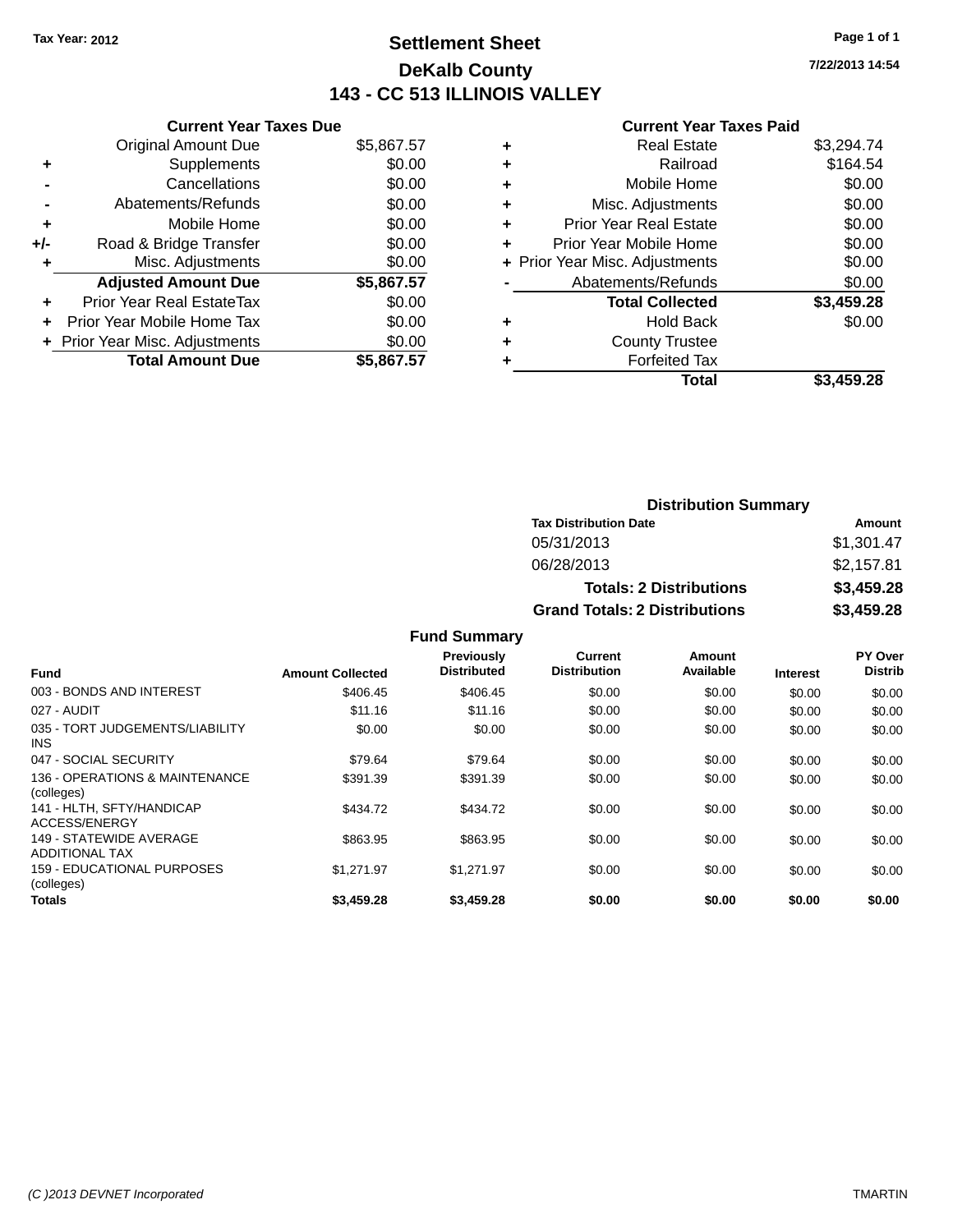## **Settlement Sheet Tax Year: 2012 Page 1 of 1 DeKalb County 144 - CC 516 WAUBONSEE**

**7/22/2013 14:54**

#### **Current Year Taxes Paid**

|     | <b>Current Year Taxes Due</b>  |                |       |
|-----|--------------------------------|----------------|-------|
|     | <b>Original Amount Due</b>     | \$1,656,135.08 | ٠     |
|     | Supplements                    | \$7,821.49     | ٠     |
|     | Cancellations                  | \$8,722.91     | ٠     |
|     | Abatements/Refunds             | \$1.93         | ٠     |
|     | Mobile Home                    | \$0.00         | ٠     |
| +/- | Road & Bridge Transfer         | \$0.00         | ٠     |
|     | Misc. Adjustments              | \$54.46        | + Pri |
|     | <b>Adjusted Amount Due</b>     | \$1,655,286.19 |       |
|     | Prior Year Real EstateTax      | \$637.70       |       |
|     | Prior Year Mobile Home Tax     | \$0.00         | ٠     |
|     | + Prior Year Misc. Adjustments | \$40.81        | ٠     |
|     | <b>Total Amount Due</b>        | \$1,655,964.70 |       |
|     |                                |                |       |

| ٠ | <b>Real Estate</b>             | \$894,623.39 |
|---|--------------------------------|--------------|
| ٠ | Railroad                       | \$6,699.34   |
| ٠ | Mobile Home                    | \$0.00       |
| ٠ | Misc. Adjustments              | \$54.46      |
| ٠ | <b>Prior Year Real Estate</b>  | \$637.70     |
| ٠ | Prior Year Mobile Home         | \$0.00       |
|   | + Prior Year Misc. Adjustments | \$40.81      |
|   | Abatements/Refunds             | \$1.93       |
|   | <b>Total Collected</b>         | \$902,053.77 |
| ٠ | <b>Hold Back</b>               | \$0.00       |
| ٠ | <b>County Trustee</b>          |              |
| ٠ | <b>Forfeited Tax</b>           |              |
|   | Total                          | \$902,053.77 |
|   |                                |              |

### **Distribution Summary Tax Distribution Date Amount** 05/31/2013 \$200,874.60 06/28/2013 \$681,199.09 07/26/2013 \$19,980.08 **Totals: 3 Distributions \$902,053.77 Grand Totals: 3 Distributions \$902,053.77**

#### **Fund Summary**

| Fund                                         | <b>Amount Collected</b> | Previously<br><b>Distributed</b> | <b>Current</b><br><b>Distribution</b> | <b>Amount</b><br>Available | <b>Interest</b> | <b>PY Over</b><br><b>Distrib</b> |
|----------------------------------------------|-------------------------|----------------------------------|---------------------------------------|----------------------------|-----------------|----------------------------------|
| 003 - BONDS AND INTEREST                     | \$141,455.56            | \$138,322.39                     | \$3,133.17                            | \$0.00                     | \$0.00          | \$0.00                           |
| 027 - AUDIT                                  | \$1,493.81              | \$1,460.72                       | \$33.09                               | \$0.00                     | \$0.00          | \$0.00                           |
| 035 - TORT JUDGEMENTS/LIABILITY<br>INS.      | \$20.454.98             | \$20,001.91                      | \$453.07                              | \$0.00                     | \$0.00          | \$0.00                           |
| 047 - SOCIAL SECURITY                        | \$0.00                  | \$0.00                           | \$0.00                                | \$0.00                     | \$0.00          | \$0.00                           |
| 136 - OPERATIONS & MAINTENANCE<br>(colleges) | \$169,753.88            | \$165,993.91                     | \$3,759.97                            | \$0.00                     | \$0.00          | \$0.00                           |
| 159 - EDUCATIONAL PURPOSES<br>(colleges)     | \$568.895.54            | \$556,294.76                     | \$12,600.78                           | \$0.00                     | \$0.00          | \$0.00                           |
| <b>Totals</b>                                | \$902,053.77            | \$882,073.69                     | \$19,980.08                           | \$0.00                     | \$0.00          | \$0.00                           |

#### **Miscellaneous Adjustment Detail**

| Year Source             | <b>Account Type</b>                        | <b>Amount Adjustment Description</b>            |
|-------------------------|--------------------------------------------|-------------------------------------------------|
| 2011 RE - Real Estate   | Back Tax Collected                         | \$13.10 NIELSEN REDEMPTION 15-16-151-019 by TBA |
|                         | 2011 RE - Real Estate Back Tax Collected   | \$27.71 HEYOB REDEMPTION 09-25-478-001 by TBA   |
|                         | 2012 RE - Real Estate Paymt In Lieu of Tax | \$54.46 SUNSET VIEW APTS by TBA                 |
| <b>Totals 3 entries</b> |                                            | \$95.27                                         |

| Year Source                          | <b>Account Type</b> |        | <b>Amount Adjustment Description</b>         |
|--------------------------------------|---------------------|--------|----------------------------------------------|
| 2012 RE - Real Estate                | PTAB Decision       |        | \$0.66 19-27-427-021 2011 PTAB REFUND by TBA |
| 2012 RE - Real Estate  PTAB Decision |                     |        | \$1.27 12-13-100-003 2011 PTAB REFUND by TBA |
| <b>Totals 2 entries</b>              |                     | \$1.93 |                                              |
|                                      |                     |        |                                              |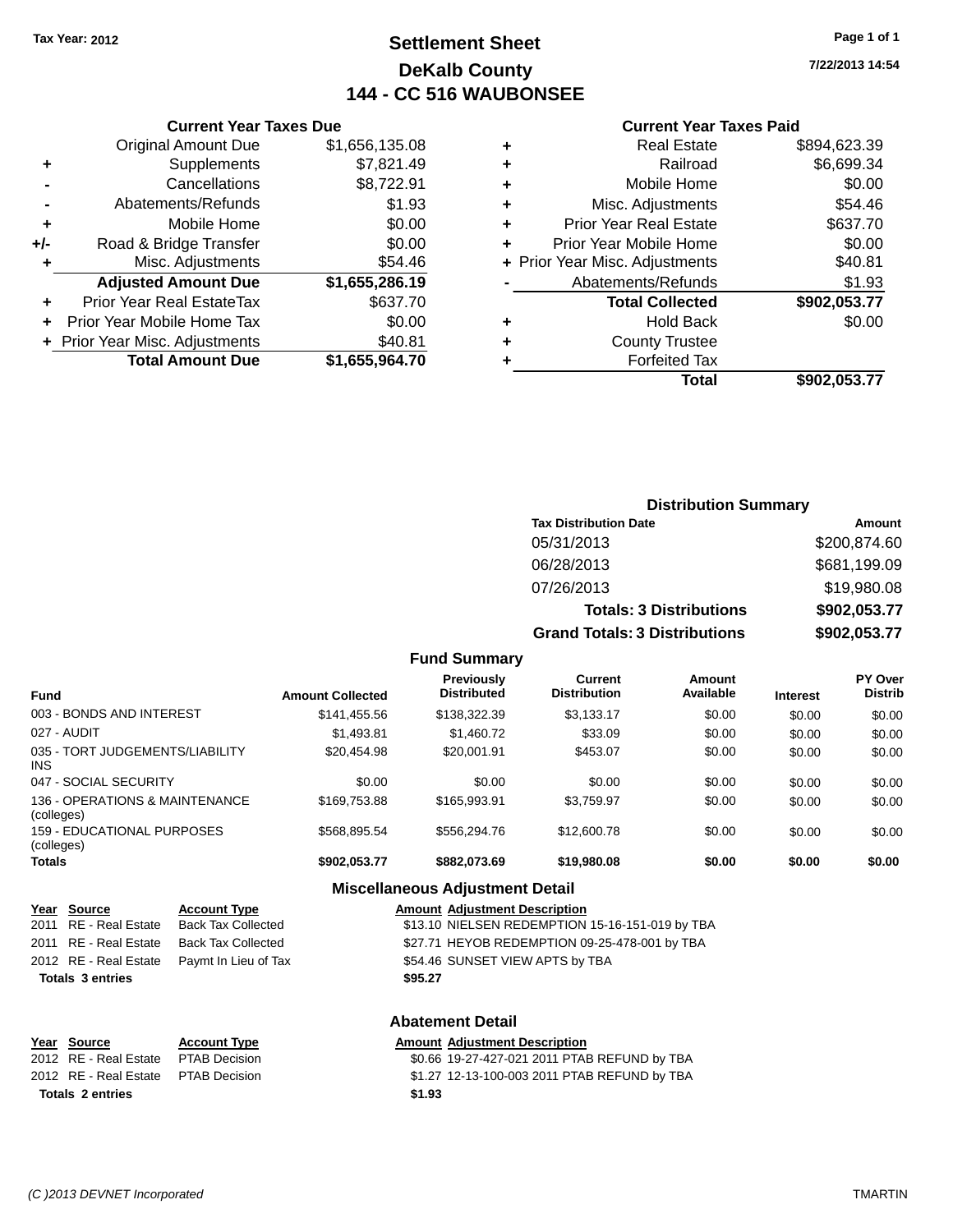**Original Amount Due** 

**Adjusted Amount Due** 

**Total Amount Due** 

**+** Supplements **-** Cancellations **-** Abatements/Refunds  $+$  Mobile Home **+/-** Road & Bridge Transfer **+** Misc. Adjustments

**+** Prior Year Real EstateTax **+** Prior Year Mobile Home Tax **+ Prior Year Misc. Adjustments** 

## **Settlement Sheet Tax Year: 2012 Page 1 of 2 DeKalb County 145 - CC 523 KISHWAUKEE**

**7/22/2013 14:54**

**+** Prior Year Mobile Home \$0.00 **+** Prior Year Misc. Adjustments \$242.44 **-** Abatements/Refunds \$1,741.21 **Total Collected \$5,213,305.72**

**+** Hold Back \$0.00

**+** Real Estate \$5,204,305.80 **+** Railroad \$27,738.03 **+** Mobile Home \$0.00 \$1,494.99 **+** Prior Year Real Estate (\$18,734.33)

#### **Current Year Taxes Paid**

| <b>Current Year Taxes Due</b> |                |   | <b>Current Year Taxe</b>       |
|-------------------------------|----------------|---|--------------------------------|
| ่<br>เl Amount Due            | \$9,932,093.55 | ٠ | <b>Real Estate</b>             |
| Supplements                   | \$105,791.79   | ÷ | Railroad                       |
| Cancellations                 | \$184,618.51   | ٠ | Mobile Home                    |
| าents/Refunds                 | \$1,741.21     | ٠ | Misc. Adjustments              |
| Mobile Home                   | \$0.00         | ÷ | <b>Prior Year Real Estate</b>  |
| ridge Transfer                | \$0.00         | ÷ | Prior Year Mobile Home         |
| . Adjustments                 | \$1,494.99     |   | + Prior Year Misc. Adjustments |
| <b>Amount Due</b>             | \$9,853,020.61 |   | Abatements/Refunds             |
| leal EstateTax≀               | (\$18,734.33)  |   | <b>Total Collected</b>         |
| bile Home Tax                 | \$0.00         | ÷ | <b>Hold Back</b>               |
| . Adjustments                 | \$242.44       | ٠ | <b>County Trustee</b>          |
| <b>Amount Due</b>             | \$9,834,528.72 |   | <b>Forfeited Tax</b>           |
|                               |                |   | Total                          |

# **Total \$5,213,305.72**

| <b>Distribution Summary</b>          |                |  |  |  |
|--------------------------------------|----------------|--|--|--|
| <b>Tax Distribution Date</b>         | Amount         |  |  |  |
| 05/31/2013                           | \$1,027,237.34 |  |  |  |
| 06/28/2013                           | \$4,075,397.86 |  |  |  |
| 07/26/2013                           | \$110,670.52   |  |  |  |
| <b>Totals: 3 Distributions</b>       | \$5,213,305.72 |  |  |  |
| <b>Grand Totals: 3 Distributions</b> | \$5,213,305.72 |  |  |  |

#### **Fund Summary**

| <b>Fund</b>                                  | <b>Amount Collected</b> | <b>Previously</b><br><b>Distributed</b> | Current<br><b>Distribution</b> | Amount<br>Available | <b>Interest</b> | <b>PY Over</b><br><b>Distrib</b> |
|----------------------------------------------|-------------------------|-----------------------------------------|--------------------------------|---------------------|-----------------|----------------------------------|
| 003 - BONDS AND INTEREST                     | \$1,413,348.08          | \$1,383,344.87                          | \$30,003.21                    | \$0.00              | \$0.00          | \$0.00                           |
| 027 - AUDIT                                  | \$28,360.38             | \$27.758.33                             | \$602.05                       | \$0.00              | \$0.00          | \$0.00                           |
| 035 - TORT JUDGEMENTS/LIABILITY<br>INS.      | \$509.501.59            | \$498.685.65                            | \$10.815.94                    | \$0.00              | \$0.00          | \$0.00                           |
| 047 - SOCIAL SECURITY                        | \$97.593.09             | \$95.521.34                             | \$2,071.75                     | \$0.00              | \$0.00          | \$0.00                           |
| 109 - PRIOR YEAR ADJUSTMENT                  | \$6,010.93              | \$5,883,32                              | \$127.61                       | \$0.00              | \$0.00          | \$0.00                           |
| 136 - OPERATIONS & MAINTENANCE<br>(colleges) | \$609.451.06            | \$596.513.33                            | \$12,937.73                    | \$0.00              | \$0.00          | \$0.00                           |
| 141 - HLTH/SFTY/HANDICAP<br>ACCESS/ENERGY    | \$314.393.60            | \$307.719.52                            | \$6.674.08                     | \$0.00              | \$0.00          | \$0.00                           |
| 159 - EDUCATIONAL PURPOSES<br>(colleges)     | \$2.234.646.99          | \$2.187.208.84                          | \$47,438.15                    | \$0.00              | \$0.00          | \$0.00                           |
| <b>Totals</b>                                | \$5,213,305.72          | \$5,102,635.20                          | \$110,670.52                   | \$0.00              | \$0.00          | \$0.00                           |

#### **Miscellaneous Adjustment Detail**

|                         | Year Source           | <b>Account Type</b>                        | <b>Amount Adjustment Description</b>                        |
|-------------------------|-----------------------|--------------------------------------------|-------------------------------------------------------------|
|                         | 2011 RE - Real Estate | <b>Back Tax Collected</b>                  | \$2.95 DEK UNIVERSITY DEVEL REDEMPTION 08-16-100-009 by TBA |
|                         | 2011 RE - Real Estate | <b>Back Tax Collected</b>                  | \$77.55 MERRY OAKS REDEMPTION 06-21-353-001 by TBA          |
|                         | 2011 RE - Real Estate | <b>Back Tax Collected</b>                  | \$147.42 MERRY OAKS REDEMPTION 06-21-352-001 by TBA         |
|                         | 2011 RE - Real Estate | <b>Back Tax Collected</b>                  | \$9.42 MERRY OAKS REDEMPTION 06-20-453-007 by TBA           |
|                         | 2011 RE - Real Estate | <b>Back Tax Collected</b>                  | \$5.10 MERRY OAKS REDEMPTION 06-20-451-001 by TBA           |
|                         | 2012 RE - Real Estate | Paymt In Lieu of Tax                       | \$70.17 SEQUOYA APTS by TBA                                 |
|                         | 2012 RE - Real Estate | Paymt In Lieu of Tax                       | \$801.08 DEKALB UNITS by TBA                                |
|                         |                       | 2012 RE - Real Estate Paymt In Lieu of Tax | \$623.74 SYCAMORE UNITS by TBA                              |
| <b>Totals 8 entries</b> |                       |                                            | \$1,737.43                                                  |

#### *(C )2013 DEVNET Incorporated* TMARTIN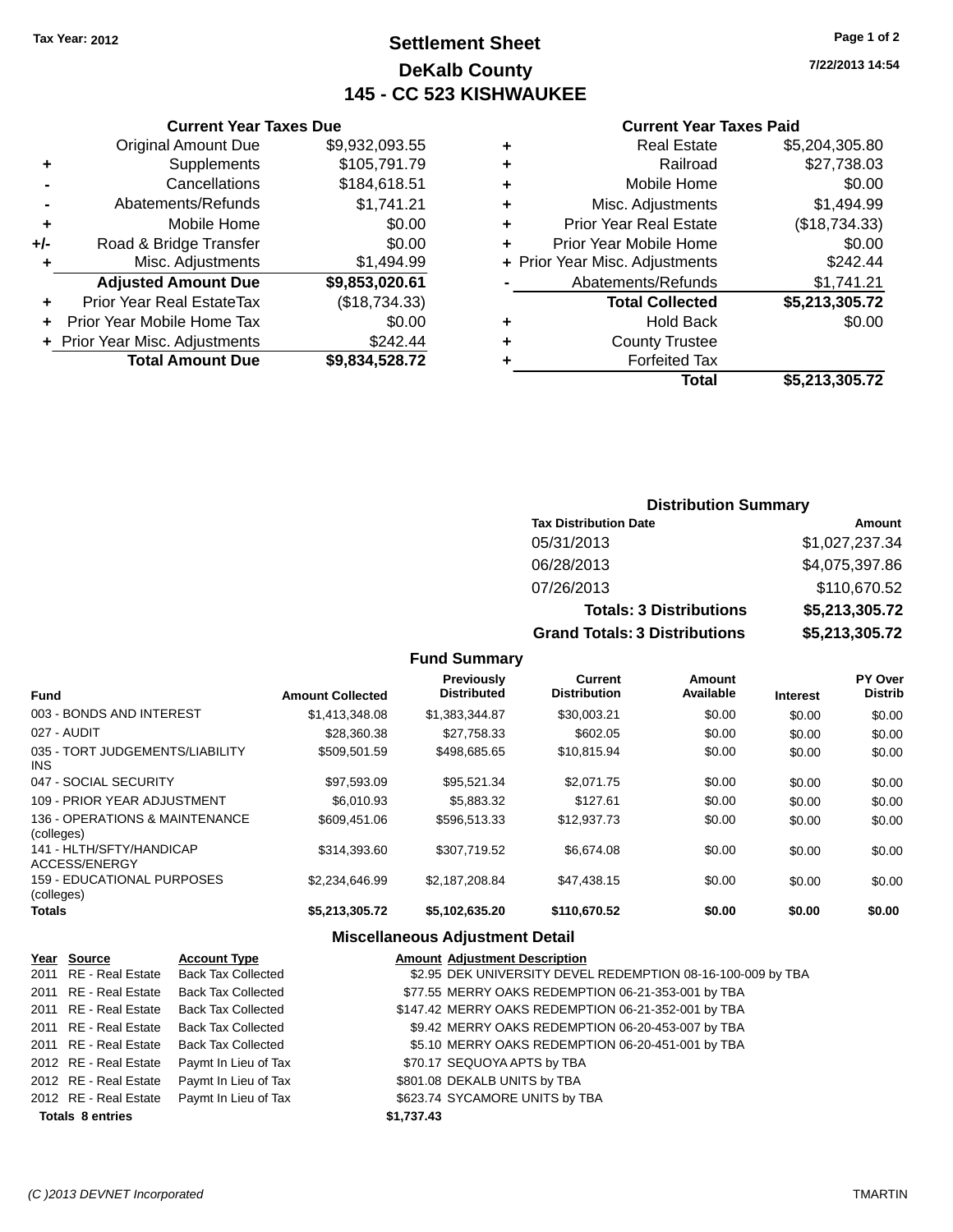| Year Source Account Type            |                      |            | <b>Amount Adjustment Description</b> |
|-------------------------------------|----------------------|------------|--------------------------------------|
| 2012 RE - Real Estate PTAB Decision |                      |            | \$12.89 08-29-200-003 PTAB REI       |
| 2012 RE - Real Estate PTAB Decision |                      |            | \$0.64 13-15-176-011 PTAB REF        |
| 2012 RE - Real Estate               | <b>PTAB Decision</b> |            | \$0.26 08-12-451-008 PTAB REI        |
| 2012 RE - Real Estate               | <b>PTAB Decision</b> |            | \$0.23 08-12-451-012 PTAB REI        |
| 2012 RE - Real Estate               | <b>PTAB Decision</b> |            | \$0.11 08-12-451-013 PTAB REI        |
| 2012 RE - Real Estate               | <b>PTAB Decision</b> |            | \$70.98 06-29-427-001 2008 PTA       |
| 2012 RE - Real Estate               | <b>PTAB Decision</b> |            | \$98.72 06-29-427-002 2008 PTA       |
| 2012 RE - Real Estate               | <b>PTAB Decision</b> |            | \$165.21 06-29-427-003 2008 PTA      |
| 2012 RE - Real Estate               | <b>PTAB Decision</b> |            | \$225.71 06-29-427-004 2008 PTA      |
| 2012 RE - Real Estate               | <b>PTAB Decision</b> |            | \$294.91 06-29-477-002 2008 PTA      |
| 2012 RE - Real Estate               | PTAB Decision        |            | \$2.57 03-30-277-001 2011 PTA        |
| 2012 RE - Real Estate               | <b>PTAB Decision</b> |            | \$0.80 01-26-475-004 2011 PTA        |
| 2012 RE - Real Estate               | <b>PTAB Decision</b> |            | \$6.65 13-15-327-010 2011 PTA        |
| 2012 RE - Real Estate               | <b>RE</b> Abatement  |            | \$71.44 06-29-427-001 2009 PTA       |
| 2012 RE - Real Estate PTAB Decision |                      |            | \$99.36 06-29-427-002 2009 PTA       |
| 2012 RE - Real Estate               | <b>PTAB Decision</b> |            | \$166.28 06-29-427-003 2009 PTA      |
| 2012 RE - Real Estate               | PTAB Decision        |            | \$227.18 06-29-427-004 2009 PTA      |
| 2012 RE - Real Estate PTAB Decision |                      |            | \$296.82 06-29-477-002 2009 PTA      |
| 2012 RE - Real Estate PTAB Decision |                      |            | \$0.46 06-20-453-003 2011 PTA        |
| Totals 19 entries                   |                      | \$1,741.22 |                                      |

## **Settlement Sheet Tax Year: 2012 Page 2 of 2 DeKalb County Abatement Detail**

| Year Source              | <b>Account Type</b>  | <b>Amount Adjustment Description</b>           |
|--------------------------|----------------------|------------------------------------------------|
| 2012 RE - Real Estate    | <b>PTAB Decision</b> | \$12.89 08-29-200-003 PTAB REFUND by TBA       |
| 2012 RE - Real Estate    | <b>PTAB Decision</b> | \$0.64 13-15-176-011 PTAB REFUND by TBA        |
| 2012 RE - Real Estate    | <b>PTAB Decision</b> | \$0.26 08-12-451-008 PTAB REFUND by TBA        |
| 2012 RE - Real Estate    | <b>PTAB Decision</b> | \$0.23 08-12-451-012 PTAB REFUND by TBA        |
| 2012 RE - Real Estate    | <b>PTAB Decision</b> | \$0.11 08-12-451-013 PTAB REFUND by TBA        |
| 2012 RE - Real Estate    | <b>PTAB Decision</b> | \$70.98 06-29-427-001 2008 PTAB REFUND by TBA  |
| 2012 RE - Real Estate    | <b>PTAB Decision</b> | \$98.72 06-29-427-002 2008 PTAB REFUND by TBA  |
| 2012 RE - Real Estate    | <b>PTAB Decision</b> | \$165.21 06-29-427-003 2008 PTAB REFUND by TBA |
| 2012 RE - Real Estate    | <b>PTAB Decision</b> | \$225.71 06-29-427-004 2008 PTAB REFUND by TBA |
| 2012 RE - Real Estate    | <b>PTAB Decision</b> | \$294.91 06-29-477-002 2008 PTAB REFUND by TBA |
| 2012 RE - Real Estate    | <b>PTAB Decision</b> | \$2.57 03-30-277-001 2011 PTAB REFUND by TBA   |
| 2012 RE - Real Estate    | <b>PTAB Decision</b> | \$0.80 01-26-475-004 2011 PTAB REFUND by TBA   |
| 2012 RE - Real Estate    | <b>PTAB Decision</b> | \$6.65 13-15-327-010 2011 PTAB REFUND by TBA   |
| 2012 RE - Real Estate    | <b>RE</b> Abatement  | \$71.44 06-29-427-001 2009 PTAB REFUND by TBA  |
| 2012 RE - Real Estate    | <b>PTAB Decision</b> | \$99.36 06-29-427-002 2009 PTAB REFUND by TBA  |
| 2012 RE - Real Estate    | <b>PTAB Decision</b> | \$166.28 06-29-427-003 2009 PTAB REFUND by TBA |
| 2012 RE - Real Estate    | <b>PTAB Decision</b> | \$227.18 06-29-427-004 2009 PTAB REFUND by TBA |
| 2012 RE - Real Estate    | <b>PTAB Decision</b> | \$296.82 06-29-477-002 2009 PTAB REFUND by TBA |
| 2012 RE - Real Estate    | <b>PTAB Decision</b> | \$0.46 06-20-453-003 2011 PTAB REFUND by TBA   |
| <b>Totals 19 entries</b> |                      | \$1,741.22                                     |
|                          |                      |                                                |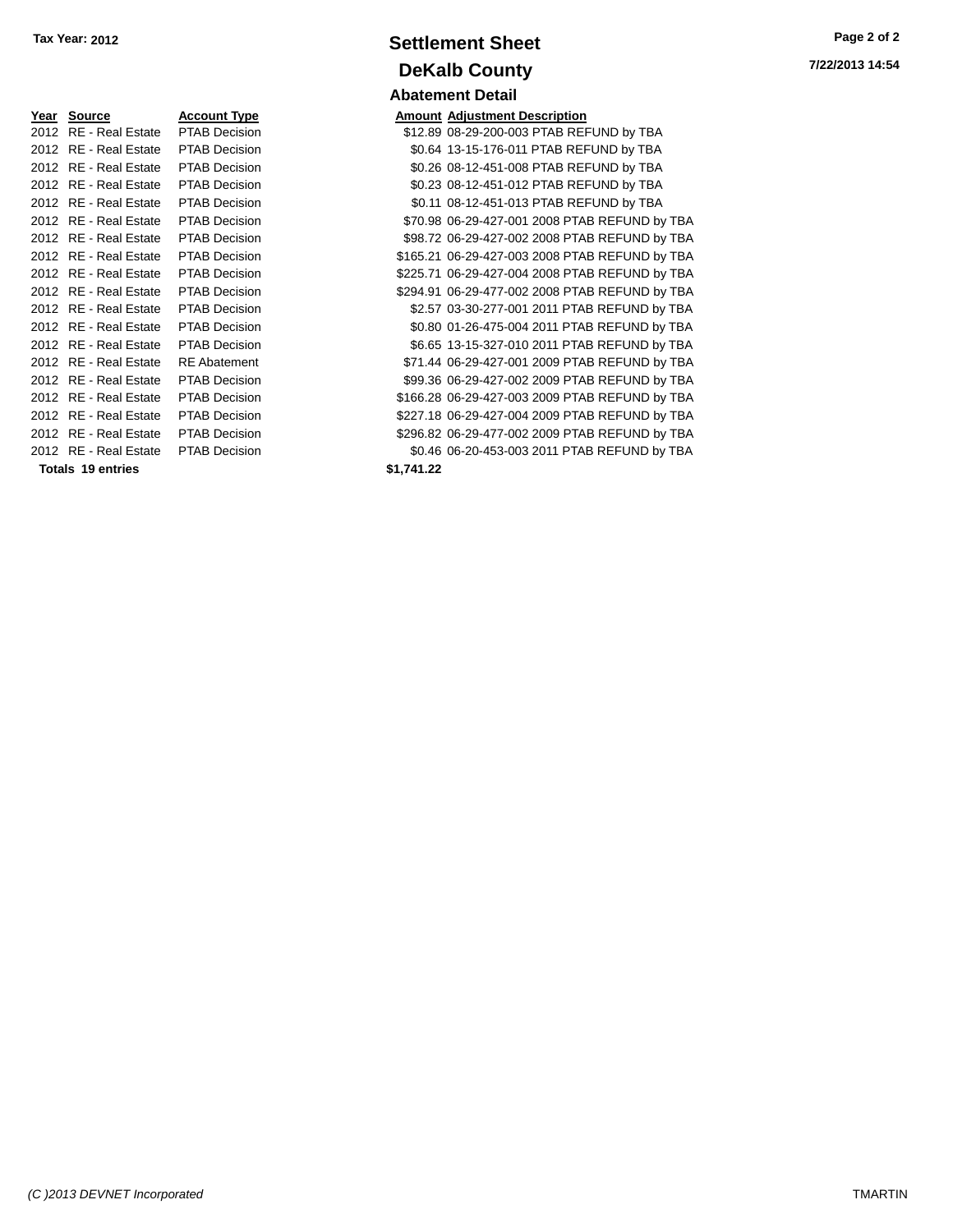## **Settlement Sheet Tax Year: 2012 Page 1 of 1 DeKalb County 150 - DE KALB SANITARY**

**7/22/2013 14:54**

|     | <b>Current Year Taxes Due</b>  |              |
|-----|--------------------------------|--------------|
|     | <b>Original Amount Due</b>     | \$652,442.09 |
| ٠   | Supplements                    | \$13,362.50  |
|     | Cancellations                  | \$26,657.12  |
|     | Abatements/Refunds             | \$0.12       |
| ٠   | Mobile Home                    | \$0.00       |
| +/- | Road & Bridge Transfer         | \$0.00       |
| ٠   | Misc. Adjustments              | \$155.37     |
|     | <b>Adjusted Amount Due</b>     | \$639,302.72 |
| ٠   | Prior Year Real EstateTax      | \$98.97      |
|     | Prior Year Mobile Home Tax     | \$0.00       |
|     | + Prior Year Misc. Adjustments | \$0.57       |
|     | <b>Total Amount Due</b>        | \$639,402.26 |
|     |                                |              |

#### **Current Year Taxes Paid**

| ٠ | <b>Real Estate</b>             | \$331,825.37 |
|---|--------------------------------|--------------|
| ٠ | Railroad                       | \$662.77     |
| ٠ | Mobile Home                    | \$0.00       |
| ٠ | Misc. Adjustments              | \$155.37     |
| ٠ | <b>Prior Year Real Estate</b>  | \$98.97      |
| ٠ | Prior Year Mobile Home         | \$0.00       |
|   | + Prior Year Misc. Adjustments | \$0.57       |
|   | Abatements/Refunds             | \$0.12       |
|   | <b>Total Collected</b>         | \$332,742.93 |
| ٠ | <b>Hold Back</b>               | \$0.00       |
| ٠ | <b>County Trustee</b>          |              |
| ٠ | <b>Forfeited Tax</b>           |              |
|   | Total                          | \$332,742.93 |
|   |                                |              |

### **Distribution Summary Tax Distribution Date Amount** 05/31/2013 \$65,667.25 06/28/2013 \$260,916.58 07/26/2013 \$6,159.10 **Totals: 3 Distributions \$332,742.93 Grand Totals: 3 Distributions \$332,742.93**

#### **Fund Summary**

| <b>Fund</b>              | <b>Amount Collected</b> | <b>Previously</b><br><b>Distributed</b> | <b>Current</b><br><b>Distribution</b> | Amount<br>Available | <b>Interest</b> | <b>PY Over</b><br><b>Distrib</b> |
|--------------------------|-------------------------|-----------------------------------------|---------------------------------------|---------------------|-----------------|----------------------------------|
| 001 - CORPORATE          | \$97.258.44             | \$95.458.16                             | \$1,800.28                            | \$0.00              | \$0.00          | \$0.00                           |
| 003 - BONDS AND INTEREST | \$0.00                  | \$0.00                                  | \$0.00                                | \$0.00              | \$0.00          | \$0.00                           |
| 005 - I. M. R. F.        | \$94,878.32             | \$93.122.12                             | \$1,756.20                            | \$0.00              | \$0.00          | \$0.00                           |
| 027 - AUDIT              | \$10,268.78             | \$10,078.71                             | \$190.07                              | \$0.00              | \$0.00          | \$0.00                           |
| 045 - PUBLIC BENEFIT     | \$79.823.01             | \$78,345.49                             | \$1,477.52                            | \$0.00              | \$0.00          | \$0.00                           |
| 047 - SOCIAL SECURITY    | \$50.514.38             | \$49,579.35                             | \$935.03                              | \$0.00              | \$0.00          | \$0.00                           |
| <b>Totals</b>            | \$332,742.93            | \$326,583,83                            | \$6,159.10                            | \$0.00              | \$0.00          | \$0.00                           |

#### **Miscellaneous Adjustment Detail**

## **Year Source Account Type Amount Adjustment Description**

2011 RE - Real Estate Back Tax Collected \$0.57 DEK UNIVERSITY DEVEL REDEMPTION 08-16-100-009 by TBA 2012 RE - Real Estate Paymt In Lieu of Tax \$155.37 DEKALB UNITS by TBA **Totals 2 entries \$155.94**

#### **Abatement Detail**

#### **Year Source Account Type Amount Adjustment Description** 2012 RE - Real Estate PTAB Decision \$0.05 08-12-451-008 PTAB REFUND by TBA 2012 RE - Real Estate PTAB Decision \$0.04 08-12-451-012 PTAB REFUND by TBA

2012 RE - Real Estate PTAB Decision \$0.02 08-12-451-013 PTAB REFUND by TBA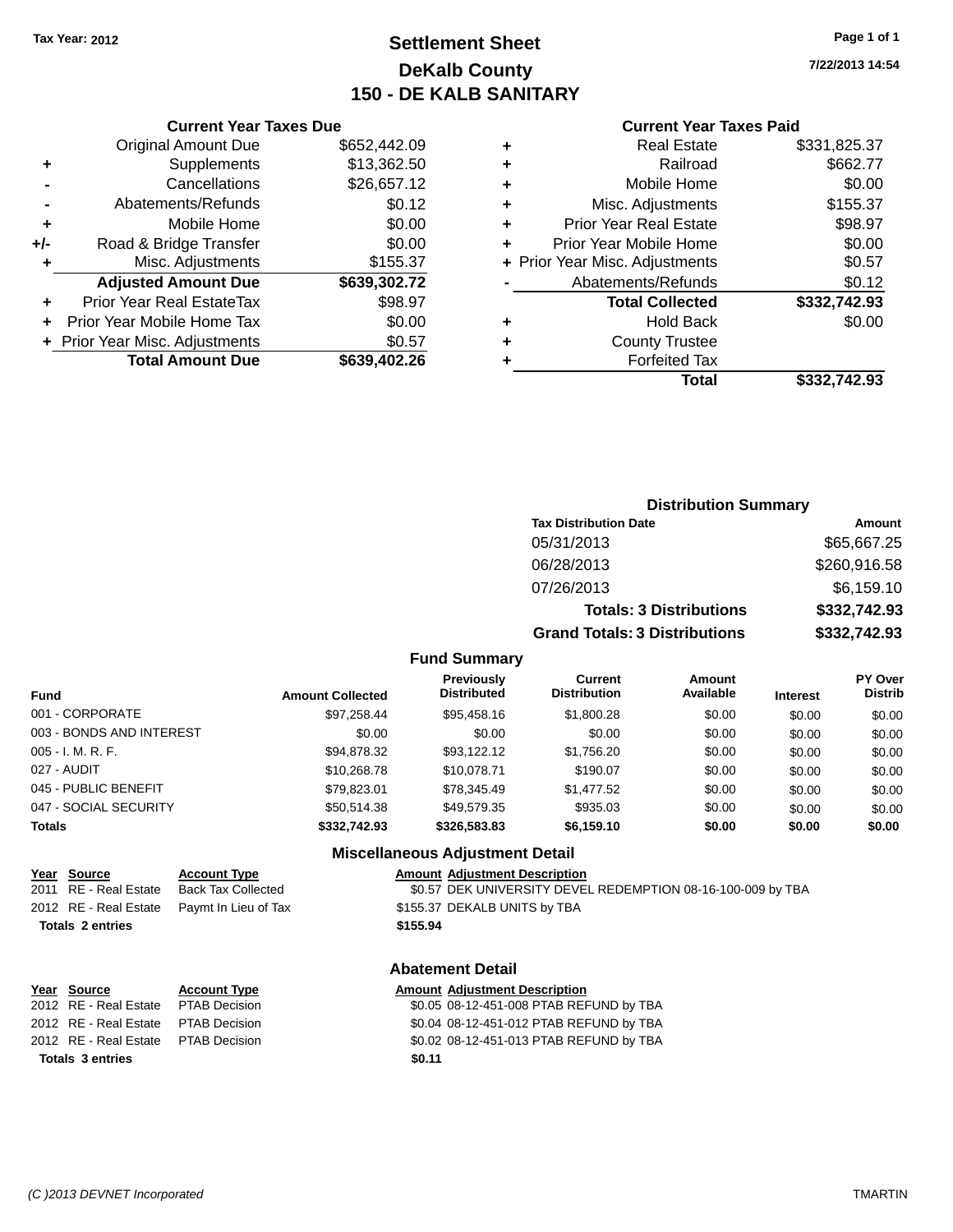## **Settlement Sheet Tax Year: 2012 Page 1 of 1 DeKalb County 151 - FAIRDALE STREET LIGHT**

**7/22/2013 14:54**

#### **Current Year Taxes Paid**

|     | <b>Current Year Taxes Due</b>  |            |  |  |
|-----|--------------------------------|------------|--|--|
|     | <b>Original Amount Due</b>     | \$3,554.57 |  |  |
| ٠   | Supplements                    | \$0.00     |  |  |
|     | Cancellations                  | \$0.00     |  |  |
|     | Abatements/Refunds             | \$0.00     |  |  |
| ÷   | Mobile Home                    | \$0.00     |  |  |
| +/- | Road & Bridge Transfer         | \$0.00     |  |  |
|     | \$0.00<br>Misc. Adjustments    |            |  |  |
|     | <b>Adjusted Amount Due</b>     | \$3,554.57 |  |  |
| ٠   | Prior Year Real EstateTax      | \$0.00     |  |  |
|     | Prior Year Mobile Home Tax     | \$0.00     |  |  |
|     | + Prior Year Misc. Adjustments | \$0.00     |  |  |
|     | <b>Total Amount Due</b>        | \$3,554.57 |  |  |
|     |                                |            |  |  |

|   | <b>Real Estate</b>             | \$1,834.02 |
|---|--------------------------------|------------|
| ٠ | Railroad                       | \$0.00     |
| ٠ | Mobile Home                    | \$0.00     |
| ٠ | Misc. Adjustments              | \$0.00     |
| ٠ | <b>Prior Year Real Estate</b>  | \$0.00     |
| ÷ | Prior Year Mobile Home         | \$0.00     |
|   | + Prior Year Misc. Adjustments | \$0.00     |
|   | Abatements/Refunds             | \$0.00     |
|   | <b>Total Collected</b>         | \$1,834.02 |
| ٠ | <b>Hold Back</b>               | \$0.00     |
| ٠ | <b>County Trustee</b>          |            |
| ٠ | <b>Forfeited Tax</b>           |            |
|   | Total                          | \$1,834.02 |
|   |                                |            |

|                 |                         |                                         |                                       | <b>Distribution Summary</b>    |                 |                           |
|-----------------|-------------------------|-----------------------------------------|---------------------------------------|--------------------------------|-----------------|---------------------------|
|                 |                         |                                         | <b>Tax Distribution Date</b>          |                                |                 | <b>Amount</b>             |
|                 |                         |                                         | 05/31/2013                            |                                |                 | \$469.84                  |
|                 |                         |                                         | 06/28/2013                            |                                |                 | \$1,289.28                |
|                 |                         |                                         | 07/26/2013                            |                                |                 | \$74.90                   |
|                 |                         |                                         |                                       | <b>Totals: 3 Distributions</b> |                 | \$1,834.02                |
|                 |                         |                                         | <b>Grand Totals: 3 Distributions</b>  |                                |                 | \$1,834.02                |
|                 |                         | <b>Fund Summary</b>                     |                                       |                                |                 |                           |
| <b>Fund</b>     | <b>Amount Collected</b> | <b>Previously</b><br><b>Distributed</b> | <b>Current</b><br><b>Distribution</b> | Amount<br>Available            | <b>Interest</b> | PY Over<br><b>Distrib</b> |
| 001 - CORPORATE | \$1,834.02              | \$1,759.12                              | \$74.90                               | \$0.00                         | \$0.00          | \$0.00                    |
| <b>Totals</b>   | \$1,834.02              | \$1,759.12                              | \$74.90                               | \$0.00                         | \$0.00          | \$0.00                    |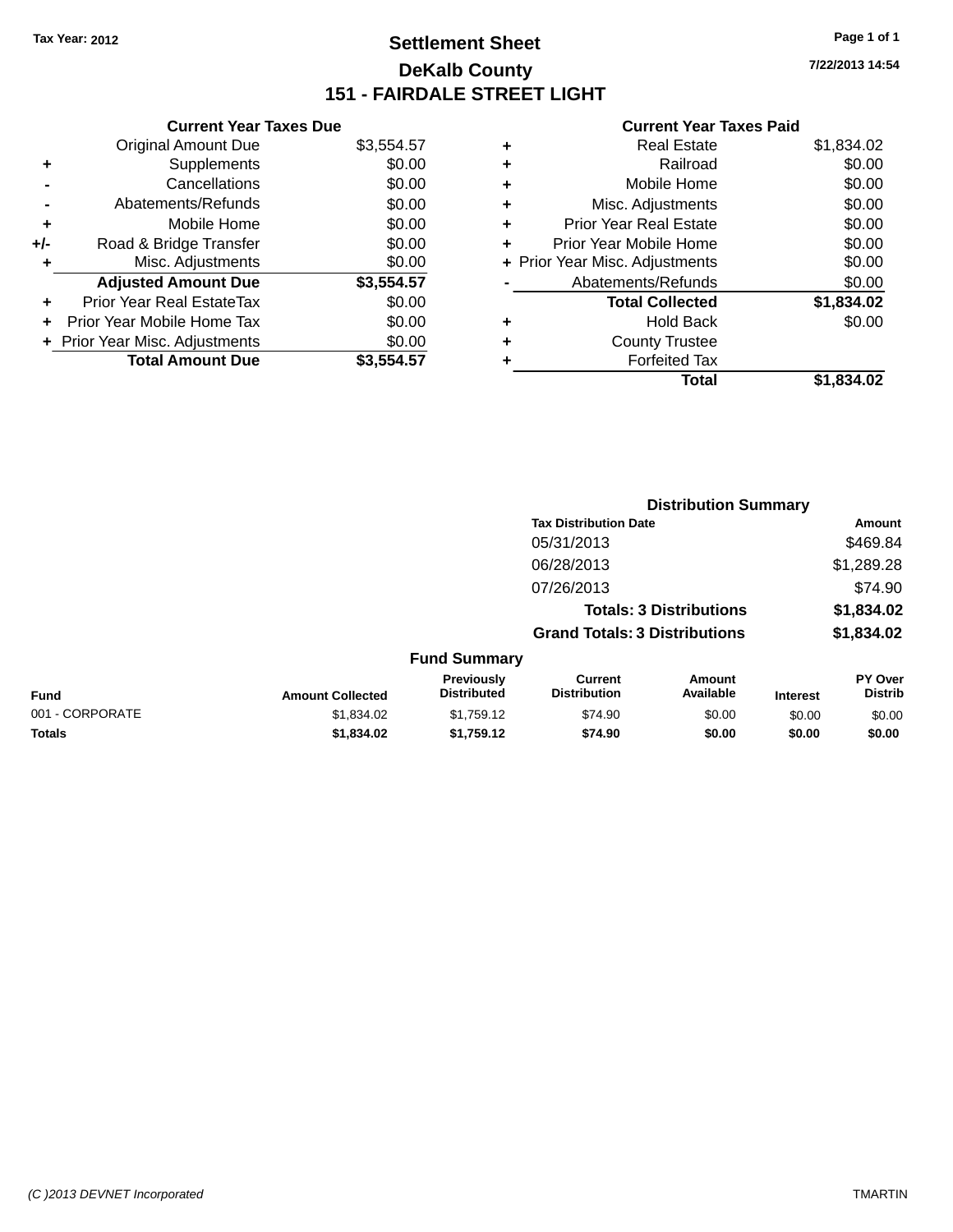## **Settlement Sheet Tax Year: 2012 Page 1 of 1 DeKalb County 152 - AFTON-PIERCE MULTI TWP**

**7/22/2013 14:54**

#### **Current Year Taxes Paid**

|     | <b>Current Year Taxes Due</b>  |             |
|-----|--------------------------------|-------------|
|     | <b>Original Amount Due</b>     | \$24,502.64 |
| ٠   | Supplements                    | \$282.34    |
|     | Cancellations                  | \$338.97    |
|     | Abatements/Refunds             | \$0.11      |
| ٠   | Mobile Home                    | \$0.00      |
| +/- | Road & Bridge Transfer         | \$0.00      |
| ٠   | Misc. Adjustments              | \$0.00      |
|     | <b>Adjusted Amount Due</b>     | \$24,445.90 |
| ٠   | Prior Year Real EstateTax      | (\$7.89)    |
|     | Prior Year Mobile Home Tax     | \$0.00      |
|     | + Prior Year Misc. Adjustments | \$0.00      |
|     | <b>Total Amount Due</b>        | \$24.438.01 |
|     |                                |             |

| ٠ | <b>Real Estate</b>             | \$13,438.47 |
|---|--------------------------------|-------------|
| ٠ | Railroad                       | \$129.30    |
| ٠ | Mobile Home                    | \$0.00      |
| ٠ | Misc. Adjustments              | \$0.00      |
| ٠ | Prior Year Real Estate         | (\$7.89)    |
| ٠ | Prior Year Mobile Home         | \$0.00      |
|   | + Prior Year Misc. Adjustments | \$0.00      |
|   | Abatements/Refunds             | \$0.11      |
|   | <b>Total Collected</b>         | \$13,559.77 |
| ٠ | <b>Hold Back</b>               | \$0.00      |
| ٠ | <b>County Trustee</b>          |             |
| ٠ | <b>Forfeited Tax</b>           |             |
|   | Total                          | \$13,559.77 |
|   |                                |             |

|                                              |                         |                                      | <b>Distribution Summary</b>           |                                |                 |                           |
|----------------------------------------------|-------------------------|--------------------------------------|---------------------------------------|--------------------------------|-----------------|---------------------------|
|                                              |                         |                                      | <b>Tax Distribution Date</b>          |                                |                 | <b>Amount</b>             |
|                                              |                         |                                      | 05/31/2013                            |                                |                 | \$2,803.55                |
|                                              |                         |                                      | 06/28/2013                            |                                |                 | \$10,680.46               |
|                                              |                         |                                      | 07/26/2013                            |                                |                 | \$75.76                   |
|                                              |                         |                                      |                                       | <b>Totals: 3 Distributions</b> |                 | \$13,559.77               |
|                                              |                         |                                      | <b>Grand Totals: 3 Distributions</b>  |                                |                 | \$13,559.77               |
|                                              |                         | <b>Fund Summary</b>                  |                                       |                                |                 |                           |
| <b>Fund</b>                                  | <b>Amount Collected</b> | Previously<br><b>Distributed</b>     | <b>Current</b><br><b>Distribution</b> | Amount<br>Available            | <b>Interest</b> | PY Over<br><b>Distrib</b> |
| 147 - ASSESSING PURPOSES<br>(multi-twp)      | \$13,559.77             | \$13,484.01                          | \$75.76                               | \$0.00                         | \$0.00          | \$0.00                    |
| <b>Totals</b>                                | \$13,559.77             | \$13,484.01                          | \$75.76                               | \$0.00                         | \$0.00          | \$0.00                    |
|                                              |                         | <b>Abatement Detail</b>              |                                       |                                |                 |                           |
| <b>Source</b><br><b>Account Type</b><br>Year |                         | <b>Amount Adjustment Description</b> |                                       |                                |                 |                           |

## 2012 RE - Real Estate PTAB Decision \$0.11 12-13-100-003 2011 PTAB REFUND by TBA

**Totals** 1 entries \$0.11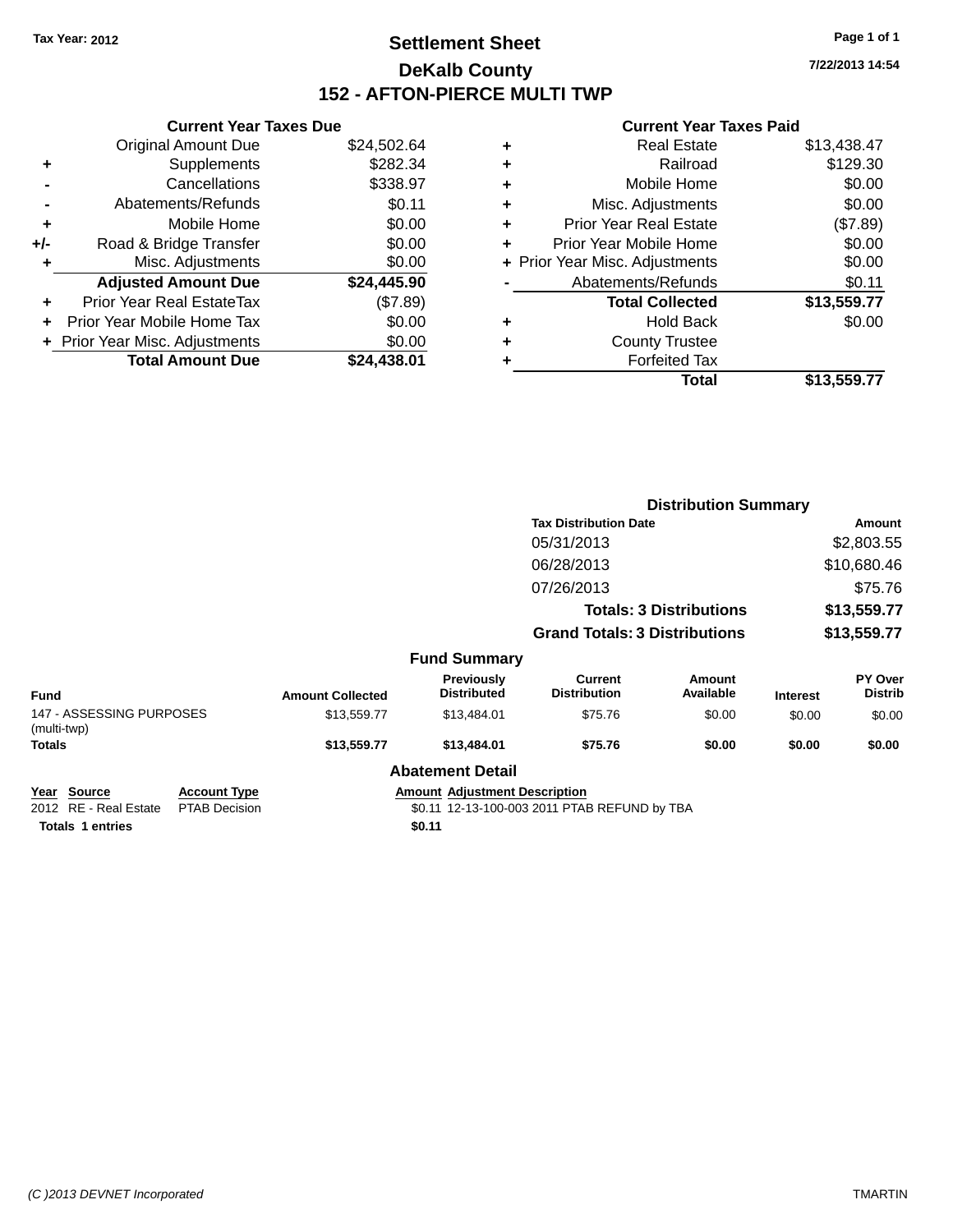## **Settlement Sheet Tax Year: 2012 Page 1 of 1 DeKalb County 153 - MILAN-MALTA MULTI-TWP**

**Current Year Taxes Due** Original Amount Due \$12,743.20 **+** Supplements \$31.16 **-** Cancellations \$36.80 **-** Abatements/Refunds \$0.00 **+** Mobile Home \$0.00 **+/-** Road & Bridge Transfer \$0.00 **+** Misc. Adjustments \$0.00 **Adjusted Amount Due \$12,737.56 +** Prior Year Real EstateTax \$0.00 **+** Prior Year Mobile Home Tax \$0.00 **+ Prior Year Misc. Adjustments**  $$0.00$ **Total Amount Due \$12,737.56**

#### **Current Year Taxes Paid**

| ٠ | <b>Real Estate</b>             | \$6,982.72 |
|---|--------------------------------|------------|
| ٠ | Railroad                       | \$113.48   |
| ٠ | Mobile Home                    | \$0.00     |
| ٠ | Misc. Adjustments              | \$0.00     |
| ٠ | <b>Prior Year Real Estate</b>  | \$0.00     |
| ٠ | Prior Year Mobile Home         | \$0.00     |
|   | + Prior Year Misc. Adjustments | \$0.00     |
|   | Abatements/Refunds             | \$0.00     |
|   | <b>Total Collected</b>         | \$7,096.20 |
| ٠ | <b>Hold Back</b>               | \$0.00     |
| ٠ | <b>County Trustee</b>          |            |
|   | <b>Forfeited Tax</b>           |            |
|   | Total                          | \$7,096.20 |
|   |                                |            |

**Distribution Summary**

|                                         |                         |                                  |                                       | <b>PISUIMULIOII VUIIIIIIII</b> |                 |                                  |
|-----------------------------------------|-------------------------|----------------------------------|---------------------------------------|--------------------------------|-----------------|----------------------------------|
|                                         |                         |                                  | <b>Tax Distribution Date</b>          |                                |                 | <b>Amount</b>                    |
|                                         |                         |                                  | 05/31/2013                            |                                |                 | \$992.48                         |
|                                         |                         |                                  | 06/28/2013                            |                                |                 | \$6,012.44                       |
|                                         |                         |                                  | 07/26/2013                            |                                |                 | \$91.28                          |
|                                         |                         |                                  |                                       | <b>Totals: 3 Distributions</b> |                 | \$7,096.20                       |
|                                         |                         |                                  | <b>Grand Totals: 3 Distributions</b>  |                                |                 | \$7,096.20                       |
|                                         |                         | <b>Fund Summary</b>              |                                       |                                |                 |                                  |
| <b>Fund</b>                             | <b>Amount Collected</b> | Previously<br><b>Distributed</b> | <b>Current</b><br><b>Distribution</b> | <b>Amount</b><br>Available     | <b>Interest</b> | <b>PY Over</b><br><b>Distrib</b> |
| 147 - ASSESSING PURPOSES<br>(multi-twp) | \$7,096.20              | \$7,004.92                       | \$91.28                               | \$0.00                         | \$0.00          | \$0.00                           |
| Totals                                  | \$7.096.20              | \$7,004.92                       | \$91.28                               | \$0.00                         | \$0.00          | \$0.00                           |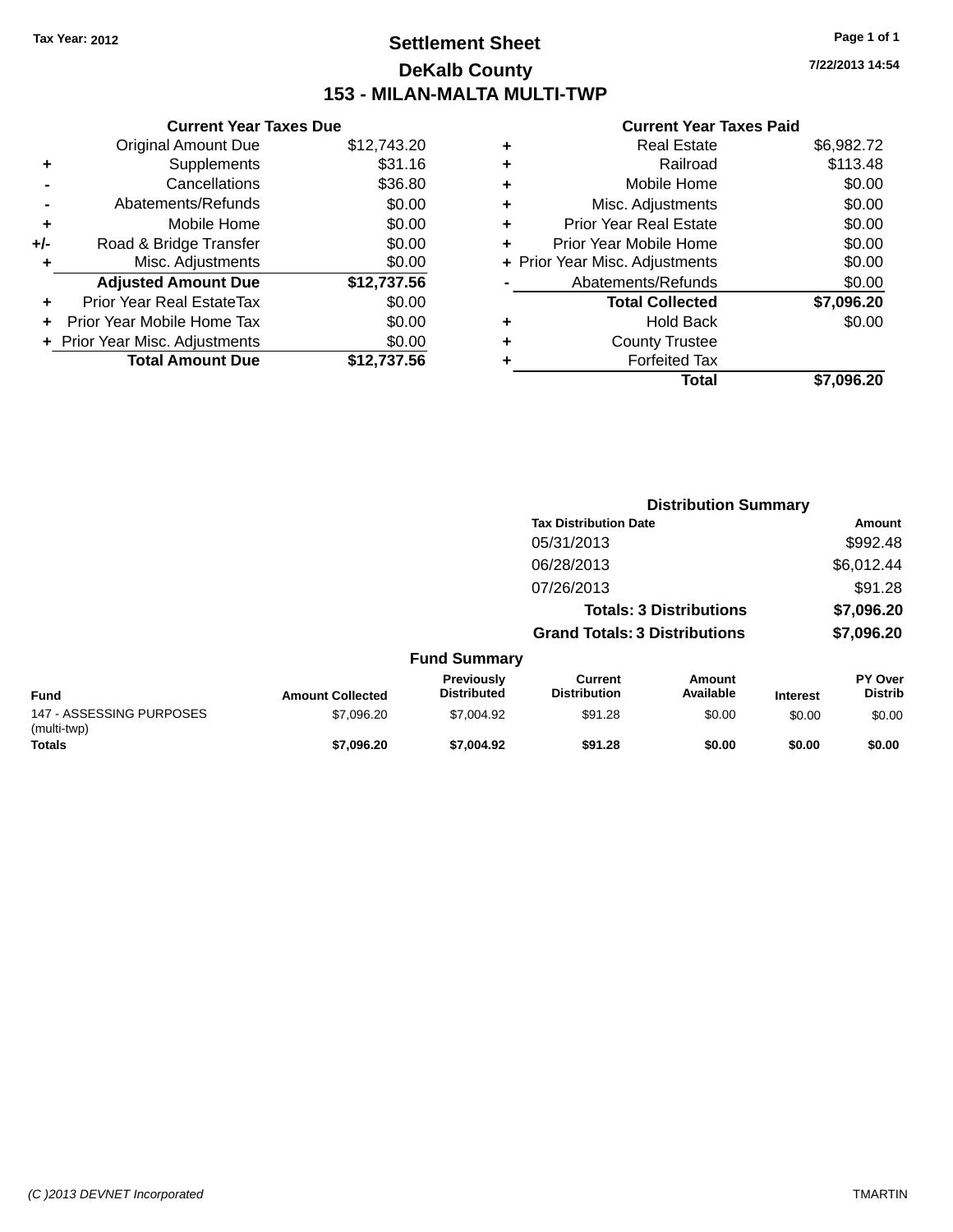## **Settlement Sheet Tax Year: 2012 Page 1 of 1 DeKalb County 154 - PAW PAW-SHABBONA MULT TWP**

|     | <b>Current Year Taxes Due</b>  |             |  |  |  |  |  |
|-----|--------------------------------|-------------|--|--|--|--|--|
|     | <b>Original Amount Due</b>     | \$12,324.66 |  |  |  |  |  |
| ٠   | Supplements                    | \$39.47     |  |  |  |  |  |
|     | Cancellations                  | \$51.39     |  |  |  |  |  |
|     | Abatements/Refunds             | \$0.26      |  |  |  |  |  |
| ٠   | Mobile Home                    | \$0.00      |  |  |  |  |  |
| +/- | Road & Bridge Transfer         | \$0.00      |  |  |  |  |  |
| ٠   | Misc. Adjustments              | \$2.54      |  |  |  |  |  |
|     | <b>Adjusted Amount Due</b>     | \$12,315.02 |  |  |  |  |  |
| ÷   | Prior Year Real EstateTax      | (\$32.55)   |  |  |  |  |  |
|     | Prior Year Mobile Home Tax     | \$0.00      |  |  |  |  |  |
|     | + Prior Year Misc. Adjustments | \$0.00      |  |  |  |  |  |
|     | <b>Total Amount Due</b>        | \$12,282.47 |  |  |  |  |  |

#### **Current Year Taxes Paid**

| ٠ | <b>Real Estate</b>             | \$6,606.16 |
|---|--------------------------------|------------|
| ٠ | Railroad                       | \$204.08   |
| ٠ | Mobile Home                    | \$0.00     |
| ٠ | Misc. Adjustments              | \$2.54     |
| ٠ | Prior Year Real Estate         | (\$32.55)  |
| ÷ | Prior Year Mobile Home         | \$0.00     |
|   | + Prior Year Misc. Adjustments | \$0.00     |
|   | Abatements/Refunds             | \$0.26     |
|   | <b>Total Collected</b>         | \$6,779.97 |
| ٠ | <b>Hold Back</b>               | \$0.00     |
| ٠ | <b>County Trustee</b>          |            |
| ٠ | <b>Forfeited Tax</b>           |            |
|   | Total                          | \$6.779.97 |
|   |                                |            |

|                                         |                      |                         |                                        |                                       | <b>Distribution Summary</b> |                 |                           |
|-----------------------------------------|----------------------|-------------------------|----------------------------------------|---------------------------------------|-----------------------------|-----------------|---------------------------|
|                                         |                      |                         |                                        | <b>Tax Distribution Date</b>          |                             |                 | Amount                    |
|                                         |                      |                         |                                        | 05/31/2013                            |                             |                 | \$1,209.45                |
|                                         |                      |                         |                                        | 06/28/2013                            |                             |                 | \$5,434.95                |
|                                         |                      |                         |                                        | 07/26/2013                            |                             |                 | \$135.57                  |
|                                         |                      |                         | <b>Totals: 3 Distributions</b>         |                                       |                             |                 | \$6,779.97                |
|                                         |                      |                         |                                        | <b>Grand Totals: 3 Distributions</b>  |                             |                 | \$6,779.97                |
|                                         |                      |                         | <b>Fund Summary</b>                    |                                       |                             |                 |                           |
| <b>Fund</b>                             |                      | <b>Amount Collected</b> | Previously<br><b>Distributed</b>       | <b>Current</b><br><b>Distribution</b> | <b>Amount</b><br>Available  | <b>Interest</b> | PY Over<br><b>Distrib</b> |
| 147 - ASSESSING PURPOSES<br>(multi-twp) |                      | \$6,779.97              | \$6,644.40                             | \$135.57                              | \$0.00                      | \$0.00          | \$0.00                    |
| <b>Totals</b>                           |                      | \$6,779.97              | \$6,644.40                             | \$135.57                              | \$0.00                      | \$0.00          | \$0.00                    |
|                                         |                      |                         | <b>Miscellaneous Adjustment Detail</b> |                                       |                             |                 |                           |
| <b>Source</b><br>Year                   | <b>Account Type</b>  |                         | <b>Amount Adjustment Description</b>   |                                       |                             |                 |                           |
| 2012 RE - Real Estate                   | Paymt In Lieu of Tax |                         | \$2.54 SEQUOYA APTS by TBA             |                                       |                             |                 |                           |
| <b>Totals 1 entries</b>                 |                      |                         | \$2.54                                 |                                       |                             |                 |                           |
|                                         |                      |                         |                                        |                                       |                             |                 |                           |

**Totals 2 entries \$0.26**

**Abatement Detail**

**Year** Source **Account Type Account Adjustment Description** 

2012 RE - Real Estate PTAB Decision \$0.02 13-15-176-011 PTAB REFUND by TBA 2012 RE - Real Estate PTAB Decision \$0.24 13-15-327-010 2011 PTAB REFUND by TBA **7/22/2013 14:54**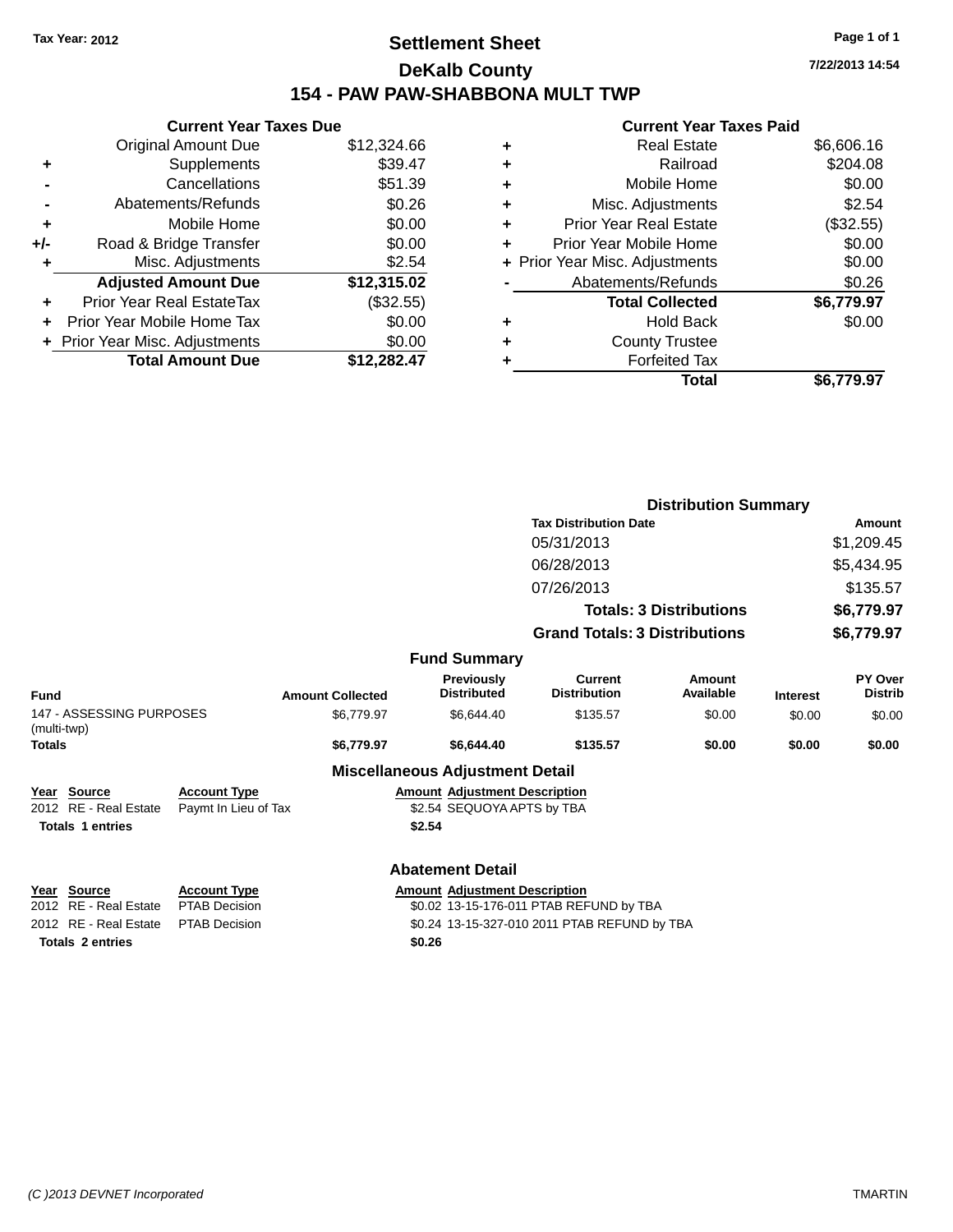## **Settlement Sheet Tax Year: 2012 Page 1 of 1 DeKalb County 155 - SOUTH GROVE-MAYFIELD MULT**

**7/22/2013 14:54**

#### **Current Year Taxes Paid**

|       | <b>Current Year Taxes Due</b>  |             |
|-------|--------------------------------|-------------|
|       | <b>Original Amount Due</b>     | \$11,268.13 |
| ٠     | Supplements                    | \$62.23     |
|       | Cancellations                  | \$83.97     |
|       | Abatements/Refunds             | \$0.00      |
| ٠     | Mobile Home                    | \$0.00      |
| $+/-$ | Road & Bridge Transfer         | \$0.00      |
| ٠     | Misc. Adjustments              | \$0.00      |
|       | <b>Adjusted Amount Due</b>     | \$11,246.39 |
| ٠     | Prior Year Real EstateTax      | \$0.00      |
|       | Prior Year Mobile Home Tax     | \$0.00      |
|       | + Prior Year Misc. Adjustments | \$0.00      |
|       | <b>Total Amount Due</b>        | \$11,246,39 |
|       |                                |             |

|   | <b>Real Estate</b>             | \$6,250.32 |
|---|--------------------------------|------------|
| ٠ | Railroad                       | \$0.00     |
| ٠ | Mobile Home                    | \$0.00     |
| ٠ | Misc. Adjustments              | \$0.00     |
| ٠ | <b>Prior Year Real Estate</b>  | \$0.00     |
|   | Prior Year Mobile Home         | \$0.00     |
|   | + Prior Year Misc. Adjustments | \$0.00     |
|   | Abatements/Refunds             | \$0.00     |
|   | <b>Total Collected</b>         | \$6,250.32 |
| ٠ | <b>Hold Back</b>               | \$0.00     |
| ٠ | <b>County Trustee</b>          |            |
|   | <b>Forfeited Tax</b>           |            |
|   | Total                          | \$6,250.32 |
|   |                                |            |

|                                         |                         |                                  |                                       | <b>Distribution Summary</b>    |                 |                           |
|-----------------------------------------|-------------------------|----------------------------------|---------------------------------------|--------------------------------|-----------------|---------------------------|
|                                         |                         |                                  | <b>Tax Distribution Date</b>          |                                |                 | Amount                    |
|                                         |                         |                                  | 05/31/2013                            |                                |                 | \$1,355.99                |
|                                         |                         |                                  | 06/28/2013                            |                                |                 | \$4,749.76                |
|                                         |                         |                                  | 07/26/2013                            |                                |                 | \$144.57                  |
|                                         |                         |                                  |                                       | <b>Totals: 3 Distributions</b> |                 | \$6,250.32                |
|                                         |                         |                                  | <b>Grand Totals: 3 Distributions</b>  |                                |                 | \$6,250.32                |
|                                         |                         | <b>Fund Summary</b>              |                                       |                                |                 |                           |
| Fund                                    | <b>Amount Collected</b> | Previously<br><b>Distributed</b> | <b>Current</b><br><b>Distribution</b> | <b>Amount</b><br>Available     | <b>Interest</b> | PY Over<br><b>Distrib</b> |
| 147 - ASSESSING PURPOSES<br>(multi-twp) | \$6,250.32              | \$6,105.75                       | \$144.57                              | \$0.00                         | \$0.00          | \$0.00                    |
| <b>Totals</b>                           | \$6,250.32              | \$6.105.75                       | \$144.57                              | \$0.00                         | \$0.00          | \$0.00                    |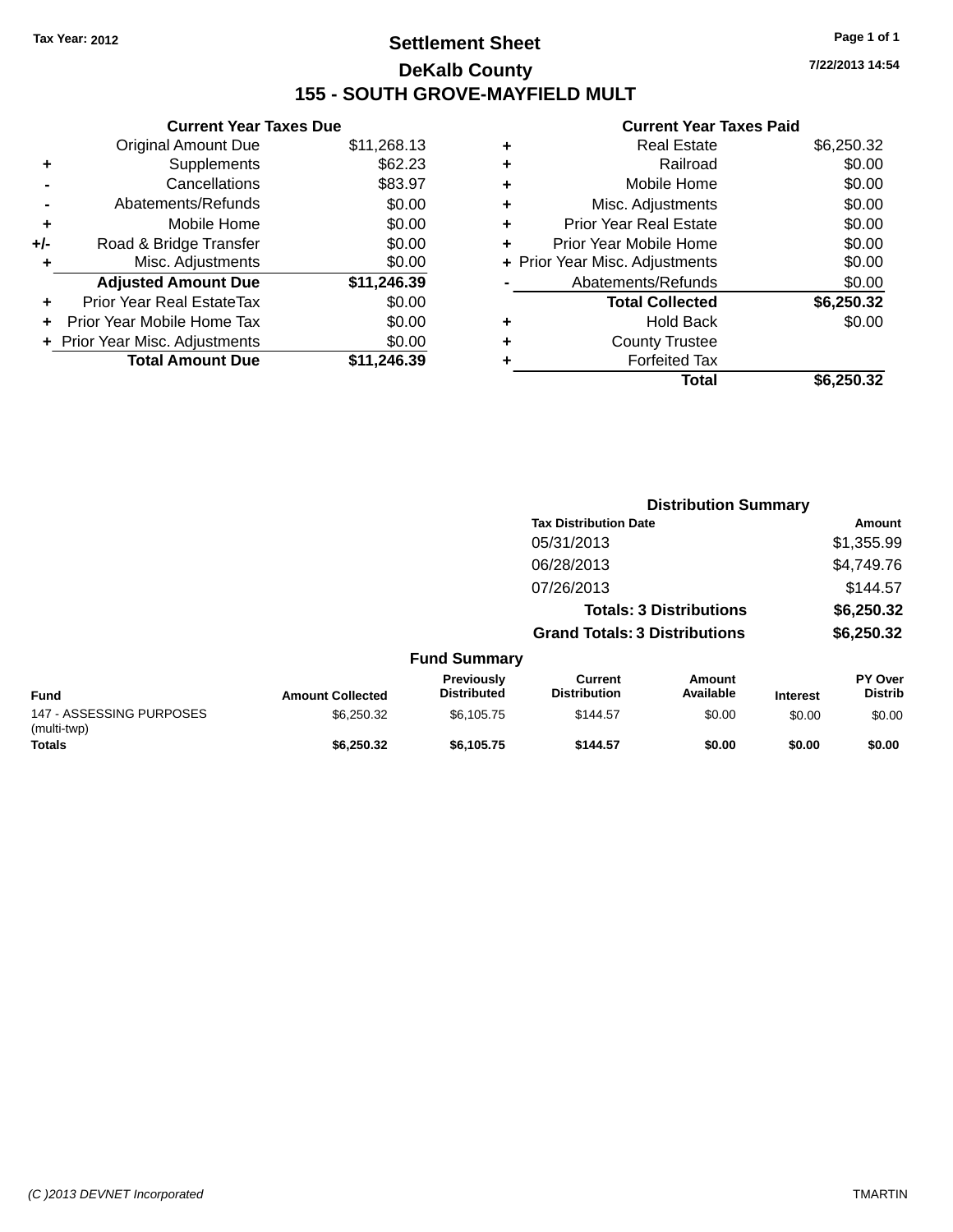## **Settlement Sheet Tax Year: 2012 Page 1 of 1 DeKalb County 156 - VICTOR-SOMONAUK MULTI TWP**

**7/22/2013 14:54**

#### **Current Year Taxes Paid**

|     | <b>Current Year Taxes Due</b>  |             |  |  |  |  |  |
|-----|--------------------------------|-------------|--|--|--|--|--|
|     | <b>Original Amount Due</b>     | \$21,226.37 |  |  |  |  |  |
| ٠   | Supplements                    | \$139.02    |  |  |  |  |  |
|     | Cancellations                  | \$153.97    |  |  |  |  |  |
|     | Abatements/Refunds             | \$0.00      |  |  |  |  |  |
| ٠   | Mobile Home                    | \$0.00      |  |  |  |  |  |
| +/- | Road & Bridge Transfer         | \$0.00      |  |  |  |  |  |
| ٠   | Misc. Adjustments              |             |  |  |  |  |  |
|     | <b>Adjusted Amount Due</b>     | \$21,211.42 |  |  |  |  |  |
| ÷   | Prior Year Real EstateTax      | \$0.00      |  |  |  |  |  |
| ÷   | Prior Year Mobile Home Tax     | \$0.00      |  |  |  |  |  |
|     | + Prior Year Misc. Adjustments | \$0.00      |  |  |  |  |  |
|     | <b>Total Amount Due</b>        | \$21,211.42 |  |  |  |  |  |

|   | <b>Real Estate</b>             | \$11,887.74 |
|---|--------------------------------|-------------|
| ٠ | Railroad                       | \$123.21    |
| ٠ | Mobile Home                    | \$0.00      |
| ٠ | Misc. Adjustments              | \$0.00      |
| ٠ | <b>Prior Year Real Estate</b>  | \$0.00      |
| ÷ | Prior Year Mobile Home         | \$0.00      |
|   | + Prior Year Misc. Adjustments | \$0.00      |
|   | Abatements/Refunds             | \$0.00      |
|   | <b>Total Collected</b>         | \$12,010.95 |
| ٠ | <b>Hold Back</b>               | \$0.00      |
| ٠ | <b>County Trustee</b>          |             |
| ٠ | <b>Forfeited Tax</b>           |             |
|   | Total                          | \$12,010.95 |
|   |                                |             |

|                                         |                         |                                  |                                                                        | <b>Distribution Summary</b> |                            |                                  |
|-----------------------------------------|-------------------------|----------------------------------|------------------------------------------------------------------------|-----------------------------|----------------------------|----------------------------------|
|                                         |                         |                                  | <b>Tax Distribution Date</b><br>05/31/2013                             |                             | Amount<br>\$2,875.89       |                                  |
|                                         |                         |                                  |                                                                        |                             |                            |                                  |
|                                         |                         |                                  | 06/28/2013                                                             |                             |                            | \$9,011.29                       |
|                                         |                         |                                  | 07/26/2013                                                             |                             |                            | \$123.77                         |
|                                         |                         |                                  | <b>Totals: 3 Distributions</b><br><b>Grand Totals: 3 Distributions</b> |                             | \$12,010.95<br>\$12,010.95 |                                  |
|                                         |                         |                                  |                                                                        |                             |                            |                                  |
|                                         |                         | <b>Fund Summary</b>              |                                                                        |                             |                            |                                  |
| Fund                                    | <b>Amount Collected</b> | Previously<br><b>Distributed</b> | Current<br><b>Distribution</b>                                         | <b>Amount</b><br>Available  | <b>Interest</b>            | <b>PY Over</b><br><b>Distrib</b> |
| 147 - ASSESSING PURPOSES<br>(multi-twp) | \$12,010.95             | \$11,887.18                      | \$123.77                                                               | \$0.00                      | \$0.00                     | \$0.00                           |
| <b>Totals</b>                           | \$12,010.95             | \$11,887.18                      | \$123.77                                                               | \$0.00                      | \$0.00                     | \$0.00                           |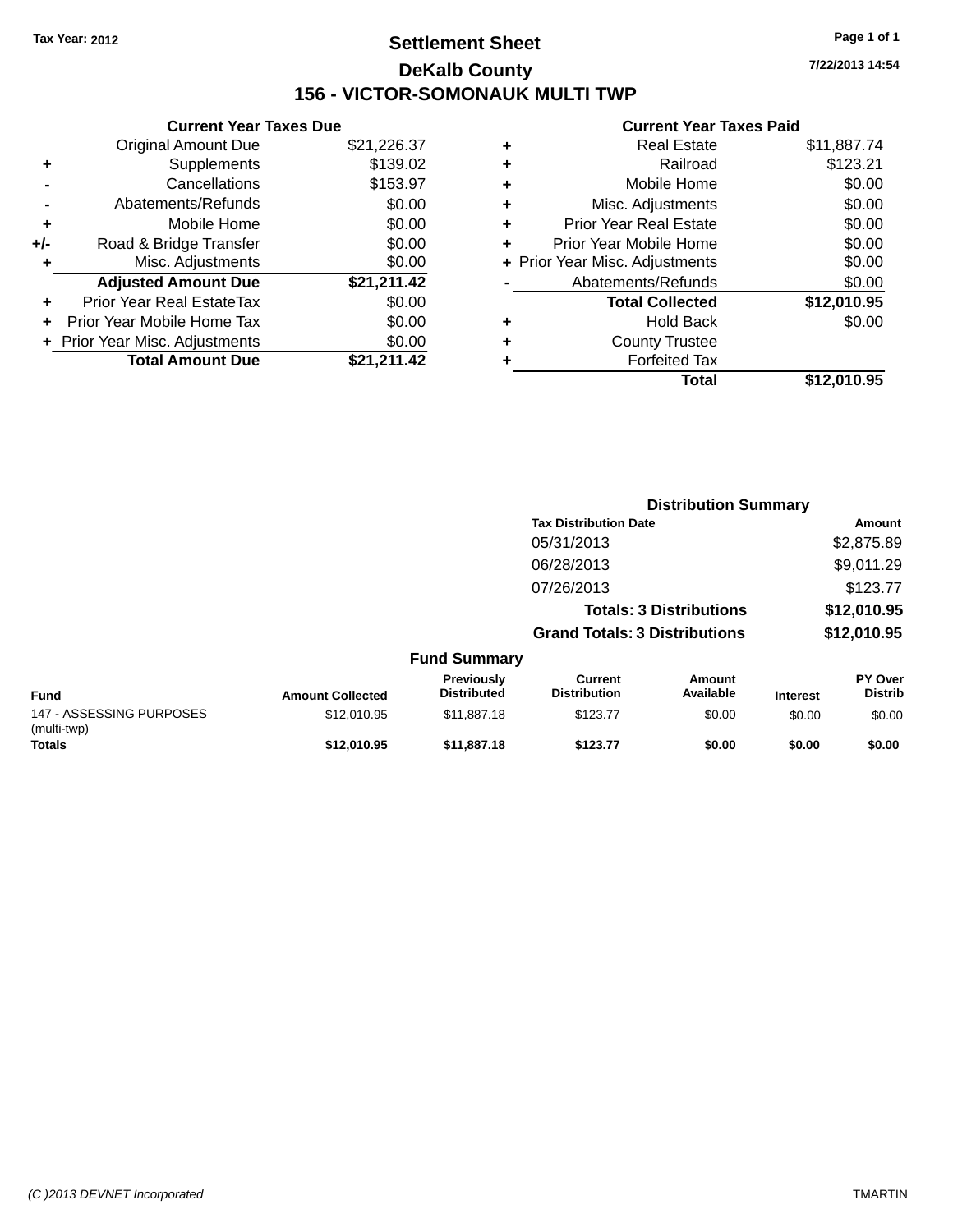### **Settlement Sheet Tax Year: 2012 Page 1 of 1 DeKalb County 157 - GENOA PUBLIC LIBRARY DIST**

**7/22/2013 14:54**

#### **Current Year Taxes Paid**

|       | <b>Current Year Taxes Due</b> |              |  |  |  |
|-------|-------------------------------|--------------|--|--|--|
|       | <b>Original Amount Due</b>    | \$219,095.15 |  |  |  |
| ٠     | Supplements                   | \$1,825.28   |  |  |  |
|       | Cancellations                 | \$2,666.99   |  |  |  |
|       | Abatements/Refunds            | \$1.12       |  |  |  |
| ٠     | Mobile Home                   | \$0.00       |  |  |  |
| $+/-$ | Road & Bridge Transfer        | \$0.00       |  |  |  |
| ٠     | Misc. Adjustments             | \$0.00       |  |  |  |
|       | <b>Adjusted Amount Due</b>    | \$218,252.32 |  |  |  |
|       | Prior Year Real EstateTax     | (\$74.87)    |  |  |  |
|       | Prior Year Mobile Home Tax    | \$0.00       |  |  |  |
|       | Prior Year Misc. Adjustments  | \$0.00       |  |  |  |
|       | <b>Total Amount Due</b>       | \$218,177.45 |  |  |  |
|       |                               |              |  |  |  |

| <b>Real Estate</b>             | \$112,741.86 |
|--------------------------------|--------------|
| Railroad                       | \$302.55     |
| Mobile Home                    | \$0.00       |
| Misc. Adjustments              | \$0.00       |
| <b>Prior Year Real Estate</b>  | (\$74.87)    |
| Prior Year Mobile Home         | \$0.00       |
| + Prior Year Misc. Adjustments | \$0.00       |
| Abatements/Refunds             | \$1.12       |
| <b>Total Collected</b>         | \$112,968.42 |
| <b>Hold Back</b>               | \$0.00       |
| <b>County Trustee</b>          |              |
| <b>Forfeited Tax</b>           |              |
| Total                          | \$112,968.42 |
|                                |              |

| <b>Distribution Summary</b>          |              |
|--------------------------------------|--------------|
| <b>Tax Distribution Date</b>         | Amount       |
| 05/31/2013                           | \$23,086.64  |
| 06/28/2013                           | \$88,211.73  |
| 07/26/2013                           | \$1,670.05   |
| <b>Totals: 3 Distributions</b>       | \$112,968.42 |
| <b>Grand Totals: 3 Distributions</b> | \$112,968.42 |

#### **Fund Summary**

| <b>Fund</b>                            | <b>Amount Collected</b> | <b>Previously</b><br><b>Distributed</b> | Current<br><b>Distribution</b> | Amount<br>Available | <b>Interest</b> | <b>PY Over</b><br><b>Distrib</b> |
|----------------------------------------|-------------------------|-----------------------------------------|--------------------------------|---------------------|-----------------|----------------------------------|
| 001 - CORPORATE                        | \$86,444.80             | \$85.166.87                             | \$1,277.93                     | \$0.00              | \$0.00          | \$0.00                           |
| 004 - OPERATIONS & MAINTENANCE         | \$7,957.50              | \$7,839.86                              | \$117.64                       | \$0.00              | \$0.00          | \$0.00                           |
| $005 - I. M. R. F.$                    | \$7,639.15              | \$7,526.21                              | \$112.94                       | \$0.00              | \$0.00          | \$0.00                           |
| 027 - AUDIT                            | \$1,248.98              | \$1,230.52                              | \$18.46                        | \$0.00              | \$0.00          | \$0.00                           |
| 035 - TORT JUDGEMENTS/LIABILITY<br>INS | \$5.092.84              | \$5,017.55                              | \$75.29                        | \$0.00              | \$0.00          | \$0.00                           |
| 047 - SOCIAL SECURITY                  | \$4,585.15              | \$4.517.36                              | \$67.79                        | \$0.00              | \$0.00          | \$0.00                           |
| <b>Totals</b>                          | \$112.968.42            | \$111.298.37                            | \$1,670.05                     | \$0.00              | \$0.00          | \$0.00                           |

#### **Abatement Detail**

# **<u>Year Source</u> <b>Account Type Amount Adjustment Description**<br>2012 RE - Real Estate PTAB Decision \$1.12 03-30-277-001 2011 PTAE

\$1.12 03-30-277-001 2011 PTAB REFUND by TBA

**Totals 1 entries \$1.12**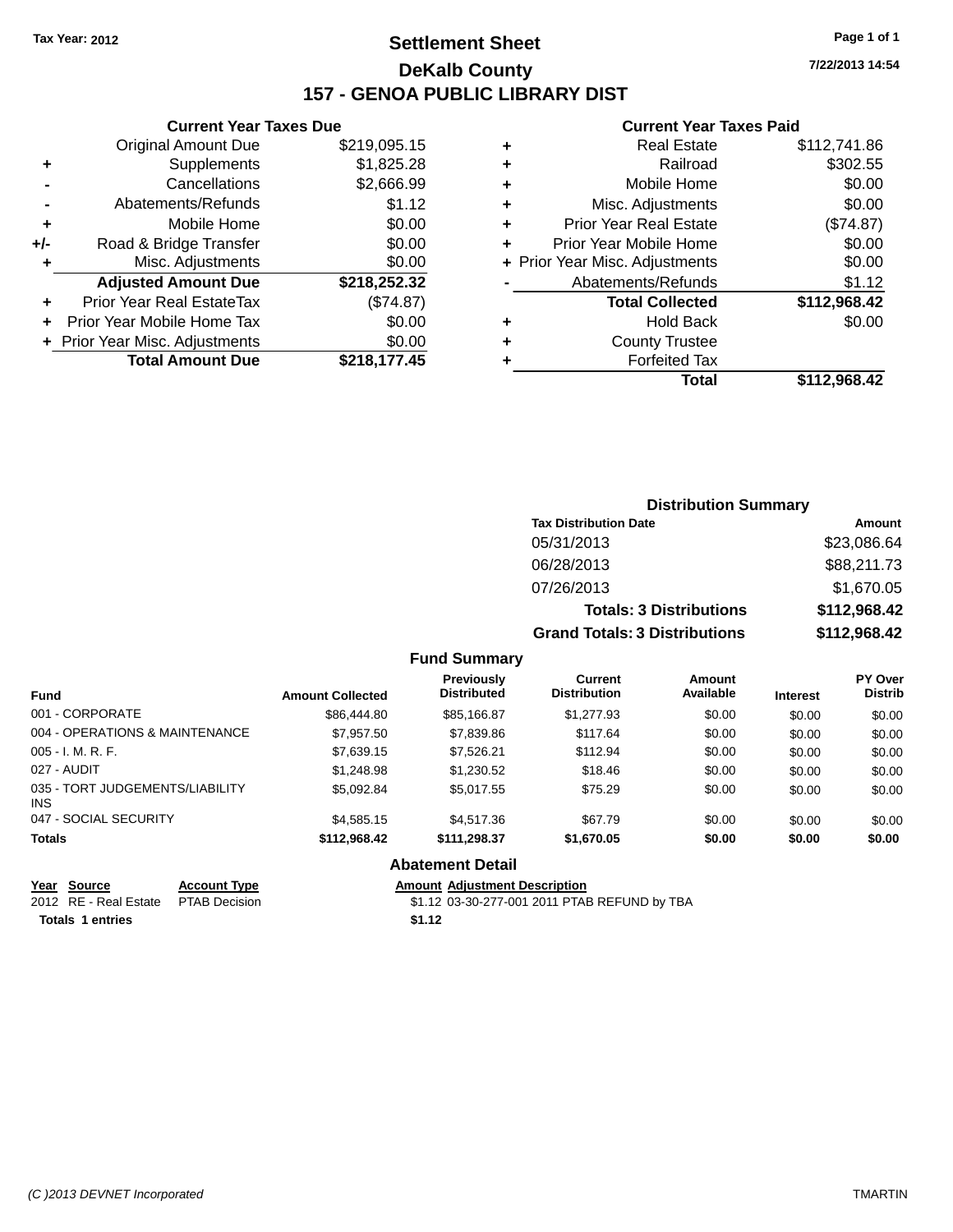## **Settlement Sheet Tax Year: 2012 Page 1 of 1 DeKalb County 158 - DEKALB TIF1**

**7/22/2013 14:54**

#### **Current Year Taxes Due**

|       | <b>Original Amount Due</b>       | \$4,399,711.64 |
|-------|----------------------------------|----------------|
| ٠     | Supplements                      | \$10,615.48    |
|       | Cancellations                    | \$12,414.48    |
|       | Abatements/Refunds               | \$0.00         |
| ٠     | Mobile Home                      | \$0.00         |
| $+/-$ | Road & Bridge Transfer           | \$0.00         |
| ٠     | Misc. Adjustments                | \$0.00         |
|       | <b>Adjusted Amount Due</b>       | \$4,397,912.64 |
|       | <b>Prior Year Real EstateTax</b> | \$1,561.48     |
|       | Prior Year Mobile Home Tax       | \$0.00         |
|       | + Prior Year Misc. Adjustments   | \$0.00         |
|       | <b>Total Amount Due</b>          | \$4.399.474.12 |

#### **Current Year Taxes Paid +** Real Estate \$2,280,654.68 <sup>+</sup> Railroad \$0.00<br>
<sup>+</sup> Mobile Home \$0.00 **+** Mobile Home

|   | Total                          | \$2,282,216.16 |
|---|--------------------------------|----------------|
| ٠ | <b>Forfeited Tax</b>           |                |
| ÷ | <b>County Trustee</b>          |                |
| ٠ | <b>Hold Back</b>               | \$0.00         |
|   | <b>Total Collected</b>         | \$2,282,216.16 |
|   | Abatements/Refunds             | \$0.00         |
|   | + Prior Year Misc. Adjustments | \$0.00         |
| ÷ | Prior Year Mobile Home         | \$0.00         |
| ÷ | <b>Prior Year Real Estate</b>  | \$1,561.48     |
| ٠ | Misc. Adjustments              | \$0.00         |
|   |                                |                |

|                                              |                                             |                         |                                         | <b>Distribution Summary</b>             |                                |                 |                                  |
|----------------------------------------------|---------------------------------------------|-------------------------|-----------------------------------------|-----------------------------------------|--------------------------------|-----------------|----------------------------------|
|                                              |                                             |                         |                                         | <b>Tax Distribution Date</b>            |                                |                 | Amount                           |
|                                              |                                             |                         |                                         | 05/31/2013                              |                                |                 | \$662,768.51                     |
|                                              |                                             |                         |                                         | 06/28/2013                              |                                |                 | \$1,583,370.54                   |
|                                              |                                             |                         |                                         | 07/26/2013                              |                                |                 | \$36,077.11                      |
|                                              |                                             |                         |                                         |                                         | <b>Totals: 3 Distributions</b> |                 | \$2,282,216.16                   |
|                                              |                                             |                         |                                         | <b>Grand Totals: 3 Distributions</b>    |                                |                 | \$2,282,216.16                   |
|                                              |                                             |                         | <b>Fund Summary</b>                     |                                         |                                |                 |                                  |
| <b>Fund</b>                                  |                                             | <b>Amount Collected</b> | <b>Previously</b><br><b>Distributed</b> | <b>Current</b><br><b>Distribution</b>   | <b>Amount</b><br>Available     | <b>Interest</b> | <b>PY Over</b><br><b>Distrib</b> |
| 001 - CORPORATE                              |                                             | \$2,282,216.16          | \$2,246,139.05                          | \$36,077.11                             | \$0.00                         | \$0.00          | \$0.00                           |
| <b>Totals</b>                                |                                             | \$2,282,216.16          | \$2,246,139.05                          | \$36,077.11                             | \$0.00                         | \$0.00          | \$0.00                           |
|                                              |                                             |                         | <b>Abatement Detail</b>                 |                                         |                                |                 |                                  |
| <u> Year Source</u><br>2012 RE - Real Estate | <b>Account Type</b><br><b>PTAB Decision</b> |                         | <b>Amount Adjustment Description</b>    | \$0.00 08-12-451-008 PTAB REFUND by TBA |                                |                 |                                  |

**Totals 1 entries \$0.00**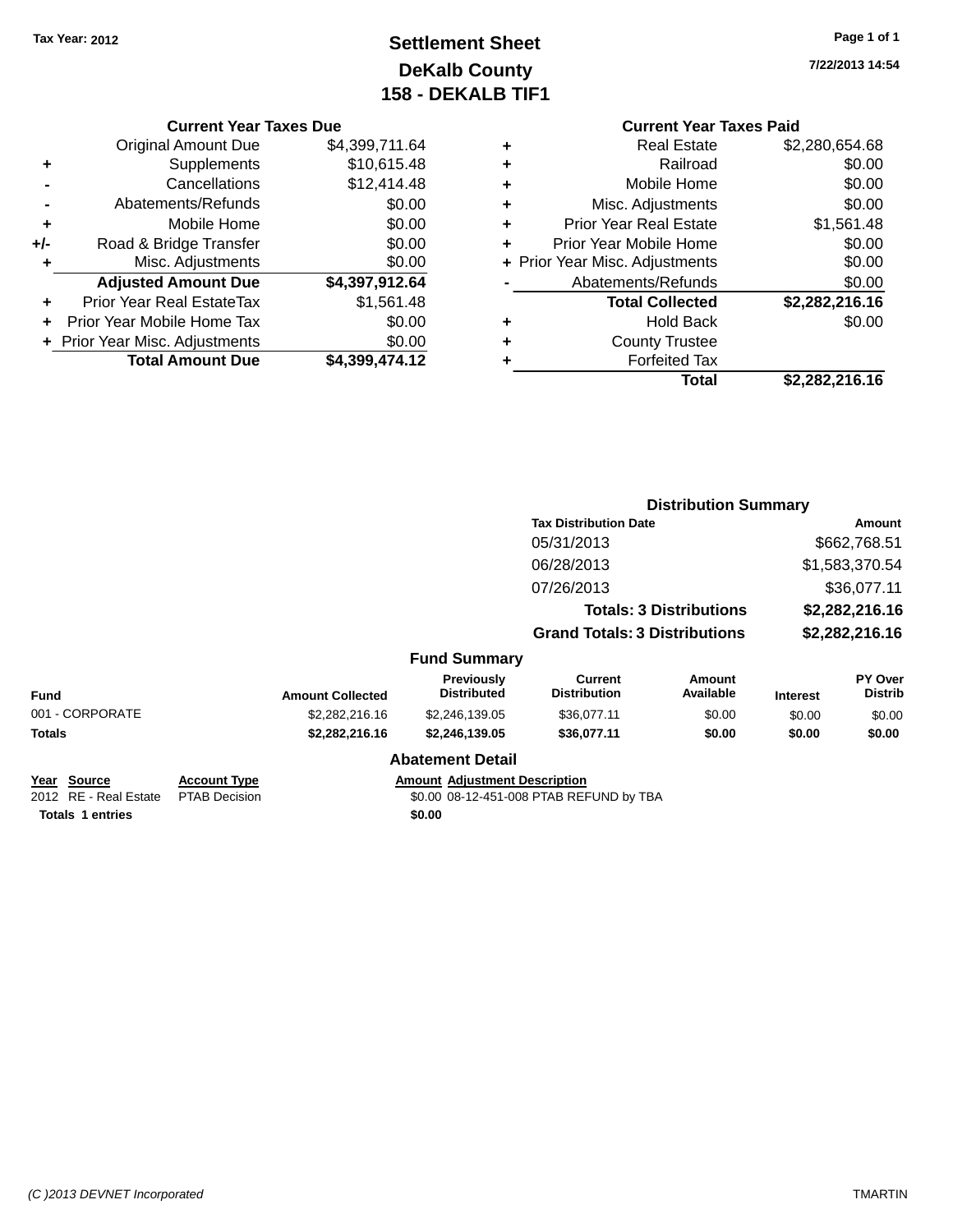## **Settlement Sheet Tax Year: 2012 Page 1 of 1 DeKalb County 159 - DEKALB TIF2**

**7/22/2013 14:54**

#### **Current Year Taxes Due**

|       | <b>Total Amount Due</b>          | \$1,620,519.26 |
|-------|----------------------------------|----------------|
|       | + Prior Year Misc. Adjustments   | \$0.00         |
|       | Prior Year Mobile Home Tax       | \$0.00         |
| ٠     | <b>Prior Year Real EstateTax</b> | (\$2,732.46)   |
|       | <b>Adjusted Amount Due</b>       | \$1,623,251.72 |
|       | Misc. Adjustments                | \$0.00         |
| $+/-$ | Road & Bridge Transfer           | \$0.00         |
| ٠     | Mobile Home                      | \$0.00         |
|       | Abatements/Refunds               | \$0.00         |
|       | Cancellations                    | \$4,870.92     |
| ٠     | Supplements                      | \$2,141.56     |
|       | <b>Original Amount Due</b>       | \$1,625,981.08 |
|       |                                  |                |

|   | <b>Real Estate</b>             | \$825,504.11 |
|---|--------------------------------|--------------|
| ٠ | Railroad                       | \$0.00       |
| ٠ | Mobile Home                    | \$0.00       |
| ٠ | Misc. Adjustments              | \$0.00       |
| ٠ | <b>Prior Year Real Estate</b>  | (\$2,732.46) |
| ٠ | Prior Year Mobile Home         | \$0.00       |
|   | + Prior Year Misc. Adjustments | \$0.00       |
|   | Abatements/Refunds             | \$0.00       |
|   | <b>Total Collected</b>         | \$822,771.65 |
| ٠ | <b>Hold Back</b>               | \$0.00       |
| ٠ | <b>County Trustee</b>          |              |
|   | <b>Forfeited Tax</b>           |              |
|   | Total                          | \$822,771.65 |
|   |                                |              |

|                 |              |                         |                                        | <b>Distribution Summary</b>           |                                |                 |                                  |
|-----------------|--------------|-------------------------|----------------------------------------|---------------------------------------|--------------------------------|-----------------|----------------------------------|
|                 |              |                         |                                        | <b>Tax Distribution Date</b>          |                                |                 | Amount                           |
|                 |              |                         |                                        | 05/31/2013                            |                                |                 | \$116,885.32                     |
|                 |              |                         |                                        | 06/28/2013                            |                                |                 | \$694,689.80                     |
|                 |              |                         |                                        | 07/26/2013                            |                                |                 | \$11,196.53                      |
|                 |              |                         |                                        |                                       | <b>Totals: 3 Distributions</b> |                 | \$822,771.65                     |
|                 |              |                         |                                        | <b>Grand Totals: 3 Distributions</b>  |                                |                 | \$822,771.65                     |
|                 |              |                         | <b>Fund Summary</b>                    |                                       |                                |                 |                                  |
| <b>Fund</b>     |              | <b>Amount Collected</b> | Previously<br><b>Distributed</b>       | <b>Current</b><br><b>Distribution</b> | <b>Amount</b><br>Available     | <b>Interest</b> | <b>PY Over</b><br><b>Distrib</b> |
| 001 - CORPORATE |              | \$822,771.65            | \$811,575.12                           | \$11,196.53                           | \$0.00                         | \$0.00          | \$0.00                           |
| Totals          |              | \$822,771.65            | \$811,575.12                           | \$11,196.53                           | \$0.00                         | \$0.00          | \$0.00                           |
|                 |              |                         | <b>Miscellaneous Adjustment Detail</b> |                                       |                                |                 |                                  |
| Voor Source     | Account Type |                         | Amount Adjustment Description          |                                       |                                |                 |                                  |

| Year Source                                | <b>Account Type</b> | <b>Amount Adjustment Description</b> |
|--------------------------------------------|---------------------|--------------------------------------|
| 2012 RE - Real Estate Paymt In Lieu of Tax |                     | \$0.00 DEKALB UNITS by TBA           |
| <b>Totals 1 entries</b>                    |                     | \$0.00                               |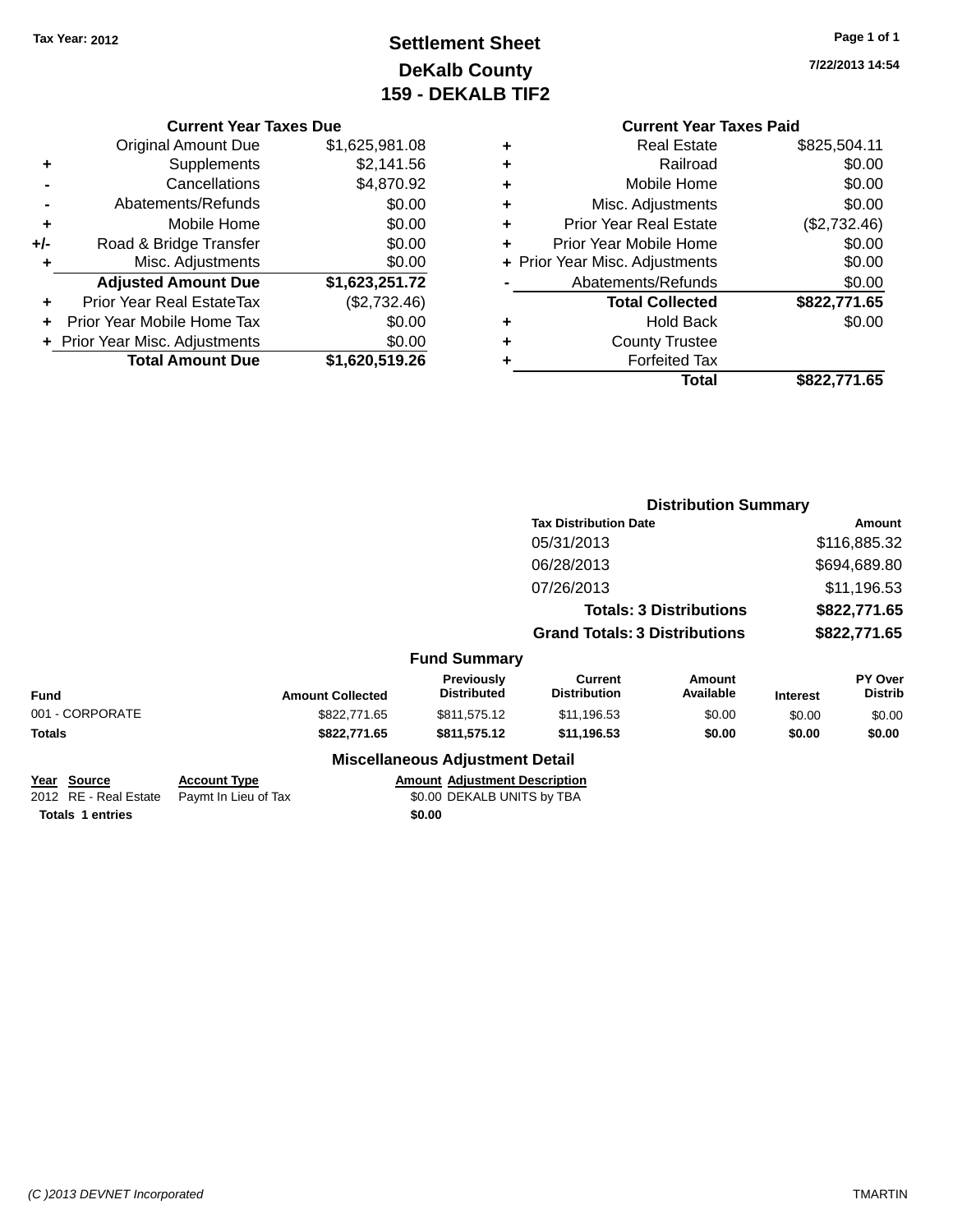### **Settlement Sheet Tax Year: 2012 Page 1 of 1 DeKalb County 160 - DEKALB TIF1 AMENDED**

**7/22/2013 14:54**

#### **Current Year Taxes Paid**

|     | <b>Current Year Taxes Due</b>    |                |     |
|-----|----------------------------------|----------------|-----|
|     | <b>Original Amount Due</b>       | \$2,211,741.70 |     |
|     | Supplements                      | \$10,417.72    | ٠   |
|     | Cancellations                    | \$12,748.04    |     |
|     | Abatements/Refunds               | \$0.00         |     |
|     | Mobile Home                      | \$0.00         |     |
| +/- | Road & Bridge Transfer           | \$0.00         |     |
|     | Misc. Adjustments                | \$0.00         | + P |
|     | <b>Adjusted Amount Due</b>       | \$2,209,411.38 |     |
|     | <b>Prior Year Real EstateTax</b> | (\$4,174.60)   |     |
|     | Prior Year Mobile Home Tax       | \$0.00         |     |
|     | + Prior Year Misc. Adjustments   | \$0.00         |     |
|     | <b>Total Amount Due</b>          | \$2,205,236.78 |     |

|   | <b>Real Estate</b>             | \$1,138,332.47 |
|---|--------------------------------|----------------|
| ٠ | Railroad                       | \$0.00         |
| ٠ | Mobile Home                    | \$0.00         |
| ٠ | Misc. Adjustments              | \$0.00         |
| ٠ | <b>Prior Year Real Estate</b>  | (\$4,174.60)   |
| ٠ | Prior Year Mobile Home         | \$0.00         |
|   | + Prior Year Misc. Adjustments | \$0.00         |
|   | Abatements/Refunds             | \$0.00         |
|   | <b>Total Collected</b>         | \$1,134,157.87 |
| ٠ | <b>Hold Back</b>               | \$0.00         |
| ٠ | <b>County Trustee</b>          |                |
| ٠ | <b>Forfeited Tax</b>           |                |
|   | Total                          | \$1,134,157.87 |
|   |                                |                |

|                 |                         |                                  |                                       | <b>Distribution Summary</b>    |                 |                           |
|-----------------|-------------------------|----------------------------------|---------------------------------------|--------------------------------|-----------------|---------------------------|
|                 |                         |                                  | <b>Tax Distribution Date</b>          |                                |                 | Amount                    |
|                 |                         |                                  | 05/31/2013                            |                                |                 | \$214,778.09              |
|                 |                         |                                  | 06/28/2013                            |                                |                 | \$913,431.37              |
|                 |                         |                                  | 07/26/2013                            |                                |                 | \$5,948.41                |
|                 |                         |                                  |                                       | <b>Totals: 3 Distributions</b> |                 | \$1,134,157.87            |
|                 |                         |                                  | <b>Grand Totals: 3 Distributions</b>  |                                |                 | \$1,134,157.87            |
|                 |                         | <b>Fund Summary</b>              |                                       |                                |                 |                           |
| <b>Fund</b>     | <b>Amount Collected</b> | Previously<br><b>Distributed</b> | <b>Current</b><br><b>Distribution</b> | <b>Amount</b><br>Available     | <b>Interest</b> | PY Over<br><b>Distrib</b> |
| 001 - CORPORATE | \$1,134,157.87          | \$1,128,209.46                   | \$5,948.41                            | \$0.00                         | \$0.00          | \$0.00                    |
| <b>Totals</b>   | \$1,134,157.87          | \$1,128,209.46                   | \$5,948.41                            | \$0.00                         | \$0.00          | \$0.00                    |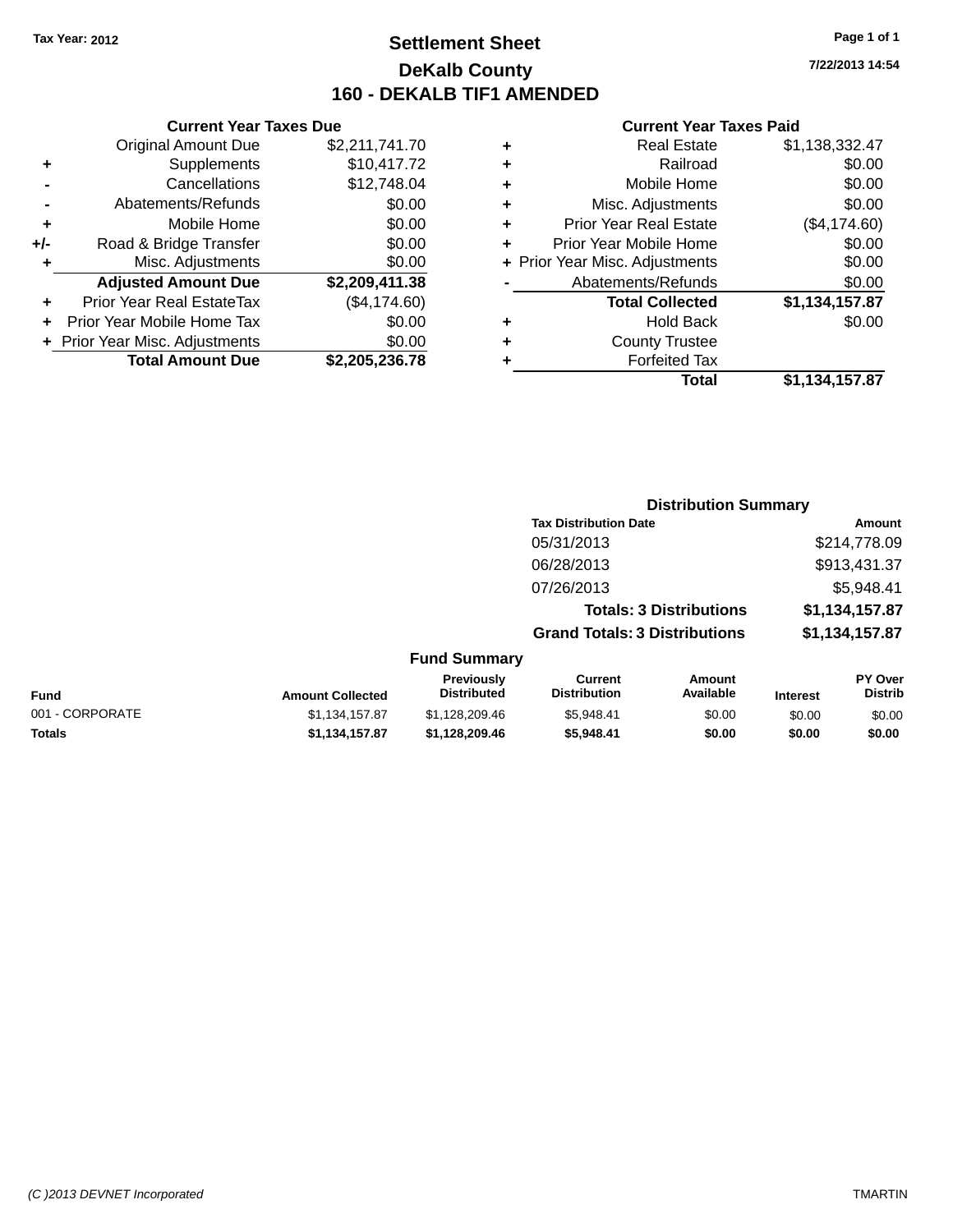## **Settlement Sheet Tax Year: 2012 Page 1 of 1 DeKalb County 162 - DEKALB TIF4**

**7/22/2013 14:54**

|     | <b>Current Year Taxes Due</b>     |        |
|-----|-----------------------------------|--------|
|     | Original Amount Due               | \$0.00 |
| ٠   | Supplements                       | \$0.00 |
|     | Cancellations                     | \$0.00 |
|     | Abatements/Refunds                | \$0.00 |
| ٠   | Mobile Home                       | \$0.00 |
| +/- | Road & Bridge Transfer            | \$0.00 |
| ٠   | Misc. Adjustments                 | \$0.00 |
|     | <b>Adjusted Amount Due</b>        | \$0.00 |
| ÷   | Prior Year Real EstateTax         | \$0.00 |
| ÷   | <b>Prior Year Mobile Home Tax</b> | \$0.00 |
|     | + Prior Year Misc. Adjustments    | \$0.00 |
|     | <b>Total Amount Due</b>           | \$0.00 |
|     |                                   |        |

#### **Current Year Taxes Paid +** Real Estate \$0.00 **+** Railroad \$0.00 **+** Mobile Home \$0.00 **+** Misc. Adjustments \$0.00 **+** Prior Year Real Estate \$0.00 **+** Prior Year Mobile Home \$0.00 **+ Prior Year Misc. Adjustments**  $$0.00$ **-** Abatements/Refunds \$0.00 **Total Collected \$0.00 +** Hold Back \$0.00

**Total \$0.00**

**+** County Trustee **+** Forfeited Tax

|                 |                         | <b>Fund Summary</b>              |                                |                            |                 |                                  |
|-----------------|-------------------------|----------------------------------|--------------------------------|----------------------------|-----------------|----------------------------------|
| <b>Fund</b>     | <b>Amount Collected</b> | Previously<br><b>Distributed</b> | Current<br><b>Distribution</b> | <b>Amount</b><br>Available | <b>Interest</b> | <b>PY Over</b><br><b>Distrib</b> |
| 001 - CORPORATE | \$0.00                  | \$0.00                           | \$0.00                         | \$0.00                     | \$0.00          | \$0.00                           |
| <b>Totals</b>   | \$0.00                  | \$0.00                           | \$0.00                         | \$0.00                     | \$0.00          | \$0.00                           |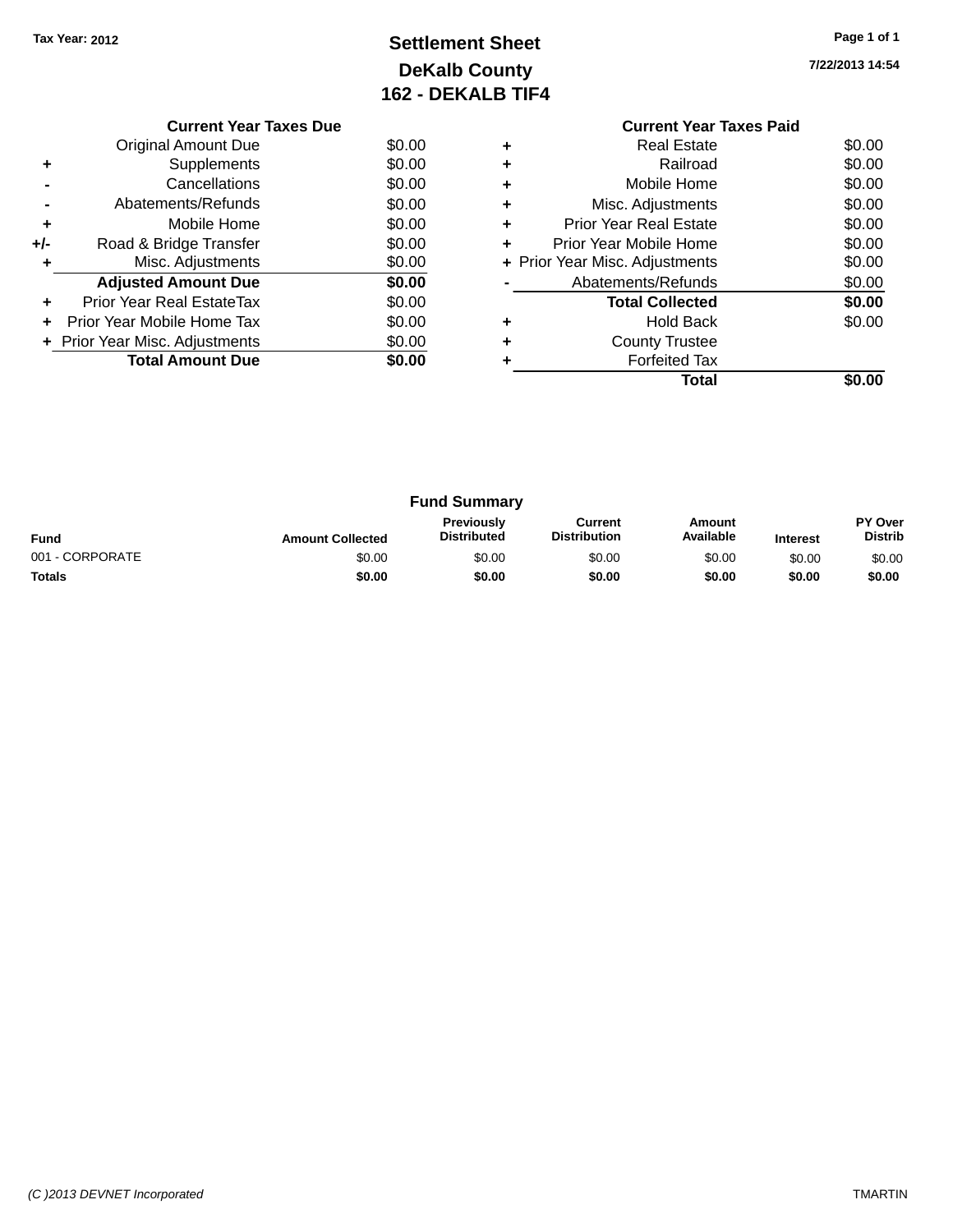## **Settlement Sheet Tax Year: 2012 Page 1 of 1 DeKalb County 163 - MALTA TIF**

|  | <b>Current Year Taxes Due</b> |  |  |  |
|--|-------------------------------|--|--|--|
|--|-------------------------------|--|--|--|

|     | <b>Original Amount Due</b>     | \$367,185.10 |
|-----|--------------------------------|--------------|
| ٠   | Supplements                    | \$0.00       |
|     | Cancellations                  | \$0.00       |
|     | Abatements/Refunds             | \$0.00       |
| ÷   | Mobile Home                    | \$0.00       |
| +/- | Road & Bridge Transfer         | \$0.00       |
| ٠   | Misc. Adjustments              | \$0.00       |
|     | <b>Adjusted Amount Due</b>     | \$367,185.10 |
| ÷   | Prior Year Real EstateTax      | \$0.00       |
|     | Prior Year Mobile Home Tax     | \$0.00       |
|     | + Prior Year Misc. Adjustments | \$0.00       |
|     |                                |              |
|     | <b>Total Amount Due</b>        | \$367,185.10 |

|   | <b>Current Year Taxes Paid</b> |              |
|---|--------------------------------|--------------|
| ٠ | <b>Real Estate</b>             | \$185,529.11 |
|   | Railroad                       | \$0.00       |
| ٠ | Mobile Home                    | \$0.00       |
|   | Misc. Adjustments              | \$0.00       |
| ٠ | <b>Prior Year Real Estate</b>  | \$0.00       |
|   | Prior Year Mobile Home         | \$0.00       |
|   | + Prior Year Misc. Adjustments | \$0.00       |
|   | Abatements/Refunds             | \$0.00       |
|   | <b>Total Collected</b>         | \$185,529.11 |
|   | Hold Back                      | \$0.00       |
|   | <b>County Trustee</b>          |              |
|   | <b>Forfeited Tax</b>           |              |
|   | Total                          | \$185,529.11 |
|   |                                |              |

|                 |                         |                                         |                                       | <b>Distribution Summary</b>    |                 |                           |
|-----------------|-------------------------|-----------------------------------------|---------------------------------------|--------------------------------|-----------------|---------------------------|
|                 |                         |                                         | <b>Tax Distribution Date</b>          |                                |                 | <b>Amount</b>             |
|                 |                         |                                         | 05/31/2013                            |                                |                 | \$30,240.60               |
|                 |                         |                                         | 06/28/2013                            |                                |                 | \$150,579.68              |
|                 |                         |                                         | 07/26/2013                            |                                |                 | \$4,708.83                |
|                 |                         |                                         |                                       | <b>Totals: 3 Distributions</b> |                 | \$185,529.11              |
|                 |                         |                                         | <b>Grand Totals: 3 Distributions</b>  |                                |                 | \$185,529.11              |
|                 |                         | <b>Fund Summary</b>                     |                                       |                                |                 |                           |
| Fund            | <b>Amount Collected</b> | <b>Previously</b><br><b>Distributed</b> | <b>Current</b><br><b>Distribution</b> | Amount<br>Available            | <b>Interest</b> | PY Over<br><b>Distrib</b> |
| 001 - CORPORATE | \$185,529.11            | \$180,820,28                            | \$4,708.83                            | \$0.00                         | \$0.00          | \$0.00                    |
| <b>Totals</b>   | \$185,529.11            | \$180,820.28                            | \$4,708.83                            | \$0.00                         | \$0.00          | \$0.00                    |
|                 |                         |                                         |                                       |                                |                 |                           |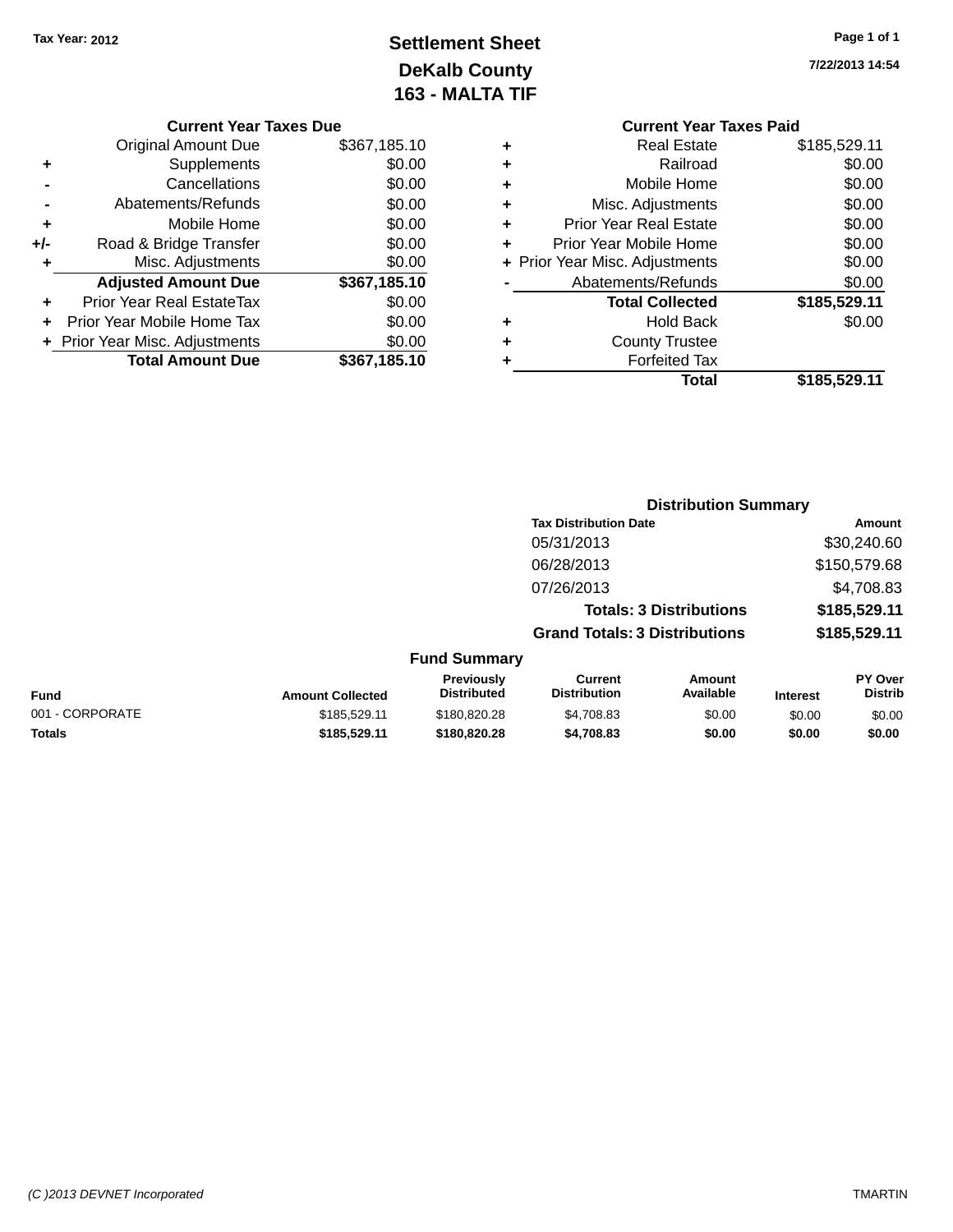## **Settlement Sheet Tax Year: 2012 Page 1 of 1 DeKalb County 164 - DEKALB TIF5**

| <b>Current Year Taxes Paid</b> |                                |
|--------------------------------|--------------------------------|
| Real Estate                    | \$907.72                       |
| Railroad                       | \$0.00                         |
| Mobile Home                    | \$0.00                         |
| Misc. Adjustments              | \$0.00                         |
| <b>Prior Year Real Estate</b>  | \$0.00                         |
| Prior Year Mobile Home         | \$0.00                         |
|                                | \$0.00                         |
| Abatements/Refunds             | \$0.00                         |
| <b>Total Collected</b>         | \$907.72                       |
| <b>Hold Back</b>               | \$0.00                         |
| <b>County Trustee</b>          |                                |
| <b>Forfeited Tax</b>           |                                |
| Total                          | \$907.72                       |
|                                | + Prior Year Misc. Adjustments |

|     | <b>Current Year Taxes Due</b>  |            |
|-----|--------------------------------|------------|
|     | <b>Original Amount Due</b>     | \$1,063.42 |
| ٠   | Supplements                    | \$0.00     |
|     | Cancellations                  | \$0.00     |
|     | Abatements/Refunds             | \$0.00     |
| ٠   | Mobile Home                    | \$0.00     |
| +/- | Road & Bridge Transfer         | \$0.00     |
| ٠   | Misc. Adjustments              | \$0.00     |
|     | <b>Adjusted Amount Due</b>     | \$1,063.42 |
| ٠   | Prior Year Real EstateTax      | \$0.00     |
|     | Prior Year Mobile Home Tax     | \$0.00     |
|     | + Prior Year Misc. Adjustments | \$0.00     |
|     | <b>Total Amount Due</b>        | \$1,063.42 |
|     |                                |            |

|                 |                         |                                  |                                       | <b>Distribution Summary</b>    |                 |                                  |
|-----------------|-------------------------|----------------------------------|---------------------------------------|--------------------------------|-----------------|----------------------------------|
|                 |                         |                                  | <b>Tax Distribution Date</b>          |                                |                 | Amount                           |
|                 |                         |                                  | 06/28/2013                            |                                |                 | \$907.72                         |
|                 |                         |                                  |                                       | <b>Totals: 1 Distributions</b> |                 | \$907.72                         |
|                 |                         |                                  | <b>Grand Totals: 1 Distributions</b>  |                                |                 | \$907.72                         |
|                 |                         | <b>Fund Summary</b>              |                                       |                                |                 |                                  |
| <b>Fund</b>     | <b>Amount Collected</b> | Previously<br><b>Distributed</b> | <b>Current</b><br><b>Distribution</b> | <b>Amount</b><br>Available     | <b>Interest</b> | <b>PY Over</b><br><b>Distrib</b> |
| 001 - CORPORATE | \$907.72                | \$907.72                         | \$0.00                                | \$0.00                         | \$0.00          | \$0.00                           |
| <b>Totals</b>   | \$907.72                | \$907.72                         | \$0.00                                | \$0.00                         | \$0.00          | \$0.00                           |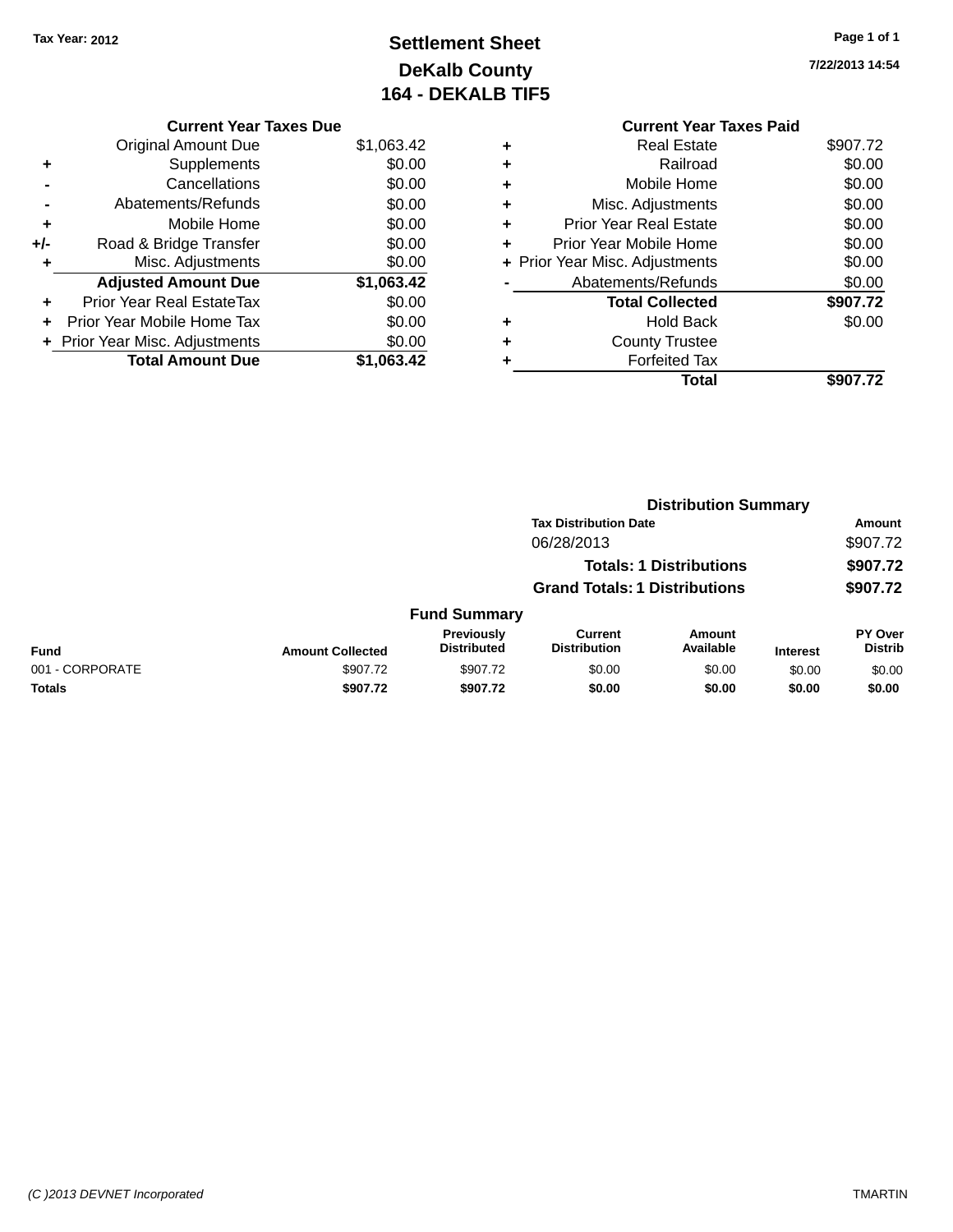## **Settlement Sheet Tax Year: 2012 Page 1 of 1 DeKalb County 170 - KIRKLAND TIF**

**7/22/2013 14:54**

|  | <b>Current Year Taxes Due</b> |  |  |  |
|--|-------------------------------|--|--|--|
|--|-------------------------------|--|--|--|

|     | <b>Original Amount Due</b>     | \$240,891.44 |
|-----|--------------------------------|--------------|
| ٠   | Supplements                    | \$0.00       |
|     | Cancellations                  | \$0.00       |
|     | Abatements/Refunds             | \$0.00       |
| ٠   | Mobile Home                    | \$0.00       |
| +/- | Road & Bridge Transfer         | \$0.00       |
| ٠   | Misc. Adjustments              | \$0.00       |
|     | <b>Adjusted Amount Due</b>     | \$240,891.44 |
| ÷   | Prior Year Real EstateTax      | \$0.00       |
|     | Prior Year Mobile Home Tax     | \$0.00       |
|     | + Prior Year Misc. Adjustments | \$0.00       |
|     | <b>Total Amount Due</b>        | \$240,891.44 |

## **Current Year Taxes Paid +** Real Estate \$131,024.45

|   | <b>Total Collected</b>         | \$131,024.45 |
|---|--------------------------------|--------------|
|   | Abatements/Refunds             | \$0.00       |
|   | + Prior Year Misc. Adjustments | \$0.00       |
|   | Prior Year Mobile Home         | \$0.00       |
| ٠ | <b>Prior Year Real Estate</b>  | \$0.00       |
| ٠ | Misc. Adjustments              | \$0.00       |
| ÷ | Mobile Home                    | \$0.00       |
|   | Railroad                       | \$0.00       |

|                         |                                  | <b>Distribution Summary</b>          |                                |                 |                                  |
|-------------------------|----------------------------------|--------------------------------------|--------------------------------|-----------------|----------------------------------|
|                         |                                  | <b>Tax Distribution Date</b>         |                                |                 | Amount                           |
|                         |                                  | 05/31/2013                           |                                |                 | \$47,107.94                      |
|                         |                                  | 06/28/2013                           |                                |                 | \$80,586.97                      |
|                         |                                  | 07/26/2013                           |                                |                 | \$3,329.54                       |
|                         |                                  |                                      | <b>Totals: 3 Distributions</b> |                 | \$131,024.45                     |
|                         |                                  | <b>Grand Totals: 3 Distributions</b> |                                |                 | \$131,024.45                     |
|                         | <b>Fund Summary</b>              |                                      |                                |                 |                                  |
| <b>Amount Collected</b> | Previously<br><b>Distributed</b> | Current<br><b>Distribution</b>       | Amount<br>Available            | <b>Interest</b> | <b>PY Over</b><br><b>Distrib</b> |
| 0.12404041              | 0.4270104                        | 0.200E1                              | 0000                           | $\sim$ $\sim$   | $\sim$ $\sim$                    |

| Fund            | <b>Amount Collected</b> | <b>Previousiv</b><br><b>Distributed</b> | Current<br><b>Distribution</b> | Amount<br>Available | <b>Interest</b> | <b>PY OVER</b><br>Distrib |
|-----------------|-------------------------|-----------------------------------------|--------------------------------|---------------------|-----------------|---------------------------|
| 001 - CORPORATE | \$131.024.45            | \$127.694.91                            | \$3.329.54                     | \$0.00              | \$0.00          | \$0.00                    |
| Totals          | \$131.024.45            | \$127.694.91                            | \$3,329.54                     | \$0.00              | \$0.00          | \$0.00                    |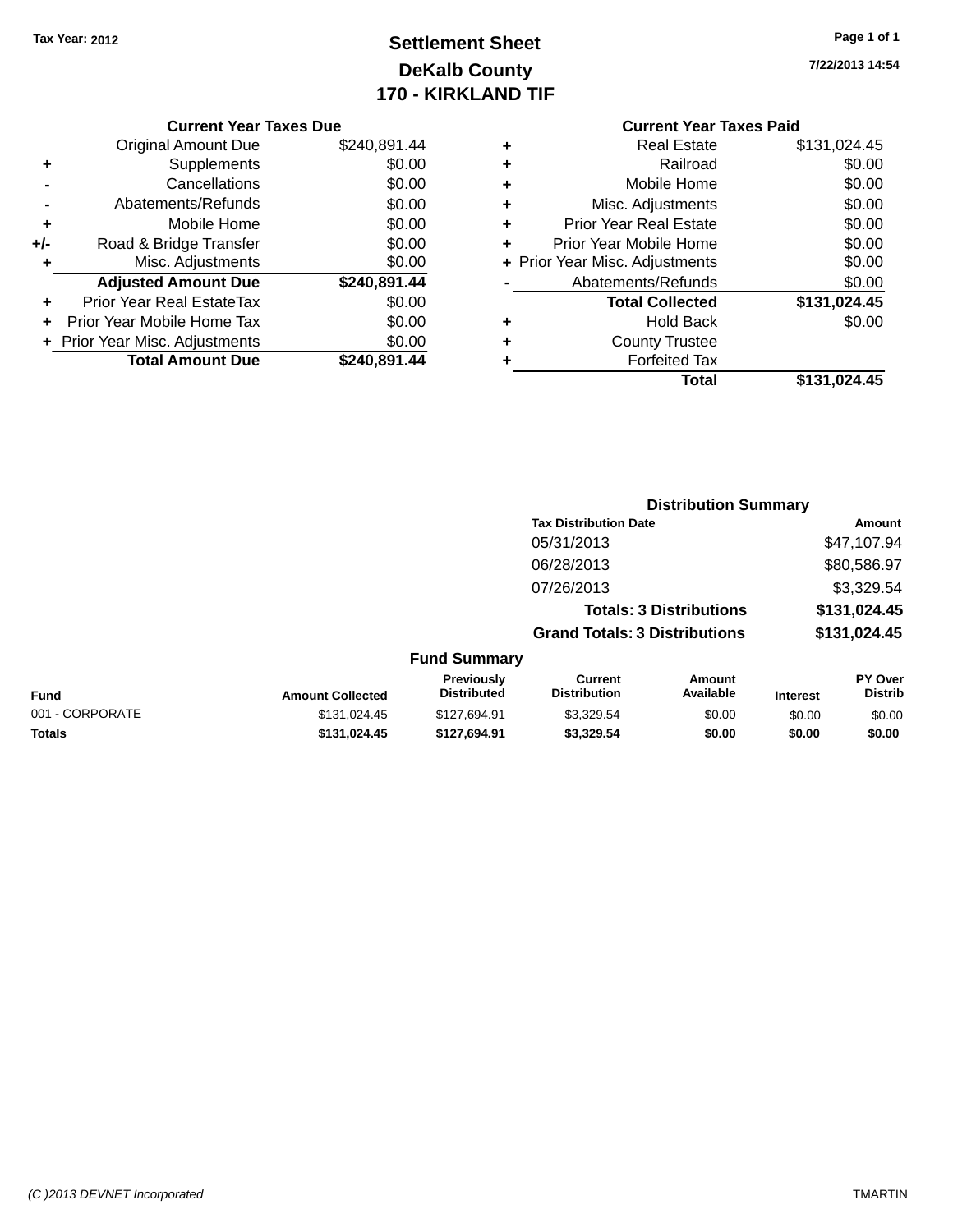## **Settlement Sheet Tax Year: 2012 Page 1 of 1 DeKalb County 171 - WATERMAN TIF**

|  |  |  | Page 1 of 1 |  |
|--|--|--|-------------|--|
|  |  |  |             |  |

**7/22/2013 14:54**

| <b>Current Year Taxes Due</b>  |             |
|--------------------------------|-------------|
| <b>Original Amount Due</b>     | \$30,925.20 |
| Supplements                    | \$0.00      |
| Cancellations                  | \$0.00      |
| Abatements/Refunds             | \$0.00      |
| Mobile Home                    | \$0.00      |
| Road & Bridge Transfer         | \$0.00      |
| Misc. Adjustments              | \$0.00      |
| <b>Adjusted Amount Due</b>     | \$30,925.20 |
| Prior Year Real EstateTax      | \$0.00      |
| Prior Year Mobile Home Tax     | \$0.00      |
| + Prior Year Misc. Adjustments | \$0.00      |
| <b>Total Amount Due</b>        | \$30,925.20 |
|                                |             |

#### **Current Year Taxes Paid**

| ٠ | <b>Real Estate</b>             | \$20,505.39 |
|---|--------------------------------|-------------|
| ٠ | Railroad                       | \$0.00      |
| ٠ | Mobile Home                    | \$0.00      |
| ٠ | Misc. Adjustments              | \$0.00      |
| ٠ | <b>Prior Year Real Estate</b>  | \$0.00      |
| ٠ | Prior Year Mobile Home         | \$0.00      |
|   | + Prior Year Misc. Adjustments | \$0.00      |
|   | Abatements/Refunds             | \$0.00      |
|   | <b>Total Collected</b>         | \$20,505.39 |
| ٠ | <b>Hold Back</b>               | \$0.00      |
| ٠ | <b>County Trustee</b>          |             |
| ٠ | <b>Forfeited Tax</b>           |             |
|   | Total                          | \$20,505.39 |
|   |                                |             |

|                 |                         |                                  |                                       | <b>Distribution Summary</b>    |                 |                           |
|-----------------|-------------------------|----------------------------------|---------------------------------------|--------------------------------|-----------------|---------------------------|
|                 |                         |                                  | <b>Tax Distribution Date</b>          |                                |                 | Amount                    |
|                 |                         |                                  | 05/31/2013                            |                                |                 | \$17,581.82               |
|                 |                         |                                  | 06/28/2013                            |                                |                 | \$2,770.17                |
|                 |                         |                                  | 07/26/2013                            |                                |                 | \$153.40                  |
|                 |                         |                                  |                                       | <b>Totals: 3 Distributions</b> |                 | \$20,505.39               |
|                 |                         |                                  | <b>Grand Totals: 3 Distributions</b>  |                                |                 | \$20,505.39               |
|                 |                         | <b>Fund Summary</b>              |                                       |                                |                 |                           |
| <b>Fund</b>     | <b>Amount Collected</b> | Previously<br><b>Distributed</b> | <b>Current</b><br><b>Distribution</b> | Amount<br>Available            | <b>Interest</b> | PY Over<br><b>Distrib</b> |
| 001 - CORPORATE | \$20,505.39             | \$20,351.99                      | \$153.40                              | \$0.00                         | \$0.00          | \$0.00                    |
| <b>Totals</b>   | \$20,505.39             | \$20,351.99                      | \$153.40                              | \$0.00                         | \$0.00          | \$0.00                    |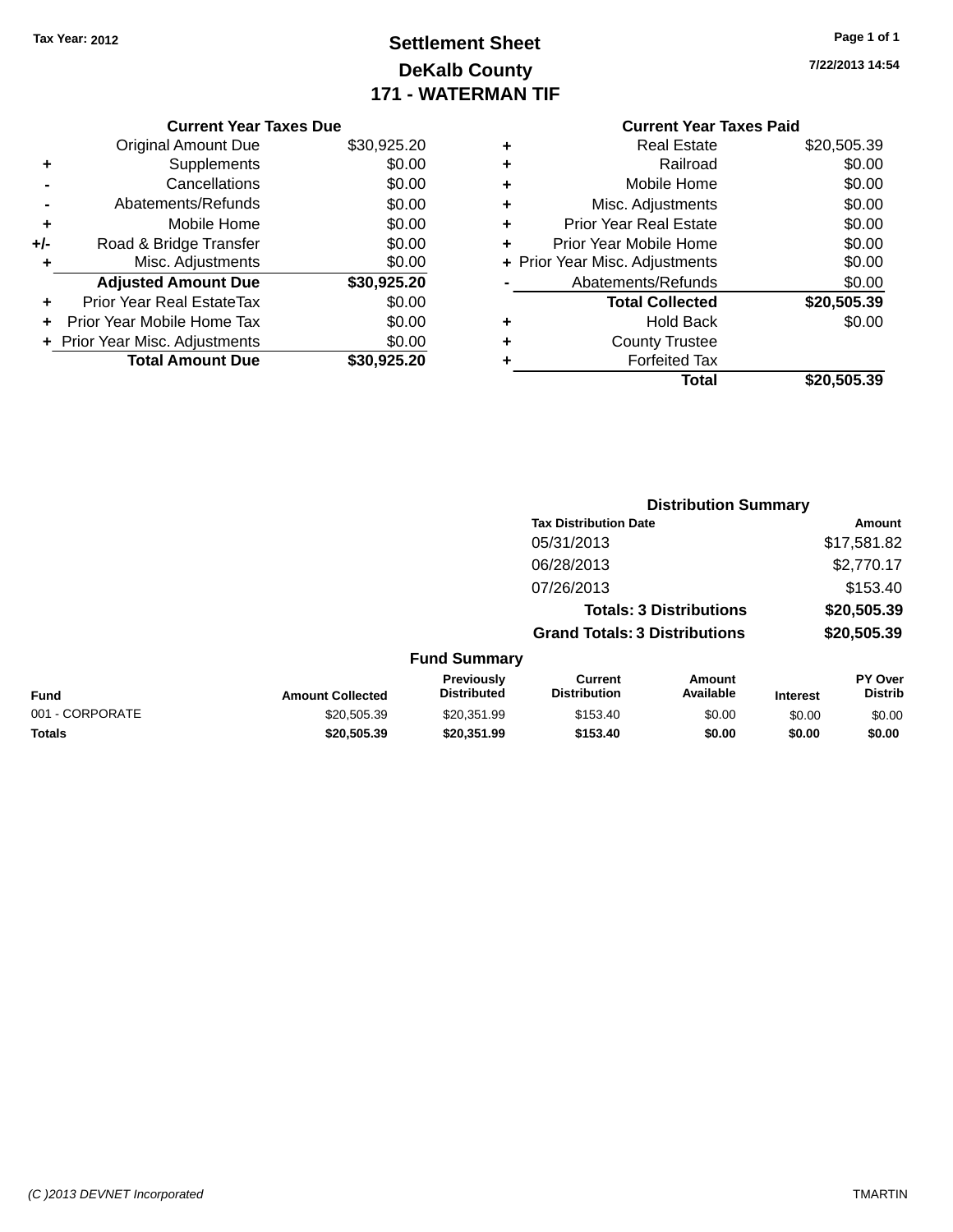**Current Year Taxes Due** Original Amount Due \$1,899.34

**Adjusted Amount Due \$1,899.34**

**Total Amount Due \$1,899.34**

**+** Supplements \$0.00 **-** Cancellations \$0.00 **-** Abatements/Refunds \$0.00 **+** Mobile Home \$0.00 **+/-** Road & Bridge Transfer \$0.00 **+** Misc. Adjustments \$0.00

**+** Prior Year Real EstateTax \$0.00 **+** Prior Year Mobile Home Tax \$0.00 **+ Prior Year Misc. Adjustments**  $$0.00$ 

## **Settlement Sheet Tax Year: 2012 Page 1 of 1 DeKalb County 172 - MAPLE PARK TIF**

**7/22/2013 14:54**

|   | <b>Current Year Taxes Paid</b> |          |
|---|--------------------------------|----------|
| ٠ | <b>Real Estate</b>             | \$790.65 |
| ٠ | Railroad                       | \$0.00   |
| ٠ | Mobile Home                    | \$0.00   |
| ÷ | Misc. Adjustments              | \$0.00   |
| ٠ | <b>Prior Year Real Estate</b>  | \$0.00   |
| ÷ | Prior Year Mobile Home         | \$0.00   |
|   | + Prior Year Misc. Adjustments | \$0.00   |
|   | Abatements/Refunds             | \$0.00   |
|   | <b>Total Collected</b>         | \$790.65 |
| ٠ | <b>Hold Back</b>               | \$0.00   |
| ٠ | <b>County Trustee</b>          |          |
| ٠ | <b>Forfeited Tax</b>           |          |
|   | Total                          | \$790.65 |

|                 |                         |                                  |                                       | <b>Distribution Summary</b>    |                 |                           |
|-----------------|-------------------------|----------------------------------|---------------------------------------|--------------------------------|-----------------|---------------------------|
|                 |                         |                                  | <b>Tax Distribution Date</b>          |                                |                 | Amount                    |
|                 |                         |                                  | 05/31/2013                            |                                |                 | \$672.65                  |
|                 |                         |                                  | 06/28/2013                            |                                |                 | \$118.00                  |
|                 |                         |                                  |                                       | <b>Totals: 2 Distributions</b> |                 | \$790.65                  |
|                 |                         |                                  | <b>Grand Totals: 2 Distributions</b>  |                                |                 | \$790.65                  |
|                 |                         | <b>Fund Summary</b>              |                                       |                                |                 |                           |
| <b>Fund</b>     | <b>Amount Collected</b> | Previously<br><b>Distributed</b> | <b>Current</b><br><b>Distribution</b> | <b>Amount</b><br>Available     | <b>Interest</b> | PY Over<br><b>Distrib</b> |
| 001 - CORPORATE | \$790.65                | \$790.65                         | \$0.00                                | \$0.00                         | \$0.00          | \$0.00                    |
| <b>Totals</b>   | \$790.65                | \$790.65                         | \$0.00                                | \$0.00                         | \$0.00          | \$0.00                    |
|                 |                         |                                  |                                       |                                |                 |                           |

#### *(C )2013 DEVNET Incorporated* TMARTIN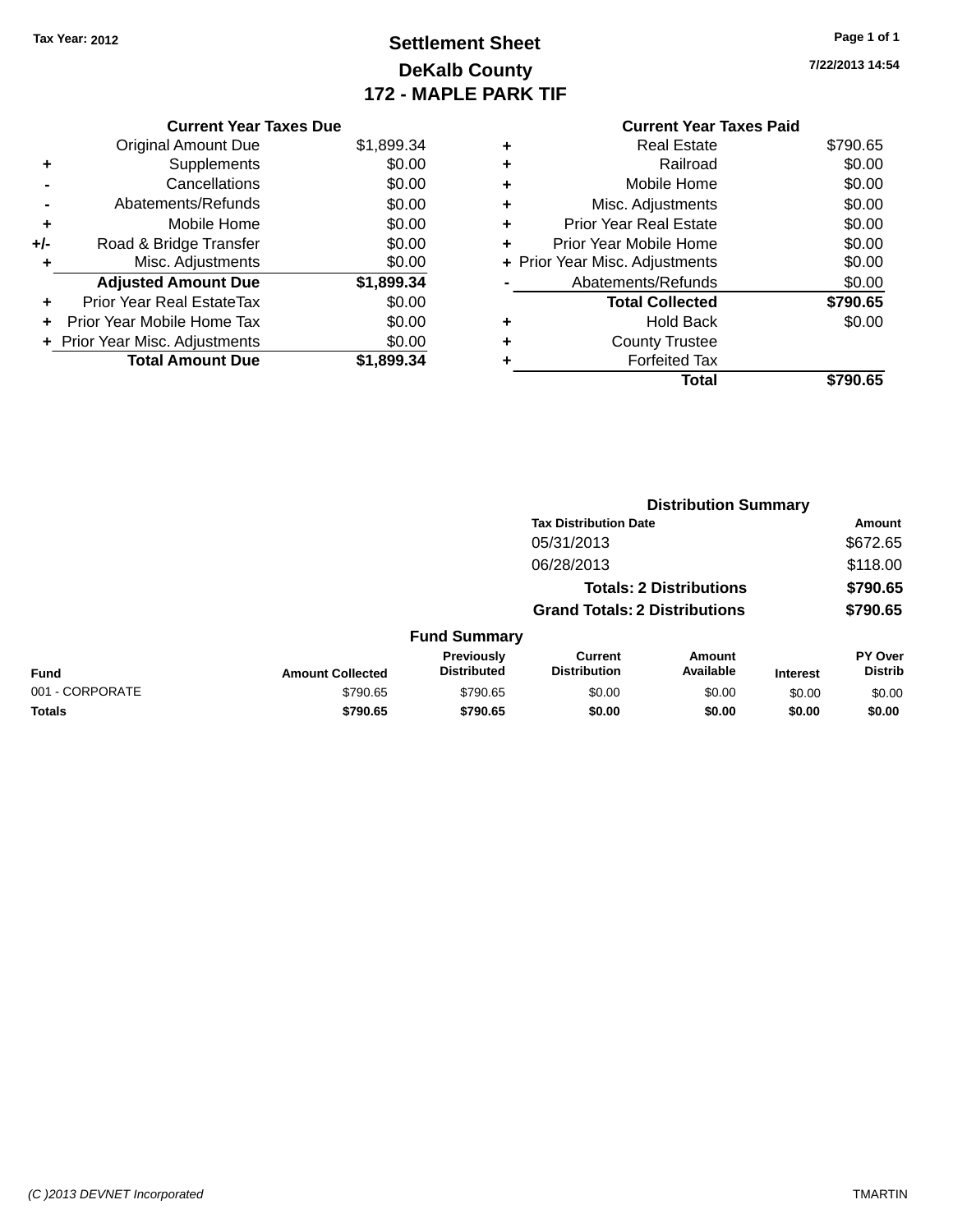### **Settlement Sheet Tax Year: 2012 Page 1 of 1 DeKalb County 180 - SYCAMORE TIF DISTRICT**

**7/22/2013 14:54**

|       | <b>Current Year Taxes Due</b>  |             |
|-------|--------------------------------|-------------|
|       | <b>Original Amount Due</b>     | \$45,184.16 |
| ٠     | Supplements                    | \$0.00      |
|       | Cancellations                  | \$0.00      |
|       | Abatements/Refunds             | \$0.00      |
| ٠     | Mobile Home                    | \$0.00      |
| $+/-$ | Road & Bridge Transfer         | \$0.00      |
| ÷     | Misc. Adjustments              | \$0.00      |
|       | <b>Adjusted Amount Due</b>     | \$45,184.16 |
| ٠     | Prior Year Real EstateTax      | \$0.00      |
|       | Prior Year Mobile Home Tax     | \$0.00      |
|       | + Prior Year Misc. Adjustments | \$0.00      |
|       | <b>Total Amount Due</b>        | \$45,184.16 |
|       |                                |             |

|   | <b>Real Estate</b>             | \$22,804.17 |
|---|--------------------------------|-------------|
| ٠ | Railroad                       | \$0.00      |
| ٠ | Mobile Home                    | \$0.00      |
| ٠ | Misc. Adjustments              | \$0.00      |
| ٠ | <b>Prior Year Real Estate</b>  | \$0.00      |
| ÷ | Prior Year Mobile Home         | \$0.00      |
|   | + Prior Year Misc. Adjustments | \$0.00      |
|   | Abatements/Refunds             | \$0.00      |
|   | <b>Total Collected</b>         | \$22,804.17 |
| ٠ | <b>Hold Back</b>               | \$0.00      |
| ٠ | <b>County Trustee</b>          |             |
| ٠ | <b>Forfeited Tax</b>           |             |
|   | Total                          | \$22,804.17 |
|   |                                |             |

|                 |                         |                                  |                                       | <b>Distribution Summary</b>    |                 |                           |
|-----------------|-------------------------|----------------------------------|---------------------------------------|--------------------------------|-----------------|---------------------------|
|                 |                         |                                  | <b>Tax Distribution Date</b>          |                                |                 | Amount                    |
|                 |                         |                                  | 05/31/2013                            |                                |                 | \$424.18                  |
|                 |                         |                                  | 06/28/2013                            |                                |                 | \$22,199.40               |
|                 |                         |                                  | 07/26/2013                            |                                |                 | \$180.59                  |
|                 |                         |                                  |                                       | <b>Totals: 3 Distributions</b> |                 | \$22,804.17               |
|                 |                         |                                  | <b>Grand Totals: 3 Distributions</b>  |                                |                 | \$22,804.17               |
|                 |                         | <b>Fund Summary</b>              |                                       |                                |                 |                           |
| <b>Fund</b>     | <b>Amount Collected</b> | Previously<br><b>Distributed</b> | <b>Current</b><br><b>Distribution</b> | Amount<br>Available            | <b>Interest</b> | PY Over<br><b>Distrib</b> |
| 001 - CORPORATE | \$22,804.17             | \$22,623.58                      | \$180.59                              | \$0.00                         | \$0.00          | \$0.00                    |
| <b>Totals</b>   | \$22.804.17             | \$22,623.58                      | \$180.59                              | \$0.00                         | \$0.00          | \$0.00                    |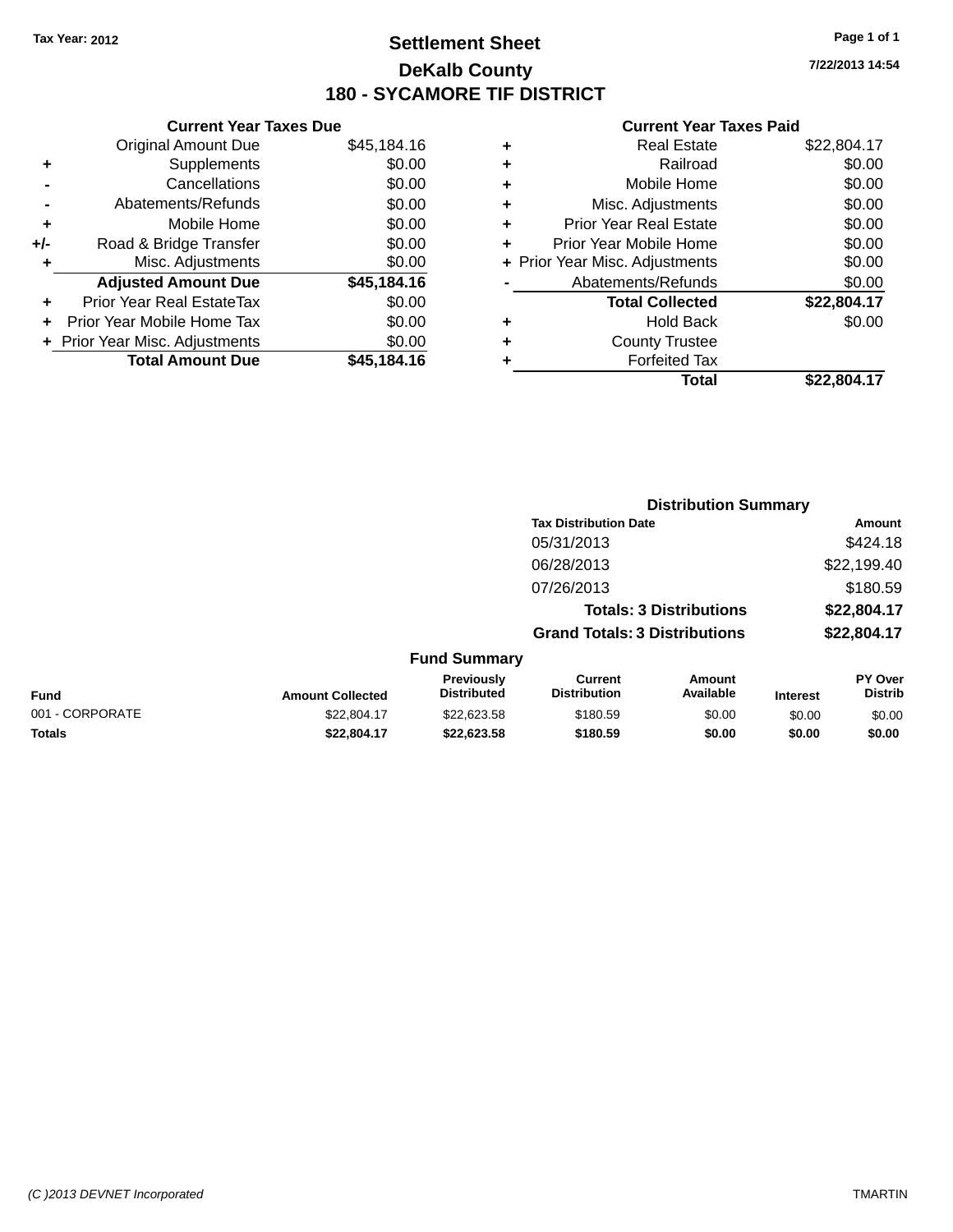## **Settlement Sheet Tax Year: 2012 Page 1 of 1 DeKalb County 190 - CORTLAND TIF**

**7/22/2013 14:54**

|     | <b>Current Year Taxes Due</b>  |             |  |  |  |
|-----|--------------------------------|-------------|--|--|--|
|     | <b>Original Amount Due</b>     | \$39,364.76 |  |  |  |
| ٠   | Supplements                    | \$0.00      |  |  |  |
|     | Cancellations                  | \$0.00      |  |  |  |
|     | Abatements/Refunds             | \$0.00      |  |  |  |
| ٠   | Mobile Home                    | \$0.00      |  |  |  |
| +/- | Road & Bridge Transfer         | \$0.00      |  |  |  |
| ٠   | Misc. Adjustments              | \$0.00      |  |  |  |
|     | <b>Adjusted Amount Due</b>     | \$39,364.76 |  |  |  |
|     | Prior Year Real EstateTax      | \$0.00      |  |  |  |
| ÷   | Prior Year Mobile Home Tax     | \$0.00      |  |  |  |
|     | + Prior Year Misc. Adjustments | \$0.00      |  |  |  |
|     | <b>Total Amount Due</b>        | \$39,364.76 |  |  |  |
|     |                                |             |  |  |  |

#### **Current Year Taxes Paid +** Real Estate \$31,266.69 **+** Railroad \$0.00

|   | Total                          | \$31,266.69 |
|---|--------------------------------|-------------|
|   | <b>Forfeited Tax</b>           |             |
| ٠ | <b>County Trustee</b>          |             |
| ٠ | <b>Hold Back</b>               | \$0.00      |
|   | <b>Total Collected</b>         | \$31,266.69 |
|   | Abatements/Refunds             | \$0.00      |
|   | + Prior Year Misc. Adjustments | \$0.00      |
| ÷ | Prior Year Mobile Home         | \$0.00      |
| ٠ | <b>Prior Year Real Estate</b>  | \$0.00      |
| ٠ | Misc. Adjustments              | \$0.00      |
| ÷ | Mobile Home                    | \$0.00      |
|   | .                              | ៴៴.៴៴       |

|                 |                         |                                         |                                       | <b>Distribution Summary</b>    |                 |                           |
|-----------------|-------------------------|-----------------------------------------|---------------------------------------|--------------------------------|-----------------|---------------------------|
|                 |                         |                                         | <b>Tax Distribution Date</b>          |                                |                 | Amount                    |
|                 |                         |                                         | 05/31/2013                            |                                |                 | \$28,781.60               |
|                 |                         |                                         | 06/28/2013                            |                                |                 | \$2,485.09                |
|                 |                         |                                         |                                       | <b>Totals: 2 Distributions</b> |                 | \$31,266.69               |
|                 |                         |                                         | <b>Grand Totals: 2 Distributions</b>  |                                |                 | \$31,266.69               |
|                 |                         | <b>Fund Summary</b>                     |                                       |                                |                 |                           |
| <b>Fund</b>     | <b>Amount Collected</b> | <b>Previously</b><br><b>Distributed</b> | <b>Current</b><br><b>Distribution</b> | Amount<br>Available            | <b>Interest</b> | PY Over<br><b>Distrib</b> |
| 001 - CORPORATE | \$31,266.69             | \$31,266.69                             | \$0.00                                | \$0.00                         | \$0.00          | \$0.00                    |
| <b>Totals</b>   | \$31,266.69             | \$31,266.69                             | \$0.00                                | \$0.00                         | \$0.00          | \$0.00                    |
|                 |                         |                                         |                                       |                                |                 |                           |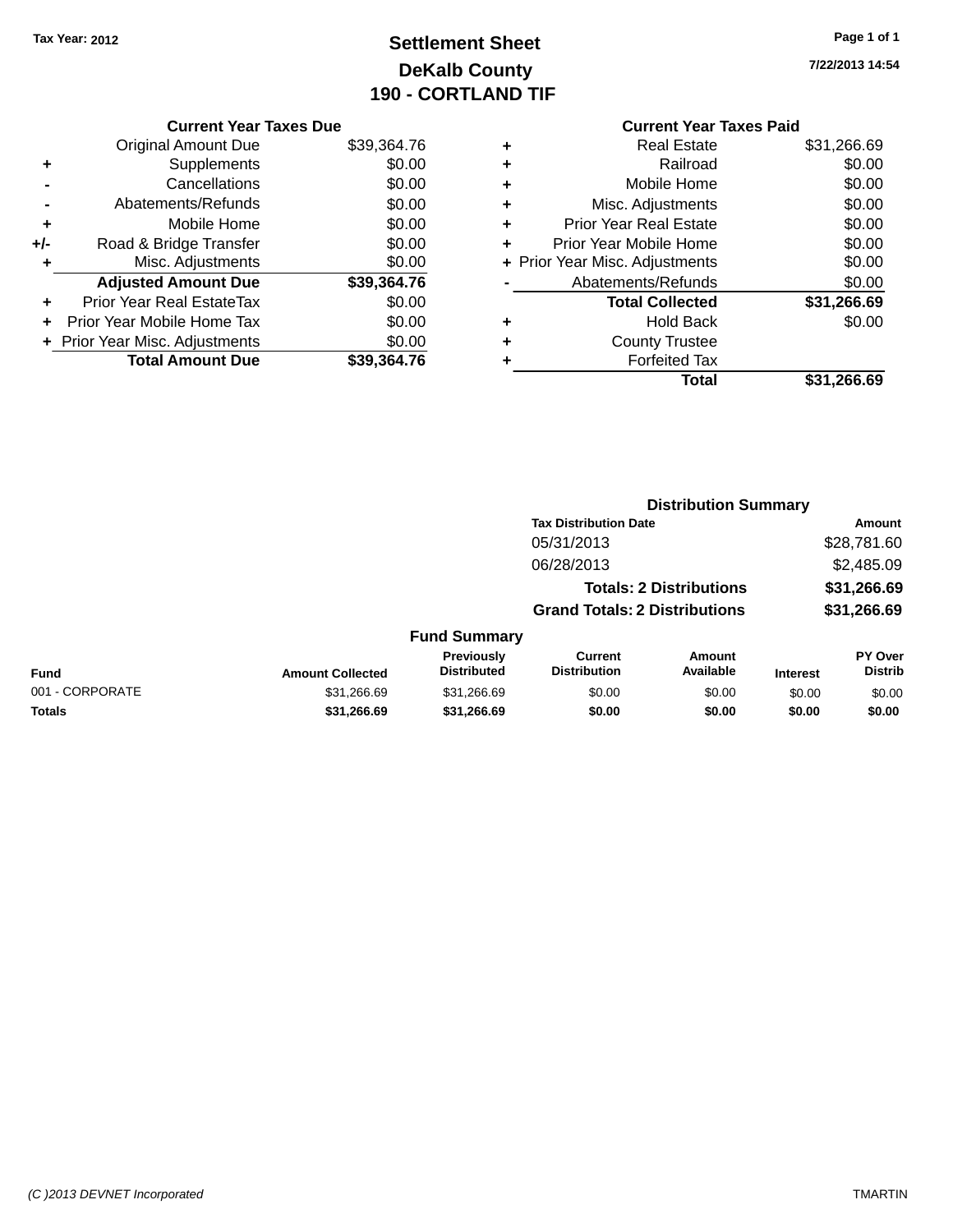### **Settlement Sheet Tax Year: 2012 Page 1 of 1 DeKalb County 200 - DEKALB PARK 88 SSA #8**

**7/22/2013 14:54**

|     | <b>Current Year Taxes Due</b>  |        |  |  |  |  |
|-----|--------------------------------|--------|--|--|--|--|
|     | Original Amount Due            | \$0.00 |  |  |  |  |
| ٠   | Supplements                    | \$0.00 |  |  |  |  |
|     | Cancellations                  | \$0.00 |  |  |  |  |
|     | Abatements/Refunds             | \$0.00 |  |  |  |  |
| ٠   | Mobile Home                    | \$0.00 |  |  |  |  |
| +/- | Road & Bridge Transfer         | \$0.00 |  |  |  |  |
|     | Misc. Adjustments              | \$0.00 |  |  |  |  |
|     | <b>Adjusted Amount Due</b>     | \$0.00 |  |  |  |  |
|     | Prior Year Real EstateTax      | \$0.00 |  |  |  |  |
|     | Prior Year Mobile Home Tax     | \$0.00 |  |  |  |  |
|     | + Prior Year Misc. Adjustments | \$0.00 |  |  |  |  |
|     | <b>Total Amount Due</b>        | \$0.00 |  |  |  |  |
|     |                                |        |  |  |  |  |

|   | <b>Real Estate</b>             | \$0.00 |
|---|--------------------------------|--------|
| ÷ | Railroad                       | \$0.00 |
| ٠ | Mobile Home                    | \$0.00 |
| ٠ | Misc. Adjustments              | \$0.00 |
| ٠ | <b>Prior Year Real Estate</b>  | \$0.00 |
|   | Prior Year Mobile Home         | \$0.00 |
|   | + Prior Year Misc. Adjustments | \$0.00 |
|   | Abatements/Refunds             | \$0.00 |
|   | <b>Total Collected</b>         | \$0.00 |
| ٠ | <b>Hold Back</b>               | \$0.00 |
| ٠ | <b>County Trustee</b>          |        |
|   | <b>Forfeited Tax</b>           |        |
|   | Total                          |        |

| <b>Fund Summary</b>        |                         |                                         |                                |                     |                 |                           |
|----------------------------|-------------------------|-----------------------------------------|--------------------------------|---------------------|-----------------|---------------------------|
| <b>Fund</b>                | <b>Amount Collected</b> | <b>Previously</b><br><b>Distributed</b> | Current<br><b>Distribution</b> | Amount<br>Available | <b>Interest</b> | PY Over<br><b>Distrib</b> |
| 023 - SPECIAL SERVICE AREA | \$0.00                  | \$0.00                                  | \$0.00                         | \$0.00              | \$0.00          | \$0.00                    |
| <b>Totals</b>              | \$0.00                  | \$0.00                                  | \$0.00                         | \$0.00              | \$0.00          | \$0.00                    |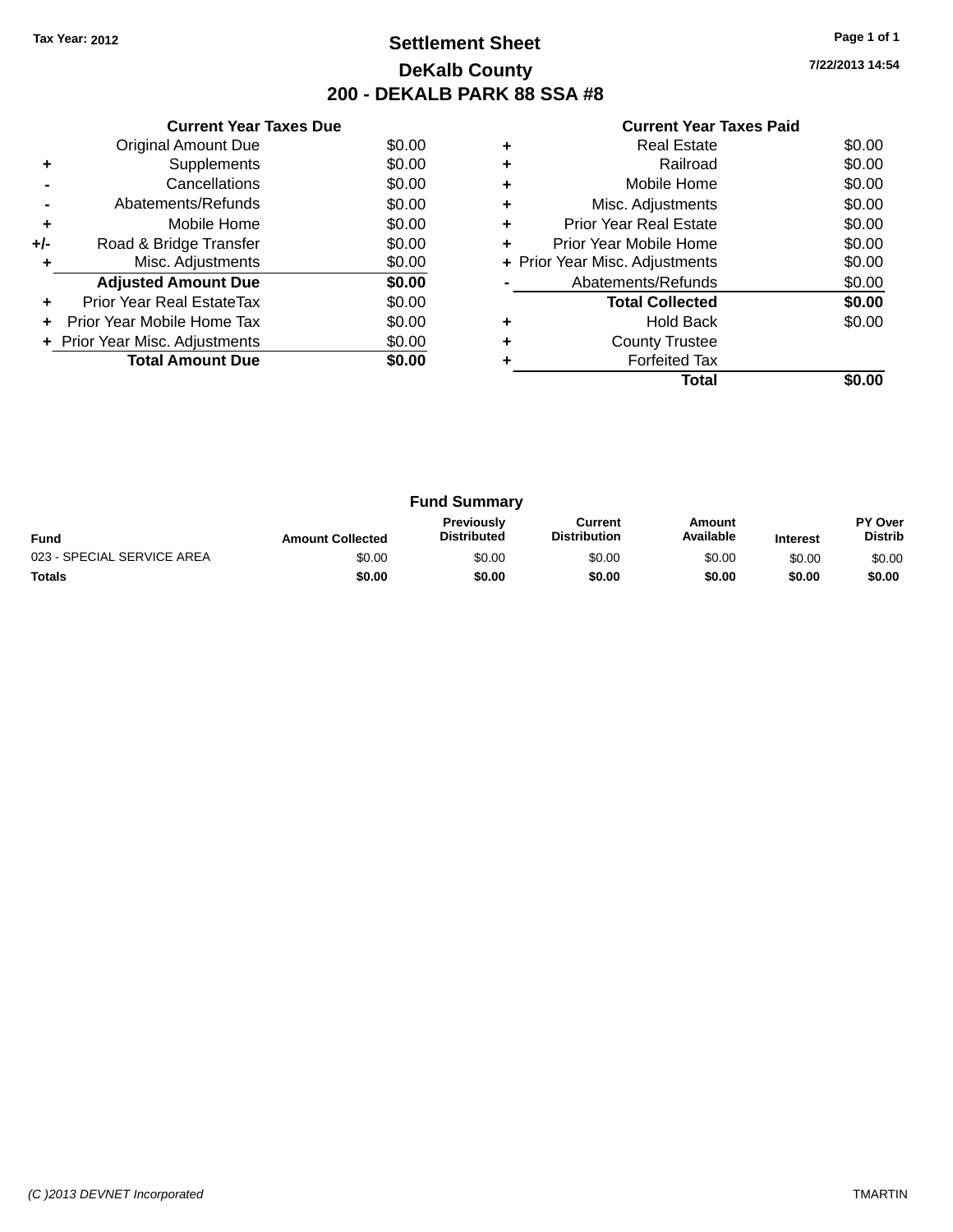**Current Year Taxes Due** Original Amount Due \$5,100.33

**Adjusted Amount Due \$5,100.33**

**Total Amount Due \$5,100.33**

**+** Supplements \$0.00 **-** Cancellations \$0.00 **-** Abatements/Refunds \$0.00 **+** Mobile Home \$0.00 **+/-** Road & Bridge Transfer \$0.00 **+** Misc. Adjustments \$0.00

**+** Prior Year Real EstateTax \$0.00 **+** Prior Year Mobile Home Tax \$0.00 **+** Prior Year Misc. Adjustments  $$0.00$ 

## **Settlement Sheet Tax Year: 2012 Page 1 of 1 DeKalb County 201 - DEKALB SSA #6**

**7/22/2013 14:54**

#### **Current Year Taxes Paid +** Real Estate \$2,612.35 **+** Railroad \$0.00 **+** Mobile Home \$0.00 **+** Misc. Adjustments \$0.00 **+** Prior Year Real Estate \$0.00 **+** Prior Year Mobile Home \$0.00 **+** Prior Year Misc. Adjustments  $$0.00$ Abatements/Refunds \$0.00 **Total Collected \$2,612.35 +** Hold Back \$0.00 **+** County Trustee **+** Forfeited Tax **Total \$2,612.35**

**Distribution Summary**

|                            |                         |                                  | <b>Tax Distribution Date</b>          |                                |                 | Amount                           |
|----------------------------|-------------------------|----------------------------------|---------------------------------------|--------------------------------|-----------------|----------------------------------|
|                            |                         |                                  | 05/31/2013                            |                                |                 | \$483.50                         |
|                            |                         |                                  | 06/28/2013                            |                                |                 | \$2,069.68                       |
|                            |                         |                                  | 07/26/2013                            |                                |                 | \$59.17                          |
|                            |                         |                                  |                                       | <b>Totals: 3 Distributions</b> |                 | \$2,612.35                       |
|                            |                         |                                  | <b>Grand Totals: 3 Distributions</b>  |                                |                 | \$2,612.35                       |
|                            |                         | <b>Fund Summary</b>              |                                       |                                |                 |                                  |
| Fund                       | <b>Amount Collected</b> | Previously<br><b>Distributed</b> | <b>Current</b><br><b>Distribution</b> | Amount<br>Available            | <b>Interest</b> | <b>PY Over</b><br><b>Distrib</b> |
| 023 - SPECIAL SERVICE AREA | \$2,612.35              | \$2,553.18                       | \$59.17                               | \$0.00                         | \$0.00          | \$0.00                           |
| <b>Totals</b>              | \$2.612.35              | \$2,553.18                       | \$59.17                               | \$0.00                         | \$0.00          | \$0.00                           |

#### *(C )2013 DEVNET Incorporated* TMARTIN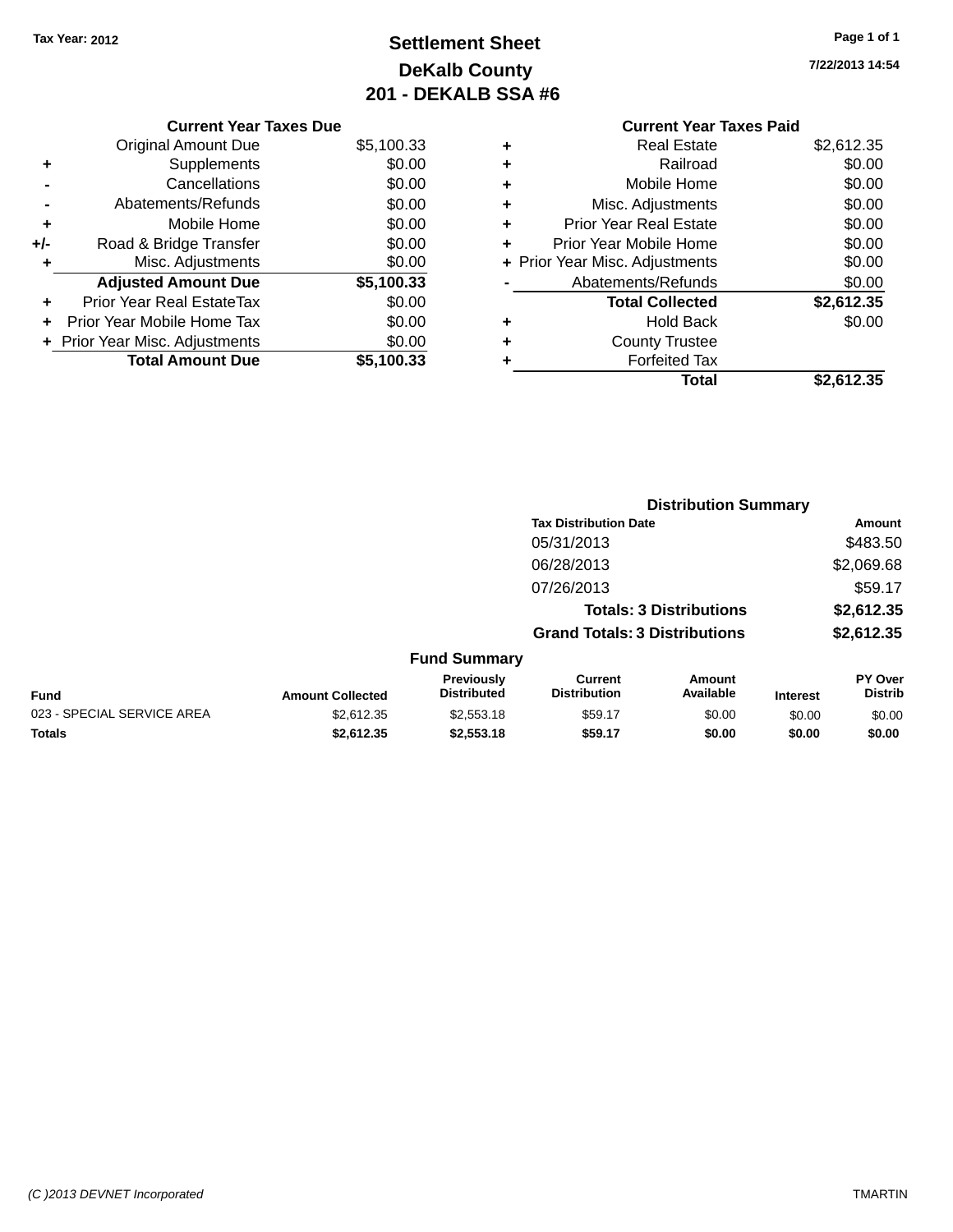## **Settlement Sheet Tax Year: 2012 Page 1 of 1 DeKalb County 202 - SANDWICH SSA #4**

| <b>Current Year Taxes Paid</b> |  |  |
|--------------------------------|--|--|

|     | <b>Current Year Taxes Due</b>  |        |  |  |  |  |
|-----|--------------------------------|--------|--|--|--|--|
|     | \$0.00<br>Original Amount Due  |        |  |  |  |  |
| ٠   | Supplements                    | \$0.00 |  |  |  |  |
|     | Cancellations                  | \$0.00 |  |  |  |  |
|     | Abatements/Refunds             | \$0.00 |  |  |  |  |
| ٠   | Mobile Home                    | \$0.00 |  |  |  |  |
| +/- | Road & Bridge Transfer         | \$0.00 |  |  |  |  |
| ٠   | Misc. Adjustments              | \$0.00 |  |  |  |  |
|     | <b>Adjusted Amount Due</b>     | \$0.00 |  |  |  |  |
| ٠   | Prior Year Real EstateTax      | \$0.00 |  |  |  |  |
|     | Prior Year Mobile Home Tax     | \$0.00 |  |  |  |  |
|     | + Prior Year Misc. Adjustments | \$0.00 |  |  |  |  |
|     | <b>Total Amount Due</b>        | \$0.00 |  |  |  |  |
|     |                                |        |  |  |  |  |

|   | <b>Real Estate</b>             | \$0.00 |
|---|--------------------------------|--------|
| ٠ | Railroad                       | \$0.00 |
| ٠ | Mobile Home                    | \$0.00 |
| ٠ | Misc. Adjustments              | \$0.00 |
| ٠ | <b>Prior Year Real Estate</b>  | \$0.00 |
| ٠ | Prior Year Mobile Home         | \$0.00 |
|   | + Prior Year Misc. Adjustments | \$0.00 |
|   | Abatements/Refunds             | \$0.00 |
|   | <b>Total Collected</b>         | \$0.00 |
| ٠ | Hold Back                      | \$0.00 |
| ٠ | <b>County Trustee</b>          |        |
|   | <b>Forfeited Tax</b>           |        |
|   | Total                          |        |

| <b>Fund Summary</b>        |                         |                                         |                                |                     |                 |                           |
|----------------------------|-------------------------|-----------------------------------------|--------------------------------|---------------------|-----------------|---------------------------|
| <b>Fund</b>                | <b>Amount Collected</b> | <b>Previously</b><br><b>Distributed</b> | Current<br><b>Distribution</b> | Amount<br>Available | <b>Interest</b> | PY Over<br><b>Distrib</b> |
| 023 - SPECIAL SERVICE AREA | \$0.00                  | \$0.00                                  | \$0.00                         | \$0.00              | \$0.00          | \$0.00                    |
| <b>Totals</b>              | \$0.00                  | \$0.00                                  | \$0.00                         | \$0.00              | \$0.00          | \$0.00                    |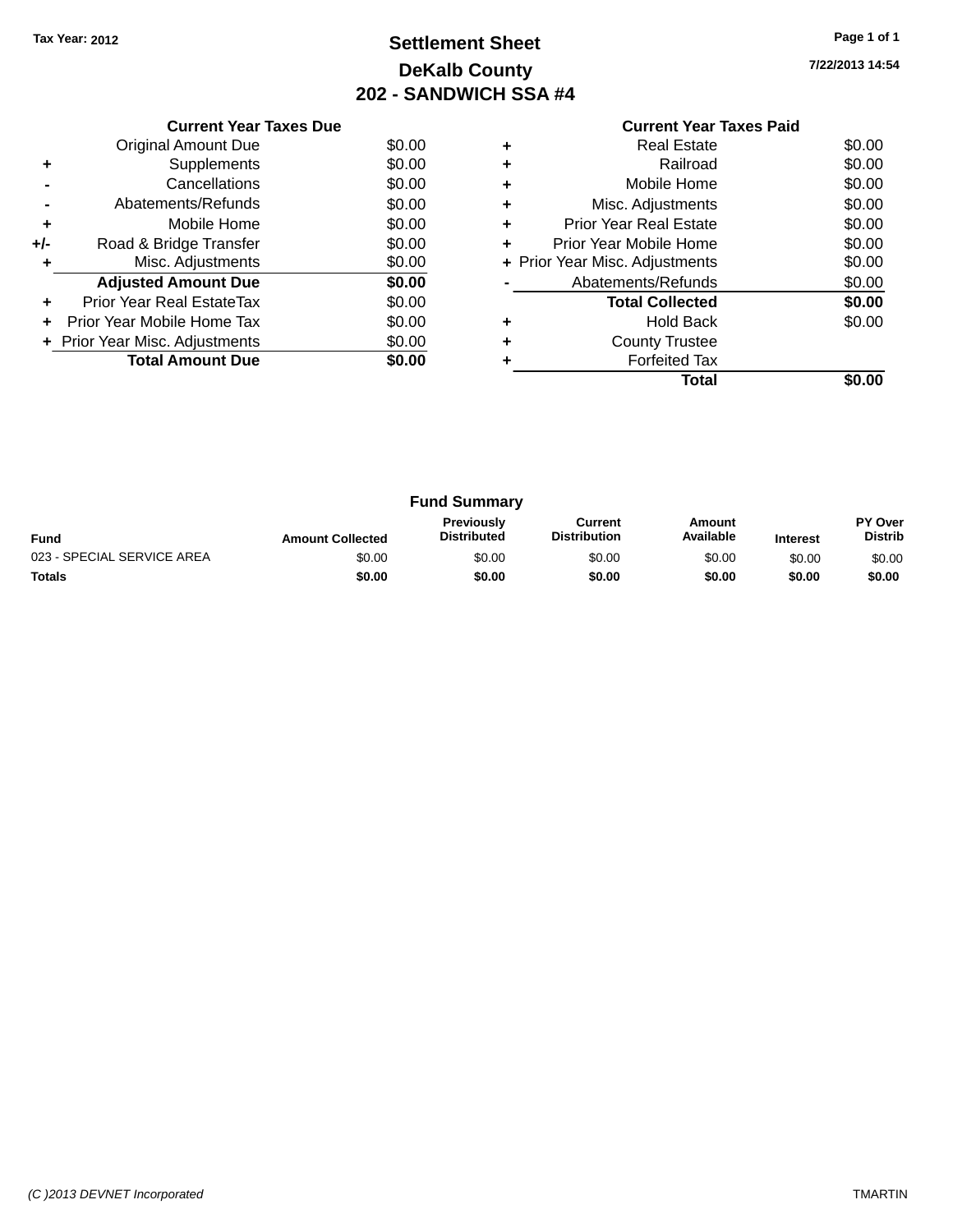## **Settlement Sheet Tax Year: 2012 Page 1 of 1 DeKalb County 203 - SANDWICH SSA #6**

| Current Year Taxes Paid |  |  |
|-------------------------|--|--|
|                         |  |  |

|     | <b>Current Year Taxes Due</b>  |        |
|-----|--------------------------------|--------|
|     | Original Amount Due            | \$0.00 |
| ٠   | Supplements                    | \$0.00 |
|     | Cancellations                  | \$0.00 |
|     | Abatements/Refunds             | \$0.00 |
| ٠   | Mobile Home                    | \$0.00 |
| +/- | Road & Bridge Transfer         | \$0.00 |
| ٠   | Misc. Adjustments              | \$0.00 |
|     | <b>Adjusted Amount Due</b>     | \$0.00 |
| ٠   | Prior Year Real EstateTax      | \$0.00 |
| ÷   | Prior Year Mobile Home Tax     | \$0.00 |
|     | + Prior Year Misc. Adjustments | \$0.00 |
|     | <b>Total Amount Due</b>        | \$0.00 |
|     |                                |        |

| ٠ | <b>Real Estate</b>             | \$0.00 |
|---|--------------------------------|--------|
| ٠ | Railroad                       | \$0.00 |
| ٠ | Mobile Home                    | \$0.00 |
| ٠ | Misc. Adjustments              | \$0.00 |
| ٠ | <b>Prior Year Real Estate</b>  | \$0.00 |
| ٠ | Prior Year Mobile Home         | \$0.00 |
|   | + Prior Year Misc. Adjustments | \$0.00 |
|   | Abatements/Refunds             | \$0.00 |
|   | <b>Total Collected</b>         | \$0.00 |
| ٠ | <b>Hold Back</b>               | \$0.00 |
| ٠ | <b>County Trustee</b>          |        |
|   | <b>Forfeited Tax</b>           |        |
|   | Total                          |        |

|                            |                         | <b>Fund Summary</b>                     |                                |                     |                 |                           |
|----------------------------|-------------------------|-----------------------------------------|--------------------------------|---------------------|-----------------|---------------------------|
| <b>Fund</b>                | <b>Amount Collected</b> | <b>Previously</b><br><b>Distributed</b> | Current<br><b>Distribution</b> | Amount<br>Available | <b>Interest</b> | PY Over<br><b>Distrib</b> |
| 023 - SPECIAL SERVICE AREA | \$0.00                  | \$0.00                                  | \$0.00                         | \$0.00              | \$0.00          | \$0.00                    |
| <b>Totals</b>              | \$0.00                  | \$0.00                                  | \$0.00                         | \$0.00              | \$0.00          | \$0.00                    |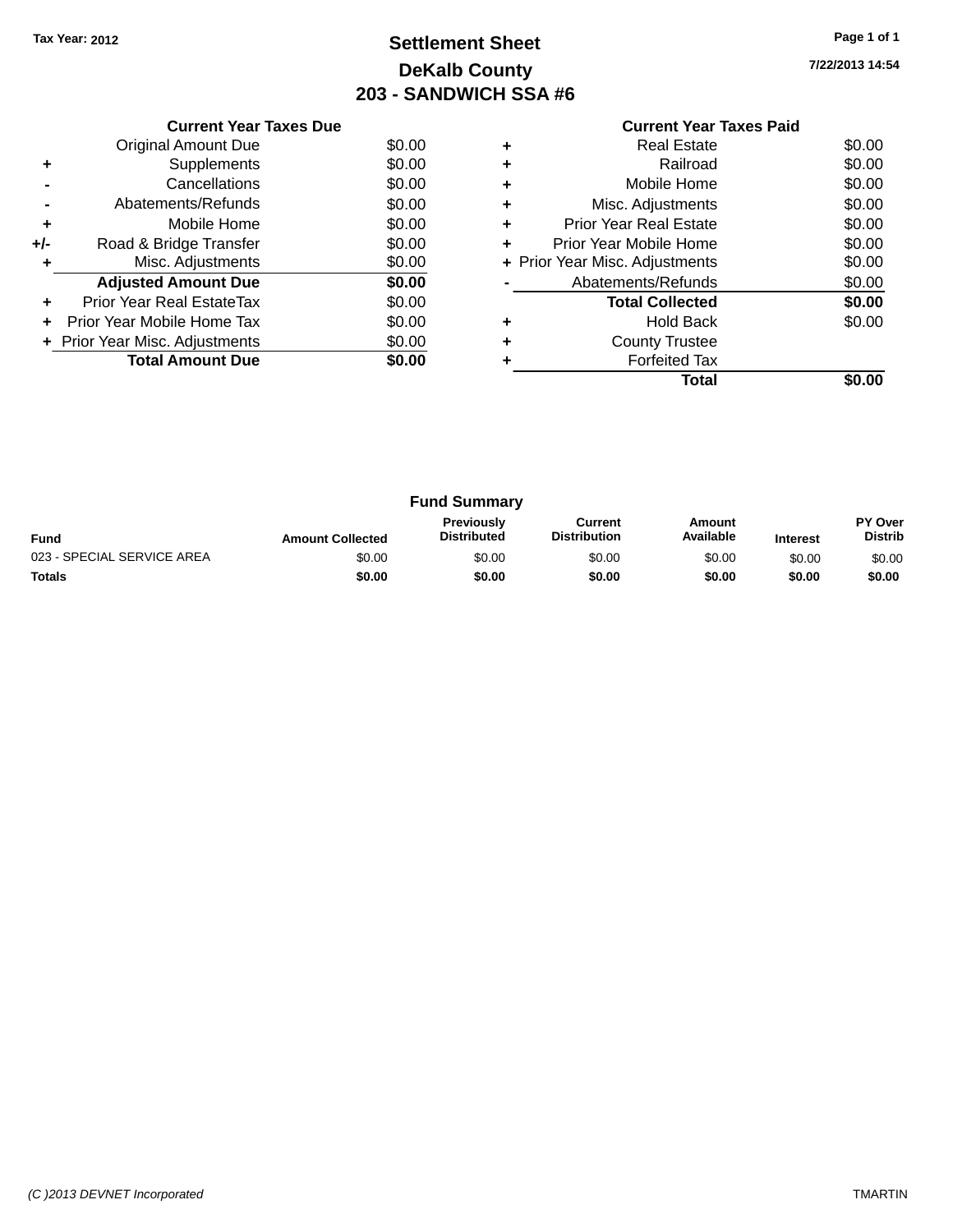### **Settlement Sheet Tax Year: 2012 Page 1 of 1 DeKalb County 204 - GENOA RIVER BEND SSA**

**7/22/2013 14:54**

|       | <b>Current Year Taxes Due</b> |             |
|-------|-------------------------------|-------------|
|       | <b>Original Amount Due</b>    | \$52,500.09 |
| ٠     | Supplements                   | \$531.36    |
|       | Cancellations                 | \$578.39    |
|       | Abatements/Refunds            | \$0.00      |
| ٠     | Mobile Home                   | \$0.00      |
| $+/-$ | Road & Bridge Transfer        | \$0.00      |
| ٠     | Misc. Adjustments             | \$0.00      |
|       | <b>Adjusted Amount Due</b>    | \$52,453.06 |
| ÷     | Prior Year Real EstateTax     | \$0.00      |
|       | Prior Year Mobile Home Tax    | \$0.00      |
|       | Prior Year Misc. Adjustments  | \$0.00      |
|       | <b>Total Amount Due</b>       | \$52,453,06 |

| ٠ | <b>Real Estate</b>             | \$27,335.97 |
|---|--------------------------------|-------------|
| ٠ | Railroad                       | \$0.00      |
| ٠ | Mobile Home                    | \$0.00      |
| ٠ | Misc. Adjustments              | \$0.00      |
| ٠ | <b>Prior Year Real Estate</b>  | \$0.00      |
| ٠ | Prior Year Mobile Home         | \$0.00      |
|   | + Prior Year Misc. Adjustments | \$0.00      |
|   | Abatements/Refunds             | \$0.00      |
|   | <b>Total Collected</b>         | \$27,335.97 |
| ٠ | <b>Hold Back</b>               | \$0.00      |
| ٠ | <b>County Trustee</b>          |             |
| ٠ | <b>Forfeited Tax</b>           |             |
|   | Total                          | \$27,335.97 |
|   |                                |             |

|                            |                         |                                         |                                       | <b>Distribution Summary</b>    |                 |                           |
|----------------------------|-------------------------|-----------------------------------------|---------------------------------------|--------------------------------|-----------------|---------------------------|
|                            |                         |                                         | <b>Tax Distribution Date</b>          |                                |                 | <b>Amount</b>             |
|                            |                         |                                         | 05/31/2013                            |                                |                 | \$6,063.03                |
|                            |                         |                                         | 06/28/2013                            |                                |                 | \$21,272.94               |
|                            |                         |                                         |                                       | <b>Totals: 2 Distributions</b> |                 | \$27,335.97               |
|                            |                         |                                         | <b>Grand Totals: 2 Distributions</b>  |                                |                 | \$27,335.97               |
|                            |                         | <b>Fund Summary</b>                     |                                       |                                |                 |                           |
| <b>Fund</b>                | <b>Amount Collected</b> | <b>Previously</b><br><b>Distributed</b> | <b>Current</b><br><b>Distribution</b> | Amount<br>Available            | <b>Interest</b> | PY Over<br><b>Distrib</b> |
| 023 - SPECIAL SERVICE AREA | \$27,335.97             | \$27,335.97                             | \$0.00                                | \$0.00                         | \$0.00          | \$0.00                    |
| <b>Totals</b>              | \$27,335.97             | \$27,335.97                             | \$0.00                                | \$0.00                         | \$0.00          | \$0.00                    |
|                            |                         |                                         |                                       |                                |                 |                           |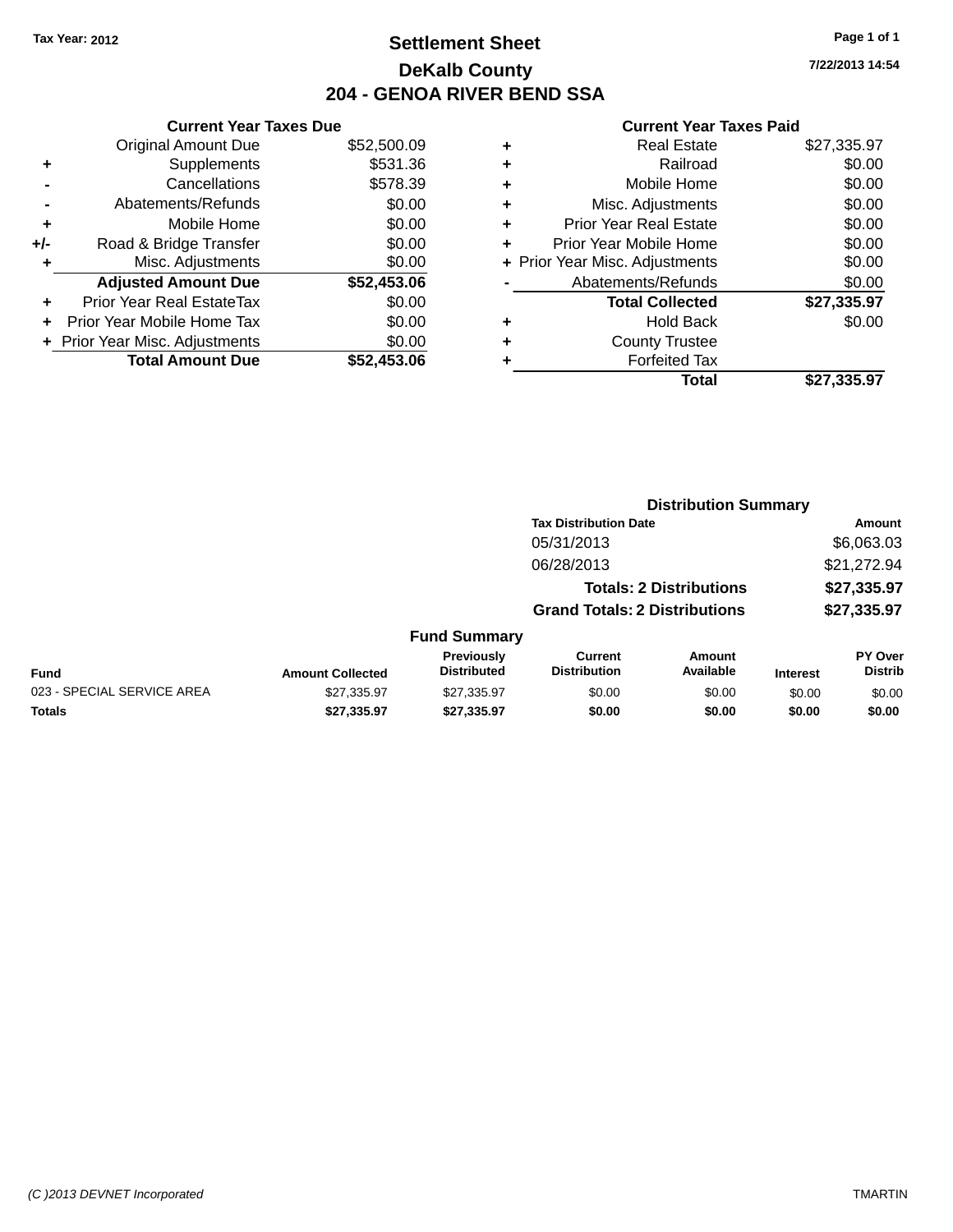## **Settlement Sheet Tax Year: 2012 Page 1 of 1 DeKalb County 205 - WATERMAN SSA#2**

**7/22/2013 14:54**

|     | <b>Current Year Taxes Due</b>  |        |
|-----|--------------------------------|--------|
|     | <b>Original Amount Due</b>     | \$0.00 |
| ٠   | Supplements                    | \$0.00 |
|     | Cancellations                  | \$0.00 |
|     | Abatements/Refunds             | \$0.00 |
| ٠   | Mobile Home                    | \$0.00 |
| +/- | Road & Bridge Transfer         | \$0.00 |
| ٠   | Misc. Adjustments              | \$0.00 |
|     | <b>Adjusted Amount Due</b>     | \$0.00 |
| ٠   | Prior Year Real EstateTax      | \$0.00 |
|     | Prior Year Mobile Home Tax     | \$0.00 |
|     | + Prior Year Misc. Adjustments | \$0.00 |
|     | <b>Total Amount Due</b>        | \$0.00 |
|     |                                |        |

|   | <b>Real Estate</b>             | \$0.00 |
|---|--------------------------------|--------|
|   | Railroad                       | \$0.00 |
|   | Mobile Home                    | \$0.00 |
| ٠ | Misc. Adjustments              | \$0.00 |
| ٠ | Prior Year Real Estate         | \$0.00 |
| ٠ | Prior Year Mobile Home         | \$0.00 |
|   | + Prior Year Misc. Adjustments | \$0.00 |
|   | Abatements/Refunds             | \$0.00 |
|   | <b>Total Collected</b>         | \$0.00 |
|   | <b>Hold Back</b>               | \$0.00 |
|   | <b>County Trustee</b>          |        |
|   | <b>Forfeited Tax</b>           |        |
|   | Total                          |        |

| <b>Fund Summary</b>        |                         |                                         |                                |                     |                 |                                  |
|----------------------------|-------------------------|-----------------------------------------|--------------------------------|---------------------|-----------------|----------------------------------|
| <b>Fund</b>                | <b>Amount Collected</b> | <b>Previously</b><br><b>Distributed</b> | Current<br><b>Distribution</b> | Amount<br>Available | <b>Interest</b> | <b>PY Over</b><br><b>Distrib</b> |
| 023 - SPECIAL SERVICE AREA | \$0.00                  | \$0.00                                  | \$0.00                         | \$0.00              | \$0.00          | \$0.00                           |
| <b>Totals</b>              | \$0.00                  | \$0.00                                  | \$0.00                         | \$0.00              | \$0.00          | \$0.00                           |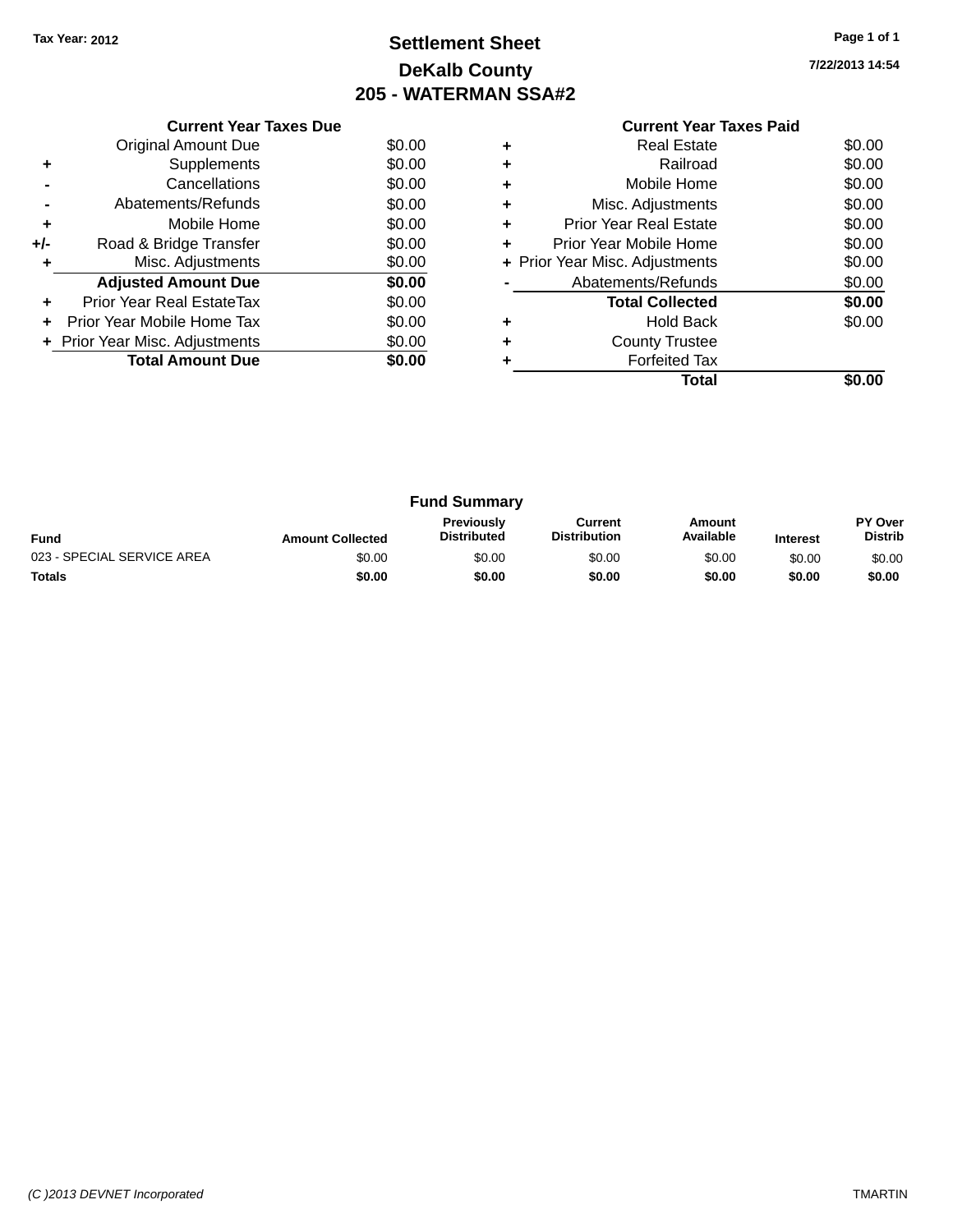## **Settlement Sheet Tax Year: 2012 Page 1 of 1 DeKalb County 206 - WATERMAN SSA #1**

**7/22/2013 14:54**

|     | <b>Current Year Taxes Due</b>  |        |
|-----|--------------------------------|--------|
|     | <b>Original Amount Due</b>     | \$0.00 |
| ٠   | Supplements                    | \$0.00 |
|     | Cancellations                  | \$0.00 |
|     | Abatements/Refunds             | \$0.00 |
| ٠   | Mobile Home                    | \$0.00 |
| +/- | Road & Bridge Transfer         | \$0.00 |
| ٠   | Misc. Adjustments              | \$0.00 |
|     | <b>Adjusted Amount Due</b>     | \$0.00 |
|     | Prior Year Real EstateTax      | \$0.00 |
| ÷   | Prior Year Mobile Home Tax     | \$0.00 |
|     | + Prior Year Misc. Adjustments | \$0.00 |
|     | <b>Total Amount Due</b>        | \$0.00 |
|     |                                |        |

#### **Current Year Taxes Paid +** Real Estate \$0.00

|   | Total                          |        |
|---|--------------------------------|--------|
|   | Forfeited Tax                  |        |
| ٠ | <b>County Trustee</b>          |        |
| ٠ | <b>Hold Back</b>               | \$0.00 |
|   | <b>Total Collected</b>         | \$0.00 |
|   | Abatements/Refunds             | \$0.00 |
|   | + Prior Year Misc. Adjustments | \$0.00 |
| ÷ | Prior Year Mobile Home         | \$0.00 |
| ٠ | Prior Year Real Estate         | \$0.00 |
| ٠ | Misc. Adjustments              | \$0.00 |
| ٠ | Mobile Home                    | \$0.00 |
| ÷ | Railroad                       | \$0.00 |
| Ŧ | NGAI CSIAIG                    | JU.UU  |

|                            |                         | <b>Fund Summary</b>                     |                                |                     |                 |                           |
|----------------------------|-------------------------|-----------------------------------------|--------------------------------|---------------------|-----------------|---------------------------|
| <b>Fund</b>                | <b>Amount Collected</b> | <b>Previously</b><br><b>Distributed</b> | Current<br><b>Distribution</b> | Amount<br>Available | <b>Interest</b> | PY Over<br><b>Distrib</b> |
| 023 - SPECIAL SERVICE AREA | \$0.00                  | \$0.00                                  | \$0.00                         | \$0.00              | \$0.00          | \$0.00                    |
| <b>Totals</b>              | \$0.00                  | \$0.00                                  | \$0.00                         | \$0.00              | \$0.00          | \$0.00                    |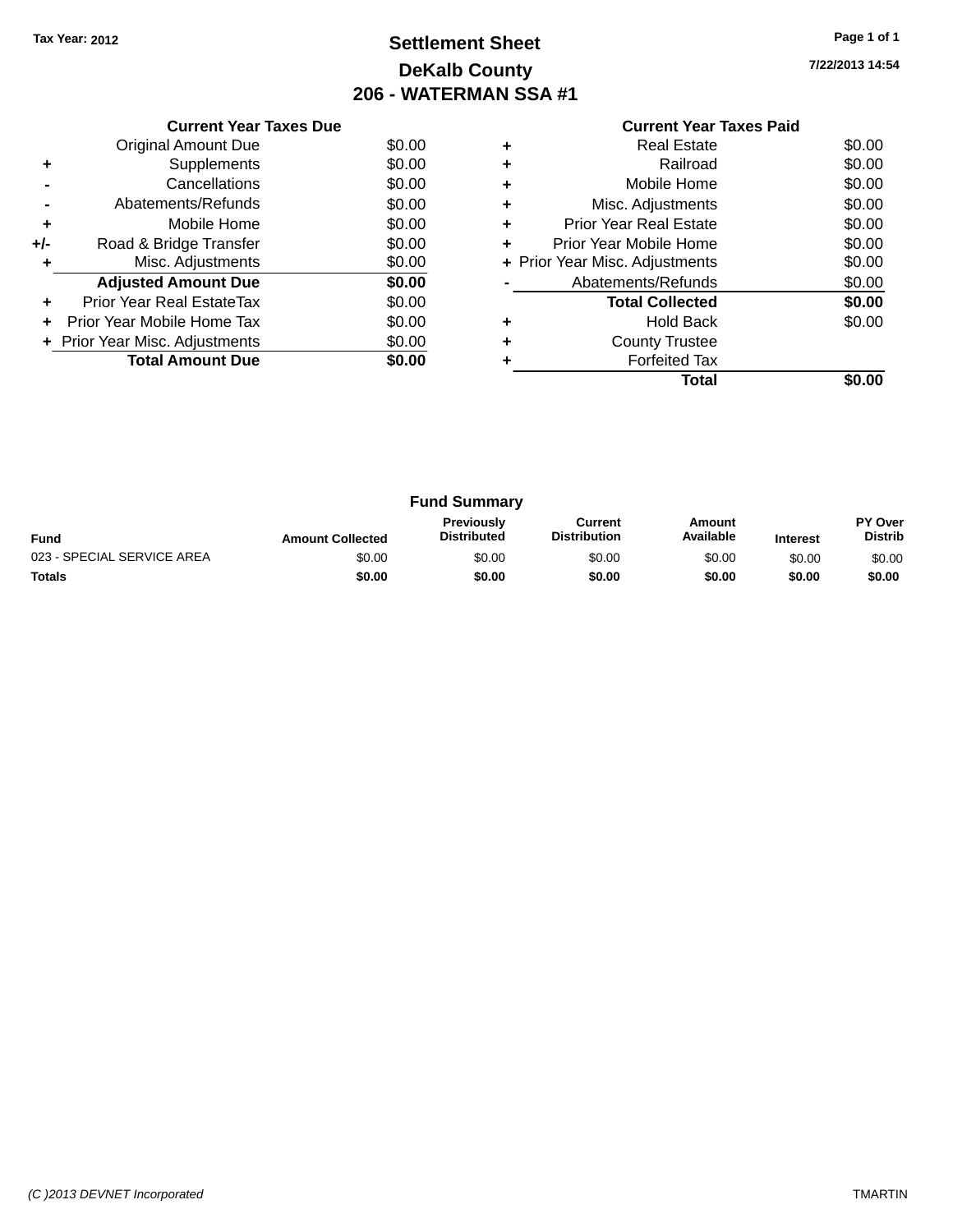### **Settlement Sheet Tax Year: 2012 Page 1 of 1 DeKalb County 207 - DERBY ESTATES SSA**

**7/22/2013 14:54**

| <b>Current Year Taxes Due</b> |                                |
|-------------------------------|--------------------------------|
| <b>Original Amount Due</b>    | \$3,750.11                     |
| Supplements                   | \$194.07                       |
| Cancellations                 | \$205.45                       |
| Abatements/Refunds            | \$0.00                         |
| Mobile Home                   | \$0.00                         |
| Road & Bridge Transfer        | \$0.00                         |
| Misc. Adjustments             | \$0.00                         |
| <b>Adjusted Amount Due</b>    | \$3,738.73                     |
| Prior Year Real EstateTax     | \$0.00                         |
| Prior Year Mobile Home Tax    | \$0.00                         |
|                               | \$0.00                         |
| <b>Total Amount Due</b>       | \$3.738.73                     |
|                               | + Prior Year Misc. Adjustments |

| ٠ | <b>Real Estate</b>             | \$1,875.44 |
|---|--------------------------------|------------|
| ٠ | Railroad                       | \$0.00     |
| ٠ | Mobile Home                    | \$0.00     |
| ٠ | Misc. Adjustments              | \$0.00     |
| ٠ | <b>Prior Year Real Estate</b>  | \$0.00     |
| ٠ | Prior Year Mobile Home         | \$0.00     |
|   | + Prior Year Misc. Adjustments | \$0.00     |
|   | Abatements/Refunds             | \$0.00     |
|   | <b>Total Collected</b>         | \$1,875.44 |
| ٠ | <b>Hold Back</b>               | \$0.00     |
| ٠ | <b>County Trustee</b>          |            |
|   | <b>Forfeited Tax</b>           |            |
|   | Total                          | \$1.875.44 |
|   |                                |            |

|                            |                         |                                  | <b>Distribution Summary</b>           |                                |                 |                           |  |
|----------------------------|-------------------------|----------------------------------|---------------------------------------|--------------------------------|-----------------|---------------------------|--|
|                            |                         |                                  | <b>Tax Distribution Date</b>          |                                |                 | <b>Amount</b>             |  |
|                            |                         |                                  | 05/31/2013                            |                                |                 | \$320.13                  |  |
|                            |                         |                                  | 06/28/2013                            |                                |                 | \$1,555.31                |  |
|                            |                         |                                  |                                       | <b>Totals: 2 Distributions</b> |                 | \$1,875.44                |  |
|                            |                         |                                  | <b>Grand Totals: 2 Distributions</b>  |                                |                 | \$1,875.44                |  |
|                            |                         | <b>Fund Summary</b>              |                                       |                                |                 |                           |  |
| <b>Fund</b>                | <b>Amount Collected</b> | Previously<br><b>Distributed</b> | <b>Current</b><br><b>Distribution</b> | Amount<br>Available            | <b>Interest</b> | PY Over<br><b>Distrib</b> |  |
| 023 - SPECIAL SERVICE AREA | \$1,875.44              | \$1,875.44                       | \$0.00                                | \$0.00                         | \$0.00          | \$0.00                    |  |
| <b>Totals</b>              | \$1,875.44              | \$1,875.44                       | \$0.00                                | \$0.00                         | \$0.00          | \$0.00                    |  |
|                            |                         |                                  |                                       |                                |                 |                           |  |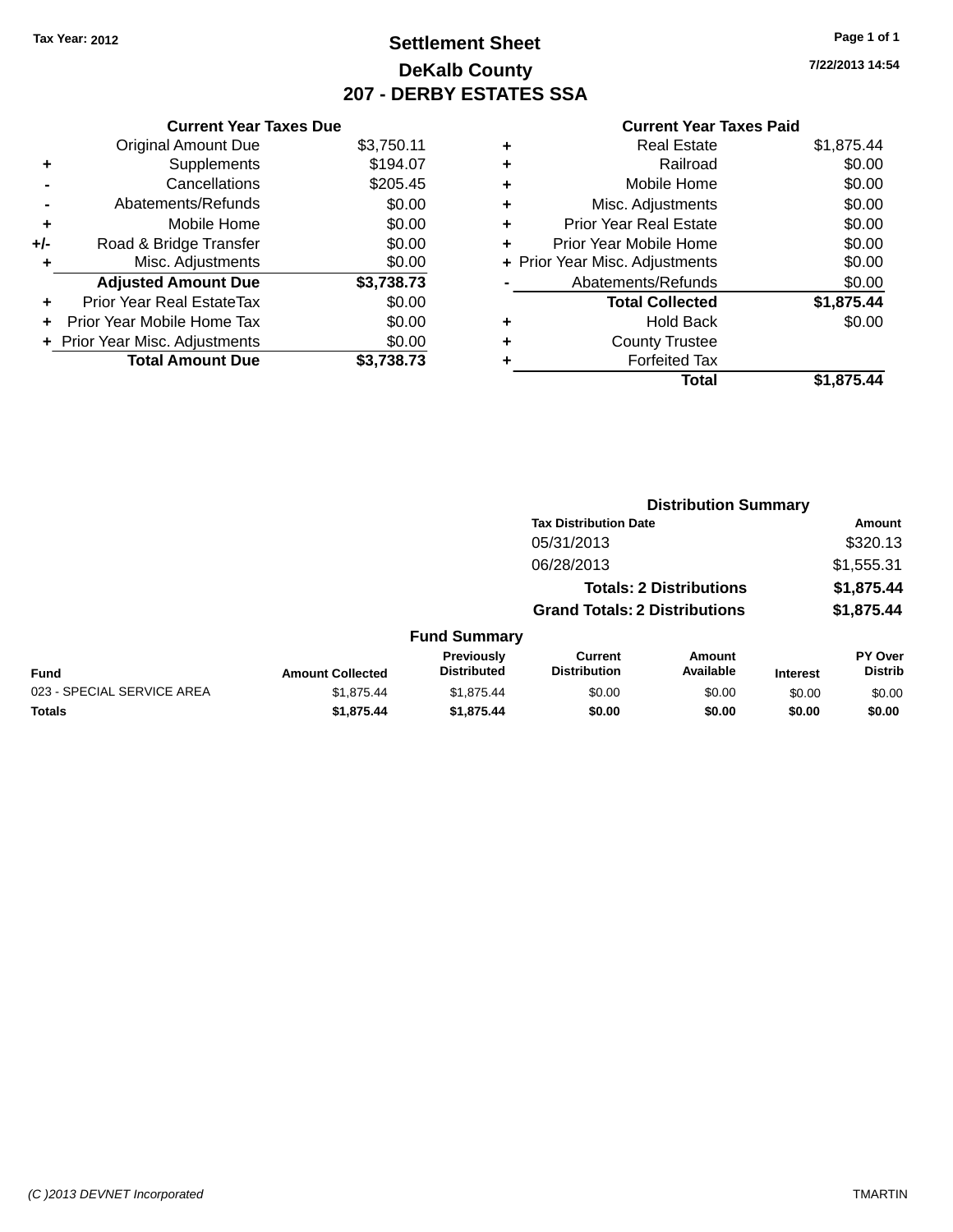### **Settlement Sheet Tax Year: 2012 Page 1 of 1 DeKalb County 213 - GENOA OAK CREEK EST SSA#4**

**Current Year Taxes Due** Original Amount Due \$1,514.53 **+** Supplements \$0.00 **-** Cancellations \$0.00 **-** Abatements/Refunds \$0.00 **+** Mobile Home \$0.00 **+/-** Road & Bridge Transfer \$0.00 **+** Misc. Adjustments \$0.00 **Adjusted Amount Due \$1,514.53 +** Prior Year Real EstateTax \$0.00 **+** Prior Year Mobile Home Tax \$0.00 **+ Prior Year Misc. Adjustments**  $$0.00$ **Total Amount Due \$1,514.53**

#### **Current Year Taxes Paid**

|   | <b>Real Estate</b>             | \$769.65 |
|---|--------------------------------|----------|
| ٠ | Railroad                       | \$0.00   |
| ٠ | Mobile Home                    | \$0.00   |
| ٠ | Misc. Adjustments              | \$0.00   |
| ٠ | <b>Prior Year Real Estate</b>  | \$0.00   |
| ٠ | Prior Year Mobile Home         | \$0.00   |
|   | + Prior Year Misc. Adjustments | \$0.00   |
|   | Abatements/Refunds             | \$0.00   |
|   | <b>Total Collected</b>         | \$769.65 |
| ٠ | <b>Hold Back</b>               | \$0.00   |
| ٠ | <b>County Trustee</b>          |          |
|   | <b>Forfeited Tax</b>           |          |
|   | Total                          | \$769.65 |
|   |                                |          |

|                            |                         |                                  |                                       | <b>Distribution Summary</b>    |                 |                                  |
|----------------------------|-------------------------|----------------------------------|---------------------------------------|--------------------------------|-----------------|----------------------------------|
|                            |                         |                                  | <b>Tax Distribution Date</b>          |                                |                 | <b>Amount</b>                    |
|                            |                         |                                  | 05/31/2013                            |                                |                 | \$24.79                          |
|                            |                         |                                  | 06/28/2013                            |                                |                 | \$744.86                         |
|                            |                         |                                  |                                       | <b>Totals: 2 Distributions</b> |                 | \$769.65                         |
|                            |                         |                                  | <b>Grand Totals: 2 Distributions</b>  |                                |                 | \$769.65                         |
|                            |                         | <b>Fund Summary</b>              |                                       |                                |                 |                                  |
| Fund                       | <b>Amount Collected</b> | Previously<br><b>Distributed</b> | <b>Current</b><br><b>Distribution</b> | Amount<br>Available            | <b>Interest</b> | <b>PY Over</b><br><b>Distrib</b> |
| 023 - SPECIAL SERVICE AREA | \$769.65                | \$769.65                         | \$0.00                                | \$0.00                         | \$0.00          | \$0.00                           |
| Totals                     | \$769.65                | \$769.65                         | \$0.00                                | \$0.00                         | \$0.00          | \$0.00                           |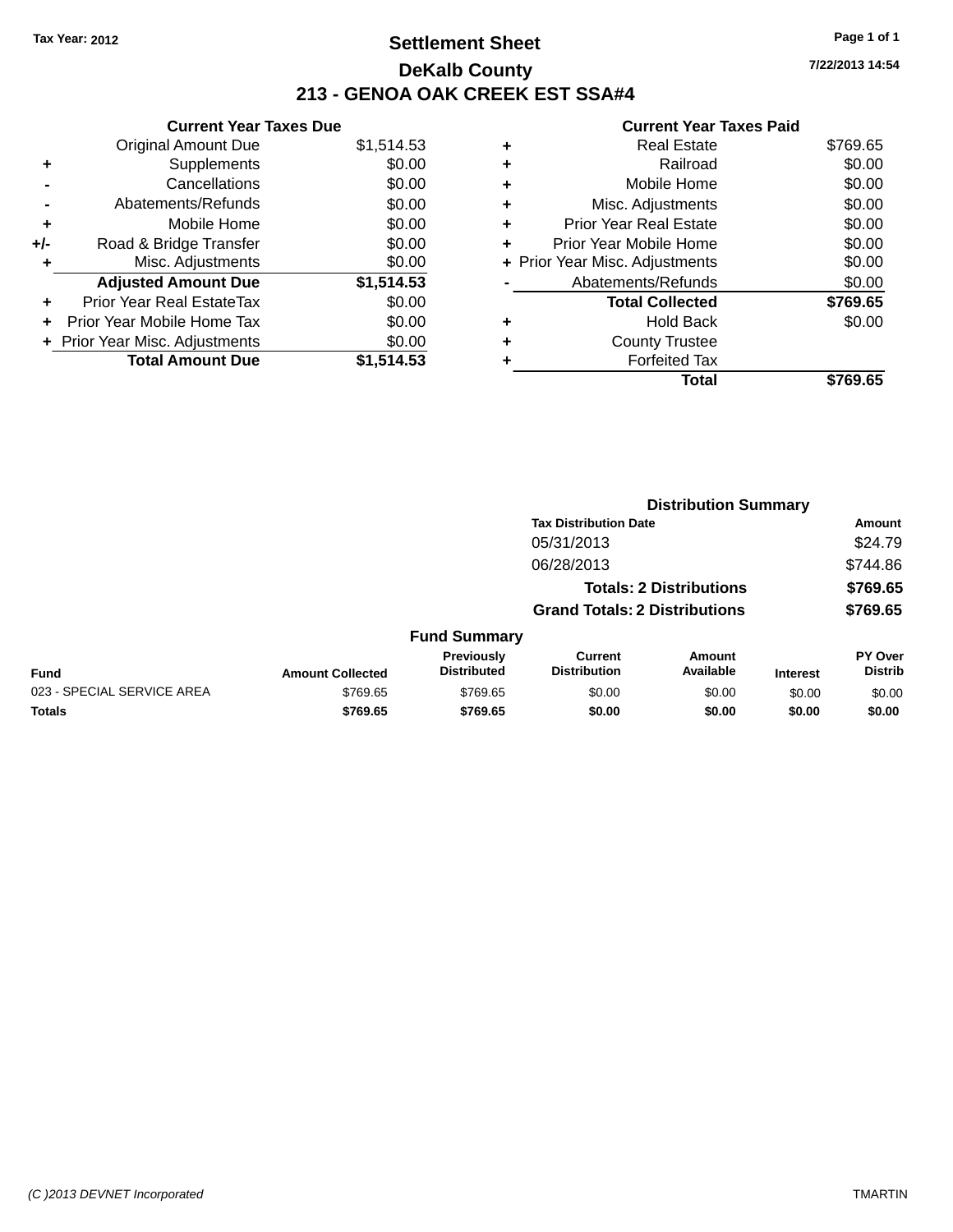**+** Misc. Adjustments

### **Settlement Sheet Tax Year: 2012 Page 1 of 1 DeKalb County AF-DK #5 - AFTON DEKALB DRAINAGE #5**

**Current Year Taxes Due** Original Amount Due \$11,325.24 **+** Supplements \$203.52 **-** Cancellations \$203.52 **-** Abatements/Refunds \$0.00 **+** Mobile Home \$0.00 **+/-** Road & Bridge Transfer \$0.00<br> **+** Misc. Adjustments \$0.00

**Adjusted Amount Due \$11,325.24**

**Total Amount Due \$11,325.24**

**+** Prior Year Real EstateTax \$0.00 **+** Prior Year Mobile Home Tax \$0.00 **+ Prior Year Misc. Adjustments**  $$0.00$ 

|   | <b>Current Year Taxes Paid</b> |            |
|---|--------------------------------|------------|
|   | <b>Real Estate</b>             | \$7,678.56 |
| ٠ | Railroad                       | \$0.00     |
| ٠ | Mobile Home                    | \$0.00     |
| ٠ | Misc. Adjustments              | \$0.00     |
| ٠ | Prior Year Real Estate         | \$0.00     |
| ٠ | Prior Year Mobile Home         | \$0.00     |
|   | + Prior Year Misc. Adjustments | \$0.00     |
|   | Abatements/Refunds             | \$0.00     |
|   | <b>Total Collected</b>         | \$7,678.56 |
|   | <b>Hold Back</b>               | \$0.00     |
|   | <b>County Trustee</b>          |            |
|   | <b>Forfeited Tax</b>           |            |
|   | Total                          | \$7.678.56 |

**Distribution Summary**

|                 |                         |                                         | <b>Tax Distribution Date</b>          |                                |                 | Amount                           |
|-----------------|-------------------------|-----------------------------------------|---------------------------------------|--------------------------------|-----------------|----------------------------------|
|                 |                         |                                         | 05/31/2013                            |                                |                 | \$1,200.28                       |
|                 |                         |                                         | 06/28/2013                            |                                |                 | \$6,478.28                       |
|                 |                         |                                         |                                       | <b>Totals: 2 Distributions</b> |                 | \$7,678.56                       |
|                 |                         |                                         | <b>Grand Totals: 2 Distributions</b>  |                                |                 | \$7,678.56                       |
|                 |                         | <b>Fund Summary</b>                     |                                       |                                |                 |                                  |
| <b>Fund</b>     | <b>Amount Collected</b> | <b>Previously</b><br><b>Distributed</b> | <b>Current</b><br><b>Distribution</b> | Amount<br>Available            | <b>Interest</b> | <b>PY Over</b><br><b>Distrib</b> |
| 001 - CORPORATE | \$7,678.56              | \$7,678.56                              | \$0.00                                | \$0.00                         | \$0.00          | \$0.00                           |
| <b>Totals</b>   | \$7,678.56              | \$7,678.56                              | \$0.00                                | \$0.00                         | \$0.00          | \$0.00                           |
|                 |                         |                                         |                                       |                                |                 |                                  |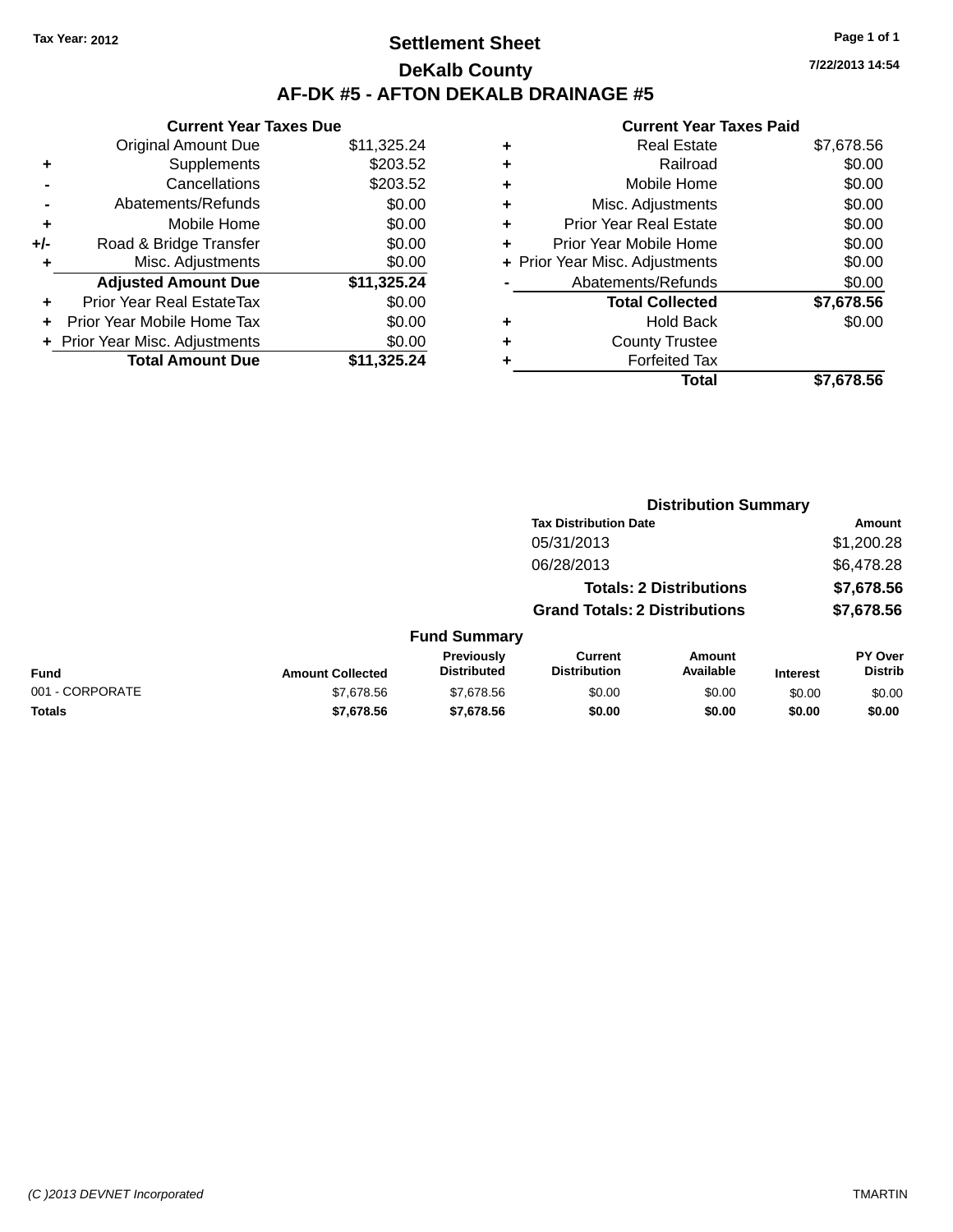### **Settlement Sheet Tax Year: 2012 Page 1 of 1 DeKalb County AF-MI #4 - AF/ MI/ DK DRAINAGE #4**

|     | <b>Current Year Taxes Due</b>  |            |
|-----|--------------------------------|------------|
|     | <b>Original Amount Due</b>     | \$7,590.74 |
| ٠   | Supplements                    | \$0.70     |
|     | Cancellations                  | \$0.70     |
|     | Abatements/Refunds             | \$0.00     |
| ٠   | Mobile Home                    | \$0.00     |
| +/- | Road & Bridge Transfer         | \$0.00     |
| ٠   | Misc. Adjustments              | \$0.00     |
|     | <b>Adjusted Amount Due</b>     | \$7,590.74 |
| ٠   | Prior Year Real EstateTax      | \$0.00     |
|     | Prior Year Mobile Home Tax     | \$0.00     |
|     | + Prior Year Misc. Adjustments | \$0.00     |
|     | <b>Total Amount Due</b>        | \$7.590.74 |
|     |                                |            |

#### **Current Year Taxes Paid +** Real Estate \$4,907.58 **+** Railroad \$0.00 **+** Mobile Home \$0.00 **+** Misc. Adjustments \$0.00 **+** Prior Year Real Estate \$0.00 **+** Prior Year Mobile Home \$0.00<br> **+** Prior Year Misc. Adjustments \$0.00 **+** Prior Year Misc. Adjustments

|   | Total                  | \$4,907.58 |
|---|------------------------|------------|
| ٠ | <b>Forfeited Tax</b>   |            |
| ٠ | <b>County Trustee</b>  |            |
| ٠ | <b>Hold Back</b>       | \$0.00     |
|   | <b>Total Collected</b> | \$4,907.58 |
|   | Abatements/Refunds     | \$0.00     |

|              |                                  | <b>Distribution Summary</b>          |                                |         |                                  |
|--------------|----------------------------------|--------------------------------------|--------------------------------|---------|----------------------------------|
|              |                                  | <b>Tax Distribution Date</b>         |                                |         | Amount                           |
|              |                                  | 05/31/2013                           |                                |         | \$1,187.14                       |
|              |                                  | 06/28/2013                           |                                |         | \$3,663.77                       |
|              |                                  | 07/26/2013                           |                                |         | \$56.67                          |
|              |                                  |                                      | <b>Totals: 3 Distributions</b> |         | \$4,907.58                       |
|              |                                  | <b>Grand Totals: 3 Distributions</b> |                                |         | \$4,907.58                       |
|              | <b>Fund Summary</b>              |                                      |                                |         |                                  |
| st Colloctod | <b>Previously</b><br>Distributed | Current<br><b>Distribution</b>       | Amount<br>Available            | Intract | <b>PY Over</b><br><b>Distrib</b> |

| <b>Fund</b>     | <b>Amount Collected</b> | <b>Previously</b><br><b>Distributed</b> | Current<br><b>Distribution</b> | Amount<br>Available | <b>Interest</b> | <b>PY Over</b><br><b>Distrib</b> |
|-----------------|-------------------------|-----------------------------------------|--------------------------------|---------------------|-----------------|----------------------------------|
| 001 - CORPORATE | \$4.907.58              | \$4.850.91                              | \$56.67                        | \$0.00              | \$0.00          | \$0.00                           |
| <b>Totals</b>   | \$4,907.58              | \$4,850.91                              | \$56.67                        | \$0.00              | \$0.00          | \$0.00                           |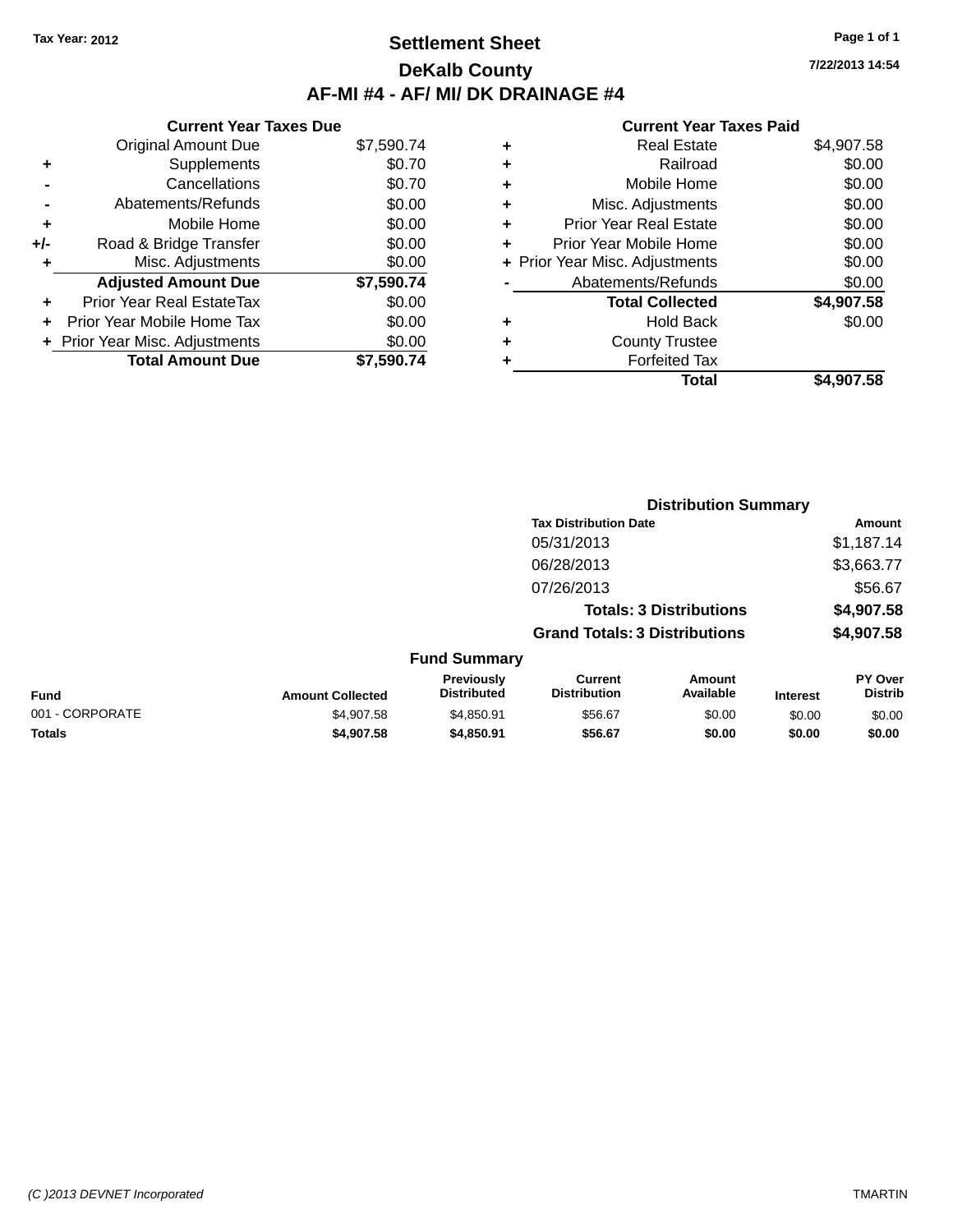### **Settlement Sheet Tax Year: 2012 Page 1 of 1 DeKalb County CL-SH #7 - CLINTON/SHABBONA DRN #7**

| <b>Current Year Taxes Paid</b> |
|--------------------------------|
|--------------------------------|

|       | <b>Current Year Taxes Due</b>  |        |
|-------|--------------------------------|--------|
|       | Original Amount Due            | \$0.00 |
|       | Supplements                    | \$0.00 |
|       | Cancellations                  | \$0.00 |
|       | Abatements/Refunds             | \$0.00 |
| ٠     | Mobile Home                    | \$0.00 |
| $+/-$ | Road & Bridge Transfer         | \$0.00 |
| ٠     | Misc. Adjustments              | \$0.00 |
|       | <b>Adjusted Amount Due</b>     | \$0.00 |
|       | Prior Year Real EstateTax      | \$0.00 |
|       | Prior Year Mobile Home Tax     | \$0.00 |
|       | + Prior Year Misc. Adjustments | \$0.00 |
|       | <b>Total Amount Due</b>        | \$0.00 |
|       |                                |        |

|   | <b>Real Estate</b>             | \$0.00 |
|---|--------------------------------|--------|
| ٠ | Railroad                       | \$0.00 |
| ٠ | Mobile Home                    | \$0.00 |
| ٠ | Misc. Adjustments              | \$0.00 |
| ٠ | <b>Prior Year Real Estate</b>  | \$0.00 |
| ٠ | Prior Year Mobile Home         | \$0.00 |
|   | + Prior Year Misc. Adjustments | \$0.00 |
|   | Abatements/Refunds             | \$0.00 |
|   | <b>Total Collected</b>         | \$0.00 |
|   | <b>Hold Back</b>               | \$0.00 |
| ٠ | <b>County Trustee</b>          |        |
|   | <b>Forfeited Tax</b>           |        |
|   | Total                          |        |

| <b>Fund Summary</b> |                         |                                         |                                |                     |                 |                                  |
|---------------------|-------------------------|-----------------------------------------|--------------------------------|---------------------|-----------------|----------------------------------|
| <b>Fund</b>         | <b>Amount Collected</b> | <b>Previously</b><br><b>Distributed</b> | Current<br><b>Distribution</b> | Amount<br>Available | <b>Interest</b> | <b>PY Over</b><br><b>Distrib</b> |
| 001 - CORPORATE     | \$0.00                  | \$0.00                                  | \$0.00                         | \$0.00              | \$0.00          | \$0.00                           |
| <b>Totals</b>       | \$0.00                  | \$0.00                                  | \$0.00                         | \$0.00              | \$0.00          | \$0.00                           |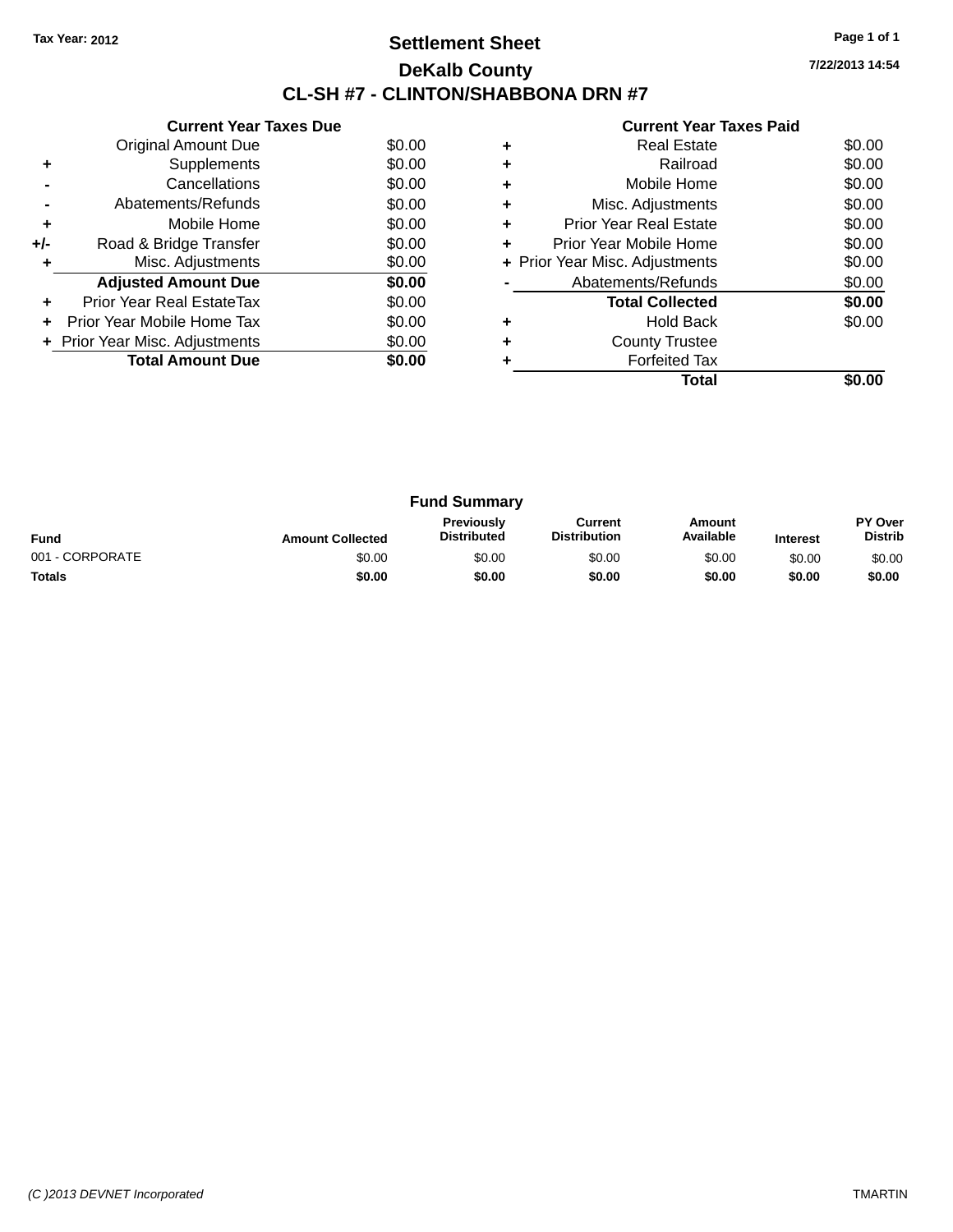### **Settlement Sheet Tax Year: 2012 Page 1 of 1 DeKalb County CO SBA #10 - CORTLAND SBA #10**

**7/22/2013 14:54**

|     | <b>Current Year Taxes Due</b>  |                |
|-----|--------------------------------|----------------|
|     | <b>Original Amount Due</b>     | \$1,142,739.00 |
| ٠   | Supplements                    | \$0.00         |
|     | Cancellations                  | \$0.00         |
|     | Abatements/Refunds             | \$0.00         |
| ٠   | Mobile Home                    | \$0.00         |
| +/- | Road & Bridge Transfer         | \$0.00         |
|     | Misc. Adjustments              | \$0.00         |
|     | <b>Adjusted Amount Due</b>     | \$1,142,739.00 |
| ٠   | Prior Year Real EstateTax      | \$0.00         |
|     | Prior Year Mobile Home Tax     | \$0.00         |
|     | + Prior Year Misc. Adjustments | \$0.00         |
|     | <b>Total Amount Due</b>        | \$1,142,739.00 |
|     |                                |                |

|   | Total                          |        |
|---|--------------------------------|--------|
|   | <b>Forfeited Tax</b>           |        |
|   | <b>County Trustee</b>          |        |
|   | <b>Hold Back</b>               | \$0.00 |
|   | <b>Total Collected</b>         | \$0.00 |
|   | Abatements/Refunds             | \$0.00 |
|   | + Prior Year Misc. Adjustments | \$0.00 |
| ٠ | Prior Year Mobile Home         | \$0.00 |
| ٠ | <b>Prior Year Real Estate</b>  | \$0.00 |
| ٠ | Misc. Adjustments              | \$0.00 |
|   | Mobile Home                    | \$0.00 |
|   | Railroad                       | \$0.00 |
|   | <b>Real Estate</b>             | \$0.00 |

| <b>Fund Summary</b>        |                         |                                  |                                |                     |                 |                           |
|----------------------------|-------------------------|----------------------------------|--------------------------------|---------------------|-----------------|---------------------------|
| <b>Fund</b>                | <b>Amount Collected</b> | Previously<br><b>Distributed</b> | Current<br><b>Distribution</b> | Amount<br>Available | <b>Interest</b> | PY Over<br><b>Distrib</b> |
| 023 - SPECIAL SERVICE AREA | \$0.00                  | \$0.00                           | \$0.00                         | \$0.00              | \$0.00          | \$0.00                    |
| <b>Totals</b>              | \$0.00                  | \$0.00                           | \$0.00                         | \$0.00              | \$0.00          | \$0.00                    |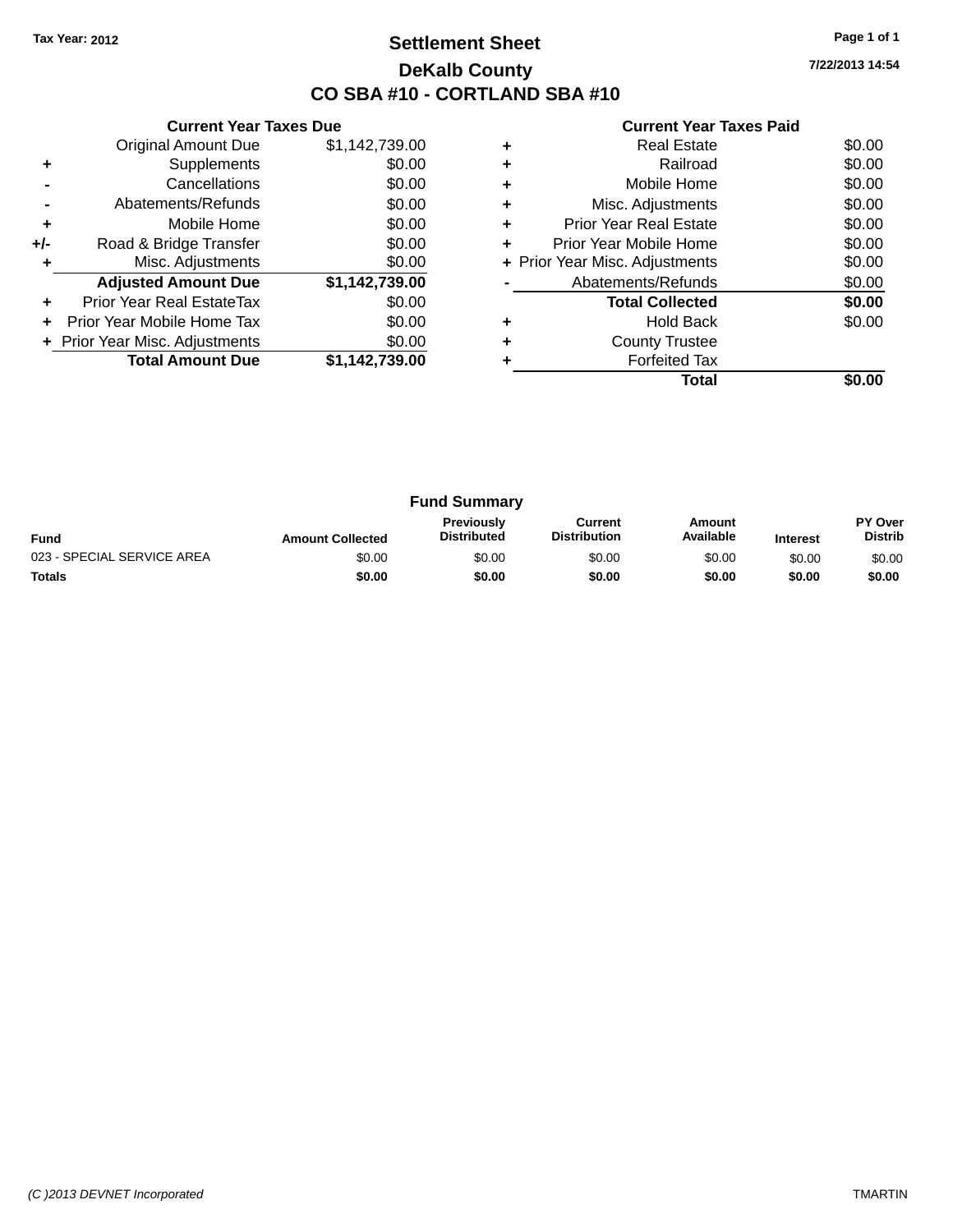### **Settlement Sheet Tax Year: 2012 Page 1 of 1 DeKalb County COON #1 - COON CREEK DRAINAGE #1**

**7/22/2013 14:54**

| <b>Original Amount Due</b>     | \$11,823.46                   |
|--------------------------------|-------------------------------|
| Supplements                    | \$15.00                       |
| Cancellations                  | \$15.00                       |
| Abatements/Refunds             | \$0.00                        |
| Mobile Home                    | \$0.00                        |
| Road & Bridge Transfer         | \$0.00                        |
| Misc. Adjustments              | \$0.00                        |
| <b>Adjusted Amount Due</b>     | \$11,823.46                   |
| Prior Year Real EstateTax      | \$0.00                        |
| Prior Year Mobile Home Tax     | \$0.00                        |
| + Prior Year Misc. Adjustments | \$0.00                        |
| <b>Total Amount Due</b>        | \$11,823,46                   |
|                                |                               |
|                                | <b>Current Year Taxes Due</b> |

|   | <b>Real Estate</b>             | \$7,357.28 |
|---|--------------------------------|------------|
| ٠ | Railroad                       | \$0.00     |
| ٠ | Mobile Home                    | \$0.00     |
| ٠ | Misc. Adjustments              | \$0.00     |
| ٠ | <b>Prior Year Real Estate</b>  | \$0.00     |
| ٠ | Prior Year Mobile Home         | \$0.00     |
|   | + Prior Year Misc. Adjustments | \$0.00     |
|   | Abatements/Refunds             | \$0.00     |
|   | <b>Total Collected</b>         | \$7,357.28 |
| ٠ | <b>Hold Back</b>               | \$0.00     |
| ٠ | <b>County Trustee</b>          |            |
|   | <b>Forfeited Tax</b>           |            |
|   | Total                          | \$7,357.28 |
|   |                                |            |

|                 |                         |                                  |                                       | <b>Distribution Summary</b>    |                 |                           |
|-----------------|-------------------------|----------------------------------|---------------------------------------|--------------------------------|-----------------|---------------------------|
|                 |                         |                                  | <b>Tax Distribution Date</b>          |                                |                 | Amount                    |
|                 |                         |                                  | 05/31/2013                            |                                |                 | \$2,461.49                |
|                 |                         |                                  | 06/28/2013                            |                                |                 | \$4,822.47                |
|                 |                         |                                  | 07/26/2013                            |                                |                 | \$73.32                   |
|                 |                         |                                  |                                       | <b>Totals: 3 Distributions</b> |                 | \$7,357.28                |
|                 |                         |                                  | <b>Grand Totals: 3 Distributions</b>  |                                |                 | \$7,357.28                |
|                 |                         | <b>Fund Summary</b>              |                                       |                                |                 |                           |
| <b>Fund</b>     | <b>Amount Collected</b> | Previously<br><b>Distributed</b> | <b>Current</b><br><b>Distribution</b> | Amount<br>Available            | <b>Interest</b> | PY Over<br><b>Distrib</b> |
| 001 - CORPORATE | \$7,357.28              | \$7,283.96                       | \$73.32                               | \$0.00                         | \$0.00          | \$0.00                    |
| <b>Totals</b>   | \$7,357.28              | \$7,283.96                       | \$73.32                               | \$0.00                         | \$0.00          | \$0.00                    |
|                 |                         |                                  |                                       |                                |                 |                           |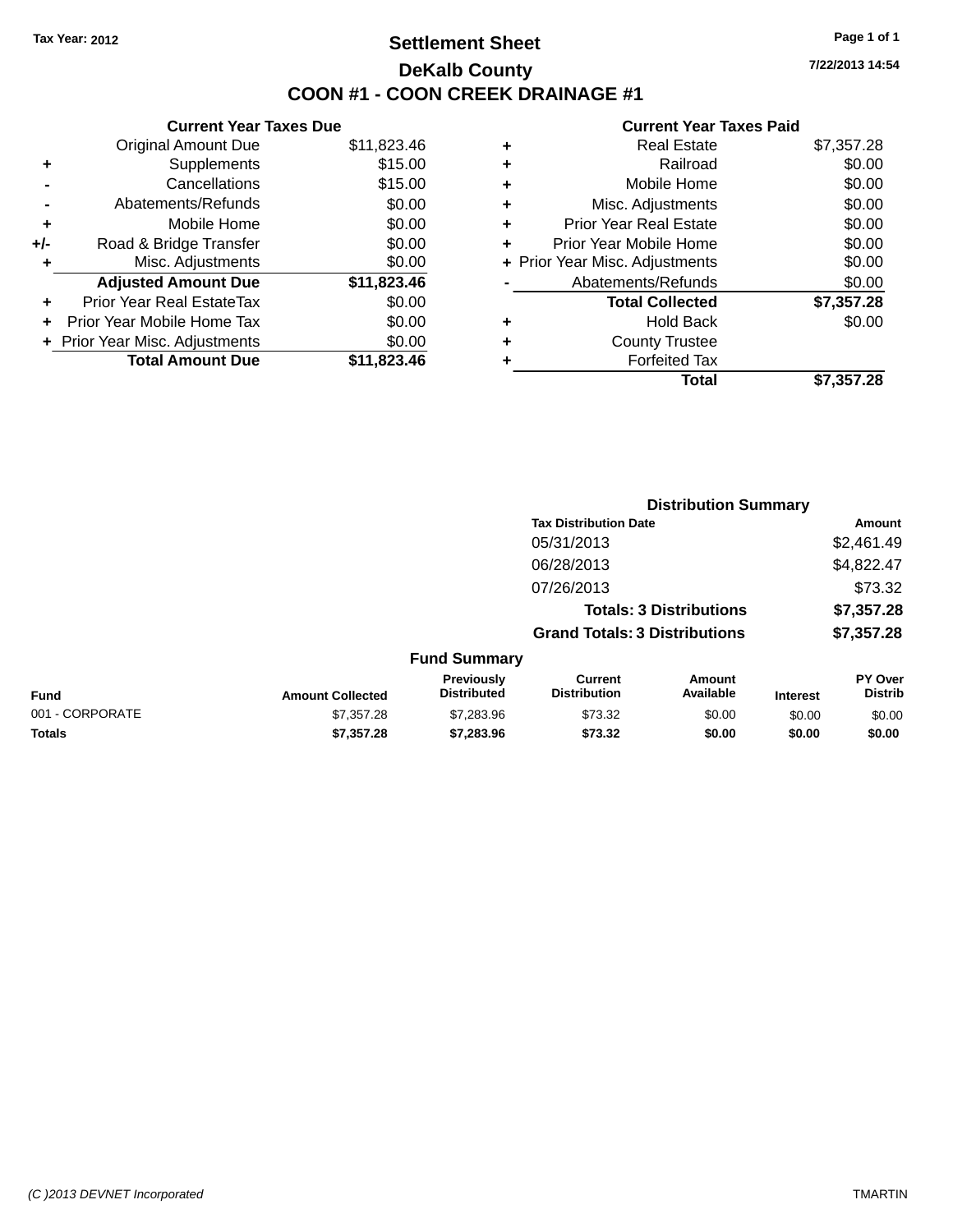#### **Settlement Sheet Tax Year: 2012 Page 1 of 1 DeKalb County CO-PI #15 - CORTLAND PIERCE DRAINAGE**

**7/22/2013 14:54**

|     | <b>Current Year Taxes Due</b>  |             |
|-----|--------------------------------|-------------|
|     | <b>Original Amount Due</b>     | \$10,699.98 |
| ÷   | Supplements                    | \$0.00      |
|     | Cancellations                  | \$0.00      |
|     | Abatements/Refunds             | \$0.00      |
| ÷   | Mobile Home                    | \$0.00      |
| +/- | Road & Bridge Transfer         | \$0.00      |
|     | Misc. Adjustments              | \$0.00      |
|     | <b>Adjusted Amount Due</b>     | \$10,699.98 |
| ÷   | Prior Year Real EstateTax      | \$0.00      |
|     | Prior Year Mobile Home Tax     | \$0.00      |
|     | + Prior Year Misc. Adjustments | \$0.00      |
|     | <b>Total Amount Due</b>        | \$10,699.98 |
|     |                                |             |

|   | <b>Real Estate</b>             | \$5,414.63 |
|---|--------------------------------|------------|
| ٠ | Railroad                       | \$0.00     |
| ٠ | Mobile Home                    | \$0.00     |
| ٠ | Misc. Adjustments              | \$0.00     |
| ٠ | <b>Prior Year Real Estate</b>  | \$0.00     |
| ٠ | Prior Year Mobile Home         | \$0.00     |
|   | + Prior Year Misc. Adjustments | \$0.00     |
|   | Abatements/Refunds             | \$0.00     |
|   | <b>Total Collected</b>         | \$5,414.63 |
| ٠ | <b>Hold Back</b>               | \$0.00     |
| ٠ | <b>County Trustee</b>          |            |
| ٠ | <b>Forfeited Tax</b>           |            |
|   | <b>Total</b>                   | \$5.414.63 |
|   |                                |            |

|                 |                         |                                  | <b>Distribution Summary</b>           |                                |                 |                           |
|-----------------|-------------------------|----------------------------------|---------------------------------------|--------------------------------|-----------------|---------------------------|
|                 |                         |                                  | <b>Tax Distribution Date</b>          |                                |                 | Amount                    |
|                 |                         |                                  | 05/31/2013                            |                                |                 | \$1,690.72                |
|                 |                         |                                  | 06/28/2013                            |                                |                 | \$3,688.91                |
|                 |                         |                                  | 07/26/2013                            |                                |                 | \$35.00                   |
|                 |                         |                                  |                                       | <b>Totals: 3 Distributions</b> |                 | \$5,414.63                |
|                 |                         |                                  | <b>Grand Totals: 3 Distributions</b>  |                                |                 | \$5,414.63                |
|                 |                         | <b>Fund Summary</b>              |                                       |                                |                 |                           |
| <b>Fund</b>     | <b>Amount Collected</b> | Previously<br><b>Distributed</b> | <b>Current</b><br><b>Distribution</b> | Amount<br>Available            | <b>Interest</b> | PY Over<br><b>Distrib</b> |
| 001 - CORPORATE | \$5,414.63              | \$5,379.63                       | \$35.00                               | \$0.00                         | \$0.00          | \$0.00                    |
| <b>Totals</b>   | \$5,414.63              | \$5,379.63                       | \$35.00                               | \$0.00                         | \$0.00          | \$0.00                    |
|                 |                         |                                  |                                       |                                |                 |                           |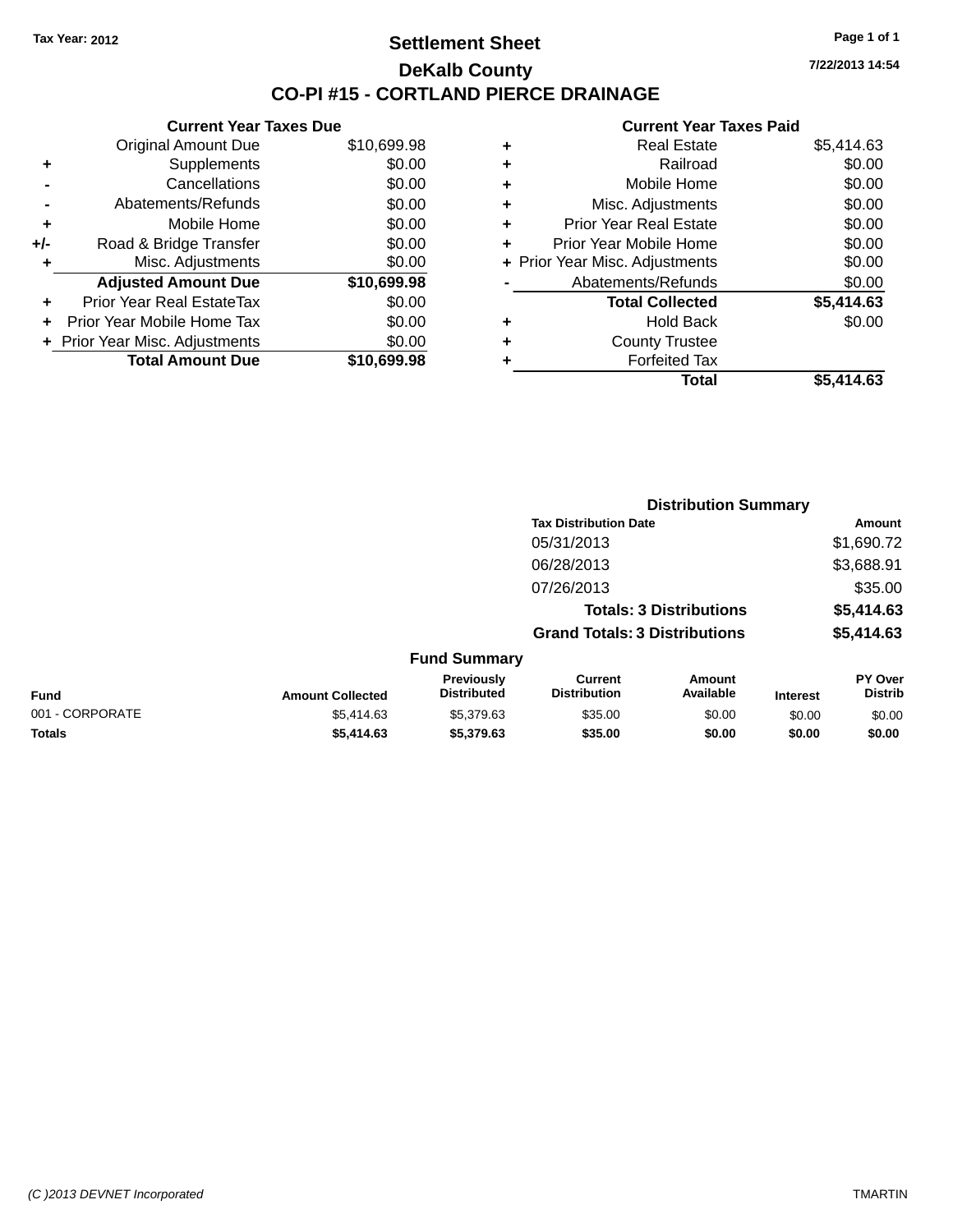### **Settlement Sheet Tax Year: 2012 Page 1 of 1 DeKalb County CO-SBA#5 - CORTLAND SBA #5**

**7/22/2013 14:54**

|     | <b>Current Year Taxes Due</b>     |                |
|-----|-----------------------------------|----------------|
|     | <b>Original Amount Due</b>        | \$1,300,830.00 |
|     | Supplements                       | \$0.00         |
|     | Cancellations                     | \$0.00         |
|     | Abatements/Refunds                | \$0.00         |
| ÷   | Mobile Home                       | \$0.00         |
| +/- | Road & Bridge Transfer            | \$0.00         |
|     | Misc. Adjustments                 | \$0.00         |
|     | <b>Adjusted Amount Due</b>        | \$1,300,830.00 |
| ٠   | Prior Year Real EstateTax         | \$0.00         |
|     | <b>Prior Year Mobile Home Tax</b> | \$0.00         |
|     | + Prior Year Misc. Adjustments    | \$0.00         |
|     | <b>Total Amount Due</b>           | \$1,300,830.00 |
|     |                                   |                |

| <b>Real Estate</b>            | \$0.00                         |
|-------------------------------|--------------------------------|
| Railroad                      | \$0.00                         |
| Mobile Home                   | \$0.00                         |
| Misc. Adjustments             | \$0.00                         |
| <b>Prior Year Real Estate</b> | \$0.00                         |
| Prior Year Mobile Home        | \$0.00                         |
|                               | \$0.00                         |
| Abatements/Refunds            | \$0.00                         |
| <b>Total Collected</b>        | \$0.00                         |
| <b>Hold Back</b>              | \$0.00                         |
| <b>County Trustee</b>         |                                |
| <b>Forfeited Tax</b>          |                                |
| Total                         |                                |
|                               | + Prior Year Misc. Adjustments |

|                            |                         | <b>Fund Summary</b>                     |                                |                     |                 |                           |
|----------------------------|-------------------------|-----------------------------------------|--------------------------------|---------------------|-----------------|---------------------------|
| <b>Fund</b>                | <b>Amount Collected</b> | <b>Previously</b><br><b>Distributed</b> | Current<br><b>Distribution</b> | Amount<br>Available | <b>Interest</b> | PY Over<br><b>Distrib</b> |
| 023 - SPECIAL SERVICE AREA | \$0.00                  | \$0.00                                  | \$0.00                         | \$0.00              | \$0.00          | \$0.00                    |
| <b>Totals</b>              | \$0.00                  | \$0.00                                  | \$0.00                         | \$0.00              | \$0.00          | \$0.00                    |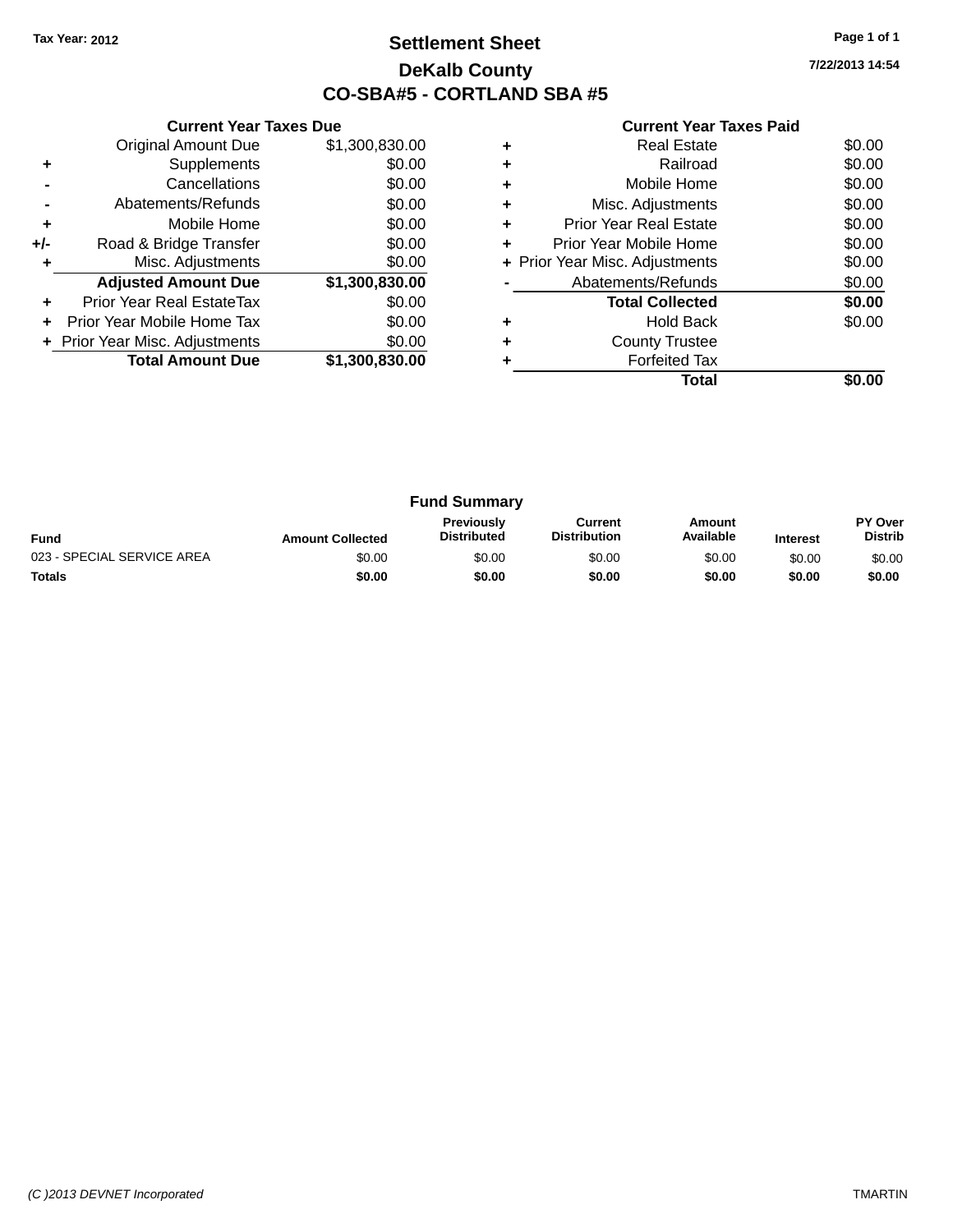### **Settlement Sheet Tax Year: 2012 Page 1 of 1 DeKalb County CO-SBA#6 - CORTLAND SBA #6**

**7/22/2013 14:54**

|     | <b>Current Year Taxes Due</b>  |              |
|-----|--------------------------------|--------------|
|     | <b>Original Amount Due</b>     | \$791,918.00 |
| ٠   | Supplements                    | \$0.00       |
|     | Cancellations                  | \$0.00       |
|     | Abatements/Refunds             | \$0.00       |
| ÷   | Mobile Home                    | \$0.00       |
| +/- | Road & Bridge Transfer         | \$0.00       |
| ٠   | Misc. Adjustments              | \$0.00       |
|     | <b>Adjusted Amount Due</b>     | \$791,918.00 |
| ٠   | Prior Year Real EstateTax      | \$0.00       |
| ÷   | Prior Year Mobile Home Tax     | \$0.00       |
|     | + Prior Year Misc. Adjustments | \$0.00       |
|     | <b>Total Amount Due</b>        | \$791,918.00 |
|     |                                |              |

|   | Real Estate                    | \$0.00 |
|---|--------------------------------|--------|
| ٠ | Railroad                       | \$0.00 |
| ٠ | Mobile Home                    | \$0.00 |
| ٠ | Misc. Adjustments              | \$0.00 |
| ٠ | <b>Prior Year Real Estate</b>  | \$0.00 |
| ٠ | Prior Year Mobile Home         | \$0.00 |
|   | + Prior Year Misc. Adjustments | \$0.00 |
|   | Abatements/Refunds             | \$0.00 |
|   | <b>Total Collected</b>         | \$0.00 |
|   | Hold Back                      | \$0.00 |
| ٠ | <b>County Trustee</b>          |        |
|   | <b>Forfeited Tax</b>           |        |
|   | Total                          |        |

|                            |                         | <b>Fund Summary</b>                     |                                |                     |                 |                                  |
|----------------------------|-------------------------|-----------------------------------------|--------------------------------|---------------------|-----------------|----------------------------------|
| <b>Fund</b>                | <b>Amount Collected</b> | <b>Previously</b><br><b>Distributed</b> | Current<br><b>Distribution</b> | Amount<br>Available | <b>Interest</b> | <b>PY Over</b><br><b>Distrib</b> |
| 023 - SPECIAL SERVICE AREA | \$0.00                  | \$0.00                                  | \$0.00                         | \$0.00              | \$0.00          | \$0.00                           |
| <b>Totals</b>              | \$0.00                  | \$0.00                                  | \$0.00                         | \$0.00              | \$0.00          | \$0.00                           |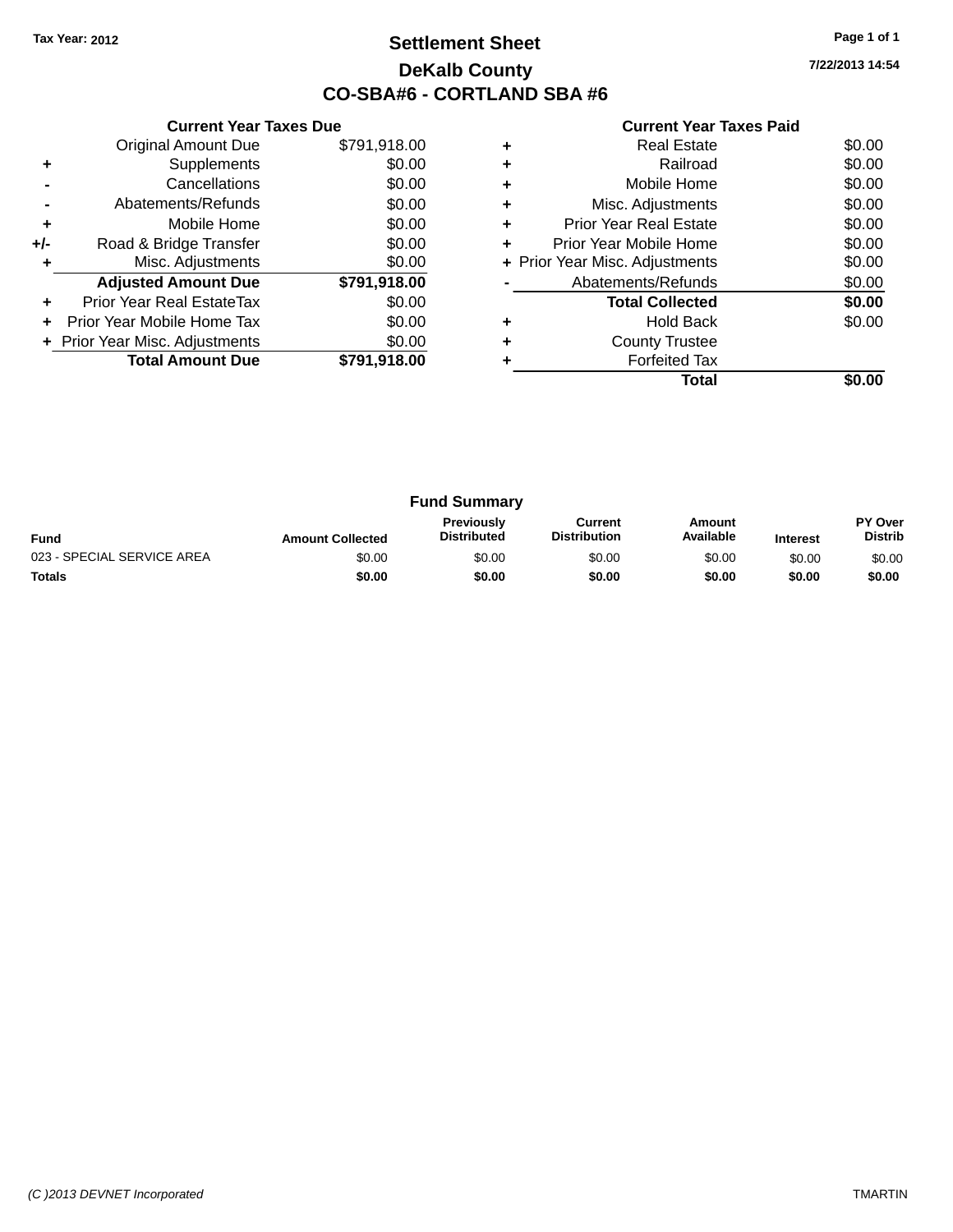### **Settlement Sheet Tax Year: 2012 Page 1 of 1 DeKalb County CO-SBA#9 - CORTLAND SBA #9**

**7/22/2013 14:54**

|     | <b>Current Year Taxes Due</b>    |              |        |
|-----|----------------------------------|--------------|--------|
|     | <b>Original Amount Due</b>       | \$400,235.00 | ٠      |
|     | Supplements                      | \$7,660.00   | ٠      |
|     | Cancellations                    | \$7,660.00   | ٠      |
|     | Abatements/Refunds               | \$0.00       | ٠      |
|     | Mobile Home                      | \$0.00       | ٠      |
| +/- | Road & Bridge Transfer           | \$0.00       | ٠      |
|     | Misc. Adjustments                | \$0.00       | + Prio |
|     | <b>Adjusted Amount Due</b>       | \$400,235.00 |        |
|     | <b>Prior Year Real EstateTax</b> | \$0.00       |        |
|     | Prior Year Mobile Home Tax       | \$0.00       | ٠      |
|     | + Prior Year Misc. Adjustments   | \$0.00       | ٠      |
|     | <b>Total Amount Due</b>          | \$400,235.00 |        |
|     |                                  |              |        |

|   | <b>Real Estate</b>             | \$88,090.00 |
|---|--------------------------------|-------------|
| ٠ | Railroad                       | \$0.00      |
| ٠ | Mobile Home                    | \$0.00      |
| ٠ | Misc. Adjustments              | \$0.00      |
| ٠ | <b>Prior Year Real Estate</b>  | \$0.00      |
| ٠ | Prior Year Mobile Home         | \$0.00      |
|   | + Prior Year Misc. Adjustments | \$0.00      |
|   | Abatements/Refunds             | \$0.00      |
|   | <b>Total Collected</b>         | \$88,090.00 |
| ٠ | <b>Hold Back</b>               | \$0.00      |
| ٠ | <b>County Trustee</b>          |             |
|   | <b>Forfeited Tax</b>           |             |
|   | Total                          | \$88,090.00 |
|   |                                |             |

|                            |                         |                                  | <b>Distribution Summary</b>           |                                |                 |                           |
|----------------------------|-------------------------|----------------------------------|---------------------------------------|--------------------------------|-----------------|---------------------------|
|                            |                         |                                  | <b>Tax Distribution Date</b>          |                                |                 | <b>Amount</b>             |
|                            |                         |                                  | 05/31/2013                            |                                |                 | \$18,192.50               |
|                            |                         |                                  | 06/28/2013                            |                                |                 | \$69,897.50               |
|                            |                         |                                  |                                       | <b>Totals: 2 Distributions</b> |                 | \$88,090.00               |
|                            |                         |                                  | <b>Grand Totals: 2 Distributions</b>  |                                |                 | \$88,090.00               |
|                            |                         | <b>Fund Summary</b>              |                                       |                                |                 |                           |
| Fund                       | <b>Amount Collected</b> | Previously<br><b>Distributed</b> | <b>Current</b><br><b>Distribution</b> | Amount<br>Available            | <b>Interest</b> | PY Over<br><b>Distrib</b> |
| 023 - SPECIAL SERVICE AREA | \$88,090,00             | \$88,090,00                      | \$0.00                                | \$0.00                         | \$0.00          | \$0.00                    |
| <b>Totals</b>              | \$88,090.00             | \$88,090.00                      | \$0.00                                | \$0.00                         | \$0.00          | \$0.00                    |
|                            |                         |                                  |                                       |                                |                 |                           |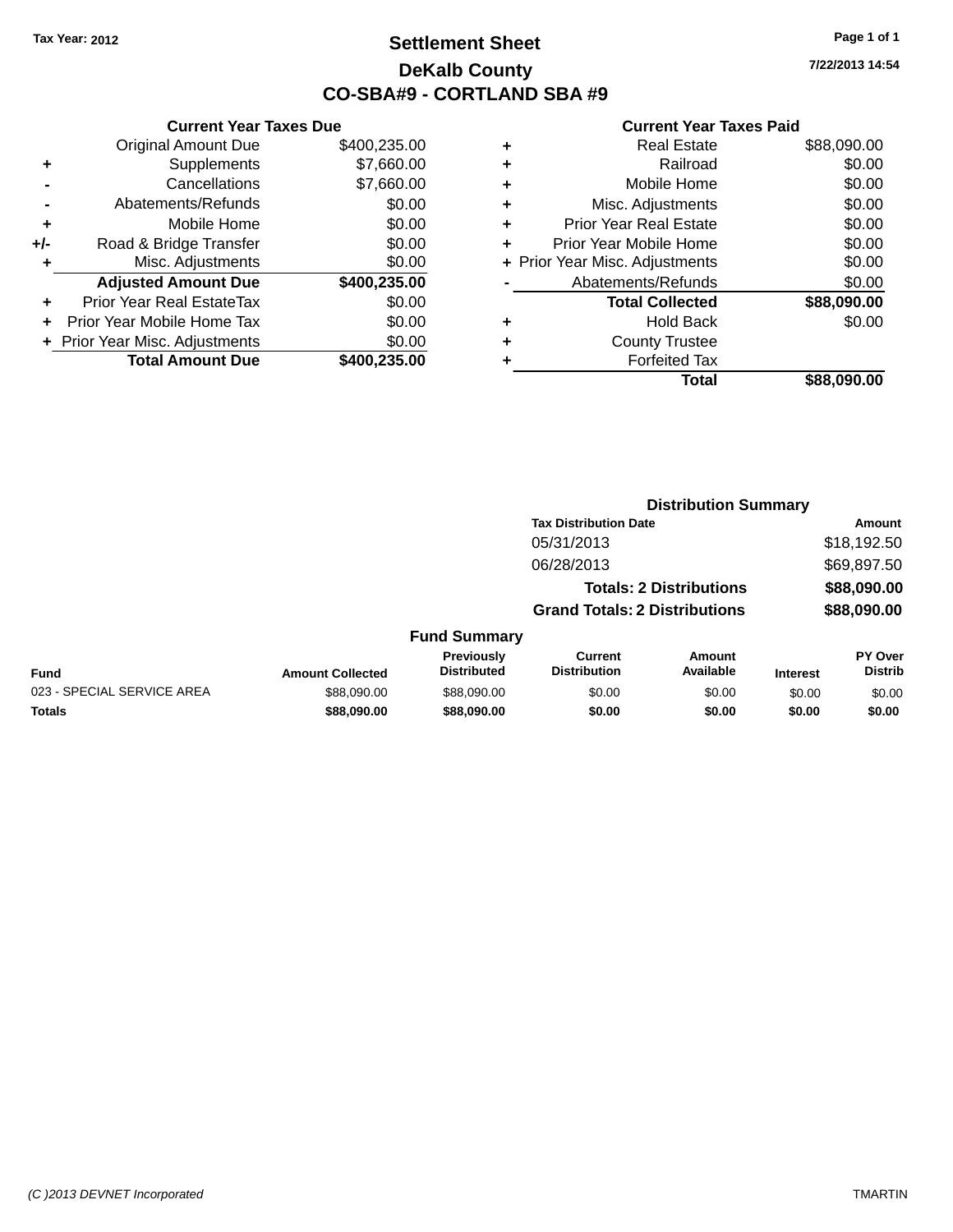### **Settlement Sheet Tax Year: 2012 Page 1 of 1 DeKalb County CO-SSA#1 - CORTLAND SBA #1**

**7/22/2013 14:54**

|   | Total                          | \$200.021.49 |
|---|--------------------------------|--------------|
|   | <b>Forfeited Tax</b>           |              |
| ٠ | <b>County Trustee</b>          |              |
| ٠ | <b>Hold Back</b>               | \$0.00       |
|   | <b>Total Collected</b>         | \$200,021.49 |
|   | Abatements/Refunds             | \$0.00       |
|   | + Prior Year Misc. Adjustments | \$0.00       |
| ٠ | Prior Year Mobile Home         | \$0.00       |
| ٠ | <b>Prior Year Real Estate</b>  | \$0.00       |
| ٠ | Misc. Adjustments              | \$0.00       |
| ٠ | Mobile Home                    | \$0.00       |
| ٠ | Railroad                       | \$0.00       |
|   | <b>Real Estate</b>             | \$200,021.49 |

|     | <b>Current Year Taxes Due</b>  |              |
|-----|--------------------------------|--------------|
|     | <b>Original Amount Due</b>     | \$390,000.06 |
| ٠   | Supplements                    | \$1,673.82   |
|     | Cancellations                  | \$1,673.82   |
|     | Abatements/Refunds             | \$0.00       |
| ٠   | Mobile Home                    | \$0.00       |
| +/- | Road & Bridge Transfer         | \$0.00       |
| ٠   | Misc. Adjustments              | \$0.00       |
|     | <b>Adjusted Amount Due</b>     | \$390,000.06 |
|     | Prior Year Real EstateTax      | \$0.00       |
|     | Prior Year Mobile Home Tax     | \$0.00       |
|     | + Prior Year Misc. Adjustments | \$0.00       |
|     | <b>Total Amount Due</b>        | \$390,000.06 |
|     |                                |              |

|                     |                                      | <b>Distribution Summary</b>    |                |
|---------------------|--------------------------------------|--------------------------------|----------------|
|                     | <b>Tax Distribution Date</b>         |                                | Amount         |
|                     | 05/31/2013                           |                                | \$34,313.31    |
|                     | 06/28/2013                           |                                | \$160,686.72   |
|                     | 07/26/2013                           |                                | \$5,021.46     |
|                     |                                      | <b>Totals: 3 Distributions</b> | \$200,021.49   |
|                     | <b>Grand Totals: 3 Distributions</b> |                                | \$200,021.49   |
| <b>Fund Summary</b> |                                      |                                |                |
| <b>Previously</b>   | Current                              | Amount                         | <b>PY Over</b> |

|                            |                         | Previouslv         | Current      | Amount    |          | <b>PY Over</b> |
|----------------------------|-------------------------|--------------------|--------------|-----------|----------|----------------|
| <b>Fund</b>                | <b>Amount Collected</b> | <b>Distributed</b> | Distribution | Available | Interest | Distrib        |
| 023 - SPECIAL SERVICE AREA | \$200.021.49            | \$195,000.03       | \$5.021.46   | \$0.00    | \$0.00   | \$0.00         |
| <b>Totals</b>              | \$200.021.49            | \$195,000.03       | \$5.021.46   | \$0.00    | \$0.00   | \$0.00         |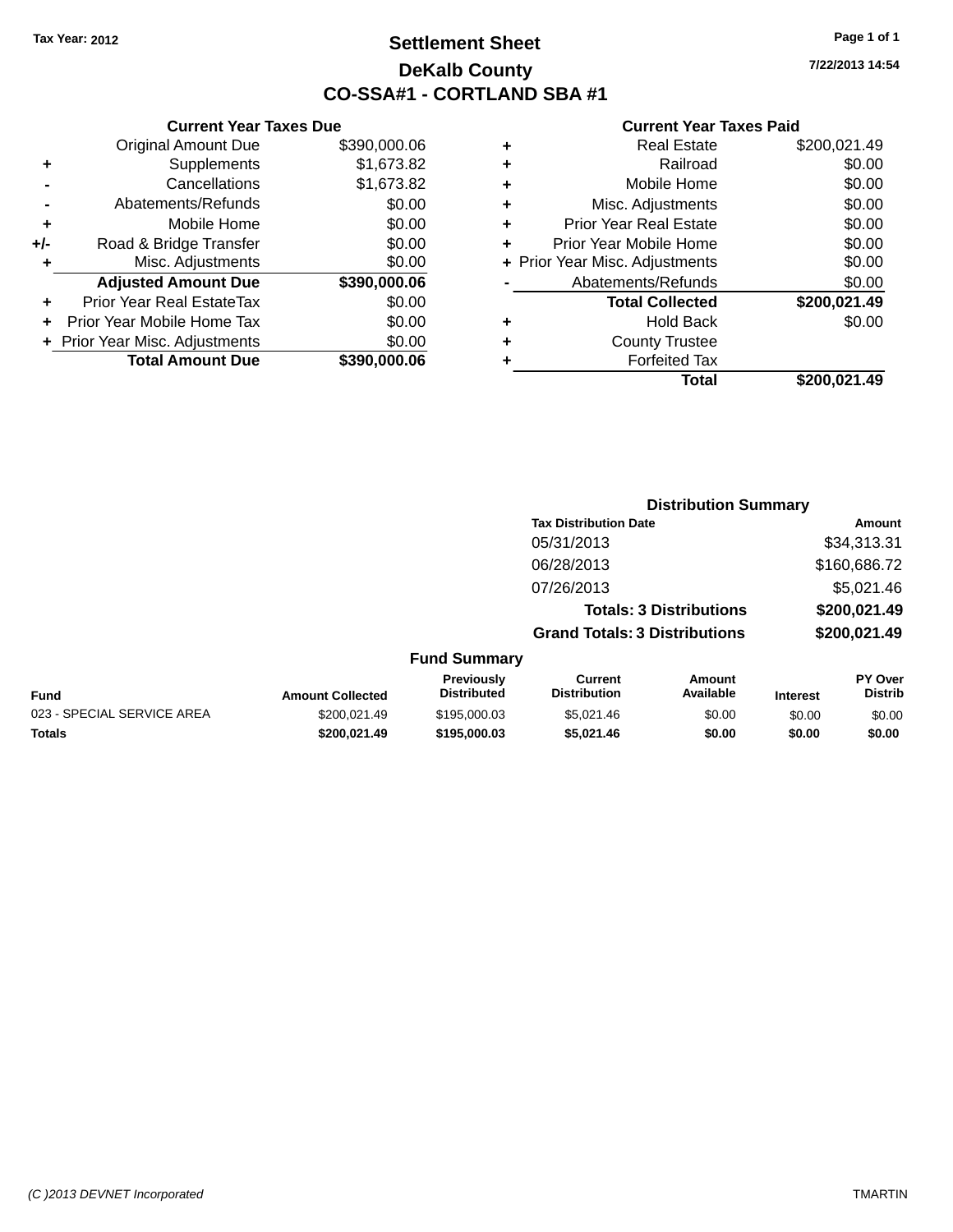### **Settlement Sheet Tax Year: 2012 Page 1 of 1 DeKalb County CO-SSA#4 - CORTLAND SBA #4**

| <b>Current Year Taxes Paid</b> |  |  |  |
|--------------------------------|--|--|--|
|--------------------------------|--|--|--|

|     | <b>Current Year Taxes Due</b>  |                |  |  |  |  |
|-----|--------------------------------|----------------|--|--|--|--|
|     | <b>Original Amount Due</b>     | \$2,791,104.62 |  |  |  |  |
| ٠   | Supplements                    | \$0.00         |  |  |  |  |
|     | Cancellations                  | \$0.00         |  |  |  |  |
|     | Abatements/Refunds             | \$0.00         |  |  |  |  |
| ٠   | Mobile Home                    | \$0.00         |  |  |  |  |
| +/- | Road & Bridge Transfer         | \$0.00         |  |  |  |  |
|     | Misc. Adjustments              | \$0.00         |  |  |  |  |
|     | <b>Adjusted Amount Due</b>     | \$2,791,104.62 |  |  |  |  |
|     | Prior Year Real EstateTax      | \$0.00         |  |  |  |  |
|     | Prior Year Mobile Home Tax     | \$0.00         |  |  |  |  |
|     | + Prior Year Misc. Adjustments | \$0.00         |  |  |  |  |
|     | <b>Total Amount Due</b>        | \$2,791,104.62 |  |  |  |  |
|     |                                |                |  |  |  |  |

| ٠ | Misc. Adjustments              | \$0.00<br>\$0.00 |
|---|--------------------------------|------------------|
| ٠ | Prior Year Real Estate         | \$0.00           |
| ٠ | Prior Year Mobile Home         | \$0.00           |
|   | + Prior Year Misc. Adjustments | \$0.00           |
|   | Abatements/Refunds             | \$0.00           |
|   | <b>Total Collected</b>         | \$0.00           |
|   | <b>Hold Back</b>               | \$0.00           |
| ٠ | <b>County Trustee</b>          |                  |
|   |                                |                  |
|   | <b>Forfeited Tax</b>           |                  |

| <b>Fund Summary</b>        |                         |                                         |                                |                     |                 |                           |
|----------------------------|-------------------------|-----------------------------------------|--------------------------------|---------------------|-----------------|---------------------------|
| <b>Fund</b>                | <b>Amount Collected</b> | <b>Previously</b><br><b>Distributed</b> | Current<br><b>Distribution</b> | Amount<br>Available | <b>Interest</b> | PY Over<br><b>Distrib</b> |
| 023 - SPECIAL SERVICE AREA | \$0.00                  | \$0.00                                  | \$0.00                         | \$0.00              | \$0.00          | \$0.00                    |
| <b>Totals</b>              | \$0.00                  | \$0.00                                  | \$0.00                         | \$0.00              | \$0.00          | \$0.00                    |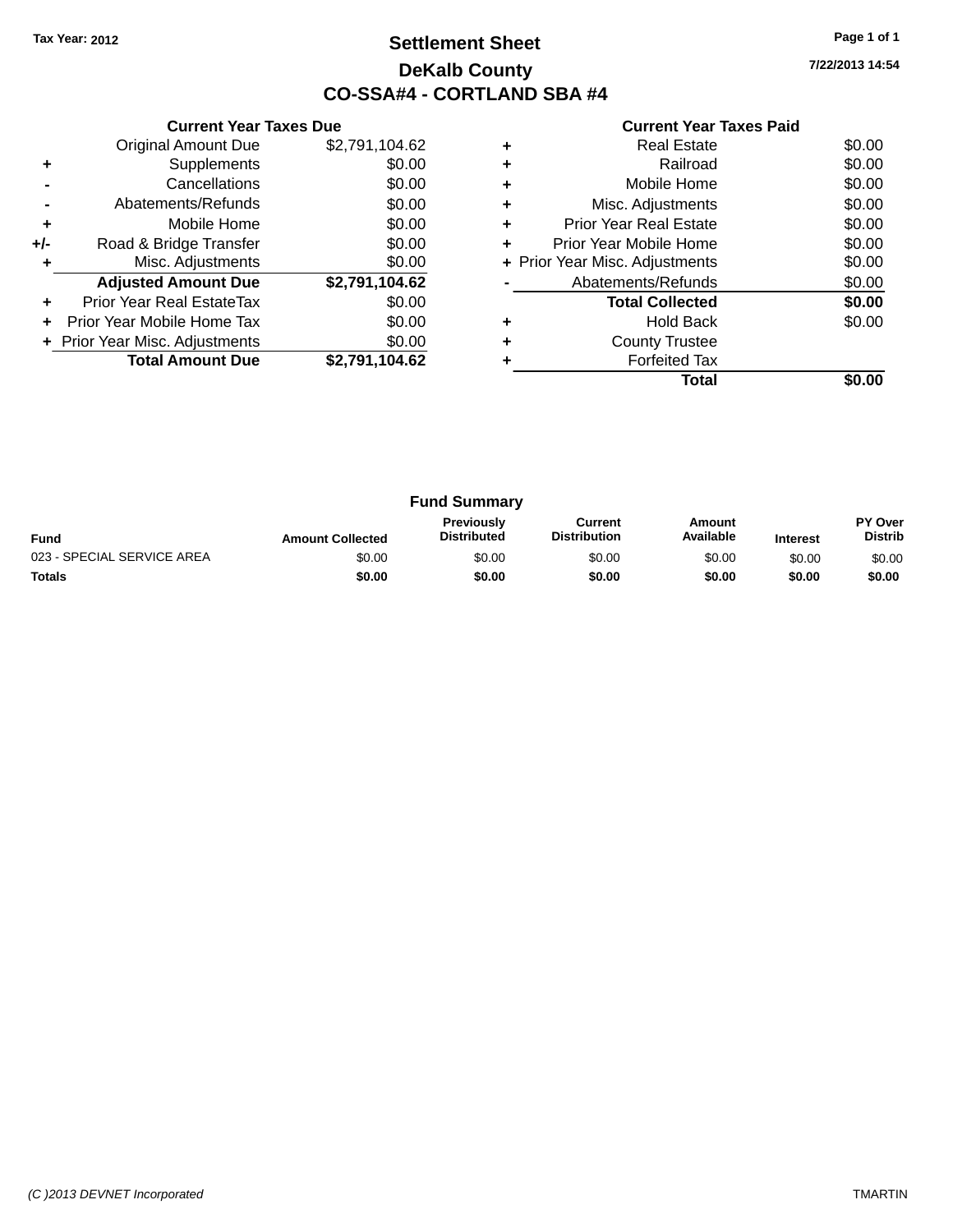### **Settlement Sheet Tax Year: 2012 Page 1 of 1 DeKalb County CO-SSA#7 - CORTLAND SBA #7**

**7/22/2013 14:54**

|     | <b>Current Year Taxes Due</b> |                |
|-----|-------------------------------|----------------|
|     | <b>Original Amount Due</b>    | \$1,155,692.00 |
| ٠   | Supplements                   | \$0.00         |
|     | Cancellations                 | \$0.00         |
|     | Abatements/Refunds            | \$0.00         |
| ٠   | Mobile Home                   | \$0.00         |
| +/- | Road & Bridge Transfer        | \$0.00         |
| ٠   | Misc. Adjustments             | \$0.00         |
|     | <b>Adjusted Amount Due</b>    | \$1,155,692.00 |
| ÷   | Prior Year Real EstateTax     | \$0.00         |
| ÷   | Prior Year Mobile Home Tax    | \$0.00         |
|     | Prior Year Misc. Adjustments  | \$0.00         |
|     | <b>Total Amount Due</b>       | \$1,155,692.00 |
|     |                               |                |

|   | <b>Real Estate</b>             | \$0.00 |
|---|--------------------------------|--------|
| ٠ | Railroad                       | \$0.00 |
| ٠ | Mobile Home                    | \$0.00 |
| ٠ | Misc. Adjustments              | \$0.00 |
| ٠ | <b>Prior Year Real Estate</b>  | \$0.00 |
| ٠ | Prior Year Mobile Home         | \$0.00 |
|   | + Prior Year Misc. Adjustments | \$0.00 |
|   | Abatements/Refunds             | \$0.00 |
|   | <b>Total Collected</b>         | \$0.00 |
|   | <b>Hold Back</b>               | \$0.00 |
| ٠ | <b>County Trustee</b>          |        |
|   | <b>Forfeited Tax</b>           |        |
|   | Total                          |        |

| <b>Fund Summary</b>        |                         |                                         |                                |                     |                 |                                  |
|----------------------------|-------------------------|-----------------------------------------|--------------------------------|---------------------|-----------------|----------------------------------|
| <b>Fund</b>                | <b>Amount Collected</b> | <b>Previously</b><br><b>Distributed</b> | Current<br><b>Distribution</b> | Amount<br>Available | <b>Interest</b> | <b>PY Over</b><br><b>Distrib</b> |
| 023 - SPECIAL SERVICE AREA | \$0.00                  | \$0.00                                  | \$0.00                         | \$0.00              | \$0.00          | \$0.00                           |
| <b>Totals</b>              | \$0.00                  | \$0.00                                  | \$0.00                         | \$0.00              | \$0.00          | \$0.00                           |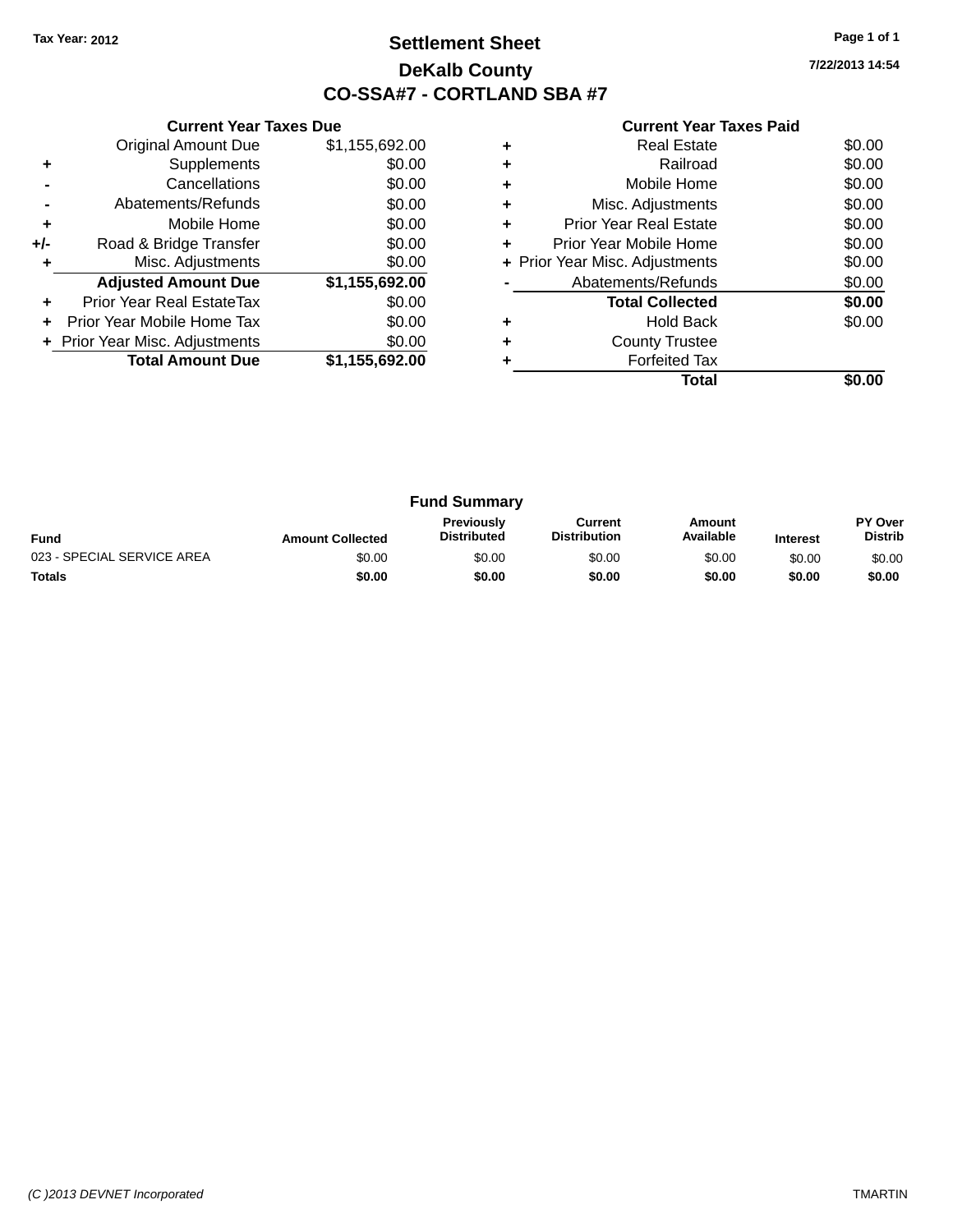### **Settlement Sheet Tax Year: 2012 Page 1 of 1 DeKalb County CO-SSA#8 - CORTLAND SBA #8**

**7/22/2013 14:54**

|     | <b>Current Year Taxes Due</b>  |              |
|-----|--------------------------------|--------------|
|     | <b>Original Amount Due</b>     | \$894,027.30 |
| ٠   | Supplements                    | \$0.00       |
|     | Cancellations                  | \$0.00       |
|     | Abatements/Refunds             | \$0.00       |
| ٠   | Mobile Home                    | \$0.00       |
| +/- | Road & Bridge Transfer         | \$0.00       |
|     | Misc. Adjustments              | \$0.00       |
|     | <b>Adjusted Amount Due</b>     | \$894,027.30 |
| ٠   | Prior Year Real EstateTax      | (\$4,390.32) |
|     | Prior Year Mobile Home Tax     | \$0.00       |
|     | + Prior Year Misc. Adjustments | \$0.00       |
|     | <b>Total Amount Due</b>        | \$889,636.98 |
|     |                                |              |

|   | Total                          | (\$4,390.32) |
|---|--------------------------------|--------------|
|   | <b>Forfeited Tax</b>           |              |
| ٠ | <b>County Trustee</b>          |              |
| ٠ | <b>Hold Back</b>               | \$0.00       |
|   | <b>Total Collected</b>         | (\$4,390.32) |
|   | Abatements/Refunds             | \$0.00       |
|   | + Prior Year Misc. Adjustments | \$0.00       |
| ٠ | Prior Year Mobile Home         | \$0.00       |
| ٠ | <b>Prior Year Real Estate</b>  | (\$4,390.32) |
| ٠ | Misc. Adjustments              | \$0.00       |
| ٠ | Mobile Home                    | \$0.00       |
| ٠ | Railroad                       | \$0.00       |
| ٠ | Real Estate                    | \$0.00       |
|   |                                |              |

| <b>Fund Summary</b>        |                         |                                         |                                |                     |                 |                                  |
|----------------------------|-------------------------|-----------------------------------------|--------------------------------|---------------------|-----------------|----------------------------------|
| <b>Fund</b>                | <b>Amount Collected</b> | <b>Previously</b><br><b>Distributed</b> | Current<br><b>Distribution</b> | Amount<br>Available | <b>Interest</b> | <b>PY Over</b><br><b>Distrib</b> |
| 023 - SPECIAL SERVICE AREA | $$-4.390.32$            | \$0.00                                  | \$0.00                         | \$0.00              | \$0.00          | \$0.00                           |
| <b>Totals</b>              | $$-4.390.32$            | \$0.00                                  | \$0.00                         | \$0.00              | \$0.00          | \$0.00                           |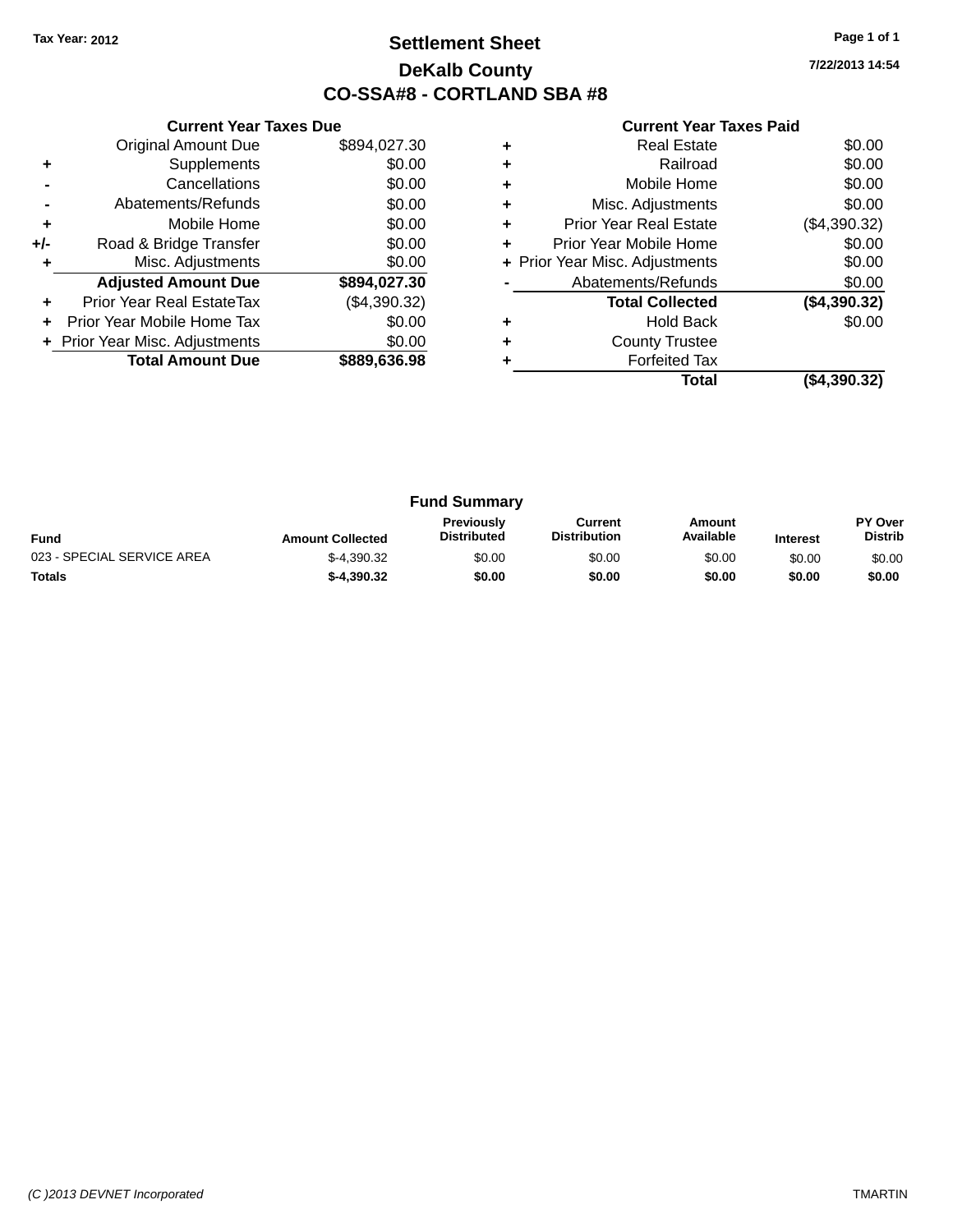### **Settlement Sheet Tax Year: 2012 Page 1 of 1 DeKalb County DK-SSA#10 - DEKALB SSA #10**

**7/22/2013 14:54**

| <b>Current Year Taxes Due</b> |                                |        |  |  |  |
|-------------------------------|--------------------------------|--------|--|--|--|
|                               | <b>Original Amount Due</b>     | \$0.00 |  |  |  |
| ٠                             | Supplements                    | \$0.00 |  |  |  |
|                               | Cancellations                  | \$0.00 |  |  |  |
|                               | Abatements/Refunds             | \$0.00 |  |  |  |
| ٠                             | \$0.00<br>Mobile Home          |        |  |  |  |
| +/-                           | Road & Bridge Transfer         | \$0.00 |  |  |  |
| ٠                             | Misc. Adjustments              | \$0.00 |  |  |  |
|                               | <b>Adjusted Amount Due</b>     | \$0.00 |  |  |  |
| ٠                             | Prior Year Real EstateTax      | \$0.00 |  |  |  |
|                               | Prior Year Mobile Home Tax     | \$0.00 |  |  |  |
|                               | + Prior Year Misc. Adjustments | \$0.00 |  |  |  |
|                               | <b>Total Amount Due</b>        | \$0.00 |  |  |  |
|                               |                                |        |  |  |  |

|   | <b>Real Estate</b>             | \$0.00 |  |  |
|---|--------------------------------|--------|--|--|
| ٠ | Railroad                       | \$0.00 |  |  |
| ٠ | Mobile Home                    |        |  |  |
| ٠ | Misc. Adjustments              |        |  |  |
| ٠ | <b>Prior Year Real Estate</b>  |        |  |  |
| ٠ | Prior Year Mobile Home         |        |  |  |
|   | + Prior Year Misc. Adjustments |        |  |  |
|   | Abatements/Refunds             | \$0.00 |  |  |
|   | <b>Total Collected</b>         | \$0.00 |  |  |
|   | <b>Hold Back</b>               | \$0.00 |  |  |
| ٠ | <b>County Trustee</b>          |        |  |  |
|   | <b>Forfeited Tax</b>           |        |  |  |
|   | Total                          |        |  |  |

| <b>Fund Summary</b>        |                         |                                         |                                |                     |                 |                           |
|----------------------------|-------------------------|-----------------------------------------|--------------------------------|---------------------|-----------------|---------------------------|
| <b>Fund</b>                | <b>Amount Collected</b> | <b>Previously</b><br><b>Distributed</b> | Current<br><b>Distribution</b> | Amount<br>Available | <b>Interest</b> | PY Over<br><b>Distrib</b> |
| 023 - SPECIAL SERVICE AREA | \$0.00                  | \$0.00                                  | \$0.00                         | \$0.00              | \$0.00          | \$0.00                    |
| <b>Totals</b>              | \$0.00                  | \$0.00                                  | \$0.00                         | \$0.00              | \$0.00          | \$0.00                    |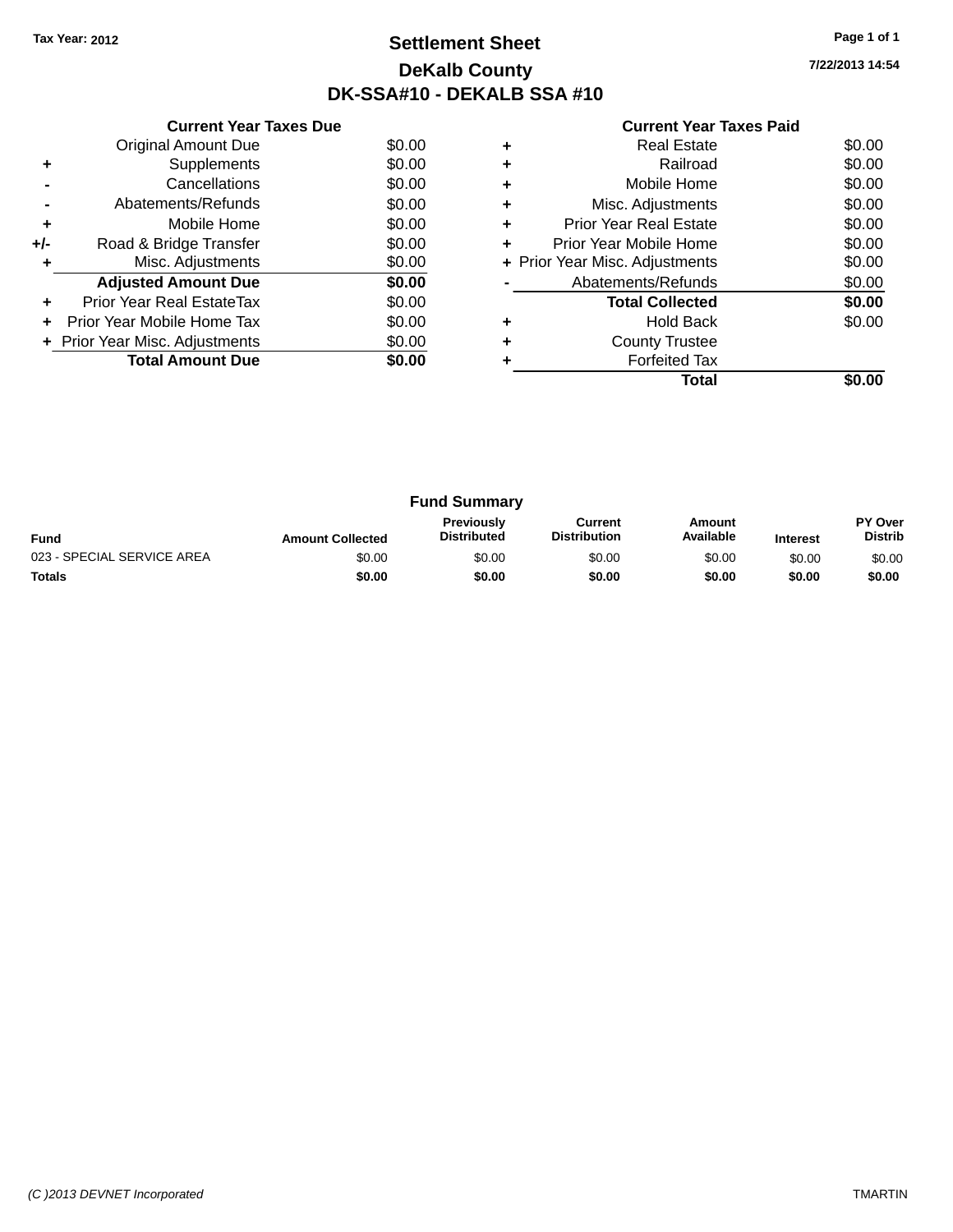### **Settlement Sheet Tax Year: 2012 Page 1 of 1 DeKalb County DK-SSA#11 - DEKALB SSA #11**

**7/22/2013 14:54**

|     | <b>Current Year Taxes Due</b>        |        |  |  |  |  |
|-----|--------------------------------------|--------|--|--|--|--|
|     | <b>Original Amount Due</b><br>\$0.00 |        |  |  |  |  |
| ٠   | Supplements                          | \$0.00 |  |  |  |  |
|     | \$0.00<br>Cancellations              |        |  |  |  |  |
|     | \$0.00<br>Abatements/Refunds         |        |  |  |  |  |
| ٠   | \$0.00<br>Mobile Home                |        |  |  |  |  |
| +/- | Road & Bridge Transfer               | \$0.00 |  |  |  |  |
| ٠   | Misc. Adjustments                    | \$0.00 |  |  |  |  |
|     | <b>Adjusted Amount Due</b>           | \$0.00 |  |  |  |  |
| ٠   | Prior Year Real EstateTax            | \$0.00 |  |  |  |  |
| ÷   | Prior Year Mobile Home Tax           | \$0.00 |  |  |  |  |
|     | + Prior Year Misc. Adjustments       | \$0.00 |  |  |  |  |
|     | <b>Total Amount Due</b>              | \$0.00 |  |  |  |  |
|     |                                      |        |  |  |  |  |

|   | Real Estate                    | \$0.00 |  |  |
|---|--------------------------------|--------|--|--|
|   | Railroad                       | \$0.00 |  |  |
| ٠ | Mobile Home                    | \$0.00 |  |  |
| ٠ | Misc. Adjustments              |        |  |  |
| ٠ | <b>Prior Year Real Estate</b>  |        |  |  |
| ٠ | Prior Year Mobile Home         | \$0.00 |  |  |
|   | + Prior Year Misc. Adjustments | \$0.00 |  |  |
|   | Abatements/Refunds             | \$0.00 |  |  |
|   | <b>Total Collected</b>         | \$0.00 |  |  |
| ٠ | <b>Hold Back</b>               | \$0.00 |  |  |
|   | <b>County Trustee</b>          |        |  |  |
|   | <b>Forfeited Tax</b>           |        |  |  |
|   | Total                          |        |  |  |

| <b>Fund Summary</b>        |                         |                                         |                                |                     |                 |                                  |
|----------------------------|-------------------------|-----------------------------------------|--------------------------------|---------------------|-----------------|----------------------------------|
| <b>Fund</b>                | <b>Amount Collected</b> | <b>Previously</b><br><b>Distributed</b> | Current<br><b>Distribution</b> | Amount<br>Available | <b>Interest</b> | <b>PY Over</b><br><b>Distrib</b> |
| 023 - SPECIAL SERVICE AREA | \$0.00                  | \$0.00                                  | \$0.00                         | \$0.00              | \$0.00          | \$0.00                           |
| <b>Totals</b>              | \$0.00                  | \$0.00                                  | \$0.00                         | \$0.00              | \$0.00          | \$0.00                           |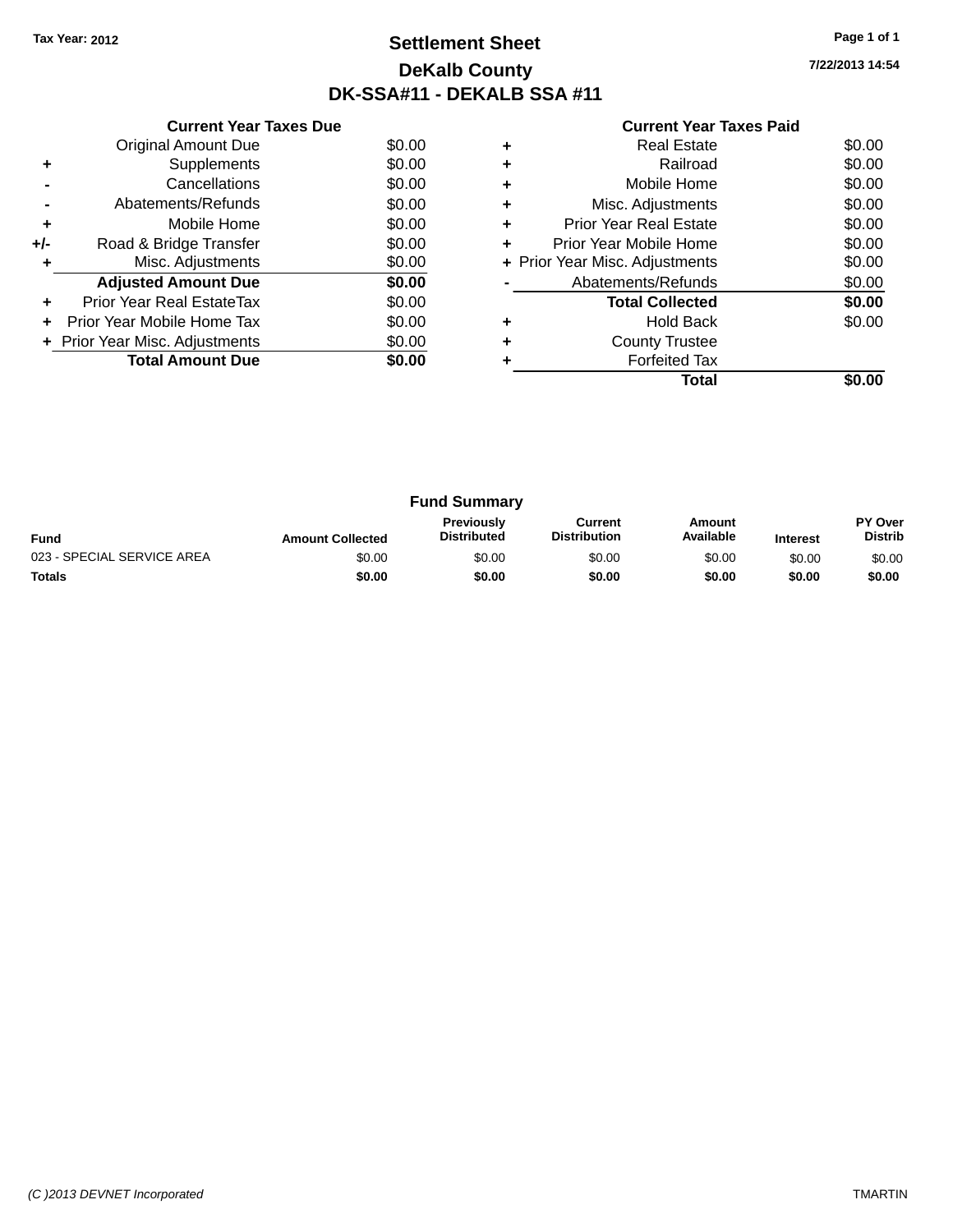# **Settlement Sheet Tax Year: 2012 Page 1 of 1 DeKalb County DK-SSA#12 - DK-SSA#12**

**7/22/2013 14:54**

|           | <b>Current Year Taxes Paid</b> |        |  |
|-----------|--------------------------------|--------|--|
| ÷         | <b>Real Estate</b>             | \$0.00 |  |
| $\ddot{}$ | Railroad                       | \$0.00 |  |
| ÷         | Mobile Home                    | \$0.00 |  |
| ÷         | Misc. Adjustments              | \$0.00 |  |
| <b>JL</b> | <b>Prior Vear Real Fetate</b>  | ቁስ ስስ  |  |

| Original Amount Due            | \$0.00 |
|--------------------------------|--------|
| Supplements                    | \$0.00 |
| Cancellations                  | \$0.00 |
| Abatements/Refunds             | \$0.00 |
| Mobile Home                    | \$0.00 |
| Road & Bridge Transfer         | \$0.00 |
| Misc. Adjustments              | \$0.00 |
| <b>Adjusted Amount Due</b>     | \$0.00 |
| Prior Year Real EstateTax      | \$0.00 |
| Prior Year Mobile Home Tax     | \$0.00 |
| + Prior Year Misc. Adjustments | \$0.00 |
| <b>Total Amount Due</b>        | \$0.00 |
|                                |        |

**Current Year Taxes Due**

|           | Total                          |        |
|-----------|--------------------------------|--------|
|           | <b>Forfeited Tax</b>           |        |
| ÷         | <b>County Trustee</b>          |        |
|           | <b>Hold Back</b>               | \$0.00 |
|           | <b>Total Collected</b>         | \$0.00 |
|           | Abatements/Refunds             | \$0.00 |
|           | + Prior Year Misc. Adjustments | \$0.00 |
| ÷         | Prior Year Mobile Home         | \$0.00 |
| ÷         | <b>Prior Year Real Estate</b>  | \$0.00 |
| $\ddot{}$ | Misc. Adjustments              | \$0.00 |
| ÷         | Mobile Home                    | \$0.00 |

|                            |                         | <b>Fund Summary</b>                     |                                |                     |                 |                           |
|----------------------------|-------------------------|-----------------------------------------|--------------------------------|---------------------|-----------------|---------------------------|
| <b>Fund</b>                | <b>Amount Collected</b> | <b>Previously</b><br><b>Distributed</b> | Current<br><b>Distribution</b> | Amount<br>Available | <b>Interest</b> | PY Over<br><b>Distrib</b> |
| 023 - SPECIAL SERVICE AREA | \$0.00                  | \$0.00                                  | \$0.00                         | \$0.00              | \$0.00          | \$0.00                    |
| <b>Totals</b>              | \$0.00                  | \$0.00                                  | \$0.00                         | \$0.00              | \$0.00          | \$0.00                    |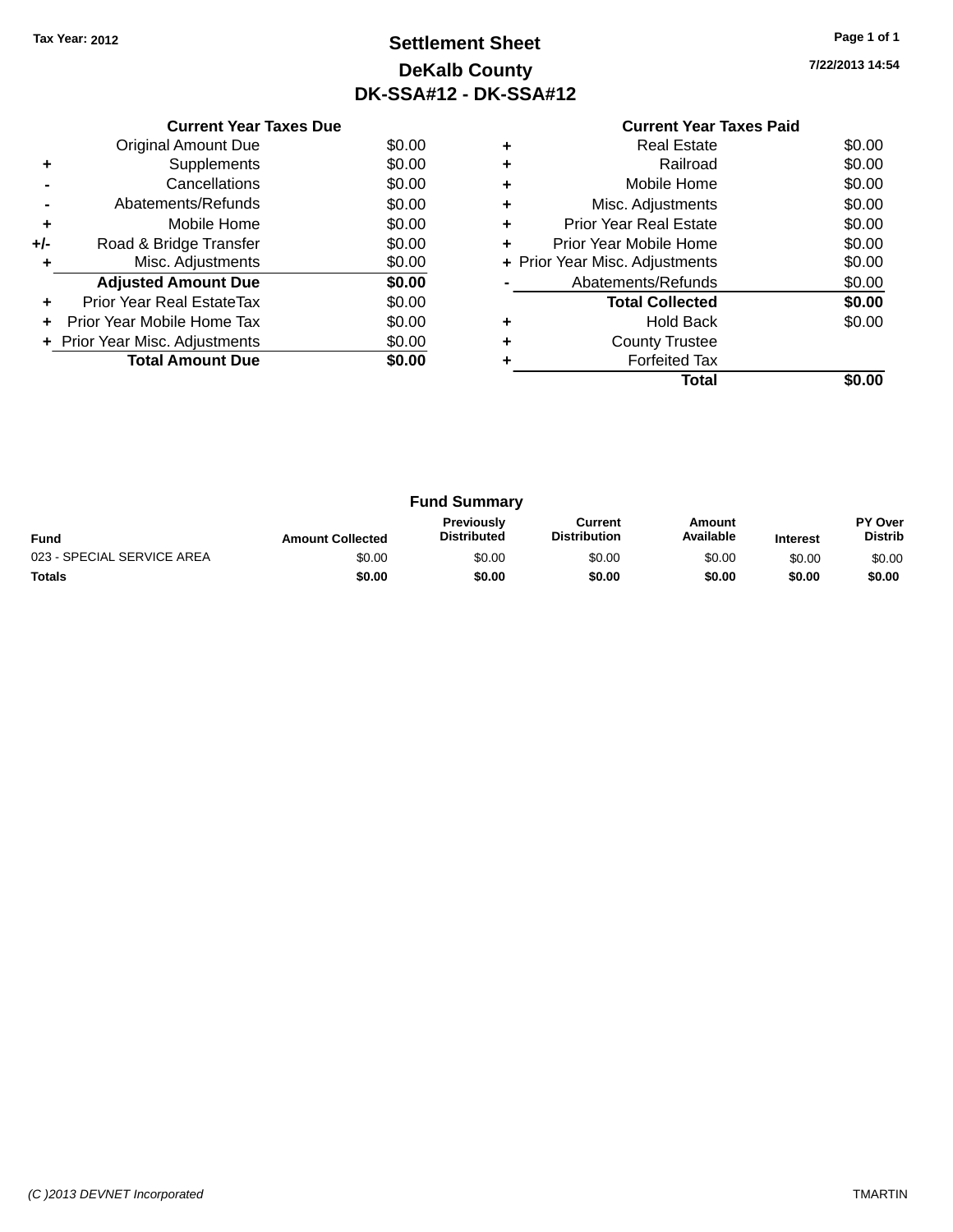# **Settlement Sheet Tax Year: 2012 Page 1 of 1 DeKalb County DK-SSA#9 - DEKALB SSA #9**

**7/22/2013 14:54**

|     | <b>Current Year Taxes Due</b>  |        |
|-----|--------------------------------|--------|
|     | <b>Original Amount Due</b>     | \$0.00 |
|     | Supplements                    | \$0.00 |
|     | Cancellations                  | \$0.00 |
|     | Abatements/Refunds             | \$0.00 |
| ٠   | Mobile Home                    | \$0.00 |
| +/- | Road & Bridge Transfer         | \$0.00 |
|     | Misc. Adjustments              | \$0.00 |
|     | <b>Adjusted Amount Due</b>     | \$0.00 |
|     | Prior Year Real EstateTax      | \$0.00 |
|     | Prior Year Mobile Home Tax     | \$0.00 |
|     | + Prior Year Misc. Adjustments | \$0.00 |
|     | <b>Total Amount Due</b>        | \$0.00 |
|     |                                |        |

|   | Real Estate                    | \$0.00 |
|---|--------------------------------|--------|
| ÷ | Railroad                       | \$0.00 |
| ٠ | Mobile Home                    | \$0.00 |
| ٠ | Misc. Adjustments              | \$0.00 |
| ٠ | <b>Prior Year Real Estate</b>  | \$0.00 |
| ٠ | Prior Year Mobile Home         | \$0.00 |
|   | + Prior Year Misc. Adjustments | \$0.00 |
|   | Abatements/Refunds             | \$0.00 |
|   | <b>Total Collected</b>         | \$0.00 |
| ٠ | Hold Back                      | \$0.00 |
| ٠ | <b>County Trustee</b>          |        |
|   | <b>Forfeited Tax</b>           |        |
|   | Total                          |        |

|                            |                         | <b>Fund Summary</b>                     |                                |                     |                 |                           |
|----------------------------|-------------------------|-----------------------------------------|--------------------------------|---------------------|-----------------|---------------------------|
| Fund                       | <b>Amount Collected</b> | <b>Previously</b><br><b>Distributed</b> | Current<br><b>Distribution</b> | Amount<br>Available | <b>Interest</b> | PY Over<br><b>Distrib</b> |
| 023 - SPECIAL SERVICE AREA | \$0.00                  | \$0.00                                  | \$0.00                         | \$0.00              | \$0.00          | \$0.00                    |
| <b>Totals</b>              | \$0.00                  | \$0.00                                  | \$0.00                         | \$0.00              | \$0.00          | \$0.00                    |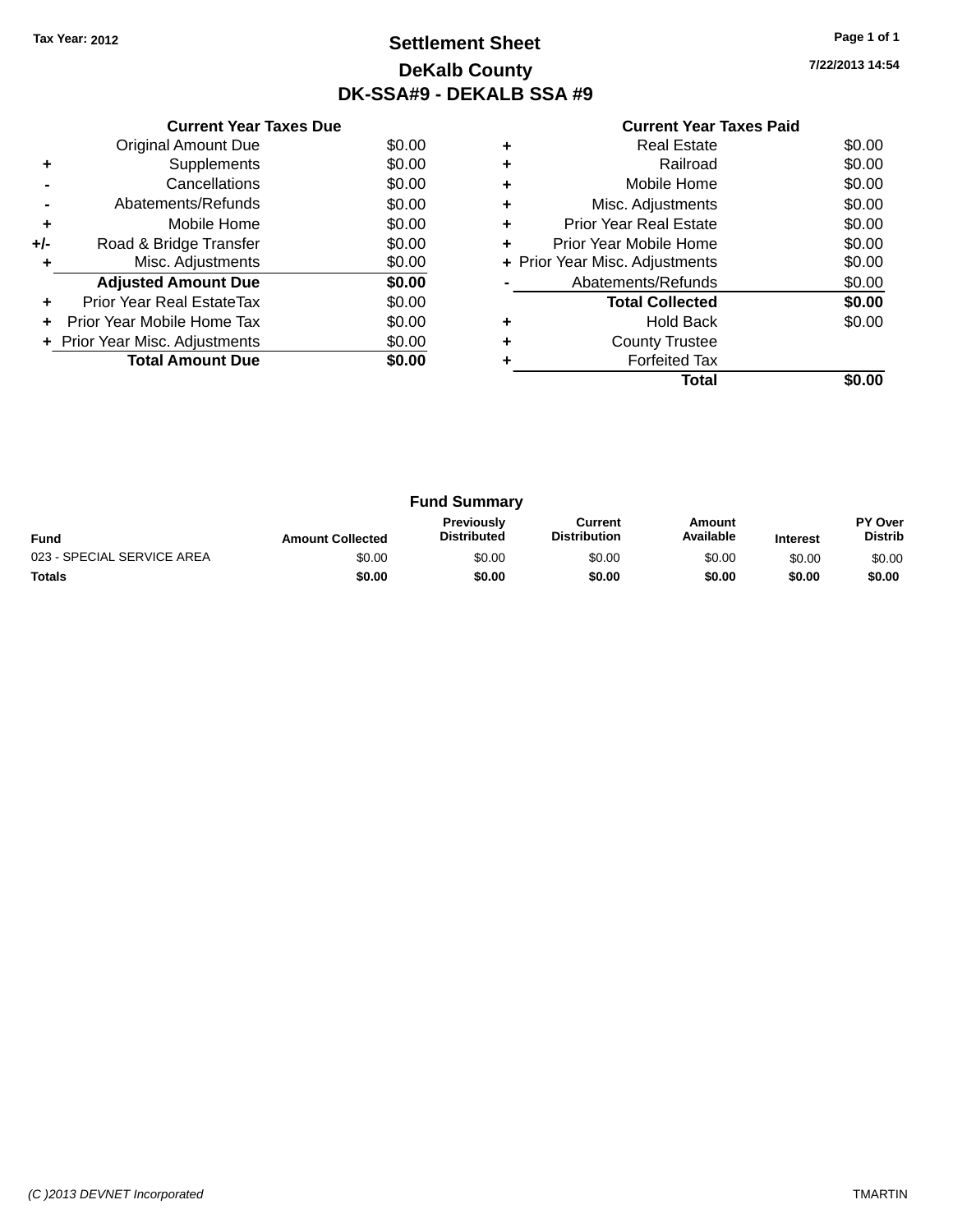# **Settlement Sheet Tax Year: 2012 Page 1 of 1 DeKalb County MA-DK #3 - MALTA DEKALB DRAINAGE #3**

|     | <b>Current Year Taxes Due</b>  |            |
|-----|--------------------------------|------------|
|     | <b>Original Amount Due</b>     | \$1,250.36 |
| ٠   | Supplements                    | \$0.00     |
|     | Cancellations                  | \$0.00     |
|     | Abatements/Refunds             | \$0.00     |
| ÷   | Mobile Home                    | \$0.00     |
| +/- | Road & Bridge Transfer         | \$0.00     |
| ٠   | Misc. Adjustments              | \$0.00     |
|     | <b>Adjusted Amount Due</b>     | \$1,250.36 |
| ÷   | Prior Year Real EstateTax      | \$0.00     |
| ٠   | Prior Year Mobile Home Tax     | \$0.00     |
|     | + Prior Year Misc. Adjustments | \$0.00     |
|     | <b>Total Amount Due</b>        | \$1.250.36 |

| <b>Current Year Taxes Paid</b> |
|--------------------------------|
| \$638.14                       |
| \$0.00                         |
| \$0.00                         |
| \$0.00                         |
| \$0.00                         |
| \$0.00                         |
| \$0.00                         |
| \$0.00                         |
| \$638.14                       |
| \$0.00                         |
|                                |
|                                |
|                                |
|                                |

|                 |                         |                                  |                                       | <b>Distribution Summary</b>    |                 |                           |
|-----------------|-------------------------|----------------------------------|---------------------------------------|--------------------------------|-----------------|---------------------------|
|                 |                         |                                  | <b>Tax Distribution Date</b>          |                                |                 | <b>Amount</b>             |
|                 |                         |                                  | 05/31/2013                            |                                |                 | \$207.46                  |
|                 |                         |                                  | 06/28/2013                            |                                |                 | \$430.68                  |
|                 |                         |                                  |                                       | <b>Totals: 2 Distributions</b> |                 | \$638.14                  |
|                 |                         |                                  | <b>Grand Totals: 2 Distributions</b>  |                                |                 | \$638.14                  |
|                 |                         | <b>Fund Summary</b>              |                                       |                                |                 |                           |
| <b>Fund</b>     | <b>Amount Collected</b> | Previously<br><b>Distributed</b> | <b>Current</b><br><b>Distribution</b> | Amount<br>Available            | <b>Interest</b> | PY Over<br><b>Distrib</b> |
| 001 - CORPORATE | \$638.14                | \$638.14                         | \$0.00                                | \$0.00                         | \$0.00          | \$0.00                    |
| <b>Totals</b>   | \$638.14                | \$638.14                         | \$0.00                                | \$0.00                         | \$0.00          | \$0.00                    |
|                 |                         |                                  |                                       |                                |                 |                           |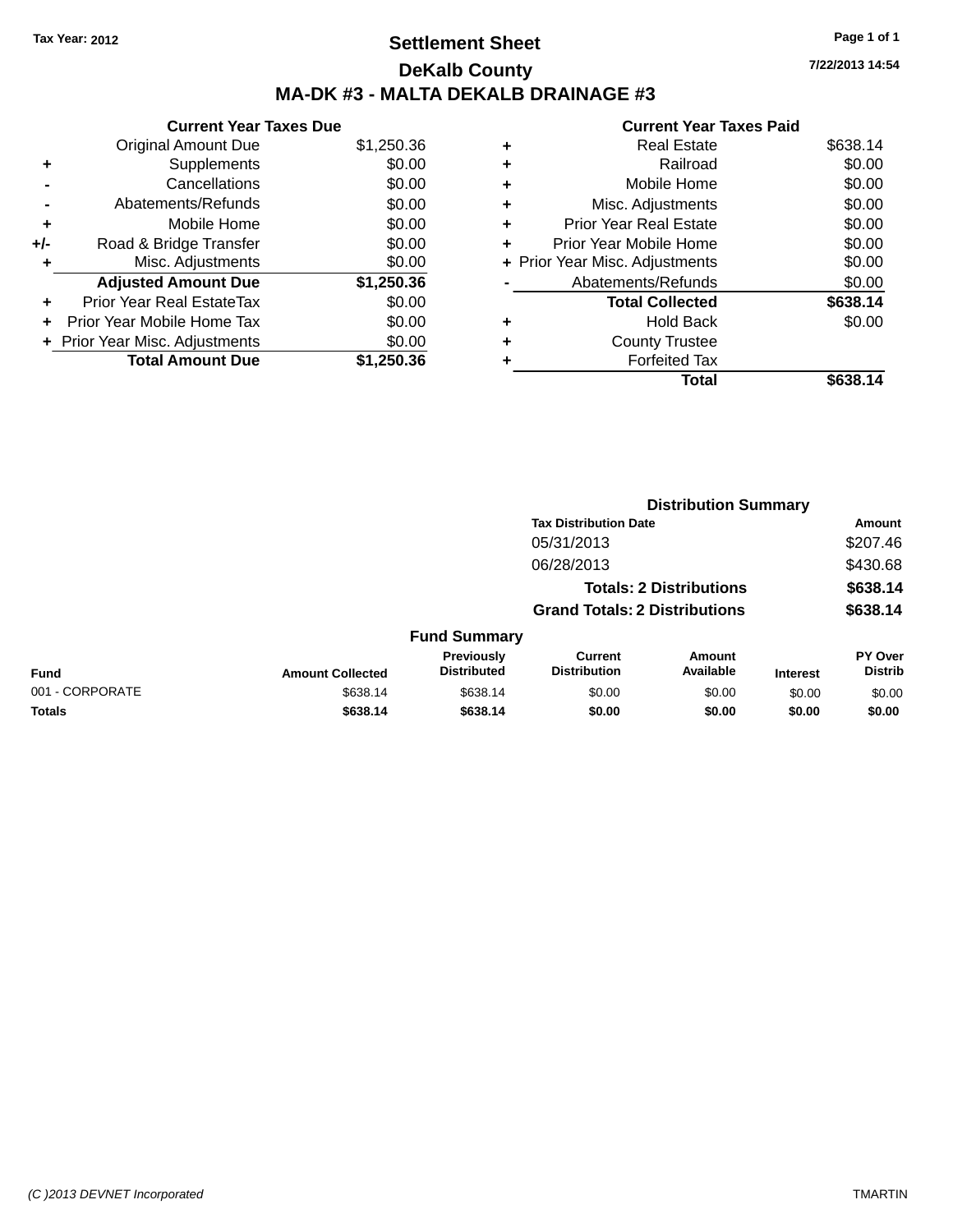### **Settlement Sheet Tax Year: 2012 Page 1 of 1 DeKalb County MAMIAFDK - MA-MI-AF-DK DRAINAGE #11**

|       | <b>Current Year Taxes Due</b>  |        |
|-------|--------------------------------|--------|
|       | Original Amount Due            | \$0.00 |
|       | Supplements                    | \$0.00 |
|       | Cancellations                  | \$0.00 |
|       | Abatements/Refunds             | \$0.00 |
| ÷     | Mobile Home                    | \$0.00 |
| $+/-$ | Road & Bridge Transfer         | \$0.00 |
| ٠     | Misc. Adjustments              | \$0.00 |
|       | <b>Adjusted Amount Due</b>     | \$0.00 |
| ÷     | Prior Year Real EstateTax      | \$0.00 |
|       | Prior Year Mobile Home Tax     | \$0.00 |
|       | + Prior Year Misc. Adjustments | \$0.00 |
|       | <b>Total Amount Due</b>        | \$0.00 |
|       |                                |        |

|   | <b>Current Year Taxes Paid</b> |        |
|---|--------------------------------|--------|
| ٠ | Real Estate                    | \$0.00 |
| ٠ | Railroad                       | \$0.00 |
|   | Mobile Home                    | \$0.00 |
| ٠ | Misc. Adjustments              | \$0.00 |
| ٠ | <b>Prior Year Real Estate</b>  | \$0.00 |
| ÷ | Prior Year Mobile Home         | \$0.00 |
|   | + Prior Year Misc. Adjustments | \$0.00 |
|   | Abatements/Refunds             | \$0.00 |
|   | <b>Total Collected</b>         | \$0.00 |
|   | Hold Back                      | \$0.00 |
|   | <b>County Trustee</b>          |        |
|   | <b>Forfeited Tax</b>           |        |
|   | Total                          |        |

| <b>Fund Summary</b> |                         |                                         |                                |                     |                 |                                  |
|---------------------|-------------------------|-----------------------------------------|--------------------------------|---------------------|-----------------|----------------------------------|
| <b>Fund</b>         | <b>Amount Collected</b> | <b>Previously</b><br><b>Distributed</b> | Current<br><b>Distribution</b> | Amount<br>Available | <b>Interest</b> | <b>PY Over</b><br><b>Distrib</b> |
| 001 - CORPORATE     | \$0.00                  | \$0.00                                  | \$0.00                         | \$0.00              | \$0.00          | \$0.00                           |
| <b>Totals</b>       | \$0.00                  | \$0.00                                  | \$0.00                         | \$0.00              | \$0.00          | \$0.00                           |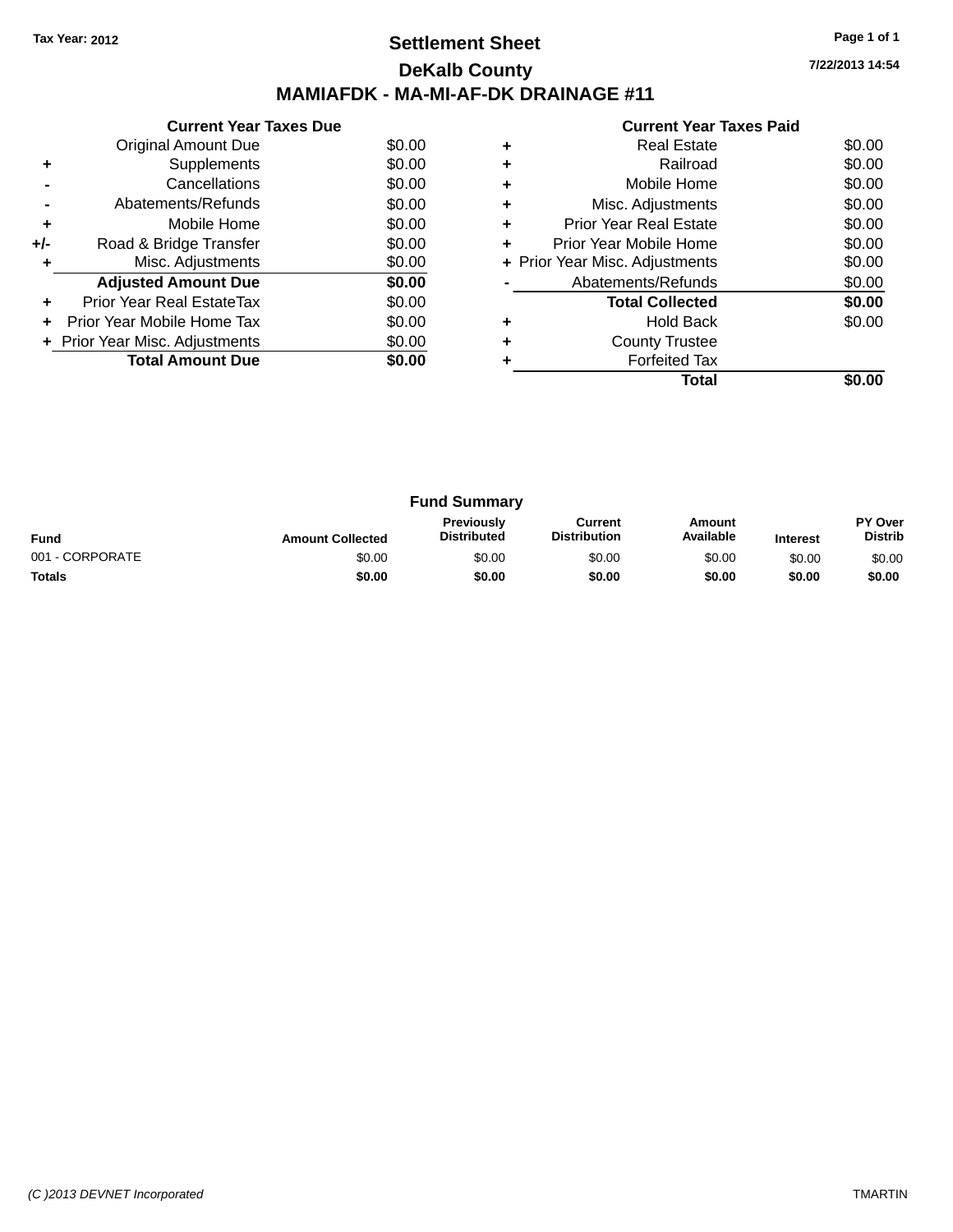### **Settlement Sheet Tax Year: 2012 Page 1 of 1 DeKalb County MP-SBA#3 - MAPLE PARK SBA #3**

| <b>Current Year Taxes Paid</b> |  |  |  |
|--------------------------------|--|--|--|
|--------------------------------|--|--|--|

|     | <b>Current Year Taxes Due</b>  |        |
|-----|--------------------------------|--------|
|     | Original Amount Due            | \$0.00 |
| ٠   | Supplements                    | \$0.00 |
|     | Cancellations                  | \$0.00 |
|     | Abatements/Refunds             | \$0.00 |
| ٠   | Mobile Home                    | \$0.00 |
| +/- | Road & Bridge Transfer         | \$0.00 |
| ٠   | Misc. Adjustments              | \$0.00 |
|     | <b>Adjusted Amount Due</b>     | \$0.00 |
| ٠   | Prior Year Real EstateTax      | \$0.00 |
|     | Prior Year Mobile Home Tax     | \$0.00 |
|     | + Prior Year Misc. Adjustments | \$0.00 |
|     | <b>Total Amount Due</b>        | \$0.00 |
|     |                                |        |

|   | <b>Real Estate</b>             | \$0.00 |
|---|--------------------------------|--------|
| ٠ | Railroad                       | \$0.00 |
| ٠ | Mobile Home                    | \$0.00 |
| ٠ | Misc. Adjustments              | \$0.00 |
| ٠ | Prior Year Real Estate         | \$0.00 |
| ٠ | Prior Year Mobile Home         | \$0.00 |
|   | + Prior Year Misc. Adjustments | \$0.00 |
|   | Abatements/Refunds             | \$0.00 |
|   | <b>Total Collected</b>         | \$0.00 |
| ٠ | <b>Hold Back</b>               | \$0.00 |
| ٠ | <b>County Trustee</b>          |        |
|   | <b>Forfeited Tax</b>           |        |
|   | Total                          |        |

| <b>Fund Summary</b>        |                         |                                  |                                |                     |                 |                                  |
|----------------------------|-------------------------|----------------------------------|--------------------------------|---------------------|-----------------|----------------------------------|
| <b>Fund</b>                | <b>Amount Collected</b> | Previously<br><b>Distributed</b> | Current<br><b>Distribution</b> | Amount<br>Available | <b>Interest</b> | <b>PY Over</b><br><b>Distrib</b> |
| 023 - SPECIAL SERVICE AREA | \$0.00                  | \$0.00                           | \$0.00                         | \$0.00              | \$0.00          | \$0.00                           |
| <b>Totals</b>              | \$0.00                  | \$0.00                           | \$0.00                         | \$0.00              | \$0.00          | \$0.00                           |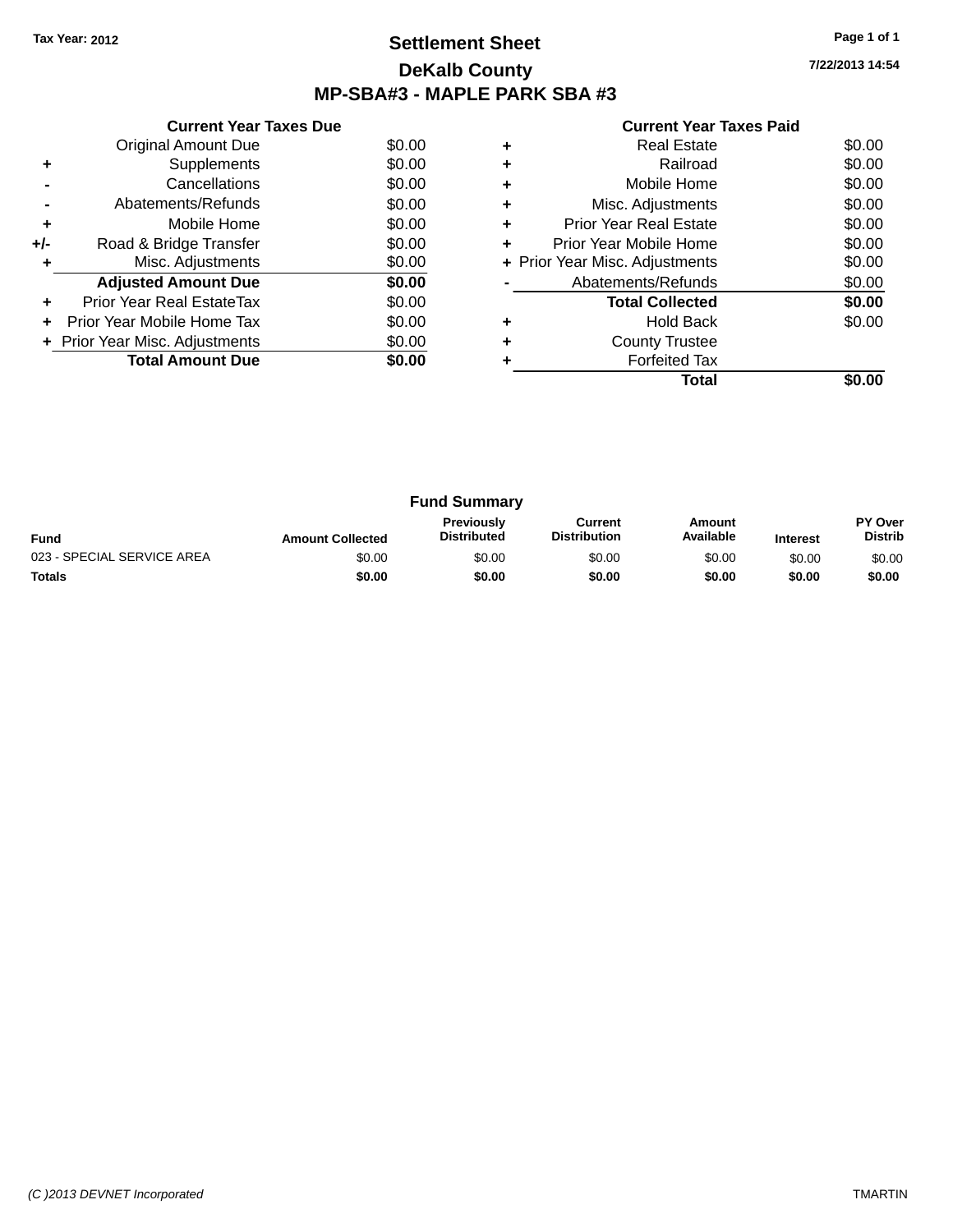### **Settlement Sheet Tax Year: 2012 Page 1 of 1 DeKalb County MP-SBA#4 - MAPLE PARK SBA #4**

**7/22/2013 14:54**

|     | <b>Current Year Taxes Due</b>  |        |  |  |  |  |
|-----|--------------------------------|--------|--|--|--|--|
|     | <b>Original Amount Due</b>     | \$0.00 |  |  |  |  |
|     | Supplements                    | \$0.00 |  |  |  |  |
|     | Cancellations                  | \$0.00 |  |  |  |  |
|     | Abatements/Refunds             | \$0.00 |  |  |  |  |
| ٠   | Mobile Home                    | \$0.00 |  |  |  |  |
| +/- | Road & Bridge Transfer         | \$0.00 |  |  |  |  |
| ٠   | Misc. Adjustments              | \$0.00 |  |  |  |  |
|     | <b>Adjusted Amount Due</b>     | \$0.00 |  |  |  |  |
| ÷   | Prior Year Real EstateTax      | \$0.00 |  |  |  |  |
| ٠   | Prior Year Mobile Home Tax     | \$0.00 |  |  |  |  |
|     | + Prior Year Misc. Adjustments | \$0.00 |  |  |  |  |
|     | <b>Total Amount Due</b>        | \$0.00 |  |  |  |  |
|     |                                |        |  |  |  |  |

|   | <b>Real Estate</b>             | \$0.00 |
|---|--------------------------------|--------|
| ٠ | Railroad                       | \$0.00 |
| ٠ | Mobile Home                    | \$0.00 |
| ٠ | Misc. Adjustments              | \$0.00 |
| ٠ | <b>Prior Year Real Estate</b>  | \$0.00 |
| ٠ | Prior Year Mobile Home         | \$0.00 |
|   | + Prior Year Misc. Adjustments | \$0.00 |
|   | Abatements/Refunds             | \$0.00 |
|   | <b>Total Collected</b>         | \$0.00 |
| ٠ | <b>Hold Back</b>               | \$0.00 |
| ٠ | <b>County Trustee</b>          |        |
|   | <b>Forfeited Tax</b>           |        |
|   | Total                          |        |

| <b>Fund Summary</b>        |                         |                                         |                                |                     |                 |                           |
|----------------------------|-------------------------|-----------------------------------------|--------------------------------|---------------------|-----------------|---------------------------|
| <b>Fund</b>                | <b>Amount Collected</b> | <b>Previously</b><br><b>Distributed</b> | Current<br><b>Distribution</b> | Amount<br>Available | <b>Interest</b> | PY Over<br><b>Distrib</b> |
| 023 - SPECIAL SERVICE AREA | \$0.00                  | \$0.00                                  | \$0.00                         | \$0.00              | \$0.00          | \$0.00                    |
| <b>Totals</b>              | \$0.00                  | \$0.00                                  | \$0.00                         | \$0.00              | \$0.00          | \$0.00                    |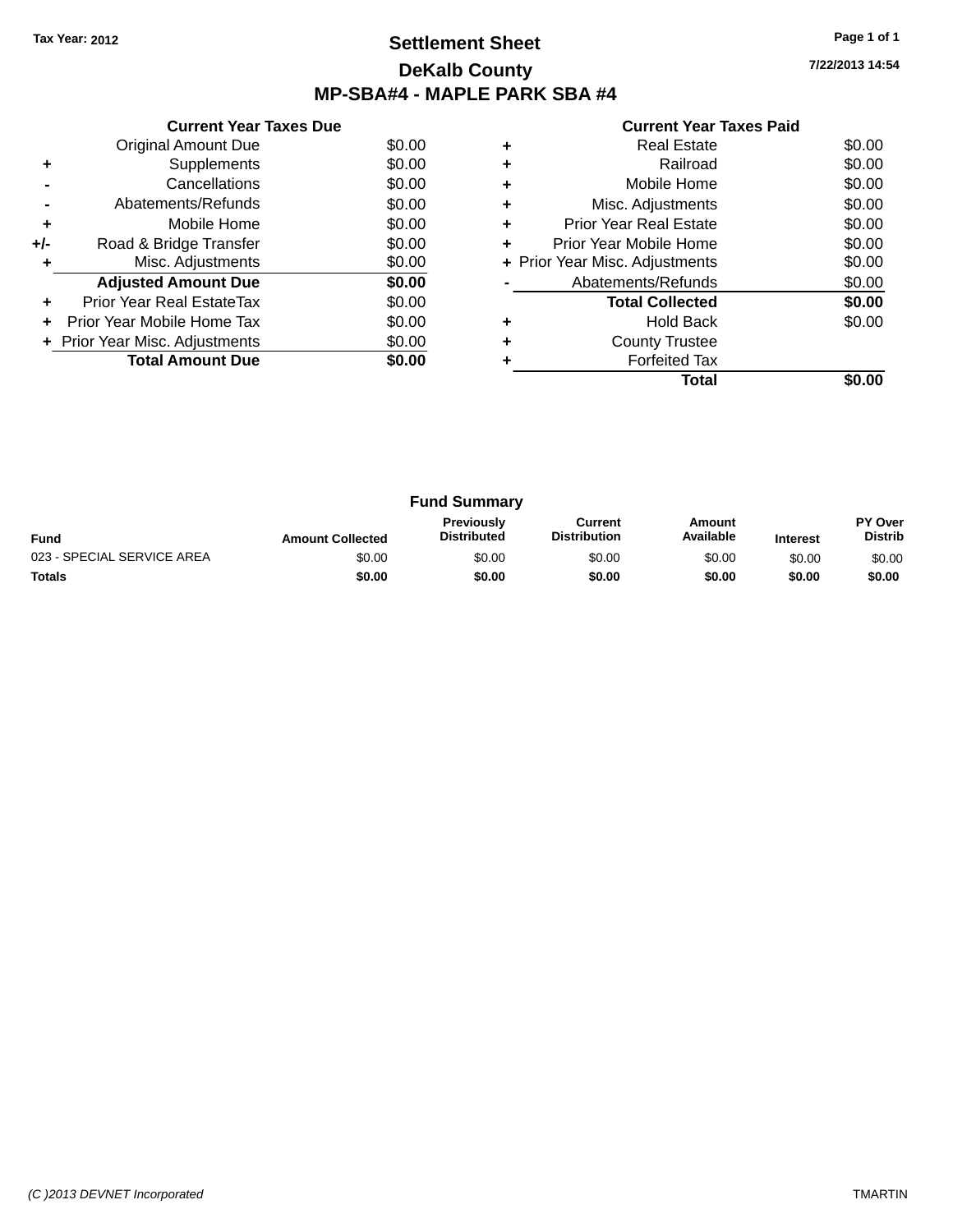### **Settlement Sheet Tax Year: 2012 Page 1 of 1 DeKalb County MY-DK #2 - MAYFIELD DEKALB DRAINAGE**

**7/22/2013 14:54**

|     | <b>Current Year Taxes Due</b>  |        |  |  |  |  |  |
|-----|--------------------------------|--------|--|--|--|--|--|
|     | Original Amount Due            | \$0.00 |  |  |  |  |  |
| ÷   | Supplements                    | \$0.00 |  |  |  |  |  |
|     | Cancellations                  | \$0.00 |  |  |  |  |  |
|     | Abatements/Refunds             | \$0.00 |  |  |  |  |  |
| ٠   | Mobile Home                    | \$0.00 |  |  |  |  |  |
| +/- | Road & Bridge Transfer         | \$0.00 |  |  |  |  |  |
|     | Misc. Adjustments              | \$0.00 |  |  |  |  |  |
|     | <b>Adjusted Amount Due</b>     | \$0.00 |  |  |  |  |  |
|     | Prior Year Real EstateTax      | \$0.00 |  |  |  |  |  |
|     | Prior Year Mobile Home Tax     | \$0.00 |  |  |  |  |  |
|     | + Prior Year Misc. Adjustments | \$0.00 |  |  |  |  |  |
|     | <b>Total Amount Due</b>        | SO.OO  |  |  |  |  |  |
|     |                                |        |  |  |  |  |  |

|   | Total                          |        |
|---|--------------------------------|--------|
|   | <b>Forfeited Tax</b>           |        |
| ٠ | <b>County Trustee</b>          |        |
|   | <b>Hold Back</b>               | \$0.00 |
|   | <b>Total Collected</b>         | \$0.00 |
|   | Abatements/Refunds             | \$0.00 |
|   | + Prior Year Misc. Adjustments | \$0.00 |
| ٠ | Prior Year Mobile Home         | \$0.00 |
| ٠ | <b>Prior Year Real Estate</b>  | \$0.00 |
|   | Misc. Adjustments              | \$0.00 |
| ٠ | Mobile Home                    | \$0.00 |
|   | Railroad                       | \$0.00 |
|   | <b>Real Estate</b>             | \$0.00 |
|   |                                |        |

| <b>Fund Summary</b> |                         |                                         |                                |                     |                 |                           |
|---------------------|-------------------------|-----------------------------------------|--------------------------------|---------------------|-----------------|---------------------------|
| <b>Fund</b>         | <b>Amount Collected</b> | <b>Previously</b><br><b>Distributed</b> | Current<br><b>Distribution</b> | Amount<br>Available | <b>Interest</b> | PY Over<br><b>Distrib</b> |
| 001 - CORPORATE     | \$0.00                  | \$0.00                                  | \$0.00                         | \$0.00              | \$0.00          | \$0.00                    |
| <b>Totals</b>       | \$0.00                  | \$0.00                                  | \$0.00                         | \$0.00              | \$0.00          | \$0.00                    |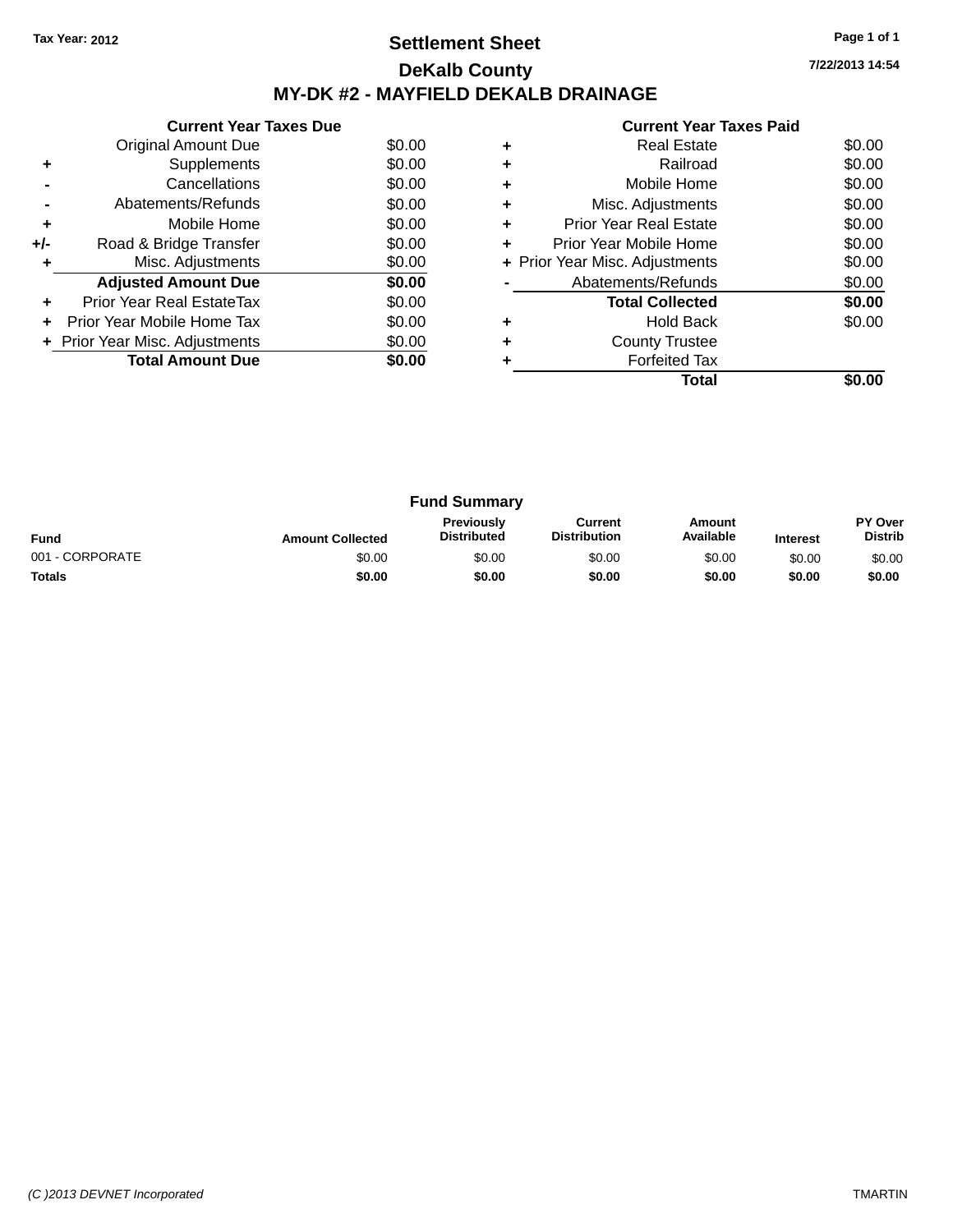### **Settlement Sheet Tax Year: 2012 Page 1 of 1 DeKalb County NO-LR-SA # - NO-LR-SA DRAINAGE #10**

**7/22/2013 14:54**

#### **Current Year Taxes Paid**

|       | <b>Current Year Taxes Due</b>  |             |
|-------|--------------------------------|-------------|
|       | <b>Original Amount Due</b>     | \$37,822.74 |
| ٠     | Supplements                    | \$89.20     |
|       | Cancellations                  | \$89.20     |
|       | Abatements/Refunds             | \$0.00      |
| ÷     | Mobile Home                    | \$0.00      |
| $+/-$ | Road & Bridge Transfer         | \$0.00      |
|       | Misc. Adjustments              | \$0.00      |
|       | <b>Adjusted Amount Due</b>     | \$37,822.74 |
| ٠     | Prior Year Real EstateTax      | \$37.20     |
|       | Prior Year Mobile Home Tax     | \$0.00      |
|       | + Prior Year Misc. Adjustments | \$0.00      |
|       | <b>Total Amount Due</b>        | \$37.859.94 |
|       |                                |             |

|   | Total                          | \$22,017.53 |
|---|--------------------------------|-------------|
|   | <b>Forfeited Tax</b>           |             |
| ٠ | <b>County Trustee</b>          |             |
| ٠ | <b>Hold Back</b>               | \$0.00      |
|   | <b>Total Collected</b>         | \$22,017.53 |
|   | Abatements/Refunds             | \$0.00      |
|   | + Prior Year Misc. Adjustments | \$0.00      |
| ٠ | Prior Year Mobile Home         | \$0.00      |
| ÷ | <b>Prior Year Real Estate</b>  | \$37.20     |
| ٠ | Misc. Adjustments              | \$0.00      |
| ٠ | Mobile Home                    | \$0.00      |
| ٠ | Railroad                       | \$0.00      |
| ٠ | <b>Real Estate</b>             | \$21,980.33 |
|   |                                |             |

|                 |                         |                                  |                                       | <b>Distribution Summary</b>    |                 |                           |
|-----------------|-------------------------|----------------------------------|---------------------------------------|--------------------------------|-----------------|---------------------------|
|                 |                         |                                  | <b>Tax Distribution Date</b>          |                                |                 | Amount                    |
|                 |                         |                                  | 05/31/2013                            |                                |                 | \$6,339.42                |
|                 |                         |                                  | 06/28/2013                            |                                |                 | \$15,044.72               |
|                 |                         |                                  | 07/26/2013                            |                                |                 | \$633.39                  |
|                 |                         |                                  |                                       | <b>Totals: 3 Distributions</b> |                 | \$22,017.53               |
|                 |                         |                                  | <b>Grand Totals: 3 Distributions</b>  |                                |                 | \$22,017.53               |
|                 |                         | <b>Fund Summary</b>              |                                       |                                |                 |                           |
| <b>Fund</b>     | <b>Amount Collected</b> | Previously<br><b>Distributed</b> | <b>Current</b><br><b>Distribution</b> | <b>Amount</b><br>Available     | <b>Interest</b> | PY Over<br><b>Distrib</b> |
| 001 - CORPORATE | \$22,017.53             | \$21.384.14                      | \$633.39                              | \$0.00                         | \$0.00          | \$0.00                    |
|                 |                         |                                  |                                       |                                |                 |                           |

**Totals \$22,017.53 \$21,384.14 \$633.39 \$0.00 \$0.00 \$0.00**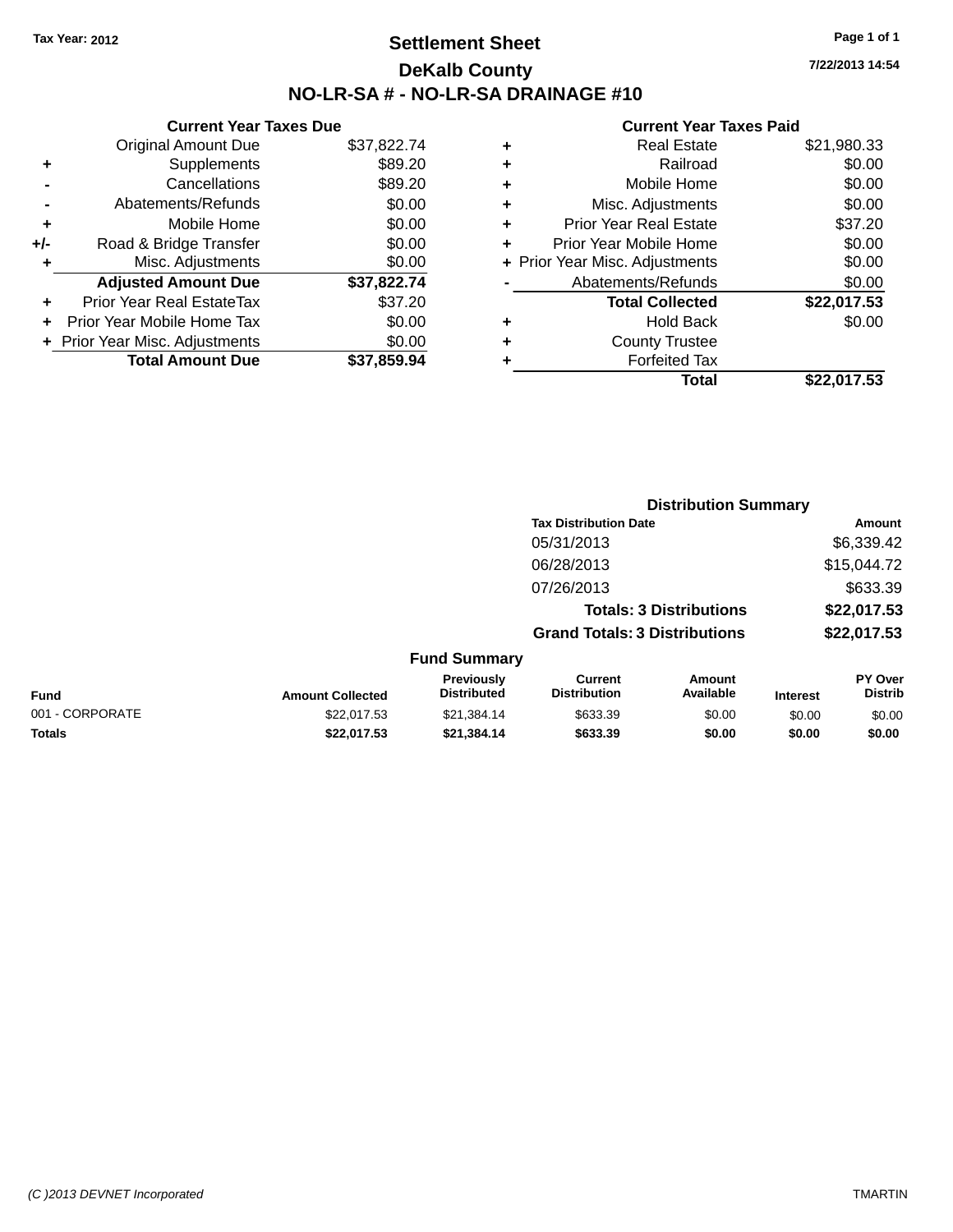# **Settlement Sheet Tax Year: 2012 Page 1 of 1 DeKalb County NORMAL #13 - NORMAL DRAINAGE DISTRICT**

**Current Year Taxes Due** Original Amount Due \$0.00 **+** Supplements \$0.00 **-** Cancellations \$0.00 **-** Abatements/Refunds \$0.00 **+** Mobile Home \$0.00 **+/-** Road & Bridge Transfer \$0.00 **+** Misc. Adjustments \$0.00 **Adjusted Amount Due \$0.00 +** Prior Year Real EstateTax \$0.00 **+** Prior Year Mobile Home Tax \$0.00 **+ Prior Year Misc. Adjustments**  $$6.90$ **Total Amount Due \$6.90**

#### **+** Real Estate \$0.00 **+** Railroad \$0.00 **+** Mobile Home \$0.00 **+** Misc. Adjustments \$0.00 **+** Prior Year Real Estate \$0.00 **+** Prior Year Mobile Home \$0.00<br> **+ Prior Year Misc, Adjustments** \$6.90 **+** Prior Year Misc. Adjustments \$6.90

|   | Total                          | \$6.90 |
|---|--------------------------------|--------|
| ٠ | <b>Forfeited Tax</b>           |        |
| ٠ | <b>County Trustee</b>          |        |
| ٠ | <b>Hold Back</b>               | \$0.00 |
|   | <b>Total Collected</b>         | \$6.90 |
|   | Abatements/Refunds             | \$0.00 |
|   | + Prior Year Misc. Adjustments | \$6.90 |

|                         |                           |                                        | <b>Distribution Summary</b><br><b>Tax Distribution Date</b> |                                |                 |                                  |
|-------------------------|---------------------------|----------------------------------------|-------------------------------------------------------------|--------------------------------|-----------------|----------------------------------|
|                         |                           |                                        |                                                             |                                |                 | Amount                           |
|                         |                           |                                        | 05/31/2013                                                  |                                |                 | \$6.90                           |
|                         |                           |                                        |                                                             | <b>Totals: 1 Distributions</b> |                 | \$6.90                           |
|                         |                           |                                        | <b>Grand Totals: 1 Distributions</b>                        |                                |                 | \$6.90                           |
|                         |                           | <b>Fund Summary</b>                    |                                                             |                                |                 |                                  |
| <b>Fund</b>             | <b>Amount Collected</b>   | Previously<br><b>Distributed</b>       | <b>Current</b><br><b>Distribution</b>                       | Amount<br>Available            | <b>Interest</b> | <b>PY Over</b><br><b>Distrib</b> |
| 001 - CORPORATE         | \$6.90                    | \$6.90                                 | \$0.00                                                      | \$0.00                         | \$0.00          | \$0.00                           |
| <b>Totals</b>           | \$6.90                    | \$6.90                                 | \$0.00                                                      | \$0.00                         | \$0.00          | \$0.00                           |
|                         |                           | <b>Miscellaneous Adjustment Detail</b> |                                                             |                                |                 |                                  |
| Source<br>Year          | <b>Account Type</b>       | <b>Amount Adjustment Description</b>   |                                                             |                                |                 |                                  |
| DR - Drainage<br>2011   | <b>Back Tax Collected</b> |                                        | \$6.90 DEK UNIVERSITY DEVEL REDEMPTION 08-16-100-009 by TBA |                                |                 |                                  |
| <b>Totals 1 entries</b> |                           | \$6.90                                 |                                                             |                                |                 |                                  |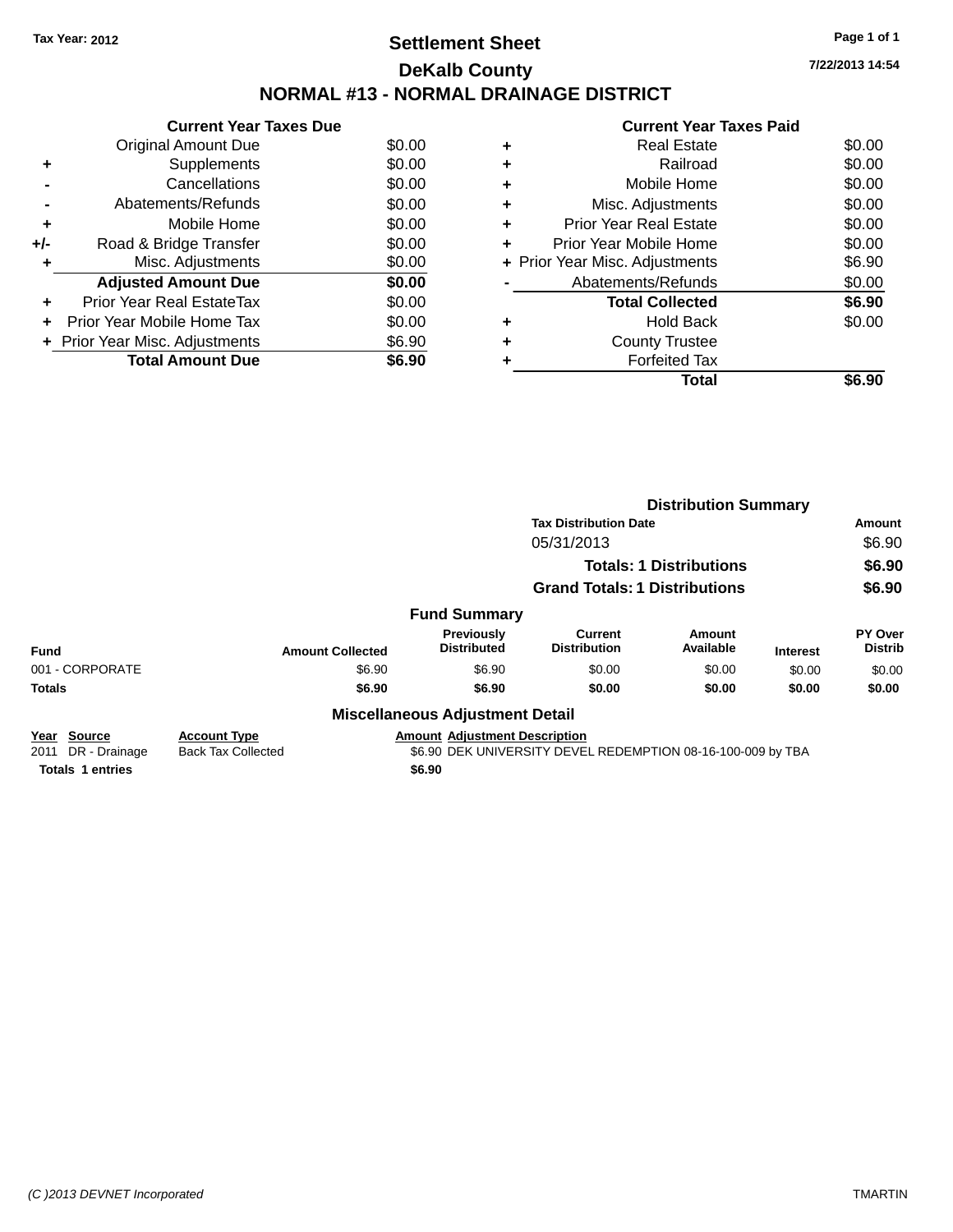### **Settlement Sheet Tax Year: 2012 Page 1 of 1 DeKalb County SH-MI #6 - SHABBONA/MILAN DRAINAGE**

| <b>Current Year Taxes Due</b> |                                |
|-------------------------------|--------------------------------|
| <b>Original Amount Due</b>    | \$10,961.22                    |
| Supplements                   | \$0.00                         |
| Cancellations                 | \$0.00                         |
| Abatements/Refunds            | \$0.00                         |
| Mobile Home                   | \$0.00                         |
| Road & Bridge Transfer        | \$0.00                         |
| Misc. Adjustments             | \$0.00                         |
| <b>Adjusted Amount Due</b>    | \$10,961.22                    |
| Prior Year Real EstateTax     | \$0.00                         |
| Prior Year Mobile Home Tax    | \$0.00                         |
|                               | \$0.00                         |
| <b>Total Amount Due</b>       | \$10,961.22                    |
|                               | + Prior Year Misc. Adjustments |

|   | <b>Real Estate</b>             | \$6,970.73 |
|---|--------------------------------|------------|
| ٠ | Railroad                       | \$0.00     |
| ٠ | Mobile Home                    | \$0.00     |
| ٠ | Misc. Adjustments              | \$0.00     |
| ٠ | <b>Prior Year Real Estate</b>  | \$0.00     |
| ÷ | Prior Year Mobile Home         | \$0.00     |
|   | + Prior Year Misc. Adjustments | \$0.00     |
|   | Abatements/Refunds             | \$0.00     |
|   | <b>Total Collected</b>         | \$6,970.73 |
| ٠ | Hold Back                      | \$0.00     |
| ٠ | <b>County Trustee</b>          |            |
|   | <b>Forfeited Tax</b>           |            |
|   | Total                          | \$6,970.73 |
|   |                                |            |

|                 |                         |                                         |                                       | <b>Distribution Summary</b>    |                 |                           |
|-----------------|-------------------------|-----------------------------------------|---------------------------------------|--------------------------------|-----------------|---------------------------|
|                 |                         |                                         | <b>Tax Distribution Date</b>          |                                |                 | Amount                    |
|                 |                         |                                         | 05/31/2013                            |                                |                 | \$788.79                  |
|                 |                         |                                         | 06/28/2013                            |                                |                 | \$6,172.98                |
|                 |                         |                                         | 07/26/2013                            |                                |                 | \$8.96                    |
|                 |                         |                                         |                                       | <b>Totals: 3 Distributions</b> |                 | \$6,970.73                |
|                 |                         |                                         | <b>Grand Totals: 3 Distributions</b>  |                                |                 | \$6,970.73                |
|                 |                         | <b>Fund Summary</b>                     |                                       |                                |                 |                           |
| Fund            | <b>Amount Collected</b> | <b>Previously</b><br><b>Distributed</b> | <b>Current</b><br><b>Distribution</b> | Amount<br>Available            | <b>Interest</b> | PY Over<br><b>Distrib</b> |
| 001 - CORPORATE | \$6,970.73              | \$6,961.77                              | \$8.96                                | \$0.00                         | \$0.00          | \$0.00                    |
| <b>Totals</b>   | \$6,970.73              | \$6,961.77                              | \$8.96                                | \$0.00                         | \$0.00          | \$0.00                    |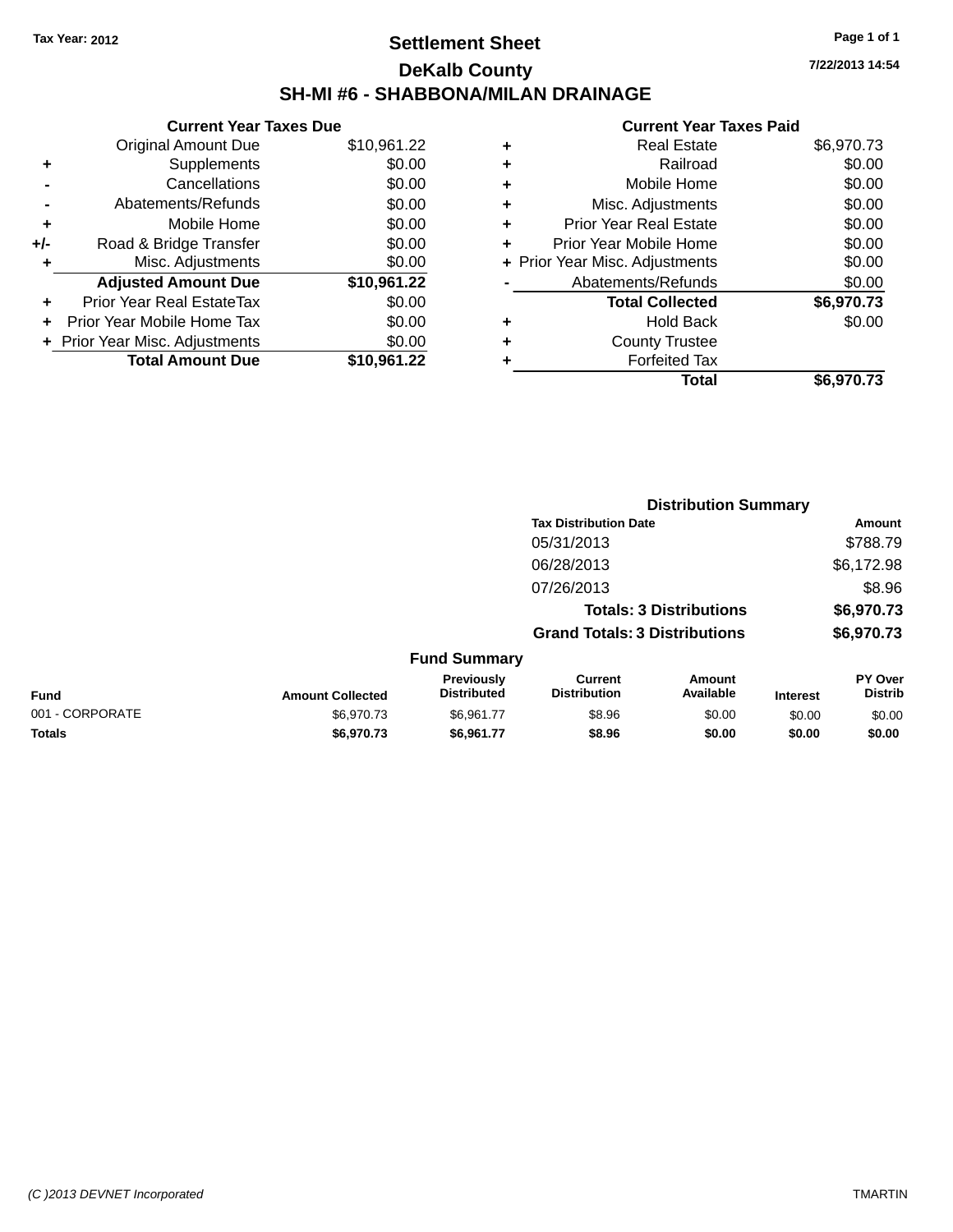### **Settlement Sheet Tax Year: 2012 Page 1 of 1 DeKalb County SQ GR #12 - SQUAW GROVE DRAINAGE**

**7/22/2013 14:54**

|       | <b>Current Year Taxes Due</b>  |             |
|-------|--------------------------------|-------------|
|       | <b>Original Amount Due</b>     | \$33,468.00 |
| ٠     | Supplements                    | \$0.00      |
|       | Cancellations                  | \$0.00      |
|       | Abatements/Refunds             | \$0.00      |
| ٠     | Mobile Home                    | \$0.00      |
| $+/-$ | Road & Bridge Transfer         | \$0.00      |
|       | Misc. Adjustments              | \$0.00      |
|       | <b>Adjusted Amount Due</b>     | \$33,468,00 |
| ÷     | Prior Year Real EstateTax      | \$0.00      |
| ٠     | Prior Year Mobile Home Tax     | \$0.00      |
|       | + Prior Year Misc. Adjustments | \$0.00      |
|       | <b>Total Amount Due</b>        | \$33.468.00 |
|       |                                |             |

| ٠ | <b>Real Estate</b>             | \$18,294.00 |
|---|--------------------------------|-------------|
| ٠ | Railroad                       | \$0.00      |
| ٠ | Mobile Home                    | \$0.00      |
| ٠ | Misc. Adjustments              | \$0.00      |
| ٠ | <b>Prior Year Real Estate</b>  | \$0.00      |
| ٠ | Prior Year Mobile Home         | \$0.00      |
|   | + Prior Year Misc. Adjustments | \$0.00      |
|   | Abatements/Refunds             | \$0.00      |
|   | <b>Total Collected</b>         | \$18,294.00 |
| ٠ | <b>Hold Back</b>               | \$0.00      |
| ٠ | <b>County Trustee</b>          |             |
| ٠ | <b>Forfeited Tax</b>           |             |
|   | Total                          | \$18,294.00 |
|   |                                |             |

|                 |                         |                                         | <b>Distribution Summary</b>           |                                |                 |                           |
|-----------------|-------------------------|-----------------------------------------|---------------------------------------|--------------------------------|-----------------|---------------------------|
|                 |                         |                                         | <b>Tax Distribution Date</b>          |                                |                 | <b>Amount</b>             |
|                 |                         |                                         | 05/31/2013                            |                                |                 | \$1,860.00                |
|                 |                         |                                         | 06/28/2013                            |                                |                 | \$16,434.00               |
|                 |                         |                                         |                                       | <b>Totals: 2 Distributions</b> |                 | \$18,294.00               |
|                 |                         |                                         | <b>Grand Totals: 2 Distributions</b>  |                                |                 | \$18,294.00               |
|                 |                         | <b>Fund Summary</b>                     |                                       |                                |                 |                           |
| Fund            | <b>Amount Collected</b> | <b>Previously</b><br><b>Distributed</b> | <b>Current</b><br><b>Distribution</b> | Amount<br>Available            | <b>Interest</b> | PY Over<br><b>Distrib</b> |
| 001 - CORPORATE | \$18,294.00             | \$18,294.00                             | \$0.00                                | \$0.00                         | \$0.00          | \$0.00                    |
| <b>Totals</b>   | \$18,294.00             | \$18,294.00                             | \$0.00                                | \$0.00                         | \$0.00          | \$0.00                    |
|                 |                         |                                         |                                       |                                |                 |                           |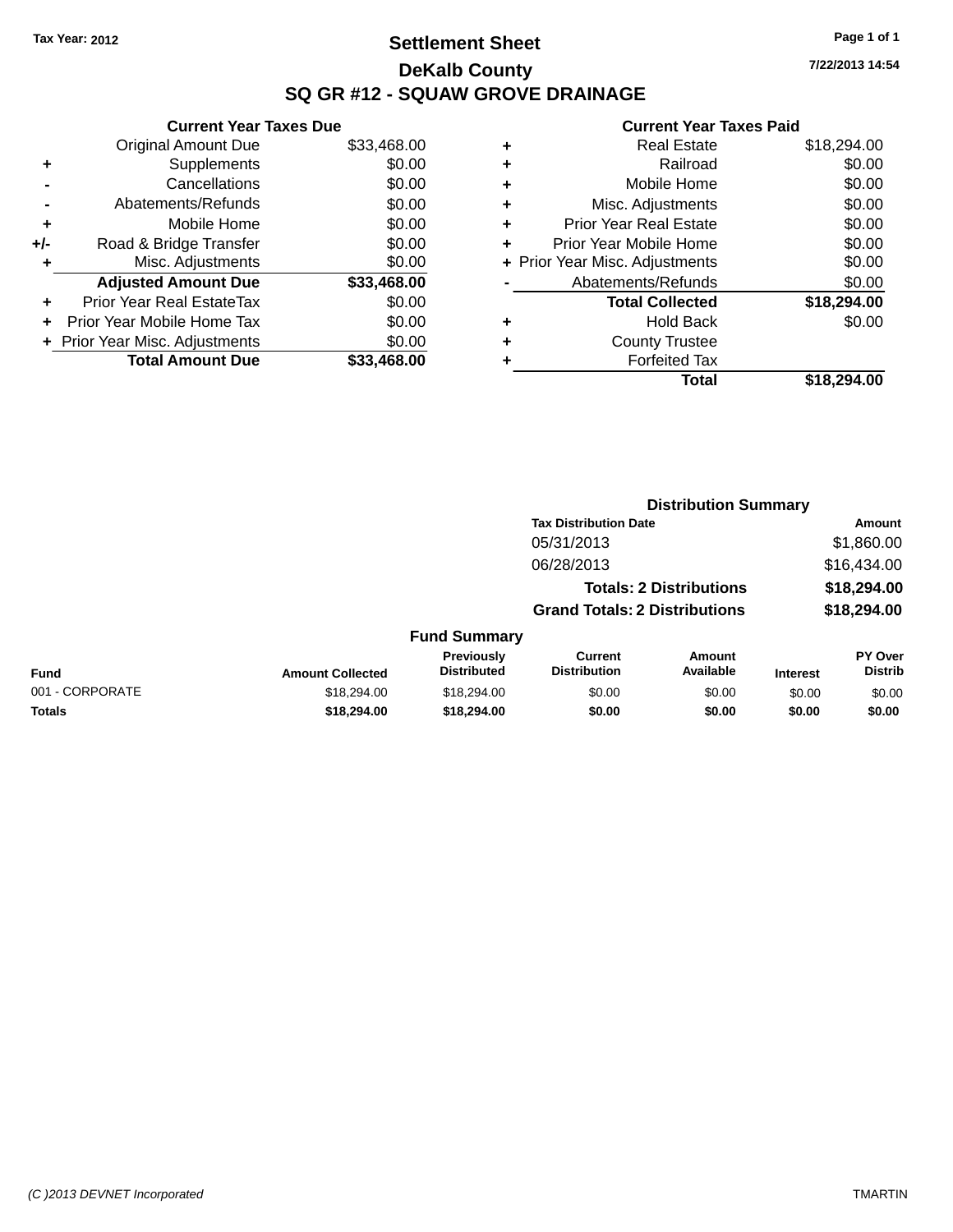### **Settlement Sheet Tax Year: 2012 Page 1 of 1 DeKalb County VG-CO #16 - VIRGIL CORTLAND DRAIN #16**

**7/22/2013 14:54**

|       | <b>Current Year Taxes Due</b>  |             |
|-------|--------------------------------|-------------|
|       | <b>Original Amount Due</b>     | \$17,828.90 |
| ٠     | Supplements                    | \$20.00     |
|       | Cancellations                  | \$20.00     |
|       | Abatements/Refunds             | \$0.00      |
| ÷     | Mobile Home                    | \$0.00      |
| $+/-$ | Road & Bridge Transfer         | \$0.00      |
|       | Misc. Adjustments              | \$0.00      |
|       | <b>Adjusted Amount Due</b>     | \$17,828.90 |
| ٠     | Prior Year Real EstateTax      | \$0.00      |
|       | Prior Year Mobile Home Tax     | \$0.00      |
|       | + Prior Year Misc. Adjustments | \$0.00      |
|       | <b>Total Amount Due</b>        | \$17,828.90 |
|       |                                |             |

| ٠ | <b>Real Estate</b>             | \$9,565.02 |
|---|--------------------------------|------------|
| ٠ | Railroad                       | \$0.00     |
| ٠ | Mobile Home                    | \$0.00     |
| ٠ | Misc. Adjustments              | \$0.00     |
| ٠ | <b>Prior Year Real Estate</b>  | \$0.00     |
| ÷ | Prior Year Mobile Home         | \$0.00     |
|   | + Prior Year Misc. Adjustments | \$0.00     |
|   | Abatements/Refunds             | \$0.00     |
|   | <b>Total Collected</b>         | \$9,565.02 |
| ٠ | <b>Hold Back</b>               | \$0.00     |
| ٠ | <b>County Trustee</b>          |            |
| ٠ | <b>Forfeited Tax</b>           |            |
|   | Total                          | \$9,565.02 |
|   |                                |            |

|                 |                         |                                  | <b>Distribution Summary</b>           |                                |                 |                           |
|-----------------|-------------------------|----------------------------------|---------------------------------------|--------------------------------|-----------------|---------------------------|
|                 |                         |                                  | <b>Tax Distribution Date</b>          |                                |                 | <b>Amount</b>             |
|                 |                         |                                  | 05/31/2013                            |                                |                 | \$1,253.75                |
|                 |                         |                                  | 06/28/2013                            |                                |                 | \$8,131.27                |
|                 |                         |                                  | 07/26/2013                            |                                |                 | \$180.00                  |
|                 |                         |                                  |                                       | <b>Totals: 3 Distributions</b> |                 | \$9,565.02                |
|                 |                         |                                  | <b>Grand Totals: 3 Distributions</b>  |                                |                 | \$9,565.02                |
|                 |                         | <b>Fund Summary</b>              |                                       |                                |                 |                           |
| Fund            | <b>Amount Collected</b> | Previously<br><b>Distributed</b> | <b>Current</b><br><b>Distribution</b> | Amount<br>Available            | <b>Interest</b> | PY Over<br><b>Distrib</b> |
| 001 - CORPORATE | \$9,565.02              | \$9,385.02                       | \$180.00                              | \$0.00                         | \$0.00          | \$0.00                    |
| <b>Totals</b>   | \$9,565.02              | \$9,385.02                       | \$180.00                              | \$0.00                         | \$0.00          | \$0.00                    |
|                 |                         |                                  |                                       |                                |                 |                           |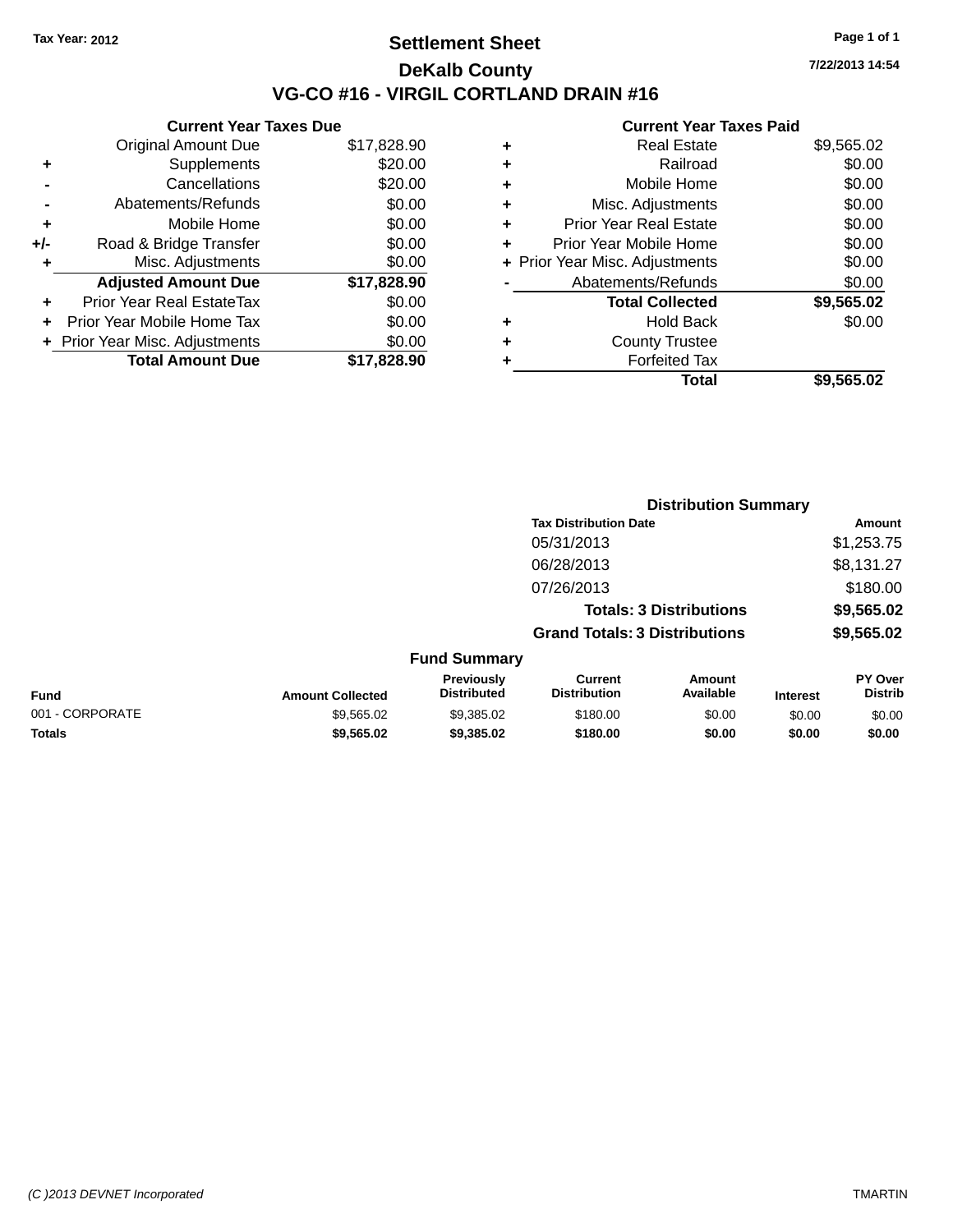### **Settlement Sheet Tax Year: 2012 Page 1 of 1 DeKalb County VI-AD #9 - VICTOR/ADAMS DRAINAGE #9**

|     | <b>Current Year Taxes Due</b> |            |  |  |  |  |
|-----|-------------------------------|------------|--|--|--|--|
|     | <b>Original Amount Due</b>    | \$1,036.58 |  |  |  |  |
| ٠   | Supplements                   | \$0.00     |  |  |  |  |
|     | Cancellations                 | \$0.00     |  |  |  |  |
|     | Abatements/Refunds            | \$0.00     |  |  |  |  |
| ٠   | Mobile Home                   | \$0.00     |  |  |  |  |
| +/- | Road & Bridge Transfer        | \$0.00     |  |  |  |  |
| ٠   | Misc. Adjustments             | \$0.00     |  |  |  |  |
|     | <b>Adjusted Amount Due</b>    | \$1,036.58 |  |  |  |  |
| ٠   | Prior Year Real EstateTax     | \$0.00     |  |  |  |  |
|     | Prior Year Mobile Home Tax    | \$0.00     |  |  |  |  |
|     | Prior Year Misc. Adjustments  | \$0.00     |  |  |  |  |
|     | <b>Total Amount Due</b>       | \$1,036.58 |  |  |  |  |

|   | Real Estate                    | \$599.82 |
|---|--------------------------------|----------|
| ٠ | Railroad                       | \$0.00   |
| ٠ | Mobile Home                    | \$0.00   |
| ٠ | Misc. Adjustments              | \$0.00   |
| ٠ | <b>Prior Year Real Estate</b>  | \$0.00   |
| ٠ | Prior Year Mobile Home         | \$0.00   |
|   | + Prior Year Misc. Adjustments | \$0.00   |
|   | Abatements/Refunds             | \$0.00   |
|   | <b>Total Collected</b>         | \$599.82 |
| ٠ | Hold Back                      | \$0.00   |
| ٠ | <b>County Trustee</b>          |          |
|   | <b>Forfeited Tax</b>           |          |
|   | Total                          | \$599.82 |
|   |                                |          |

|                 |                         | <b>Distribution Summary</b>      |                                       |                                |                 |                           |  |
|-----------------|-------------------------|----------------------------------|---------------------------------------|--------------------------------|-----------------|---------------------------|--|
|                 |                         |                                  | <b>Tax Distribution Date</b>          |                                |                 | <b>Amount</b>             |  |
|                 |                         |                                  | 05/31/2013                            |                                |                 | \$163.06                  |  |
|                 |                         |                                  | 06/28/2013                            |                                |                 | \$436.76                  |  |
|                 |                         |                                  |                                       | <b>Totals: 2 Distributions</b> |                 | \$599.82                  |  |
|                 |                         |                                  | <b>Grand Totals: 2 Distributions</b>  |                                |                 | \$599.82                  |  |
|                 |                         | <b>Fund Summary</b>              |                                       |                                |                 |                           |  |
| Fund            | <b>Amount Collected</b> | Previously<br><b>Distributed</b> | <b>Current</b><br><b>Distribution</b> | Amount<br>Available            | <b>Interest</b> | PY Over<br><b>Distrib</b> |  |
| 001 - CORPORATE | \$599.82                | \$599.82                         | \$0.00                                | \$0.00                         | \$0.00          | \$0.00                    |  |
| <b>Totals</b>   | \$599.82                | \$599.82                         | \$0.00                                | \$0.00                         | \$0.00          | \$0.00                    |  |
|                 |                         |                                  |                                       |                                |                 |                           |  |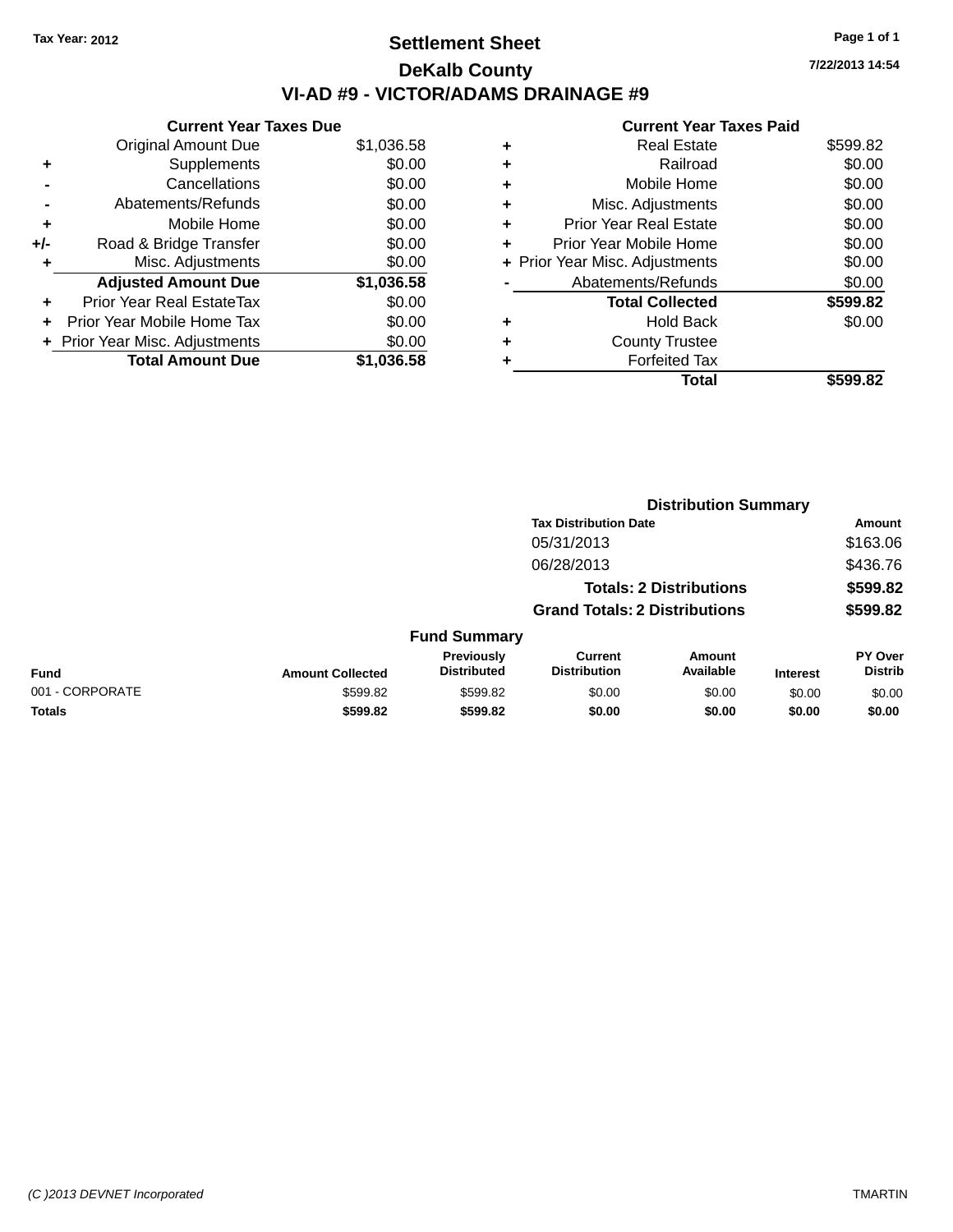# **Settlement Sheet Tax Year: 2012 Page 1 of 1 DeKalb County VI-CL #14 - VICTOR-CLINTON DRAINAGE**

|       | <b>Current Year Taxes Due</b>  |            |  |  |  |
|-------|--------------------------------|------------|--|--|--|
|       | <b>Original Amount Due</b>     | \$4,211.98 |  |  |  |
| ٠     | Supplements                    | \$0.00     |  |  |  |
|       | Cancellations                  | \$0.00     |  |  |  |
|       | Abatements/Refunds             | \$0.00     |  |  |  |
| ٠     | Mobile Home                    | \$0.00     |  |  |  |
| $+/-$ | Road & Bridge Transfer         | \$0.00     |  |  |  |
| ٠     | Misc. Adjustments              | \$0.00     |  |  |  |
|       | <b>Adjusted Amount Due</b>     | \$4,211.98 |  |  |  |
| ٠     | Prior Year Real EstateTax      | \$0.00     |  |  |  |
|       | Prior Year Mobile Home Tax     | \$0.00     |  |  |  |
|       | + Prior Year Misc. Adjustments | \$0.00     |  |  |  |
|       | <b>Total Amount Due</b>        | \$4,211.98 |  |  |  |

#### **Current Year Taxes Paid**

|   | <b>Real Estate</b>             | \$3,102.77 |
|---|--------------------------------|------------|
| ٠ | Railroad                       | \$0.00     |
| ٠ | Mobile Home                    | \$0.00     |
| ٠ | Misc. Adjustments              | \$0.00     |
| ٠ | <b>Prior Year Real Estate</b>  | \$0.00     |
| ٠ | Prior Year Mobile Home         | \$0.00     |
|   | + Prior Year Misc. Adjustments | \$0.00     |
|   | Abatements/Refunds             | \$0.00     |
|   | <b>Total Collected</b>         | \$3,102.77 |
| ٠ | <b>Hold Back</b>               | \$0.00     |
| ٠ | <b>County Trustee</b>          |            |
|   | <b>Forfeited Tax</b>           |            |
|   | Total                          | \$3,102.77 |
|   |                                |            |

|                 |                         |                                         |                                       | <b>Distribution Summary</b>    |                 |                           |
|-----------------|-------------------------|-----------------------------------------|---------------------------------------|--------------------------------|-----------------|---------------------------|
|                 |                         |                                         | <b>Tax Distribution Date</b>          |                                |                 | <b>Amount</b>             |
|                 |                         |                                         | 05/31/2013                            |                                |                 | \$1,498.22                |
|                 |                         |                                         | 06/28/2013                            |                                |                 | \$1,544.55                |
|                 |                         |                                         | 07/26/2013                            |                                |                 | \$60.00                   |
|                 |                         |                                         |                                       | <b>Totals: 3 Distributions</b> |                 | \$3,102.77                |
|                 |                         |                                         | <b>Grand Totals: 3 Distributions</b>  |                                |                 | \$3,102.77                |
|                 |                         | <b>Fund Summary</b>                     |                                       |                                |                 |                           |
| Fund            | <b>Amount Collected</b> | <b>Previously</b><br><b>Distributed</b> | <b>Current</b><br><b>Distribution</b> | Amount<br>Available            | <b>Interest</b> | PY Over<br><b>Distrib</b> |
| 001 - CORPORATE | \$3,102.77              | \$3,042.77                              | \$60.00                               | \$0.00                         | \$0.00          | \$0.00                    |
| <b>Totals</b>   | \$3,102.77              | \$3.042.77                              | \$60.00                               | \$0.00                         | \$0.00          | \$0.00                    |